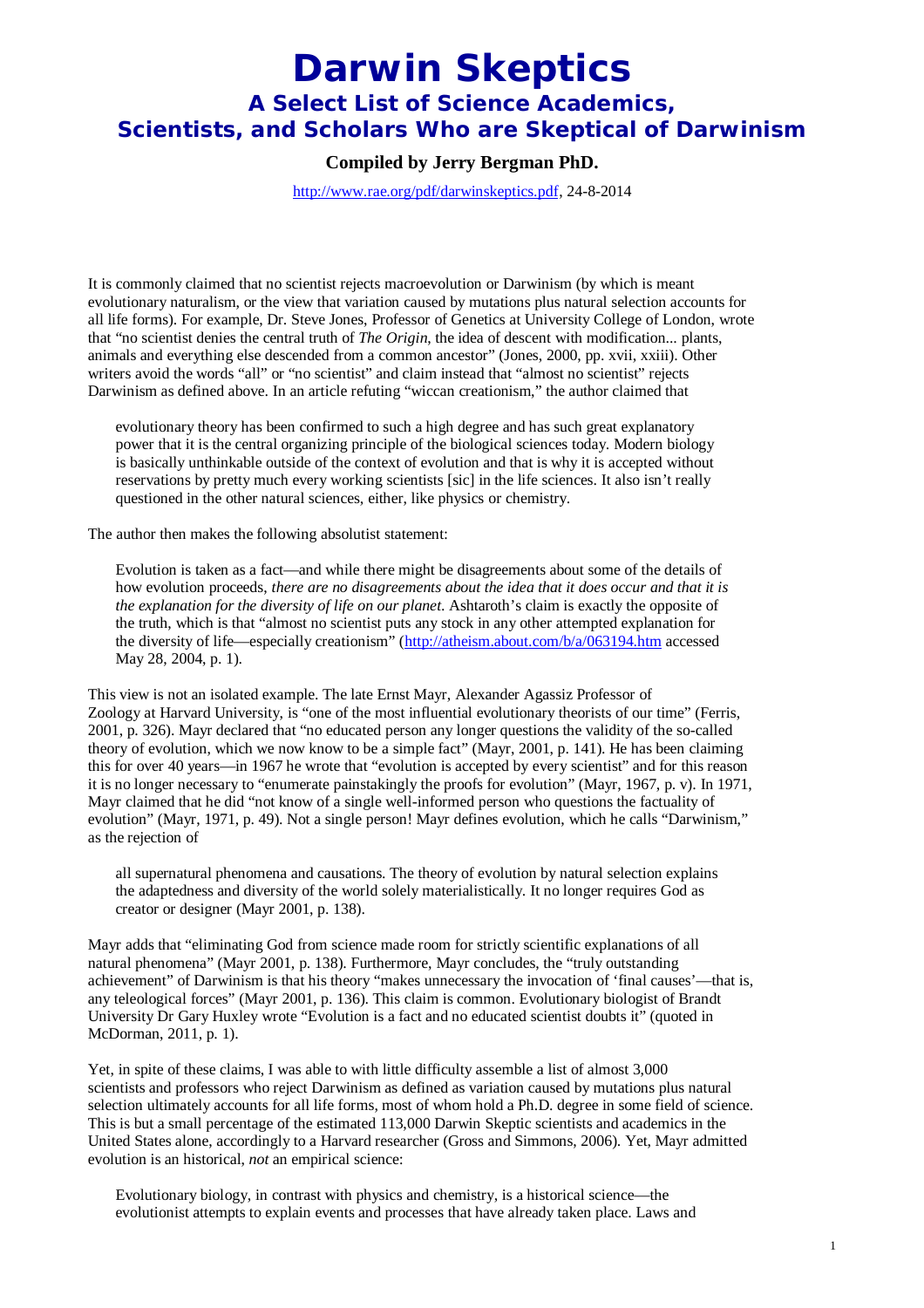experiments are inappropriate techniques for the explication of such events and processes. Instead one constructs a historical narrative, consisting of a tentative reconstruction of the particular scenario that led to the events one is trying to explain (2001, p. 135).

Given his acknowledgement of this fact, it is all the more surprising that Mayr would be so dogmatic as to insist upon the unquestionable, unequivocal validity of Darwinism. Joseph McInerney, the director of *Biological Sciences Curriculum Study,* which publishes the textbook *Biological Science: An Ecological Approach*, wrote that

creationists maintain that 'scientists disagree about evolution.' That is a deliberate misrepresentation of biology. In fact, *all* scientists accept the reality of evolution" (quoted in Hill, 1996, pp. 5,7, emphasis added).

This erroneous view has been widely promoted and accepted at least since 1922 when Professor George Duncan claimed that

Evolution is well-nigh universally accepted by all scientific men as the best explanation for the facts of life. The American Association for the Advance of Science with over 1400 members, comprising most of the scientific men of the United States and Canada, affirmed, in December, 1922, without a dissenting vote, the following: "No scientific generalization is more strongly supported by thoroughly tested evidences than is that of evolution. The evidences for the evolution of man are sufficient to convince every scientist of note in the world." ...H.F. Osborn of Columbia University writes: "Evolution has long since passed out of the domain of speculation, of hypothesis, and even of theory. It is a law of living nature as firmly and incontrovertibly established as the law of gravitation in respect to the celestial spheres" (Duncan, 1931, pp. 31-32).

Others acknowledge that some Darwin Skeptic scientists exist, but conclude that the number is very small. For example, Samuel Kounaves argues evolutionary naturalists include "99.9999 percent of the scientific community" (Kounaves 2005, p. 1).

The sources for the members of this list include primarily persons of my acquaintance, from their involvement in creationist or Darwin Doubter organizations, or books that they have written. The list is very incomplete, and I apologize for the many omissions. I estimate that, if I had the time and resources, I could easily complete a list of over 10,000 names. I am also a member of three discussion groups involving over to 400 creationists and Intelligent Design (ID) advocates, many of whom are not included in this list because of their justifiable concern that revealing their sympathies in this area could adversely impact their careers. I did not add names unless the person was out-of-the-closet or gave his or her permission.

On my public list, I have close to 3,000 names, including about a dozen Nobel Prize winners but, unfortunately, a large number of persons that could be added to the public list, including many college professors, did not want their name listed because of real concerns over possible retaliation or harm to their careers. Many of those who did not want their names on this list are young academics without tenure, or academics who are concerned that "outing" them could seriously damage their career. This is a valid concern. For this reason I have a private list with well over a 1,000 names.

Many on this list are secure tenured professors, teach at Christian Universities that protect their academic freedom to criticize Darwinism, or are in industry, or in a medical field where less antagonism exists when it comes to questioning Darwin. Some on this list are now involved full time in speaking and writing on origins, and no longer depend on secular employment to put bread on the family table. Many are also retired, thus no longer face retaliation for their doubts about Darwin. Some consented to include their names only if their current employment was not listed. This is an ongoing project and I greatly appreciate the contributions of the many persons who have helped me in this now six year long effort. I contacted most of those on this list but, if they have published books or articles that clearly express doubts about Darwinism, or were active in various creation or ID movements, I did not always contact them.

Most of the following worldwide scientists and educators (by the time this list was published some may be deceased) all reject "Darwinism" according to the following definition: The belief that evolution and common decent can account for the existence of all life. A few accept common decent but reject the Darwinisn mechanism. Most all persons on this list are also skeptical of the ability of random mutation and natural selection to account for the complexity of life. Furthermore, all stressed that careful examination of the evidence for Darwinism should be encouraged. This list proves Mayr's claim that "no educated person any longer questions the validity" of Darwinism, as Mayr defines it, to be not only false, but grossly irresponsible. Furthermore, many of these scientists and academics have published in the scientific literature, some extensively. In one survey, Elliott (1990) concluded that approximately half of the current Creation Research Society Board members have published research that was cited by other scientists. Thus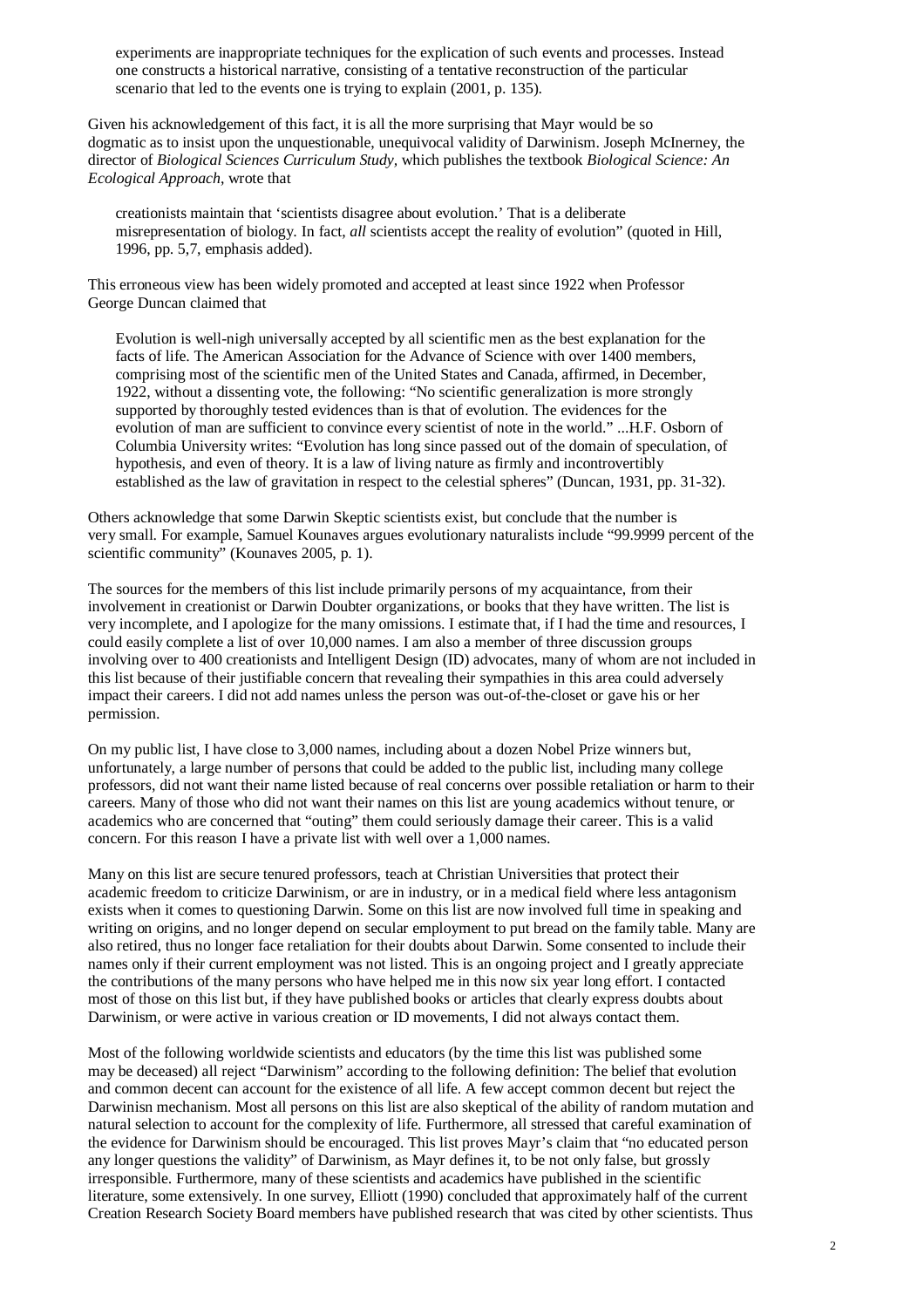"it seems reasonable to conclude that most CRS Board members are serious, if not notable, scientists."

## **References**

Anonymous. 2006. "A Scientific Dissent from Darwinism." www.dissentfromdarwin.com, February.

\_\_\_\_\_\_. 2006. "Over 5000 Scientists Proclaim their Doubts about Darwin's Theory, Scientific Dissent from Darwinism Continues to Grow, Say Experts." Available on www.dissentfromdarwin.com.

Dennett, Daniel C. 2006. *Breaking the Spell: Religion as a Natural Phenomenon*. New York, NY: Viking.

Duncan, George. 1931. *Prehistoric Man*. Boston, MA: Stratford.

Elliott, William E. 1990. *History and Analysis of the Creation Research Society***.** MA thesis. Oregon State University March 1, 1990.

Ferris, Timothy (editor). 2001. *The Best American Science Writing 2001*. New York, NY: HarperCollins.

Gross, Neil and Solon Simmons, 2006. How Religious are America's College and University Professors. Working Paper Harvard University. October 5. 10 pp report.

Hill, David. 1996. "Counter Evolutionary." *Education Week*, Nov. 20, pp. 1-12.

Kounaves, Samuel. 2005. "Kounaves: Evolution is Much More Than Just a Scientific 'Hunch.'" *The Winchester Star*, March 17.

Mayer, William V. 1971. "Letters to the Editor: Evolution vs. Special Creation." *The American Biology Teacher*, January, pp. 50-51.

Mayr, Ernst. Foreword to *Process and Pattern in Evolution* by Terrell H. Hamilton. New York MacMillan.

\_\_\_\_\_\_. 1971. "Letters to the Editor: Evolution vs. Special Creation." *The American Biology Teacher*, January, pp. 49-50.

\_\_\_\_\_\_. 2001. "Darwin's Influence on Modern Thought" (pp. 134-142) in Ferris. McDorman, Paul. 2011. "Noted Evolutionist says He Won't Debate Creationists." *World by Design*. 19(3):1.

## **Darwin Skeptics**

Note: for each person I have tried to include current profession, degrees, what in, where from, and select major accomplishments.

**Earl M. J. Aagaard PhD.** Professor of Biology at Southern Adventist University. His BA and MA are both in biology from Pacific Union College and his PhD is in Fish and Wildlife Biology from Colorado State University.

**Gerald E. Aardsma Ph.D.** a research scientist, earned a BS and MS in Physics, and a Ph.D. in Nuclear Physics from the University of Toronto for his research in accelerator mass spectrometry.

**Benjamin L. Aaron M.D.** is Professor Emeritus of Surgery of George Washington University and Chief of Cardiothoracic Surgery at the George Washington University Hospital in Washington, D.C. He received his premed degree (Phi Beta Kappa) from the University of Missouri and his M.D. from the University of Texas. He has held post-doctoral fellowships at the Medical College of Virginia and the University of Alabama. He is most well known for heading the surgical team that saved the life of President Ronald Reagan and the bypass operation on Vice President Dick Cheney.

**Donald Abb M.S.** Assistant Professor of Biology at The Kings College in New York. He has a BS from Delaware Valley College in Doylestonwn, PA in Biology and a MS from Southern Illinois University at Carbondale, IL in Ecology and Ornithology (Zoology).

**Charles Abei Ph.D.** is Professor Emeritus at Ohio Valley University in Vienna, West Virginia, where he served as a professor from 1964 to 1998.

**John Leo Abernethy PhD** Professor Emeritus of Chemistry at Fresno State University and former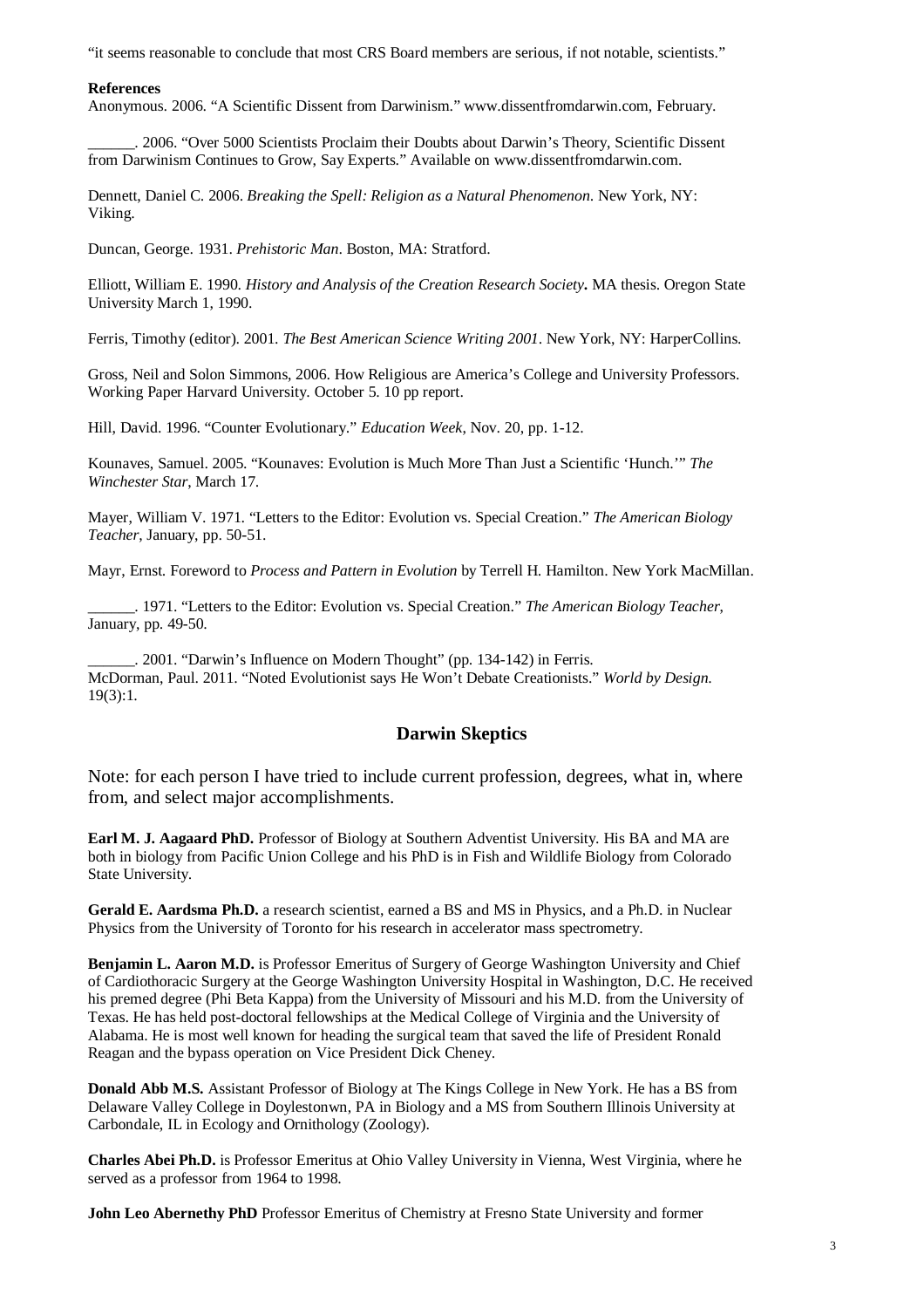Associate of the *Journal of Chemical Education*. His M.S. and PhD are from Northwestern University, both in chemistry.

**Nathaniel Abraham Ph.D.** is now Associate Professor of Biology at Liberty University. He has a B.V.S from Tamilnadu Veterinary University, and a M.S. and Ph.D., both in biology, from St. John's University.

**S. Thomas Abraham PhD** Assistant Professor Pharmacology and Toxicology Campbell University School of Pharmacy. He has a BS in Chemistry from Mars Hill College, and a Ph.D. in Biomedical Sciences and Pharmacology from East Tennessee State University. He is also on the staff of Baptist Hospital, South Florida.

**Gary L. Achtemeier Ph.D.** Professor and research scientist University of Illinois and a USDA Forest Service scientist and Director of the Southern High-Resolution Modeling Consortium. BS, MS and Ph.D. in Meteorology from Florida State University.

**Paul D. Ackerman Ph.D.** is Assistant Chairperson since 1990, and Assistant Professor of Psychology since 1968, in the Psychology Department at Wichita State University. Dr. Ackerman received his BA, his MA, and his Ph.D. in Social Psychology, all from the University of Kansas.

**Donald O. Acrey Sr. B.S.** received a BS in Geology from Southern Methodist University in Dallas, Texas and was a geophysicist for the petroleum industry until his recent retirement.

**Rush K. Acton M.D.**, an orthopedic surgeon, is Associate Professor of Orthopedic Surgery and Associate Professor of Anatomy at the University of Miami. He is an ICR author. His M.D. is from ?

**Richard Acworth Ph.D.** received an MA in Philosophy from the Sorbonne and a Ph.D. from Oxford. He is the author of *Creation, Evolution & the Christian Faith* (1969).

**Joel Adams Ph.D.** Professor of Computer Science at Calvin College. His BS (cum laude) in psychology with minors in math and computer science was from Geneva College, his MS and Ph.D. in computer science are both from the University of Pittsburgh.

**Rutherford Adkins Ph.D.** President and Professor of physics Fisk University, Nashville, TN. He has a BS from Virginia State University a MS from Howard University and a Ph.D. from Catholic University of America.

**Mortimer Adler Ph.D.** was a professor at the University of Chicago and editor of the *Encyclopedia Britannica* and author of 45 books. His Ph.D. was from Columbia University.

**Neal Adrian Ph.D.** is Principal Scientist Investigator, Environmental Science: US Army Research & Development Center. He has a Ph.D. in Microbiology from the University of Oklahoma.

**Paul Clarence Aebersold PhD** a biophysicist for Oak Ridge and other major research laboratories. He graduated cum laude from Stanford University and has a MA and PhD from the University of California.

**Domingo Aerden PhD** Professor of geology, Universidad de Granada in Spain.

**Theodore E. Agard Ph.D.** is a Director of Medical Physics at Flower Hospital Oncology Center, Ohio and at Medical College of Ohio. He holds a BS (first class Honors) in Physics, a MS in Physics both from the University of London, and a Ph.D. in Physics from the University of Toronto.

**Peter A. Pagan Aguiar Ph.D.** is Professor of Philosophy at Aquinas College, Nashville, TN. His BA is from Berkeley, his MA and PhD are both from Fordham University, all in philosophy.

**Rafi Ahmed Ph.D**. Professor of Microbiology and Immunology in the Emory University School of Medicine and Director, Emory Vaccine Center, Emory University. He has a a M.S. from Idaho State University and a PhD from Harvard University. He has over 160 scientific publications in the peer reviewed literature.

**Stephen J. Ahn B.A., B.S.** received a BS in Meteorology from San Jose State University in San Jose, California and has completed graduate work at UCLA and USDA. He has worked for the National Weather Service for almost 11 years as a Meteorologist and recently accepted a job for the U.S. Navy in Japan.

**David Aikman Ph.D.** Associate Professor of History at Patrick Henry College. A world-renowned journalist, was a *Time Magazine* journalist for most of his career. Born in Surrey, England, he attended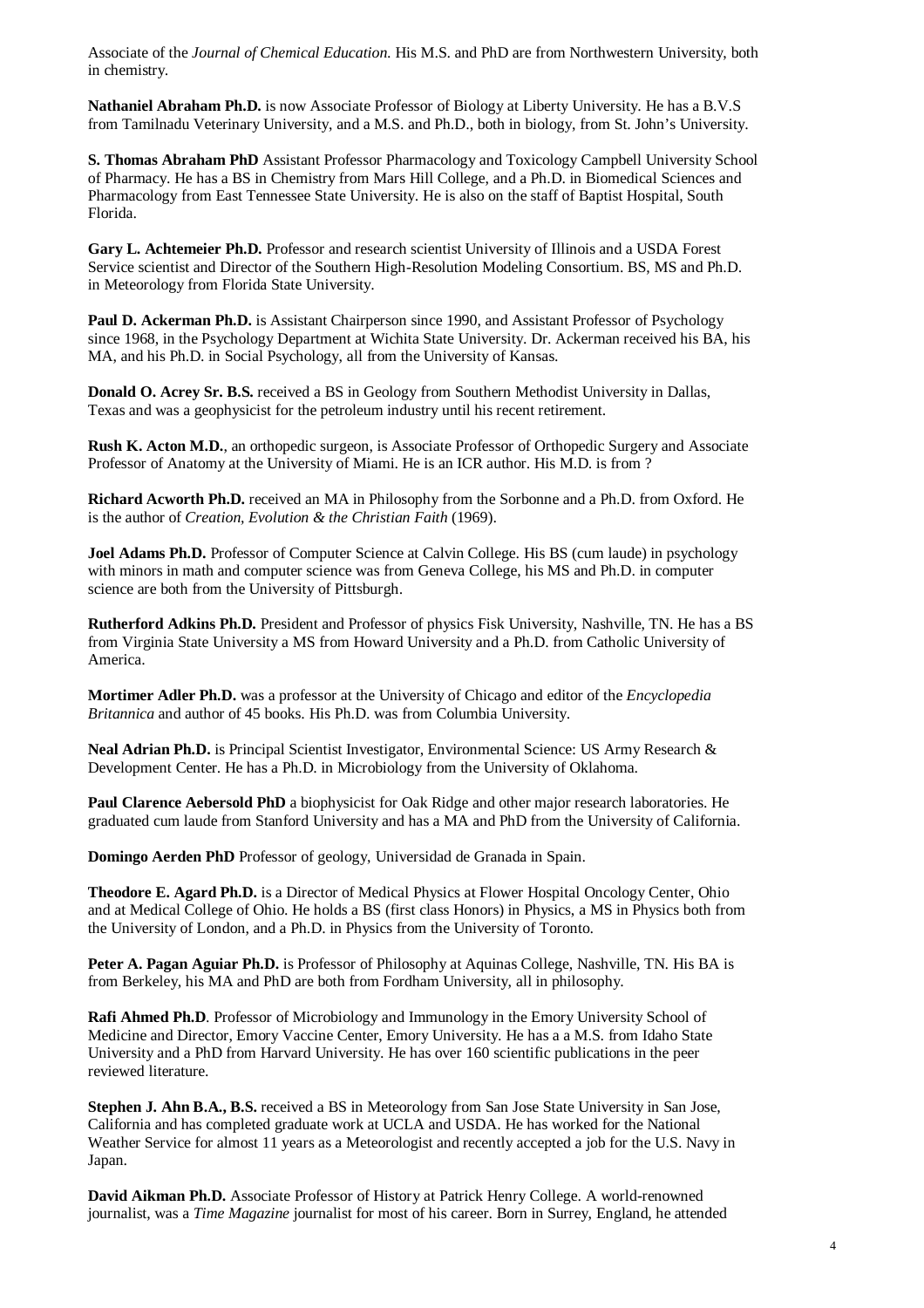Stowe School in Bucks, England on a scholarship. He later came to the United States, became a U.S. citizen, and earned a MA in Central Asian languages, and a Ph.D. in Russian and Chinese History both from the University of Washington in Seattle.

**James Aist Ph.D**. Professor of Plant Pathology, Cornell University, Ithaca, NY. His B.S. and M.S. are from the University of Arkansas and his Ph.D. from the University of Wisconsin.

**Mustafa Akoyl MS** is Media Director of International Relations at the Intercultural Dialogue Platform (a foundation in Istanbul), freelance writer, and spokesman for Islamic organizations interested in origins science.

**Russell G. Akridge Ph.D.** earned a BS from the Georgia Institute of Technology in Atlanta, Georgia, a MS, and a Ph.D. all in Physics from the Georgia Institute of Technology in Atlanta, Georgia. Akridge is now an Associate Professor of Physics in the Department of Biological and Physical Sciences at Kennesaw State University, Kennesaw, Georgia.

**Nicholas M. Aksionczyk M.S**. author and adjunct faculty at Chapman University in history. He earned his MS from California State University at Sacramento.

**Ann-Sofie Albrekt Ph.D.** is a Creation Speaker from Sweden, a bioinformatics specialist and researcher at Microarray Resource Center in Lund, Sweden.

**Mauricio Alcocer Ph.D.** is Director of Graduate Studies at Autonomous University of Guadalajara in Mexico. His Ph.D. is in Plant Science from the University of Idaho.

**James Allan PhD** is senior lecturer in genetics at the University of Stellenbosch in South Africa. He has a Ph.D. in genetics from the University of Edinburgh and has done research on the genetics of frult flies. He is also an international consultant in dairy cattle breeding.

**Davis Allen PhD** Professor emeritus at ?? He has a PhD in biological science from the University of Georgia.

**Thomas Allen PhD** Dean, College of Science & Mathematics Department of Biology North Greenville University, South Carolina. He has a Ph.D. in Physiology from University of Cincinnati and a M.S., in zoology from University of Wyoming.

**Gail H. Allwine PhD** Professor emeritus of Electrical Engineering at Gonzaga University. He has a B.S., M.S. and PhD., all in engineering from the University of Washington.

**Roy Alden Atwood PhD** President New Saint Andrews College, Moscow, ID. He has a BA in philosophy from Dordt College, a MA in religion form Westminster and a PhD in Mass Communications from the University of Iowa.

**Moorad Alexanian Ph.D.** is a Professor of Physics at the University of North Carolina, Wilmington. His BS is from the University of Rhode Island, his MS and Ph.D. are from Indiana University, all in Physics.

**Braxton M. Alfred Ph.D.** is Emeritus Professor of Biological Anthropology at the University of British Columbia. He has published widely in the peer reviewed literature. His post doc was done at Stanford University.

**Charles Aling Ph.D.** is Professor of History at Northwestern College. His Ph.D. in Ancient History/Egyptology is from the University of Minnesota.

**James S. Allan Ph.D.** holds a B.S. in Agriculture from the University of Natal, a MS in Agriculture from Stellenbosch, and a Ph.D. in genetics from Edinburgh University, Scotland. He recently retired as Senior Lecturer in the Department of genetics at the University of Stellenbosch, South Africa, and now lectures at universities, and also serves as an international consultant in cattle breeding.

**Frank Allen PhD.** Professor emeritus of biophysics at the University of Manitoba, Canada. His MA and PhD are from Cornell in biophysics. He has published widely in the area of color vision.

**David Allen B.App.Sc.** has a BS in Applied Geology from the University of New South Wales in Sydney, and works as an exploration geophysicist.

**Wesley D. Allen Ph.D.** is Professor of Computational Quantum Chemistry and senior research scientist at the University of Georgia previously Assistant Professor of Chemistry, Stanford University. His BA is in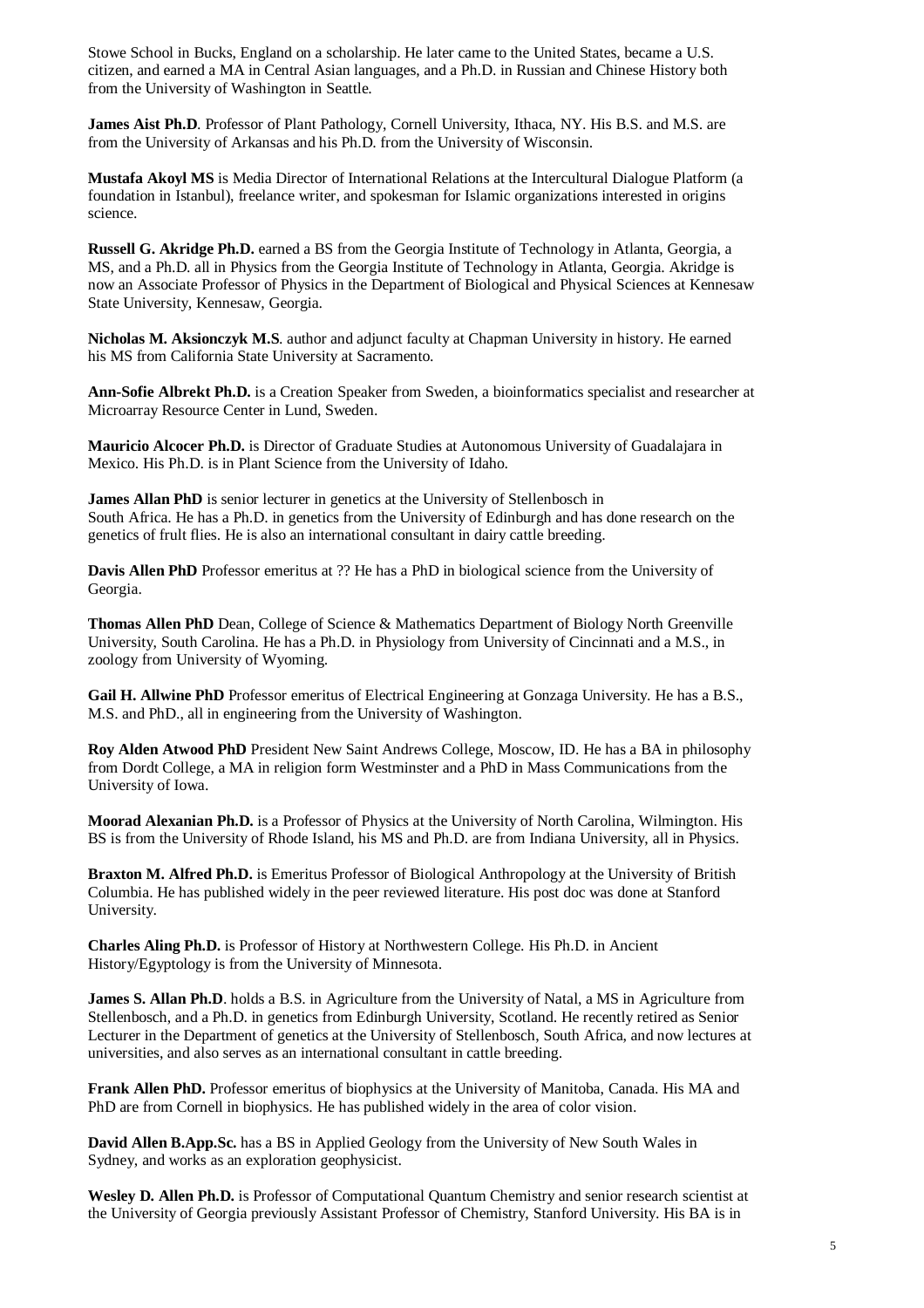chemistry and physics from Vanderbilt and his Ph.D. is in Theoretical Chemistry from the University of California, Berkeley. He did his post doc at Sandia National Laboratories, Livermore, CA.

**Roland C. Aloia Ph.D.** is Professor of Biochemistry and Anesthesiology at Loma Linda University. His Ph.D. is in Biochemistry from the University of California, Riverside.

**Carlos A. Alvarez Ph.D.** currently teaches at Pensacola Christian College, Pensacola, Florida. He has a Ph.D. in Biochemistry/Molecular Biology. His Ph.D. is from the University of Georgia in Biochemistry.

**Dilkushi de Alwis PhD** is a research scientist. She has a PhD from Cornell University in environmental engineering.

**Jesus Ambriz M.D.** is Professor of Medicine at Autonomous University of Guadalajara in Mexico.

**Dunston Philoman Ambrose Ph.D.** Professor of Zoology at St. Joseph's College, Trichy, India. He has a BS from Scott Christian College, Nagercoil, India; a MS from American College, Madurai, India; a Ph.D., from University Madras, Coimbatore, India; and a DSc from Madurai Kamaraj University, India.

**Edmund J. Ambrose D.Sc.** is Professor Emeritus at the University of London and department head of Cell Biology at the Chester Beatty Research Institute University of London. He has a BA from Cambridge and a D.Sc. from London University in cell biology. He is the author of many books, including the text *Cell Biology*, and *The Nature and Origin of the Biological World* (Halsted), which advocates Intelligent Design.

**Arie van Nieuw Amerongen Ph.D.** is professor and chairman of the dental school, faculty of medicine at the Vrije University in Amsterdam, Holland. His MS and Ph.D. are both in Biochemistry from Vrije University, Amsterdam. He is the author of 170 research papers and three textbooks.

**Changhyuk An Ph.D.** Physicist at Applied Research Inc., Huntsville, AL. His Theoretical studies were in MHD and radiative stability of solar plasmas. He has a Ph.D. in Physics from the University of Tennessee.

**Ralph E. Ancil Ph.D.** has a degree in Mathematics, and also studied Genetics and Biology. His Ph.D. is in Resource Economics, and he is on the Board of Advisors of the Agrarian Foundation. Until retirement, he was a Professor at Franciscan University in Steubenville, Ohio.

**Albert S. Anderson M.D.** practices medicine at Taylor, South Carolina, specializing in allergies. He was formerly chair of the science department at Shelton College in New Jersey where he taught Biology, Zoology, Embryology, and Physiology, and has served on the medical staff at Bob Jones University. His BS is from Johns Hopkins University, his MD from New York Medical College, and he did his residency at the University of Michigan.

**Barton P. Anderson M.S.** a research scientist, has a BS in Physics from Wheaton College and a MS in Aeronautical Engineering from the Naval Post-Graduate School in Monterey, California.

**Edward J. Anderson Ph.D.** Professor of Operations Management, Australian Graduate School of Management, University of New South Wales, Australia. His MA is in mathematics from Univ. of Cambridge; His Ph.D. is in Control and Management from Cambridge University. He has published 52 articles and 2 books in his field.

**J. Kerby Anderson Ph.D.** received his BS in Zoology from Oregon State University, his M.F.S. in Ecology and Evolution from Yale University, a MA from Georgetown University and a Ph.D. from Loyola University.

**James W. Anderson PhD** Former Academic Dean of Holy Apostles College and Seminary. He has a JD and MS and a PhD

**Kevin L. Anderson Ph.D.** Professor of Microbiology at Mississippi State University, and research scientist for the U.S. government. He received a BS, MS, and Ph.D. in Food Science and Microbiology from Kansas State University, Manhattan, Kansas. He did his Postdoctoral study at the University of Illinois from 1987 to 1991 and has published over 20 research papers.

**Norman Dean Anderson Ph.D.** Professor of Science Education North Carolina State University, Raleigh, NC. He has a BA and MA, University of Iowa, and a Ph.D. Ohio State University. He has authored many books and scientific articles.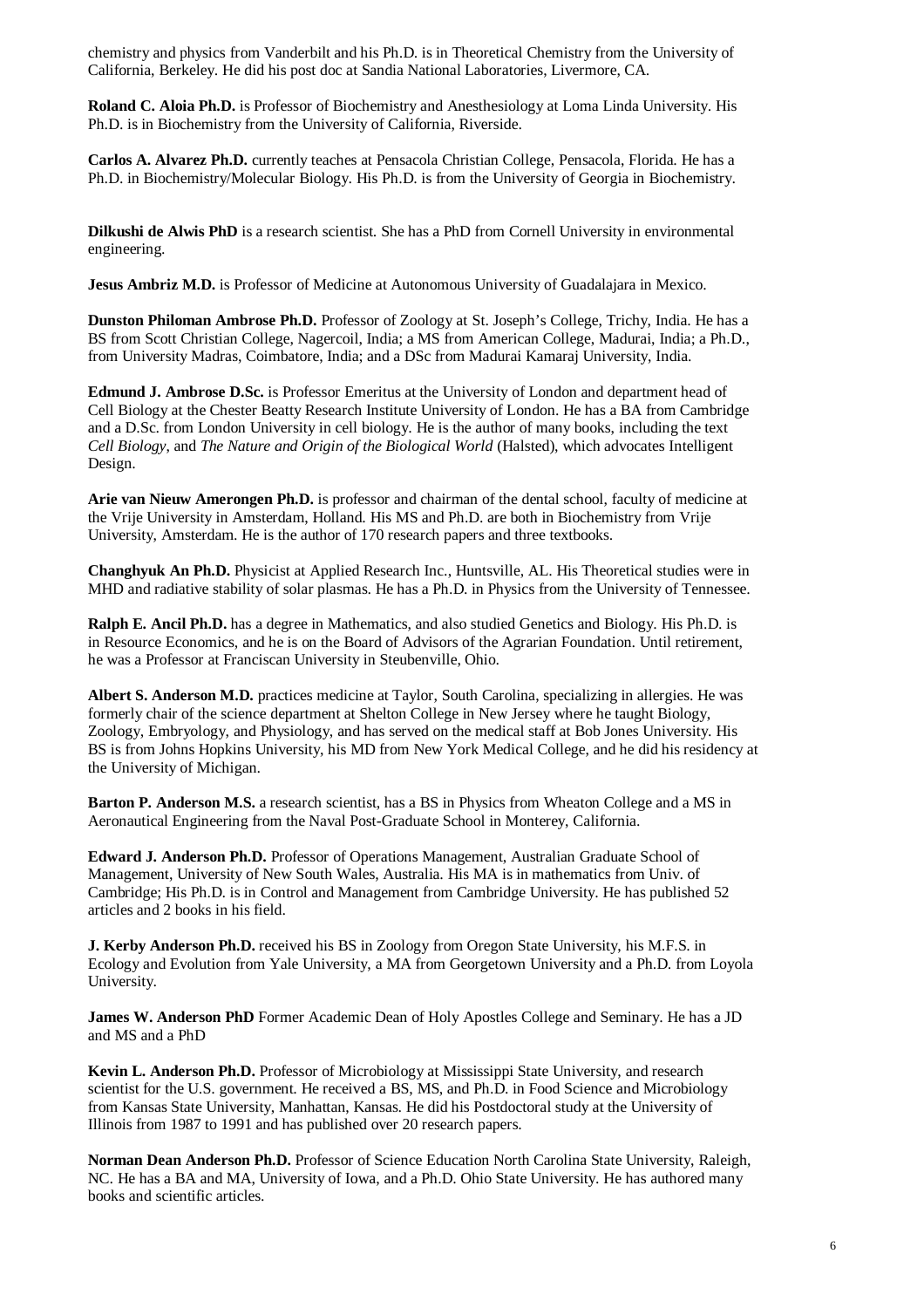Paul M. Anderson Ph.D. Professor Emeritus of Biochemistry and Molecular Biology, School of Medicine, University of Minnesota, Minneapolis. He served on the editorial board of *Journal of Biological Chemistry* and has published more than 85 peer review papers.

**Richard Anderson Ph.D.** is Assistant Professor of Environmental Science and Policy at Duke University. He has a Ph.D. in Geography and Environmental Engineering, a M.S.E. in Mechanical Engineering, and B.S.E. in Engineering Mathematics, all from The Johns Hopkins University.

**Robert C. Anderson PhD** Assistant Dean for Faculty Development and Professor of Biology, Wisconsin Lutheran College B.S., Ph.D., Michigan State University, all in biology.

**Ronald D. Anderson PhD**. Professor of Science Education, School of Education, University of Colorado at Boulder, former Assistant Professor, Kansas State University at Manhattan, KS. He has a BS in Physics and a Ph.D. in Science Education, both from the University of Wisconsin. Dr. Anderson has served as president of the National Association for Research in Science Teaching, president of the Association for the Education of Teachers in Science, and chair of the Education Section of the American Association for the Advancement of Science. He was awarded a Fulbright Senior Research Award to conduct research in Germany.

**Ross S. Anderson Ph.D.** is Professor of Biological Sciences at the Master's College, in Santa Clarita, California. He received his BA from Austin College, a M.B.S. from the University of Colorado, and a Ph.D. in Biochemistry from Baylor College of Medicine.

**V. Elving Anderson PhD** Professor of Human Genetics Emertus and Assistant Director of the Dight Institute for Human Genetics at the University of Minnesota. His BS is from Bethel College in St Paul, MNand his PhD is from the University of Minnesota.

**Niels-Erik Andreasen Ph.D.** is President of Andrews University in Berrien Springs, Michigan. He has a BA in history from Newbold College in England, a MA in Biblical Studies, and a Ph.D. from Vanderbilt in Religious Studies.

**Gabriela Andrei M.S.** is at the Institute of Geodynamics, the Roman Academy, in Bucharest, Rumania. His MS is in Physics.

**Edgar Harold Andrews Ph.D.** is Professor emeritus of Materials and Head, Department of Materials Science at Queen Mary and Westfield College (University of London). He has a BS with Honors in Theoretical Physics and a Ph.D. and D.Sc. in Physics, both from the University of London. He received a FIM, CEng and also a CPhys. and was awarded the A.A. Griffith Medal. He has authored

**John Ankerberg D.Min** president of the Ankerberg Theological Research Institute, has a BA from the University of Illinois, a MM in the history of Christian Thought, and a M.Div. with academic honors, and a M.S. and D.Min. from Luther Rice Seminary, Atlanta, Georgia. He is the author or co-author of 65 books.

**Aila Annala (theol. Kand.)** studied at Newbold College in England and at the Universities of Uppsala and Lund in Sweden with additional studies in Semitic Languages from Lund.

**Timothy Anstine Ph.D.** is Professor of Chemistry at Northwest Nazarene University in Nampa, Idaho. His BS is from the University of Berkeley, his Ph.D. is in Organic Chemistry from the University of Nevada.

**Frank Andrew Anthony PhD.** Senior biologist, Schering-Plough Health Care Products, Memphis, Research fellow, St. Jude Children's Research Hospital, Memphis; Adjunct faculty Memphis State University. He has a BS and Ph.D. from Texas Christian University, both in biochemistry and has contributed many articles to professional journals.

**Marc Apkarian Ph.D.** is Professor of Kinesiology at Biola University. He has a B.S., University of California, Los Angeles, a M.S. from San Diego State University and a Ph.D. in Exercise Physiology from the University of New Mexico.

**Gleason L. Archer Ph.D.** was Professor of Old Testament and Semitic Studies at Trinity Evangelical Divinity School.

**Michael J. Arct Ph.D.** received his Ph.D. in Dendrochronology from Loma Linda University in 1991, and is currently with the Department of Natural Science at Loma Linda University in Loma Linda, California.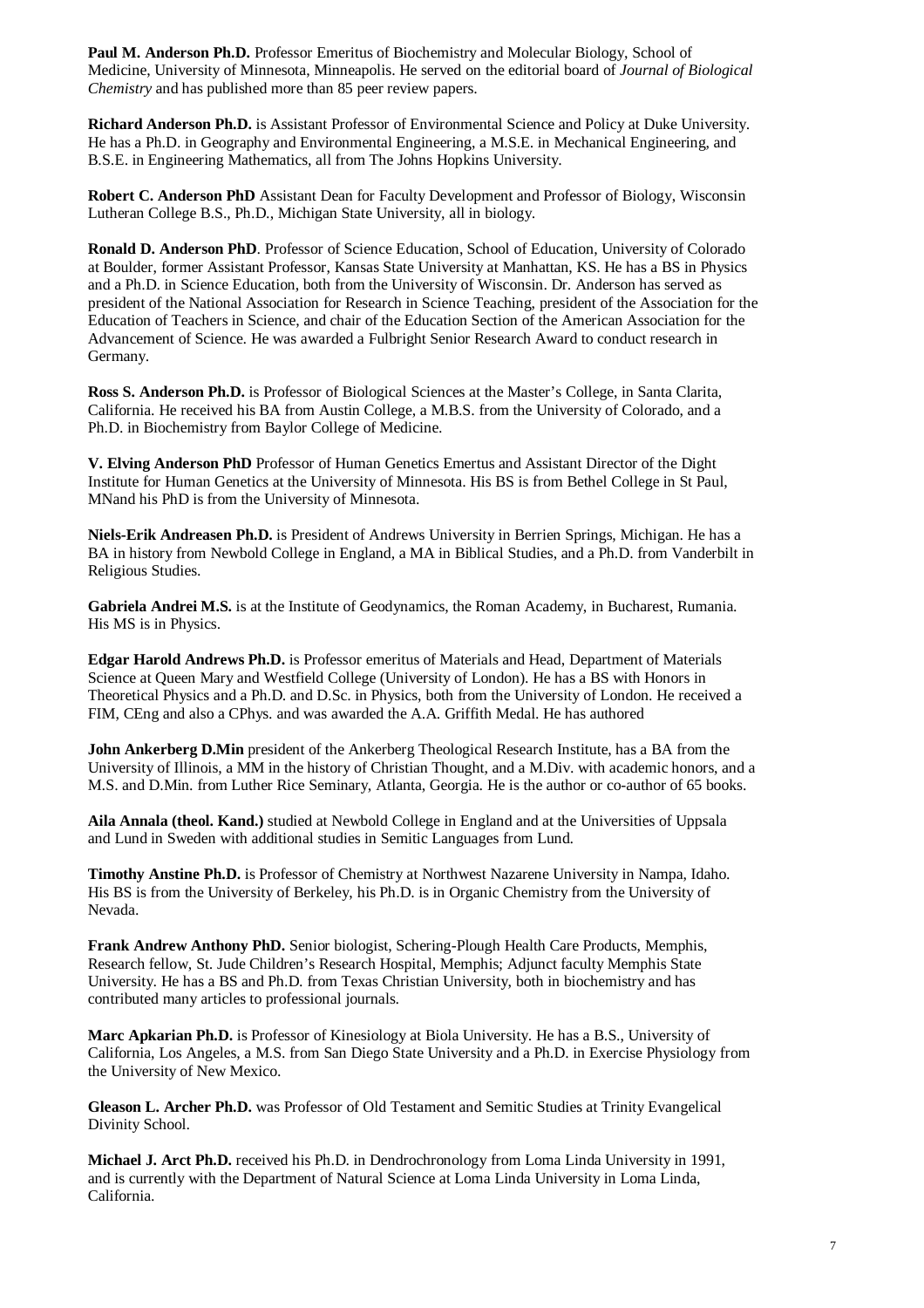**Janice Arion Ph.D.** Professor of Animal Science at Cornell University.

**William Joseph Arion PhD** Emeritus professor of Nutritional Sciences/Molecular Biology and Genetics Cornell University. He has a PhD from University of North Dakota Medical School.

**Chad Arment B.S.** has a BS from Wright State University, and is a herpetologist with an interest in wildlife and natural history.

**Mark H. Armitage M.S.** studied Biology and Plant Pathology at the University of Florida, has been a microscopist since 1977. Currently, Electron Microscope Laboratory Supervisor, California State University Northridge, CA, former Adjunct Professor of Biology and Electron Microscopy at the Master's College and Azusa Pacific University. He is now a Ph.D. canadate at Liberty University. He has published widely in the professional literature.

**Harold Armstrong M.S.** is Professor of Physics at Queen's University in Ontario, Canada. His MS is in physics from Queen's University in Ontario.

**Neil Armitage Ph.D** is Associate Professor of Civil Engineering University of Cape Town South Africa. He has a B.Sc. in engineering from the University of Natal (Durban), a M.Sc. in engineering from the University of Cape Town, and a Ph.D. in engineering from the University of Stellenbosch. He has over 20 professional publications.

**Alexander Arndt Ph.D.** is the former Vice-President of the U.S.S.R. Academy of Medical Sciences, Institute for Ecology Research, and is now Professor of Analytical Chemistry, Heidelberg University, Germany.

**Russell T. Arndts Ph.D.** is Professor of Chemistry at St. Cloud State University, Minnesota. He graduated with a Ph.D. in inorganic Chemistry from Louisiana State University and a MS in organic chemistry from Indiana University and a BS in chemistry.

**Philip J. Arnholt Ph.D.** Professor at Concordia University, Mequon, WI, Department of Biology. He has a BS, and a MS in biology from Eastern Illinois University and a Ph.D. in biology from the University of Nebraska.

**Eduardo Arroyo Ph.D.** is Professor of Forensics at Complutense University in Madrid, Spain. His Ph.D. is in Biology.

**Russell Charles Artist Ph.D.** now Professor Emeritus, was Head of the Biology Department at David Lipscomb University in Tennessee where he taught for 23 years. He received his BS from Butler University, a MS in paleoecology from Northwestern University and a Ph.D. and in botany from the University of Minnesota, and has pursued extensive graduate studies at the University of Zurich, Switzerland and, for five years, was a Professor at Frankfurt on Main College, Germany. He is now at Amarillo College, Amarillo, Texas.

**William James Ash PhD.** Professor emeritus genetics, SUNY, Stony Brook, formerly geneticist at Cornell University, Ithaca, N.Y., He has a BS, MS, and Ph.D. from Cornell University, all in genetics.

**Eugene C. Ashby Ph.D.** Regents' Professor of Chemistry and biochemistry and Distinguished Professor Emeritus at Georgia Institute of Technology, BS Loyola University, MS Auburn University, and Ph.D. University of Notre Dame, all in chemistry. He has over 280 papers in major chemistry journals and has been a Sloan Fellow and a Guggenheim Fellow.

**Paul Ashby PhD**. a post-doc fellow at Lawrence Berkeley National Lab. His PhD in Chemistry and Chemical Biology is from Harvard University, and his post-doc also was done at Harvard.

**Christopher Wayne Ashcraft M.S.** received his BS in Biology from Wayland Baptist University, and his MS in Plant Molecular Biology from Texas Tech University and 140 graduate level credits for his Ph.D. at Oklahoma State University. He is currently a plant transformation specialist with EDEN Bioscience in Bethel, Washington, near Seattle.

**John F. Ashton Ph.D** received a BS with honors and a CRS Chemical prize in Chemistry from the University of Newcastle, a MS in Chemistry from the University of Tasmania and a Ph.D. in Epistemology with an Institute of Educational Research Prize from the University of Newcastle. Ashton is currently Director of Research for the Sanitarium Health Food Company.

**Alexander G. Asmolov Ph.D.** Professor at Moscow State University from 1988 until 1998, then was the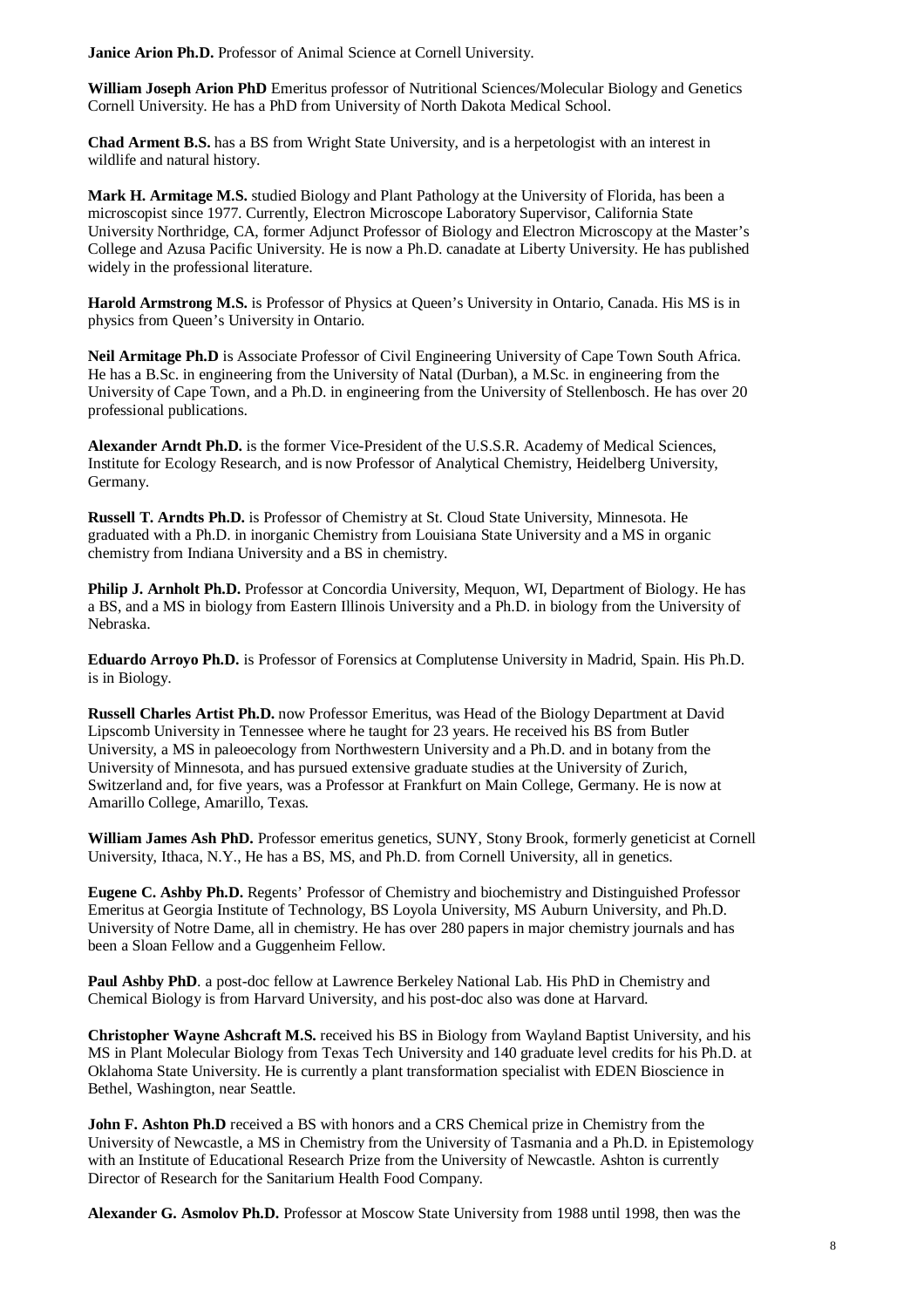Deputy Minister of Education in Russia. His Ph.D. is in psychology.

**Michael Atchison Ph.D.** is a Professor of Biochemistry and Director of the VMD-Ph.D. combined degree program at the University of Pennsylvania's Veterinary College. His BS in biology is from SUNY in Albany, and his Ph.D. from New York University School of Medicine is in cellular and molecular biology.

**Gordon Atkins PhD**. is Professor of Biology at Andrews University. His BS, and MS are both in biology from Andrews University and his PhD is in Biology from McGill University.

**Joseph Atkinson Ph.D.** is a Scientist, and Director of the Great Lakes Program at the University of Buffalo. His Ph.D. is in Organic Chemistry from Massachusetts Institute of Technology.

**Gregory A. Ator M.D.** is Associate Professor and Director Division of Otology/Neurology Department of Otolaryngology at the University of Kansas Medical Center. His MD is from Baylor College of Medicine. He has 14 publications in scientific journals.

**Peter Atwood PhD** is Professor of Mathematics at Cornerstone University . His BS is from Trinity University, his MA from Princeton and his PhD from Western Michigan University, all in mathematics.

**Robert Augros** has a Ph.D. in philosophy from Laval University, Quebec and is a Professor of Philosophy at St. Anselm College.

**Theodore P. Aufdemberge Ph.D.** is a Professor of geography and earth science at Concordia University, Ann Arbor, MI. He received his BS from Concordia Teachers College, Seward, Nebraska and his MA from Wayne State University, Detroit, Michigan and his PhD in physical geography from the University of Michigan. He did post-graduate work at the University of Minnesota, Minneapolis, Minnesota; Wayne State University, Detroit, Michigan; Oregon State University, Corvalis, Oregon; Eastern Michigan University, Ypsilanti, Michigan; Capital University, Columbus, Ohio; Lehigh University, Bethlehem, Pennsylvania; and University of Dayton, Dayton, Ohio.

**Wayne U. Ault Ph.D.** A geologist with the U. S. Department of the Interior. He has a BA from Wheaton College, and an MS and PhD from Columbia University, all in geology.

**Richard Austin Ph.D.** Associate Professor and Chair, Biology and Natural Sciences at Piedmont College. His BS is from Piedmont University, his MS is from Auburn University, and his Ph.D. is from University of Mississippi, all in biology.

**Steven A. Austin Ph.D.** received a BS from the University of Washington in Seattle, a MS from San Jose State University, San Jose, California, and a Ph.D. from Pennsylvania State University, all in Geology. Dr. Austin is former Chairman of the Geology Department at the Institute for Creation Research in Santee, California, now in Dallis, Texas.

**Jay A. Auxt, BS** in electrical engineering and is aengineer for a engineering firm and an adjunct instructor of math at Antietam Bible College.

**Pasco B. Avery PhD** senior biological research scientist at the University of Florida. He has a BS in biology from Nebraska Wesleyan University, a MA in Entomology from the University of Tennessee, and a PhD in insect science from the University of London. He has published widely in the peer reviewed literature in his academic field.

**Swee-Eng Aw Ph.D.** was Director of the Division of Endocrine Laboratories (London). He has a MBBS, in Biochemistry (FAMS) (London), a FRC Path., a MI Biol. (London), and a Ph.D. in Chemical Pathology. He is now head of the Department of Nuclear Medicine and Director of Clinical Research at Singapore General Hospital.

**Thomas H. Awtry Ph.D.** teaches in the Division of Sciences, Department of Mathematics, at Louisiana State University, in Baton Rouge, Louisiana. Dr. Awtry received his BS in Mathematics and Computer Science, Summa Cum Laude, and a Ph.D. in Curriculum and Instruction (Mathematics Education) all from Louisiana State University, Baton Rouge, Louisiana.

**Douglas Axe Ph.D.** formerly a protein researcher at Cambridge University, is now Director at the Biologic Institute in Washington State. He has a BS in Chemical Engineering from University of California, Berkeley and a Ph.D. in molecular biology from Caltech where he studied genetic regulation in bacteria.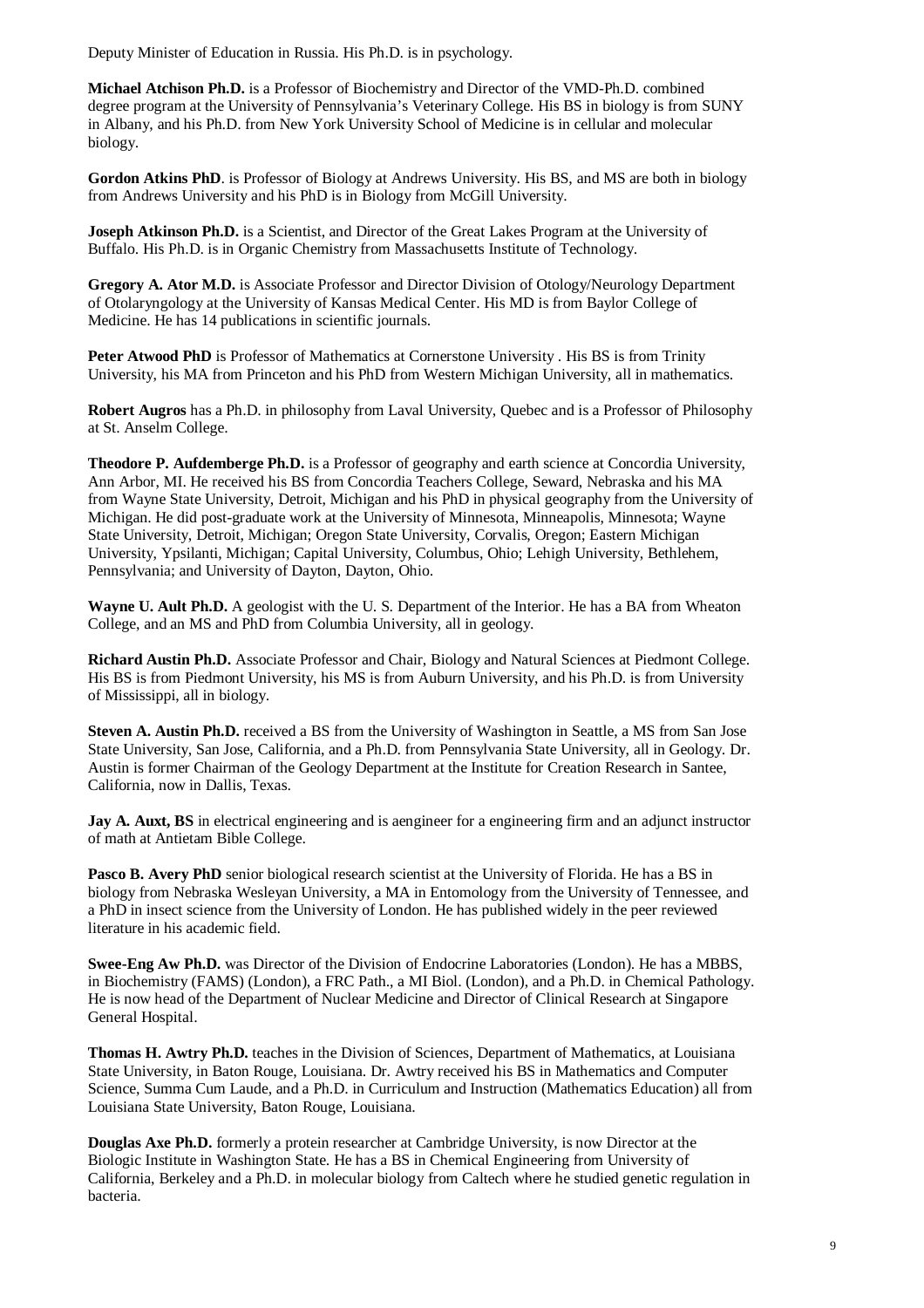**Larry Azar Ph.D.** is Professor of philosophy Emeritus at Fordham University. He has a B.S. and M.S. in physics, math, and philosophy from Boston College and a Ph.D. in philosophy from University of Toronto.

**Joyce Azevedo PhD.** Professor of Biology at Southern Adventist University. Her BA is in biology from Union College, her MA and PhD are both in cell and Molecular biology from University of California Riverside.

**Cevat Babuna Ph.D.** a professor and scientist in Turkey, is Chairman of the Turkish Federation of Gynecology. His doctorate is from Istanbul University.

**David Back Ph.D.** Professor of Pharmacology and Therapeutics and director of post graduate studies, University of Liverpool. His B.S. and Ph.D. are in pharmacology from University of Liverpool. A website he and Sera Gibbons established on HIV is one of the three most consulted in the world.

**Edwin Back B.S.** received a BS in Chemistry from California Polytechnic University and has worked as a research analytical chemist in the pharmaceutical industry for twenty-five years.

**Paul Back Ph.D.** visiting professor of Design at Oxford University, a partner in an engineering consulting firm, and a lecturer in many countries including as a invited speaker for the British association for the advancement of science. He was a Rhodes Scholar from South Africa and graduated from Oxford University with a Ph.D. in Engineering Science.

**Robert E. Bailey PhD** is Professor Emeritus of Mechanical Engineering at Ohio State University.

**Juliet Bailey-Penrod, Ph.D**. Associate Professor of biology at Oakwood University. She has a B.S., from Oakwood College, and a M.S., and PhD from Wayne State University.

**Safawo Gullo, D.V.M., Ph.D.** Professor of biology at Oakwood University D.V.M. Kharkov Veterinary Institute, M.S., University of Louisiana at Monroe, Ph.D., University of Arkansas.

**Donald G. Baker Ph.D.** received a BA in biochemistry, and MS and Ph.D. in Physiology from the University of Toronto, Canada. He spent six years as a research associate in the university's physiology and medical departments. He was a Professor of Physiology and Medical research until 1964, when he became a radiobiologist at the Brookhaven National Laboratories, Associated Universities, Inc. on Long Island, New York.

**Mace Baker Ph.D.** received his BA and MS from Biola University, California, and his Ph.D. from Columbia Pacific University, all in biology. He was an educator for over 20 years, both in public schools and colleges.

**Robert G. V. Baker Ph.D.** Senior Lecturer, School of Human and Environmental Studies, University of New England, Australia. His BS (with honors) is in geography from the University of Sydney, his MS and Ph.D. in Applied Geography is from the University of New South Wales. He has published 30 research papers.

**Gordon Cortis Baldwin PhD** Archaeologist, University of Arizona, Arizona State Museum, Tucson, Assistant curator, University of Nebraska at Omaha, instructor in anthropology. He has a BA and MA from the University of Arizona, and a PhD from University of Southern California, and has authored scores of books on archaeology and related topics.

**John T. Baldwin Ph.D.** is Associate Professor of Systematic Theology, Andrews University, Berrien Springs, Michigan. His BA is from Walla Walla College, his MA and MDiv from Andrews University, and his Ph.D. is from the University of Chicago.

**Steven Ball Ph.D.** is Professor of Physics at LeTourneau University. He has a BS in Physics from Baker University and a Ph.D. in High Energy Physics from the University of Kansas. His post-doc is from the Max-Plank Institute for Nuclear Physics.

**Tom Belanger PhD** Professor of Environmental Science at Florida Institute of Technology.

John W. Balliet Ph.D. has a Ph.D. in Molecular and Cellular Biology from the University of Pennsylvania, and a Post-doctoral Fellowship from Harvard Medical School.

**Eugene K. Balon PhD** University Professor Emeritus, Department of Integrative Biology, University of Guelph (Canada).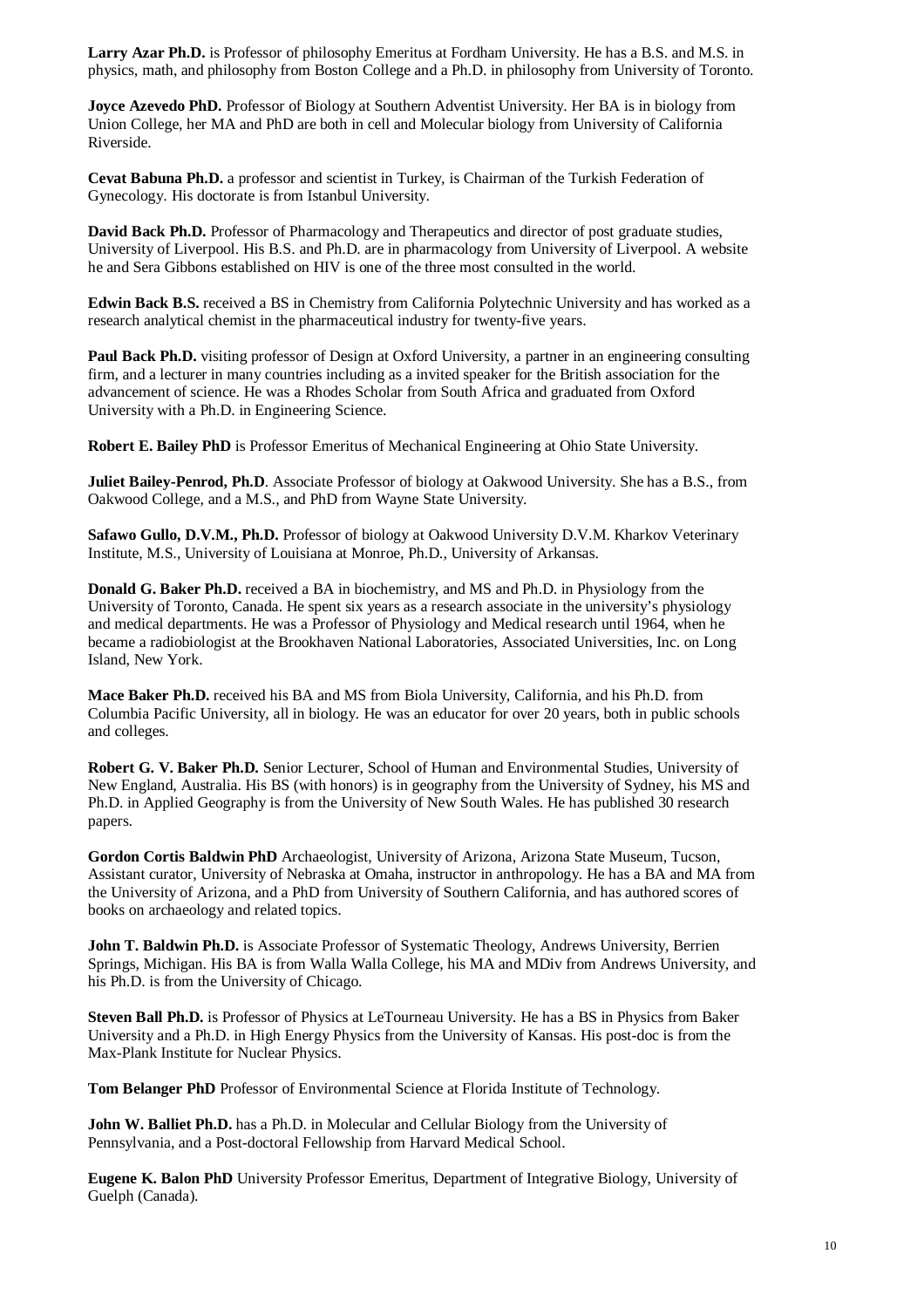**Robert O. Balza Jr. PhD** Assistant Professor of Biology Wisconsin Lutheran College. He has a B.S., from Wisconsin Lutheran College and a Ph.D., from the Medical College of Wisconsin.

**Ben Banks Ph.D.** is a Research Pharmaceutical Chemist in Greenville, North Carolina. His Ph.D. is in Physical Chemistry.

**Inez (Inis) Bardella M.D.** is Assistant Professor, Department of Family Medicine and Clinical Epidemiology, University of Pittsburgh School of Medicine, Pittsburgh, PA. Her BS in Biology (high honors) is from Washington and Jefferson College, and her M.D. is from Temple University School of Medicine.

**James Barham MA** scholar and author specializing in evolutionary epistemology, the philosophy of the mind, and the foundations of biology. He trained at the University of Texas at Austin and in the History of Science at Harvard University and pursued advanced study towards the Ph.D. under the auspices of Harvard University in Athens, Greece, and Belgrade, Yugoslavia. He is currently a Ph.D. candidate in the History and Philosophy of Science Program at the University of Notre Dame.

**Geoff Barnard Ph.D.** Senior Research Fellow at the University of Cambridge, UK. He received a Ph.D. in M.I. Biol. C. Biol. from the University of London and has worked as a clinical biochemist, research scientist, a senior research fellow, a senior lecturer (equivalent of professor in the USA) in various universities in the U.K. Has published over 50 peer-reviewed research papers and written nine chapters for academic science textbooks. He holds five patents in the field of immunoassay techniques.

**Ross Barnes Ph.D.** is Professor of Geology at Walla Walla College. His BA is in Geology from Andrews University and his Ph.D. is in Earth Science from the University of California, San Diego, CA.

**Thomas Barnes Ph.D.** is Professor Emeritus of Physics at The University of Texas at El Paso and director of the Schellenger laboratory. He has numerous patients and has written 5 textbooks. His M.S. was from Brown University, and his D.Sc (Hon) from Hardin-Simmons University, both in physics.

**Stephen F. Barnett PhD** Professor of Natural Sciences, Bryan University. He has a B.A. Biology, from Covenant College, an M.S. Geology, and M.S. Paleobiology from Loma Linda University, and a Ph.D. Geology from the University of Kentucky.

**Daniel W. Barnette Ph.D.** is Senior Technical Staff in the Parallel Computational Sciences Department, Aerodynamics Division of Sandia National Laboratories. He received his BS and MS in Aerospace Engineering from the University of Texas at Austin, and his Ph.D. in Aeronautics/Astronautics from Stanford University, Stanford, California.

**Stephen M. Barr PhD** Professor of theoretical particle physicist at the University of Delaware. Dr. Barr received his undergraduate degree from Columbia and his graduate degrees from Princeton. After postdoctoral work at the University of Pennsylvania, he became a research Assistant Professor at the University of Washington and Associate physicist at Brookhaven National Laboratory. He has written over 120 research papers spanning a wide range of subjects in particle physics. Professor Barr has written on science and religion for such journals as *National Review*, *The Weekly Standard*, *Public Interest*, *Academic Questions* and *First Things*.

**Eric C. Barrett Ph.D., D.Sc.** Research Scientist in Climatology and Remote Sensing at the University of Bristol, in England. His first class Honors BS in Geography, and a M.Sc. in climatic change are from the University of Sheffield. He lectured as a full-time faculty at Sheffield and Leicester before moving to Bristol where he was awarded his Ph.D., and a "higher doctorate" (D.Sc.) for "his sustained and distinguished" contributions to science. Barrett is now Dean of the Radio Academy of Science. He is the author of about 250 scientific papers and 20 books on environmental science.

Peter H. Barry D.Sc. is Professor of Physiology, School of Physiology & Pharmacology, University of New South Wales, Australia. His BS with honors is in physics, his Ph.D. is in biophysics (membrane biophysics) from the University of New South Wales and has has a D.Sc. from the University of South Wales. Professor Barry has published 65 papers and 8 book chapters in his field

**Ibrahim Barsoum Ph.D.** a microbiologist, has a Ph.D. in Microbiology from George Washington University.

**Paul G. Bartels Ph.D.** received a BS in Biology and Chemistry from Northern Colorado University, Greeley, Colorado, and a MS (Biology and Chemistry) and Ph.D. (Plant Cellular Physiology) from Vanderbilt University, Nashville Tennessee. His specialties are organelle differentiation and chloroplast development. Dr. Bartels has been a Professor in the Department of Biological Sciences at the University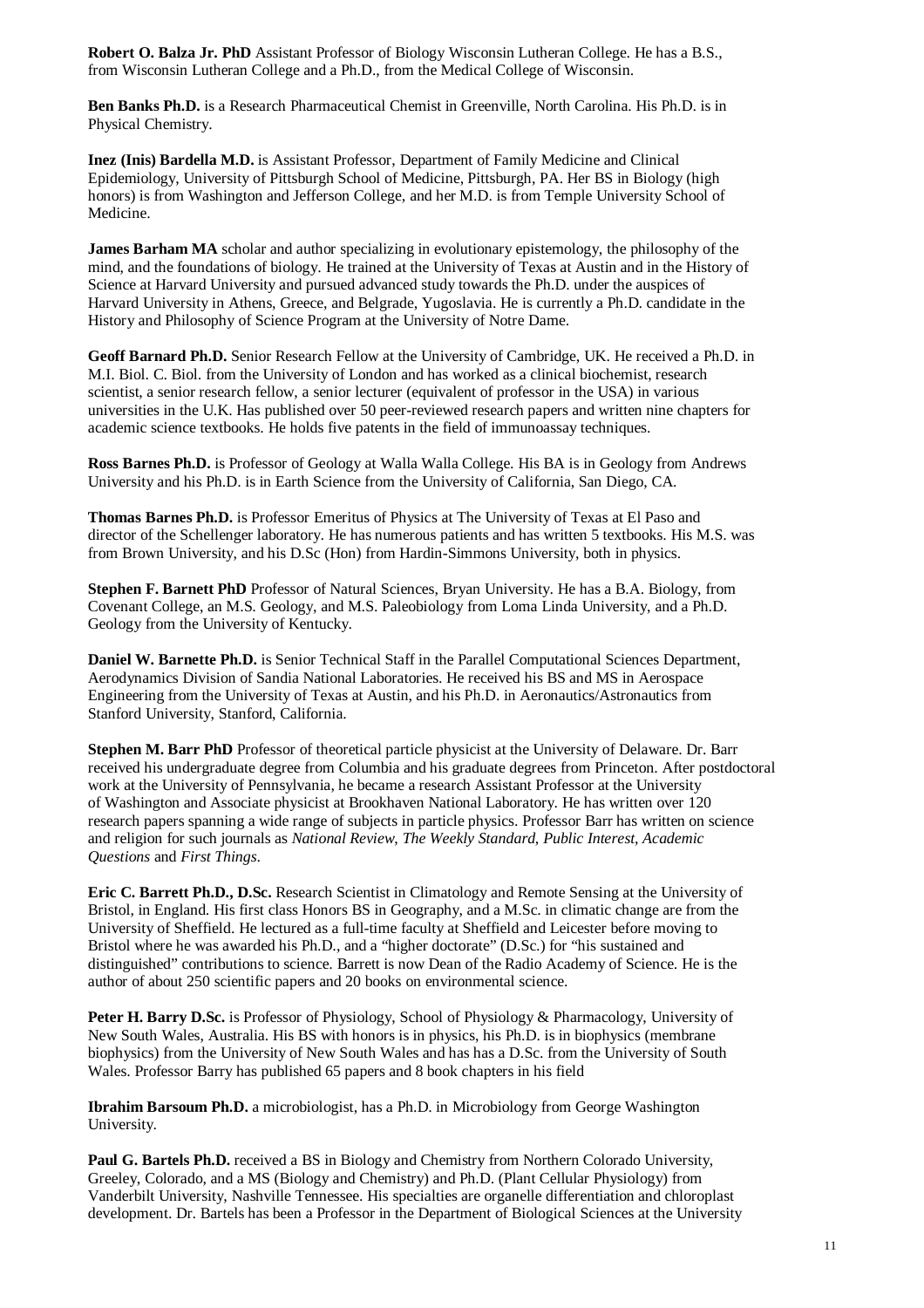of Arizona since 1965.

**Allen C. Bartlett B.S.** is a Ph.D. student in the Department of Geology at Baylor University, in Waco, Texas.

**William Basener PhD** Professor of Topology at Deportment of Mathematics and Statistics, College of Science, Rochester Institute of Technology, Rochester, NY. His PhD in Topology is from Boston University. He has a textbook out in Topology and has published widely in the professional literature.

**Robert W. Bass Ph.D.** Professor emeritus of Physics and Astronomy at Brigham Young University, Provo, Utah. He was a Rhodes Scholar. His Ph.D. is from John's Hopkins University.

**Gary Bates M.S.** is a Professional Research Assistant at the NOAA-CIRES Climate Diagnostics Center in Boulder, Colorado. He received a BS in Physics from the University of California, Davis, and a MS in Meteorology from the University of Wisconsin, Madison.

**M. Todd Bates PhD** Assistant Professor of Rhetorict at Patrick Henry College. He has a PhD in Rhetoric from The University of Texas and was formerly Professor of Philosophy at Criswell College.

**Donald James Batten Ph.D.** a consultant physiologist and research scientist for the Australian government. Dr. Batten holds a B.Sc.Agr. [Hons] from the University of Sydney and a Ph.D. in Plant Physiology from the University of Sydney. From 1976-1990 he was Research Horticulturist, NSW Agriculture, Tropical Fruit Research Station, Alstonville. Dr. Batten also worked for eighteen years as a research scientist with the New South Wales Department of Agriculture.

**Walter Bauder Ed.D.** is Associate Professor of Chemistry and Head of the Department of Chemistry at Bryan College, Dayton, Tennessee. His Ed.D. is in Science Education with a specialty in Chemistry from the University of Georgia.

**William J. Bauer Ph.D.** is President of the Bauer Engineering Company of Chicago, which designed many major engineering systems. He has a Ph.D. in Hydraulics from the University of Iowa and is the author of many technical papers.

**Carl Edward Baugh Ph.D.** a Graduate of Baptist Bible College, received his BA from Burton College, a MA in Biblical Studies with major course work in Biblical Archaeology from Luther Rice Seminary, Jacksonville, Florida, a MS in Archaeology and a Ph.D. in Anthropology from Pacific College of Graduate Studies, Melbourne, Australia.

**Michael Bauman Ph.D.**, Professor of Theology & Culture and Director of Christian Studies at Hillsdale College in Hillsdale, Michigan, is the book review editor for *The Journal of the Evangelical Theological Society*.

**Donald P. Baumann Ph.D.** serves as Professor of Biology and Chemistry at Cedarville University and head of the Division of Science and Mathematics. Dr. Baumann received his BS, his MS, and his Ph.D., all from Iowa State University in biology.

**T. Lee Baumann MD**. Author, medical consultant and a professor of biology

**Mark Baumeister PhD** A biochemists for a molecular diagnostic company in Berkeley, CA. He has PhD from the University of Pennsylvania School of Medicine, a BS in biology from the University of San Francisco, and a MS in Bioinformatics from The Johns Hopkins University and was a Postdoctoral Fellow at NYU Medical School.

**John R. Baumgardner Ph.D.** received a BS in Electrical Engineering from Texas Tech University, Lubbock, a MS in Electrical Engineering from Princeton University, and a MS and Ph.D. in Geophysics and Space Physics from the University of California, Los Angeles. Dr. Baumgardner has served as staff scientist of Theoretical Division at Los Alamos National Laboratory in New Mexico since 1984.

**Thomas S. Baurin D.Min.** received a BA in Chemistry from Lawrence College and a Th.M. and D.Min. degrees from Dallas Seminary and Trinity Seminary. Dr. Baurin worked for eleven years in research and development, and taught college level science courses.

**Gary Baxter, PhD**. Research scientist at Nicholas Research Laboratories in drug delivery systems. He has a BS (Hons) and a PhD in organic chemistry from Monash University. He has authored a number of scientific papers his field.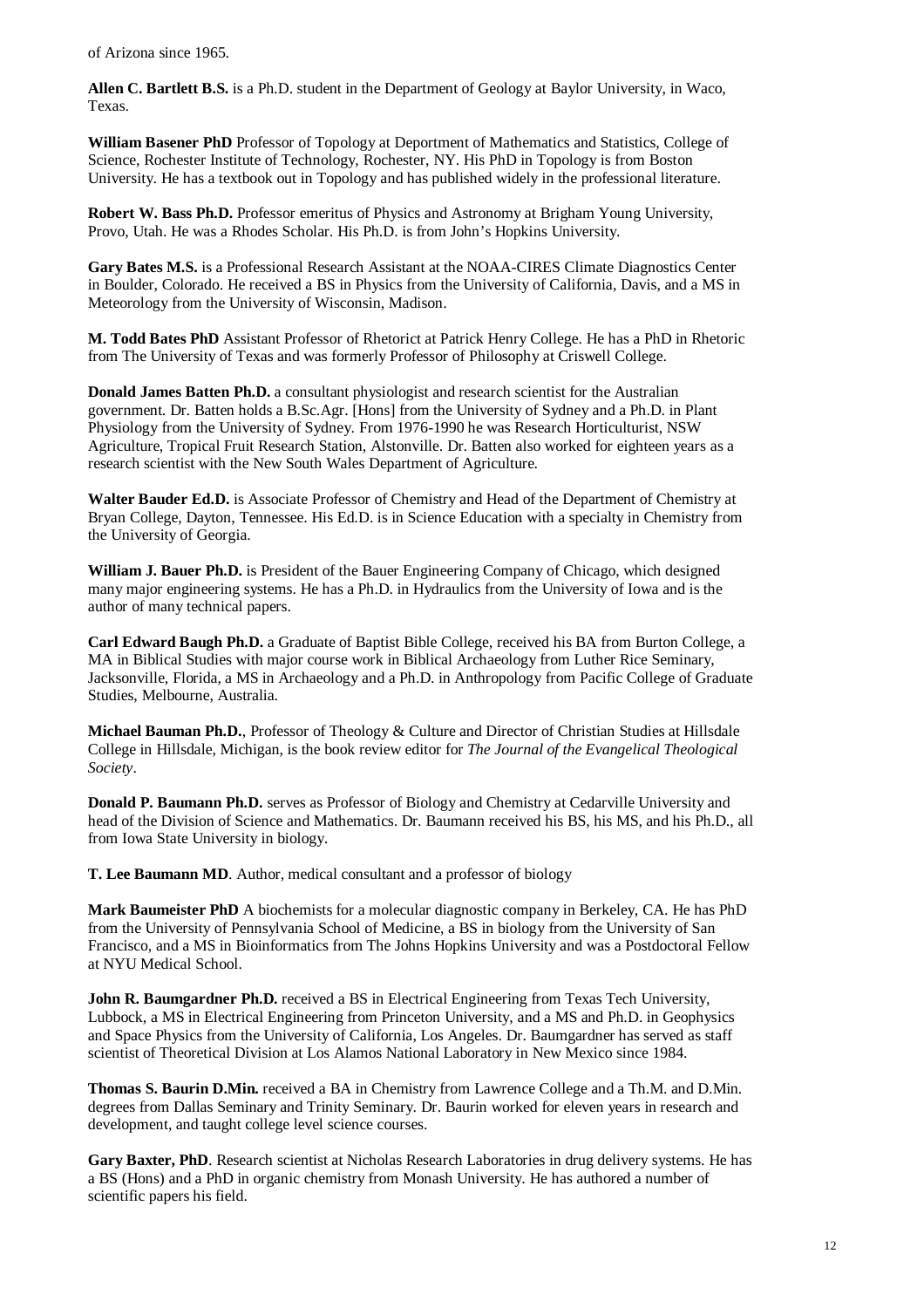**George Carroll Beakley, Jr. PhD** Associate Dean and Director of Engineering Science at Arizona State University, Tempe, AZ. He has a BSME from Texas Tech University, a MSME from The University of Texas, and a PhD from Oklahoma State University, all in engineering.

**Richard S. Beale, Jr. Ph.D.** Dean of the graduate college at the Northern Arizona University and Professor of Zoology. His BS is in zoology from the University of Arizona, and his Ph.D. is in entomology from the University of California, Berkeley.

John Kenneth Beadles PhD., Professor biology, Chairman department of Biological sciences, dean Graduate School, Arkansas State University. He has a BS from Northwestern State College and a M.S. and Ph.D. from Oklahoma State University, all in biology

**Christine B. Beaucage Ph.D.** has a Ph.D. in Mathematics from State University of New York at Stony Brook.

**Horst W. Beck, Dr. Ing, Dr theology, Dr. habil**. Professor of Philosophy of Science and Nature Gustav-Siewerth-Akademie and formerly professor department of philosophy University of Karlsruhe. He has a Dr. Ing from the University of Stuttgard and a Dr. habil in science and theology from the University of Basel.

**Robert Beckett Ph.D.** Animal Geneticist, Northern Ireland Department of Agriculture. He holds a Ph.D. in Genetics from Ohio State University.

**William A. Beckman Ph.D.** earned his Ph.D. in Chemistry from Case Western Reserve University, and his BS from Youngstown Stte University and his MS from Washington State University and was Professor of Physical Sciences at Southwestern Junior College in San Diego, California.

**Francis J. Beckwith Ph.D.** Associate Professor at Baylor University and formerly Associate professor of Philosophy at Trinity International University. His Masters of juridical Studies is from Washington University School of law, and his Ph.D. in philosophy is from Fordham University.

**Ruth Beechick Ed.D.** Professor Emeritus of Education, authored or edited more than 100 manuals, workbooks and books on learning and educational topics. Her Ph.D. is in Curriculum and Instruction from Arizona State University.

**Carlo Willem Joannes Beenakker PhD** Macroscopic Physicist, Professor of Theoretical Physics at Leiden University. He has a BS in Physics and a PhD in Theoretical Physics, both from Leiden University; He did postdoctoral research at Stanford University.

**Michael Behe Ph.D.** is Associate Professor of Biological Sciences, Lehigh University. He received a BS in Chemistry from Drexel University, and a Ph.D. in Biochemistry from the University of Pennsylvania. After doing postdoctoral work at the National Institute of Health on DNA Structure, he became Assistant Professor of Chemistry at the City University of New York/Queens College and in 1985 moved to Lehigh University, Bethlehem, Pennsylvania. He has published over 40 scientific papers.

**David Behmer PhD** Professor of biology at Lake Superior Lake College. He has a PhD in Fishery and biology from Iowa State University.

**Timothy W. Behrens M.D.** graduated from Southern Illinois Medical School and did residency training in Internal Medicine at the Medical College of Wisconsin in Milwaukee. He joined the faculty at the University of Minnesota Medical School in 1992 and is currently an Associate Professor of Medicine.

**Fredrick P. Beierle** has worked in the nuclear industry for twenty-five years and now serves as President of RICKANO Corporation, and also serves on the board of directors of numerous organizations.

**Jerry P. Beilby Ph.D.** is Professor of Biology at Northwestern College, St. Paul, MN. His Ph.D. is from the University of Minnesota, M.S. from the University of Wisconsin-Stout, M.S. from Minnesota State University, Mankato, and B.A. from Wheaton College.

**William Russell Belding PhD.** has a Ph.D. in Mathematics from the University of Notre Dame.

**Chris Beling Ph.D.** is Professor of Physics at the University of Hong Kong. He has a M.A. from the University of Oxford (first class honors) and a Ph.D. from the University of London, both in Physics. **Charles W. Bell PhD** Professor Emeritus of Biological Sciences, San Jose State University

**Lev V. Beloussov** Professor of embryology, member of Russian Academy of Sciences, and honorary professor at Moscow State University.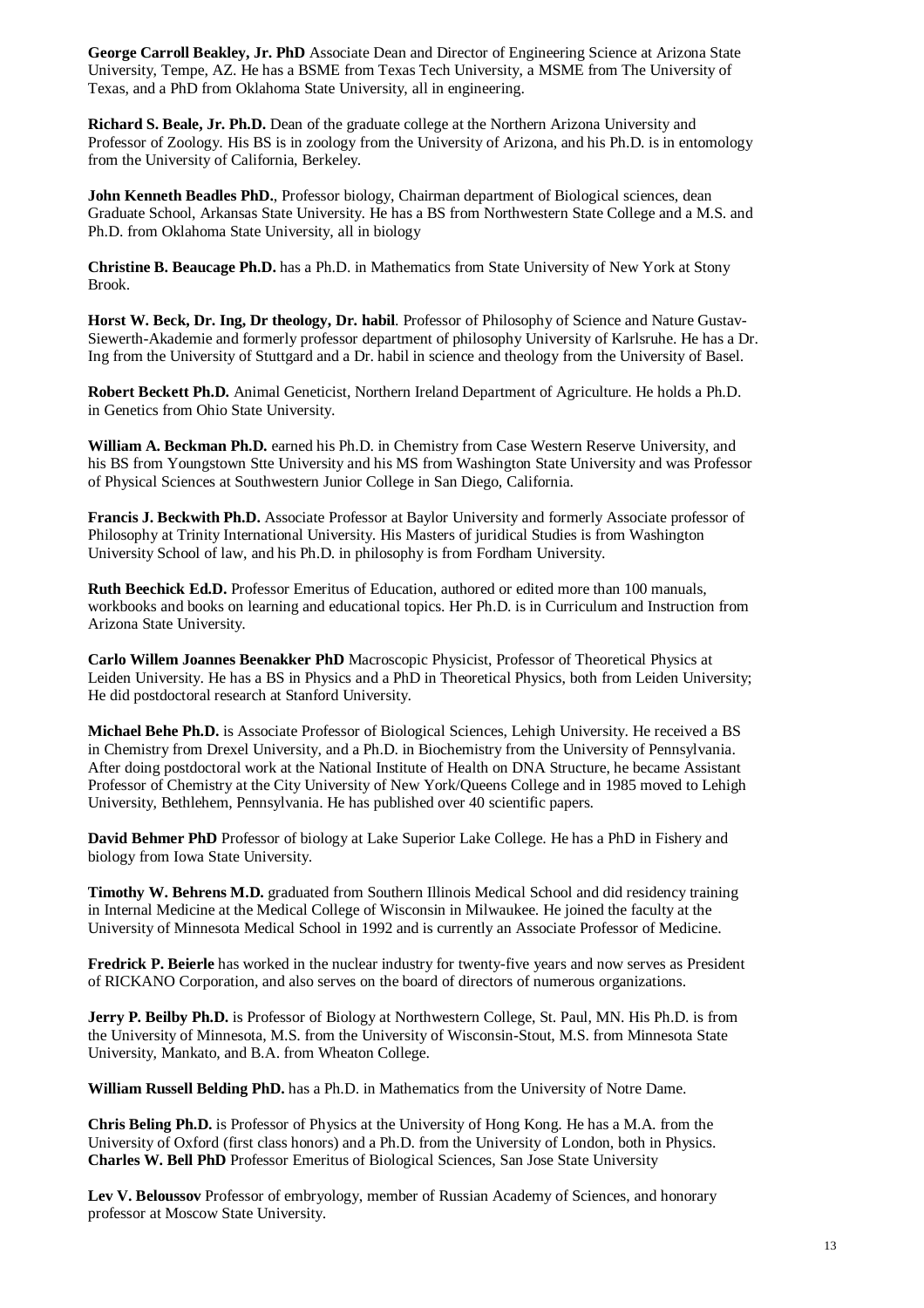**Jan Peter Bengtson PhD** Associate Professor at the University of Gothenburg (Sweden). He has a M.D., and Ph.D. in Intensive Care Medicine.

**James Noble BeMiller PhD** Director Whistler Center for Carbohydrate Research, Purdue University, Professor Department Food Science, Purdue University, West Lafayette, Indiana, formerly Chairman, Department Medical Biochemistry, Southern Illinois University, Dean College of Science, Southern Illinois University. He has a BS in Agricultural Biochemistry and MS in Biochemistry, and a Ph.D. in Biochemistry (with Distinction) all from Purdue University.

**George Bennett Ph.D.** is Associate Professor of Organic Chemistry and Pharmacology at Millikin University, Decator, IL. He has a BA from Wittenberg University and a Ph.D. from Ohio State University, both in Chemistry.

**George W. Benthien Ph.D.** is a scientist for the Naval Ocean Systems Center, San Diego, CA. He has a Ph.D. in Mathematics from Carnegie Mellon University.

**Dudley J. Benton Ph.D.** received his Ph.D. in Mechanical Engineering from the University of Tennessee. He is now employed at P.-Squared Technologies, Knoxville, Tennessee.

**James G. Bentsen Ph.D.** Senior research scientist at 3M Corporation, St. Paul, MN. He has a B.S. in Electrical Engineering from Bucknell University and a Ph.D. in Chemistry from MIT.

**Otto Berg Ph.D. (hon)** is consultant particle physicist with the Calvert Institute, Port Republic, Maryland, the National Aeronautical Space Administration, and the Goddard Space Flight Center, Maryland for nucleation and growth processes related to the formation of pre-solar grains and planets. He received a BA in Physics and Chemistry from Concordia College, Moorhead, Minnesota and the 1977 NASA Exceptional Achievement Medal (only two were conferred in 1977), and an Honorary Doctorate for his contributions in space research. He has 70 peer reviewed scientific publications.

**Yves Bergeron, PhD** Professor in the Department of Medical Biology, Laval University and a scientist at the Infectious Disease Research Center at Laval University Hospital Québec City, Canada.

**David L. Bergman M.S.** a research scientist, received his BA in Physics from the University of California, Berkeley, and a MS in Electrical Engineering from the University of California at Santa Barbara.

**Jerry R. Bergman PhD** is adjunct professor at the Medical University of Toledo. He has 9 degrees include a BS, a MEd and a PhD from Wayne State University, a MSBS, and MS from the Medical University of Ohio, a MPH from Bowling Green State University, The University of Toledo and Medical University of Ohio and a MA from Bowling Green State University. He now has over 800 publications and 20 books and monographs. His work has been translated into 14 languages.

**Thomas F. Bergquist Ph.D.** is a psychologist and Clinical Neurophysiologist at the Mayo Clinic and Mayo Medical School, Rochester, MN. His Ph.D. is in Psychology.

**John C. Bergstrom PhD** Professor of Agricultural and Applied Economics, University of Georgia at Athens. He has a BS from University of Maryland, College Park, a MS from Clemson University, Clemson, and a Ph. D. from Texas A&M University, College Station.

**David Berlinski Ph.D.** received a Ph.D. in Mathematics from Princeton and was later a postdoctoral fellow in mathematics and molecular biology at Columbia University. He has been a professor at several universities including Stanford University and is now a full time author of books on science.

**Marco Bernardes PhD** Professor & Chair, Department of Mechanical Engineering Federal Center of Technological Education, Minas Gerais (Brazil) He has a M. Sc., from UFMG-MG, Belo Horizonte and a PhD from University Stuttgart, Stuttgart – Germany in Mechanical Engineering

**Kimberly Berrine Ph.D.** has a Ph.D. in Microbiology and Immunology.

**Eberhard Bertsch Dipl.-Ing.** Professor Bertsch received his Dipl.-Ing. from Technische Hochschule, Darmstadt and his Dr. Rer. nat. from Universitat des Dr.Rer.Nat.Saarlandes. He was Professor der Informatik at Fernuniverstitat, Hagen. His published work includes articles on formal language theory, programming language design and language implementation. He is on the Mathematics Faculty, Ruhr University, Bochum, Germany.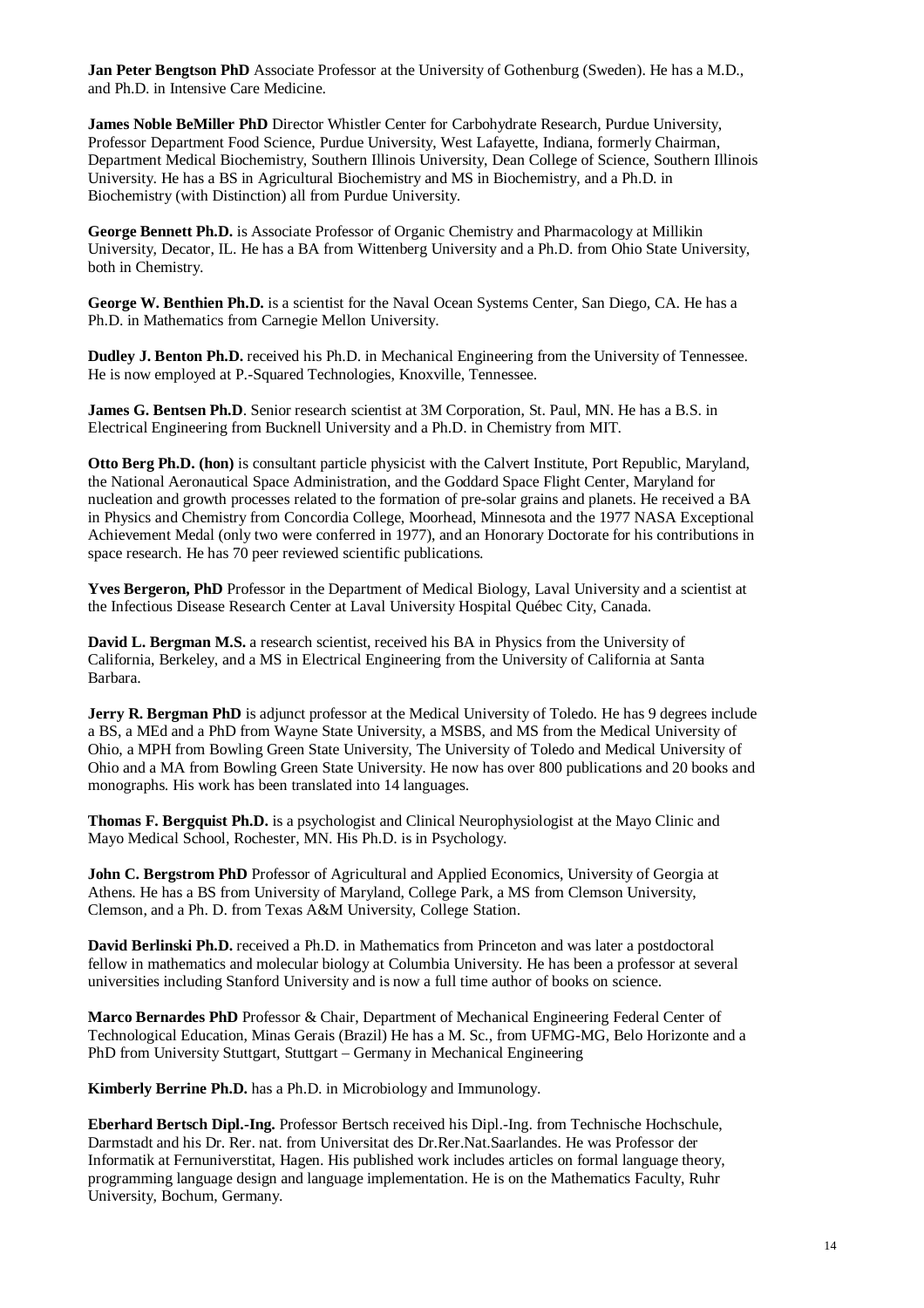Guy Berthault Ph.D., Professor of sedimentology, is a Graduate of Ecole Polytechnique de Paris, France. He directed the program of sedimentology research at the State University of Colorado (Engineering Center) in the U.S.A. and an experimenter in fundamental physics and sedimentology, member of the French Geological Society and the Association of Sedimentologists.

**Robin Bernhoft MD**, a physician and research scientist, Dr. Bernhoft, has his undergraduate degree in biology with honors from Harvard and a medical degree from Washington University Medical School. He has published over 20 scientific papers.

**Robert James (Sam) Berry, PhD**. Evolution and ecology educator, researcher, Emeritus Professor of Genetics at University College London. Professor, University College London, and former President of the Linnean Society, the British Ecological Society, the European Ecological Federation, the Mammal Society, and Christians in Science. He is the author of *God and the Biologist and God's Book of Works: The Nature & Theology of Nature* and coauthor of *Science, Life and Christian Belief, and God's Stewards*.

**Tom Bethell** is a graduate of Oxford University majoring in Psychology, Philosophy and Physiology. He is now the *American Spectator's* Washington correspondent and Senior Editor to which he has been contributing a monthly article for since 1980. He has also been a Washington editor of *Harper's*, and an editor of the *Washington Monthly*.

**Vladimir Betina Ph.D. D.Sc.** is a full Professor in the Department of Biochemistry and Microbiology at Solovak University of Technology, Bratislava, Slovakia.

**John Arters Bewick PhD**. Lecturer at MIT, teaching the Environmental Management course in the Department of Urban Studies and Planning. He has a BS in Engineering Physics from Cornell University, a MS from The University Michigan, and a MBA and DBA from Harvard University.

**Stephen Bewlay B.App.Sc.** has held government, private industry, and teaching positions. He is now employed as an underwater electro acoustic engineer for Marconi Maritime MAPS systems.

**Roberto É. Biaggi Ph.D.** is a scientist with the Geoscience Research Institute. His Ph.D. in Paleoecology is from Loma Linda University.

**Verne Biddle Ph.D.** Professor of Chemistry at Bob Jones University. His B.S. in Chemistry is from B.J.U. and his Ph.D. in Chemistry is from the University of Tennessee, Knoxville.

**Mark C. Biedebach PhD** professor emeritus in the Department of Biological Sciences at California State University, Long Beach. He has two degrees in engineering and a PhD in Biophysics

**Joseph W. Bielecki MS** has a BS in Aerospace Engineering from the University of Michigan, a MS in Physics from Wayne State University, a MS in Astro/Geophysics from the Institute for Creation Research, and is now a Ph.D. candidate at Wayne State University in Mechanical Engineering.

**Thomas Bilbo PhD** Professor of Biology at the University of Mobile, Mobile, AL. He has a B.S. from Mississippi College, a M.C.S. from University of Mississippi, a M.Ed. from Auburn University and a Ph.D. from University of Southern Mississippi, all in biology.

**Windy Billock PhD** professor of biology at Biola University. She has a BA in biology from Point Loma Nazarene University, a MS in biology from ICR and a PhD in biology from Loma Linda University.

**Wendell R. Bird J.D.** did his undergraduate studies at Vanderbilt University, and graduated summa cum laude in the Honors Program. Bird was the first student in Vanderbilt history to exempt the freshman year (by special examinations) and to enter as a sophomore. He had a triple major (History, Political Science, and Economics). Wendell earned his J.D. Law Degree from Yale Law School in 1978 and is now a Senior Attorney of a law firm of graduates of the top five law schools practicing in Corporate/Securities Law, Estates, and Trusts, Nonprofit Organization Law, and Litigation.

**Keith P. Birch Ph.D**. He has a Atmospheric Physics from the University of Southampton (UK)

**Gayle Livingston Birchfield Ph.D**. Has a PhD in Biology from the University of Missouri, Columbia

**Philip Bishop Ed.D.** is a Professor of Physiology and Kinesiology at the University of Alabama and Director of the university's human performance laboratory. His BS in Oceanography is from the US Naval Academy at Annapolis, his MS in Physical Education is from James Madison University and his doctorate in Physiology is from the University of Georgia. He has received several million dollars in research grants and has published widely in the scientific literature. He has also lectured about his research throughout the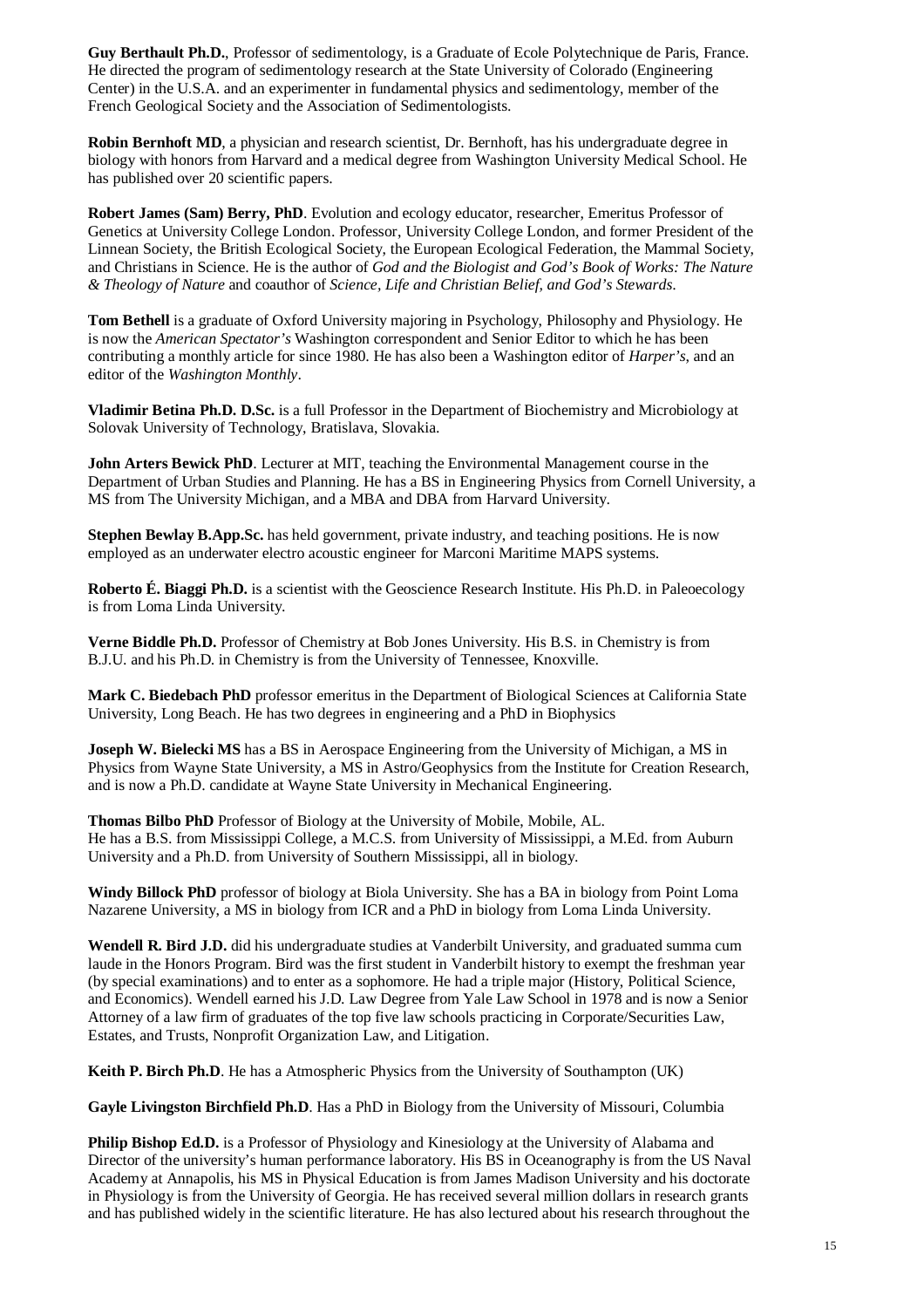world.

**Victor G. Bitter M.S.** graduated with a BS in Environmental Health from the Microbiology Department of San Diego State University and has a MS in Biology from the Institute for Creation Research Graduate School. He currently pursues research in the area of water recovery and treatment.

**R. Russell Bixler M.A.** has a MA from Bridgewater College and a M.Div. (cum laude), and continued his studies at both Duquesne University and Pittsburgh Theological Seminary. He was President of Cornerstone Television until his recent death.

**Paul Black**, **PhD** Emeritus Professor of Science Education, King's College, London. Paul Black took his first degree in physics, and subsequently obtained his Ph.D. in Crystallography at the Cavendish Laboratory in Cambridge. He was a faculty member in the Department of Physics in the University of Birmingham (England), but left to become Professor of Science Education and Director of the Centre for Science and Mathematics Education, at Chelsea College in London. Chair of the International Commission on Physics Education, Vice-President of the International Union of Pure and Applied Physics, Fellow of King's College 1989; Honorary Doctor of the University, Surrey 1991; Honorary Doctor of the University, Open University 2002; Honorary EdD, Kingston University 2003.

**Jim Nelson Black, PhD** is a senior analyst with Sentinel Research Associates. He has a PhD from the University of Texas.

**Gage Blackstone DVM** is a Veterinarian at Town and Country Veterinary Hospital, Austin, TX. He has a Doctor of Veterinary Medicine from Texas A&M.

**Donald F. Blake Ph.D.** Assistant Professor Emeritus of Biology at Walla Walla College, Washington. His Ph.D. is in Biology.

**Lytle Houston Blankenship PhD** Wildlife research scientist, educator, research scientist Caesar Kleberg wildlife program Texas A&M University. He has a B.S. from Texas A&M University, a M.S. from The University Minnesota; and a Ph.D. from Michigan State University

**Francis Shellabear Blasdell BA** division reptiles and amphibians Smithsonian and Museum of Natural History, Washington, D.C. She B.A. in Zoology from Ohio Wesleyan University.

**Allan Bleecker Ph.D.** has a Ph.D. in Aquatic Biology and is in the Biology Department at King's College, New York. His Ph.D. is from Rutgers University in Biology.

**David L. Blievernicht, PhD**. Professor emeritus Wayne State University where he taught for 38 years with a specialization in the biomechanics of exercise and sport. He has a BS in Education from Eastern Illinois University, a MS in Physical Education and a PhD in Kinesiology, both from the University of Wisconsin, Madison.

**Edward F. Blick Ph.D.** is Professor of Aerodynamics and Aerospace, Geological & Petroleum, Mechanical and Nuclear Engineering and formerly Associate Dean of Engineering at the University of Oklahoma. He received his BS in Aeronautical Engineering, his MS in Aeronautical Engineering, and a Ph.D. in Engineering Science, all from the University of Oklahoma. Dr. Blick was a full Professor from 1969, Adjunct Professor School of Meteorology, Adjunct Professor, College of Medicine, since 1974 and Professor in the School of Petroleum and Geological Engineering since 1981. He has over 150 scientific publications in peer reviewed publications and a textbook.

**Richard B. Bliss D.Ed.** spent over 23 years in high school science teaching, and as an Adjunct Professor at the University of Wisconsin. He was also Director of Science Education for the Racine, Wisconsin, Unified School District. He has a B.S. in Biology, a M.S. from the University of Wisconsin, a doctorate in Science Education from the University of Sarasota.

**Robert Milton Blomgren Ph.D.** has a Ph.D. in Mathematics from the University of Minnesota.

**John Bloom Ph.D.** is Professor of Physics at Biola University. He has a B.A with honors in Chemistry from Grinnell University, a M.S. from Cornell University, a M.A. from Biblical Theological Seminary, a M.A. in Ancient Near Eastern Studies from Dropsie College, a Ph.D. from Cornell, and another Ph.D. from Annenberg Research Institute.

**George Herbert Blount MS** is a research scientist at Bendix. He has a BA and a M.Sc in physics from Cal Tech.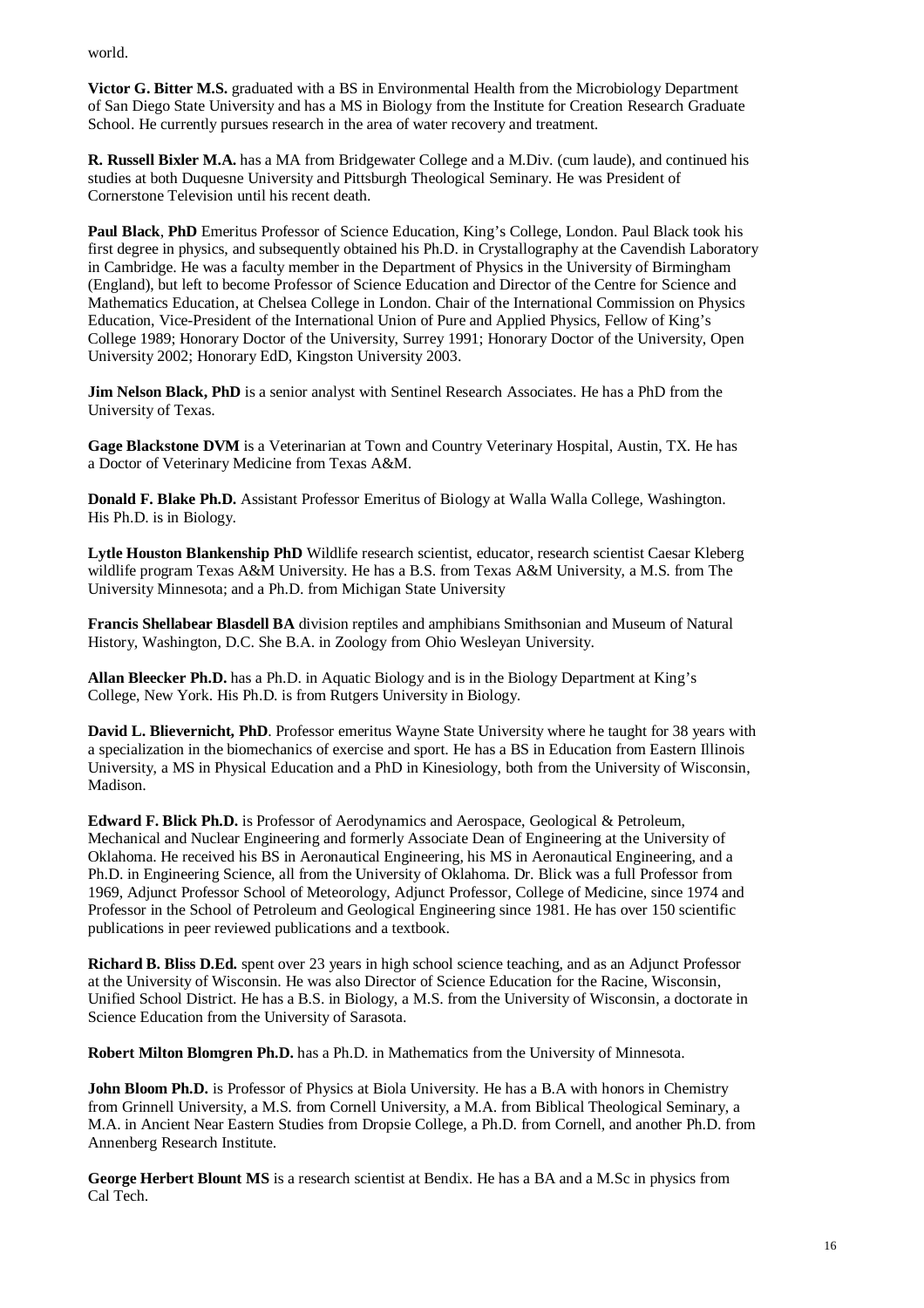**Aric D. Blumer Ph.D**. Vice President of Engineering at SDG Systems, LLC Roanoke, Virginia. He has a BS from Bob Jones University, a MS from Clemson University, and a PhD in Computer Engineering from Virginia Polytechnic Institute and State University

**Christoph Bluth Ph.D.** is Director of the Center for Euro-Asian Studies at the Graduate School for European and International Studies.

**Andrew B. Bocarsly Ph.D.** is Professor of Chemistry and a Research Scientist at Princeton University. His B.S. Magna Cum Laude with department honors is in Chemistry and Physics from UCLA, and his Ph.D. is from MIT in Physical Inorganic Chemistry. He has over 150 papers in peer reviewed journals.

**Paul R. Boehlke PhD** Professor of Biology at Wisconsin Lutheran College. He has a B.S., from Martin Luther College, a from M.S., Winona State University, a M.S.T., from Union College, and a Ph.D., from The University of Iowa.

**René Boeré Ph.D.** is Professor and Chair of Chemistry of Biochemistry at the University of Lethbridge. His B.Sc with honors was from Dalhousie University, and his Ph.D. from the University of Western Ontario, both in chemistry.

**Freddy Boey Ph.D.** Professor and Dean in School of Materials Science Nanyang Technological University. He has over 280 scientific publications.

**Raymond G. Bohlin Ph.D.** Executive Director and Research Associate in Life Sciences at Probe. He received his BS in Zoology from the University of Illinois, and a MS in Population Genetics from the University of North Texas, and a MS and Ph.D. in Molecular and Cell Biology from the University of Texas at Dallas.

**Edward M. Bohn Ph.D.** has a Ph.D. in Nuclear Engineering from the University of Illinois.

**James Montgomery Boice D.Th.** is the author of over 40 books, has a BA from Harvard, a BD from Princeton, and a D.Th. from the University of Basel in Switzerland.

**S. James Bole, PhD**, Professor emeritus and Chairmen of the Department of Biology and Geology at Wheaton College. He has a BA from the University of Michigan, an A.M. in education from the University of Illinois, did graduate work at the University of Wisconsin, and PhD in horticulture from Iowa Sate University.

**Yvonne Boldt Ph.D.** Professor of Biology and Department Chair, Providence Academy, Plymouth, MN. She has a Ph.D. in Microbiology from the University of Minnesota.

**David Bolender Ph.D.** is Associate Professor and Graduate faculty in the Department of Cell Biology, Neurobiology and Anatomy at the Medical College of Wisconsin, Milwaukee, WI. His Ph.D. in Molecular Biology is from West Virginia University.

**Daniel Bonevac PhD** Professor of Philosophy, The University of Texas at Austin.

**Dennis Bonnette Ph.D.** is a Full Professor of Philosophy at Niagara University in Lewiston, New York, where he was also Chairman of the Philosophy Department from 1992 to 2002. He received his Ph.D. in Philosophy from the University of Notre Dame, and taught philosophy at the college level for more than 40 years. Dr. Bonnette was on the faculty of the San Diego College for Women, Loyola University in New Orleans, and the University of Dayton, before coming to Niagara University. He has written a number of scholarly articles as well as two books, *Aquinas' Proofs for God's Existence* and *Origin of the Human Species*.

**Harold R. Booher Ph.D.** was a Senior Psychologist on the Nuclear Regulatory Commission in Washington, D.C.

**Jonathan C. Boomgaarden Ph.D.** is a research scientist at General Electric Corporation. He has numerous patents including one for an electrophysiology device. He has a Ph.D. in Mechanical Engineering from the University of Wisconsin.

**Lester Verlin Boone MS** Agronomist for Southern Illinois, University of Illinois, Champaign-Urbana campus, and state coordinator agronomy field research. His B.S., is from Southern Illinois University, his M.S., University of Illinois. Coauthor of *Producing Farm Crops*, and contributor of numerous articles to professional journals.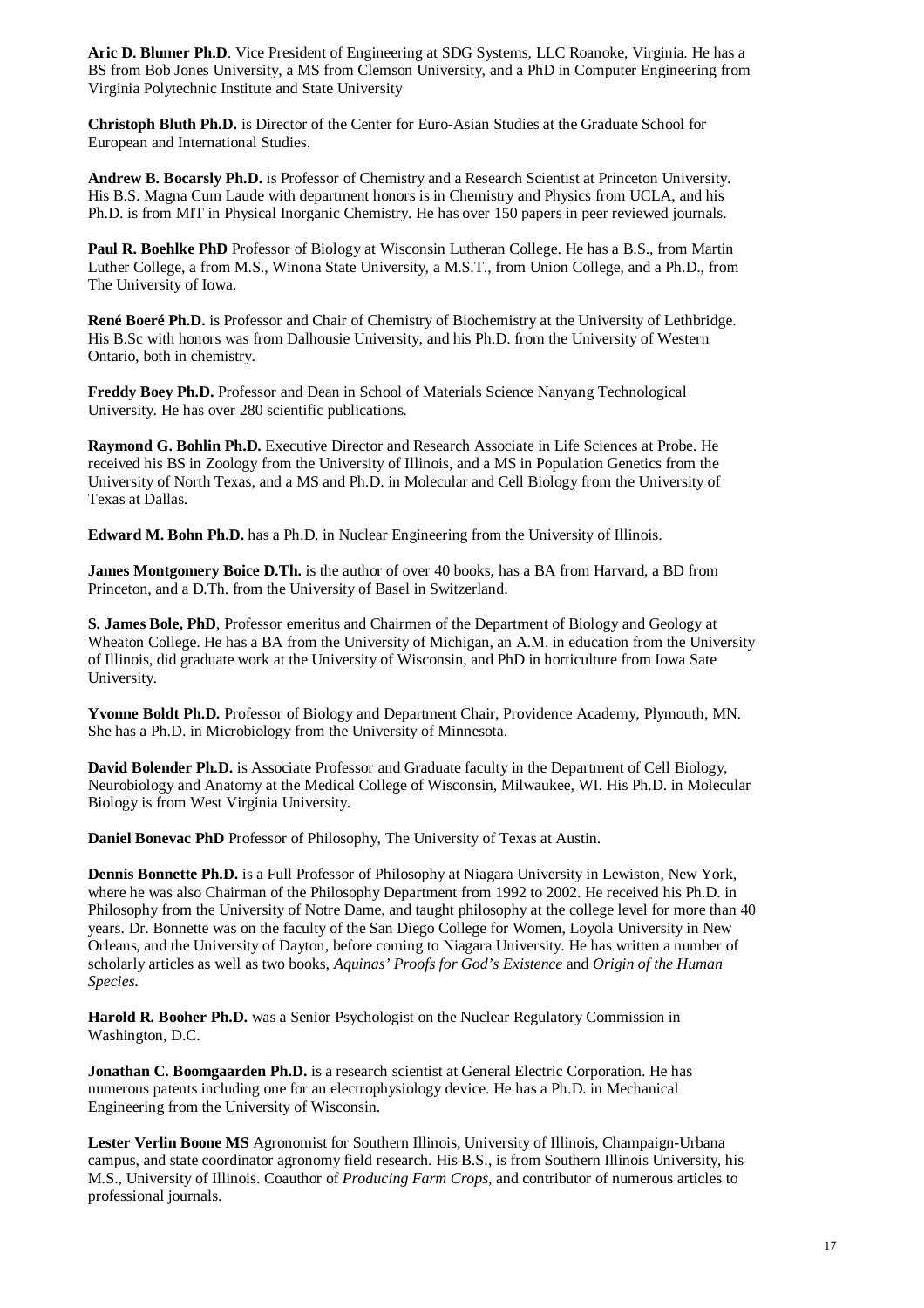**William Bordeaux Ph.D.** Professor of Chemistry, is also the Department of Natural and Mathematical Science Chair at Huntington University. His doctorate in Chemistry is from the University of Miami.

**John Bordelon Ph.D.** is Senior Research Engineer at Georgia Institute of Technology. His Ph.D. is in Electrical Engineering from Georgia Institute of Technology.

**Peter Borger PhD** is a research scientist in the area of cell biology, specifically signal transduction. He has a M.Sc. in biochemistry and molecular genetics and a PhD in medical science from the University of Groningen, the Netherlands.

**William H. Vanden Born PhD** Professor of Plant Science at the University of Alberta. He has a BS and MS from the University of Alberta. and PhD from the University of Toronto in biology.

**Andrew G. Bosanquet Ph.D.**, **CBiol**, **MIBiol** in Biology and Microbiology, is Director of the Bath Cancer Research Wolfson Center at the Royal United Hospital in Bath, England and the Department of Postgraduate Medicine at the University of Bath. He has a BS in biochemistry from the University of Bristol and a PhD in biochemistry from the University of Canterbury, New Zealand. He published over 65 scientific articles and book chapters in his field.

**Buris Raye Boshell MD** Professor of Endocrinology and Metabolism School of Medicine, University of Alabama in Birmingham, AL. Boshell earned the BS in Agriculture, Alabama Polytechnic Institute, and a MD from Harvard School of Medicine and interned at Peter Bent Brigham Hospital. He was a Research Fellow in Medicine at Harvard University. Author of *The Diabetic at Work and Play*, the *Diabetes Mellitus Case Studies*, and *The Diagnosis and Management of Endocrine Disorders in Primary Practice*, Addison-Wesley. He authored or co-authored ninety scientific papers and forty scientific abstracts.

**Christopher Boshkos MD.** Assistant Professor of Medicine at Northeastern Ohio University College of Medicine.

**David Charles Bossard Ph.D.** Author and Lecturer. His Ph.D. is in Mathematics from Dartmouth College.

**Gregory D. Bossart** is Director and Head of Pathology at Harbor Branch Oceanographic Institution.

**Edward A. Boudreaux Ph.D.** holds a BS in Chemistry from Loyola University, a MS in Chemistry, and a Ph.D. in Organic Chemistry, both from Tulane University, New Orleans. Dr. Boudreaux is Professor Emeritus in the Department of Chemistry at the University of New Orleans, Louisiana and a Professor of Physical Chemistry at Louisiana State University. He is the author of 4 technical books and numerous scientific papers in his field.

**David Boul Ph.D.** earned his degrees from Oxford, including his Ph.D. in Chemistry. Since 1971, he has worked for several of the world's largest petroleum companies, including Esso, Shell, and BP.

**David Bourell Ph.D.** Professor Mechanical Engineering at the University of Texas (Austin). His BME is from Texas A&M University, his MS and Ph.D. are from Stanford University. He has published over 120 books, book chapters, and journal articles.

**Gerardus D. Bouw Ph.D.** Professor, Department of Mathematics and Computer Science, at Baldwin Wallace College, Berea, Ohio. Bouw received his BS in Astrophysics from the University of Rochester, Rochester, New York, a MS and a Ph.D. in Astronomy from Case Western Reserve, University, Cleveland, Ohio, and a Master of Computer Information Systems (MCIS) from Cleveland State University.

**Malcolm Bowden C. Eng.** is an independent British Chartered Consulting Civil and Structural Engineer. He is a Member of the Institution of MICE, MI Struct E Civil Engineers and the Institution of Structural Engineers.

**Bill Bowen PhD** professor of philosophy and President emeritus of Ohio Valley University. He has an MA from Harding Graduate School, the University of Alabama and Michigan State University, both in philosophy.

**J. Phillip Bowen** PhD. Professor, Department of Chemistry, University of Georgia, Athens. He has a B.S., Piedmont College and a Ph.D., from Emory University, both in chemistry.

**Stephen Bowling Ph.D.** Assistant Professor at Mathematics at Southwest Baptist University, Bolivar, MO. His BS is from John Brown University and both his MS and Ph.D. are from the University of Arkansas in Fayetteville in mathematics.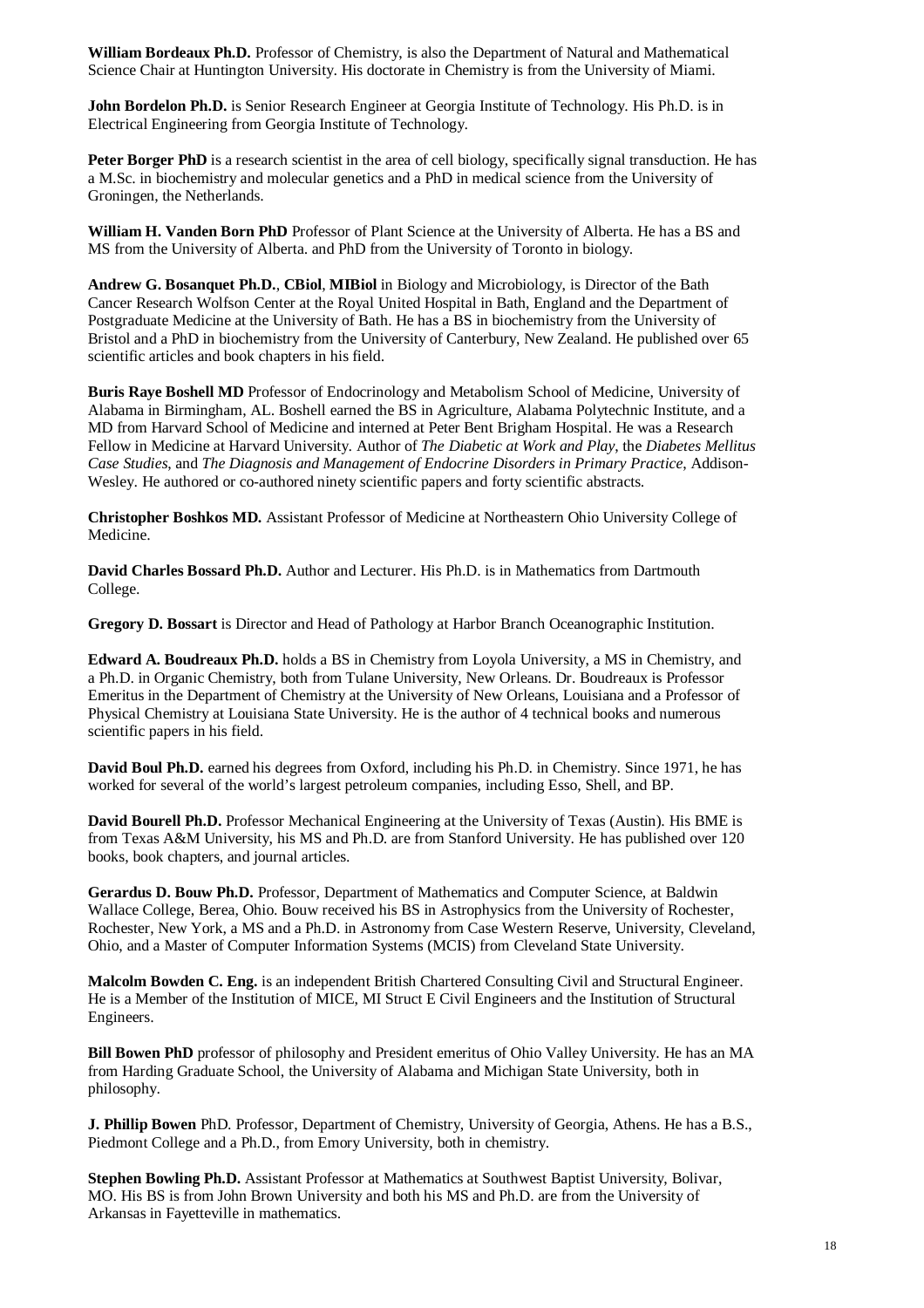**Mark P. Bowman Ph.D.** a chemist for PPG Industries in Ohio and OSI Specialties, Inc. He has a Ph.D. in Organic Chemistry from Pennsylvania State University. His Ph.D. thesis was on insecticides. He also has several peer reviewed articles and several patents.

**Sir Robert Lewis Fullarton Boyd, FRS, CBE**, Physicist Regarded as the father of space science in the UK. director of the Mullard space science laboratory. Editor of astronomical texts in "Oxford Physics Series" and contributor of more than 100 scientific papers to journals.

**Barry Boyd PhD** Assistant Professor of Agricultural Education at Texas A&M University, College Station.

**David R. Boylan Ph.D.** received his BS in Chemical Engineering from the University of Kansas and a Ph.D. in Chemical Engineering from Iowa State. By 1959 he was a Full Professor and in 1970 was named Dean of the College of Engineering at Iowa State where he served until July of 1988. He resigned from the Dean's position at age of 65, and went back to teaching. Dr. Boylan is now President of Faith Baptist Bible College, Ankeny, Iowa and Adjunct Professor in science. He has published widely in the peer reviewed scientific literature.

**Don Boys Ph.D.** was educated at Moody Bible Institute, Tennessee Temple University, Emmanuel College, Freedom University, and earned his Ph.D. at Heritage Baptist University. As International Director of a Christian Conservative think tank, he has done extensive research on controversial issues and has published reports for national leaders in the media, education, and religion. He was elected to the Indiana House of Representatives.

**David S. Bradbury B.S.** graduated from the University of Michigan with a BS in Mechanical/Industrial Engineering. He is now retired.

**Walter L. Bradley Ph.D.** received his BS in Physics and a Ph.D. in Materials Science, both from the University of Texas at Austin. He was Professor of Mechanical Engineering at Texas A&M University, and is now Distinguished Professor at Baylor University. Dr. Bradley has served as the Director of the Polymer Science and Engineering Program at Texas A&M University, Materials Thrust Leader for Texas A&M University's Offshore Technology National Science Foundation Research Center, and Head of the Department of Mechanical Engineering at Texas A&M University.

**Begona M. Bradham Ph.D.** Molecular Biology University of South Carolina

**Leonard R. Brand Ph.D.** was Professor Emeritus of Biology and Paleontology at Loma Linda University in California. He received his Ph.D. in paleontology from Cornell University.

**Paul Brand MD**. Professor of Surgery at the Christian Medical College and Hospital in Vellore, India. His medical and surgical training was at London University. Paul and his wife, Margaret, also a medical doctor, became the first surgeons in the world to use reconstructive surgery to correct the deformities from leprosy in the hands and feet. He was elected Huntarian Professor of the Royal College of Surgeons of England and was honored by Queen Elizabeth with appointment as "Commander of the Order of the British Empire." He was also the recipient of the Distinguished Service Award from the Department of Health and Human Services, United States Public Health Service.

**Paul Wilson Brand M.D.** completed his medical and surgical training at London University and is now Chief of the Rehabilitation Branch of the United States Public Health Service Hospital in Carville, Louisiana, as well as Clinical Professor of Surgery at Louisiana State University Medical School.

**Bernard Brandstater MB, BS, FRCA**, is currently Professor of Anesthesiology and Loma Linda University. He has a medical degree from Adelaide University in Australia. He was the Chairman of the Department of Anesthesiology at the University of Beirut. Among his may academic achievements include founding the *Middle East Journal of Anesthesiology*.

**Phil Brannen PhD**. Assistant Professor, Plant Pathology, College of Agricultural and Environmental Sciences, The University of Georgia, Athens. He has a B.S. in Plant Protection & Pest Management, University of Georgia, a M.S. in Plant Pathology, University of Georgia, and a Ph.D. in Plant Pathology, Auburn University.

**Herman Branover Ph.D.** Professor of Mechanical Engineering and Chair of Magnetohydrodynamics at Ben-Gurion University of the Negev, Israel. His Ph.D. is from Moscow State University.

**Vladimir Bransky Ph.D.** is Professor of Philosophy at St. Petersburg State University, Russia.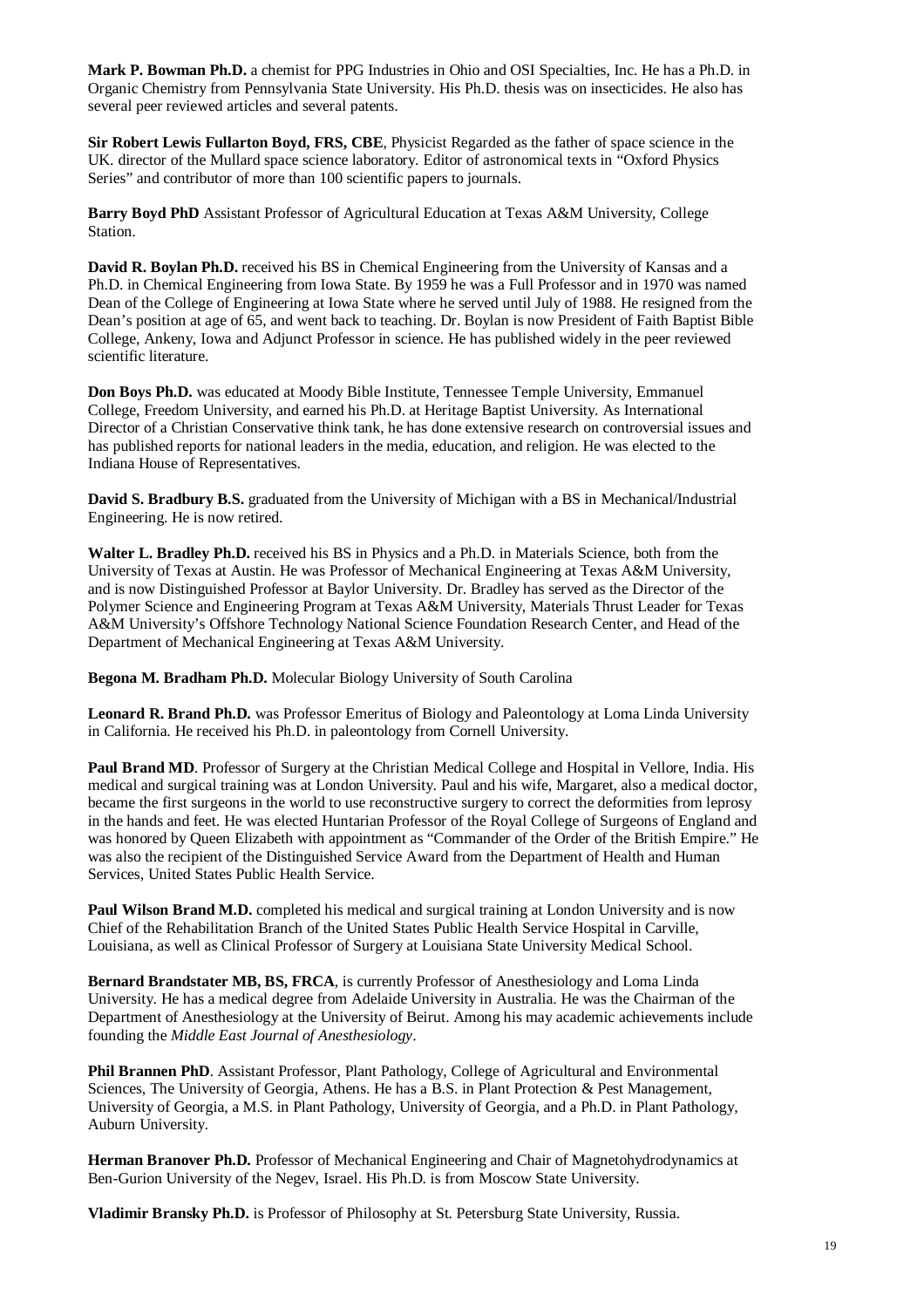**Susan Power Bratton PhD** Professor of Biology at Messiah College, Grantham, PA, and Biologist U.S. National Park Service, Great Smoky Mountains National Park, Gatlinburg, TN , and research biologist, University of Georgia, Athens. She has a BA from Columbia University (cum laude), a PhD from Cornell University in biology, a MA from Fuller Theological Seminary, and a second Ph.D. in interdisciplinary arts and humanities from the University of Texas at Dallas.

**Oscar Leo Brauer Ph.D.** is Professor Emeritus of Chemistry and Physics at San Jose State College. His M.Sc. and Ph.D. are in Chemistry with a minor in Physics from the University of California.

**W.H. (Jack) Breazeale Ph.D.** is Professor Emeritus and formerly chair of the chemistry and physics department at Francis Marion University for almost 30 years. He now teaches chemistry at the College of Charleston. He is a past chair of the American Chemical Society (ACS) Division of Chemical Health and Safety, and Council Committee on Chemical Safety, past chair of the ACS National Chemistry Week Committee and a member of the ACS Committee on Committees.

**John Brejda Ph.D.** Research Scientist at USDA Agricultural Research Service. His Ph.D. is in Agronomy from the University of Nebraska, Lincoln.

**Frederic J. Brenner PhD** Professor of Biology, Department of Biology at Grove City College. He has a BS from Thiel College, and a MS and PhD from Pennsylvania State University, all in biology.

**Edward Joseph Breyere PhD** Professor of biology at American University, Washington. He has a B.S., M.S. and Ph.D., all in biology from the University of Maryland. Postdoctoral Fellow at the National Cancer Institute, Bethesda, Maryland. Contributor of numerous articles on cancer research to professional publications.

**Gregory J. Brewer Ph.D.** has a B.S. from the California Institute of Technology, Pasadena, CA, and a Ph.D. from the University of California San Diego (UCSD), both in Biology. He did postdoctoral work at the Massachusetts Institute of Technology on membrane-mediated macro-regulatory effects of colicin K on E. coli under Nobel Laureate, Professor Salvador E. Luria. Dr. Brewer is current Professor of Neurology and Medical Microbiology at Southern Illinois University School of Medicine. He has published over 60 papers in refereed journals, made over 70 presentations and abstracts at professional meetings, and is currently an ad hoc reviewer for the National Science Foundation.

**James Wilfrid Jim Bridges PhD** Dean of Science, University Surrey, England, Education: BSc, Ph.D., and D.Sc, all from the University of London in biology. Co-author (with Olga Bridges): *Losing Hope*; Contributor of more than 300 articles to science and professional journals.

**Joel Brind Ph.D.** Professor of Biology at Baruch College, City University of New York. His Ph.D. is in Basic Medical Sciences from New York University.

**Glen O. Brindley M.D.** is Professor of Surgery and Director of Ophthalmology at Scott and White Clinic, Texas A&M University H.S.C. His BA is from the University of Texas, Austin, and his MD is from University of Texas Medical Branch.

**Preston Bristow BS** has a BS with high distinction in Botany and Plant Pathology from the University of Maine. He has been a conservationist and land steward for over twenty years.

**Rudolf Brits Ph.D.** is now Deputy-Director of Economic Development, Pretoria, South Africa. His Ph.D. is in Nuclear Chemistry from the University of Stellenbosch, South Africa.

**Stephen Brocott Ph.D.** His Ph.D. is in Organometallic Chemistry from the University of Western Australia.

**Frederick P. Brooks Ph.D.** is Kenan Professor of Computer Science at the University of North Carolina at Chapel Hill. His BA (summa cum lauda) is in Physics from Duke University, and his MS and Ph.D. is in computer science from Harvard University. He was a major pioneer in the development of computers.

**Will Brooks PhD** Research Assistant in Clinical Immunology and Rheumatology at University of Alabama Medical School and Professor of biology Freed-Hardeman University in Henderson, TN. He has a PhD in cell biology from the University of Alabama.

**Neil D. Broom Ph.D.** is Associate Professor of Chemical and Materials Engineering at the University of Auckland. His BE (honors) is from Melbourne University, and his Ph.D. in Chemical Engineering is from the University of Auckland.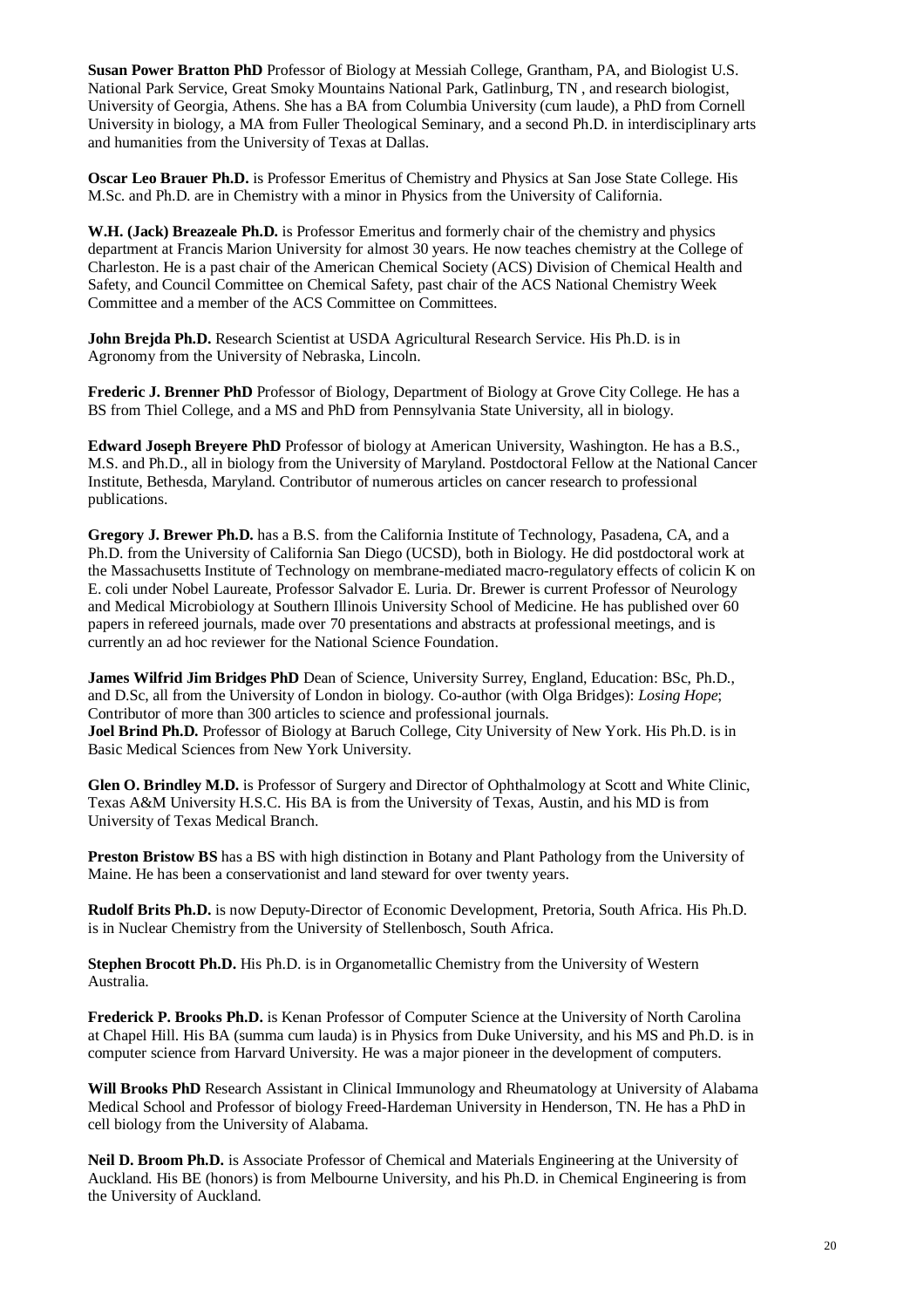**Timothy R. Brophy Ph.D.** is Associate Professor of Biology in the Department of Biology and Chemistry at Liberty University, Lynchburg, VA. He has a B.S. from Liberty University, a M.S. from Marshall University, and a Ph.D. from George Mason University.

**Daniel M. Brown Ph.D.** He has a PhD in Physics from Catholic University of America

**Gerald Brown Ph.D.** has a BS, MA, and Ph.D. all in Electrical Engineering/Power Electronics, from McMaster University, Hamilton, Ontario, Canada. Dr. Brown worked for Siemens AG in Germany from 1989 to 1993 and then for Siemens Energy and Automation, in Alpharetta, near Atlanta, Georgia.

**Irene Brown PhD** Dean of Social Sciences Christian Heritage College, Queensland, Australia. She has a BS in psychology, a MS in counseling from the University of Auckland and a PhD in epistemology from the University of Queensland.

John S. Brown Ph.D. (Hon) is a Managing Scientist and Research Meteorologist at the National Oceanic and Atmospheric Administration in Boulder, CO. He has a BS (highest honors) from Hobert College, and now has many scientific publications.

**Mary Brown DVM** is an instructor at Columbus State Community College. Her Doctorate of Veterinary Medicine is from Ohio State University.

**Michael E. Brown PhD** Research scientist at the Molecular Research Center. He has a BS in biology from Columbia Union College, and a PhD from Loma Linda University. He has also taught at Walla Walla University and Antillian University.

**Olen R. Brown Ph.D.** is Professor of Biochemistry and investigator at the Dalton Research Center at the University of Missouri at Columbia. He received his BS in Laboratory Technology, a MS in Bacteriology and a Ph.D. in Microbiology (collateral study, Biochemistry) all from the University of Oklahoma, Norman. From 1977 to 1996 Dr. Brown was Full Professor of Microbiology, College of Veterinary Medicine at the University of Missouri, Columbia and Professor of Microbiology (now Molecular Microbiology and Immunology) in the School of Medicine there from 1981 to 1996, as well as, Professor of Biomedical Sciences in the College of Veterinary Medicine from 1987 to 1996. From 1996 to the present he was Research Professor at the Dalton Cardiovascular Research Center at the University of Missouri, Columbia.

**Paul D. Brown Ph.D.** is Assistant Professor of Environmental Studies at Trinity Western University in Langley, Canada. His BS is from Southern Nazarene University, and his MS and Ph.D. are from the University of Idaho.

**Richard D. Brown Ph.D.** is Professor of Biology at Atlantic Union College in South Lancaster, Massachusetts. He received a BA in Zoology and Psychology from Columbia Union College, Takoma Park, Maryland, and a MS in Zoology from Ohio State University and a Ph.D. in Zoology from Ohio State University.

**Robert H. Brown Ph.D.** is an Earth Science Physicist at the Geoscience Research Institute, Loma Linda, California. He received his BS from Union College, his MS from the University of Nebraska, and a Ph.D. in Physics from the University of Washington, Seattle.

**Robert B. Brown, PhD** is a professor of astronautics at the United States Air Force Academy. He has a Bachelor of Science degree in Astronautical Engineering, U.S. Air Force Academy, CO, a Master of Science degree in Engineering Administration, George Washington University, Washington, DC, a Master of Science degree in Aeronautical and Astronautical Engineering, Massachusetts Institute of Technology, Cambridge, MA, and a Doctor of Philosophy degree in Aerospace Engineering Sciences, University of Colorado, Boulder, CO

**Terry Brown M.S.** received a BA in Biology from the University of California, San Diego and a MS in Public Health from Loma Linda University.

**Walter T. Brown Jr. Ph.D.**, Professor Ermito, US Air Force Academy, received his BS from the United States Military Academy at Westpoint, a MS from New Mexico State University and a Ph.D. in Mechanical Engineering from Massachusetts Institute of Technology. At M.I.T. he was a National Science Foundation Fellow.

**Jason Browning M.S.** holds a MS in Computer Science from the University of Connecticut.

**James Wilfrid Jim Bridges PhD** Dean of Science, University Surrey, England, He has a BSc, Ph.D., and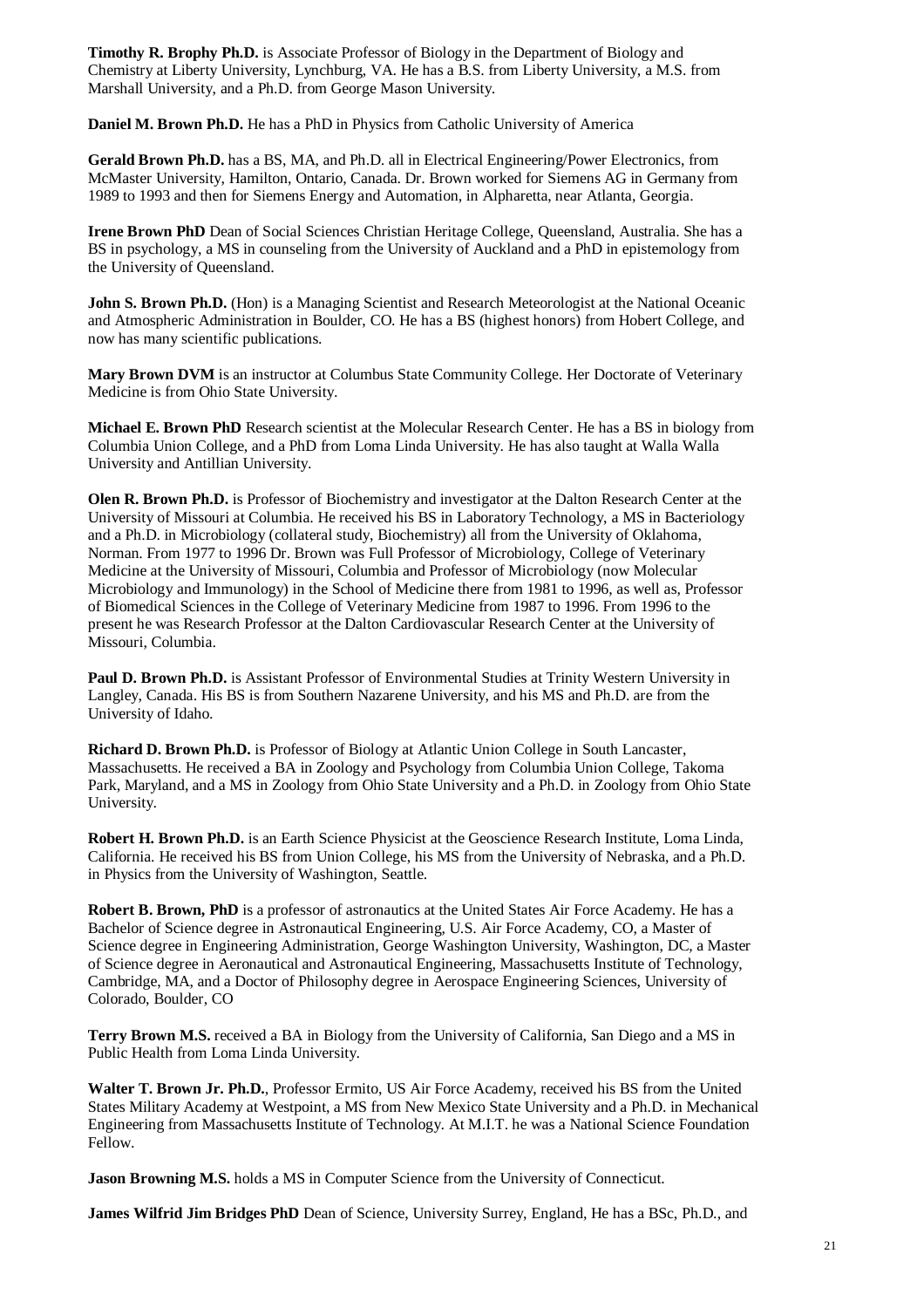D.Sc, all from the University of London in biology. Co-author (with Olga Bridges): *Losing Hope*; Contributor of more than 300 articles to science and professional journals.

**John Allen Bryant, PhD, FRSE, FIBiol** Professor of Biological Sciences, School of Biological Sciences, University of Exeter. He has a BA, MA, Ph.D from Queens' College Cambridge, all in biology.

Les Bruce Jr. Ph.D. Professor in the Graduate School of Applied Linguistics in Dallas, Texas. He has a B.A. from John Brown University, a M.A. in education from Columbia Bible College, a Ph.D. in Linguistics from the Australian National University.

**Alexei Brudnow Ph.D.** an official of the Russian Ministry of Education is Head of the Department of Extracurricular and Alternative Education in Russia and Director of Supplementary Education.

**John A. Brumbaugh Ph.D.** is Emeritus Professor of Genetics, and Cell and Molecular Biological Sciences at the University of Nebraska, Lincoln. He developed and patented the first automated DNA sequences with John Middendorf. His Ph.D. from Iowa State in genetics was given the 1985 distinguished teaching award. His BS in biology is from Cederville College. He has 2 post doctorates, one from Purdue and one from Harvard University.

**Nigel Brush Ph.D.** is Assistant Professor of Geology at Ashland University in Ohio. He has a Ph.D. in Anthropology from UCLA, a MA in Archaeology from the University of Southampton, England, and a MA and BA in Anthropology from Ohio State University.

**Nancy Bryson Ph.D.** is Assistant Professor of Chemistry at Kennesaw State University. Her BS is in Biology from Mississippi University for Women and her Ph.D. is in Physical Chemistry from the University of South Carolina.

**Richard H. Bube Ph.D.** is Emeritus Professor of Material Science, Department of Materials Science and Engineering at Stanford university. He received a BS in Physics from Brown University, and a Ph.D. in Physics from Princeton University. He served as Chairman of the Department of Materials Science and Engineering for 10 years. He has published 7 textbooks and 324 scientific papers in his field.

**H. Paul Buchheim Ph.D.** is Geology Graduate Program Coordinator and Professor of Geology at Loma Linda University. His Ph.D. is from the University of Wyoming.

**Cresada Buchanan–Beane PhD** Adjunct Professor Department of Biology at North Greenville University, South Carolina. She has a Ph.D. from Clemson University and a M.S. from North Carolina State University, both in zoology.

**Douglas R. Buck Ph.D.** has a Ph.D. in Nutrition and Food Sciences from Utah State University. Fellow, American College of Nutrition. He is the author of five books.

**Jay Dalton Budziszewski** Professor in Philosophy and Political Theory at the University of Texas, Austin. University of South Florida, B.A., 1975; University of Florida, M.A., 1977; Yale University, Ph.D. in Political Science, 1981.

**John A. Buehler Ph.D.**, a consulting chemist, has a BA from the University of Pennsylvania, and a MA and Ph.D. from the University of Indiana, where he majored in organic and inorganic chemistry.

J**ohn Adolph Buehler PhD** Professor emeritus of chemistry Anderson College. He has a AB from the university of Pennsylvania, and a AM and PhD from the University of Indiana, all in chemistry.

**Eugene Buff M.D. Ph.D.** is a research consultant. He has a MD and a Ph.D. in Genetics from the Institute of Developmental Biology, Russian Academy of Sciences.

**Neal Dollison Buffaloe PhD** Professor emeritus biology, University of Central Arkansas, Conway. He has a BS from David Lipscomb University, a MS and PhD from Vanderbilt University. Fellow AAAS; Arkansas Academy of Science (President 1960). Author: *Principles of Biology*, *Animal and Plant Diversity*, *Concepts of Biology*, *Microbiology* and Contributor of many articles to professional journals.

**Richard Buggs Ph.D.** is a botanist, has a MA from Cambridge and a D.Phil (PhD in America) from Oxford University in Plant Ecology and Evolution.

**Leonard R. Bullas Ph.D.** is Professor of Microbiology at Loma Linda University. His Ph.D. is from Montana State University.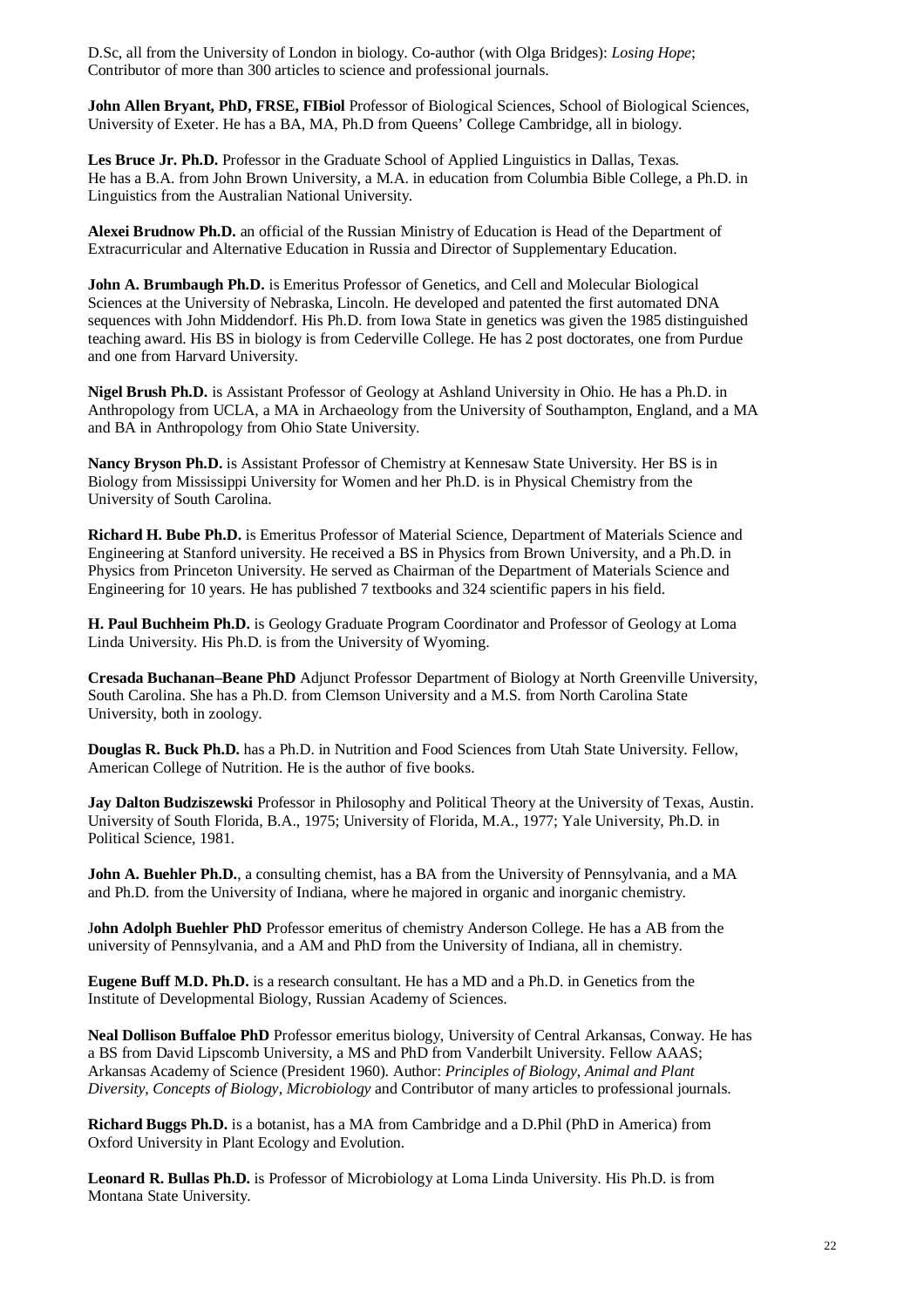**Sharon King Bullock Ph.D.** did her Postdoctoral Research (and is now on the biology faculty) of the Department of Radiation Oncology Medical College of Virginia, Virginia Commonwealth University, Richmond, Virginia with special interests in researching cellular mechanisms that protect against the genotoxic effects of various environmental stresses. Dr. Bullock has a BS in Zoology (summa cum laude) from North Carolina State University and a Ph.D. in Pathology and Laboratory Medicine from the University of North Carolina at Chapel Hill.

**Windy Billock PhD** Assistant Professor of biology at Biola University. She has a BA in biology from Point Loma Nazarene University, a MS from ICR Graduate School and a PhD from Loma Linda University.

**Michael Bumbulis**, **Ph.D**. Associate Professor of Biology at Baldwin-Wallace College. He has an M.S. degree in Zoology from Ohio State University and a Ph.D in Genetics from Case Western Reserve University.

**O. Rebecca Bunce PhD** Associate Professor Department of Pharmaceutical and Biomedical Sciences, College of Pharmacy, University of Georgia, Athens. She has a B.S., a M.S., and Ph.D., all in Food Science from the University of Georgia, Athens. Dr. Bunce's research interests include the mechanisms of mammary tumor promotion and tumor biology.

**Rodger Keith Bufford PhD** Professor, Director Research and Integration, George Fox College. He has a BA, King's College, MA, University Illinois, Ph.D., University of Illinois, all in psychology.

**John L. Burba III Ph.D.** is a research scientist for FMC Chemical Corporation. He has a Ph.D. in Physical Chemistry from Baylor University.

**George Van Burbach Ph.D.** is a creation geologist.

**Stuart C. Burgess Ph.D.** is a Reader/Lecturer in Engineering Design in the Department of Mechanical Engineering at Bristol University in the United Kingdom. Burgess received a BS Honors Degree in Mechanical Engineering and a Ph.D. in Mechanical Engineering in 1989, both from Brunel University, United Kingdom.

**Laura Burke Ph.D** Associate Professor of Industrial Engineering Lehigh University. She earned the 1992 Alfred Noble Robinson Award for outstanding service to the university.

**Derek Clissold Burke PhD**, Professor Emeritus of Biological Sciences, University of Warwick. He has a BS from University Birmingham, England a Ph.D. from University Birmingham, England a LLD, University Aberdeen, Scotland and a DSc, University East Anglia, England, all in biology.

**John E. Burkhalter Ph.D** is Professor of Aerospace Engineering at Auburn University and present Chairman of Applied Aerodynamics Technical Committee. He is an Atmospheric physicist with Auburn 28

University, where he did his doctoral work on supercritical vortex flow. Dr. Burkhalter received a BA in Engineering, and a MS, both from Auburn University and a Ph.D. from the University of Texas at Austin.

**Leonard F. Burkart PhD** Professor Emeritus of Forestry at Stephen Austin State University. He has BF, a MF and a PhD, all in forestry from the University of Minnesota.

**Walter Neal Burnette PhD**. Molecular biologist, researcher and President, CEO of Molecular Pharmaceutics Corp., Westlake Village, California. His achievements include developing Western Blotting, recombinant hepatitis B vaccine, genetic toxoids for pertussis and cholera. He has a BA from Texas Christian University and a Ph.D. from Vanderbilt University, both in molecular biology. He was a postdoctoral fellow at Albert Einstein College Medicine, Bronx, N.Y. Associate editor of *Journal Vaccine Research* and has published in the *Journal Molecular Biology, Science*, and *The Proccedings of the National Academy Science, USA.*

**W. Dennis Burrowes M.A.** has a MA from Oxford University. He was a Canadian educator until his retirement.

**Glenn Willard Burton PhD** University Foundation Professor, University of Georgia and plant geneticist with the U.S. Department of Agriculture (USDA), He is one of the most honored scientists of recent times. In 1983, he received the national Medal of Science Award presented by President Ronald Reagan. He has a BS and a DSc from The University of Nebraska, and a MS PhD, and DSc from Rutgers University, all in biology and genetics.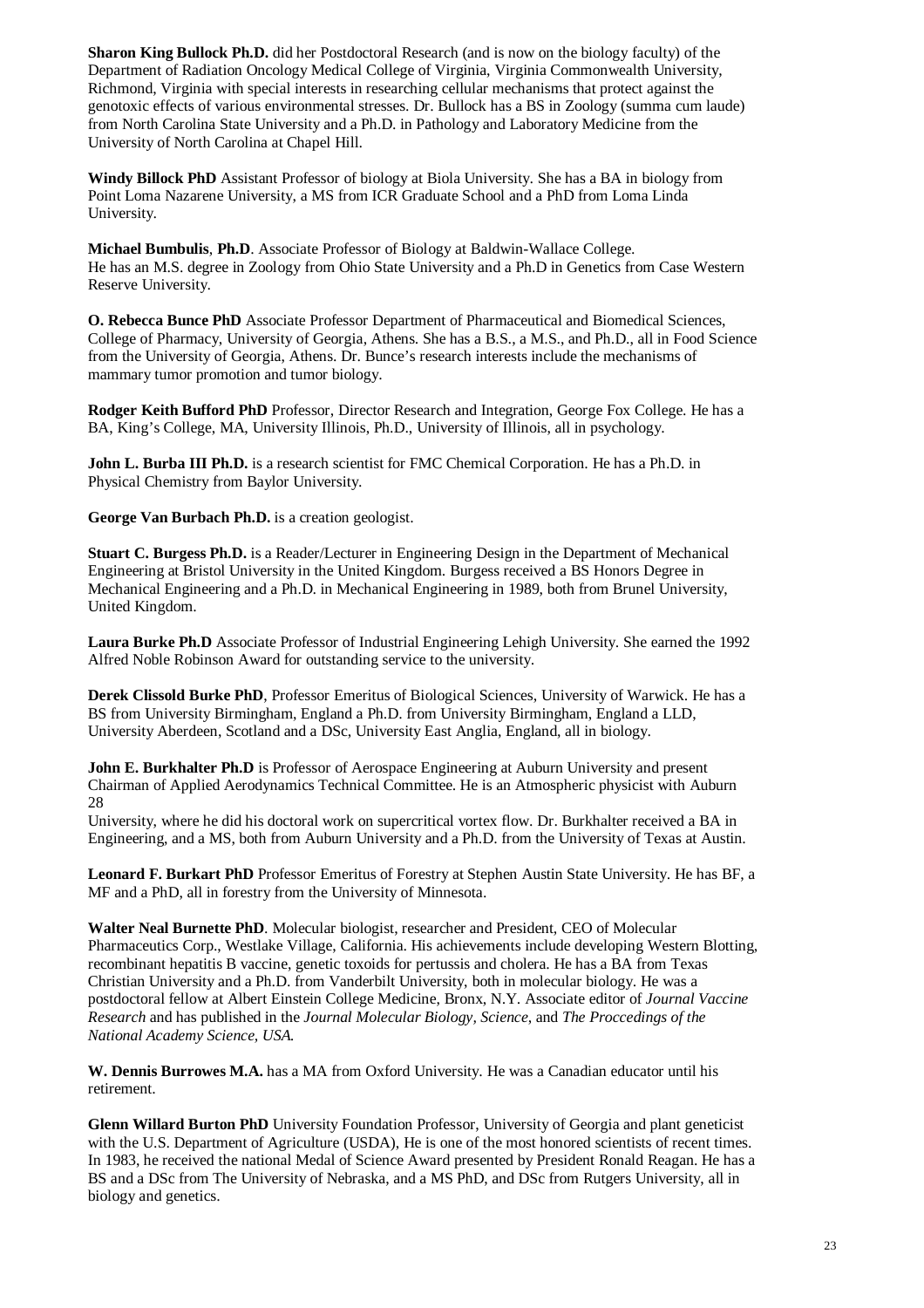**Henry R. Busby PhD** has a PhD in mechanical engineering from The Ohio State University.

**James O. Buswell III Ph.D.** was with Wheaton College until he retired. He has a Ph.D. in Anthropology.

**Larry Gene Butler PhD.** Professor Emeritus, Purdue University, West Lafayette, Indiana, Formerly Assistant Professor biological sciences, Los Angeles Baptist College, Newhall, CA., He has a BS from Oklahoma State University and a Ph.D. from UCLA, both in biochemistry. Postdoctoral research at the University of Arizona, Tucson. He has published over 200 peer reviewed articles.

**Michael Button M.A.** is Professor of Mathematics at the Masters College. He has a B.S. from the University of California, Los Angeles, a M.A. from the University of California, San Diego, and a Ph.D. from Bowling Green State University. After receiving his Ph.D., Dr. Button was an Assistant Professor of Mathematics at Louisiana College in Pineville, LA. Dr. Button also is an adjunct professor for the Center for Professional Studies at The Masters College (TMC).

**Gary A. Byers** an Archaeologist, has graduate degrees in Christian Education and Biblical Archaeology. He serves as the Executive Director of the Associates for Biblical Research and Director of the Ai Expedition at Khirbet el Magatir in Israel.

**R.E. Byers M.S.** received a BS in Ecology and Theoretical Physics and a MS in Theoretical Ecology, both from the University of Toronto.

**Ralph Byron MD** surgeon at City of Hope in Los Angeles, CA. He has a BS in chemistry from UCLA, and a MD from University of California medical school in San Francisco and is very involved in teaching.

John Byl Ph.D. is Professor of Mathematics and Head of the Department of Mathematical Sciences at Trinity Western University at Langley, in British Columbia, Canada. His Ph.D. is in Astronomy from the University of British Columbia.

**N. Ricky Byrn Ph.D.** has a Ph.D. in Nuclear Engineering from Georgia Institute of Technology.

**James Robert Cade, M.D**. Professor Emeritus of Medicine and Physiology, College of Medicine, Department of Medicine, Division of Nephrology, Hypertension and Renal Transplantation, University of Florida. He is internationally known for inventing Gatorade®, the first sports drink that offered both fluid and electrolyte replacement. The University of Florida has received millions of dollars in royalties from the popular drink, funds that have been used to support research projects and endowments. He was also a very achomplished violinists.

**William J. Cairney, PhD** Adjunct Professor of Medicine, Western University of Health Sciences. His BS is in biochemistry with honors from Rutgers University, a MS in mycology and animal pathology and a PhD in medical microbiology from Cornell University. He is the author of many research articles in his field.

**Stephen Caesar MS** Adjunct Professor at Newbury College, Massachusetts. He received his B.A. magna cum laude in International Relations and Spanish from Tufts University, and a MS in Anthropology /Archaeology from Harvard University. He is also an author and research scientist.

**C. L. Cagan PhD** taught mathematics at UCLA and other Universities. His BA, MA and PhD are all in mathematics from UCLA. His second MA and PhD are from Claremont Graduate school and he has a third MA from Biola University. He now works as a statistical analyst.

**Gerald D. Cagle Ph.D.** Professor, department of Microbiology Ohio State University and Senior Vice President for Research and Development at Alcon Laboratories, Inc. Dr. Cagle holds a BS from Wayland College and a MS and Ph.D. from North Texas State University, all in microbiology. He is also a graduate of the Harvard Program for Management Development.

**Billy Caldwell, PhD** is a practing geologist. He has a BA, MS, from Texas Christian University and a PhD, all in geology. He is also a consultant Geologist in Environmental Science and Ground Water Studies. He is an Adjunct Professor at Tarrant County College in Fort Worth, Texas and has taught Geology related courses part-time there since 1970. He is a member of the American Association of Petroleum Geologists, American Institute of Professional Geologists, Geological Society of America and Fort Worth Geological Society. Dr. Caldwell is a Certified Petroleum Geologist, Certified Professional Geologist, and holds a Texas Geoscientist License.

**John Angus Campbell PhD**. Professor and Graduate Program Director Rhetoric; Rhetorical Criticism and Theory, in the Department of Communication at the University of Memphis. His Ph.D. is in rhetoric from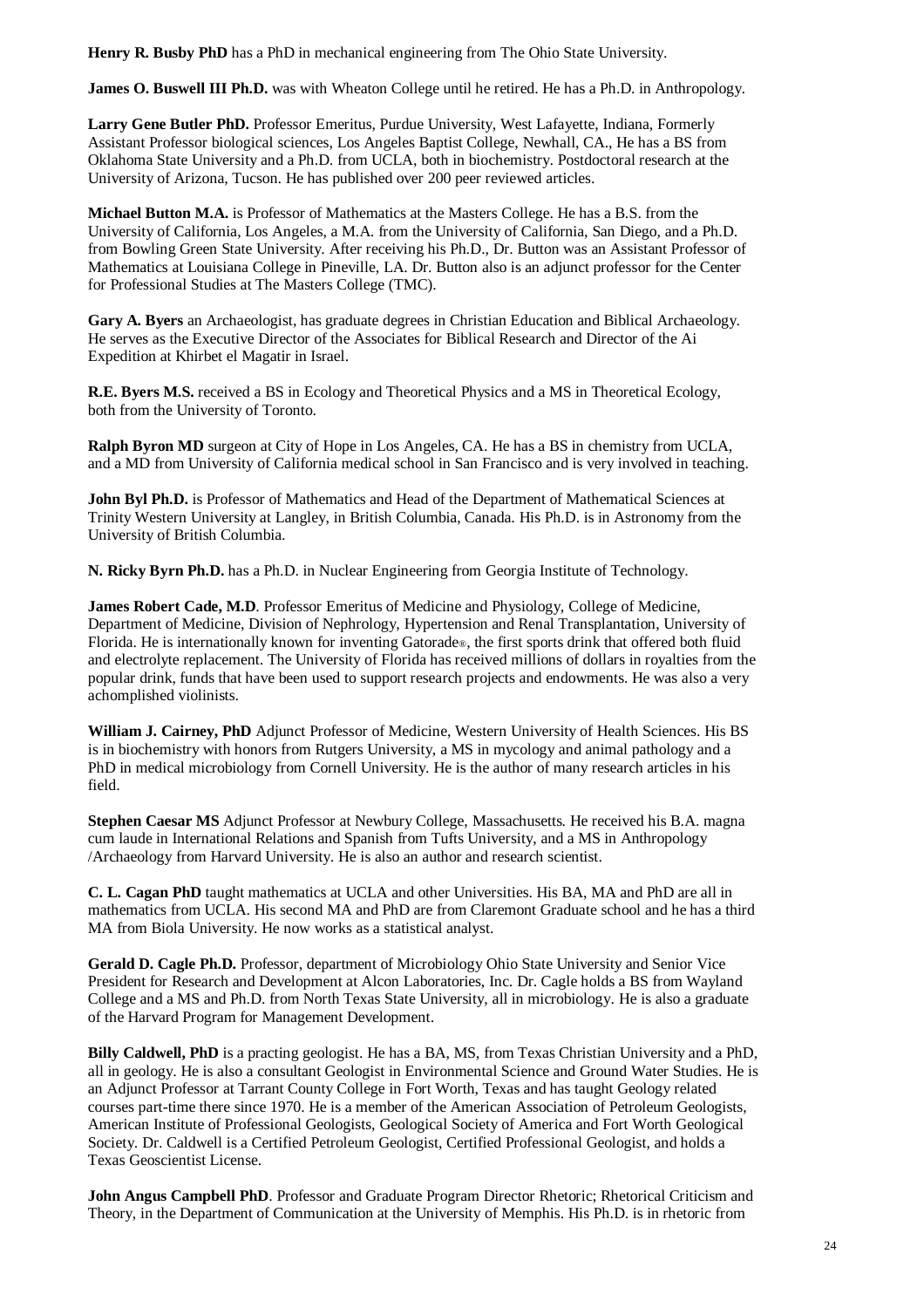the University of Pittsburgh. Associate Editor, *Quarterly Journal of Speech*. He has published numerous articles and book chapters analyzing the rhetorical strategy of Darwin's *Origin of Species*. He has twice won the Golden Anniversary Award from the National Communication Association (1971 and 1987) for his scholarly essays and was a recipient of the Distinguished Teaching Award (1993) and the Dean's Recognition Award (1994) from the University of Washington. Most recently, he was named Communication Educator of the Year by the Tennessee State Communication Association (2001).

**Donald F. Calbreath** is Emeritis Associate Professor of Chemistry at Whitworth Unversity. He received a Ph.D. in Biochemistry from Ohio State University and did a post doc at Duke University Medical Center. In 1970, he became Director of Clinical Chemistry for a Durham, North Carolina hospital which functioned as a teaching hospital for Duke University School of Medicine. He was also adjunct professor in the Department of Pathology at Duke. In 1984, he moved to Whitworth college. His publications include many peer reviewed journal articles and the book *Data Interpretation in Laboratory Medicine* and the textbook *Clinical Chemistry: A Fundamental Textbook*.

**Joseph L. Calkins M.D.**, formerly a Professor at Johns Hopkins University, now an Ophthalmologist in Denver, Pennsylvania. His M.D. is from the University of Michigan Medical School, Ann Arbor, MI.

**John H. Calvert J.D.** has been in the private practice of law since 1968 when he was admitted to the Missouri Bar. He has a BA in Geology.

**Ashby L. Camp J.D.**, **M.Div.** received a BA magna cum laude from the University of Florida, earned a Juris Doctor Degree from Duke University School of Law in 1977 and in 1990 he graduated summa cum laude with a M.Div from Harding University Graduate School.

**Robert Horton Cameron PhD** Professor of Mathematics at the University of Minnesota and formerly a Researcher at Princeton University and Princeton Institute for Advanced Study. His MA and PhD are both from Cornell in Mathematics.

**Russell R. Camp Ph.D.** received a MS in Biology/Zoology from Miami University of Ohio, and a Ph.D. in Botany from the University of Wisconsin in 1970. He is Professor of Biology at Gordon College.

**Harold Camping B.S.** is President and co-founder of Family Stations, Inc., a Christian educational network. He earned a BS in Engineering from the University of California at Berkeley.

**Taslaman Caner Ph.D.** graduated from Bogazici University, Istanbul with a MS and has a MS and Ph.D. from Marmara University, Istanbul, in Philosophy. He was a visiting scholar at the University of Tokyo and a post doc at Harvard University. His MS thesis was on the Big Bang Theory published under the title "The Big Bang and God." His dissertation thesis was on the Theory of Evolution which will be published with the title "The Theory of Evolution and God."

**John Cannon Ph.D.** is an Associate Research Fellow at Abbott Laboratories and an adjunct professor of Organic Chemistry at Trinity International University. His BS is from Duke University and his Ph.D. is from Princeton University, both in Organic Chemistry.

**Kenneth A. Caproni M.S.** received a BS in Physics/Mathematics from Seattle Pacific University and a MS in Physics from Oregon State University.

**Arnold Eugene Carden Ph.D.** has a Ph.D. in Metallurgy from the University of Connecticut.

**John Robert Cardinal PhD,** Pharmaceutical scientist. V.P. Great Valley Pharmaceutical, Malvern, Pennsylvania, Previously Associate Professor, University of Utah, Salt Lake City, He has a B.S., University Michigan, a M.S., University of Wisconsin-Madison, and Ph.D., all in pharmacology.

**Sharon Cargo D.V.M.** is a Practicing Veterinarian in Southern California, adjunct professor of the Institute for Creation Research Graduate School.

**Timothy L. Carey BS** is Professor and Chair of the Geosciences Department at Delta College. His BS is in Geology, his MS in Hydrogeology, and Ph.D. in Geology, all from Western Michigan University. He has also been a petroleum geologist (Chevron), was a past winner of the Delta College Excellence in Teaching Award, and has also served as President of the Delta College Senate.

**Harold Edwin Carley PhD,** Plant pathologist, researcher Rohm and Haas Co., Philadelphia. Education: BS, Cornell University, Ithaca, N.Y., MS, University of Idaho, Moscow, ID, Ph.D., University Minnesota, St. Paul, all in biology and plant pathology. Contributor of articles to professional journals; patentee in his field.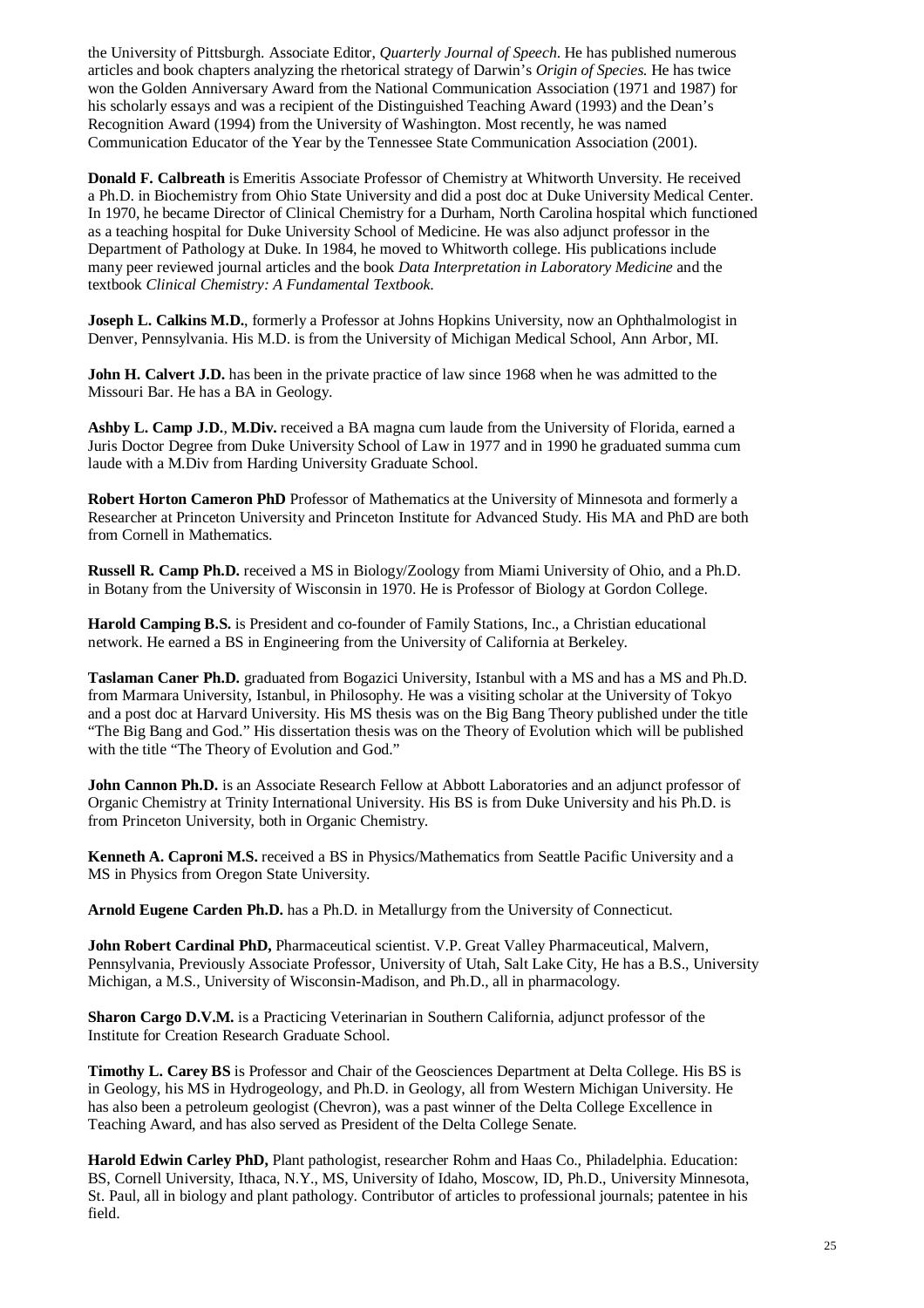**Gail L. Carlson D.V.M. Ph.D.** has a BS in Nutrition and a D.V.M. in Veterinary Medicine both from Ohio State. She is a Veterinarian in Cheyenne, North Dakota. Her Ph.D. is in Physiology.

**Richard F. Carlson Ph.D.** is Research Professor of Physics at the University of Redlands, Redlands, California. Dr. Carlson received a BS in Physics/Math from the University of Redlands and a MS and Ph.D. in Physics from the University of Minnesota, and a MA in Theology/ Biblical Studies from Fuller Theological Seminary.

**Russell W. Carlson Ph.D.** is Professor of Biochemistry and Molecular Biology and Director of the Complex Carbohydrate Research Center at the University of Georgia. His BA in Chemistry is from North Park College and his M.A. and Ph.D. in Biochemistry are from the University of Colorado, Boulder, CO.

**Lynn E. Carothers Ph.D.** is an Associate Professor of Statistics. His BS is from the University of Southern California, University Park, his MS from California State University, Northridge and his Ph.D. in Science Education is from the University of Southern California, University Park.

**Richard L. Carpenter, Jr., Ph.D**. Research Meteorologist, Center for Computational Geosciences, University of Oklahoma, Norman, Oklahoma. He has a Ph.D. in Meteorology fromthe University of Oklahoma

**Donald Robert Carr PhD** Professor Emeritus at Sheldon College. He has a B.S from the University of Rochester, and a MA and PhD from Columbia University, both in geochemistry.

**Tucker Carrington, Jr. PhD**, Professor of Chemistry, University of Montreal, Canada. He has a BS. from the University of Toronto, and a Ph.D. from the University of California at Berkeley.

**Clarence B. Carson Ph.D.** has a BA from Auburn University in History and a Ph.D. from Vanderbilt. A college professor by vocation, he has written 15 books and 500 articles.

**David Carson PhD** is Associate Professor of Biology, Department of Biology, Division of Natural Sciences Louisiana College, Pineville, LA. He has a B.S. in chemistry and botany from Northwestern State University, and a Ph.D., in biochemistry and biophysics from Texas A & M University and did Post-Doctoral Research at the University of Texas Health Center, San Antonio, and was a Post-Doctoral Fellow, at the University of Cologne, Germany.

**Ronald S. Carson Ph.D.** has a Ph.D. in Nuclear Engineering from the University of Washington.

**Lynn K. Carta Ph.D.** is a Research Plant Pathologist with the U.S. Department of Agriculture. She has a BA in biology from Clark University, a MS in biology from California State Polytechnic University, and a Ph.D. in plant pathology from the University of California, Riverside and a post-doc at Cal Tech.

**George F. Carter Ph.D.** is Distinguished Professor Emeritus with the Department of Geography at Texas A & M University, College Station, Texas.

**Jarrod W. Carter Ph.D.** has a Ph.D. in Bioengineering from the University of Washington Biomechanics Laboratory.

**Robert Carter PhD** is a research scientist. His PhD is in marine biology and genetics from The University of Miami and his BS is in Applied Biology from Georgia Tech.

**Ronald L. Carter Ph.D.** is Professor of Biology in the Department of Natural Sciences at Loma Linda University, Loma Linda, California. Dr. Carter received his BA in Biology from Columbia Union College, Takoma Park, Maryland, a M.Div. from Andrews University, and a Ph.D. from Loma Linda University, Loma Linda, California. Dr. Carter did Post-doctoral training in molecular systematics at Rancho Santa Ana Botanic Garden, Claremont College, Claremont, California.

Stephen L. Carter MD, Professor of biology at Antietam Bible College & Graduate School Hagerstown, Maryland. His B.S. in Chemistry (a math minor) is from University of Illinois; and M.D. from Abraham Lincoln School of Medicine University of Illinois College of Medicine. Surgical Internship and Residency, University of Rochester, Penn State General Surgery, Board Certified.

**Richard Caster M.S.** holds a BS in Chemical Engineering and a MS from the University of Washington. He is a senior scientist in the Chemistry Department of Weyerhaeuser of Tacoma, Washington.

**Reid W. Castrodale P.E., Ph.D.** has a P.E., Ph.D. in Structural Engineering from the University of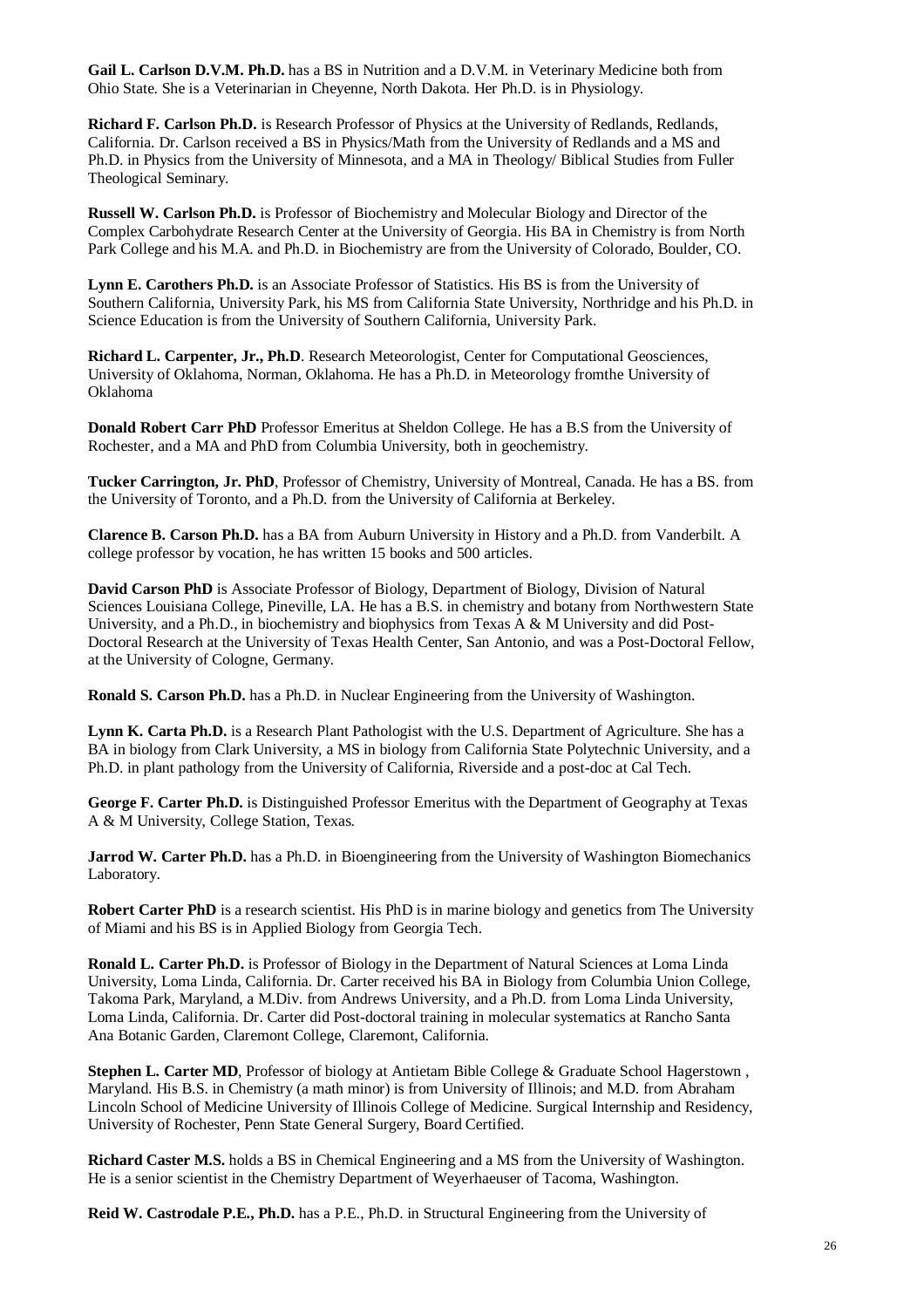Texas, Austin.

**David Catchpoole B.Ag.Sc. Ph.D.** is a plant physiologist and science educator, specializing in tropical agriculture and horticulture. He has a B.Ag.Sc.(Hons) from the University of Adelaide, South Australia, and a Ph.D. from the University of New England, Australia.

**Hiram Caton Ph.D.** is Professor, Fellow of the National Institute of Law, Ethics, and head of the School of Applied Ethics at Griffith University, Adelaide, South Australia. His BA is from the University of Chicago, and his Ph.D. is from Yale. He has taught at Museum of Comparative Zoology at Harvard University.

**Sung-Do Cha Ph.D.** is Professor of Physics at Gang Won University. He received his Ph.D. in Physics from So Gang University.

**Arthur V. Chadwick Ph.D., D.Sc.** is Professor of Geology and Biology and Chairman of the Biology Department at Southwestern Adventist College, Keene, Texas since 1984. Chadwick received a BA in Biology from La Sierra College, and a Ph.D. in Molecular Biology from the University of Miami, and did a Postdoctoral in Geology at the University of California. He has been a Research Associate with the Geoscience Research Institute, Loma Linda University, since 1988.

**Eugene F. Chaffin Ph.D.** is Professor of Physics at North Greenville University. Dr. Chaffin received a BS and MS in Physics, and a Ph.D. in Theoretical Nuclear Physics in 1974, all from Oklahoma State University, Stillwater, Oklahoma. He did his post-doctorate at the Institute for Applied Nuclear Physics in Karlsruhe, Germany and was a National Science Foundation Trainee. He has published widely in the scholarly literature.

**Myoung-Joon Chai Ph.D.** is a Professor at Hanyang University and received a Ph.D. in Chemistry from Seoul National University.

**Ernst Boris Chain PhD**. After earning his Ph.D. in biochemistry he worked as a research scientist, first at Cambridge, then at Oxford University in research and as a professor at several universities, including in Rome, Italy. Chain's work on penicillin, earned him his numerous honors and awards that include, besides a Nobel Prize, the Pasteur Medal, the Paul Ehrlich Centenary Prize, and a Knighthood in 1969. His Nobel was specifically for his research that demonstrated the structure of penicillin and successfully isolated it to make its use practical. Chain's chief contribution to the research was both to isolate and purify penicillin. An internationally respected scientist, Chain is now widely regarded as one of the major founders of the field of antibiotics. Other important work by Chain included the study of snake venom, specifically the finding that its neurotoxic effects are caused by their destroying an essential intracellular respiratory coenzyme. Chain also discovered penicillinase, an enzyme that catalyzes the destruction of penicillin.

**Ainsley Chalmers PhD** Biomedical Researcher, senior lecture in the school of medicine at Flanders Medical Centerhas a BS fom The University of Adelaide, South Australia in chemistry and a PhD from Flanders University, Adelaide, South Australia in biochemistry, and a post doctrate from The University of Queensland. He has many peer reviewed publications in his research field.

**David H. Chambers Ph.D.** is a Research Physicist at Lawrence Livermore National Laboratory, Livermore, CA. His BS and MA is in Physics from Washington University in St. Louis, and his Ph.D. is in Theoretical and Applied Mathematics from the University of Illinois Urbana-Champaign.

**Jonathan Chambers BSc Ph.D.** is professor of psychology at the University of Sheffield, UK. His research deals with oculomotor control.

**Mark A. Chambers Ph.D.** has a Ph.D. in Virology from the University of Cambridge (UK).

**Scott A. Chambers Ph.D.** is Professor of Chemistry and Material Science at the University of Washington.

**Chi-Deu Chang Ph.D**. He has a PhD in Medicinal Chemistry from the State University of New York, Buffalo

**Choong-Kuk Chang Ph.D.** is a Genetic Engineering Scientist in New Jersey and has a Ph.D. in Genetics from Princeton University.

**Jeun-Sik Chang** is a Professor of Aeronautical Engineering (on AIG web page).

**Bruce K. Chapman B.A.** received his BA from Harvard University. Chapman founded the Seattle-based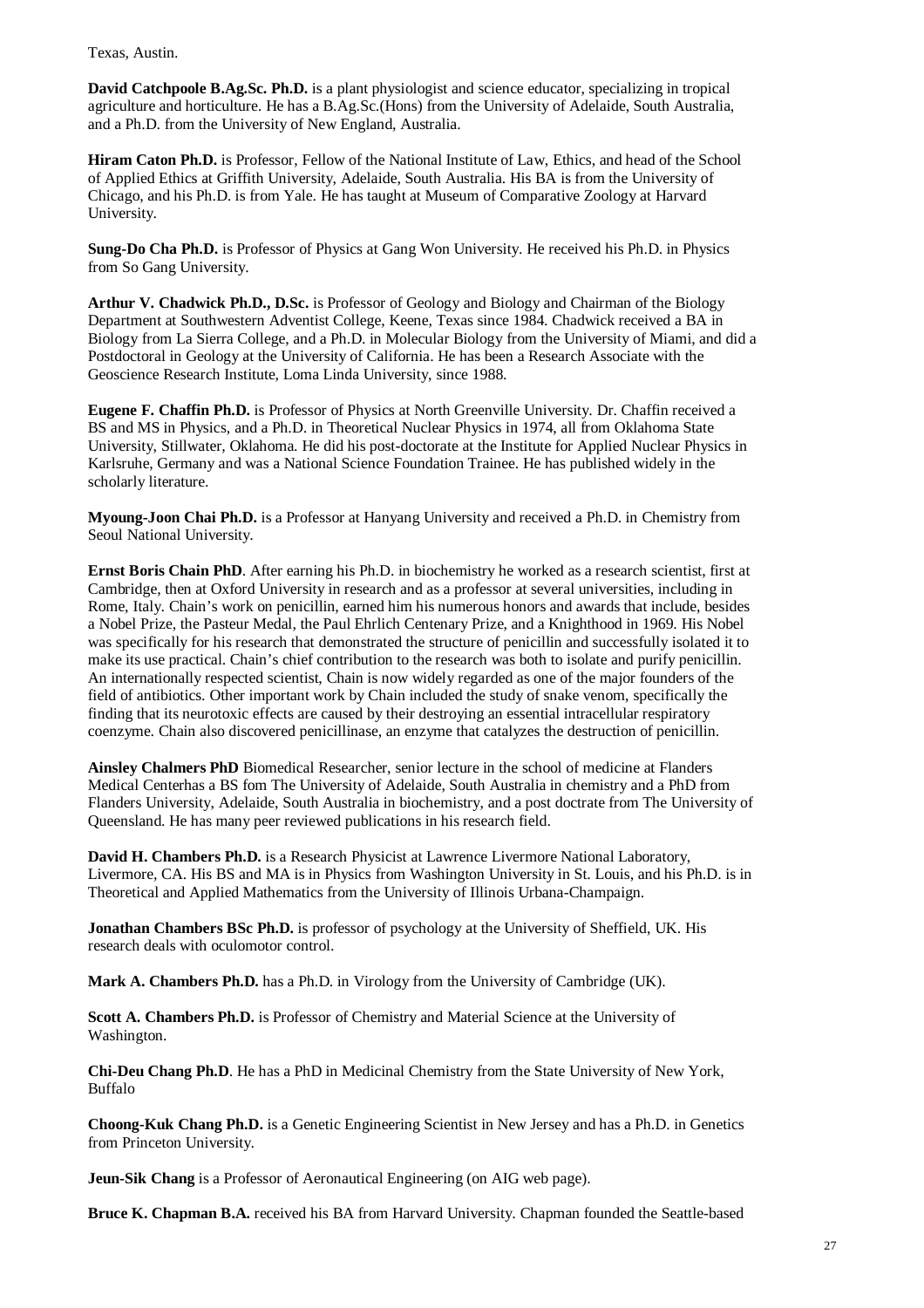Discovery Institute.

**David C. Chapman Ph.D.** is a Senior Scientist at Woods Hole Oceanographic Institution. His bachelors and masters degrees were in Agricultural Engineering, both from Cornell University. His Ph.D. in Physical Oceanography was from Scripts Institute of Oceanography in Jolla, CA.

**Dorothy F. Chappell Ph.D.** is a Professor of Biology, and Chair of the Department of Biology at Wheaton College. She has been Natural Scientist and Academic Dean at Gordon College, Wenham, MA since 1994. Dr. Chappell received a BS in Biology from Longwood College, a MS in Biology and a Ph.D. in Botany from Miami University of Ohio.

**Stephen Charles PhD** Research scientist and administrator. He has a PhD in biochemistry from Kings College, London.

**Gene B. Chase Ph.D.** is Professor of Mathematics and Computer Science at Messiah College. His Ph.D. is from Cornell University.

**J. Alex Chediak Ph.D.** is Assistant Professor of Physics at Northwestern College, St. Paul, MN. His Ph.D. and M.S. are from the University of California-Berkeley, and B.S. is from New York State College of Ceramics at Alfred University.

**Dennis W. Cheek Ph.D.** is director of research for the Rhode Island Department of Education and adjunct professor at the University of Rhode Island. He received a BA in History from Towson State University, a MA in History from the University of Maryland, a BS in Biology from Regents College, University of the State of New York, and a Ph.D. in Science Education from Pennsylvania State University. He did Postdoctoral studies in Information Sciences and Policy at the University of Albany, SUNY from 1990 to 1991. He also has Ph.D. in Theology from the University of Durham, England. Dr. Cheek has published widely in the scholarly literature in the area of science education and education in general.

**Stephen J. Cheesman Ph.D.** is a genetic systems analysist in Canada. He has a Ph.D. in Geophysics from the University of Toronto.

**Guang-Hong Chen Ph.D**. Assistant Professor of Medical Physics & Radiology University of Wisconsin-Madison. He has a BS from Beijing University in physics, a MS from Nankai University in mathematical physics, and a Ph.D. from the University of Utah in condensed matter physics.

**Tar Timothy Chen Ph.D.** received a BS in Mathematics from National Taiwan University, Taipei, Taiwan, a MD from South-West Baptist Theological Seminary, Fort Worth, Texas, a MS and Ph.D., both in Statistics, from the University of Chicago, Chicago, Illinois.

**Nai Y. Chen ScD.** Senior scientist Mobil R&D Corp., Princeton, N.J., Research Assistant, MIT, Cambridge, and Research Assistant, Louisiana State University. He received his B.S in chemistry from the University of Shanghai, China, his M.S. in chemical engineering from Louisiana State University, Baton Rouge, and his Sc.D. in chemical engineering from the Massachusetts Institute of Technology. His career includes developing the first commercial catalytic process using a natural zeolite, which helped to pioneer shape-selective catalysis. He is the author and co-author of 10 books, including *Shape Selective Catalysis in Industrial Application*, 1989; and numerous articles. He holds more than 126 U.S. patents in catalysis and petroleum, refining and petrochemicals.

**Frank Cheng Ph.D.** is Associate Professor of Environmental Science at the University of Idaho. His B.S. is from the University of Delaware, a Ph.D. from Penn State University, and a post-doc from Texas A & M University. He is on the editorial board of *Microchemical Journal*.

**Valery A. Cherepanov** is at the Svetlana's Laser Physics Department at St. Petersburg University and is affiliated with the Russian Science Center Kurchatov Institute, Moscow.

**R. Gary Chiang Ph.D.** is a professor in the Department of Biology and Associate Dean, Natural Sciences and Mathematics Division, at Redeemer College, Ancaster, Ontario, Canada. He received a BS from the University of Toronto, a MS and a Ph.D. from the Department of Zoology, University of Toronto.

**Paul Chien Ph.D.** Professor of Biology and Chair University of San Francisco. His Ph.D. in biology is from University of California, Irvine Department of Development and Cell Biology. He has over 50 peer reviewed publications. He did his post doctorate at Cal Tech.

**Robert A. Chilson Ph.D.** is an Associate Professor in the Department of Biology at Loma Linda University, Riverside, California. He received a BA from Andrews University and a Ph.D. from the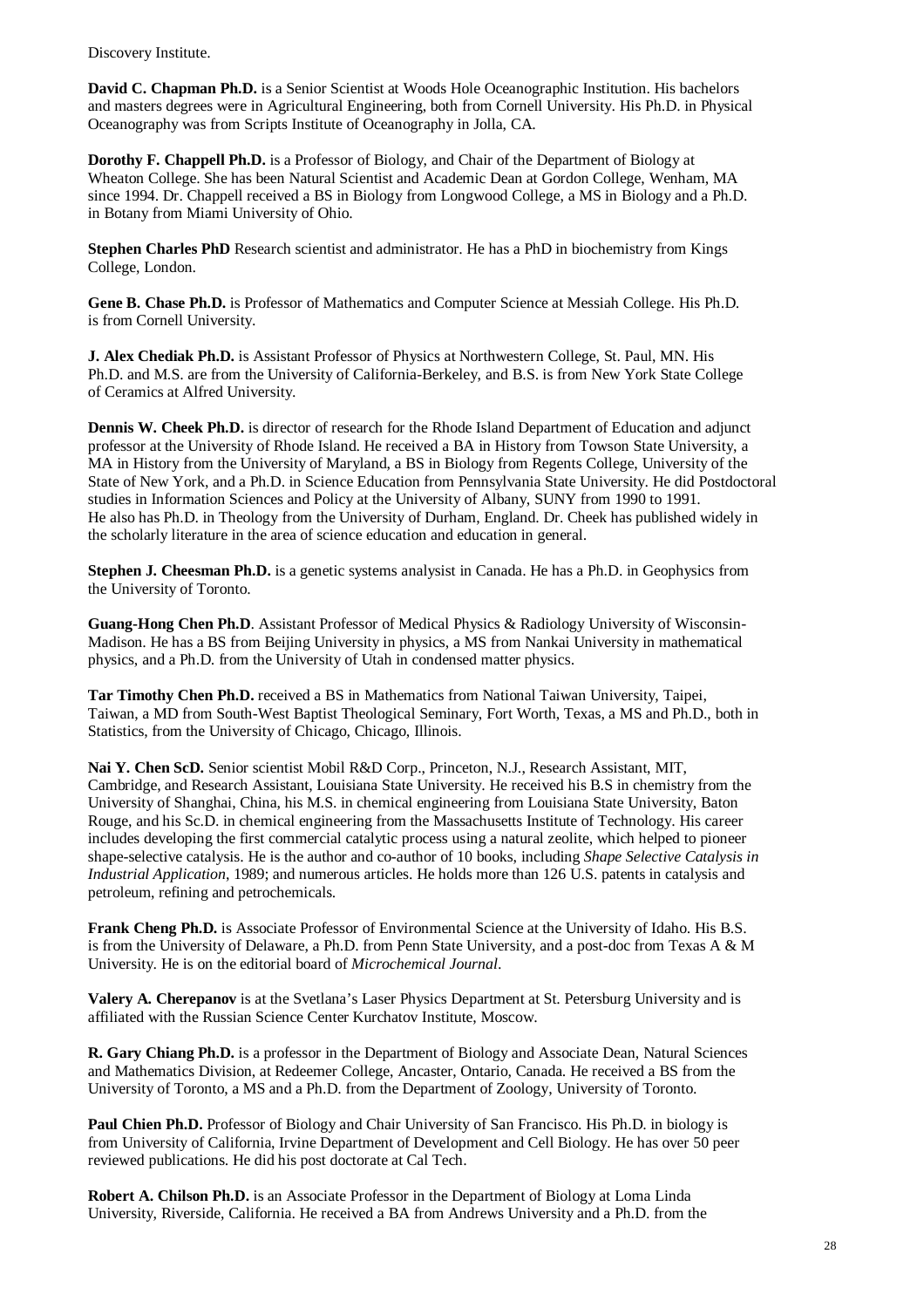University of Wisconsin.

**Paola Chiozzi PhD** Molecular biologist at the University of Ferrara, Italy. She did her PhD under Professor Francesco Zorzato

**Donald E. Chittick Ph.D.** earned a BS in Chemistry from Williamette University, Salem, Oregon, and a Ph.D. in Physical Chemistry from Oregon State University in Corvallis. He has taught at the college level for 21 years at the University of Puget Sound and George Fox College.

**Shing-Yan Chiu Ph.D.** is a Professor of Physiology at the University of Wisconsin Medical School, Madison, WI.

**David K. Y. Chiu PhD**. Professor in the Department of Computing and Information Science and a Graduate Faculty in the Biophysics Interdepartmental Group at the University of Guelph, Ontario, Canada. He received the B.A. from the University of Waterloo, Canada, a BS. from University of Guelph, a M.S. in Computing and Information Science from Queen's University and a Ph.D. in Systems Design Engineering from the University of Waterloo in Canada.

**Alfred Yi Cho PhD.** Award-winning specialist in microwave and optoelectronics, he contributed significantly to the fields of electronics and quantum physics through his work in the development of molecular beam epitaxy. 75 patents related to crystal growth and electronic and photonic devices. Education: BSEE, University of Illinois, MS, University of Illinois, Ph.D., University Illinois, University of Illinois, DSc, City University of Hong Kong, DSc, Hong Kong Baptist University. Author: *Progress in Solid State Chemistry*. Molecular Beam Epitaxy, Pergamon, 1975, *Technology of Physics of Molecular Beam Epitaxy. Molecular Beam Epitaxy*, edited by H. C. Parker and M. B. Dowsett. Plenum, New York, 1985. Contributed over 590 articles to professional journals.

**Chung-Il Cho Ph.D.** is Professor of Biology at a college. His Ph.D. is from the University of Washington in Physiology.

**Doo-Sup Choi PhD** Associate Investigator, Department of Neurology, University of California, San Francisco. Education: B.S. in Biochemistry, Yonsei University, Seoul, M.S. in Biochemistry / Molecular Biology Yonsei University, Seoul, Korea. Ph.D. in Cellular and Molecular Biology Université L. Pasteur, Strasbourg, France.

**J. I. Cho** is Assistant Professor in the Department of Biology at Junnam University in Korea.

**Bill Chobotar PhD** is professor of biology at Andrews University. His BS, and MS are both in biology from Walla Walla College and his PhD is in Biology from Utah State University.

**B. J. Choi** is Associate Professor in the Industrial Science Department at Kongju University in Korea.

**Byong-Seok Choi Ph.D.** is Professor of Structural Biochemistry in the Chemistry Department at the Korea Advanced Institute of Science and Technology, Taejon, Korea. He received a BS and MS from Seoul National University, and a Ph.D. from Brandeis University and Postdoctoral studies at M.I.T.

**Young-Sang Choi Ph.D.** Professor in the Department of Chemistry, Korea University, Seoul, Korea. He received a BS and a MS in Chemistry, and a Ph.D. in Chemistry from the University of Miami.

**Clement Kin-Man Choy PhD** Research scientist. Research Fellow, Clorox Technical Center, Clorox Services Co., Pleasanton, California. Education: diploma, Hong Kong Baptist College, MS, Cleveland State University, Ph.D. Case Western Reserve University.

**Malcolm D. Chrisholm Ph.** has a Ph.D. in Insect Ecology from the University of Bristol, UK. He also has a M.A. in Zoology from Oxford University.

**John Christy Ph.D.** is Professor of Atmospheric Science and Director of the Earth System Science Center at the University of Alabama, Huntsville, Alabama. Dr. Christy received a BA in Mathematics from California State University, Fresno, and taught Physics and Chemistry in Nyeri, Kenya. He received a M.Div. from Golden Gate Baptist Seminary, and a MS and Ph.D. in Atmospheric Sciences from the University of Illinois.

Pak Lim Chu Ph.D. is Professor Emeritus of Electrical Engineering, University of New South Wales, Australia and Director of Optoelectronics Research Centre, City University of Hong Kong. His BE (with honors) and ME and Ph.D. in Electrical Engineering is from the University of New South Wales. He has published over 340 scientific papers.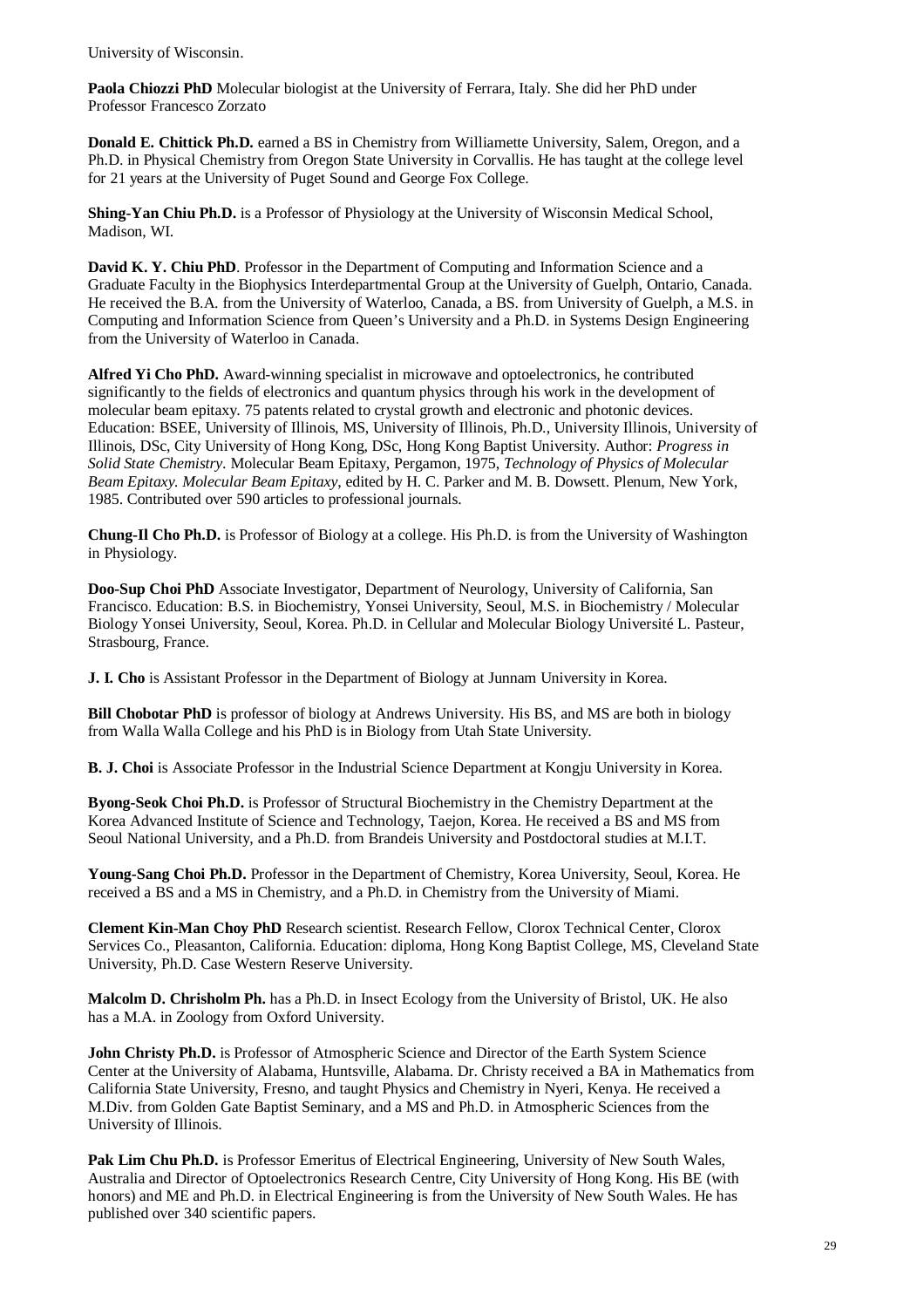**Gerald Chubb P.E.**, **Ph.D.** is an Associate Professor of Aerospace Engineering and Aviation at Ohio State University. His Ph.D. is in Industrial and Systems Engineering from Ohio State University.

**Christopher K. Chui Ph.D.** received a Bachelor of Applied Science Degree in Engineering Physics from the University of Toronto, Canada, a MS in Electrical Engineering from West Coast University, Los Angeles, California, and a Ph.D. in the Philosophy of Science from Logos Graduate School Miami, Florida in 1992. He was an instructor and Computer Technician for LAUSD from 1999 to 2001 and is currently Instructor and Computer Technician for the SINO Community Center.

**John M. Cimbala Ph.D.** is Professor of Mechanical Engineering in the Department of Mechanical and Nuclear Engineering at Pennsylvania State University. Dr. Cimbala received a BS in Aerospace Engineering with highest distinction from Pennsylvania State University, a M.S. and Ph.D. in Aeronautics from the California Institute of Technology (Caltech).

**Jorge Pimentel Cintra PhD** University Professor of Earth Sciences University of São Paulo (Brazil)

**Alfred Ciraldo MD** is Assistant Professor of Surgery at Northeastern Ohio University College of Medicine. He has an MD degree.

**York H. Clamann, PhD** Biologist, educator, consultant, Pearson Education Corp., Adjunct Professor, Our Lady of the Lake University, San Antonio, Adjunct Professor, Abilene Christian University. Education: BA, St. Mary's University, MA, Incarnate Word College, Ph.D., Texas A&M University.

**Patrick H. Clancy Ed.D.** is a retired New York City School biology teacher. He has a BS in Biology, a MA in Science Education, and an Ed.D. in Educational Administration and Policy Structures. Is now an instructor at King's College, New York.

**Arthur Chadwich Ph.D.** has a Ph.D. in Molecular Biology from the University of Miami.

**T. Bradley Clark MD** Professor department of Biology North Greenville University**,** South Carolina. He has an M.D. from the University of Oklahoma School of Medicine.

**Donald Clark Ph.D.** is Vice-President of Development and Medical affairs at Houston Biotechnology Incorporated. His Ph.D. is in Physical Biochemistry from Louisiana State University.

**Marlyn E. Clark Ph.D.** is Emeritus Professor of Theoretical and Applied Mechanics at the University of Illinois at Urbana-Champaign and a member of the Faculty of Bioengineering. Dr. Clark received a BS and Ph.D. in Civil Engineering, both from the University of Wisconsin.

**Mark Thomas Clark, PhD** Professor and Chair, Political Science Department, and Director, National Security Studies Program California State University, San Bernardino, CA. He has a BA. in History, Classical Civilizations, California Polytechnic University, Pomona, a MA from School of International Relations, University of Southern California, and a Ph.D. from School of International Relations, University of Southern California.

**Reginald Wayne Clark, PhD** Physicist Foodco Corporation, San Diego, CA. Research scientist University of Texas-Cornell University, staff member Los Alamos Science Laboratory, New Mexico. Education: B.S., University of Texas at Austin, MS., Ph.D., all in physics.

**Robert E.D. Clark PhD** Professor emeritus of Chemistry at Cambridge University, England. He has a BA, a MA and Ph.D. in Organic Chemistry from Cambridge University.

**Benjamin L. Clausen Ph.D.** is a research scientist at the Geoscience Research Institute, Loma Linda, California and is an Adjunct professor in the Department of Natural Sciences, Loma Linda University, Loma Linda, California and in the Department of Physics, La Sierra University, Riverside, California. He received a BA in Math/Physics from Union College, Lincoln, Nebraska, a MS in Geology from Loma Linda University, Riverside, California, and a Ph.D. in Nuclear Physics from the University of Colorado, Boulder, Colorado.

**Conrad D. Clausen Ph.D.** is Associate Professor of Biology in the Biology Department of Loma Linda University. His BA is in Biology and Chemistry, and his Ph.D. is from Loma Linda in Marine Biology.

**John N. Clayton, MS** is an aword winning cience teacher in Indiana. He has a MS from Indiana University and a second MS from Notre Dame University in geology and Earth Science. A former atheist, he set out to write a book against Christianity and ended up a Chrietian. He has publisher several books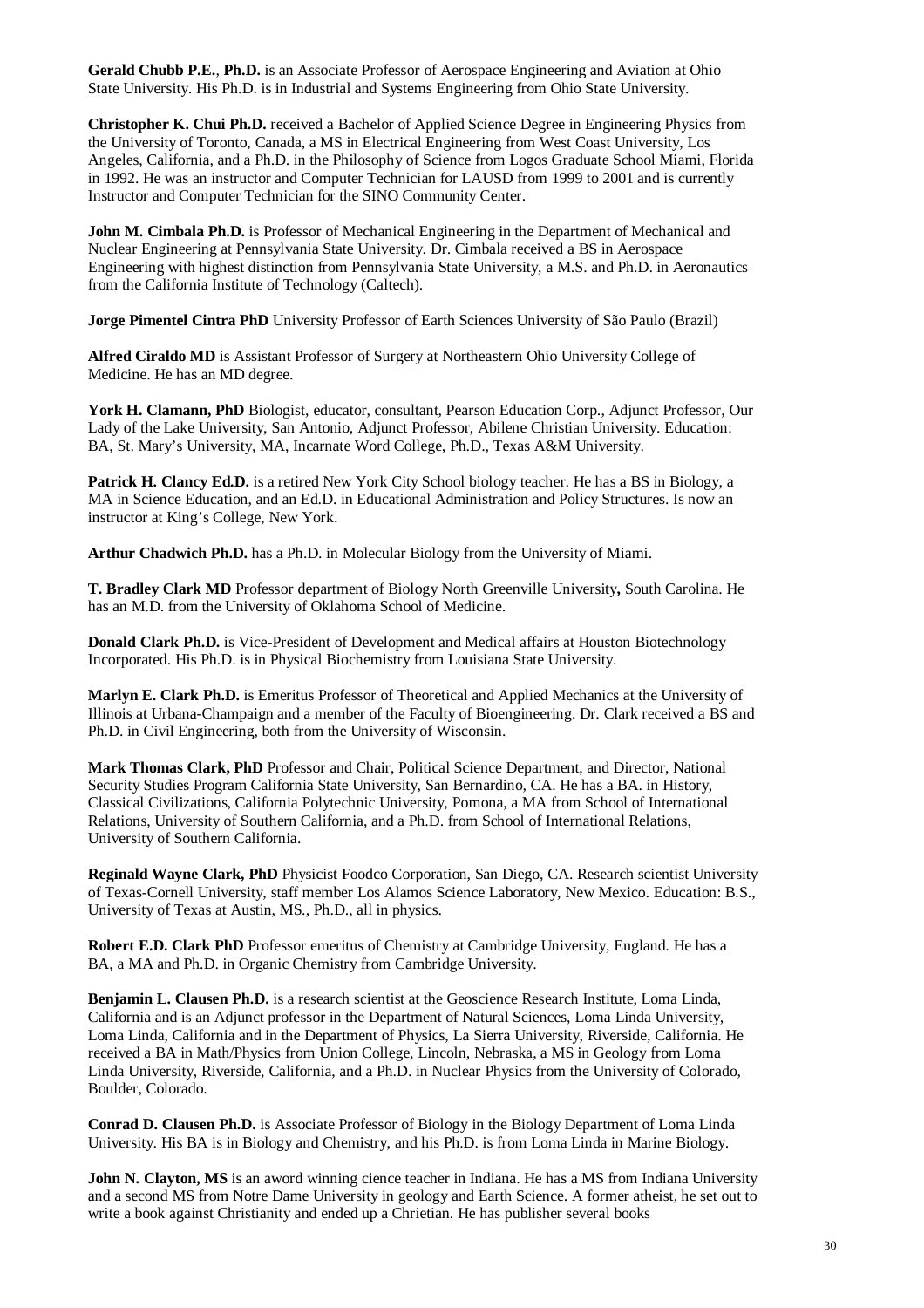**George Cleaver Ph.D.** Ohio State University. He involved in Reasons to Believe.

**Gerald Bryan Cleaver, PhD** Assistant Professor of Physics, Baylor University. Dr. Cleaver earned his a B.S. in Mathematics, Valparaiso University, a B.S. in Physics, Valparaiso University, a MS and Ph.D. in Physics at California Institute of Technology and three post-doctoral fellowships.

**Kieran M. Clements Ph.D.** is Assistant Professor of Natural Sciences at Toccoa Falls College. Her Ph.D. is in Entomology from North Carolina State University.

**Charles A. Clough M.S.** graduated from the Massachusetts Institute of Technology with a BS in Mathematics. He also received a MS in Meteorology from Texas Tech, and a MA in Theology from Dallas Theological Seminary. He is a scientist and author, and is on the Board of Advisors at the Chafer Theological Seminary.

**William W. Cobern Ph.D.** is Professor of Biological and Science Education at Western Michigan University, Kalamazoo, Michigan. Cobern received a BA in Biology and Chemistry from the University of California, San Diego, California, a MA in Education from San Diego State University, and a Ph.D. in Science Education from the University of Colorado, Boulder, Colorado. He writes "to the extent that Darwinism is made equal to evolutionism I do have more than just "doubts," and my publication record includes numerous comments on the problem of evolutionism." He has some excellent material on http://homepages.wmich.edu/~cobern/.

**John D. Cockcroft, PhD** Professor, University of Cambridge; Director of Great Britain's Atomic Energy Research Establishment. With Walton awarded Nobel prize for physics in 1951. Education: B.S., and M.S University of Manchester and B.A. and Ph.D University of Cambridge.

**Joneen S. Cockman B.S.** is a Plant Taxonomist and specialist in ethnobiology. She currently works for the Chino Mines Company, a Division of Phelps Dodge Corporation, as an environmental Engineer.

**Harold G. Coffin Ph.D.** retired from the Geoscience Research Institute after twenty seven years of service as a research scientist. He completed his BA and MS in Biology at Walla Walla College, Washington, and his Ph.D. in Marine Zoology at the University of Southern California, Los Angeles.

**John Cogdell Ph.D.** is Professor of Electrical and Computer Engineering at the University of Texas (Austin). He has a BSEE, from The University of Texas at Austin, a MSEE and PhD from Massachusetts Institute of Technology in Electrical Engineering.

**Jennifer M. Cohen Ph.D.** has a Ph.D. in Mathematical Physics from New Mexico Institute of Mining and Technology.

**R. David Cole Ph.D**. is Emeritus Professor of Molecular and Cell Biology, University of California. Dr. Cole received a BS and a Ph.D., both in Chemistry, from the University of California, Berkeley.

**Harold D. Cole** is Professor of Physiology at Southwestern Oklahoma State University. He has a BS from East Central Oklahoma State University and a Ph.D. from Oklahoma State University.

**Sid Cole Ph.D.** is a Research Scientist at Sanitarium Health Food Company in Australia. He holds a BS and a MS in Chemistry from Melbourne University and a Ph.D. in biochemistry from Newcastle University.

**Edward Coleson PhD** professor at Spring Arbor University. He has a BS in chemistry from Marion College, and a MA and PhD in social studies from the University of Michigan.

**William B. Collier Ph.D.** has a Ph.D. in Physical Chemistry from Oklahoma State University.

**Glen C. Collins Ph.D.** is Professor U.S. Naval Academy. His Ph.D. is in Artificial Intelligence/Software Engineering from Vanderbilt University, and his BS is from Georgia Institute of Technology in Electrical Engineering.

**Robin Collins Ph.D.** is a professor of philosophy at Messiah College, Grantham, PA. His post-doc was in the history and philosophy of science at Northwestern University. His BS is in physics from Washington State University, and his Ph.D. is in Philosophy from the University of Notre Dame.

**Ralph F. Coleman MD** professor of neuropathology at the University of California, Los Angles. He has a MS, and MD.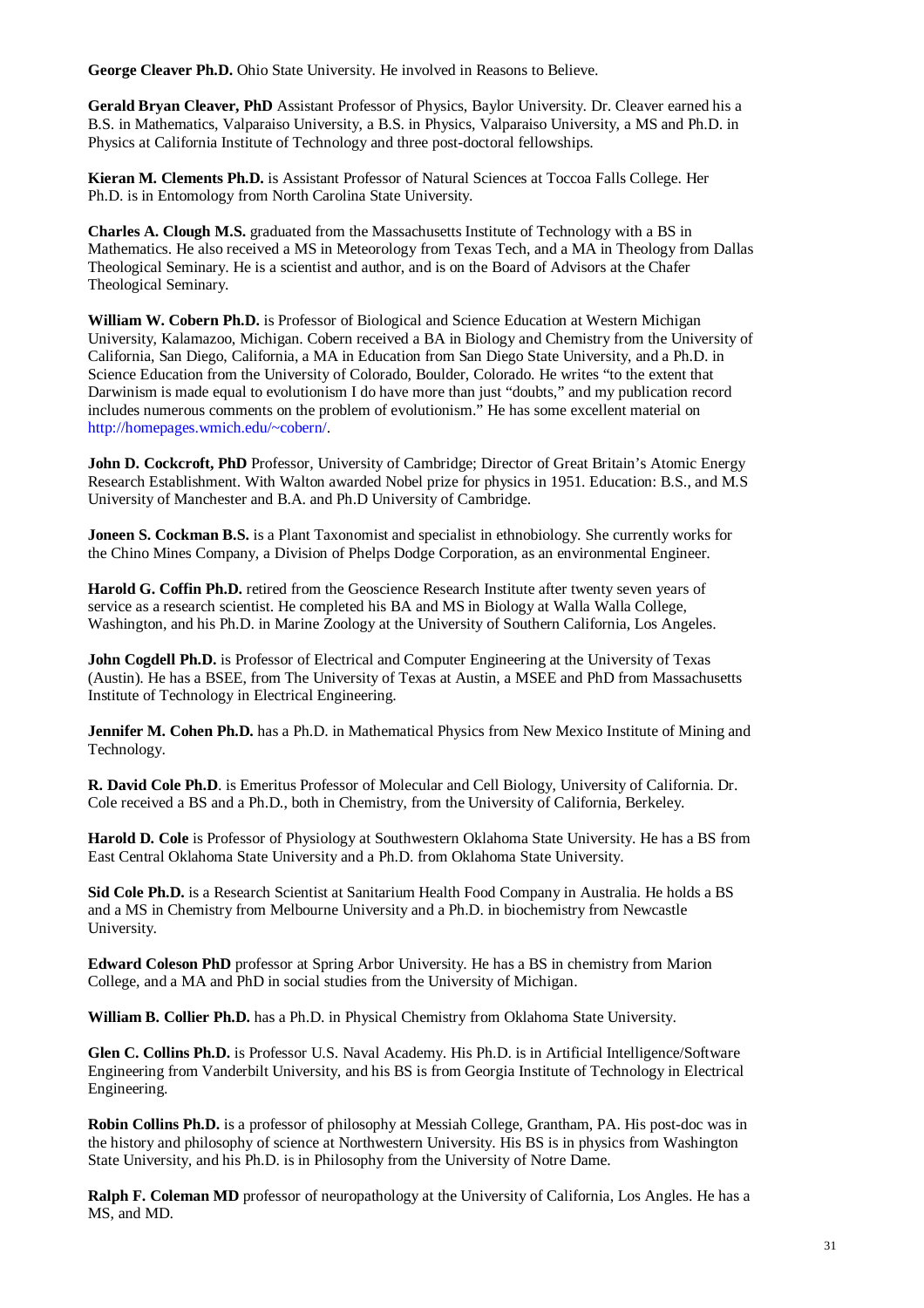**Charles W. Colson J.D.** is Chairman of the Board of Prison Fellowship, a syndicated columnist, international speaker, and radio commentator of "BreakPoint," a nationally syndicated daily broadcast. He received a BA from Brown University, and a J.D. with honors from George Washington University.

**Gary Colwell Ph.D.** is Philosophy Professor in the Department of Philosophy at Concordia University College of Alberta, Canada. He received a BA and a MA from New Brunswick and a Ph.D. from the University of Waterloo.

**Leon Combs Ph.D.** is Chemistry and Biology Professor and Chair at Kennesaw State University. His Ph.D. is in Chemical Physics from Louisiana State University.

**Merritt Stanley Congdon. PhD** professor emeritus of basic science at Trinity college, Florida. He has a PhD and a Sc.D. from Webster University

**Nicholas Comninellis M.D.** is Associate Professor of Community and Family Medicine at the University of Missouri-Kansas City. His M.D. is from the University of Missouri, Kansas City School of Medicine.

**Bob Compton D.V.M., Ph.D.** has a Doctor of Veterinary Medicine Degree from Washington State University and a Ph.D. in Physiology at the University of Wisconsin/Madison.

**Keith F. Conner Ph.D.** is a wireless research development engineer for Lucent Technologies and associate editor of several scientific journals. He has a Ph.D. in Electrical Engineering from Clemson University.

**Rebecca Conolly B.Sc.** has worked as a Development Engineer in satellite positioning techniques. She now writes and consults from her home in Bwlawayo, Zimbabwe.

**David Conover Ph.D.** has a Ph.D. in Health Physics from Purdue University.

**Arthur Constance** author, has a BA and MA in biblical languages from the University of Toronto and a Ph.D. in anthropology from the University of Ottawa School of Psychology and Education.

**Harry Cook D.Sc.** is Professor Emeritus of Biology with King's University College and has been Adjunct Professor in the Department of Biological Science at the University of Alberta since 1988. He received a B.Sc.A. and a M.Sc.A. in Animal Science from the University of British Columbia, and a D.Sc. in Zoology from the Free University of Amsterdam.

**John D. Cook Ph.D.** is Head of Software Development at the Department of Biostatistics and Applied Mathematics, University of Texas, M.D. Anderson Cancer Center. His Ph.D. in Mathematics is from U.T. Austin.

**Melvin A. Cook PhD**. Professor emeritus of Metallurgy at the University of Utah. His PhD is from Yale University in chemistry. He is internationally famous for inventing water slurry explosives that has revolutionized mining. His many awards include by the American Chemical Society and the Nitro-Nobel Gold Medal, Nobel foundation, Stockholm. He has also published widely in the professional literature. **Jim Cooke M.S.** is an exploration Geophysicist (Paleontologist/Biostratigrapher) in the Gulf of Mexico,

Africa, South America, the Far East, Texas, Oklahoma, and the northwest United States. Cooke received a BS in Biology from Ashland University, Ashland, Ohio, and a MS in Geology from Tulane University, New Orleans, Louisiana.

**Robert E. Cooley Ph.D.** was the second president of Gordon-Conwell Theological Seminary, South Hamilton, Massachusetts (from 1981 to 1997). He is currently serving as the first chancellor of that institution. Cooley received a BA and a MA from Wheaton College Graduate School, and a Ph.D. from New York University.

**Dale Cooper Ph.D.** is a research scientist at Procter and Gamble in Cincinnati. He has a Ph.D. from Iowa State University from the department of biochemistry, biophysics and molecular biology.

**Emerson A. Cooper PhD** professor of chemistry at ??? college. He has a BA from Oakwood College, a MS in chemistry from Polytechnic Institute of Brooklyn, and a PhD from Michigan State University in chemistry. He has authored *The Core of General Chemistry* and several other books on chemistry.

**George W. Cooper Jr. M.A.** has been professor of psychology at the Madison Area Technical College. He received a BS in Psychology from the University of Wisconsin, Madison and a MA in Psychology from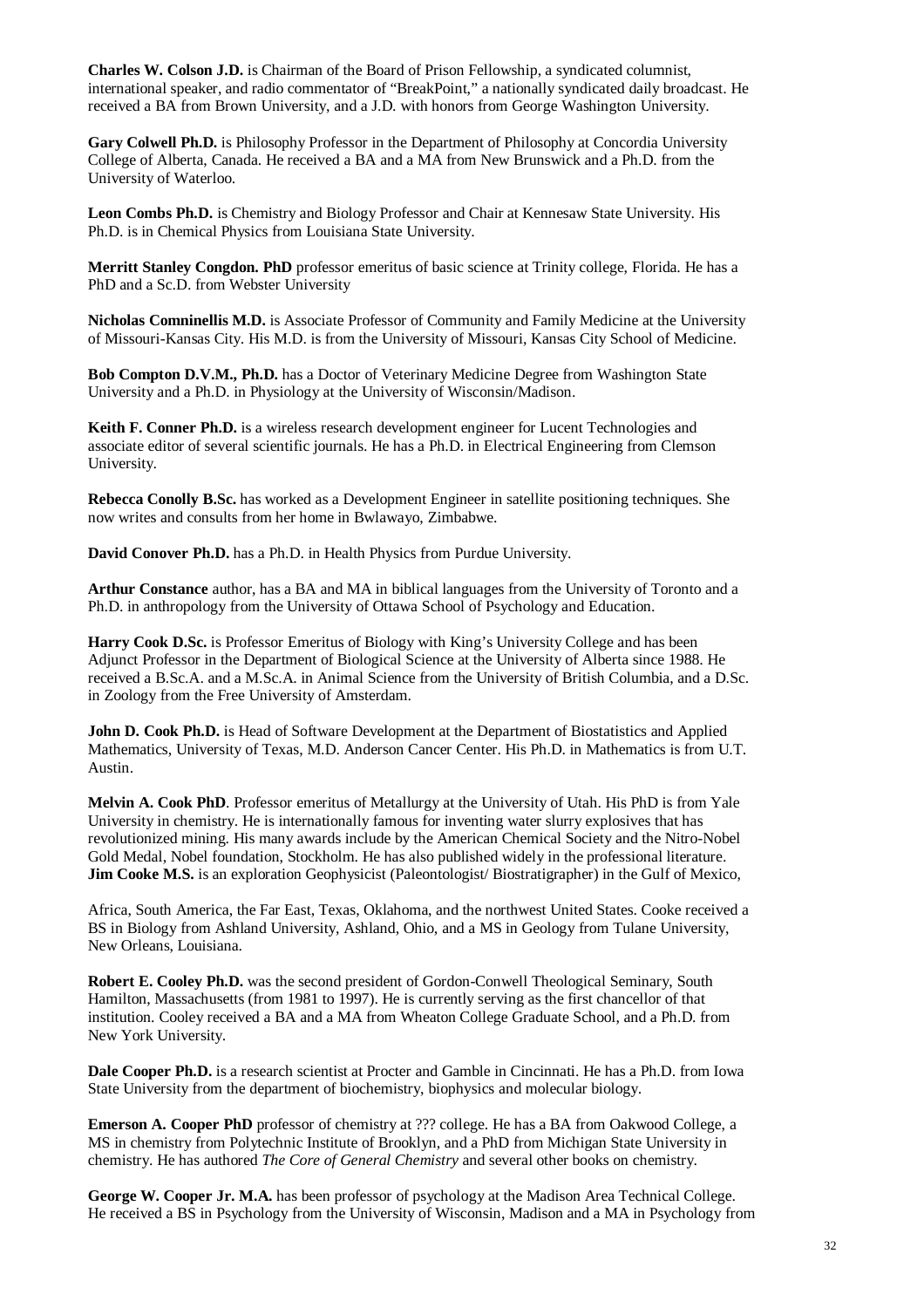West Virginia University.

**Ronald L. Cooper Ph.D.** received a BA from San Francisco State University, a Certificate in Mechanical Engineering from the University of California, at Davis, a MA and a Ph.D. in Economics from the University of California, Berkeley. Dr. Cooper is Professor of Business at Patten College, Oakland, California.

**B. J. Corbin B.A.** received a BA from Salisbury University, Salisbury, Maryland and is Vice President of the Archaeological Imaging Research Consortium.

**Michael E. Cordes PhD** Associate Professor and Chair department of Biology Truett-McConnell College in Cleveland, GA. He has a B.S., M.S. from Auburn University both in biology and additional graduate study at Auburn University and Troy State University.

**Richard M. Cornelius Ph.D.** is a Bryan College English professor and expert on the Scopes Trial. He received a BA in English from Bryan College, a MS in English from the University of Tennessee, Knoxville, and a Ph.D. in English from the University of Tennessee, Knoxville.

**Joseph Corrales MA** is professor and chair, Department of Computer Science and Computer Information Systems, Palo Alto College, San Antonio, TX. His BS is from Wayland Baptist College and his MA from Webster University.

**Daniel S. Cosgrove M.D., FACP, FACEP** is Medical Director for the WellMax Center, located near Palm Springs, California. He earned a B.A. in Psychobiology from the University of California, Los Angeles, and a M.D. from Washington University Medical School in St. Louis.

**Mark P. Cosgrove Ph.D.** received a BA in Psychology from Creighton University, a MS and a Ph.D. in Experimental Psychology from Purdue University. He has been a Full Professor of Psychology at Taylor University since 1986.

**Paul K. Coski M.S.** received a BS in Earth Science from the University of Idaho and a MS from the Institute for Creation Research. He is employed by C.H. Woods & Associates, a geotechnical firm in San Diego.

**H. Thomas Coss Ph.D.** Professor of Biology, Bob Jones University. Has his MA in Biology from Appalachian State University, and his Ph.D. is in Zoology from Clemson University.

**Marcos Natal de Souza Costa Ph.D**. a professor of geology at Adventist University of São Paulo – Campus I. His PhD is in Geology from the University of São Paulo, USP.

J**ohn Cleveland Cothran PhD** professor emeritus of chemistry University of Minnesota, formerly on the staff at Cornell University. He has a PhD from Cornell in chemistry.

**James Daniel Couger PhD** Distinguished Professor, Information Science, University of Colorado, Colorado Springs, CO. He earned his BA in journalism from Philips University in Enid, Oklahoma, a MA in Economics from the University of Kansas and a PhD in Business Administration from the University of Colorado.

**Lowell E. Coker PhD**. An industrial research scientist specializing in enzymes. He has numerous peer reviewed scientific papers and five patents. His PhD is in microbiology and biochemistry from Southern Illinois University, Carbondale.

**Michael Covington Ph.D.** is Associate Director of the Artificial Intelligence Center at the University of Georgia. B.A. (Linguistics), summa cum laude, University of Georgia, M.Phil. (Linguistics), Cambridge University, Ph.D. (Linguistics), Yale University.

**Nick Cowan BS** is head of chemistry department at Bluecoat School in Liverpool. He has a degree in Chemistry from Cambridge University. His wife, also a young earth creationist, is head of science department at Belvedere School in Liverpool.

**Steven B. Cowan Ph.D.** is associate director of the Apologetics Research Center in Birmingham, AL. His Ph.D. is in philosophy from the University of Arkansas.

**David Cowles PhD** is Professor of Biology at Walla Walla College. His PhD in biology is from California State University.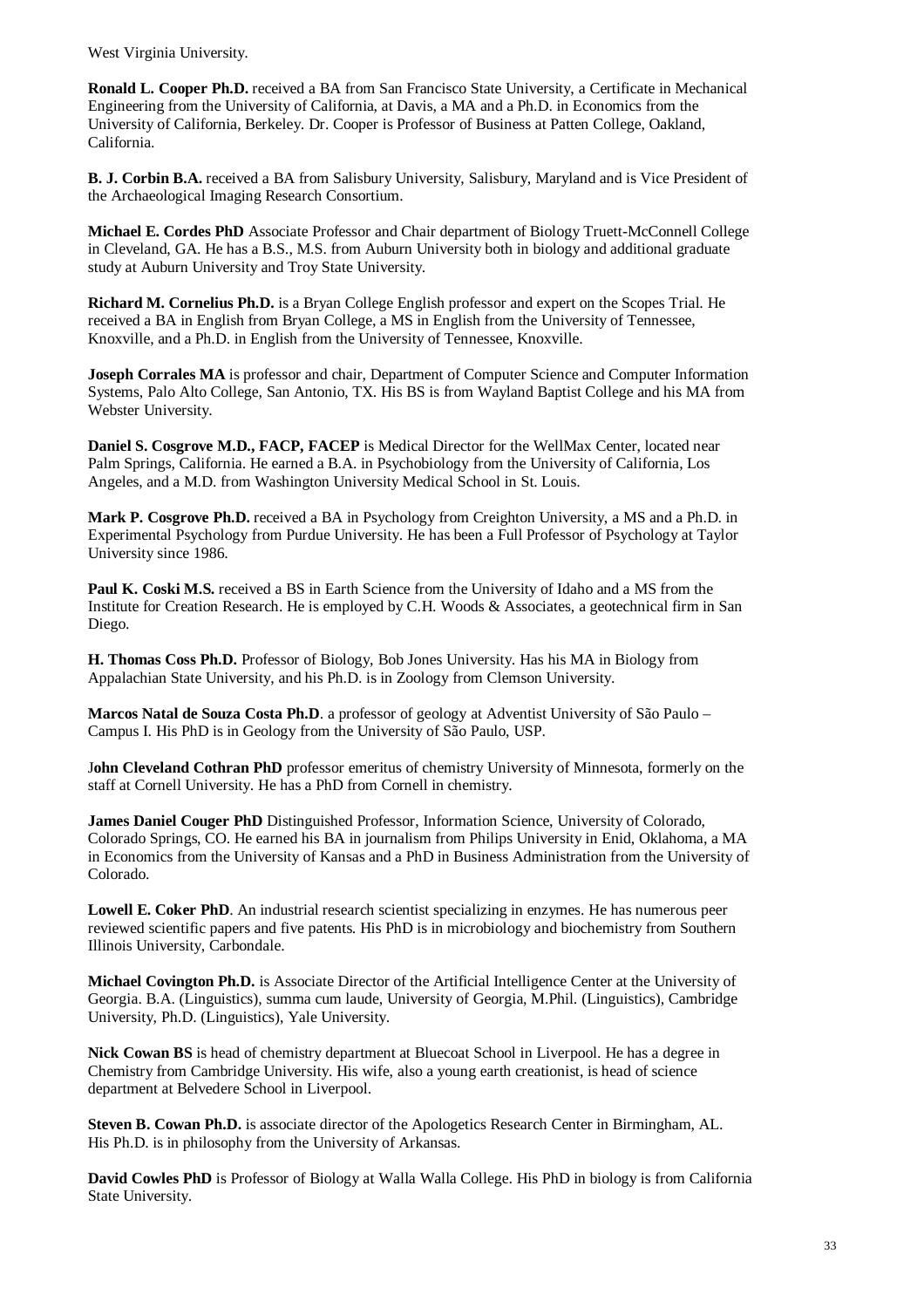**Irving Cowperthaite PhD** professor emeritus at Columbia University. He earned his BS in chemistry at MIT and his PhD at Columbia University. Also Chief Engineer and Metallurgist at Thompson Wire Company in Boston. He left an impressive list of scientific papers to his credit.

**Gertrude Mary Cox** Professor of Statistics at North Carolina State University at Raleigh. Founder of the Department of Experimental Statistics at North Carolina State University, the Institute of Statistics of the Consolidated University of North Carolina and the Statistics Research Division of the Research Triangle Institute. President of the American Statistical Association, and elected to the National Academy of Sciences in 1975.

**William Lane Craig Ph.D.** Professor of Philosophy at Biola University. He has a BA in communications from Trinity Evangelical Divinity School, a Ph.D. in Philosophy from the University in Birmingham (England), and a Doctorate in Theology from the University of Munich in Germany. He has over 175 publications in academic journals and authored or edited 30 books.

**Doug Craigen PhD** former professor of physics Acadia University, now a physicist for Integrated Engineering Software. He has a BA from the University of British Columbia and a PhD in physics from the University of Winnipeg.

Lenny ("Len") Cram Ph.D. is a Lightning Ridge (New South Wales) scientist who earned his Ph.D. from his opal research. He authored the book *Journey with Color, a History of Australia's Opal Mines*.

**John Allen Cramer Ph.D.** received a BS in Physics from Wheaton College, a MS in Physics from Ohio University, and a Ph.D. in Physics from Texas A&M University. Dr. Cramer was appointed Assistant Professor of Physics at Oglethorpe University, Atlanta, Georgia, in 1980 and has been Professor of Physics there since 1991.

**Daniel R. Crane Ph.D.** is Professor of Chemistry at Northwestern College, St. Paul, MN. His Ph.D. is from the University of California-Santa Barbara, and B.S. is from Rose-Hulman Institute of Technology.

**Tim Crater MD** is a Physician and adjunct professor in the midwestern United States.

**Ronald R. Crawford Ed.D.** has a Ed.D. in Science Education from Ball State University.

**Daniel Criswell Ph.D.** is a Professor of Chemistry at ICR. He has a BS at Weber State University in Ogden, Utah, a MS in Biology from ICR, and a Ph.D. in Molecular Biology at the University of Montana.

**David Criswell B.A., M.Div.** is an assistant professor at a college in Texas.

**Laurence R. Croft Ph.D.** is Professor of Biological Science at the University of Salford, England. His Ph.D. is in biology. He has published several books and journal articles.

**Gerald L. Croissant Ph.D.** Professor Emeritus of Plant and Soil Science in the Horticulture Department at California State Polytechnic University in Ponoma and was Coordinator for the Agronomy Section. Croissant received a BS in Agronomy from Colorado State University, a MS in Agronomy from the University of Idaho and a Ph.D. in Plant Breeding from the University of Wisconsin.

**Nigel E. A. Crompton Ph.D.** is a Cell Biologist and Laboratory Head at the Institute for Medical Radiobiology of the University of Zurich and a Radiation Biologist in the Department of Life Sciences for the Paul Scherrer Institute, Villigen, Switzerland. His BS is in genetics and cell biology from Manchester University and his PhD from Justus Liebig Universitaet in Germany. In 2002, he moved to a professorship at Cornerstone University and at the Van Andel Research Institute.

**Caroline Crocker Ph.D.** was an adjunct professor of cell biology at George Mason University in Fairfax, Virginia. She has a BS in microbiology and virology with honors from the University of Warwick, a MA in medical microbiology from the University of Birmingham, and a Ph.D. in immunopharmacology from the University of Southampton, UK. The former Oxford University scientist has 29 major publications in refereed scientific journals.

**Stephen Crouse Ph.D.** is Professor of Health, Nutrition and Kinesiology and Associate Department Head and Chair, Kinesiology Division at Texas A&M University. His B.S.E. is from Drake University. His Ph.D. from the University of New Mexico.

**Dale Crowley M.S.** has a MS in Linguistics with a minor in Japanese from Georgetown University and is a researcher and coordinator of Pacific and Asian language programs as well as Assistant Professor of Japanese at the University of Hawaii.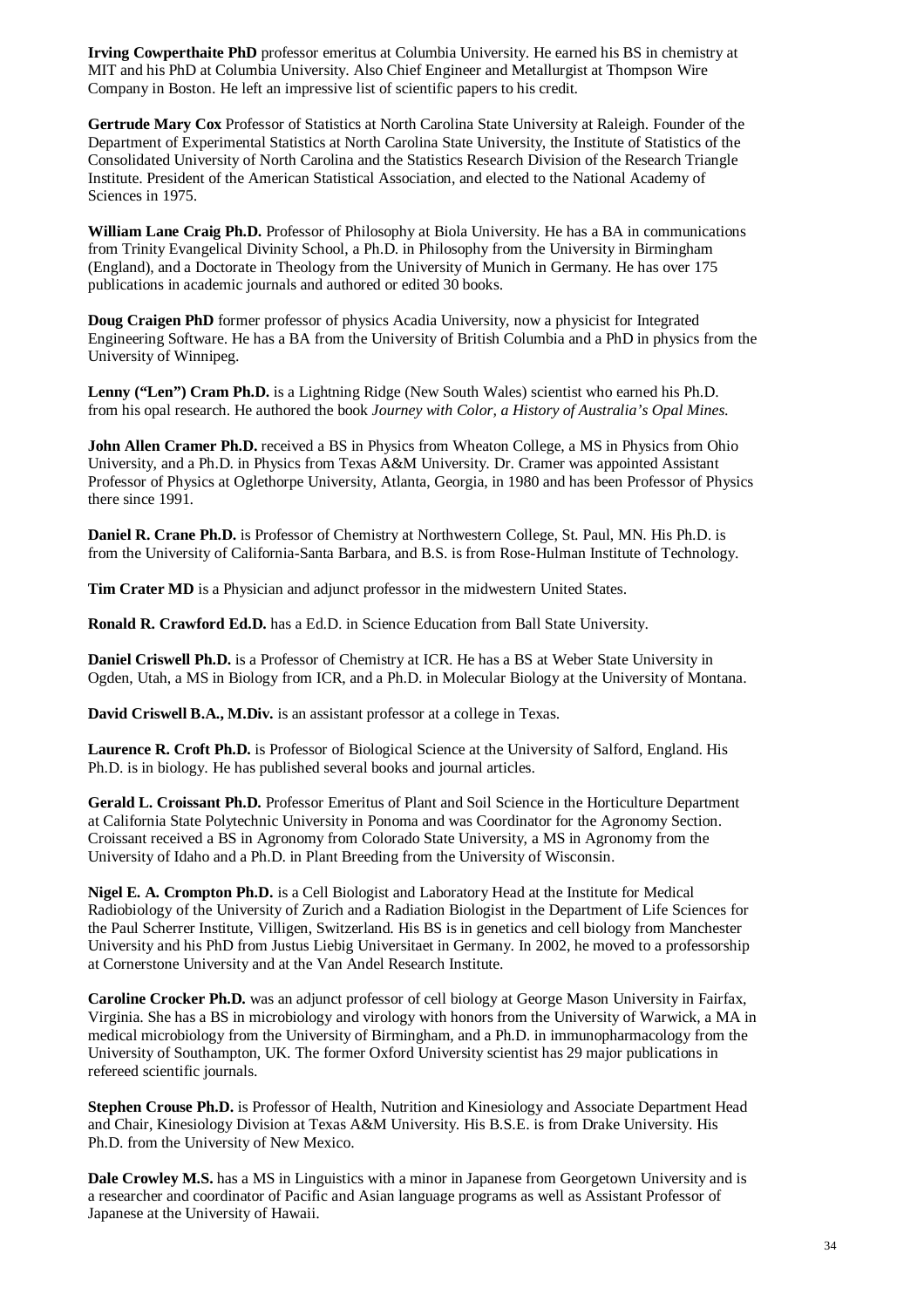**Billy Lee Crynes, PhD** Dean College of Engineering, University of Oklahoma, Norman, He has a BS, from Rose-Hulman Institute Tech., a MS, and PhD from Purdue University, both in chemistry. Contributing author: *Chemistry of Coal Utilization*, 1981, (with L.F. Albright and W.H. Corcoran) *Pyrolysis: Theory and Industrial Practice*, 1983, (with L.F. Albright) *Pyrolysis: Theory & Practice*, 1983.

**G. Richard Culp D.O.** a physician in private practice. He received a BS in Biology from Purdue University, a MS in Botany from the University of Michigan, and DO from the University of Osteopathic Medicine.

**Kenneth B. Cumming Ph.D.** received a BS in Chemistry/Biology from Tufts University, Medford, Massachusetts, and a MA in Biology (Genetics) and Ph.D. in Biology (Major in Ecology/Minor in Biochemistry) both from Harvard University. Dr. Cumming was for years engaged in aquatic research with the U.S. Government.

**Thomas F. Cummings Ph.D.** is Professor Emeritus of Analytical Chemistry at Bradley University. He has a Ph.D. in Chemistry from Case Western Reserve University.

**John L. Cunningham PhD** Professor of biology at Northwestern University in Minnesota. He has a BS from Bowling Green State University in biology and his PhD from the University of Wisconsin in Plant science.

Jack W. Cuozzo D.D.S. Assistant Director of the Dental Department at Mountainside Hospital (Montclair, New Jersey), since 1969. Dr. Cuozzo studied at Georgetown University majoring in Biology graduating from Loyola University of Chicago with a MS in Oral Biology, and a D.D.S. from the University of Pennsylvania School of Dentistry.

**Vernon R. Cupps PhD**. He was employed as a scientist at Los Alamos National Laboratory, and at Fermi National Accelerator Laboratory. He has a BS and MS in physics from the University of Missouri and a PhD in nuclear physics from Indiana University. Of his 73 publications, 18 are in peer reviewed scientific journals.

**Thomas C. Curtis** has a B.E. (Hons) from the University of New South Wales (Sydney) and a Th.L. from the Australian College of Theology. He began work as a biochemist at the Commonwealth Serum Laboratories in Melbourne and later worked in the mining industry in Australia and Zambia.

**William M. Curtis III M.S., Th.D.** received a BS in Mechanical Engineering from the University of Utah, a MS in Aerospace Engineering from Southern Methodist University, a Th.M. from Capital Bible Seminary, and a Th.D.(summa cum laude) from Trinity Theological Seminary.

**Robert A. Cushman, Jr. Ph.D.** is Adjunct Assistant Professor of Geology at Loma Linda University. His Ph.D. is from Colorado School of Mines.

**Stewart Custer Ph.D.** is Professor of New Testament, Ancient Languages, and Theology at Bob Jones University. His B.A. and M.A. are in Bible, his Ph.D. in ancient languages from Bob Jones University. He is director of Howell Memorial Planetarium in Greenville, S.C.

**Malcolm A. Cutchins Ph.D.** is Professor Emeritus of Aerospace Engineering at Auburn University, Alabama, where he taught since 1966. Dr. Cutchins received a BS in Civil Engineering (Structures) a MS in Engineering Mechanics , and a Ph.D. in Engineering Mechanics, all from the Virginia Polytechnic Institute and State University. He has authored numerous technical papers in his field.

**Edward B. Cutler, PhD** Professor of zoology, Syracuse University. Visiting scholar and Museum Associate, Museum of Comparative Zoology, Harvard University, Education: BS, Wayne State University, MS, University of Michigan, Ph.D., University Rohde Island, all in zoology.

**Winnifred Berg Cutler PhD.** Director, President, Athena Institute for Women's Wellness Research, Haverford, Pennsylvania, Co-founder, Science Director, Woman's Wellness Program University of Pennsylvania Hospital, Philadelphia, Research Associate, Gynecology Dept. University of Pennsylvania Hospital, Founder, Stanford Menopause Study, California. Education: B.S. in Psychology *cum laude* from Ursinus College Collegeville, Pennsylvania, Ph.D. in Biology from the University of Pennsylvania followed by postdoctoral work in behavioral endocrinology at Stanford University. In 1986, her codiscovery of human pheromones received major news coverage in *Time* (12/1/86), *Newsweek* (1/12/87) and a front page story in the *Washington Post* newspaper, (11/18/86) because it established the first scientific proof that human pheromones affect the relationship between men and women.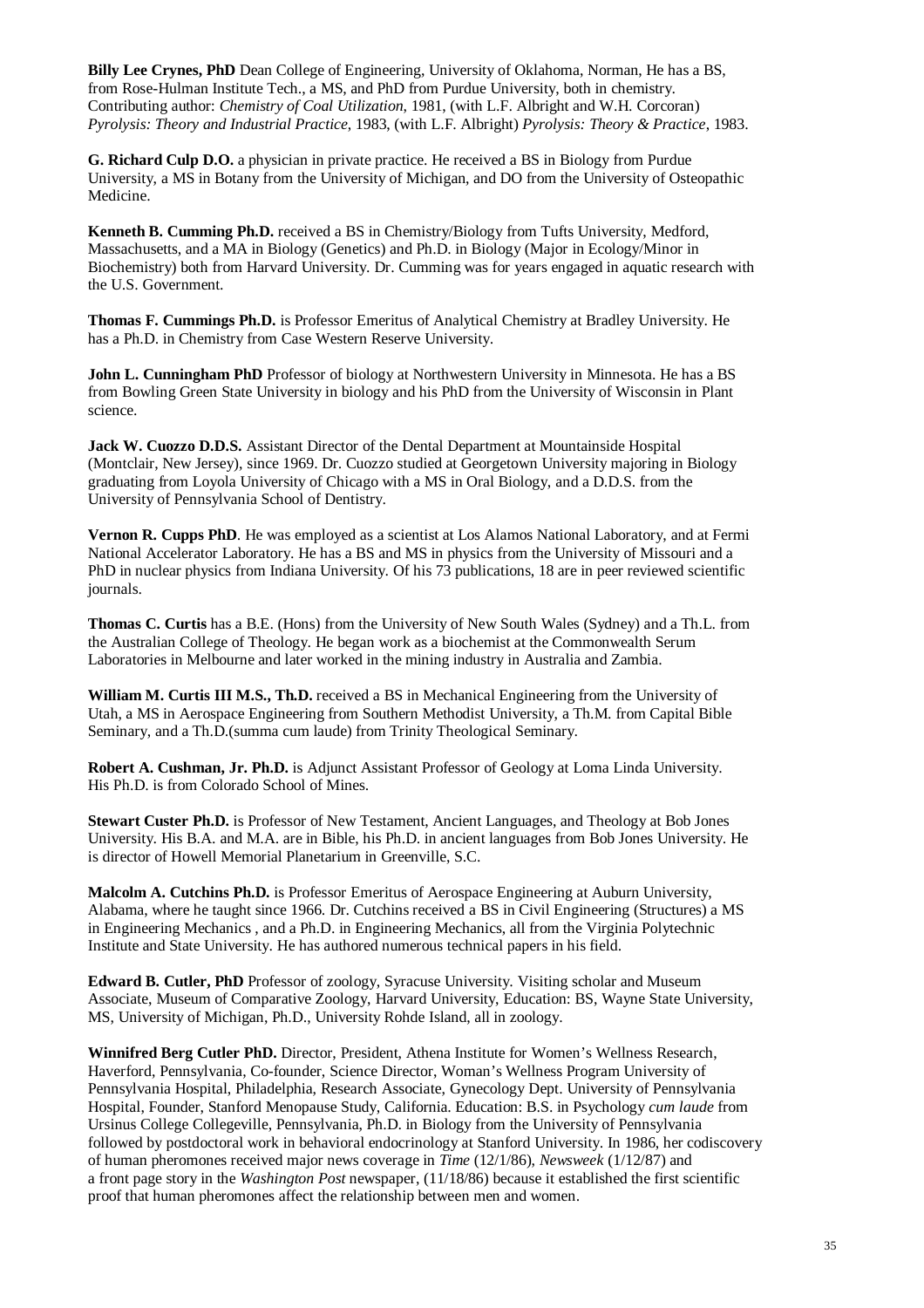**Bernard d'Abrera** is a Visiting Scholar at the British Museum (Natural History) Department of Entomology. He is one of the world's leading experts on butterflies and published the 18 vol butterflies of the world series. He is a graduate of New South Wales.

**Lisanne d'Andrea-Winslow PhD** is professor of biology at Northwestern College. She received her BS, MS, and PhD from Rutgers University and did a post doc at La Ligne National Center. She has received many grants for her research including a Fulbright Scholarship

**Lionel Dahmer Ph.D.** is an analytical chemist for a large chemical company in Akron, OH. His Ph.D. is in analytical chemistry from Iowa State University.

**Danielle Dalafave PhD** is Associate Professor of Physics at the College of New Jersey. Her area of research is biophysics and bimolecular machines. Her PhD is in physics from Florida State University.

**Cham Dallas Ph.D.** Pharmaceutics and Biomedical Science Professor at the University of Georgia. And director of the University of Georgia Interdisciplinary Toxicology Program,. Education: B.A., Biology, University of Texas, Austin, M.S., Toxicology and Ph.D., Toxicology, University of Texas School of Public Health, Houston, Texas.

**Arthur Dalton MD** is Assistant Professor of Surgery at Northeastern Ohio University College of Medicine.

**Reginald M. Daly M.S.** served as a Professor of Physics at Colorado State University, North Idaho Junior College, Chico State College and Humboldt State College.

**Raymond Damadian M.D.** received his BS in Mathematics from the University of Wisconsin, Madison as a 16-year-old on a Ford Foundation scholarship and then earned his M.D. from the Albert Einstein College of Medicine in New York, and completed his internship and residency at SUNY's Downstate Medical Center, serving on the faculty there from 1967 to 1977. He also served as a Fellow in Nephrology at Washington University School of Medicine and as a Fellow in Biophysics at Harvard University and studied Physiological Chemistry at the School of Aerospace Medicine in San Antonio, Texas. He is now President of Fonar Corporation.

**Anne Dambricourt-Malasse Ph.D.** is a Paleoanthropologist at the Institute de Paléontologie Humaine, Prehistory Lab.

**Kelly Damphousse PhD** Assistant Professor, Sociology, University of Oklahoma. He graduated from Sam Houston State University with a BS in Criminal Justice and completed his Ph.D. at Texas A&M University under Howard Kaplan, Director of the Laboratory for the Studies of Social Deviance (the deviance lab).

**Lisanne D'Andrea-Winslow Ph.D.** is Associate Professor of Biology at Northwestern College, St. Paul, MN. She has a Ph.D. in Cell Biology and Biochemistry, a M.S., and a B.A., all from Rutgers University.

**William Louis Daniel PhD** Professor genetics, and Assistant Director School of Life Sciences, University of Illinois Urbana-Champaign, Education: BS, Mich. State University, Ph.D. all in genetics, Diplomate American Board Medical Genetics. Author: *Medical Genetics for Health Professionals*, 1979, (with others) *Genetics and Human Variation*, 1982, 86, 91, 95; Contributor of articles to professional journals.

**Marc C. Daniels Ph.D.** is Assistant Professor of Biology at William Carey University in New Orleans, LA. He has a BS in psychology from the University of Florida, a Ph.D. in cell biology from the University of Alabama and a post-doc at Veterans Administration Hospital and Vanderbilt University Medical Center and Louisiana State University Health Center. He has published widely in the scientific literature.

**Cornelius da Pater Ph.D.** graduated with a degree in mathematics and a minor in the History of Science at Utrecht University. In 1979 he obtained his doctorate in the History of Science. From 1988 to the present, Dr. de Pater has been historian of science, Lecturer, and Assistant Professor in the History of Science Department at the Universiteit Utrecht (Utrecht University) and the Brige Universiteit (Free University) Amsterdam, the Netherlands.

**Paul S. Darby Ph.D, M.D.** Medical Director at Franciscan Occupational Health. He has his Ph.D. in Organic Chemistry from the University of Georgia, a M.D. and a MDH from the University of Washington Occupational and Environmental Medicine program.

**David B. D'Armond B.S., M.B.A.** is a professional geologist. He received a BS in Geology, and an M.B.A. with honors.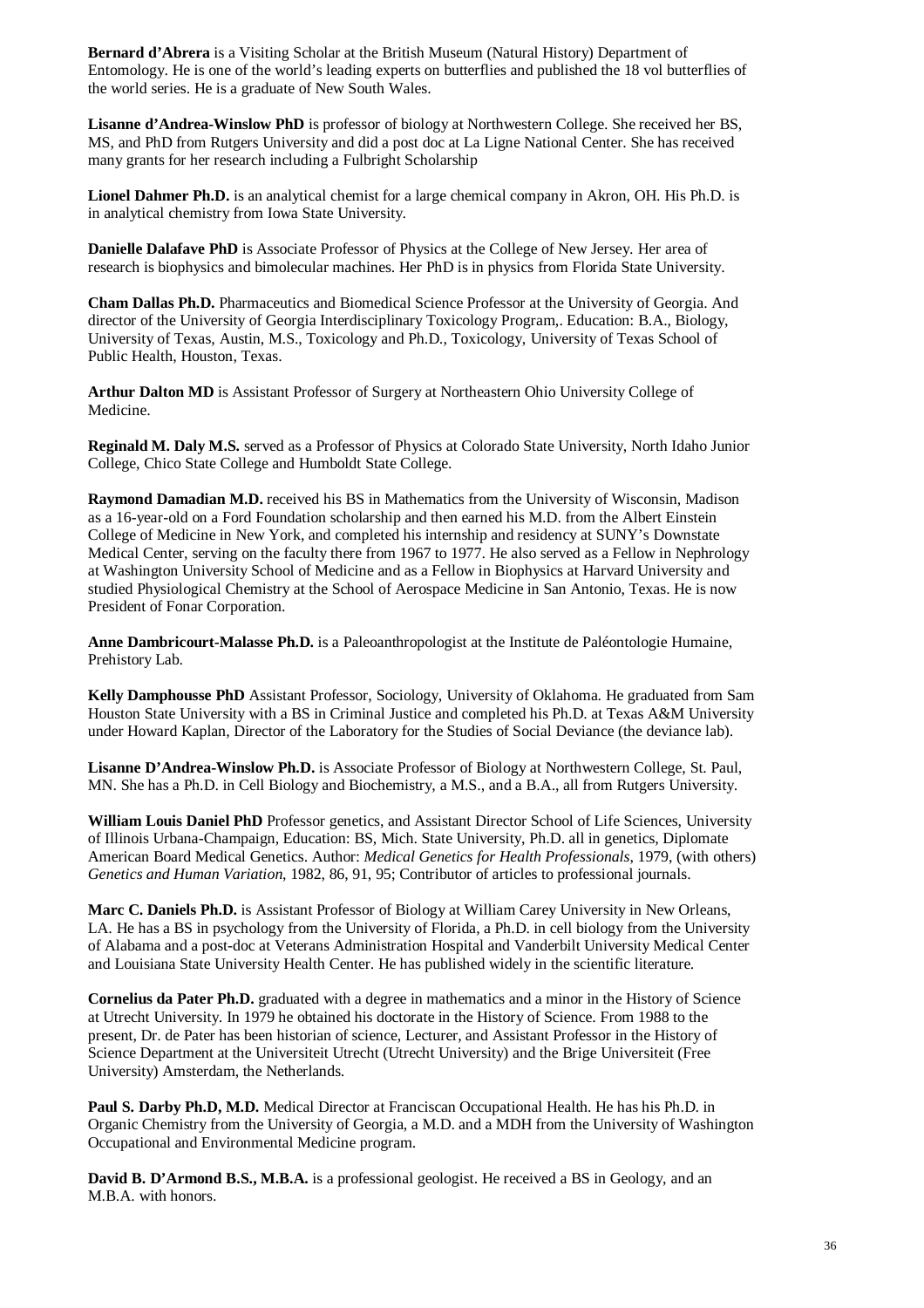**Chris Darnbrough M.A., Ph.D**. received his MA and Ph.D. in Biochemistry from the University of Cambridge. He has held research positions in the University of Cambridge, Edinburgh, and Glasgow, working on molecular biology, most recently as Research Fellow in the Department of Biochemistry, Glasgow University.

**Nancy M. Darrall Ph.D.** is an environmental research scientist at Leatherhead. She has a BS with first class honors in Agricultural Botany from the University of Wales, a MS in Speech and Language Pathology from the University of London, and a Ph.D. in Botany from the University of Wales, Aberystwyth.

**Holger Daugaard Ph.D.** is senior scientists Horticulture Research Center Aarhus University. He has a MA in Biology, a MA in Horticulture, and a Ph.D. in Agronomy from the Danish Institute of Agricultural Sciences. He has 114 publications, 20 in international refereed journals.

**Walter C. Daugherity PhD** Senior Lecturer in Computer Science Texas A&M University, College Station.

**Bolton Davidheiser Ph.D.** Professor emeritus of Biology at Biola University. He is a graduate of Swarthmore College and received a Ph.D. in Zoology from John Hopkins University with a major in Genetics.

**Allen Davis PhD** Professor emeritus of Biology and Genetics at Eastern University in St Davids, PA.

**George Earl Davis PhD** Retired physicist with the Naval Ordnance Laboratory. He has a MS from Iowa State College and a PhD from the University of Minnesota, both in Physics.

**John Jefferson Davis Ph.D.** has been Professor of Systematic Theology and Christian Ethics at Gordon-Conwell Theological Seminary in South Hamilton, Massachusetts since 1975. Davis, received a BS from Duke University, and a M.Div from Gordon-Conwell Theological Seminary, and a Ph.D. in Systematic Theology from Duke University. He was a Danforth Graduate Fellow and a Phi Beta Kappa graduate.

**Melody Davis Ph.D.** has a Ph.D. in Chemistry from Princeton University.

**William P. Davis Jr. M.A.** is Professor of Biology at Shelton College, Cape May, New Jersey. He was formerly Professor of Biology at Hillsborough College, Tampa, Florida and coordinator of the division of natural science. He has authored several bestselling college biology textbooks.

**Gordon Davison M.S.** is Earth Science Consultant for Bergbron Exploration in Bergbron GT ( a suburb of Johannesburg), South Africa. Davison received a BS in Geology cum laude and a MS in Geology and Geophysics, both from Old Dominion University, Norfolk, Virginia.

**John A. Davison Ph.D.** Emeritus Associate Professor of Biology at the University of Vermont. He has a B.S. from the University of Wisconsin, and a Ph.D. from the University of Minnesota, both in biology.

**Kent Davey, PhD** is a senior research scientist at the University of Texas, a fellow of IEEE and editor of IEEE transactions on Magnetics.

**Randy Davy Ph.D.** is Assistant Chair in the Department of Biology at Liberty University. He has a Ph.D. from Texas A&M University, a B.S. from Case Western Reserve University, and a M.S. from Bowling Green State University, all in biology.

**Bryan Dawson Ph.D.** is Associate Professor of Mathematics and Chair of the Department of Mathematics at Union University. He has a BS and MS in Math and Computer Science from Pittsburg State University and a Ph.D. in Math from the University of North Texas. He has 15 scientific publications.

**William Bell Darwon D.Sc**. graduated from McGill Univ., in Arts and Engineering, Bachelor of Applied Science, with certificate of special merit in Engineering, which is the highest distinction in that course of study. He was a fellow of the Royal Society of Canada. The appointment of Dr. W. Bell Dawson as Engineer-in-Charge of the Tidal Survey marked the beginning of a systematic survey of tides and currents in Canadian waters, resulting in a much improved understanding of the characteristics of tidal phenomena, and the ability to produce accurate predictions of tidal occurrences.

**S. Thomas Deahl Ph.D.** is in the Department of Radiation Biology at the University of Iowa. His Ph.D. is in Radiation Biology from the University of Iowa.

**Douglas H. Dean Ph.D.** was Professor of Biology in the Biology Department at Pepperdine University, Los Angeles, California. His PhD in biology is from the University of Alabama.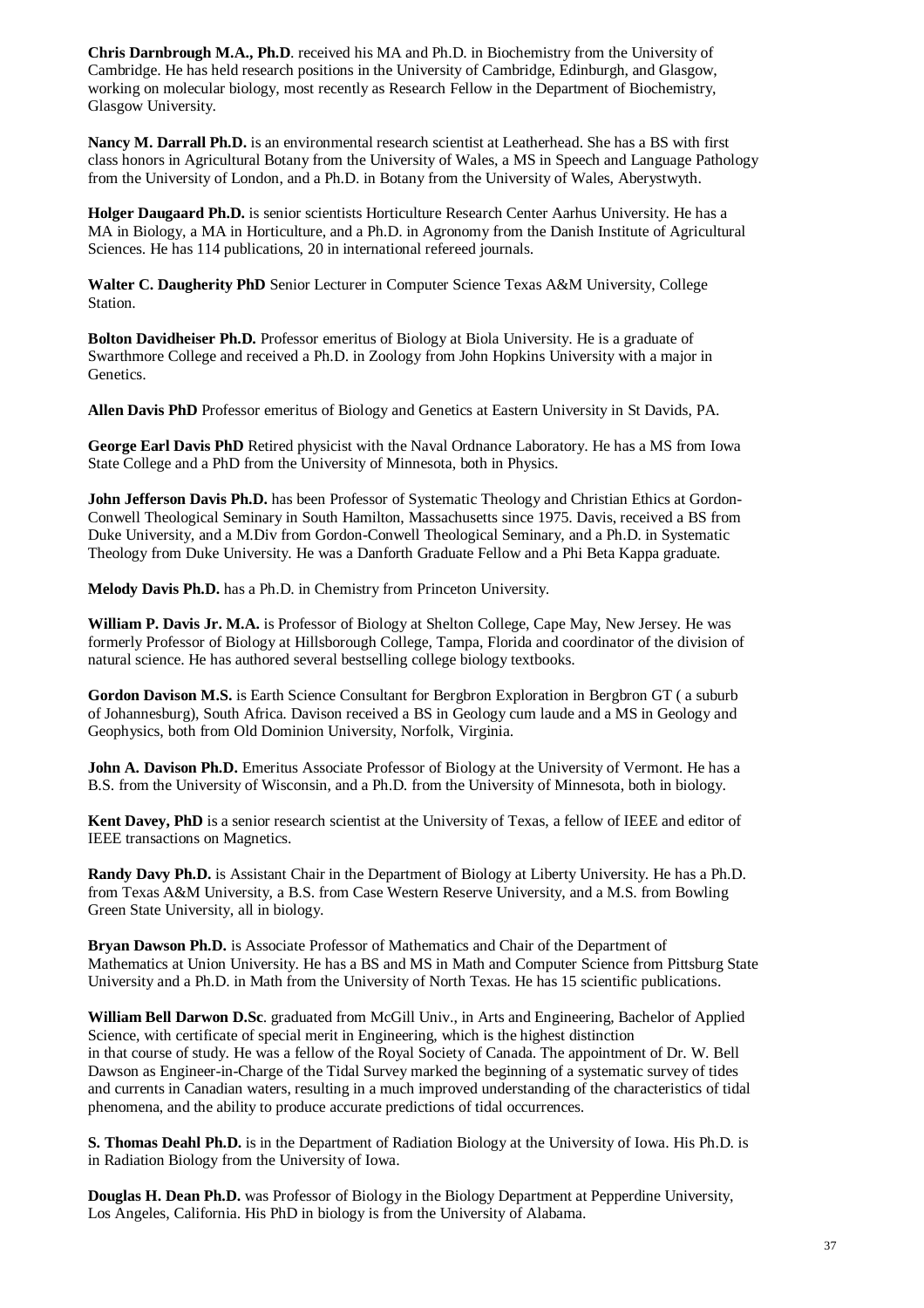**Vilas Deane M.S.** Assistant Professor of Mathematics at Grace College in Winona Lake, Indiana. He has a MS from Ohio State University in Math.

**Gary D. DeBore Ph.D.** is Professor of Chemistry at LeTourneau University. He has a BA in Chemistry from Calvin College, and a Ph.D. in Physical Chemistry from the University of Iowa.

**Steve W. Deckard Ed.D.** received a BA from McKendree College, Lebanon, Illinois, a MS from the University of Illinois, Champaign, Illinois, and a Ed.D. from the University of Sarasota, Sarasota, Florida. He is currently Vice-President of Academic Affairs at Trinity Bible College in Ellendale, North Dakota.

**Curt Deckert Ph.D.** is currently Research Scientist Consultant for the Optical Industry with over 40 years experience in optical sector. He has a BSME from the University of Arizona, a MSME from the University of Southern California, a MBA in General and Industrial Management from the University of Southern California, and a Ph.D. in Business, specializing in R&D from California Coast University. His "Who's Who" listings include *California, West, Technology, Lasers, Theology and Science*, and *American Men and Women of Science*.

**Wayne A. Deckert Ph.D.** Professor of Biology at Clearwater Christian College. His BS is from Minot State University of Natural Science, his M.S. in Biology from University of Nebraska, Omaha, and his Ph.D. is from University of North Dakota in Biology.

**Mark E. DeForrest J.D.** is an Instructor at Central Washington State University, Ellensburg, Washington. He received a BA from Western Washington University and a J.D. from Gonzaga University School of Law in 1997.

**Hans Degens Ph.D.** is Assistant Professor in the Department of Physiology at Catholic University Nijmegen. He studied Biology at Wageningen University and majored in Animal Ecology and Animal Morphology. He received a MS and his Ph.D. from the Catholic University Nijmegen, Department of Physiology.

**Mart deGroot D.Sc.** Astronomer, has a doctorate from the University of Utrecht. In 1993 deGroot was awarded a honorary Doctorate of Science by Andrews University in Michigan and he has been a Research Fellow at Armagh Observatory since 1994.

**Robert F. DeHaan Ph.D.** has a Ph.D. in Human Development from the University of Chicago. He taught Developmental Psychology at the University of Chicago and Hope College.

**Harold Delaney PhD** Professor of Psychology University of New Mexico. He received his PhD in quantitative psychology from the University of North Carolina at Chapel Hill. He is the co-author of the graduate text *Designing Experiments and Analyzing Data: A Model Comparison Perspective*

**Donald Warren deJong Ph.D.** worked for the U.S. Department of Agriculture as a plant physiologist and research chemist in Berkley, CA. He earned a double Bachelor's degree in Biology and History from Calvin College in Grand Rapids, MI and a Ph.D. in Molecular Biology and Botony from the University of Georgia. His dissertation was titled, "Enzyme localization and function in plant roots with particular reference to the peroxidase reaction and metabolism of phenolic compounds. He was very supportive of the creation museum. Upon his retirement he was invited by colleagues to create a new research lab at the University of Izmir, in Turkey, where he and his wife lived for 18 months.

**Kenneth J. deJong PhD**. Associate Professor of Linguistics, College of Arts and Sciences, Indiana University, Bloomington. B.A. at Calvin College, M.A. at Ohio State University, Ph.D. in Linguistics, Ohio State University.

**William He DeJong Ph.D.** He has a PhD in Computer Science from the University of Groningen (The Netherlands)

**John Robert De Laeter**, PhD Emeritus Professor of physics at Curtin University of Technology, Department of Applied Physics in Perth, WA, Australia. Former Dean of Science, Curtin University, Perth. Education: BSc, BEd, PhD, DSc. all from University Western Australia, D.Tech, Curtin University, Perth.

**Cees Dekker Ph.D.** Professor of Molecular Biophysics at Delft University, Delft, the Netherlands. He has a Ph.D. from Utrecht University in Holland. His current interests include the nanotechnology of living cells. He has published more than 130 peer reviewed papers, of which more than 20 are in *Nature* and *Science*. In 2003 he was appointed as a member of the Royal Dutch Academy of Arts and Sciences. His honors, including the 2001 Agilent Europhysics Prize, the 2003 Spinoza Award of the Netherlands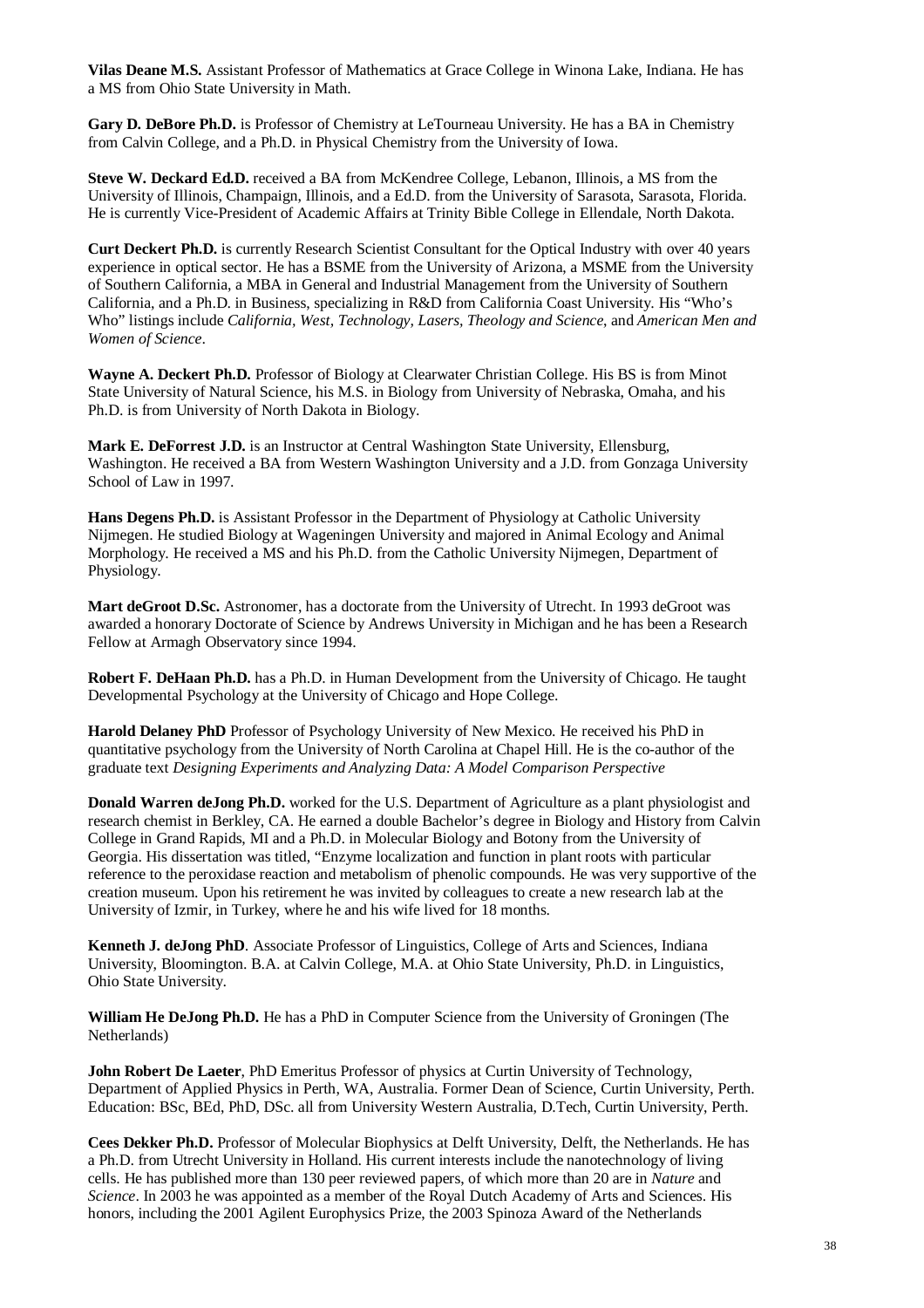Organization for Scientific Research, and an honorary doctorate from Diepenbeek in Belgium. He has a MA in Experimental Physics, University of Utrecht, Ph.D. in Physics, University of Utrecht.

**Harold Delaney Ph.D.** is Professor of Psychology at the University of New Mexico. His Ph.D. is from the University of North Carolina.

**Keith Delaplane Ph.D.** is Professor of Entomology at the University of Georgia. His Ph.D. in Entomology is from Louisiana State University. Education: B.S., Purdue University, Animal Science, M.S. and PhD both from Louisiana State University in Entomology.

**Michael Delp Ph.D.** is Professor of Physiology at Texas A&M University. His BS in biochemistry is from Oral Roberts University, his Ph.D. in Physiology is from the University of Georgia.

**Charles N. Delzell PhD** Professor of Mathematics at Louisiana State University. He has a Ph.D. from Stanford.

**Kenneth Demarest Ph.D.** is Professor of Electrical Engineering at the University of Kansas. He has a BS in Electrical Engineering from John Brown University, and a MS and Ph.D. in Electrical Engineering from Ohio State.

**John M. DeMassa Ph.D.** is Founder and Technical Director of Innovation Resources Group, a Norwalkbased product innovation and problem-solving company. He has a B.S. from Central Connecticut State University, a M.S. from University of Massachusetts, a M.A. from Luther Rice Seminary, a M.Div. from Liberty University and a Ph.D. from the University of Massachusetts. His field is biochemistry

**William A. Dembski Ph.D.** has a Ph.D. in Mathematics from the University of Chicago and a Ph.D. in Philosophy from the University of Illinois, Chicago, and a M.Div. from Princeton Theological Seminary. He has conducted doctoral and postdoctoral research at Cornell in Mathematics, at MIT (the Massachusetts Institute of Technology) in Mathematics, at the University of Chicago in Mathematics and Physics, at Princeton in Computer Science, at Northwestern in Mathematics and the Philosophy of Science, and at Cambridge, and Notre Dame. Dembski has been a National Science Foundation doctoral and postdoctoral fellow. He was a Visiting fellow for the Center for Philosophy of Religion at the University of Notre Dame, and a professor at Baylor University.

**Lawrence DeMejo Ph.D.** has a Ph.D. in Polymer Science and Engineering from the University of Massachusetts at Amherst.

**David A. Demick M.D.** has a BS in Chemistry from Huntington College, Huntington, Indiana and an M.D. from the University of Illinois College of Medicine. He completed his residency in Pathology at the Michael Reese Medical Center, Chicago, Illinois and at Methodist Medical Center, Peoria, Illinois. Dr. Demick has been a practicing pathologist for over seventeen years, and a research scientist. He has published in the *American Journal of Forensic Medicine*.

**David Deming Ph.D.** is Associate Professor of Geosciences at the University of Oklahoma. He has a BS and Ph.D. in Geology from the University of Utah. He has more than 30 research papers on geology, a textbook and is an associate editor of several journals.

**Mark Dennis M.S., M.Div.** has a BS and a MS in Structural Engineering, a M.A. in Divinity from Asbury Theological Seminary, and a MA in Geology from Indiana State University.

**Phillip W. Dennis Ph.D.** is a research scientist in the defense industry. He received his Ph.D. in Physics from Missouri University, Columbia, Missouri. He is now a Ph.D. student at Fordham University. He has a MA from Covenant University and a BA in economics from California State University, Northridge.

**Thomas Dent Ph.D.** received a BA in Life/Physical Science from Akron State University, and a MS and Ph.D. in Botany from Oklahoma University. Dr. Dent is Professor of Biology at Gordon College.

**Henry deRoos Ed.D.** has a B.Sc. in Agricultural Science, a M.S. from the University of Guelph, and a Ed.D. from the University of Western Ontario.

**Thomas Derosa M.Ed.** has a M.Ed. in Chemistry and has been a member of the Science Faculty of Westminster Academy in Ft. Lauderdale, FL.

**Charles Detwiler Ph.D.** is Professor of Biology and Chemistry at Liberty University. He has a B.S. from Houghton College in biology and chemistry and a Ph.D. from Cornell University in biology.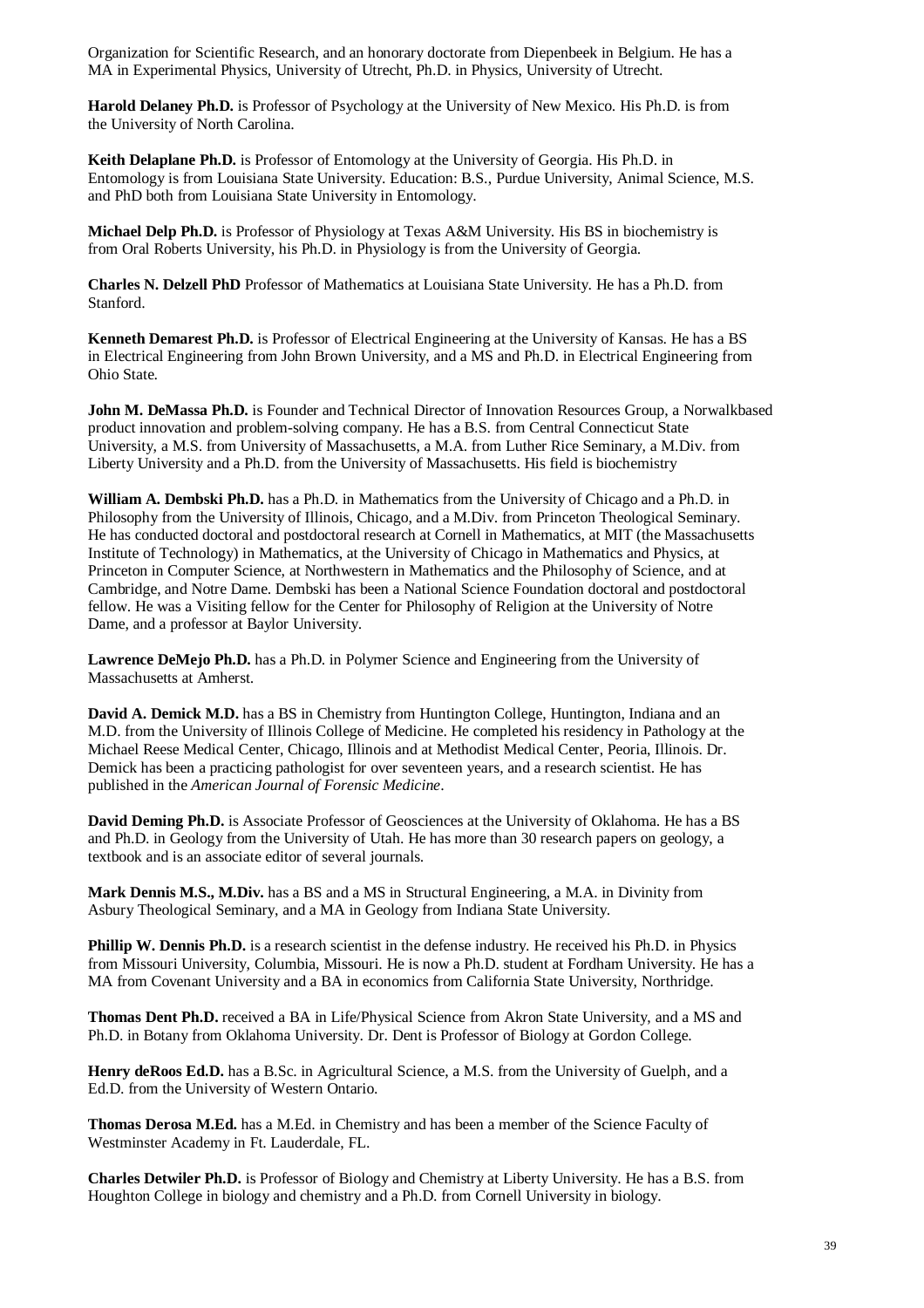**John W. Devilbliss Ph.D.** is a Geologist with the Office for Research on Origins. He received a BS in Geoscience and completed an honors thesis in radiometric dating, a MS from Stanford with high distinction in Geosciences, and a Ph.D. in Geophysics specializing in rock physics from Stanford University for his research on the acoustic properties of rocks. His industrial background includes five years as a Research Geophysicist with Gulf Oil.

**David A. DeWitt Ph.D.** full professor and chair of the department of biology & chemistry at Liberty University, Lynchburg, Virginia. DeWitt received a BS in Biochemistry from Michigan State University and a Ph.D. in Neuroscience from Case Western Reserve University, School of Medicine. Science educator. Visiting Assistant Professor of research, Department of Pathology, University of Vir., Charlottesville, Virginia, research Associate, Case Western Reserve University, Cleve., He has a BS, Michigan State University, and a Ph.D., Case Western Reserve University, Cleveland. Achievements include discovery of chondroitin sulfate proteoglycan in Alzheimer's disease and other neurodegenerative disorders.

**J.J. Duyvene De Wit, PhD**. Professor Emeritus of Zoology at the University of the Orange Free State, South Africa.

**David K. DeWolf J.D.** is Professor of Law, Gonzaga University School of Law, Spokane, Washington. He has a BA with honors in Humanities (Phi Beta Kappa) from Stanford University. He studied comparative civil procedure in an intensive semester at Florence in Italy, was a Research Assistant for Professors Guido Calbresi and Joseph Goldstein, a Barristers Union Gallagher Prize Finalist, and was in the top third of his class, receiving his J.D. from Yale Law School.

**Donald DeYoung Ph.D.** Chairman of the Department of Physical Sciences and Professor of Physics at Grace College in Winona Lake. He received a BS and a MS in Physics from Michigan Technological University, Houghton, Michigan, and a Ph.D. in Physics from Iowa State University and a M.Div. from Grace Seminary.

**Shem Dharampaul MD** Diagnostic Radiologist Wetaskiwin Hospital Alberta, Canada, He has a MD from the University of Alberta, and is a Fellow of the College of Physicians of Canada and is trained in Nuclear Medicine. He has published in the *Journal of Parasitology*, *Journal of Rehabilitation*, *Clinical & Experimental Immunology*, *Virchow's Archives*, and the *Journal of Medical Entomology*.

**Eshan Dias Ph.D.** has a Ph.D. in Chemical Engineering from King's College, Cambridge University.

**James R. Dickens Ph.D.** is Director of Research Temple-Inland Forest Products. He has a Ph.D. in Mechanical Engineering from Texas A&M University. His work involves biophysics.

**Ron Dickey** is Head of the Department of Science at the Frontenac School in Kingston, Ontario, Canada.

**Lawrence Dickson Ph.D**. He has a PhD in Mathematics from Princeton University

**Richard Dilling M.S.** is Assistant Professor of Mathematics and Physical Science at Grace College, Winona Lake, Indiana. He has a MS in Physics from Purdue University and has done additional graduate work at Wesleyan University in Low-temperature Physics.

**Joseph Dillow B.S., Th.D.** received a BS in Electrical Engineering from Oregon State University and a Th.D. in Systematic Theology from Dallas Theological Seminary and joined the faculty of Trinity Evangelical Divinity School as a professor of Systematic Theology.

**Gary Dilts Ph.D.** Is a research scientist. His Ph.D. is in Mathematical Physics from the University of Colorado.

**Mark R. Discher PhD** Professor and Chair of Philosophy & Religion, Ottawa University, Ottawa, Kansas. Discher received his BA at Wheaton College in Illinois and a Master of Divinity from Fuller Theological Seminary in Pasadena, CA and a Master of Theology from Yale University and a Doctorate from Oxford University.

**John Dishman PhD** in physics from.

**Robert DiSilvestro Ph.D.** is Professor in the Department of Human Nutrition and Food Management at Ohio State University with research interests in nutritional biochemistry and clinical nutrition of zinc and copper and the antioxidant actions of nutrients and phytonutrients. DiSilvestro received a BS in Biochemistry from Purdue University, and a Ph.D. in Biochemistry from Texas A & M University. He has over 80 peer reviewed publications.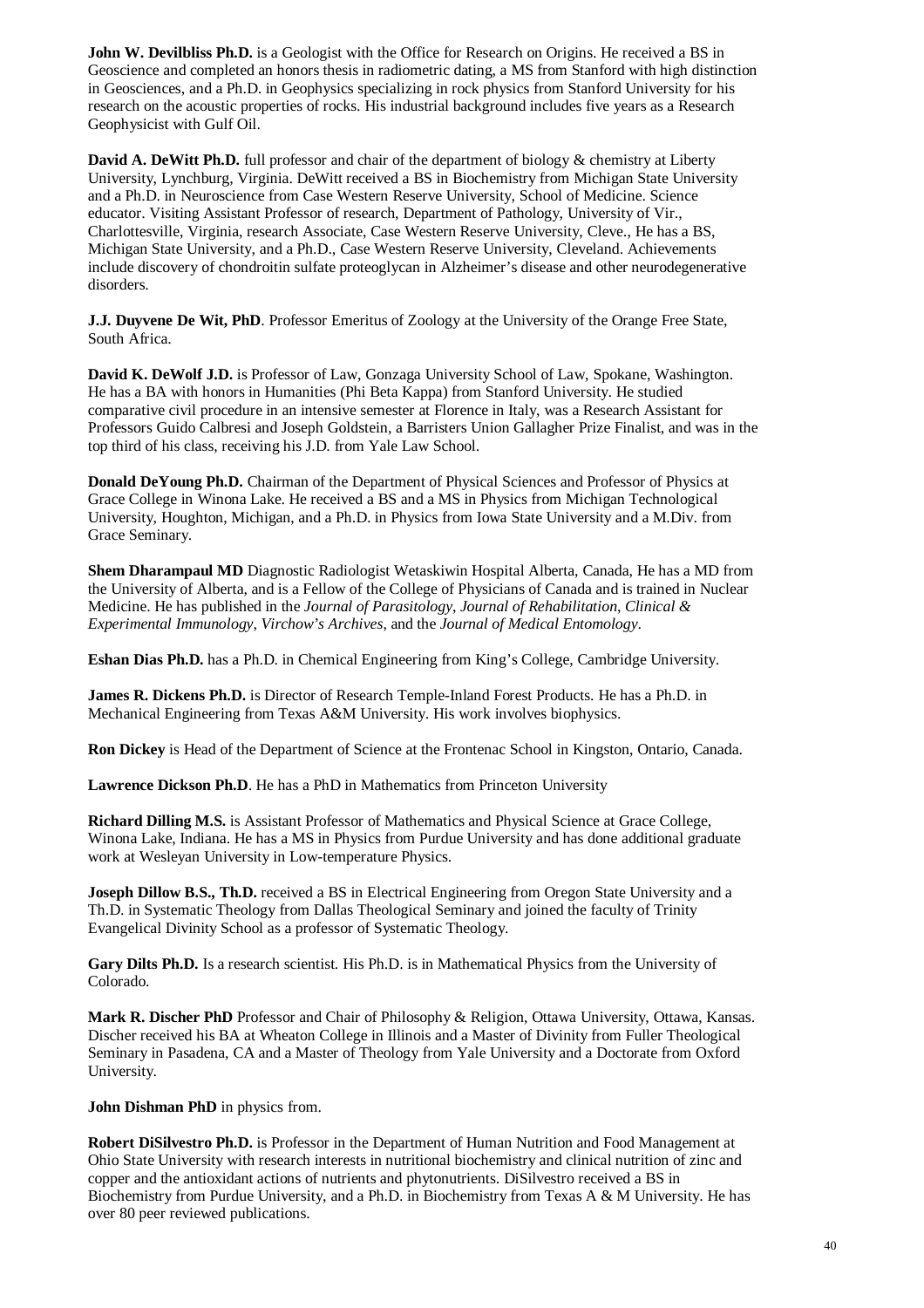**Daniel B. Dix Ph.D.** is Associate Professor of Mathematics at the University of South Carolina. He has a BS in Math from the University of South Alabama, a SM and Ph.D. in Math from the University of Chicago. His post-doc was at Penn State University. He has published widely in the professional literature.

**Delmar Dobberpuhl M.S.** is a laser physics specialist, and has worked thirty one years at the Naval Air Warfare Center at China Lake, California. His BS is in Physics and Mathematics from Carroll College, Waukesha, Wisconsin and a MS in Physics with a minor in Mathematics from the University of Missouri (major—Laser Optics; minor—Non-linear Optics).

**Allison Dobson Ph.D.** is Assistant Professor of Chemistry at Georgia Southern University. Her Ph.D. is in Chemistry from Ohio State University.

**David Dockery III Ph.D.** Chief of the Mississippi Office of Geology's surface geology division in Jackson. He holds a Ph.D. in paleontology from Tulane University.

**John W. Donaldson, PhD** is a professor at Liberty University. He has a PhD from the University of Michigan in curriculum and instruction. He has authored several textbooks including Methods and Materials for Teaching Social Studies

**Desmond Daniel Dolan PhD** Agriculture School Service USDA, Geneva, N.Y., , Agriculture School Service USDA, Associate School Professor, University of R.I., Kingston. He has a BS, and MS both from McGill University, and a Ph.D. from Cornell University, all in genetics.

**Sergey Vladimirovich Dolgov PhD** Senior scientist, Dept Biotechnology, Michurinsk, Tambov, Russia, Education: Ph.D., Institute Phot-Synthesis, Soil Science, Puschino, Russia. Author: (book) *Biotechnology in Agriculture and Forestry*, Vol. 44, 1999.

**Winthrop Wiggin Dolan PhD** Emeritus professor of mathematics at Linfield College, McMinnville, OR, During his career at Linfield, he served twice as interim president. Education: Denison University, B.A., Harvard University, M.A., University of Oklahoma, Ph.D..

Lambert Dolphin Jr. graduated from San Diego State University with a BA in Physics with high honors and distinction in Mathematics. After two years of graduate work in Physics and Electrical Engineering at Stanford University, he joined the staff of Stanford Research Institute (now SRI International), in Menlo Park, California where he remained for the next 30 years.

**Grant Lambert. PhD** Department of Biochemistry, University of Liverpool.

**Cyril Domb PhD** is former Academic President and Professor Emeritus of Physics at Bar-llan University, Fellow of the Royal Society, and Editor of Bar-llan's *BADAD* Journal. He is the Director of the Nebenzahl Institute of Human Safety and Accident Prevention at the Jerusalem College of Technology.

**Edmund T. Dombrowski MD** Adjunct Professor at Loma Linda University. He has a BA and MD from UCLA and has been a orthopedic surgen in private practice for most of his career. He has authored several books on intelligent design of the human body.

**Bill Donahue Ph.D.** received a BA from Princeton University, a MS from Dallas Seminary, and a Ph.D. from the University of North Texas.

**Francis M. Donahue Ph.D.** is Professor Emeritus, Chemical Engineering at the University of Michigan. He established the program in electrochemistry at the University of Michigan and has had the distinction of teaching all of the required graduate and undergraduate chemical engineering courses at U of M.

**John Doane. PhD**. Is a plasma scientist at DeposiTech Inc. He graduated from Yale University, and did his PhD in electrical Engineering. He has worked at the plasma Laboratory at Princeton University, and in millimeter-wave technology at Bell Laboratories.

**Alistair Donald Ph.D.** is on the staff at Hariot-Watt University in Edinburgh. His Ph.D. is in Environmental Science. His BS is from The University of St. Andrews, and his PhD thesis was on Pleistocene Palynology, evaluating paleoclimates from pollen analysis, from the University of Wales.

**Kenneth J. Dormer Ph.D.** is Professor in the Department of Physiology at the University of Oklahoma Health Sciences Center, Oklahoma City, Oklahoma. He received a BS in Marine Biology from Cornell University, Ithaca, New York, a MS in Physiology, and a Ph.D. in Biology/Physiology from the University of California, Los Angeles, California. He was a Postdoctoral Fellow in Cardiovascular Physiology at the University of Texas Medical Branch, Galveston, Texas.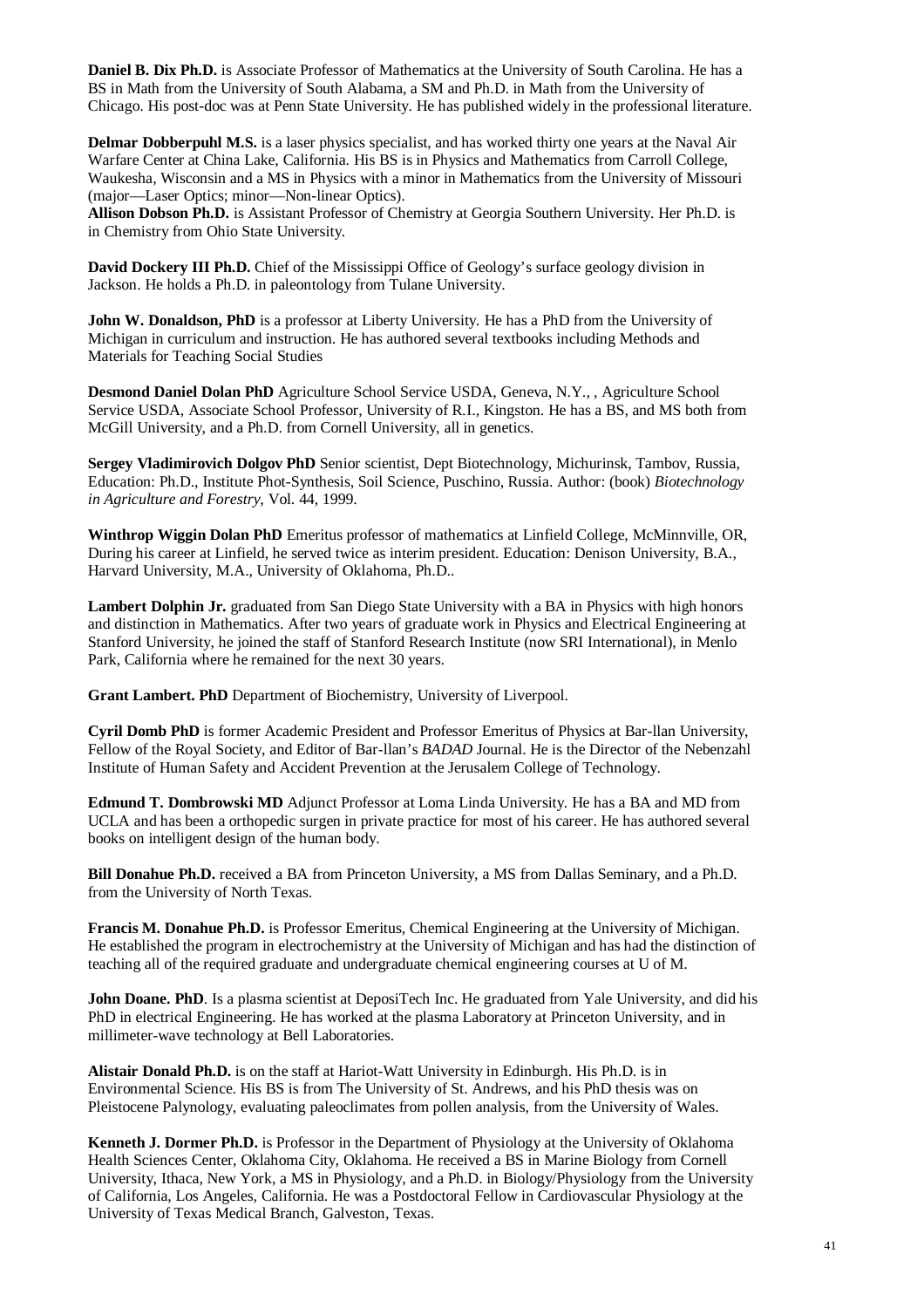Jean Dorst, PhD. zoologist, member of the French Academy of Science, former Director of the National Museum of Natural History He has concluded that the Neo-Darwinism cannot explain the great transitions that took place during evolution. He believes "The Darwinian scientist is like a man who looks for a black cat in a black room and shouts that he has found the cat… when there is no cat".

**Robert Doty PhD** Professor of Mechanical Engineering at Baylor University. He has a BS, MS and PhD in mechanical engineering from The University of Oklahoma.

**John R. Doughty Ph.D.** Research Scientist on lead azide visible wavelength lasers and related areas for Airfares Research Lab in the Chemical Laser group while on sabbatical at Ben-Gurion University in the Negev, Beersheva, Israel. He has a Ph.D. in Aerospace and Mechanical Engineering from the University of Arizona.

**Christopher Downs PhD** General Manager Corporate Strategy and Policy. Crop & Food Research Chief Executive. Chris Downs completed his Ph.D. protein biochemistry at Macquarie University, Sydney, Australia.

**Geoff Downes Ph.D.** completed a B.Sc. degree with honors (first class) at Monash University in 1983, a Ph.D. in Tree Physiology from the University of Melbourne School of Forestry, a post-doctoral fellowship at the University of Aberdeen, Scotland. In 1992 he joined Commonwealth Scientific and Industrial Research Organization, Division of Forestry, Forest Products, as a Senior Research Scientist examining climatic and environmental effects on wood formation. He has authored over 40 peer reviewed papers, 50 conference papers, one book and several book chapters.

**Lloyd E. Downs PhD** Professor of biology Loma Linda University. His PhD is in zoology from the University of Southern California.

**Scott T. Dreher Ph.D.** has a Ph.D. in Geology from the University of Alaska, Fairbanks. He is a Royal Society USA Research Fellow.

**Charles Richard Drew MD** Instructor in Pathology at Howard University and Professor of Surgery and Chief Surgeon for Freedmen's Hospital. He was responsible for organizing the concept of the Blood Bank for the safe storage of blood plasma that saved thousands of military lives during World War II, and his work laid the foundation for the blood program of the American Red Cross, earning him the title "Father of Blood Plasma." He received a BA from Amherst University and his M.D. and Master of Surgery (C.M.) from McGill University, Montreal, Quebec and a Doctor of Science in Medicine from Columbia University.

**Ted Driggers Ph.D.** a graduate of the United States Naval Academy, earned his Ph.D. in Operations Research from U.C. Berkeley. (Operations Research is a discipline that grew along with the computer revolution, and consists of applying mathematical modeling to real world systems to analyze and optimize their performance). His work in Telecommunications includes developing network design methods at Bell Telephone Laboratories.

**Jeanne Drisko M.D.** is Hugh Riordan Professor of Orthomolecular Medicine (an endowed chair) and Professor of Gynecology and Obstetrics at the University of Kansas School of Medicine and active in training physicians and in developing research projects. Her MD is from the University of Kansas School of Medicine.

**James O. Dritt Ph.D.** received a BS from the United States Military at West Point, New York, a MS in Industrial Engineering and Management from Oklahoma State University, Stillwater, Oklahoma, and a Ph.D. in Environmental Science from the University of Oklahoma, Norman, Oklahoma. He was Professor of Creation Science at Albuquerque Bible College, Albuquerque, New Mexico.

**Kelvin K. Droegemeier PhD** Associate Professor, Meteorology, Regents' Professor of Meteorology, Director Center for Analysis and Prediction of Storms, University of Oklahoma. He earned a B.S. with Special Distinction in Meteorology from the University of Oklahoma, and M.S. and Ph.D. degrees in atmospheric science from the University of Illinois at Urbana-Champaign.

**Dmitri Anatolievich Drokin PhD**. Head of Cytogenetic Laboratory, Diagnostic Center, Omsk and consultant, National Focal Infectious School Institute, Omsk, Instructor, Institute for Improvement Teachers, Omsk. Education: graduate, Kazan University, Ph.D., Tomsk University in genetics

**Timothy Droubay Ph.D.** has a BS in physics from the University of Puget Sound, Tacoma, WA, and a MS and Ph.D. in Physics from University of Wisconsin-Milwaukee. He taught physics at the University of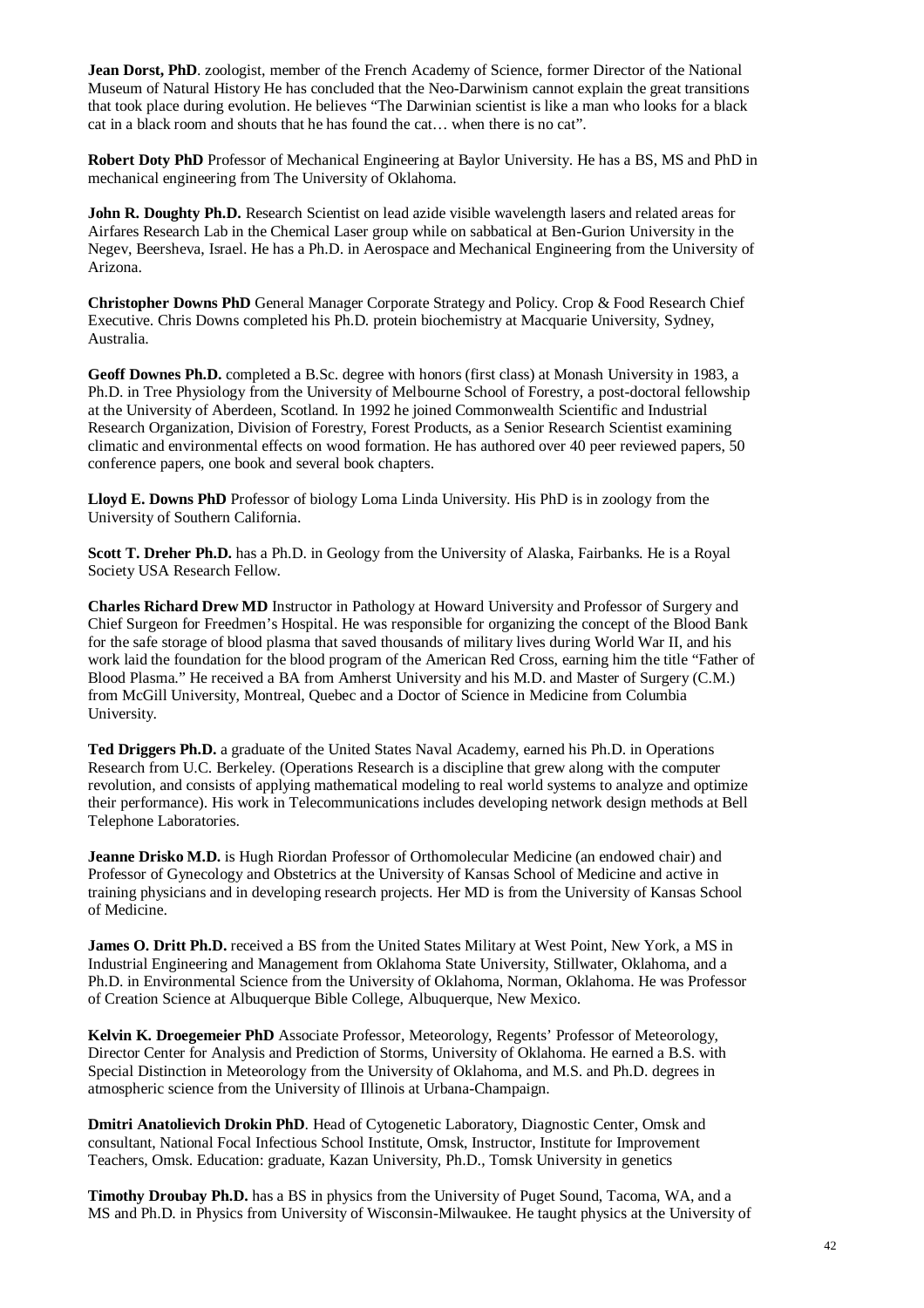Wisconsin-Milwaukee for several years and now is a research scientist at Wiley Environmental Molecular Sciences Laboratory Interfacial and Nanoscale Science facility.

**Dmitri Dubikin** is a graduate of the Obninsk Institute of Atomic Power Engineering, specializing in Physical-Chemical Processes. He is currently involved in radiochemical research at the State Institute of Physics and at the Obninsk Institute of Atomic Power Engineering.

**Paul F. Dubois Ph.D.** graduated from the University of California, Berkeley with a MS and Ph.D. in Mathematics from the University of California at Davis. He is now employed by the Wisconsin Regional Primate Research Center at the University of Wisconsin-Madison.

**Philip Duce Ph.D.** a research scientist. His Ph.D. is in Bio-Chemistry from Ohio University where he twice won the Clippinger Research Award.

**Jan Frederic Dudt PhD** is Associate Professor of Biology at Grove City College. She has a BA from Covenant College, a M.Ed from University of Pittsburg, and a Ph.D. from Emory University, all in biology.

**Karl Duff Sc.D.** has a Sc.D. in Mechanical Engineering from MIT.

**Gerald Duffett M.Phil.** was Head of Biology at Ely College, Cambridgeshire, in the United Kingdom. He has a BS and a research degree in Zoology from London University.

**Steven Dulmes, MS** Professor of Computer Aided Design, College of Lake County, Grayslake, Il. His MS is from Purdue University.

**Stephen G. Dunbar Ph.D.** is Assistant Professor of Marine Biology at Loma Linda University School of Science and Technology. His Ph.D. is from Central Queensland University, Australia.

**John C. Duncan PhD**. is Assistant Professor of Biology at Pacific Union College. His BA is from Andrews University, and his PhD is from Loma Linda University.

**Michael A. Duncan PhD**. Distinguished Research Professor of Chemistry, University of Georgia. He received his B.S. from Furman University and his Ph.D. from Rice University, both in chemistry. He was a National Research Council/National Bureau of Standards Postdoctoral Fellow at the Joint Institute for Laboratory Astrophysics, University of Colorado, until he joined the faculty at the University of Georgia.

**Juliet Durant, Ph.D**. Associate Professor of biology at Oakwood University. B.S., University of West Indies, M.S., Alabama A&M University, Ph.D., Texas A&M University.

**W. John Durfee DVM** is Assistant Professor, Veterinary Resources, Case Western Reserve University in Ohio. His DVM is from Texas A&M University.

**Davis Godfrey Durham** Assistant Clinical Professor of Ophthalmology, Jefferson Medical College, Philadelphia; Developer diamond knife for cataract surgery. Education: University of Pennsylvania, MD, Jefferson Medical College. Intern, Delaware Hospital, Wilmington.

**Kirk Durston PhD** has a BS in physics, a BS in mechanical engineering and a MA in philosophy all from the University of Manitoba, Canada and a PhD in biophysics in the area of information theory and DNA and protein sequences from the University of Guelph in Canada.

**Bernard Dusenbury B.S.** has a BS in Physics and another BS in Science Education and did graduate studies in Atomic and Nuclear Physics and Astrophysics at North Carolina State University and in Radiological Hygiene at the University of North Carolina. Dusenbury was employed by the State of North Carolina Radiation Protection Section in environmental surveillance work.

**Freeman John Dyson, PhD** Professor Emeritus, Professor, Institute Advanced Study, Princeton, former Professor physics, Cornell University, Commonwealth Fellow, Cornell University, Princeton; Fellow, Trinity College, Cambridge University, England, Author: *Disturbing the Universe*, 1979, *Weapons and Hope*, 1984, *Origins of Life*, 1986, *Infinite in all Directions*, 1988, *From Eros to Gaia*, 1992, *Imagined Worlds*, 1997, *The Sun, the Genome and the Internet*, 1999.

**Diane Eager M.D.** was a research medical biologist and lecturer in medical biology for many years at Canberra University, Australia. Eager is currently doing full-time creation research and is working on the Canberra Project.

**Joe R. Eagleman Ph.D.** is Professor Emeritus, Department of Physics and Astronomy at the University of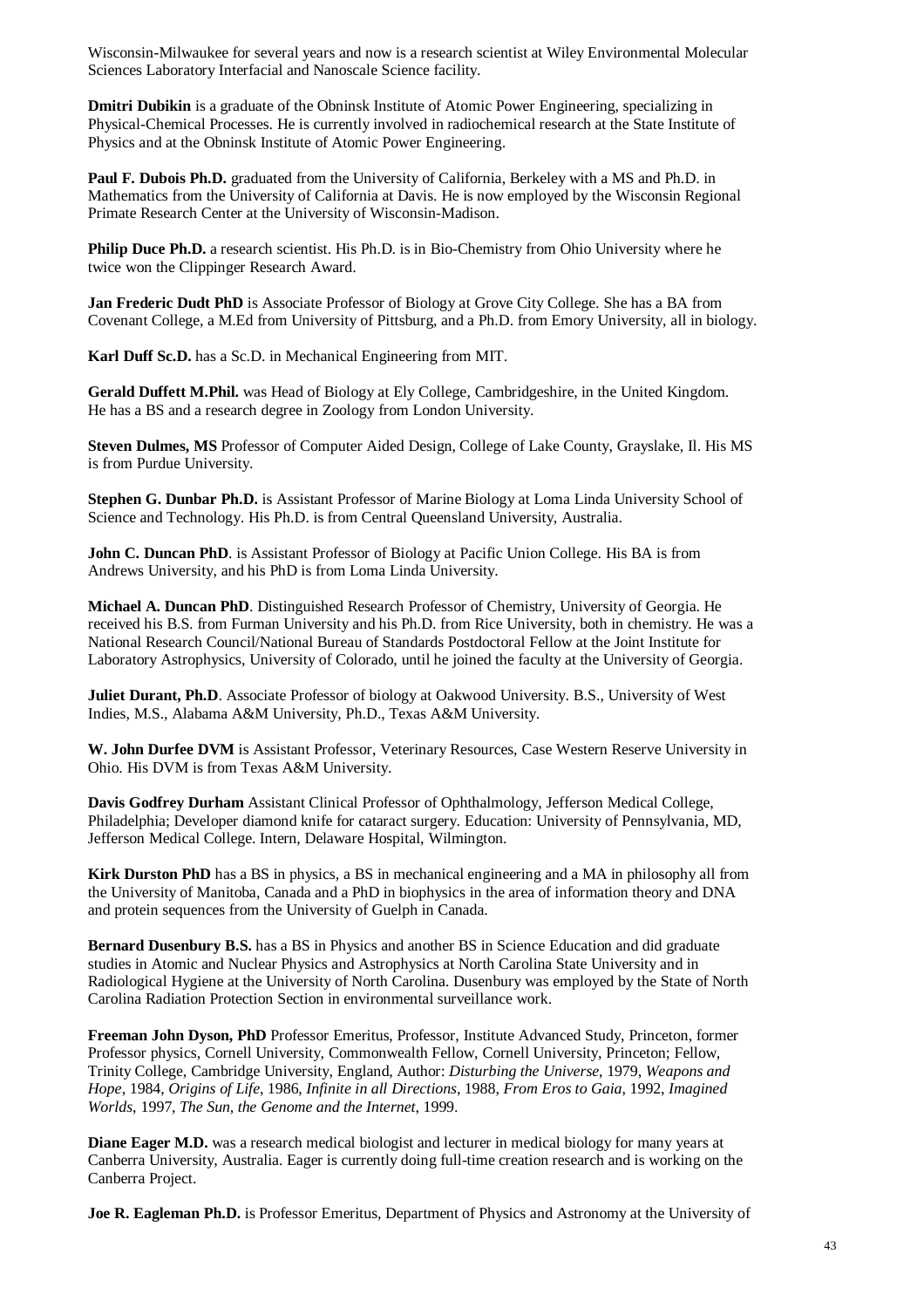Kansas. His PhD is from the University of Missouri in atmospheric science.

**David A. Eakin Ph.D.** holds a BS and MS in Biology, both from the University of Louisville, and a Ph.D. in Botany (Taxonomy of bryophytes; physiology, ecology) from the University of Florida. Dr. Eakin is Associate Professor in the Department of Biological Sciences at Eastern Kentucky University in Richmond, Kentucky.

**Mark F. Eastman M.D.** received a Doctorate of Medicine from the University of California at San Diego, is a family physician and also a Science Professor at Calvary Chapel Bible College.

**Cris Eberle Ph.D**. Nuclear Scientist at Argonne National Laboratory. His BS in physics is from Oregon State University and his MSNE and PhD are both in nuclear engineering from the School of Nuclear Engineering, Purdue University. He has 30 peer reviewed scientific publications.

**Marcos N. Eberlin PhD** Director Thomson Laboratory for Mass Spectrometry, Institute for Chemistry Universide Estadual de Campinas (State University of Campinas) Brazil and president of the International Mass Spectrometry Foundation. He has a MS and PhD in organic chemistry from the State University of Campinas and a post-doc from Purdue University. He has over 150 peer reviewed publications. and has been cited over 1,500 times.

**Angela M. Ebeling PhD** Instructor of Science, Wisconsin Lutheran College. She has a B.S. from Wisconsin Lutheran College and a Ph.D., from the University of Wisconsin.

**Daniel D. Ebeling PhD** Associate Professor of Chemistry Wisconsin Lutheran College' He has a B.S., from Wisconsin Lutheran College and a Ph.D. from the University of Wisconsin in chemistry.

**Fred Monroe Eckel**, **M.S**. Professor, School of Pharmacy, Department of Epidemiology, University of North Carolina at Chapel Hill, NC. Executive Director of the North Carolina Association of Pharmacists; Residency Program Director, University of North Carolina Hospitals Pharmacy Department, University of North Carolina School of Pharmacy.

**Dr. Robert H. Eckel** Professor of Medicine and of Physiology and Biophysics at the University of Colorado Health Sciences Center (UCHSC), in Denver, Colorado. Dr. Eckel is also the Program Director of the General Clinical Research Center of the UCHSC. Dr. Eckel received his B.S. with honors in Bacteriology, University of Cincinnati, Cincinnati, Ohio and his M.D. from the University of Cincinnati College of Medicine, Cincinnati, Ohio. He has authored over 120 scientific papers and 21 book chapters.

**Gary A. Eckhoff D.V.M.** has a M.S. in Pharmacology with a Minor in Biochemistry from the University of Minnesota College of Veterinary Medicine and a D.V.M. from the Iowa State University, College of Veterinary Medicine. He was involved in university teaching and research for 16 years and has worked in the industrial field for twelve years. His current position is Director of Laboratory Animal Science and Animal Toxicology for Geneva Laboratories, Inc.

Les Eddington C.Phil. is an entomologist, Assistant provost, chair and associate professor of biology at Azusa Pacific University. He received a BS and a MS from North Dakota State University, and a C.Phil. Degree from the University of California, Los Angeles.

**Christina Eddy PhD** Assistant Professor Department of Biology North Greenville University, South Carolina. She has a Ph.D. in Molecular Biology from Marquette University.

**James Gary Eden PhD** Professor, Department of Electrical and Computer Engineering; Associate Vice-Chancellor for Research, University of Illinois at Urbana-Champaign. Director of the Laboratory for Optical Physics and Engineering. He has a BS, University of Maryland, MS, University of Illinois, Ph.D., University of Illinois.

**William Dean Edwards MD** Professor of Pathology, Mayo Clinic, Rochester, Minnesota. BA in Chemistry, University of Kansas, MD, University of Kansas, Residency: University of Cincinnati Medical Center, Ohio; University of Kansas Medical Center, Kansas City, Kansas. He has published widely in the professional literature.

**Seth Edwards PhD** is Associate Professor of Geology at University of Texas (El Paso).

**Andre' Eggen Ph.D.** is a research scientist for the Institute Nationale de la Agronomique, and the Agricultural Research Agency for the French government. He has a BS in Agronomy and Animal Production and a Ph.D. in animal genetics from the Federal Institute of Technology in Zurich, Switzerland and has published over 60 scientific papers.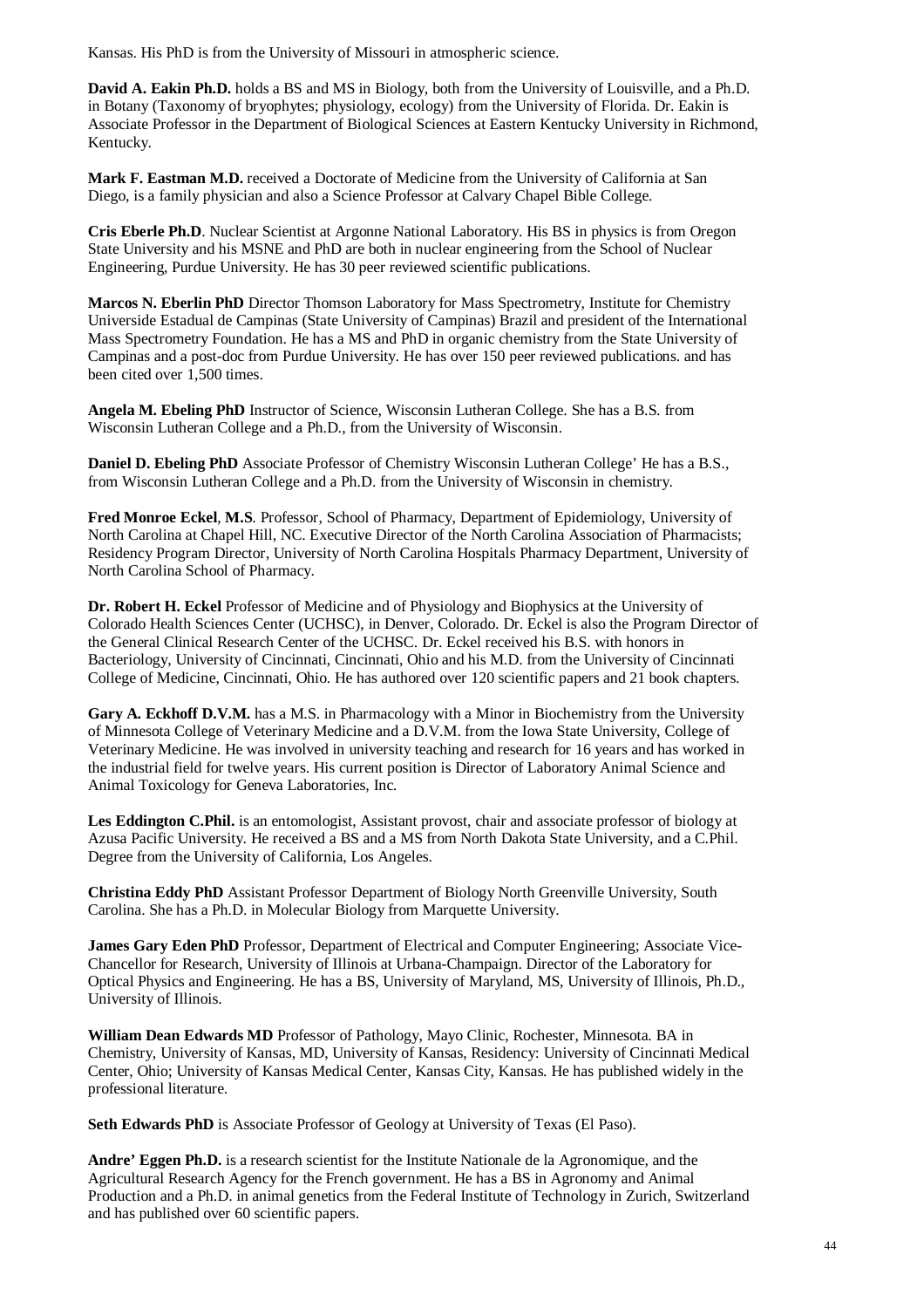**Michael R. Egnor M.D**. is Professor and Vice-Chairman for the Department of Neurological Surgery at State University of New York at Stony Brook.

**Martin Ehde Ph.D.** is Assistant Professor of Mathematics at William Carey University, Hattiesburg, MS. He has a MS and a Ph.D. in mathematics from?

**Beth Ehlich. DC** adjunct professor**,** department of Biology, North Greenville University, South Carolina. She has a Doctor of Chiropractic Degree from Sherman College of Chiropractic.

**John Eidsmoe J.D.** has been Professor at the Thomas Goode Jones School of Constitutional Law, Faulkner University, Montgomery, Alabama since 1990 and Visiting Adjunct Professor of Law at the Air Force Academy. Eidsmoe received a BS in Political Science from St. Olaf College and Law Degree (Juris Doctor) from the University of Iowa College of Law. He graduated valedictorian from Lutheran Brethren Seminary with a iv, a MA in Biblical Studies (cum laude) from Dallas Theological Seminary, and a Doctorate of Ministries from Oral Roberts University.

**Leroy Eimers PhD** Professor of Physics and Mathematics at Cedarville University.

**D.R. Eiras-Stofella PhD** Director, Electron Microscopy Center Parana Federal University in Brazil. He has a Ph.D. in Molecular Biology.

**Jonathan D. Eisenbach** is Professor of Plant Pathology Department of Plant Pathology and Weed Science at Virginia Tech.

**Brian Eisenback PhD** Assistant Professor of Biology, Bryan University. He has a B.S. in Biology from Bryan College and a Ph.D. in Entomology from Virginia Tech.

**David Elliott PhD** is Associate Professor of Chemistry Department of Chemistry Division of Natural Sciences, Louisiana College, Pineville, LA. He has a B.S., in biology from Louisiana College and a Ph.D. in polymer science from University of Southern Mississippi. He also has 8 patents.

**George F. R. Ellis PhD** is Professor of Applied Mathematics at the University of Capetown, South Africa. His professional research work concentrates on relativity theory and cosmology and he has published over 200 scientific papers and several books including *The Large Scale Structure of Space Time*, Cambridge University Press, which he co-authored with Steven Hawking.

**Mark Ellison PhD** is a mechanical engineer with Caterpillar, Inc. in the engine division working in structural analysis and product development of fuel systems for diesel engines. He has a B.A. in psychology from Grace College, Winona Lake, IN, a B.S. in physics from Purdue University, West Lafayette, IN and a M.S. and Ph.D. in mechanical engineering from The University of Notre Dame, South Bend, IN. He also has taught physics and chemistry.

**George A. Ekama Ph.D** professor of water quality engineering at the University of Cape Town, South Africa.

**David Ekkens Ph.D.** is a Biology professor at Southern Adventist University, Collegedale, in Tennessee. Ekkens received a BA and a MA from Andrews University, and a Ph.D. from Loma Linda University.

**James A. Ellard, Sr. Ph.D.** a research scientist, has a Ph.D. in Chemistry from the University of Kentucky.

**Andreé Elliott Ph.D.** is Assistant Professor of Biology at LeTourean University. Her background is in biology.

**David L. Elliott PhD** Chair, Division of Natural Sciences/Mathematics Louisiana College.

**Mark Ellison PhD** is a mechanical engineer with Caterpillar, Inc. in the engine division working in structural analysis and product development of fuel systems for diesel engines. He has a B.A. in psychology from Grace College, Winona Lake, IN, a B.S. in physics from Purdue University, West Lafayette, IN and a M.S. and Ph.D. in mechanical engineering from The University of Notre Dame, South Bend, IN. He also has taught physics and chemistry.

**Lee Elmers PhD** is Professor of Physics and Mathematics at Cedarville University. His Ph.D. is in Physics from Syracuse University.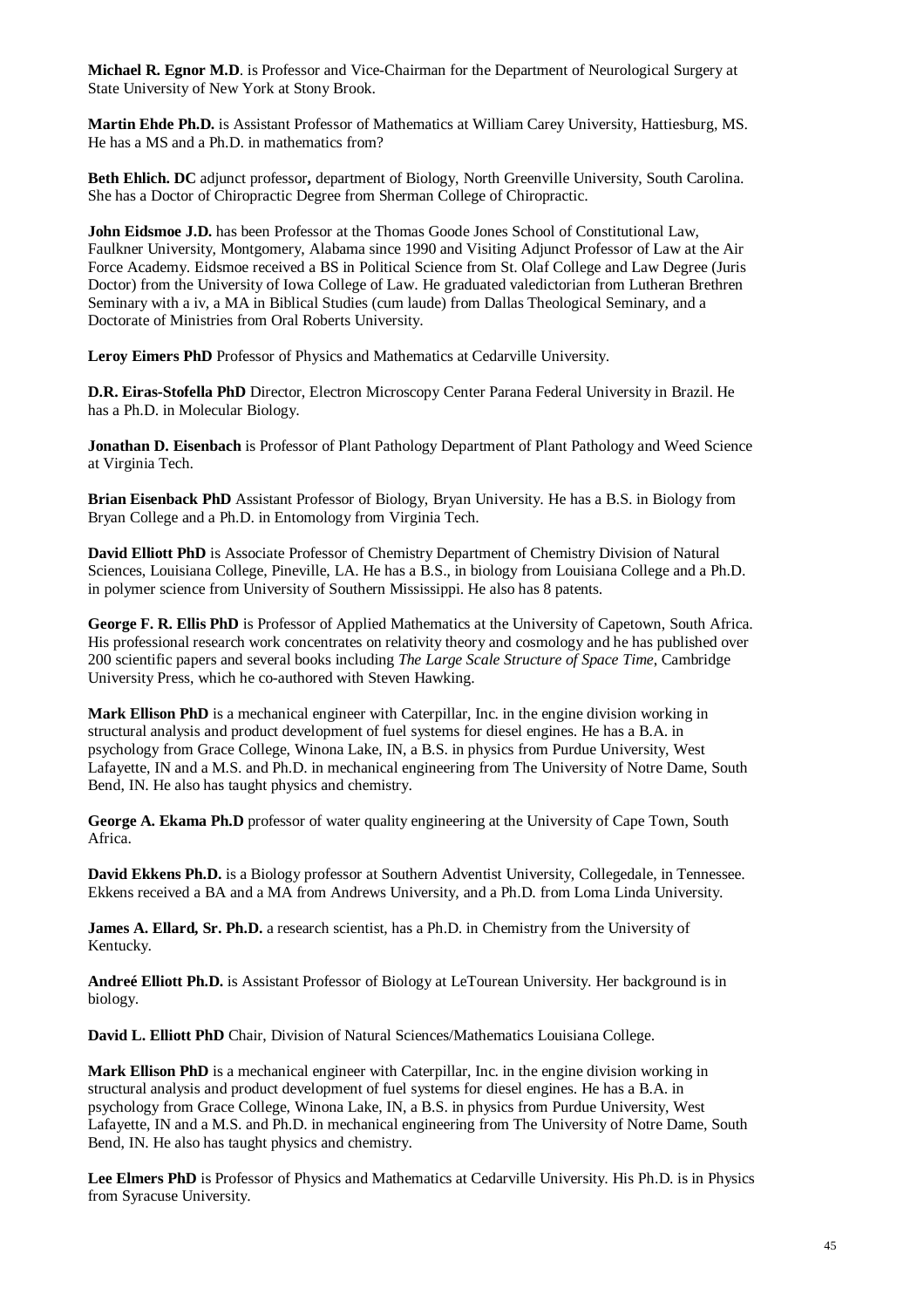**Austin D. Elmore M.A.T.** is Professor Emeritus of Biology at Cedarville University, Cedarville, Ohio. He was Chair in the Division of Science from 1965 to 1967. He has a M.A.T. Degree from Indiana University.

**Gary Elsesser PhD** is a computer scientist for Cray Supercomputers based in Seattle, Washington. He has a BS in math and computer science from the University of Wisconsin and a PhD in Computer Science from the University of Minnesota.

**Daniel Ely Ph.D.** is Professor of Biology at the University of Akron specializing in cardiovascular physiology, funded by the NIH and the American Heart Association. His Ph.D. is in Physiology from the University of Southern California School of Medicine, and his post-doctoral studies were at the National Institutes of Health. His research team was the first to identify a gene on the Y chromosome that raises blood pressure. Professor Ely has received 31 grants, primarily from the American Heart Association and the National Institute of Health.

**Kenneth Gerald Elzinga PhD** is Robert C. Taylor Professor of Economics, University of Virginia. Education: B.A., Kalamazoo College, M.A., Michigan State University; Ph.D., Michigan State University, 1967; L.H.D., Kalamazoo College.

**Martin Emery Ph.D.** has a Ph.D. in Chemistry from the University of Southampton (UK).

**Margaret (Peggy) A. Emmelhainz** PhD Professor College of Business Department of Marketing, University of Georgia. Dr. Emmelhainz received her Ph.D. in Business Administration (Marketing and Logistics) from The Ohio State University. She holds a M.S. from the Air Force Institute of Technology and a B.A from Trinity University.

**Franklin D. Enfield PhD** Professor emeritus of genetics, University of Minnesota, Education: B.S., Iowa State University, M.S., Oklahoma State University, Ph.D., University of Minnesota, all in genetics.

**Aw Swee Eng M.B. B.S. Ph.D.** Senior Consultant and Director at Endocrine Laboratories at Singapore General Hospital. His specialty is Clinical Biochemistry and Endocrinology. He has a M.B., B.S., and Ph.D. from the University of London, a FRC Path., and a MI Biol.

**Don England Ph.D.** is Professor Emeritus of Chemistry at Harding University. His Ph.D. is in organic chemistry from the University of Mississippi.

**Dennis Lee Englin Ed.D.** received a BA in Biology and Chemistry from Westmont College, Santa Barbara, California, a MS in Biology from California State University, Northridge, California, an Ed.D. in Science Education from the University of Southern California, Los Angeles. Dr. Englin is a Professor of Science at Master's College in Newhall, California.

**Thomas English** is president of TESSI Endangered Species Institute and is Adjunct Professor of Physics & Engineering at Palomar College. His BS in physics, MS and Ph.D. in electrical engineering are all from Carnegie Mellon University. He also has a MS in Environmental Engineering.

**Elmer W. Engstrom PhD** former research scientist at RCA He earned his BS from the university of Minneapolis in Electrical engineering and has honorary doctorates from 14 different colleges and universities.

**Jarrod L. Erbe PhD** Associate Professor of Biology Wisconsin Lutheran College. He has a B.S., from Northland College and a Ph.D. from the University of Alabama-Birmingham in biology.

**Richard Erdlac Ph.D.** is Chairman of West Texas Earth Resources Institute and Research Scientist and Senior Lecture at the University of Texas. His Ph.D. is in Structural Geology from the University of Texas (Austin). He has published widely in the peer reviewed professional literature, including 7 books and monographs on geology.

**Jeanne Erickson Ph.D.** is Research Associate Professor in the Plant Microbiology & Pathology and Biochemistry Department at the University of Missouri, Columbia, Missouri. Her BA and MS, in Microbiology and Immunology, were both from Ohio State University. She also has a MS and Ph.D., both in Human Genetics, from the University of Michigan, Ann Arbor, Michigan.

**Ronald J. Ervin** is a Medical illustrator producing medical, scientific and graphic illustrations for textbooks and journals. He has worked as senior medical illustrator at the University of Iowa, as media art consultant at the University of Virginia.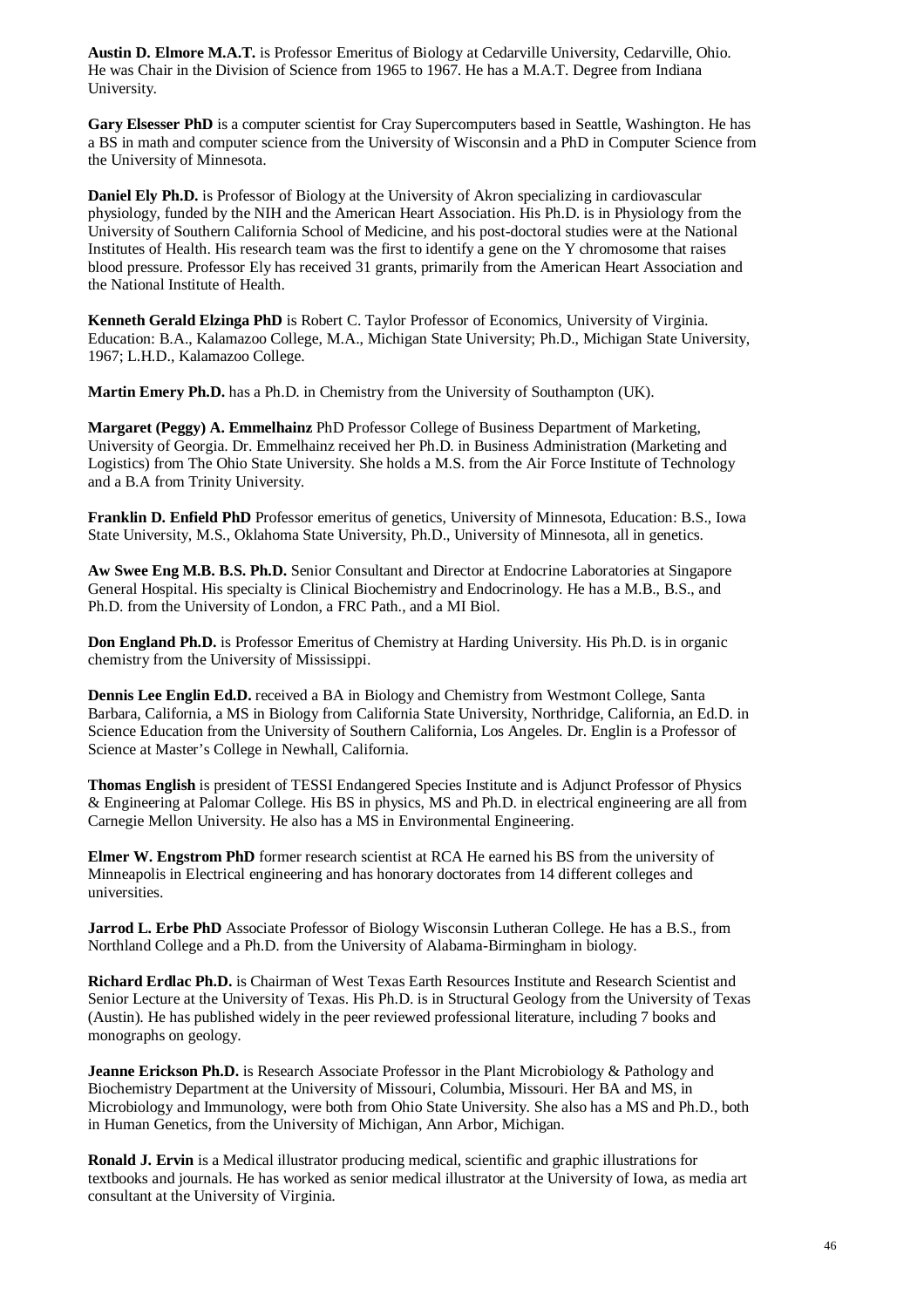**Raul Esperante Ph.D.** is a research scientist at the Geoscience Research Institute and a Paleontologist in Peru. His Ph.D. in Paleontology is from Loma Linda University.

**Danny Essary Ed.D.** received a BS in Education from Stephen F. Austin State University, a MA from East Texas State University, and a doctorate in secondary and higher education with a major in supervision, curriculum and instruction from Texas A & M University. Dr. Essary is Assistant Professor in the Kinesiology Department at East Texas Baptist University, Marshall Texas.

**Bruce Evans Ph.D.** is Associate Professor of Biology at Huntington University. His BA in biology is from the University of Charleston, WV, and his Ph.D. is in Neurobiology from Emory University. **Graham R. Everest Ph.D.** is Professor of Mathematics at the University of East Anglia in Norwich, England. He has a BS with first class honors in mathematics from Bedford College, University of London and a PhD in mathematics from Kings College, University of London. has published three books and 50 articles.

**William Everson Ph.D.** is Research Fellow at Oak Ridge Institute for Science and Education. His Ph.D. is in Human Physiology from Penn State College of Medicine.

**Donald Ewert Ph.D.** is Director of Research Administration at the Wistar Institute. His Ph.D. is in Microbiology from the University of Georgia.

**Edward Douglas Fackerell** is Associate Professor emeritus of Nonlinear Mathematics in the Department of Applied Mathematics at the University of Sydney in Australia.

**Robert W. Faid** is a nuclear scientist and consultant to the nuclear power industry in Tulsa, Oklahoma.

**Chang-Sha Fang M.S.** is a scientist trained in Plant pathology currently employed at the Western Australian Herbarium of the Department of Conservation and Land Management in Perth. His BS (Hons) and M.S. in Zoology and Biology are from the University of Western Australia.

**Erich A. von Fange Ph.D.** is Emeritus Professor of Psychology and Statistics and former Academic Dean at Concordia College, Ann Arbor, Michigan, where he served from 1962 to 1987. Fange has a BS in Education from Concordia University, Seward, Nebraska, a MA in Educational Administration from the University of Nebraska, and a Ph.D. in Educational Administration from the University of Alberta.

**John Fantuzzo Ph.D.** is an affiliated faculty in the health and society program at Penn State University and Diane Riklis professor of psychology in education at the University of Pennsylvania. His Ph.D. is in Psychology and Education from the University of Pennsylvania.

**Ferenc Farkas Ph.D.** Research group department of chemistry at Budapest University. His PhD is in Applied chemical sciences from Technical University of Budapest.

**Kevin D. Farmer M.S.** received a BA and a MS in Chemistry from Rice University. Farmer is on the Faculty of Tulsa Community College, Spartan School of Aeronautics, in Sapulpa, Oklahoma.

**Jim Farquhar M.Sc.** is a geologist who has worked in the mining industry, in Zimbabwe, South Africa, and Australia since 1966. His BS and MS are from the University of South Wales.

**Dennis Farrell M.A.** has a BA and MA in counseling, both from Seton Hall University, and additional graduate work from Marywood University and Temple University. He is Professor in the History/Social Science Department at Luzerne County Community College, Pennsylvania.

**Keith Thomas Henry Farrer**, **D.Sc**. former chief scientist with Kraft Foods. Education: University of Melbourne He has a B.Sc., M.Sc., D.Sc., Latrobe University, M.A.

**Edwin Fast PhD** research scientist, U.S. government. He has a A.B. from Friends University and a M.Sc and Ph.D, from the University of Oklahoma, all in Physics.

**Danny R. Faulkner Ph.D.** received a BS in Mathematics from Bob Jones University, Greenville, South Carolina, a MS in Physics from Clemson University, Clemson, South Carolina, a MA in Astronomy from Indiana University, Bloomington, and a Ph.D. in Astronomy from Indiana University. Dr. Faulkner has been Professor of Astronomy and Physics at the University of South Carolina, Lancaster since 1986.

**Jerry Fausz PhD.** is a research scientist involved with the NASA Marshall Space Flight Center. His PhD is n Aerospace Engineering from Georgia Tech.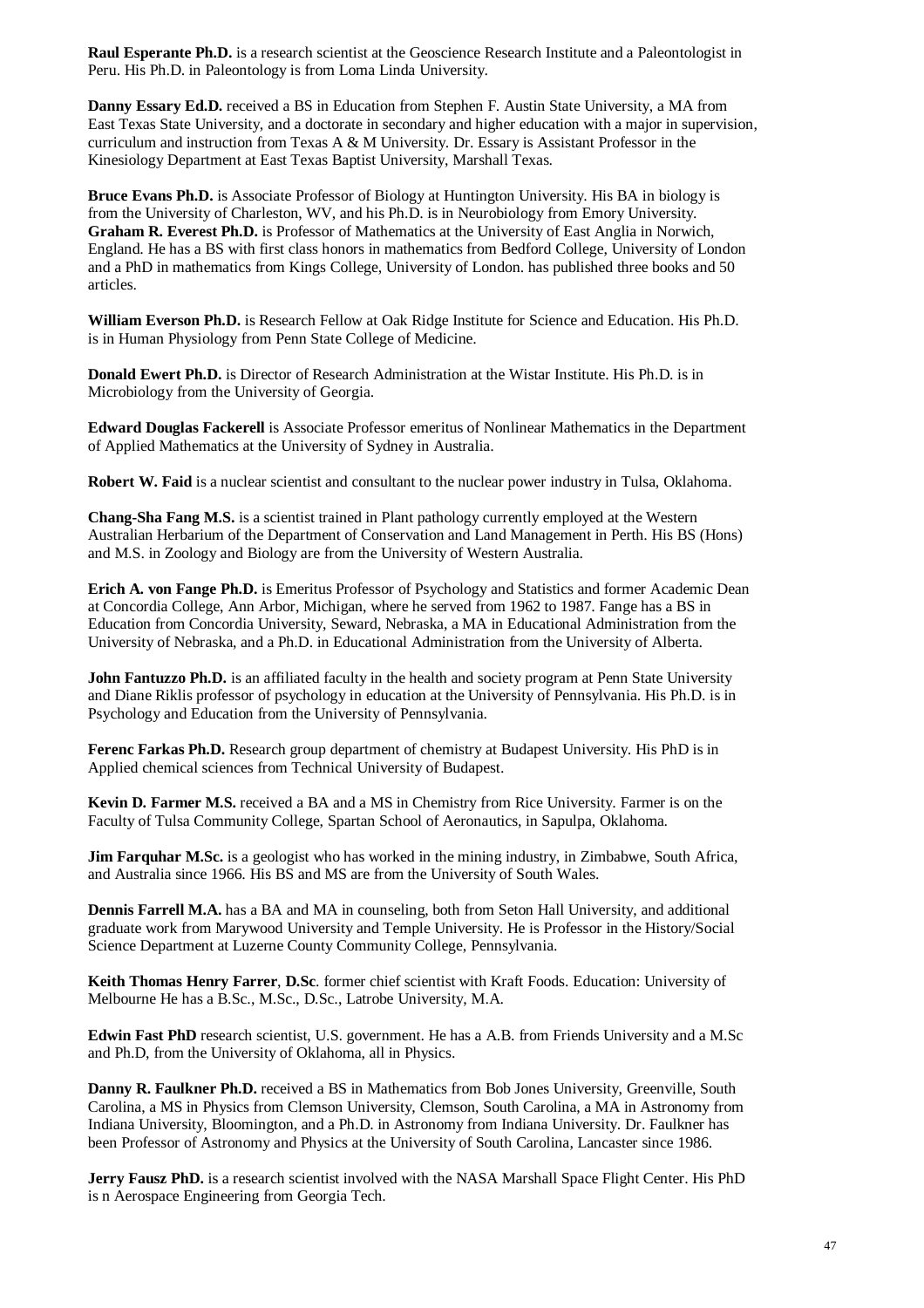**Stephen Fawl Ph.D.** is Professor of Chemistry Napa Valley College. His Ph.D. is in chemistry from the University of California, Davis is chemistry.

**William F. Fechter Ph.D**. He has a PhD in Technology from Arizona State University

**Charles Felix Ph.D.** is an emeritus professor at Abilene Christian University, Abilene, Texas and former geology teacher and department chairman. His Ph.D. is from ...

**Albert B. Ferguson Jr. M.D.** is David Silver Professor and chair of orthopedic surgery at the University of Pittsburgh Medical School and R. Beverly Raney Visiting Professor at the University of North Carolina in the Department of Orthopedics.

**Michelle Ferguson** received a anthropology degree from the University of Illinois and currently does museum work, organizing exhibits and leading tours.

**Ronald Dale Ferguson PhD.** Professor Mathematics and computer science, San Antonio College. Education: BA, Baylor University, MS, North Texas State University, Ph.D., Texas A&M University..

**Stephen Ferguson Ph.D.** received his Ph.D. from the University of St. Andrews, Scotland, United Kingdom. He read Mathematics and Philosophy as an undergraduate at St. Andrews, and then read for a MS in Mathematics Logic at the University of Bristol. Ferguson was Research Assistant in the Philosophy Department at St. Andrews.

**John H. Fermor Ph.D.** Senior Lecturer in geography at Glasgow College of Technology. Fermor holds a BA and a Ph.D. in Geography from Southampton University and an Education Diploma from Oxford University.

**Felix Fernando M.B., B.S.** Dr. Felix Fernando has a M.B. and BS of from University of Sri Jayawardenapura in Ceylon and a Ph.D. from ?

Vance Ferrell M.A. has a BA and a MA Degree from????.

**Martin Fessenmaier PhD**. represents numerous corporate and individual inventors, predominantly in the fields of organic chemistry, biochemistry, molecular biology, pharmaceutical chemistry, medical devices, and electrochemistry. Formerly project leader in a San Diego biotechnology firm, developing various diagnostic test kits for analytes from biological fluids. He has a BM in biology with a focus on genetics, physiology, biochemistry and organic chemistry and a PhD in Biochemistry/Molecular Biology magna cum laude from the University of Karlsruhe, Germany. He did his postdoc at the Scripps Research Foundation in La Jolla, CA,

**Marie Fetzer Ph.D.** was a professor in Anthropology at Wheaton College, Wheaton, Illinois. Her academic training included the A.B. degree from Wheaton College, and a MA in Anthropology from Columbia University. She studied archaeology as part of her Ph.D. degree.

**Dennis L. Feucht B.S.E.E.** received a BS in Electrical Engineering from Oregon State University and since 1988 he has worked as a research scientist at Innovation Laboratories.

**Alexandre Marc Fiebig MS** Biochemistry Professor, Ecole des Métiers de l'Environnement, Rennes, Education: MS, Ecole Normale Supérieure Cachan, Paris.

**Fred Field Ph.D.** is Associate Professor of Linguistics at California State University, Northridge. He has a BA and a MA from the University of California, a MA from California State University and a PhD from University of Southern California, all in Linguistics.

**Weston Fields Ph.D., Th.D.** is the Executive Director of the Dead Sea Scrolls Foundation. Fields earned a M.Div. from Grace Theological Seminary, Winona Lake, Indiana, a Th.D. at Grace Theological Seminary, and a Ph.D. at the Hebrew University of Jerusalem.

**Frederick A. Filby Ph.D.** is Professor of Inorganic Chemistry at South-East Essex Technical University. He received his BS (Hons.) in Chemistry from East London (Queen Mary) College. His MS and Ph.D. in Chemistry are both from the University College, London.

**John A. Fink MD FACS** is Associate Professor of Surgery at Northeastern Ohio College of Medicine. He has published widely in the peer reviewed professional literature and is on the board of trustrees of the Universiry of Akron.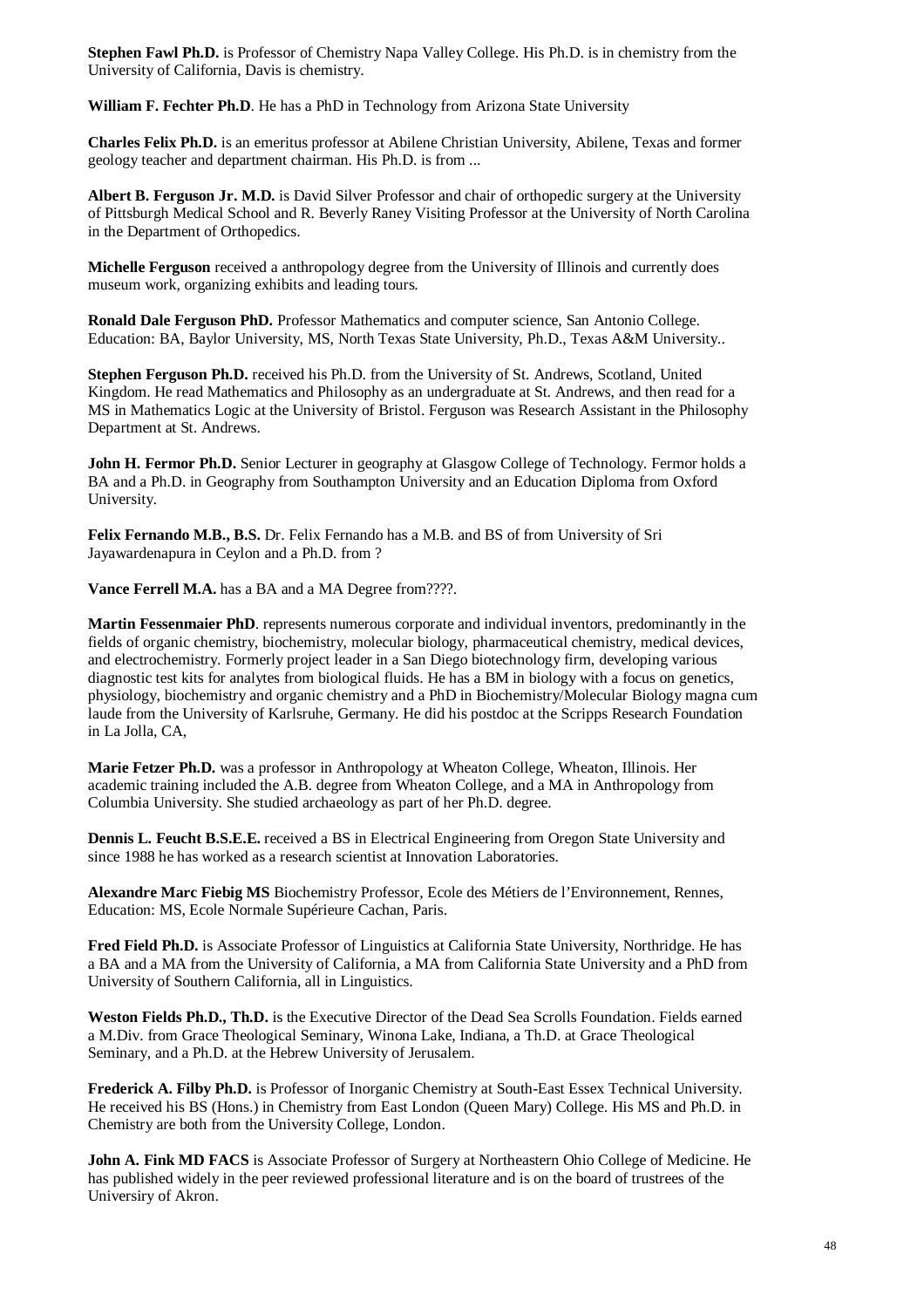**Dave Finnegan Ph.D.** is a Staff Member of Los Alamos National Laboratory. His Ph.D. is in Chemistry from the University of Maryland.

**Robert B. Fischer Ph.D.** received his BS in Metallurgical Engineering from Lafayette College and a Ph.D. in Analytical Chemistry and Electrical Engineering. Dr. Fischer was a chemist and distinguished Professor Emeritus at Biola University in La Mirada, California. He is also Dean Emeritus of the School of Natural Sciences and Mathematics and Professor of Chemistry at California State University. Prior to that, he was a member of the faculty in the Chemistry department at Indiana University for fifteen years. He is the author of about seventy-five research papers in scientific journals and of five textbooks, some of which have appeared in multiple editions and in foreign translations.

**Graham Fisher Dip.Ed.** has a BA with Honors, a M.Ed., and a Diploma in Education. He is a former geology teacher.

**Randall J. Fisk Ph.D.** received his Ph.D. in High Energy Physics from the State University of New York (SUNY) at Stony Brook.

**Willy Fjeldskaar PhD** Professor Dr. scient in Norway

**Todd Flanders Ph.D.** is headmaster of Providence Academy, Plymouth, MN and an adjunct scholar at the Acton Institute. He has a BA from the University of Chicago, a MA in history from Truman State University and a Ph.D. in theology from Boston College.

**Antony Flew Ph.D.** is professor emeritus of philosophy at Reading University. He has published widely in both professional and scholarly literature.

**Carl B. Fliermans Ph.D.** is a microbial ecologist with the Westinghouse Savannah River Company, E.I. Dupont de Nemours & Co. in South Carolina. He received a BS in Biology from Asbury College in Wilmore, Kentucky, a MS in Soil Microbiology from the University of Kentucky, Lexington, and a Ph.D. in Microbiology (Microbiology, Limnology, Ecology) from Indiana University, Bloomington, Indiana. His Post-Doctoral Fellowship was at the National Institutes of Health, and at the Departments of Microbiology and Soil Science at the University of Minnesota. He has 20 scientific publications on Legionella bacterium alone.

**Marilyn S. Flora M.S.** received her BS in Biology from SUNY, New Paltz, New York and MS in Biological Sciences from the University of Illinois, Chicago. Flora works at Intelitool, Inc., a company that manufactures computer interfaced physiology laboratory equipment.

**James Florence Dr. PH** is Associate Professor, Department of Public Health at East Tennessee State University. He has a MA and MPH and a Dr. of Public Health from Loma Linda University.

**Margaret G. Flowers Ph.D.** is Professor of Biology and Chair of the Division of Natural and Mathematical Sciences, Wells College. Her AB (summa cum laud in biology) is from Mount Holyoke College, her Ph.D. is in Botany from the University of Texas, Austin. She also has a M. Div., Northeastern Seminary. She also worked as a research associate in the department of plant pathology at Cornell University.

**William Herbert Foege**, PhD. Professor emeritus of Public Health, Emory University School of Public Health, Education: BA, Pacific Lutheran University, MD, University of Washington, MPH, Harvard University.

**Roberto Fondi Ph.D.** is Professor of Paleontology at the University of Sienna. He has a B.S. in Chemistry from Rhodes College, Magna cum laude, Phi Betta Kappa, and a Ph.D. in Paleontology. He has published several critiques of Darwinism.

**Andrew Fong Ph.D.** has a BS in Chemistry Magna cum laude, and a Ph.D. in Chemistry from Indiana University.

**James Forbes PhD** Professor of biology Emeritus, Fordham University, N.Y.C., Education**:** BS, MS and PhD, all in biology from Fordham University.

**Dwain L. Ford PhD**. Professor Emeritus of chemistry, department chairman, and Dean of the College of Arts and Sciences at Andrews University (Berrien Springs, Michigan), He has a Ph.D. from Clark University, Worcester, Massachusetts in chemistry.

**Robert E. Ford Ph.D.** is Professor of Applied Earth System Science at Loma Linda University. His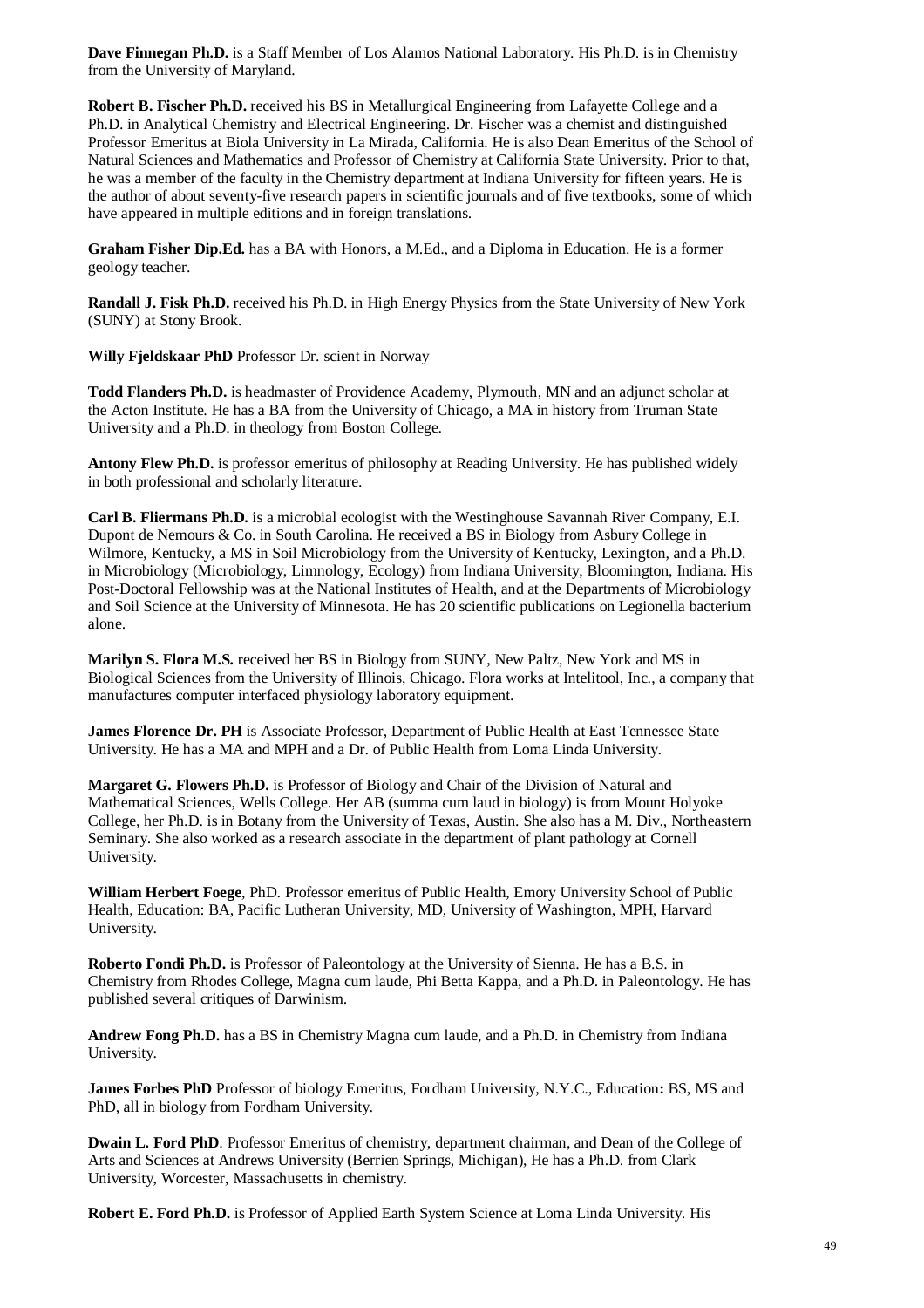Ph.D. is from the University of California, Riverside, and MPH and MA are both from Loma Linda University.

**Robert Forney Ph.D.** Clinical Professor at Medical College of Ohio, School of Medicine; Dept. of Pathology and Director of Toxicology, Medical College Hospital and Forensic Toxicologist, and Dept. of Criminal Justice, Indiana University, Bloomington. His Ph.D. is from Indiana University School of Medicine in Toxicology (Post-doctoral Fellowship was in Forensic Toxicology from Case Western Reserve University School of Medicine). His many publications include on the effects of drugs on human behavior and performance. He has given expert testimony in criminal and civil matters throughout the United States, including before the House and Senate Judiciary Committees for the State of Ohio.

**Brian Forquer M.S.** received his BA in Speech and Hearing at the University of California at Santa Barbara. He then studied Audiology at the University of Texas, Dallas and received his MS in Medical Sciences from the Collier Center for Communication Disorders. He currently works at a Clinical Audiologist for the Otologic Medical Group in Los Angeles, California.

**David W. Forslund Ph.D.** is a scientist at Los Alamos National Laboratory. He has a Ph.D. in Astrophysics from Princeton University and is a fellow of the American Physical Society.

**Mike Forward Ph.D.** has a Ph.D. in Applied Mathematics (Chaos Theory) from Imperial College, University of London.

**L. Ann Foster PhD.** Associate Professor of Biology at Southern Adventist University. Her BS is in biology from Southern Adventist University her MS in microbiology and her PhD are both in microbiology from University of North Texas.

**David Foster PhD** Author, scientific consulant, and research scientific scientists, now retired. His MS and PhD are both from Kings College in London.

**Mark Foster Ph.D.** is Professor of Polymer Science at the University of Akron. His BS is in chemical engineering from Washington University. Ph.D. is in Chemical Engineering from the University of Minnesota.

**Grover Foster PhD.** served as Senior Toxicologist with Lakeside Labs, Milwaukee, Wis , then Senior Associate Director of Clinical Pharmacokinetics until 2003 when he worked as a clinical research scientist. In 2003 he became a Director, Clinical Sciences, responsible for Phase IV drug interaction studies of drugs including Zoloft, Zithromax, Viagra, Norvasc, and Lipitor. Under his direction it was discovered that a fragrance ingredient, acetylethyltetramethyltetralin, was a potent neurotoxin that had been on the market for 10 years. Their research led to a ban by FDA and later by WHO of acetylethyltetramethyltetralin. Foster has a BA and MA in Biology from University of Delaware and a PhD from the University of Michigan, Ann Arbor in Toxicology. His Ph.D dissertation was "Studies of the Acute and Subacute Toxicologic Responses to Diethanolamine in the Rat.

**Clarence Fouche Ph.D.** is Professor of Biology at Virginia Intermont College. His BS is from Furman University, his MS and Ph.D. are from University of South Carolina, all in biology.

**David M. Fouts Ph.D.** received a BA in Economics from Stephen F. Austin State University, a MS in Old Testament from Dallas Seminary and a Ph.D. in Old Testament Studies from Dallas Seminary. Dr. Fouts is Associate Professor of Bible and Hebrew at Bryan College, Dayton, Tennessee.

**James T. Fowler Ph.D**. He has a PhD in Mathematics from University of Durham (UK)

**Richard Ray Frahm PhD** Professor, head animal science dept., Virginia Tech. University, Blacksburg, He has a BS, University of Nebraska, MS, and PhD from North Carolina State University, all in biology.

**Wayne F. Frair Ph.D.** graduated from Houghton College with a BA in Zoology (with a minor in chemistry), a BS in Zoology with honors from Wheaton College, a MA in Embryology from the University of Massachusetts, and a Ph.D. in Serology (Biochemical Taxonomy) from Rutgers University in New Jersey. Frair was Chairman of the Biology Department and on the science faculty at Kings College, New York from 1955 until 1996, and is now Professor Emeritus of Biology at the King's College. He has published widely in the scholarly scientific literature.

**Ghillean T. France PhD.** is Director of the Royal Botanic Gardens in Kev, England. He has a BA and a MA from Oxford University, England, and a D.Phil. in Forest Botany, all from Oxford University, England.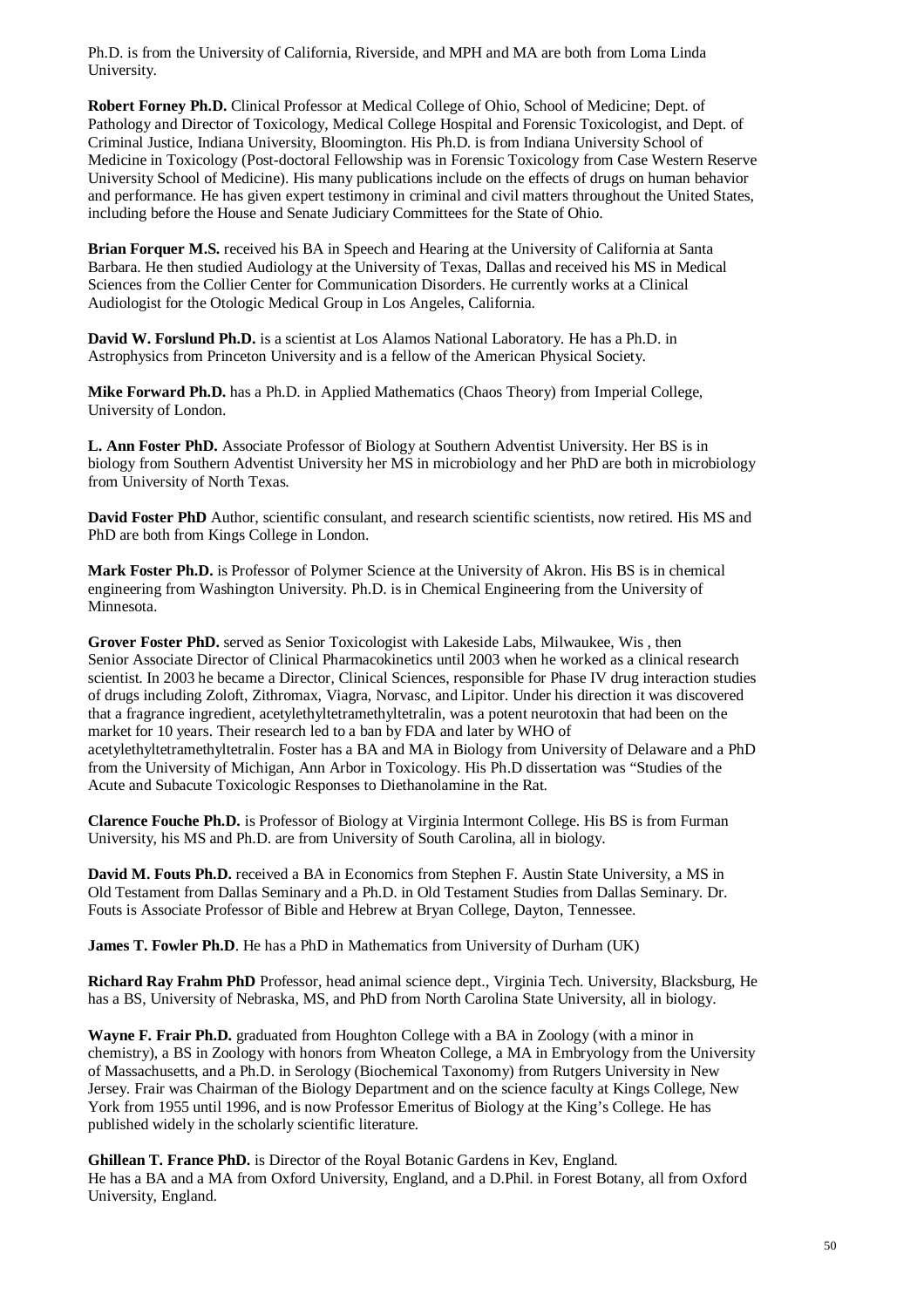**Joseph W. Francis Ph.D.** is Professor of Biology at the Masters College in Santa Clarita, California. He received a BS from Michigan State University, a Ph.D. from Wayne State University, and was a Postdoctoral Fellow at the University of Michigan. He served one year as a Research Scientist at the University of Michigan Medical School, and taught biology for ten years at Cedarville University.

**Douglas Frank PhD** scientist at ADAM Instrument Company, Inc. He received a B.A. in Chemistry from Westmont College in Santa Barbara, California, qualified for a doctorate at the University of California, Santa Barbara then transferred to the University of Cincinnati as part of the Ohio Eminent Scholar program and received a Ph.D. in Surface Analytical Chemistry. He developed a new surface analysis technique called "ADAM" that brought him international acclaim. His work was featured in scientific books and international journals, including cover articles in *Science* and *Naturwissenschaften*. He has over 50 scientific publications, and is internationally regarded as an expert in Auger spectroscopy.

**Robert H. Franks M.D.** is a Board Member and Adjunct Faculty of the Institute for Creation Research. He received a BA in Zoology (Magna Cum Laude) from San Diego State University, San Diego, California, a M.D. from UCLA Medical School in 1960. Dr. Franks has practiced medicine for over forty years in San Diego and teaches Introduction to Clinical Medicine at the University of California, San Diego, and Human Anatomy and Pathology at the Institute for Creation Research.

**Catie Frates B.S.A.** has a B.S.A. degree in Microbiology and Cell Biology from the University of Florida and a background as a science teacher of biology and chemistry. She is currently pursuing her master's degree.

**Louis Fredericks B.S., M.S.** has a BS and a MS in Geology, and was a junior college level teacher in California.

**Graham French Ph.D.** is Senior Lecturer in the School of Electronics and Telecommunications Engineering at the University of Canberra, Australia. He is also part of the radio spectrum research group.

**Jeffrey French PhD** Assistant Professor Department of Biology North Greenville University, South Carolina. He has a Ph.D. from University of South Carolina and a M.S. from University of South Carolina, both in biology.

**Kenneth A. French Ph.D.** is Chairman, Division of Natural Science at Blinn College, Brenham, TX. His BA is in Chemistry from Bellarmine University, Louisville, KY (Cum Laude) and his Ph.D. from Georgia Institute of Technology in Organic Chemistry. His post doc was at Texas A & M University.

**Orval Friedrich** received a BS in Agriculture from Iowa State University, an advanced B.D. from Wartburg Seminary, and theological degrees from Lutheran Brethren Seminary, Fergus Falls, Minnesota and Wartburg Seminary, Dubuque, Iowa. He was employed as a Soil Scientist with the United States Department of Agriculture in Iowa and Minnesota.

**Mel J. Friske PhD** Professor of Mathematics Wisconsin Lutheran College. He has a B.A., University of Wisconsin – Milwaukee and a M.S. and Ph.D. from Syracuse University, all in math.

**Marvin Fritzler Ph.D. MD** is a Professor of Biochemistry and Molecular Biology at the University of Calgary, Medical School, Calgary, Canada. His MD and Ph.D. are from the University of Calgary, his postdoc was done at Scripps Clinic and Research Foundation in La Jolla, CA. He has over 180 publications including book chapters.

**Thomas Fritzsche (Fritz) Ph.D.** is with the Institute for Theoretical Physics, Universitat Karlsruhe, Germany. His Ph.D. is from the Institute for Theoretical Physics in Particle Physics.

**Arnold G. Fruchtenbaum Ph.D.** is a researcher and writer. His Ph.D. is in systematic theology from New York University.

**James Fryling PhD** professor of Chemistry at Cornerstone University . His BS in chemistry is from the US Air Force Academy, his MS in Organic chemistry is from the University of Arizona and his PhD in Organic Chemistry from the University of Arizona.

**Ian C. Fuller Ph.D.** is Professor of Physical Geography at the Massey University, New Zealand. He received his Ph.D. from University of Wales, Aberystwyth. Geography Programme, College of Humanities and Social Sciences, Massey University; graduated from the University of Wales, Aberystwyth, BSc in Geography. He stayed on at Aberystwyth to study for a Ph.D. completing the thesis, "Alluvial response to environmental change: luminescence dating of Late Quaternary sediment systems" in 1995.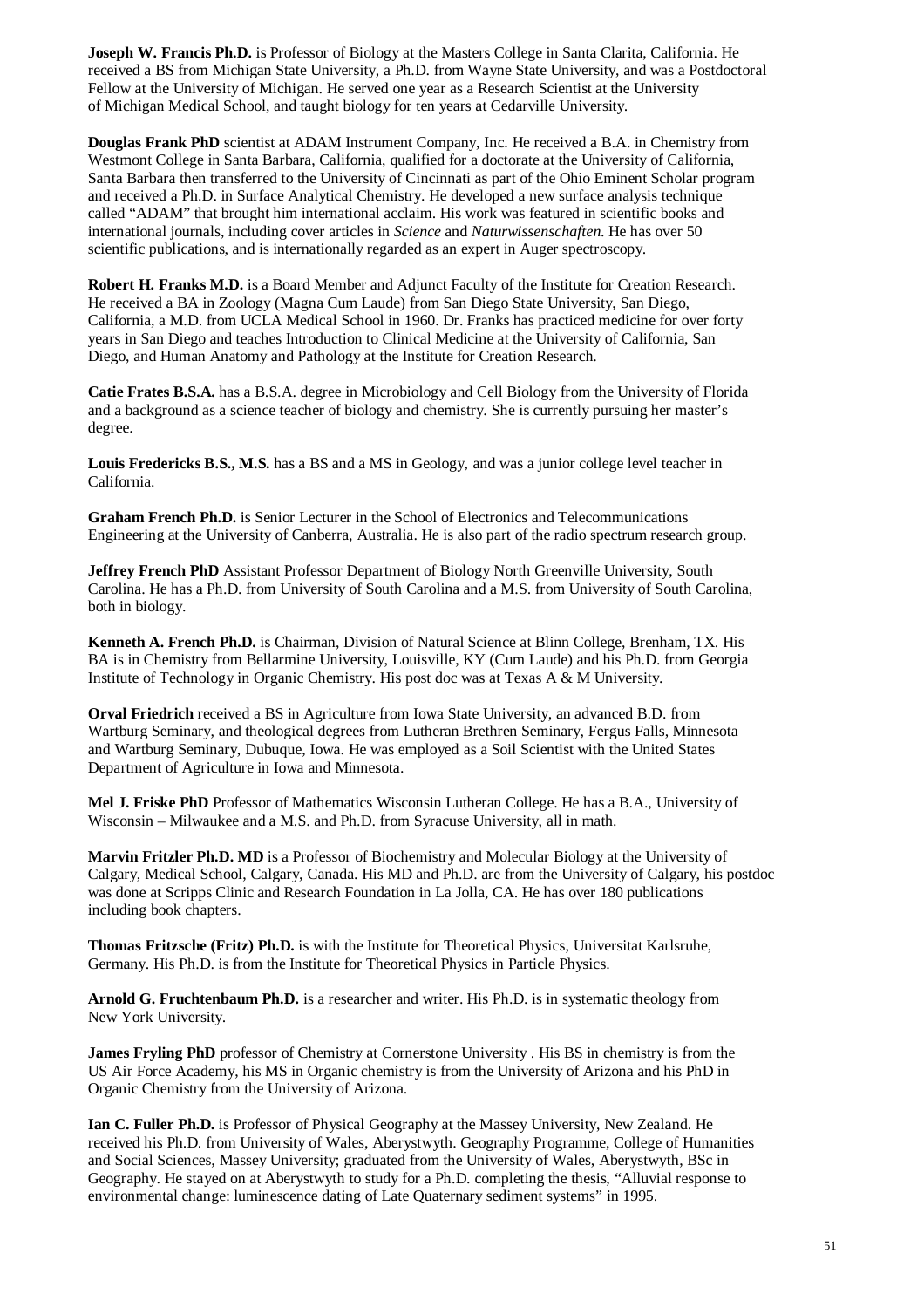**Mark E. Fuller Ph.D.** is a Research Scientist at Envirogen Inc. His Ph.D. is in Microbiology from the University of California, Davis.

**Nicholas (Nick) Fuller Ph.D.** did post-doctoral research in Molecular Biology at the University of Warwick. His BSc and Ph.D. are from School of Biology, the University of Newcastle upon Tyne.

**Steve Fuller PhD** Professor of sociology at Warwick University. He has a BA in history and sociology from Columbia University, a M.Phil at Cambridge University and a PhD from The University of Pittsburg. He is a leader in the sociology of Science field and has published ten books and dozens of articles.

**Scott R. Fulton Ph.D.** is Professor of Science at Clarkson University. He has a BA in Math and Physics from Kalamazoo College and a MS and Ph.D. in Atmospheric Science from Colorado State University.

**Noel Funderburk Ph.D.** He has a PhD in Microbiology from the University of North Texas.

**Ken Funk PhD**. Is a peptide chemists is research for the pharmaceutical industry. He has a BS in chemistry and zoology from Houghton college and a MS and PhD in organic chemistry from Case Western University. He has published numerous articles in the peer reviewed professional literature.

**Brad Furlow PhD** Research scientist at Pfizer on diseases such as Alzheimer's and asthma. His BS is from Florida Institute of Technology and his PhD is from the University of Oklahoma, both in chemical engineering. His thesis and subsequent work was in biomedical area.

**Sandra Gade Ph.D.** Professor emeritus of Physics at the University of Wisconsin-Oshkosh. Her BS is from Valparaiso University and her Ph.D. is from the University of Pittsburgh, Pittsburgh, PA., both in Physics. She was department chair for 6 years.

**Richard Gage M.B.A.** has a BS in Chemistry and a MBA. He is Director of Research and Development for the Doxsee Food Corporation.

**Daniel Galassini DVM** has a Doctor of Veterinary Medicine from Kansas State University.

**Alan Galbraith Ph.D.** has a Ph.D. in Watershed Science from Colorado State University. He retired in 1997 after a distinguished career in the United States Forest Service.

**Roger Gallop PhD** a geochemical consultant. His BS in geology is from the University of North Carolina, his MS is in oceanography and his PhD is in science education, emphasis on research design.

**Joseph G. Galusha PhD** is Professor of Biology at Walla Walla College. His PhD in biology is from the University of Oxford.

## **Jane Gamman-Aguirre MD**

**Robert A. Gange Ph.D.**, a research scientist and adjunct professor, has been on the staff at the David Sarnoff Research Center in Princeton, New Jersey for over twenty-five years. Educated in five universities, his Ph.D. is in the application of cyrophysics to information systems.

**Bob Garbe B.S.** has a BS in Pharmacy from Ohio State University and is currently in research and development for Columbus Radio Assay Laboratory.

**Charles Olda Gardner PhD** professor emeritus of agronomy University of Nebraska, Lincoln, NB. Gardner earned his BA and MS from the University of Nebraska in agronmy, and his MBA from Harvard and a PhD in biometry from North Carolina State University.

**Lion F. Gardiner MS** a zoologist he has taught at Delta College and the University of Michigan where he earned his MS in zoology. His BS is from Wheaton College.

**Brian Garner PhD** is professor of Mechanical Engineering at Baylor University. He has a BS and MS from The Universty of Texas, Austin and PhD from the University of Texas all in mechanical engineering.

**Charles Garner Ph.D.** is a Professor of Organic Chemistry and Biomedical Studies at Baylor University. He received his Ph.D. from the University of Colorado, Boulder.

**Colin Garner PhD** is Perkins Royal Academy Professor of Applied Thermodynamics in the Wolfson School, Mechanical and Manufacturing Engineering, Loughborough University, United Kingdom. Garner received a Bachelor of Technology and a Bachelor of Engineering Degrees, both with First Class Honors and a PhD in Mechanical Engineering from Loughborough University. He has published widely in the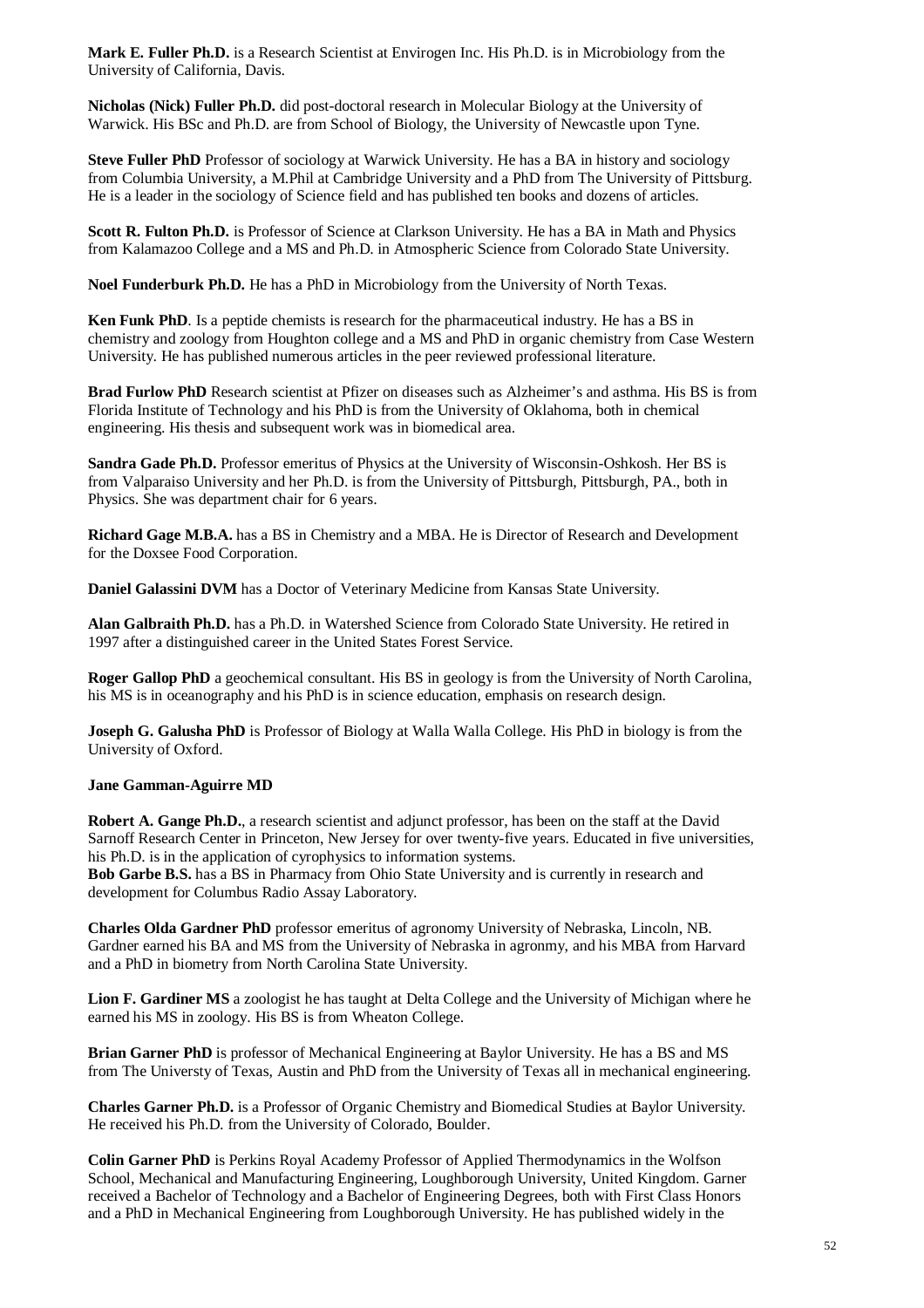professional literature

**Paul A. Garner BSc., FGS** received a BS (Hons) in Geology and Biology from the Anglia Polytechnic University, Cambridge, United Kingdom and had been employed since 1991 as Senior Medical information Officer and information scientist in the pharmaceutical industry, Cambridge Science Park until 2002 when he became Full-time Researcher and Lecturer for Biblical Creation Ministries.

**Queila de Souza Garcia Ph.D.** was a professor at the State University of Campinas SP, now at Federal University of Minas Gerais. His PhD is in botany.

**Roberto A. Garza-Lopez PhD** Associate Professor, Department of Chemistry, Pomona College, Claremont, California, Visiting scholar Department of Chemistry Stanford (California) University. He has a B.S. Chemical Engineering from Texas A&M University, a M.S. Chemistry from University of Texas at El Paso, a Ph.D. Theoretical/Computational Chemistry from Notre Dame University and The University of Georgia.

**John Garth Ph.D.** a research scientist at Phillips Laboratory. His Ph.D. is in Physics from University of Illinois (Champaign-Urbana).

**John Gartner Ph.D.** Professor of Psychiatry, Cornell University Medical Center Ithaca, NY. His Ph.D. is from Princeton University.

**Michael Garton M.S.** graduated with a BS in Geology from the University of Hull and a MS in Structural Geology and Rock Mechanics from Imperial College, University of London.

**Mike Gascoigne M.S.** is a chemical engineer and technical writer. He obtained his B.Sc. (Hons) degree in Chemical Engineering at the University of Leeds and his Master of C.Eng., and M.I.Chem.E. degree at the University of Shiraz.

**Martin Gaskill PhD** Professor, Departmeny of Astronomy University of Taxas. He has a BS from Edinburg University, Scotland and a MS and PhD from the University of California at Santa Cruz, all in astronomy.

**George A. Gates MD** is Emeritus Professor of Otolaryngology-Head and Neck Surgery at the University of Washington. He is listed as one of the best doctors in Western Washington State.

**Ray Gates MS** associate Professor of Biology at Cornerstone University . His BS is in biology from Spring Arbor University, his MS is in Field Biology from Central Michigan University and he is ABD in Fisheries and Wildlife from Michigan State University.

**Ann Gauger Ph.D.** has a Ph.D. in Zoology from the University of Washington's Zoology Department and did a postdoctorate in molecular biology at Harvard. She now is involved in research on proteins.

**Bruce Gay Ph.D.** is Associate Professor and Director of the Criminal Justice Program at Campbell University. He hold a MA in Philosophy and a Ph.D. in Criminal Justice from Sam Houston State University. One of his areas is biological terrorism. He was formerly a Professor at Western Carolina University.

**Edwin K. Gedney MA, MS**. A mining enigineer, has an MA from Harvard University and a MS from Brown University.

**Richard Geer B.F.A.** has a B.F.A. from Michigan State University and is a staff artist at the Michigan Historical Museum.

**Theodore W. Geier Ph.D.** has a Ph.D. in Forrest Hydrology from the Department of Forest Resources University of Minnesota.

**Mark Geil Ph.D.** is Assistant Professor of Applied Physiology at Georgia Institute of Technology. He has a Ph.D. in Biomedical Engineering from Ohio State University.

**Norman Geisler Ph.D.** received a BA in Philosophy with honors from Wheaton College, a MA in Theology from Wheaton Graduate School, a Th.B. from William Tyndale College, a MA in Philosophy at the University of Detroit, and a Ph.D. in Philosophy from Loyola University, Chicago. Geisler taught Philosophy at Wayne State University Graduate School and at Northwestern University, Evanston, IL. Geisler is now President of Southern Evangelical Seminary, Charlotte, North Carolina. He has authored over 50 books.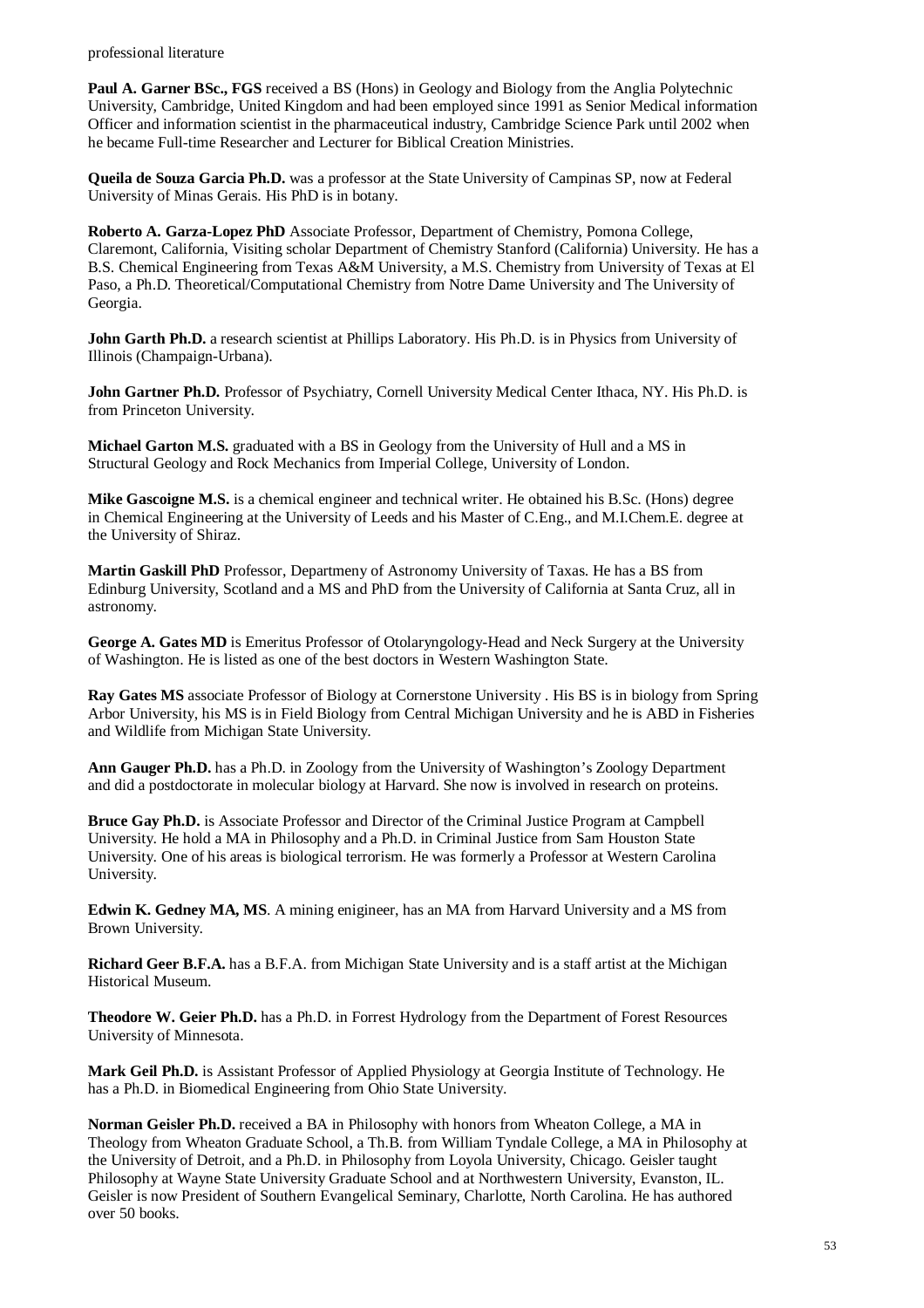**Anthony Dennis Genovesi PhD** Cellular geneticist, Dekalb Genetics Corp., Dekalb, Illinois, Education: B.S., University of Texas-Arlington, M.S., Texas A&M University, , Ph.D, all in genetics and biology. Post doctoral fellow University of Kentucky, Lexington.

**Robert Gentet M.S.** received a BA in Theology from Ambassador College, Pasadena, California, a MS in Geology from Wichita State University, Wichita, Kansas, and a M.Div from Concordia Seminary, St. Louis in 1993.

**Robert Gentry D.Sc. (Hon.)** was a visiting scientist for thirteen years at the Oak Ridge National Laboratory, from Columbia Union College, Takoma Park, Maryland. Gentry received a BS and MS in Physics from the University of Florida. Graduate work at Georgia Institute of Technology. He has authored or coauthored over 20 research papers in *Nature*, *Science*, *Applied Physics Letters*, *Earth and Planetary Science Letters*, *Annual Review of Nuclear Science*, etc

**Andrew George** is a research scientist residing in Edinburgh, Scotland.

**Philip J. Gersmehl PhD.** professor of geography University of Minnesota, Minneapolis, B.A., Concordia Teachers College, Ph.D., University of Georgia.

**Charles M. Geschke PhD** co-founded Adobe Systems, Inc. with John Warnock. Geschke and Warnock created a billion-dollar software business based on a handful of highly innovative and successful products, including Adobe Acrobat, PhotoShop, and PageMaker. Education: AB, MS Xavier University; Ph.D., Carnegie-Mellon University.

**Yvette Qualls Getch PhD** Associate Professor, Department of Counseling and Human Development Services at The University of Georgia. She received her Ph.D. from The University of Arkansas in Rehabilitation Education and Research and a M.Ed. in Independent Living Counseling specializing in the area of deafness in 1990. a B.S. in Social Work from the Florida State University.

**Gene Getz Ph.D** is Adjunct Professor at Dallas Theological Seminary and Host, Executive Director and Producer of Renewal Radio. He received a MA from Rocky Mountain College and his Ph.D. from Wheaton College. He also did graduate study at Northern Illinois University.

**J. Michael Gianotti M.S.** received a MS in Environmental Health from the University of Minnesota and is at Minnesota Department of Health, Environmental Health Services.

**William "Bill" J. Gibbons** has a BA and MA in Religious Education from the Emmanuel Baptist College in Atlanta, Georgia and is currently completing a Ph.D. in Cultural Anthropology at Warnborough College, Oxford.

**L. James Gibson Ph.D.** is a Director of the Geoscience Research Institute, Loma Linda, California. Dr. Gibson has a Ph.D. in Biology from Loma Linda University.

**Paul Gibson Ph.D.** is Visiting Professor at Dnepropetrovsk State Agrarian University, Ukraine, and Adjunct Associate Professor of Genetics and Statistics at Southern Illinois University, Carbondale. His Ph.D. in Plant Breeding/Cytogenetics is from Iowa State University.

**Rebecca Gibson Ph.D.** is the pen name of a Biological Research Scientist who works at a New Zealand university.

**James Gilchrist Ph.D.** He has a PhD in Physics from the University of Texas, Austin

**Paul Giem M.D.** is Assistant Professor of Emergency Medicine at Loma Linda University and Medical Research Radiometric Dating, Geochronologist. He holds a BA in Chemistry from Union College, Lincoln, Nebraska, a MA in Religion from Loma Linda University, and a M.D. from Loma Linda University, Loma Linda, California. Dr. Giem did post-graduate training in internal medicine at Loma Linda University from 1977 to 1981.

**Maciej Giertych D.Sc.** took Honors in Science (Botany, Chemistry and Geology) at Oxford University, a BA and a MA in Forestry at Oxford University, a Ph.D. in plant physiology from the University of Toronto, and a D.Sc. in Genetics from Poznan University. Dr. Giertych is Professor and Head of the Genetics Department at the Polish Academy of Sciences, Institute of Dendrology, in Kornick, Poland and lectures on population genetics at the Torun University. He has authored 240 peer reviewed scientific papers.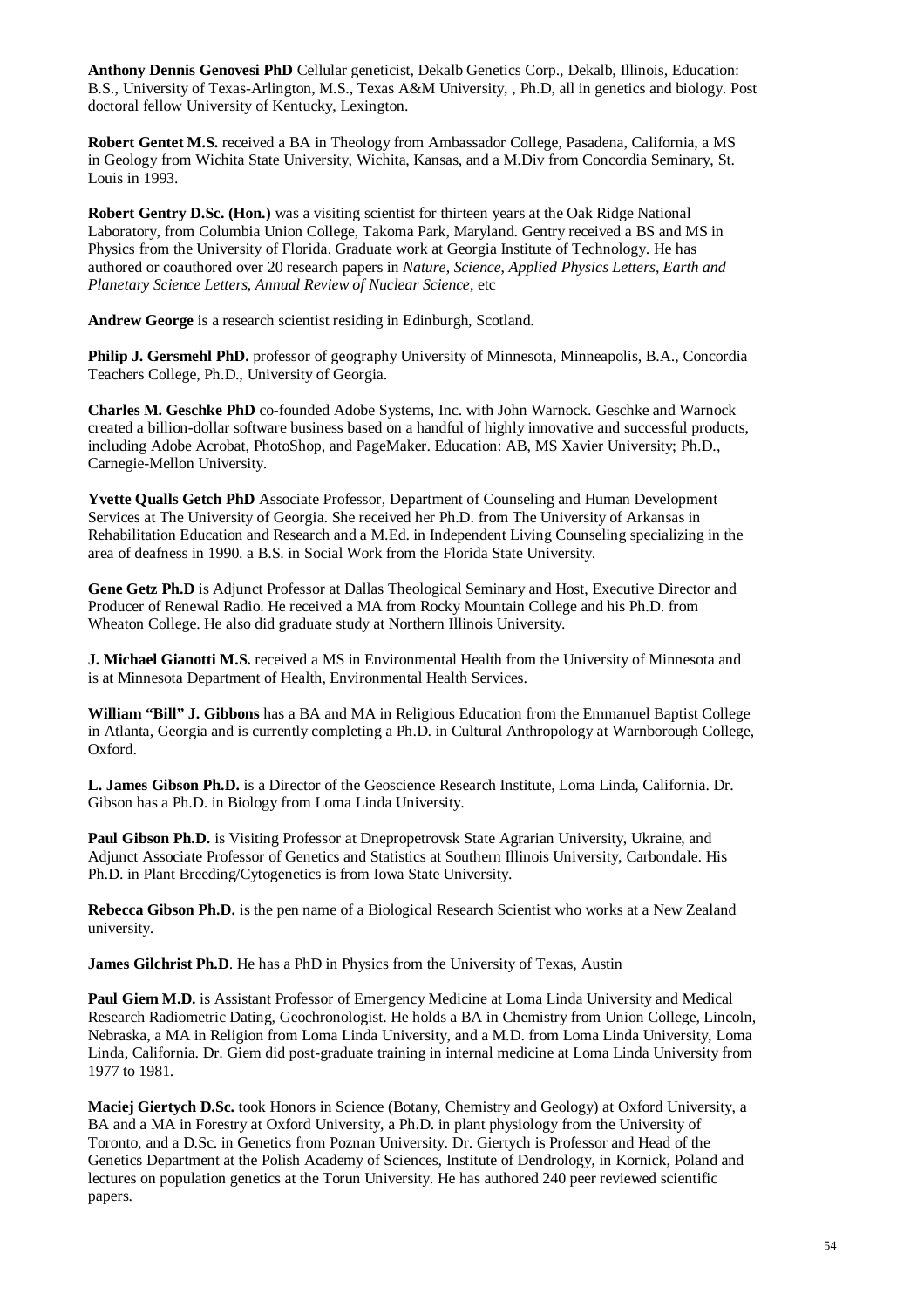**Hank Giesecke M.A., M.S.** is Assistant Director of the Van Andel Creation Research Center in Chino Valley, Arizona. He has Masters degrees in both Aerospace Engineering and Business Administration.

**Jeffrey Gift Ph.D.** has a Ph.D. in Biochemistry from American University, and is Senior Health Scientist in the Environmental Criteria and Assessment Office of the Environmental Protection Agency in Research Triangle Park, North Carolina.

**Stephen J.G. Gift Ph.D.** is Professor of Electrical and Computer Engineering at the University of the West Indies.

**William Gilbert Ph.D.** is Emeritus Professor of Biology at Simpson College. His Ph.D. is in biology.

**Frederick Giles PhD** professor of Physics at the University of South Carolina He has a BS from Wheaton College, a PhD from the University of Illinois, both in physics.

**Peter M. W. Gill** PhD Professor of Chemistry, University of Nottingham, Nottingham, England. He obtained his B.Sc. and M.Sc. and PhD from the University of Auckland in Chemistry, and Physics and Mathematics. His postdoctoral was at Carnegie Mellon University working with Professor John Pople (who shared the 1998 Nobel Prize for Chemistry). He was also a Lecturer at the University of Cambridge and was awarded the 1999 Dirac Medal of the World Association of Theoretically Oriented Chemists (WATOC).

**Alan L. Gillen Ed.D.** Professor of Biology at Liberty University, Florida. He received a BA in Biology from Washington & Jefferson College in Washington, Pennsylvania, a MS in Zoology from Ohio State University, Columbus, Ohio, and an Ed.D. in Science Education from the University of Houston, Texas.

**James P. Gills M.D.** has held the position of clinical professor of ophthalmology at the University of South Florida. He is also an author and surgeon. Gills received a BS in engineering from Virginia Polytechnic Institute and a M.D. from Duke University Medical Center.

**Warren Gilson Ph.D.** is Associate Professor, Dairy Science at the University of Georgia. His Ph.D. is in Dairy Science from Ohio State University.

**Gordon L. Ginn Ph.D.** is Religion Editor for the National Justice Foundation.

**Michael Paul Girouard M.D.** is Adjunct Associate Professor of Biology at ICR, has a B.S. from Southeastern Louisiana University and an M.D. (Surgery) from Louisiana State University Medical School.

**Duane Tolbert Gish Ph.D.** received a BS in Chemistry from the University of California, Los Angeles, and a Ph.D. in Biochemistry from the University of California, Berkeley. In 1971 he became Associate Director and later its Vice-President of the Institute for Creation Research.

**Werner Gitt Ph.D.** director and professor at the German Federal Institute of Physics and Technology (Physikalisch-Technische Bundesanstalt, Braunschweig), the Head of the Department of Information Technology as a Certified Engineer from the Technical University, Hannover. His Ph.D. (summa cum laude) is from the Technical University of Hanover, Germany. He has published over 50 research papers in his field.

**Trygve Gjedrem PhD** Professor of agriculture in Norway

**Jerry A. Gladson Ph.D.** received a BA in Theology from Southern College, and a MA and Ph.D. in Old Testament from Vanderbilt University. He is now a religion professor at Columbia Theological Seminary and the Psychological Institute.

**Kevin W. Glaeske PhD** Associate Professor of Chemistry Wisconsin Lutheran College. He has a B.S., from Beloit College and a Ph.D. from the University of Utah, both in chemistry.

**Chap Gleason MS** is a team leader at EPA in Washington, D.C. where he designs, implements, and manages networks. His MS in Statistics is from Ohio State.

**Warwick Glover M.B., B.S.** is a general surgeon working in Melbourne, Australia. Glover is a Fellow of the Royal Australian College of Surgeons and the Royal College of Surgeons of Edinburgh. He has a Bachelor of Medicine and a Bachelor of Surgery. Dr. Glover is also an Instructor at Monash University.

**Terry F. Godlove Ph.D.** a researcher in magnetics, received a BS from Lafayette College and a MS and Ph.D. in Physics from Yale University. Dr. Godlove is now a Senior Consultant with FM Technologies,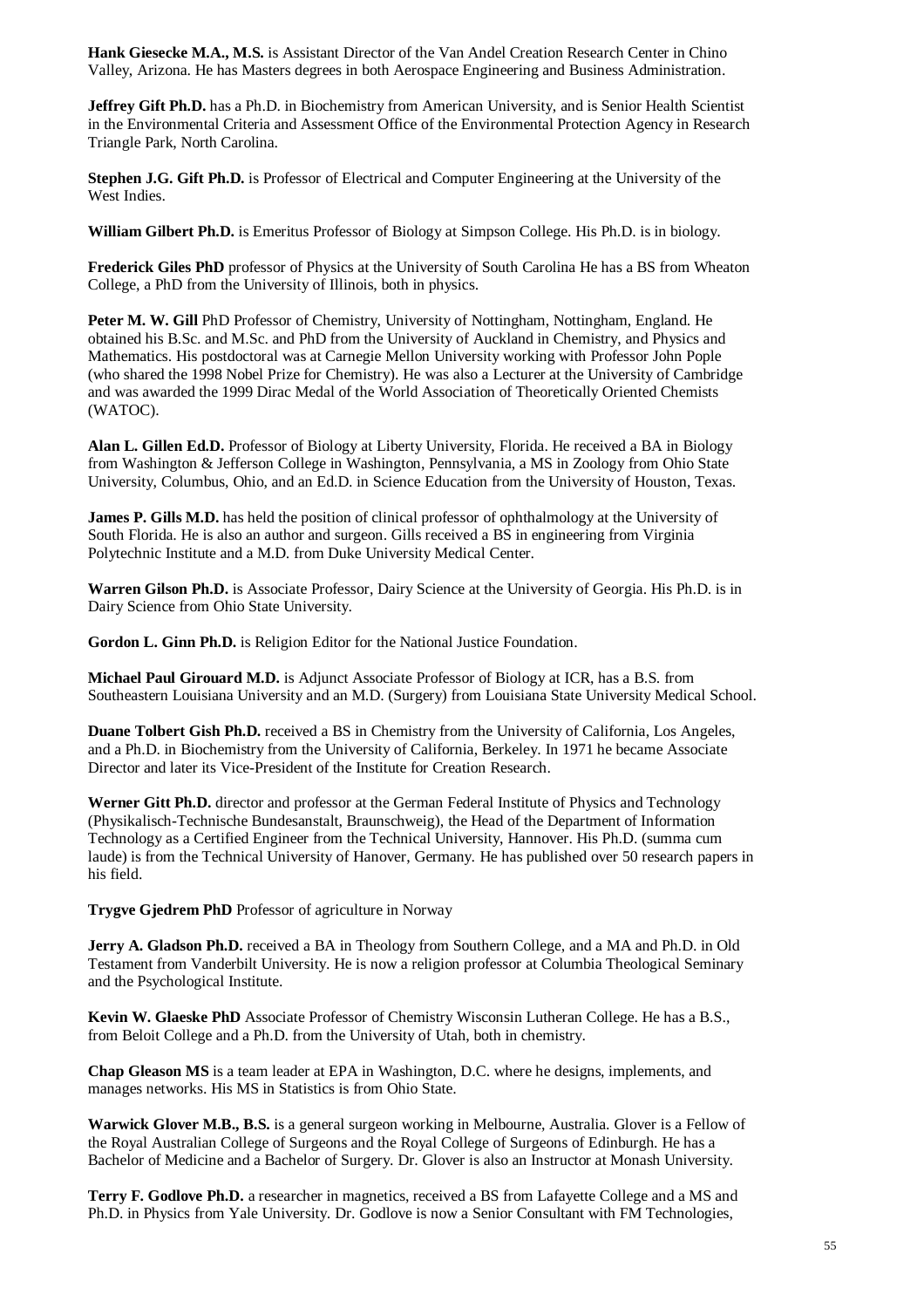Inc, Fairfax, Virginia.

**John Goertzen M.A., M.S.** received a BA in Mathematics from Cedarville College, a MS in Industrial Engineering/Operations Research from Rutgers University, and a MA in Old Testament (hons.) from Grand Rapids Baptist Seminary in 1999.

**Robert L. Goette Ph.D.** Professor of Soongium College, Han Nam University, Taejon, Korea. He received a BS in Chemistry, a MS in Organic Chemistry, and a Ph.D. in Organic Chemistry, all from the University of Florida. He was a research chemists at duPont befor entering academic.

**Jeffrey M. Goff** is Associate Professor of Chemistry at Malone College. His B.A. is from Malone College, his Ph.D. from the University of Akron, both in Chemistry.

**Steven M. Gollmer Ph.D.** Assistant Professor of Physics in the Department of Science and Mathematics, at Cedarville University, Cedarville, Ohio. Gollmer earned a BS in Secondary Education (Summa Cum Laude) from Pillsbury Baptist Bible College, a BS in Physics (Summa Cum Laude) from Northern Illinois University, a MS in Physics from the University of Illinois, and a Ph.D. in Atmospheric Science from Purdue University.

**Irina Golovchanskaya Ph.D.** is Professor of Atmospheric Physics at the Russian Academy of Sciences Institute in Apatity. She has numerous scientific publications.

**Sergei L. Golovin Ph.D.** is Adjunct Professor of Tavrick Christian Institute and Donetsk Christian University. He is a graduate of Simferopol State University in the Ukraine. He has a MS in Geophysics and did a Ph.D. thesis at Simferopol State University.

**Daniel Wayne Gorbet PhD** Professor of Agronomy, University of Florida Agriculture Research Center, Marianna, FL, B.S., Agricultural Education, Texas A&M University; M.S., Crop Science, Oklahoma State University, Ph.D., Plant Breeding and Genetics.

**Bruce L. Gordon Ph.D**. He has a PhD in the Philosophy of Physics from Northwestern University

**Gary D. Gordon PhD** professor at Harvard, then a research scientist in satellite technology. He has a BA from Wesleyan University in physics, and a MA and PhD in physics from Harvard University. He is the author of several major scientific texts in communication satellites and was a senior scientist in the team that designed the first weather satellite.

**Manuel Garcia Ulloa Gomez** is Director of Marine Sciences Laboratory at Autonomous University of Guadalajara, Mexico.

**D. S. Gong M.S.** is on staff of the Korea Research Institute of Ships and Ocean Engineering, Taejon, Korea. He received his MS from the Department of Naval Architecture and Ocean Engineering at Seoul National University.

**Teresa Gonske Ph.D.** is Assistant Professor of Mathematics at Northwestern College. His B.A. is from Hamline University, her Ph.D. from University of North Colorado.

**Guillermo Gonzalez Ph.D.** is Associate Professor of Astronomy at Iowa State University. His B.S. is in Astronomy and Physics from University of Arizona, and his Ph.D. is in Astronomy from University of Washington. He has published widely in the professional literature.

**Michael T. Goodrich Ph.D.** is Chancellor's Professor of Computer Science and Director of the Center for Cyber-Security at the University of California, Irvine. He has a BA in Mathematics and Computer Science from Calvin College and a MS and Ph.D. in Computer Science from Purdue University. He has over 200 publications and several textbooks. He was also Visiting Professor of Computer Science at Brown University.

**Tom Goodwin PhD** is professor of Paleobiology at Andrews University. His BS, and MS are both in biology from Southern Adventist University and his PhD is in Biology from University of Kansas.

**H. Thomas Goodwin Ph.D.** is Adjunct Professor of Paleontology at Loma Linda University. His Ph.D. is from the University of Kansas.

**Bruce L. Gordon Ph.D.** is currently an Assistant Research Professor at Baylor University. Dr. Gordon completed his B.Sc. (Honors) in applied mathematics from the University of Calgary, a Ph.D. in the history and philosophy of physics in the Northwestern University Philosophy Department, a M.A. in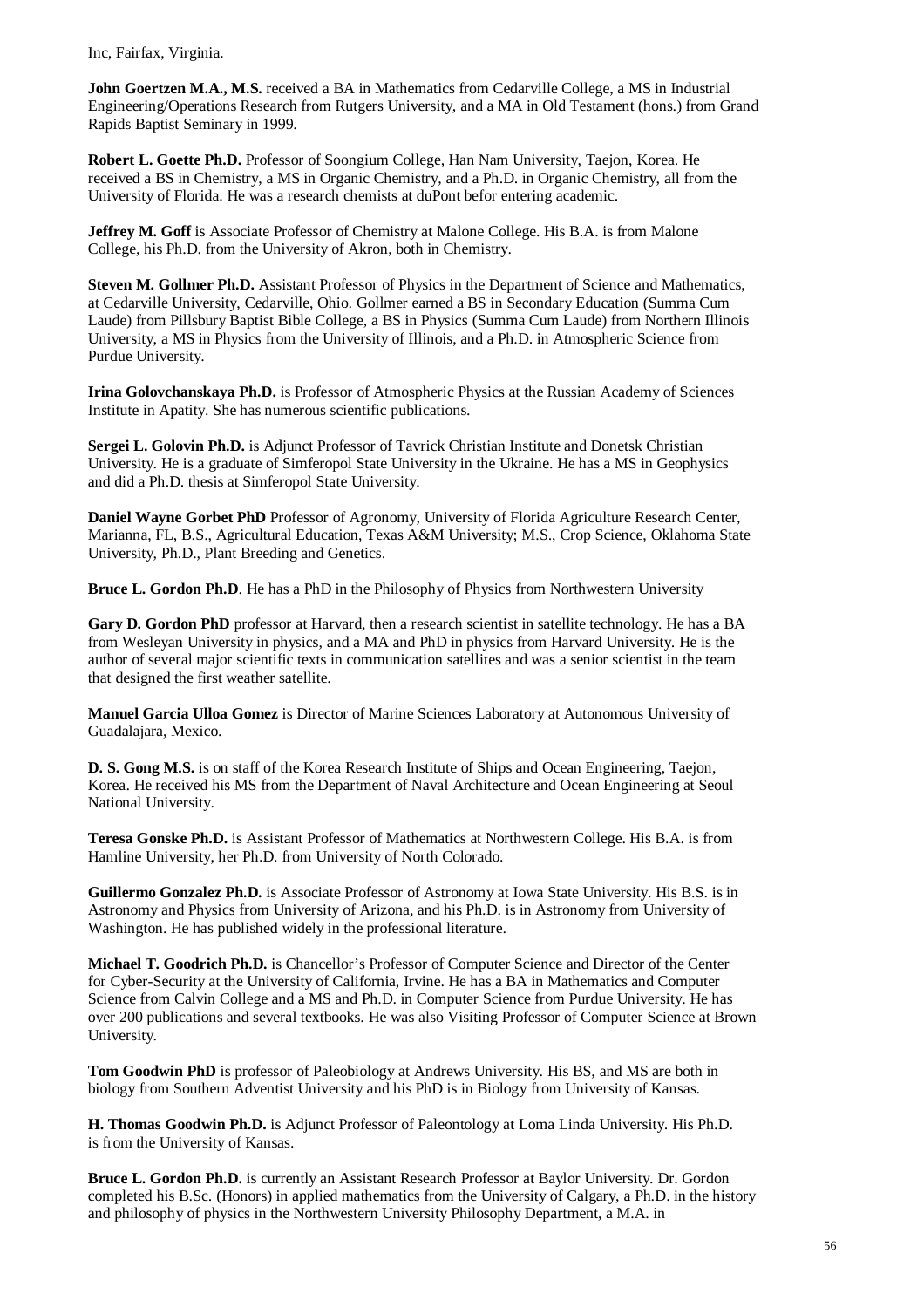Apologetics/Systematic Theology from Westminster Theological Seminary, and a M.A. in philosophy from the University of Calgary.

**Gary D. Gordon Ph.D.** is now an Aerospace Consultant in Washington Grove, MD. His Ph.D. in Physics is from Harvard University. He was 14 years at COMSAT Laboratories as Senior Staff Scientist in the Spacecraft Laboratory and a member of the initial Editorial Board of the COMSAT Technical Review. He was taught courses on Spacecraft Technology, Satellite Orbits, Satellite Reliability, Spacecraft Thermal Design, and Computer Programming.

**Paul Gosselin M.A.** received a MA in Social Anthropology from Laval University, Quebec City, an AEC in Computer Graphics from CEGEP Sainte-Foy and an AEC in Multimedia in 1999 from CEGEP Sainte-Foy.

**Albert Joseph Gotch Ph.D.** is Associate Professor and Chairman of the Chemistry Department at Mount Union College, Alliance, Ohio. Gotch received a BA in Chemistry from Thiel College, Greenville, Pennsylvania, and a MS and a Ph.D. in Physical Chemistry from Purdue University.

**C. Thomas Gott PhD** a research scientist. He has a PhD in biophysics from UNLV and a JD from

**Stephen Bradford Gough PhD** Research fellow department of botany University of Wisconsin, Madison, Education: B.S. *magna cum laude*, Carroll College, Ph.D., University of Wisconsin.

**David B. Gower Ph.D., D.Sc.** holds a B.Sc. in Chemistry from the University of London, a Ph.D. in Biochemistry from London University, and a D.Sc. in biochemical mechanisms of steroid hormone formation, London University. Dr. Gower is Emeritus Professor of Steroid Biochemistry at London University.

**Frank Grabarits PhD, MD**. Medical researcher and practitioner. His MD and PhD is in biopsychology from The University of Chicago

**Christopher R. Grace BA** is a Professor of Psychology at Biola University. He earned his BA in Psychology from the University of Northern Colorado and his M.S. and Ph.D. degree in Experimental Social Psychology from Colorado State in Fort Collins, CO.

**Ronald E. Graeser D.O.**, a physician in Western Michigan, has a Doctorate of Osteopathy degree in Medicine and is Board Certified in Family Practice. He has a B.A. in Electrical Engineering from the University of Arizona, postgraduate studies at Calvin College, and medical education at the Chicago College of Osteopathic Medicine. He completed an internship at Metropolitan in Grand Rapids, MI and a four-year pathology residency at Butterworth/Blodgett/St Mary's in Grand Rapids, MI.

**Elaine Graham-Kennedy, PhD**. Research scientist and adjunct Professor at Southwest Adventist University. She has a B.S., in Geology from Phillips University, a M.S. in Geology from Loma Linda University and a PhD in Sedimentology and Basinal Geology from the University of Southern California. Her Thesis title "Paleoenvironments of the Eocene Green River Formation (Laney Member) in the Anvil Wash area, Southwestern Wyoming." Her Committee was H. Paul Buchheim, Chairman; Knut A. Andersson; Lanny H. Fisk She has 14 years of field experience in Grand Canyon studying boulder beds and in Patagonia, Argentina where she studied dinosaur "nests."

**George P. Graf M.D.** studied at the University of Wisconsin and, after serving three years as a flight surgeon in the United States Navy, he completed a three-year fellowship in internal medicine at the Mayo Foundation in Rochester, Minnesota. He practiced internal medicine and cardiology in Winter Haven, Florida for twelve years and then accepted a position of University Physician at Bob Jones University in Greenville, South Carolina.

**James Graham**, a Professional Geologist, Senior Program Manager at the National Environmental Consulting Firm in Sidney, Australia.

**Neil Bonnette Graham, PhD**. Professor Emeritus in Chemical Technology, Department of Pure and Applied Chemistry, University of Strathclyde, Glasgow, Scotland. Education: BS, University Liverpool, Ph.D., University Liverpool, both in chemistry.

**Robert J. Graham Ph.D.** has a Ph.D. in Chemical Engineering from Iowa State University.

**Charles W. Graham PhD** Bryan N. and Sandra K. Mitchell Endowed Professor of Housing Research Texas A&M University, College Station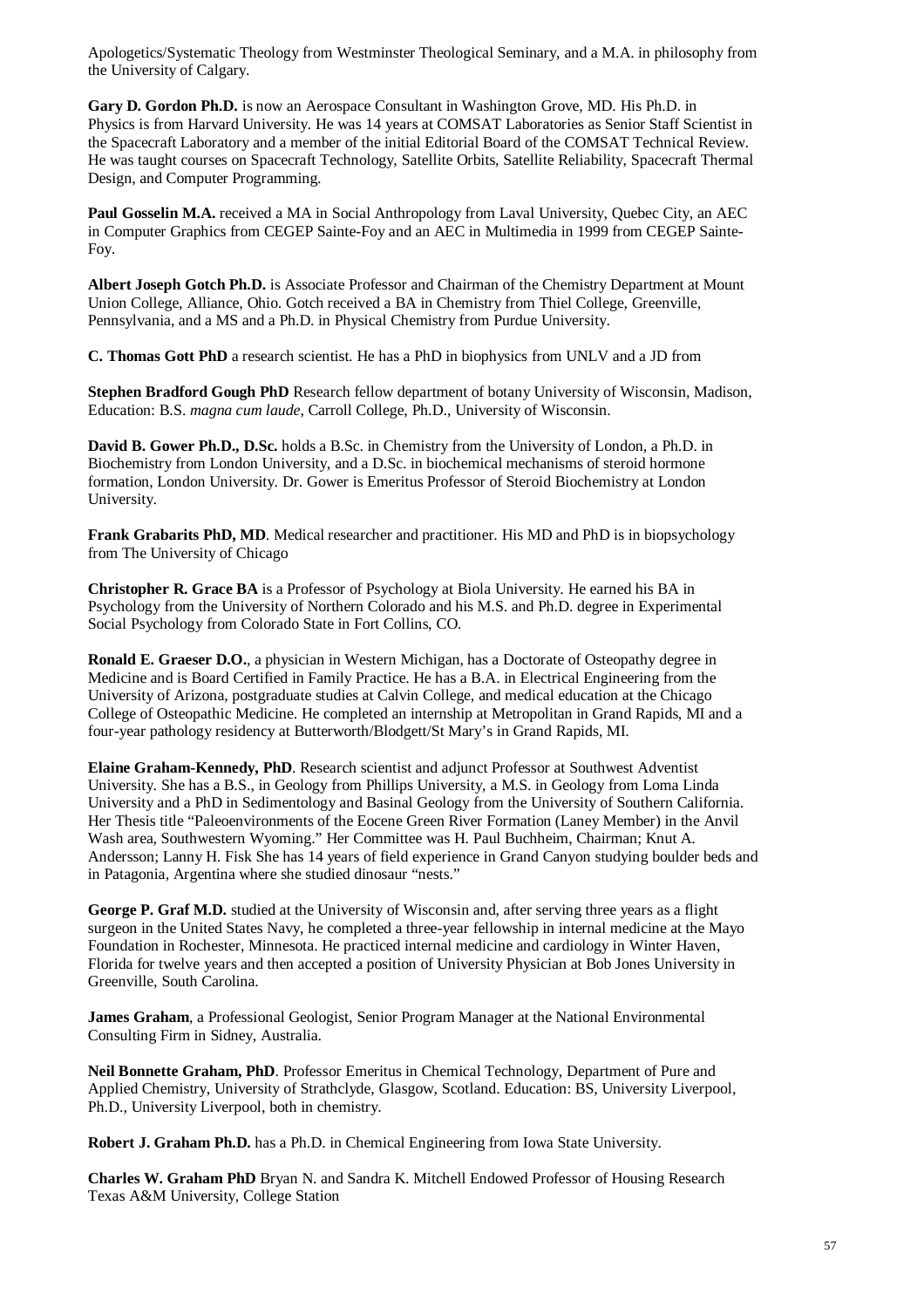**Pierre-P. Grasse PhD** is professor of zoology at the evolution laboratoire at The University of Paris and editor of the 35 volume Traite de Zoologie. His most well know work in Evolution of Living Organisms.

**Clinton H. Graves** for almost forty years was a professor of plant pathology at Mississippi State University. He is now Professor Emeritus of Plant Pathology at Mississippi State University.

**Clarence Cornelius Gray, III PhD** Professor Emeritus, Virginia Poly. Institute and State University, Blacksburg. He has a BS, Virginia State College, MS, PhD Michigan State University, all in biology and crop science.

**William Michael Gray Ph.D.** Professor of Biology at Bob Jones University. His M.S. and Ph.D. in Microbiology are from Clemson University.

J**ohn J. Grebe DSc** until he retired he was director of research at Dow Chemical. He has a BS, a MS and a PhD, all in chemistry from Case Western University in Cleveland.

**Tom Greene, PhD.** His formal training was a MA in Physics, ending with a PhD in Astronomy. He thenattended Seminary for three years to deepen his own faith. After school worked for 30-years at Boeing.

**W. Dale Greene PhD**. Professor in Forest Resources, University of Georgia, Athens. B.S.F. Louisiana State University, M.S. Virginia Polytechnic Institute & State University, Ph.D. Auburn University, all in forestry.

**Joseph Scott Greeson M.S.** graduated from Indiana University with a degree in Physical Geography and received a MS in Atmospheric Science from Colorado State University.

**Arthur Grider PhD** Associate Professor, College of Agricultural and Environmental Sciences, the University of Georgia. He has a B.A., Hiram College, and a M.S and Ph.D. from the University of Cincinnati, all in biology.

**Russell Grigg M.Sc.** has a MS (Hons.) in Chemistry from Victoria University of Wellington, worked for a number of years as an industrial chemist, and completed theological studies at the New Zealand Bible Training Institute, Grigg is now a staff member of *Answers in Genesis*.

**Henry H. Grimm M.A.** has a MA in Physics. He is a retired physicist and consultant from Annville, PA.

**N. C. Griswold, D.Eng** Professor emeritus of electrical Engineering at Texas A&M University.

**Raymond E. Grizzle Ph.D.** received a Ph.D. in Biology from Rutgers University. He is Associate Professor of Environmental Science at Taylor University, Upland, Indiana.

**Dianne Grocott MBBS** a medical doctor, is a Fellow of the Royal Australian and New Zealand College of Psychiatrists. Grocott has a B.Sc. with honours, and a Ph.D. from the University of Western Australia in the field of organometallic chemistry of optically active metal complexes

**Stephen Grocott Ph.D.** holds a B.S. with honors in Chemistry from the University of Western Australia, and a Ph.D. in Organometallic Chemistry (optically active metal complexes) from the University of Western Australia. Dr. Grocott is Adjunct Professor of Chemistry at an Australian University, and has 30 research publications.

**Vernon Grose D.Sc.** a Board of Education Curriculum Commission member, is a Los Angeles aerospace scientist. Dr. Grose served on over fourteen state education commissions.

**Warren Grubb PhD** Emeritus Professor of Biomedical Sciences, School of Biomedical Sciences, Curtin University, Perth, Western Australia. He has a BSc and PhD in microbiology from Western Australia and the FASM and FAAM. Professor Grubb is an elected member of the American Academy of Microbiology and fellow of the Australian Society for Microbiology. He has published widely with over 100 peer reviewed scientific papers. Curtin University is Western Australia's largest and most multi-cultural university. Professor Warren Grubb received the 2010 distinguished award for providing outstanding leadership in the biomedical research arena.

**Jennifer Gruenke PhD** Assistant Professor of Biology at Patrick Henry College. She has a PhD in biology from the University of Virginia.

**Thomas G. Guilliams Ph.D.** is a Clinical Instructor at the University of Wisconsin-Mason School of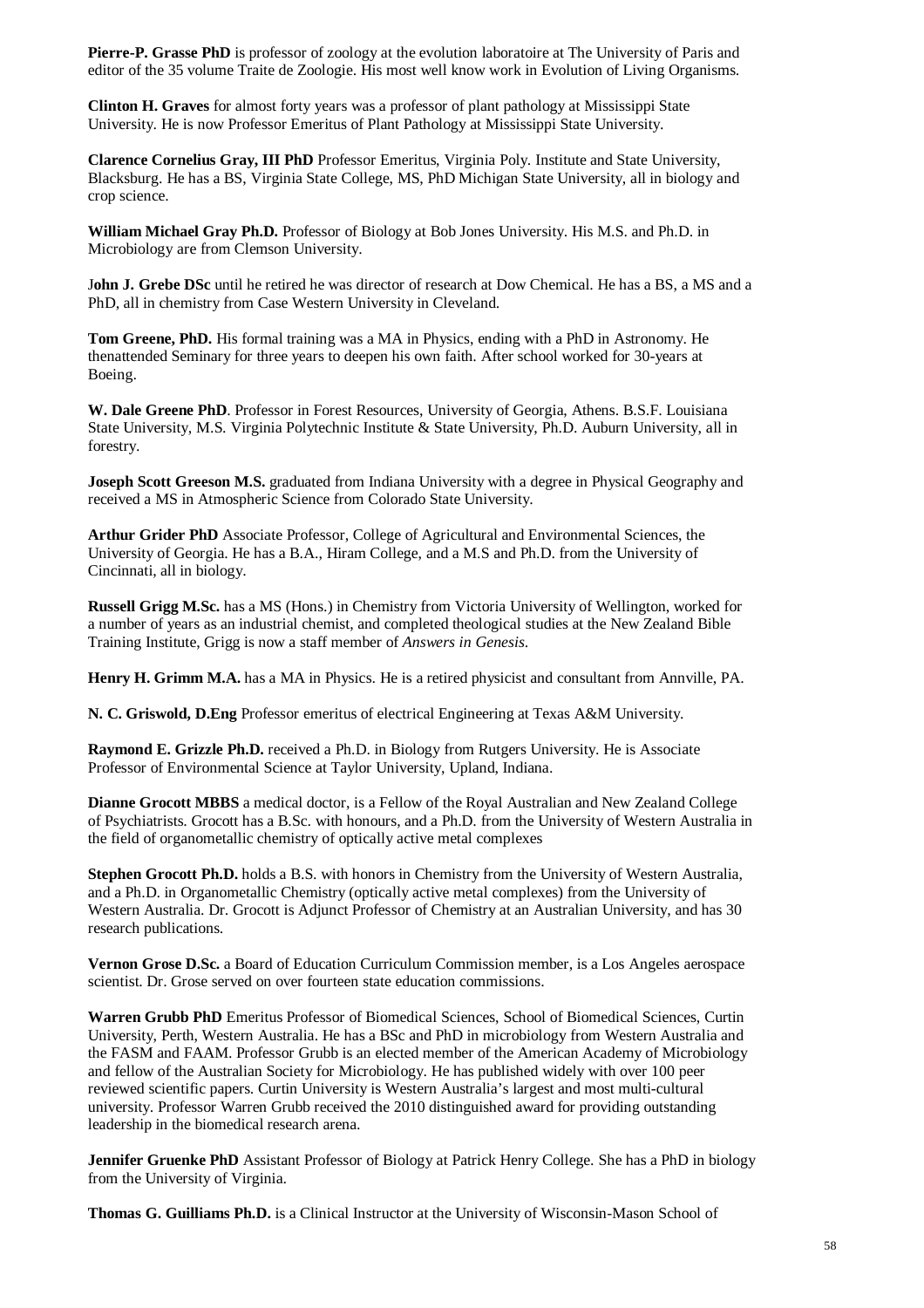Pharmacy, and Director of Science at Orthomolecular Products. He has a Ph.D. in Molecular Biology from the Medical College of Wisconsin.

**Michael Guillen Ph.D**. a theoretical physicist, is the host of the History Channel's *Where did it Come From?* show and former science correspondent for ABC news. He taught at Harvard for eight years, won awards for his teaching at Harvard and Emmys, Teddys and an EMMA for his television work. His BS was from UCLA and his Ph.D. in physics, math and astronomy from Cornell. His award winning teaching at Harvard brought him to the attention of ABC news affiliate in Boston.

**Randy Guliuzza M.D.** is chief of Areospace madicine U. S. airforce. He received a BS in Engineering from the South Dakota School of Mines, a M.D. from the University of Minnesota, and a MPH from Harvard.

**Phil Gullett Ph.D.** is an Author in Livermore, CA.

**Bill Gullickson Ph.D.** is Senior Research Consultant for the Van Andel Research Center in Chino Valley, Arizona. His background is in physics, spectroscopy, and water quality analysis.

**Richard Gunasekera Ph.D.** is Associate Professor of Biology and Coordinator of Biological Sciences at the University of Houston. He has a MS and Ph.D. in Biochemical Genetics from Baylor University and a MS in Bioorganic Chemistry from the University of Houston.

**James Gundlach Ph.D.** is Associate Professor of Physics at John A. Logan College. His B.S. is from the University of Michigan, his M.S. and Ph.D. from Clemson University, all in Physics.

**Carl Gustafson Ph.D.** was Professor and Chairman of the Department of Chemistry at King's College, New York. He received a MS in Organic Chemistry from New York University, and had a career in polymer chemistry and product R&D. He is now with the Imaging and Computer Vision Center doing research on Vertebrate Brain Mapping.

**Graham D. Gutsche Ph.D.** is Emeritus Professor of Physics and former chair, Department of Physics (he supervised a faculty of 38) at the U.S. Naval Academy. His Ph.D. is from Catholic University of America.

**Deborah B. Haarsma PhD**. Assistant Professor in the Department of Physics and Astronomy, Calvin College, Grand Rapids, MI, Post-doctoral Researcher and Visiting Assistant Professor in the Astronomy Department Haverford College in Philadelphia, Pennsylvania. She has a BS in Physics, Bethel College in St. Paul, MN. and a Ph.D. in Physics with a thesis in the field of radio astronomy under Professor Bernard F. Burke, from Massachusetts Institute of Technology, Cambridge, MA.

**Loren D. Haarsma Ph.D.** is Assistant Professor in the Department of Physics and Astronomy at Calvin College, Grand Rapids, Michigan. Postdoctoral Research Associate, University of Pennsylvania, Neuroscience Department studying the activity of amacrine and ganglion cells in intact mammalian retinas in vitro using bright visual stimulation, intracellular recording, pharmacological manipulations, and anatomical analysis. Postdoctoral Research at Tufts University, Neuroscience studying the biophysical basis of neurotransmitter modulation of calcium current in vertebrate nerve cells, using patch-clamping recording and single-channel analysis. Haarsma received a BS with honors in Physics and Mathematics at Calvin College, a MS in Physics from the University of Washington, and a Ph.D. in Physics from Harvard University.

**David L. Hagen Ph.D.** a research scientist. He has a BS in Physics and Chemistry from Pacific Lutheran University, a MS in Physical Chemistry from the University of Minnesota, and a Ph.D in Mechanical Engineering from the University of Minnesota.

**Roger W. Haines J.D.** is a former member of the Ninth Circuit Rules Committee and serves on the Board of Advisors of the Federal Sentencing Reporter. He was a Research Attorney for the California Third District Court of Appeals, Sacramento.

**Timothy L. Haines** has a Doctor of Pharmacy degree from Lake Erie College of Osteopathic Medicine in Erie, Pennsylvania. Prior to this, Haines did Pre-Pharmacy work at Millersville University. His undergraduate work was in Liberal Arts (cum laude).

**Dan Hale Ph.D.** is Professor of Animal Science at Texas A&M University. He received his BS and MS from Kansas State University and a Ph.D. in Nutrition from Oklahoma State University.

**Jerold L. Hale PhD** Professor pf speech communication, University of Georgia Department of Speech Communication. He has a BA from the University of California, Los Angeles in Political Science, and a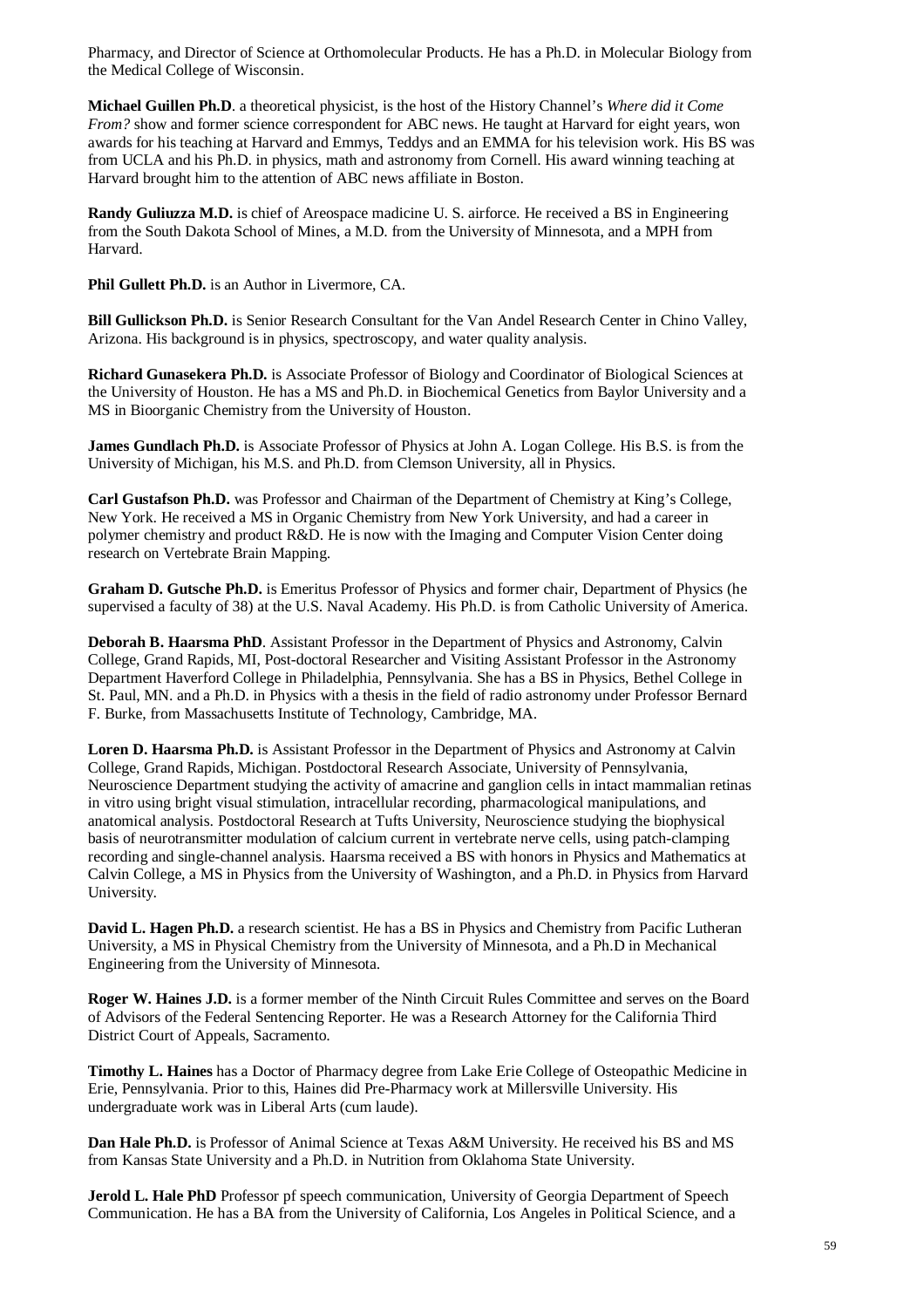M.A. and PhD in Communications from Michigan State University.

**M. A. S. Haleem** is Professor at the School of Oriental and African Studies at the University of London and on the Advisory Council of St. Ethelburga's.

**Kevin Haley Ph.D.** has a Ph.D. in Biology (Genetics) from Purdue University and did post graduate work at Dartmouth College. His undergraduate work was done at a state college in Massachusetts.

James L. Hall M.S. was former Biology Professor and Associate Director of the Center for Creation Studies at Liberty University, Lynchburg, Virginia. He has a MS in Geology.

**Dominic M. Halsmer Ph.D.** Professor and Dean of the School of Science and Engineering at Oral Roberts University, Tulsa, OK. He has a Ph.D. in Mechanical Engineering from UCLA.

**Kenneth A. Ham B.App.Sc., D.Ed.** received his Bachelor's in Applied Science with an emphasis on Environmental Biology from the Queensland Institute of Technology, Australia and a Diploma of Education (equivalent to a master's degree in America) from Queensland University. Ken was a science teacher in schools throughout the State of Queensland, including the government's leading public high school.

**Cecil Boyce Hamann PhD**. Professor emeritus of biology at Asbury College, formerly on the faculty of St. Lewis University Medical School. He has a AS from Taylor University and a MS and PhD from Purdue University, all in biology.

**Donald Hamann Ph.D.** is a Professor of Food Science at North Carolina State University. He received his Ph.D. from Virginia Polytechnic Institute and State University.

**Terrence John Hamblin** is Professor of Immunohaematology, Faculty of Medicine, at the University of Southampton School of Medicine in the United Kingdom. He is currently Honorary Consultant Hematologist for the Royal Bournemouth General Hospital. Hamblin received a MB, Ch.B. Bristol, a M.R.C.P., a M.R.C.Path, a F.R.C.P., a F.R.C.Path., a D.M. Southampton, and a F.Med.Sci.

**Edsel Poston Hamilton, III PhD** Scientist Hughes Research Labs and Lecturer electrical engineering, University of Texas, Austin,. Education: BS magna cum laude, University Southern California, MS, and Ph.D. University of Texas, Austin.

**Howard H. Hamlin MD** chief surgeon and professor in the department of surgery at The University of Illinois school of Medicine. His MD is from The University of Colorado Medical School.

**Solomon Hamilton, Ph.D.** Associate Professor of biology at Oakwood University. B.A Education. Caribbean Union College, Ph.D. Physiology. Loma Linda University.

**Paul Hampshire M.Sc.** is a senior scientist in the Department of Microbiology at the Prince Charles Hospital in Brisbane, Australia.

**Yaacov Hanoka PhD** research scientist for Evergreen Solar. He has a PhD in solid state physics and has over 70 publications in his field.

**Donald J. Hanrahan Ph.D.** has a Ph.D. in Electrical Engineering from the University of Maryland.

**James N. Hanson Ph.D.** is Professor Emeritus in the Department of Computer and Information Science at Cleveland State University. His Ph.D. is from ?

**Scott Hanson DVM** is a Veterinarian in Canada. He has a BS in biology and DVM from the University of Guelph where he was in the honors program.

**James Harbrecht M.D.** is a Clinical Associate Professor of Cardiology at the University of Kansas Medical Center. His BA is from Rice University, his M.D. is from the University of Kansas Medical School.

**John E. Hare Ph.D.** received a BA from Oxford University and a Ph.D. from Princeton University. Dr. Hare is Professor of Philosophy in the Ethics/Ancient Philosophy Department at Calvin College, Grand Rapids, Michigan.

**Leonard N. Hare PhD** professor departmeny of biology Andrews University in Michigan. He has a PhD in plant physiology and botany from the University of Maryland.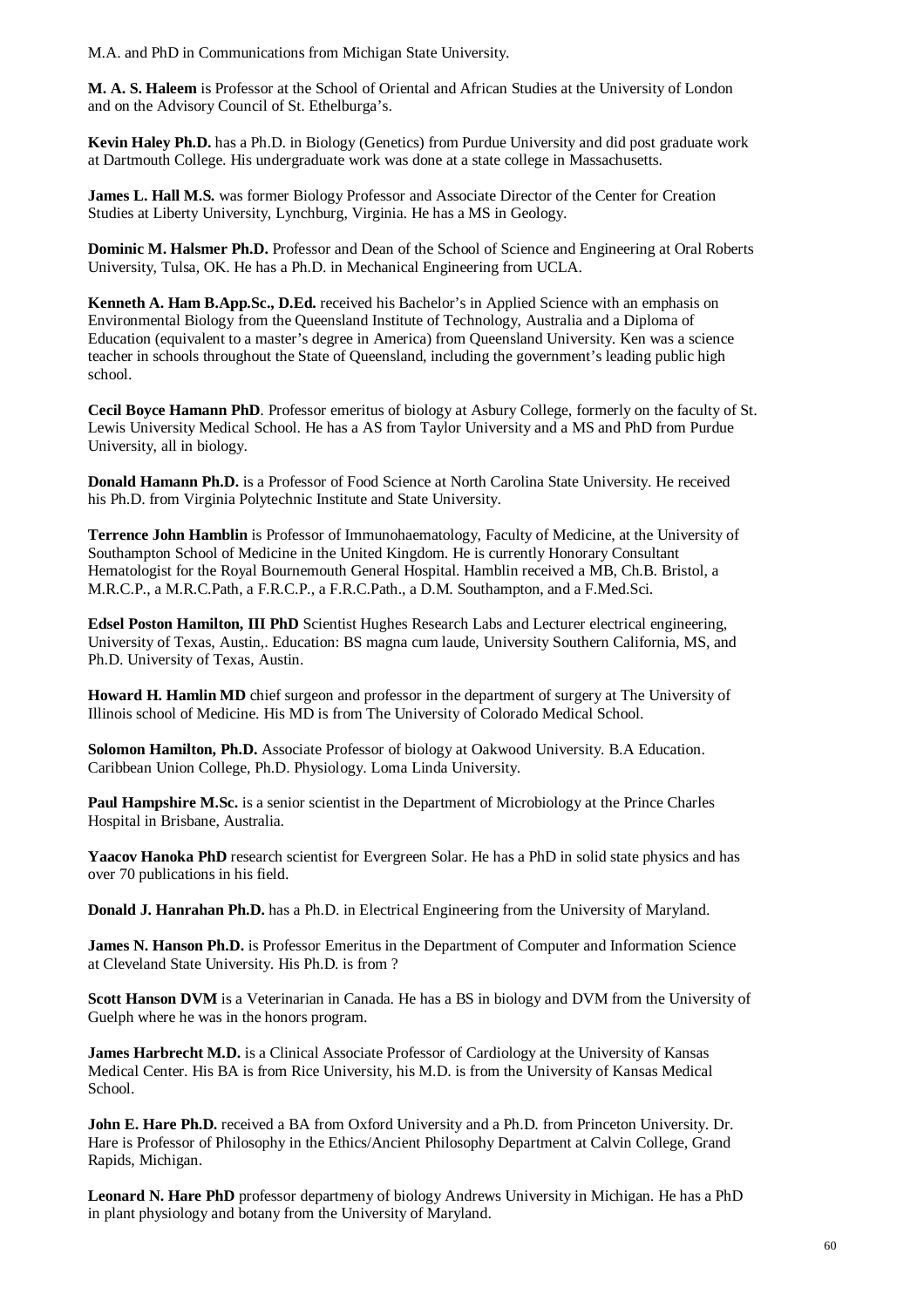**Barry R. Harker Ph.D.** has a Bachelor of Human Movement Studies from the University of Queensland, a M.Ed. from the University of New England, and a Ph.D. in the Philosophy of Education from James Cook University of North Queensland. Harker is Director of Staff Development at James Cook University of North Queensland, Australia and operates a management and education consultant agent in Cecily.

**James G. Harman Ph.D.** is Emeritus Associate Professor and Associate Chair in the Department of Chemistry and Biochemistry at Texas Tech University. His Ph.D. in Microbiology is from North Carolina State. He also has both an BA and MA in Biology from New Mexico State University.

**Daniel H. Harris Ph.D.** received a BS in Physics with honors from California State, Los Angeles, a Ph.D. in Astronomy/Astrophysics from the University of Arizona and was awarded an Honorary Ph.D. from National Christian University.

**David M. Harris M.S.** graduated from Manchester University with a BS with honors in Physics/Electronics Engineering, and a MS from Canyon College. Harris is Professor of Computer Studies at York University in Ontario and researcher in human computer interface.

Lester E. Harris Ph.D. is an author and one of the nation's leading authorities on Herpetology.

**William S. Harris Ph.D.** Professor of Medicine at the University of South Dakota Sanford School of Medicine and the Director of Nutrition and Metabolic Diseases Research at South Dakota Health Research Foundation in Sioux Falls, SD. He was formally endowed Chair in Metabolism and Vascular Biology and Professor of Medicine at the University of Missouri at Kansas City. In Addition, he served as the Director of the Lipoprotein Research Laboratory at St. Luke's Hospital. He is currently doing full-time research, funded by the National Institutes of Health and the American Heart Association. He has BS from Hanover College in Chemistry and a Ph.D. in Nutritional Biochemistry from the University of Minnesota. He has been conducting scientific research as a Research Biochemist since 1980 and has been awarded about \$3.5 million in research grants and has published over 70 scientific papers.

**A. D. Harrison Ph.D.** is Emeritus Professor of Biology at the University of Waterloo. He has a BSc, MS, BEd, PhD all from Cape Town University, South Africa, all in biology.

**Charles W. Harrison Ph.D.** is an Applied Physicist in the Electromagnetic area.

**Wes C. Harrison Ph.D.** is Professor of Humanities as well as Director of Liberal Studies at Ohio Valley College, Vienna, West Virginia. Professor Harrison received a BA from Harding University, a MA from Harding Graduate School of Religion, a MA from the University of Memphis, and a Ph.D. in History from the University of Oregon.

**Brad Harrub Ph.D.** holds a BS in Biology from Kentucky Wesleyan College, and a Ph.D. in Anatomy and Neurobiology from the College of Medicine at the University of Tennessee in Memphis. Harrub is also on the Faculty of the Internet School of Biblical Studies and serves as Editor of *Think*.

**Robert W. Harsh M.S.** holds a BS in Biology from Geneva College and a MS in Biology from Slippery Rock State University. He has been a biology teacher at Seneca Valley High School in Harmony, Pennsylvania, since 1968.

**William B. Hart** is Assistant Professor of Mathematics at the University of Illinois in Urbana-Champaign.

**John Hartnett Ph.D.** has a BS (honors) and a Ph.D. with distinction in Physics Department from the University of Western Australia in 2001 where he is a research Fellow with the Frequency Synthesis and Meteorology Research Group in the Physics Department at the University of Western Australia. He has over 100 papers in scientific journals and 2 patients.

**Gerald T. Den Hartog PhD** a research scientists at the U.S. Department of Agriculture. He has a M.Sc and a PhD from the University of Minnesota, both in agronomy.

**Mark D. Hartwig Ph.D.** received a BA in Psychology from Trinity College, Deerfield, Illinois and a Ph.D. in Educational Psychology from the University of California at Santa Barbara.

**Sigrid Hartwig-Scherer Ph.D.** is a Paleoanthropologists with the University of Munich; Research Fellow at the Institute for Anthropology and Human Genetics, Ludwig-Maximillian University, Munich. Her Ph.D. is in Physical Anthropology from the University of Zurich.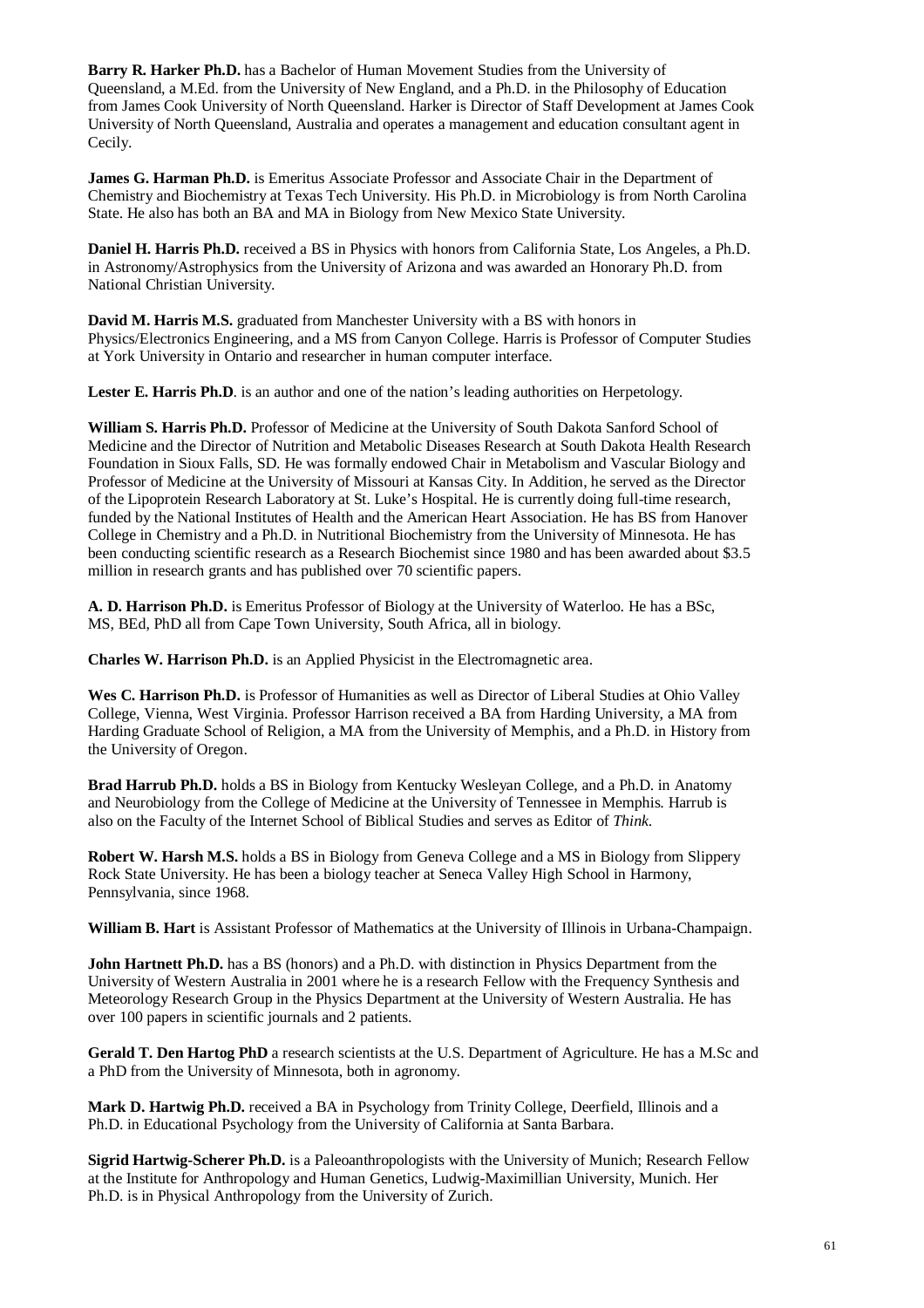**H. Harold Hartzler PhD** is professor of Physics and Astronomy at Mankato State University. He has a PhD from Rutgers State university in physics.

**Stephanie Hartz PhD** Associate Professor of Biology, Bryan University. She has a B.S.in Biology from Towson University and a Ph.D. Celullar and Molecular Biology from the University of Maryland. She has published several peer reviewed articles in Lysosomal biogenesis.

**Martin E. Hartzell PhD** Professor of Biology Bryan University. He has a B.A. in Biology from Cedarville University a M.A. in Zoology and a PhD in Limnology (aquatic biology) both from Indiana University

**Jeffrey Harry Harwell PhD** is Associate Dean of Engineering Conoco/DuPont Professor and Director, School of Chemical Engineering and Materials Science, University of Oklahoma, Norman, OK. He has published three books and 130 papers and holds 15 patents. His research at the University of Oklahoma has been supported by nearly \$10 M in grants from NSF, DOE, DOD, and EPA, as well as numerous contracts from corporations Jeff received a B.A. in Chemistry/Philosophy from Texas A & M University a M.S. in Chemical Engineering from Texas A & M University, a Ph.D. in Chemical Engineering from the University of Texas, Austin, and a M.Div. in Pastoral Theology from Western [Conservative Baptist] Seminary.

**Mark Harwood Ph.D.** is a Satellite Systems Engineer for the aerospace industry. He has a B.Sc. in Physics, BE (Hons) in Electrical Engineering and a Ph.D. in Computers from the University of Sydney.

**Abraham Hasofer Ph.D.** received his Ph.D. from the University of Tasmania. He is Professor Emeritus of Statistics in the School of Mathematics at the University of New South Wales, Sydney, Australia. He worked as a Level A Researcher in the Department of Statistics at La Trobe University on estimation problems in the Stochastic Theory of Epidemics. In 1996 he continued his work as a research staff member in the Faculty of the Centre for Environmental Safety and Risk Engineering at the Victoria University of Technology.

**Richard Hassing Ph.D** His Ph.D is in theoretical Physics from Cornell University.

**James Pierre Hauck Ph.D.** is Professor of Physics and Astronomy at the University of San Diego. He has a B.S. in Physics (with honors), a B.S. in Mathematics, and a M.A. in Physics, all from the California State Polytechnic University, San Luis Obispo. He also has a Ph.D. in Plasma Physics from the University of California, Irvine.

**Sharon Kaye Hauge PhD** professor of mathematics University of the District of Columbia, Washington. Education: Fort Hays State University, B.A.; Oklahoma State University, M.S. (mathematics), American University, Ph.D., M.S. (technology of management).

**Paul Hausgen Ph.D.** is a Scientist at Airfares Research Lab, Kirtland, NM. His Ph.D. is in Mechanical Engineering from the Georgia Institute of Technology.

**Gerald Bryce Havenstein PhD** Director genetic research, head dept. poultry science North Carolina State University. Major interest and expertise includes genetics of growth, development and disease resistance as influenced by environmental factors, as well as nutrient recycling and utilization. B.S. in Agriculture, Kansas State University, M.S. in Genetics, University of Wisconsin-Madison, Ph.D. in Genetics.

**George S**. **Hawke Ph.D.** Senior Environmental Consultant, Connell Wagner PPI Sydney, Australia. He obtained a B.Sc. with first class honors in Physics from the University of Sydney, followed by a Ph.D. in Air Pollution Meteorology from Macquarie University.

**Billy Hawkins PhD** Assistant Professor, Biomedical & Health Sciences Institute, University of Georgia. He has a B.S., Webber College; a M.S., University of Wisconsin-La Crosse; and a Ph.D. in Physical Education and Sport Studies, University of Iowa.

**Curtis Hawkins M.D.** is Assistant Clinical Professor of Dermatology at Case Western Reserve University School of Medicine. His MD is from Case Western University.

**Stacy Susan Hawkins PhD** Visiting Assistant Professor, Rutgers University, Piscataway, postdoctoral Fellow, Rutgers University. Education: BSEE, MIT, Cambridge, MA and Ph.D., Rutgers University, Piscataway, N.J.

**Steven L. Hayes Ph.D.** worked in the Fuels and Reactor Section of the Nuclear Technology Division of the Argonne National Laboratory in Idaho Falls, Idaho, and, since 1999, he has been Assistant Professor of Mechanical Engineering at the University of Idaho. Hayes received a BS in Nuclear Engineering with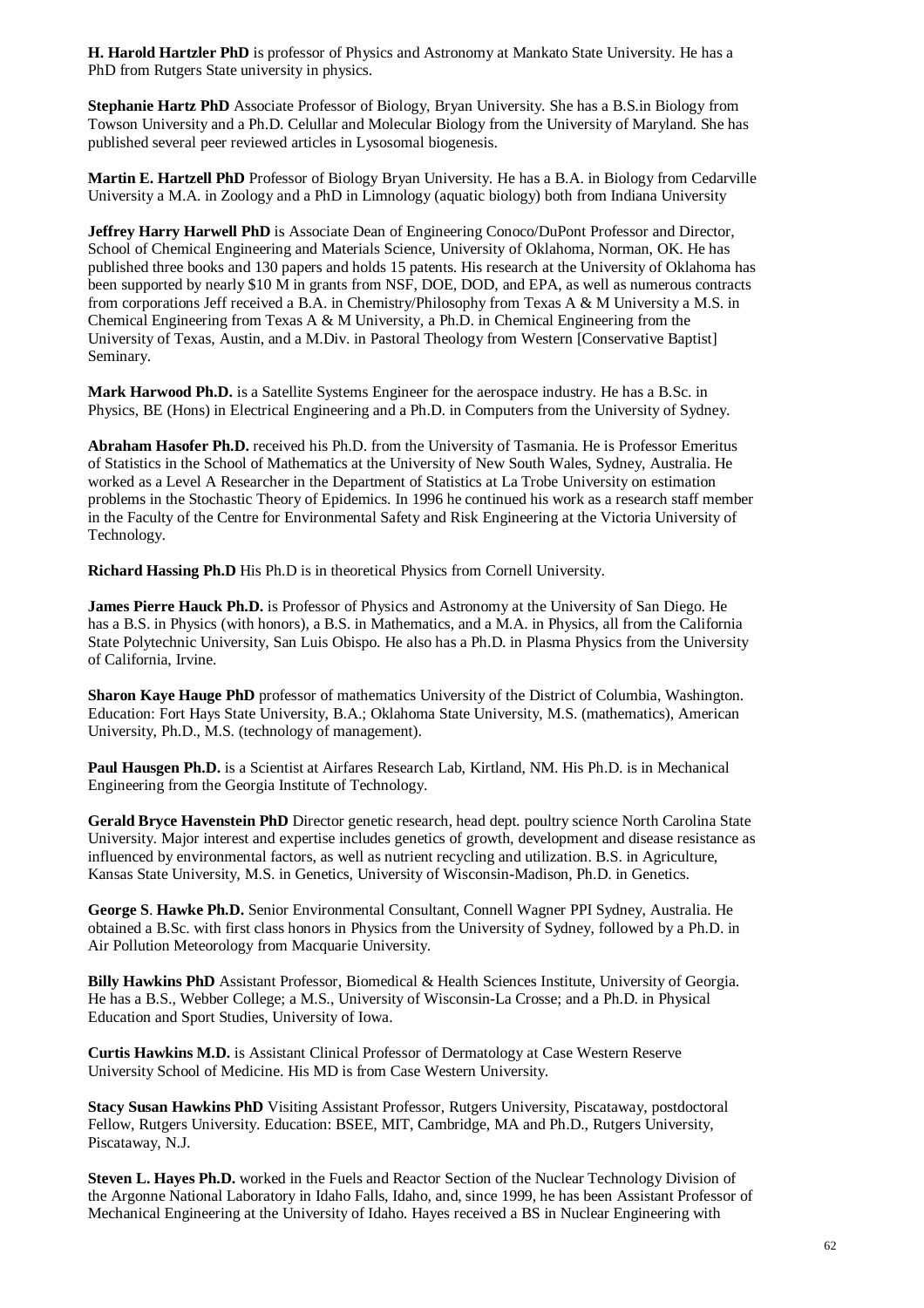honors, a MS in Nuclear Engineering, and a Ph.D. in Nuclear Engineering, all from Texas A&M University.

**William W. Hayes Ph.D.** is Associate Professor of Biology at Loma Linda University. His Ph.D. is from the University of Wyoming. His MS is from Walla Walla College, Washington.

**Floyd E. Hays PhD** is Professor of Biology at Pacific Union College. His BS is from Loma Linda University, his MS from University of Michigan and his PhD is from Loma Linda University.

**Jeff Hayes PhD** in organic chemistry, was a student advisor when creationist Michael Korn was at Harvard. He later became professor at Univrsity of Colorado and currently heads the Intellectual Property Division at Proctor & Gamble in Cincinnati. He became a Christian believer and Creationist while at CU Boulder

**Shaun Hayton PhD**. Geologist with Saudi Armco. He has a AS, MS (1st class) and PhD from Waikato University, New Zealand, all in geolo.

**Alan T. J. Hayward Ph.D.** a well-known British physicist, was a principle scientific officer at a government research laboratory until he retired. He has a M.Sc., a F.Inst.e, a C.Eng., a M.Inst., a Mech.E., and F. Inst.Pet.

**James Hayward. PhD**. is Research professor of biology at Andrews University. His BS in biology from Walla Walla College, a MS in biology from Andrews University and a PhD is in Biology from Washington State University.

**Oliver St Clair Headley Ph.D.** is Professor and former Head of the Department of Chemistry, University of the West Indies, St. Augustine, Cave Hill, Barbados. He holds a BS with honors in Chemistry from the University of West Indies, Mona, Jamaica and a Ph.D. in Inorganic Chemistry from University College, London. Dr. Headley is currently Director of the Center for Resource Management and Environmental Studies, University of West Indies, Cave Hill, Barbados, and serves as chairman of the National Commission on Sustainable Development and leads the Prime Minister's Millennial Project in Solar Energy.

**Oliver St. Clair Headley PhD** Director of the Center for Resource Management and Environmental Studies, Cave Hill, Barbados. He has a Ph.D. in inorganic chemistry from University College, London, and is a Lecturer in Chemistry, University of the West Indies, St. Augustine.

**Russell Healey Ph.D.** is Fellow of Selwyn College, and Lecturer in Department of Engineering, Cambridge University.

**Sir Robert Brian Heap**, **PhD** senior Fellow, University Cambridge, School of Clinical Medicine. He has a BSc, Ph.D., from University Nottingham, England, a MA, and ScD, from Cambridge University, and a DSc, from University Nottingham.

**Walter Hearn Ph.D.** is a professor emeritus of biochemistry at Iowa State University. He has a BS degree with honors from Rice University and his Ph.D. in Biochemistry is from the University of Illinois. He has also taught at Yale and Baylor Universities.

**Leo (Jake) Hebert PhD.** received a BS from Lamar University in 1995 summa cum laude a MS from Texas A & M University and a PhD from the university of Texas at Dallas, all in physics. Hebert is now a physics professor at Lamar University in Beaumont, Texas.

**David Heddle Ph.D.** has a Ph.D. in Physics from Carnegie Mellon University.

**Eric Hedin PhD** Professor of Astronomy at Ball State University. His PhD is in Astronomy from

**Randall Hedtke M.S.** has a MS in Curriculum and Instruction from St. Cloud State University, Minnesota where he was an instructor. Hedtke is now retired.

**Ray A. Hefferlin Ph.D.** received a Ph.D. from the California Institute of Technology. He was Chairman of the Physics Department at Southern Missionary College, Collegedale, Tennessee until his recent retirement.

**James Hefley Ph.D.** is presently Adjunct Professor at Hannibal-LaGrange College in Hannibal, Missouri. Hefley holds a Ph.D. in Communications from the University of Tennessee and a M.Div. from New Orleans Baptist Seminary and an honorary Doctorate from Ouachita University.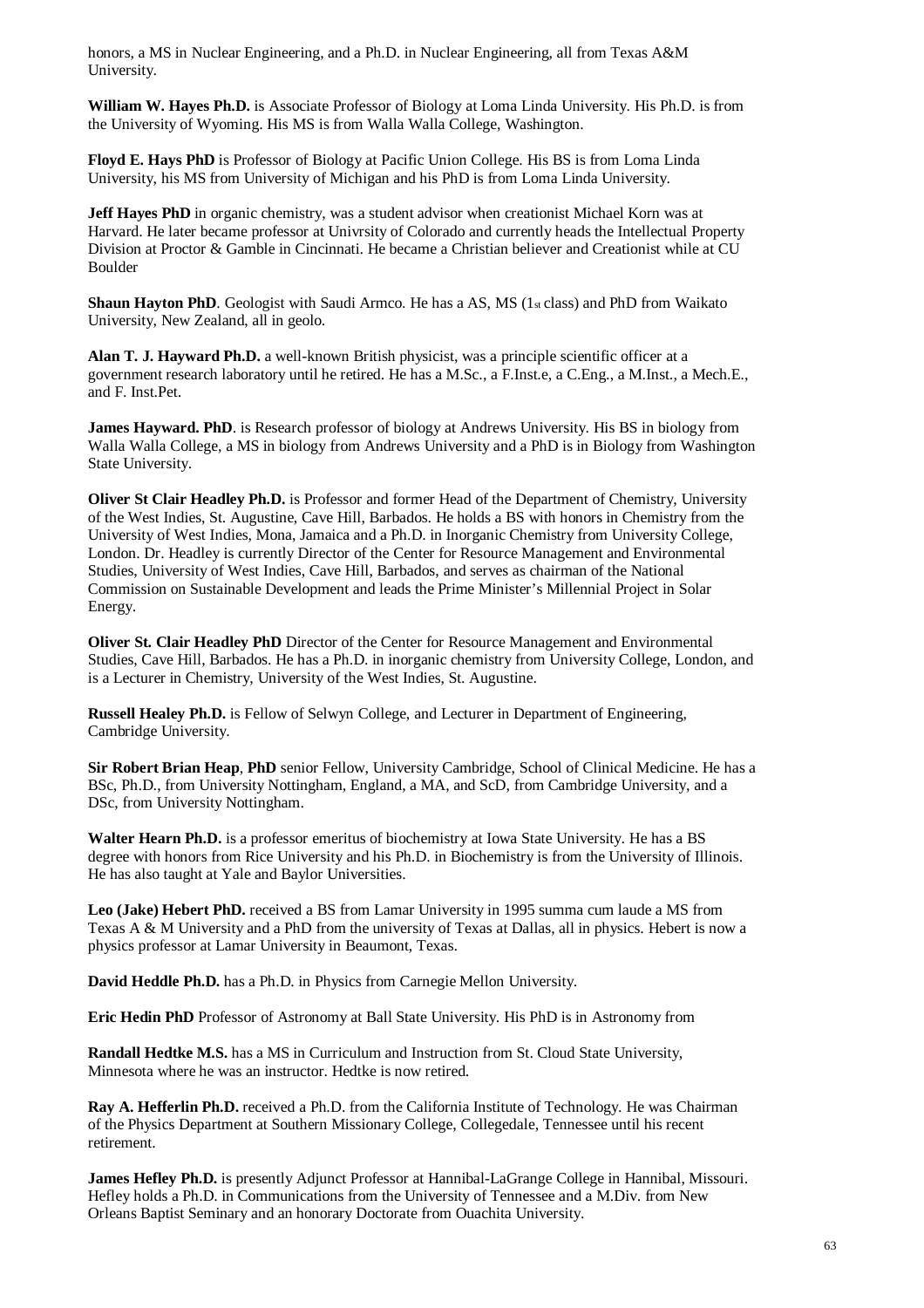**Harold E. Heidtke Ph.D.** is Professor of Biology Emeritus at Andrews University, Michigan. After his retirement, Heidtke continued to teach Anatomy and Physiology for the Biology Department.

**Harold Heie Ph.D.** was Head of the Mathematics Department at King's College, New York. He is now Director of the Center for Christian Studies at Gordon College, Wenham, Massachusetts and a Senior Fellow at the Council for Christian Colleges and Universities. Heie holds a Ph.D. in Mechanical and Aerospace Engineering from Princeton University.

**Monte R. Heil** is with the United States Geological Survey and on the University of Northern Colorado Geology faculty.

**John Heininger M.A.** has been the Vice President/Secretary of the National Alliance of Christian Leaders (NACL) since its inception in 1986. A graduate of the Moody Bible Institute, Chicago, he has done graduate studies at the Simon Greenleaf University in California, and received his MA from Sutherland, Australia. Heininger currently resides on the Gold Coast, where he serves as Director of Alpha Digital.

**John Edward Heinze Ph.D** Research Manager, Vista Chemical Co., Austin, Texas, Education: BS, Oklahoma Baptist University, Shawnee, and Ph.D., University of Illinois, Urbana.

**John E. Heinze, Ph.D**. Principal, Senior Vice President and Senior Science Advisor, John Adams Associates, Washington, D.C. Dr. Heinze received his doctorate in microbiology from the University of Illinois at Champaign-Urbana in his postdoctoral study in molecular biology and genetics at the National Institutes of Health in Bethesda, Maryland.

**Daniel W. Heinze Ph.D.** has a Ph.D. in Geophysics (also: Post-Doc Fellow, Carnegie Institute of Washington) at Texas A&M University.

**Harold Heinze Ph.D.** an author, now resides in Switzerland.

**Michael Heisig Ph.D.** completed his State Exam (which corresponds to a MS) in Food Science from the University of Karlsruhe and his second State Exam from the CLUA Karlsruhe (a special laboratory for analyzing food). Heisig completed his Ph.D. in Molecular Biology from the University of Freiburg in 1987. He currently works at the Interdisciplinary Center for scientific counting (IWR) Simulation in Technology Center at the University of Heidelberg in Germany.

**Christian Heiss** is a Post-Doctoral Associate for the Complex Carbohydrate Research Center at the University of Georgia.

**Margaret Helder Ph.D.** formerly an Assistant Professor of Biology at Brock University, St. Catharines, Ontario. She received a BA with Honors in Biology from Bishop's University, Lennoxville, Quebec and a Ph.D. in Botany from the University of Western Ontario, London, Ontario. Dr Helder left teaching to rear her family.

**Larry S. Helmick Ph.D.** Professor emertis of Chemistry at Cedarville University, Cedarville, OH. He received his BS in Physical Science from Cedarville, and his Ph.D. in Organic Chemistry from Ohio University.

**Barbara S. Helmkamp Ph.D.** has a Ph.D. in Theoretical Physics from Louisiana State University.

**Otto Jennings Helweg Ph.D.** is Dean of the College of Engineering and Architecture, North Dakota State University. He was formerly Professor of Civil Engineering, Memphis State University. He received his BS from the U.S. Naval Academy, a M.Div. from Fuller Theological Seminary with majors in theology, psychology, and philosophy, a MS in Engineering from the University of California, Los Angeles, a MS in Higher Education Administration from Memphis State, a MBA, with majors in marketing and finance, from the University of Memphis, and a Ph.D. in Civil Engineering from Colorado State University.

**Mark Hemric Ph.D.** is Professor of Biology/Chemistry at Liberty University. He has a B.S. from the University of North Carolina (Chapel Hill), and a Ph.D. from East Carolina University, both in chemistry.

**R. Craig Henderson** is Associate Professor, Department of Civil and Environmental Engineering at Tennessee Tech University. His B.S., M.S. and Ph.D. are all in Civil Engineering from the University of Tennessee.

**Olivia A. Henderson Ph.D**. Pharmaceutics University of Missouri, Kansas City.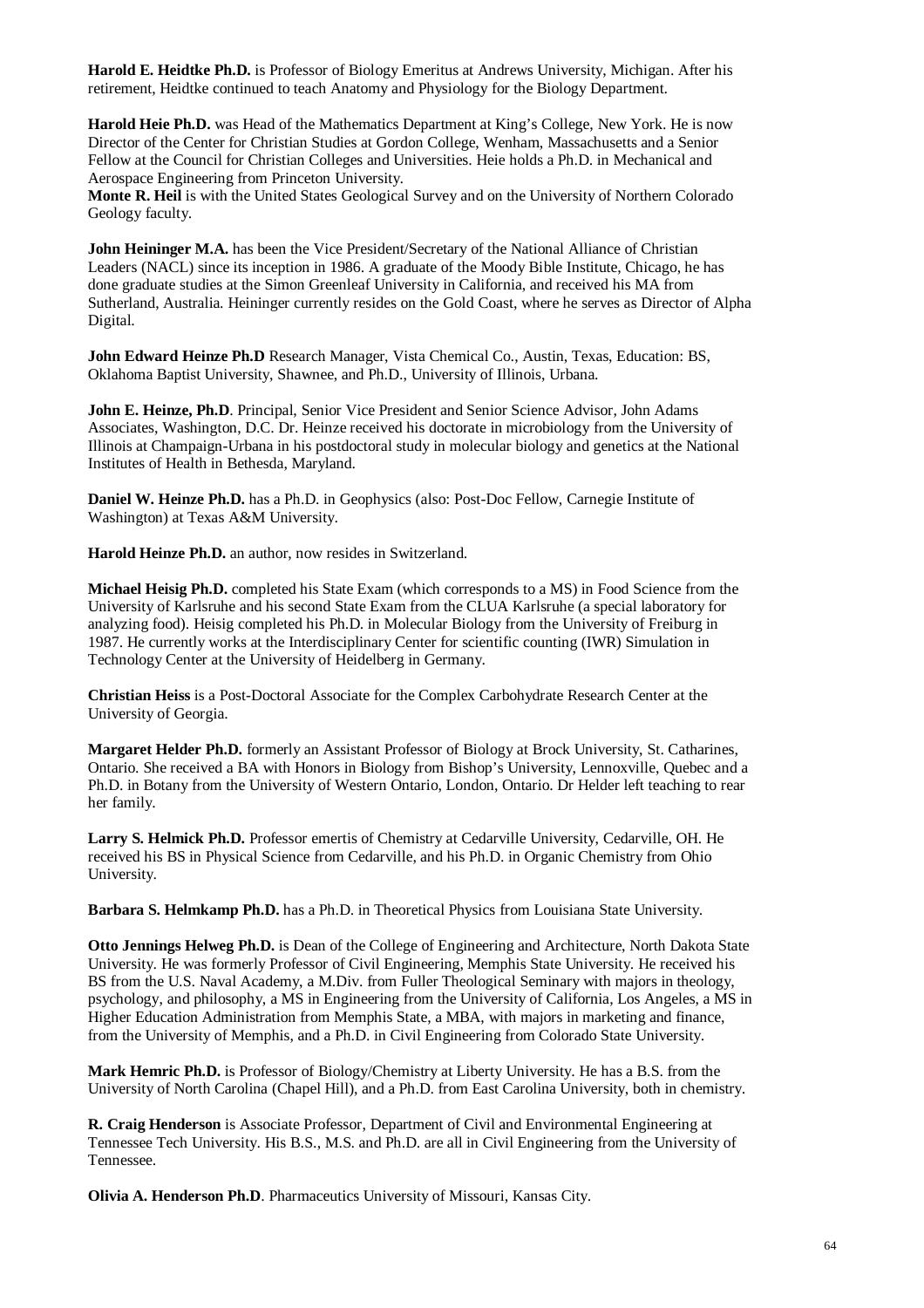**Tom Henderson M.S.** received a BS in Physics and a BA in Mathematics both from the University of Texas at Austin, and a MS in Science Education from the Institute for Creation Research. Henderson's professional career included working for the National Aeronautics Space Administration Dryden Flight Research Center, Edwards Air Force Base, California, the NASA Johnson Space Center, Houston, Texas from 1962 to retirement in 1998, and as Aerospace Technologist, a Aerospace Engineer, Computer Engineer with NASA from 1961 to 1998.

**Troy Henderson PhD** Assistant Professor of Mathematics at the University of Mobil, Mobil, AL. He has a B.S., M.A., from the University of Alabama and a Ph.D., Texas A&M University, all in mathematics.

**Kurt J. Henle Ph.D.** is Professor Emeritus at University of Arkansas fro Medical Sciences. His Ph.D. in Biophysics is from the University of Pennsylvania.

**Tom Hennigan M.S.** is an Environmental Educator and science teacher (he teaches Life and Physical Science) at DeRuyter Central Schools, DeRuyter, New York and Adjunct Instructor at the College of Environmental Science and Forestry at Syracuse, New York teaching a college course called "Global Environment." Hennigan has a BS in Natural Resources Management from the University of Alaska, Fairbanks and a MS in science education from Syracuse University, and a MS in ecology from SUNY college of environmental science at Syracuse.

**Willard L. Henning PhD** Professor emeritus of biology at Bryan College, Dayton, TN.

**Harold R. Henry Ph.D.** is Professor and Chairman of the Department of Civil and Mining Engineering at the University of Alabama in Tuscaloosa. Henry has a BS in Civil Engineering from the Georgia Institute of Technology; a MS in Hydraulics from the University of Iowa and a Ph.D. in Fluid Mechanics from Columbia University.

**Hugh L. Henry Ph.D.** is a Professor in the Physics and Astronomy department at Northern Kentucky University. His Ph.D. in Physics is from the University of Virginia.

**Jonathan F. Henry Ph.D.** is Professor of Natural Science and Chair in the Division of Science at Clearwater Christian College, Clearwater, Florida. Henry received a BS in Chemistry from the University of Alabama, a MS in Chemical Engineering from the University of Alabama, and a Ph.D. in Chemical Engineering from the University of Kentucky.

**Joseph L. Henson Ph.D.** an entomologist, and is Professor and Head (Chairman) of the Biology Department in the Natural Science Division at Bob Jones University. He received a BS from Bob Jones University with a major in Biology and a minor in Chemistry, a MS in Zoology, minor in Botany, and Ph.D. in Entomology, minors in Microbiology and Plant Pathology, from Clemson University.

**Campus I. Her PhD** is in microbiology from the University of São Paulo

**David Herbert Ed.D.** is an adjunct professor at the University of Toronto. He received a BA from Western University, a MA from Wheaton, a MA from the University of Toronto, a M.Div. from Central Baptist Seminary, and a Doctorate from the University of Toronto.

**John K. Herdklotz Ph.D**. Chief Executive Officer of Telor Ophthalmic Pharmaceuticals, Inc. He has a PhD in Physical Chemistry from Rice University

**Enrique Hernandez-Lemus PhD** is a theoretical physicist at the National University of Mexico. Currently involved in finding a thermodynamically feasible explanation for the phenomenon known as the gravothermal catastrophe, which is a mechanism of star growth. He has also worked and published in the area in DNA sequence complexity

**David W. Herrin Ph.D.** is Research Assistant Professor in Mechanical Engineering at the University of Kentucky. He has a B.S. and M.S. from the University of Cincinnati, and a Ph.D. from the University of Kentucky, all in Mechanical Engineering.

**Robert A. Herrmann Ph.D.** Professor of Mathematics at the United States Naval Academy in Annapolis, Maryland and has taught Mathematics for over forty years. He received a scholarship to John Hopkins University and graduated with a BS with honors, majoring in Mathematics (minor in Physics). He graduated with honors for his MA in Mathematics and a Ph.D. in Mathematics from American University. Dr. Robert A. Herrmann has published 70 articles in 29 different journals and over 250 published reviews as well as 6 books,

**Robert L. Herrmann Ph.D.** is Adjunct Professor of Chemistry at Gordon College in Wenham,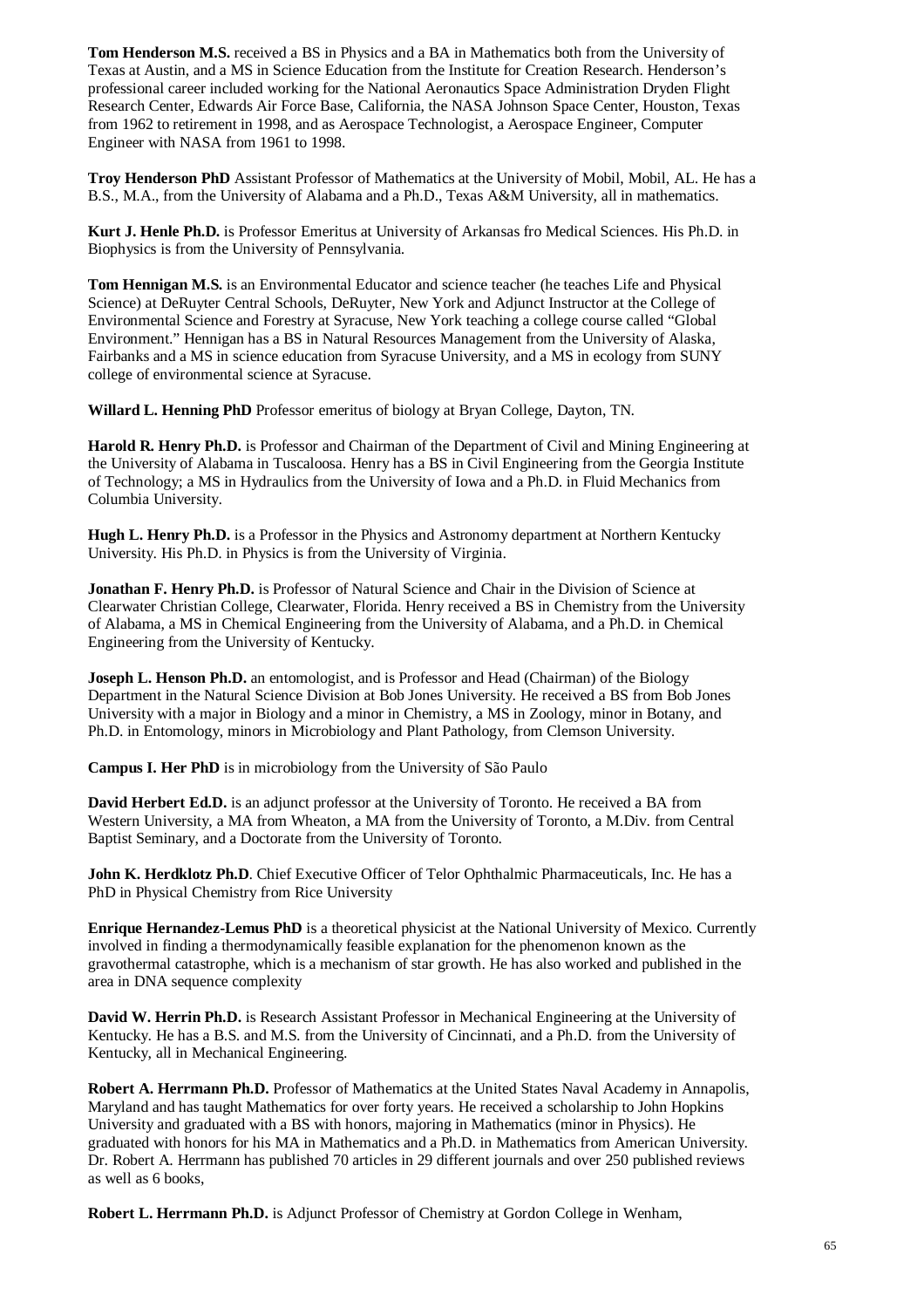Massachusetts. He has a B.S. in Chemistry from Purdue University, and a Ph.D. in Biochemistry from Michigan State University.

**Nolan Hertel Ph.D.** is Professor, Nuclear & Radiological Engineering at Georgia Institute of Technology. His Ph.D. is in Nuclear Engineering from the University of Illinois, Urbana-Champaign.

**Victor Franz Hess PhD** Austrian-born U.S. physicist who discovered cosmic rays, for which he was jointly awarded the 1936 Nobel Prize for Physics with Carl Anderson. The radiation, at first called Hess radiation in his honor, was later renamed cosmic radiation by Robert A. Millikan. Educated at the University of Graz, Hess received his Ph.D. from the University of Vienna.

**David A. Hessinger Ph.D.** is Professor of Physiology and Pharmacology at Loma Linda University. His Ph.D. is from the University of Miami.

**James O. Hewitt J.D.** has A.B. and J.D. Degrees from Stanford University.

**John Hey** is Associate Clinical Professor at the Dept. of Family Medicine, University of Mississippi. He is also Fellow, American Geriatrics Society.

**Roger L. Heyen M.S.** is a scientist at Honeywell Industry Solutions in Glendale, Arizona. He has a BS and M.S. in Electrical Engineering from Arizona State University

**Fred J. Hickernell Ph.D.** received a BA in Mathematics and Physics from Pomona College, a Ph.D. in Mathematics from the Massachusetts Institute of Technology (M.I.T.). Since 2002 Hickernell was Director, Peking University - Hong Kong Baptist University Joint Research Institute for Applied Mathematics and Director of the High Performance Cluster Computing Centre Supported by Dell and Intel.

**Fred S. Hickernell Ph.D.** received a BA in Education and the MS and Ph.D. Degrees in Physics from Arizona State University, Tempe, Arizona. Now retired, Dr. Hickernell continues to work with colleagues in the United States, Canada, Russia, and Hawaii.

**Miroslav Hill PhD** Former Director of Research Centre National de la Recherche Scientifique France.

**Brian Hill PhD** Professor of Chemistry, Bryan University. He has a B.A. in Biophysics and Chemistry from the University of Pennsylvania and a D.A. in Chemistry from Middle Tennessee State University and a M.A. in Chemistry from the University of Virginia. Topics of Expertise include Computational chemistry and Inorganic chemistry

**Roger Brian Hill PhD** Assistant Professor Occupational Studies, University of Georgia, Athens Education: B.S. in Industrial Arts Education, North Carolina State University, M.S. in Curriculum and Instruction, Northern Illinois University, Ph.D. The University of Tennessee, Knoxville.

**Philip Graham Hill PhD.** Professor Emeritus of Mechanical Engineering at the University of British Columbia, Vancouver, British Columbia, Canada. Hill received his B.Sc. from Queen's University, his M.Sc. from Birmingham, and his PhD. from M.I.T, all in mechanical engineering.

**Robert Hill M.S.** is an Assistant Professor of Science at Maranatha Baptist College in Watertown, Wisconsin. He received a BS in Biology and a BS in Geophysics, both from Christian Heritage College, and a MS in Physics from Ball State University.

**David Hillaker M.S.** has been on the faculty of Christian Heritage College in the Science and Kinesiology Department. Hillaker received a BS from Biola University and also studied at San Diego State University and at the University of California, San Diego and has a MS from the Institute for Creation Research.

**David M. Hillis PhD** Alfred W. Roark Centennial Professor in Natural Sciences Section of Integrative Biology, University of Texas at Austin. Hillis received his B.S. degree (with honors) from Baylor University, and an M.A., M.Ph. and Ph.D. (all with honors) from The University of Kansas.

**Kenneth E. Himma Ph.D. JD** is Professor of Philosophy in the Department of Philosophy, and Professor at the Information School and the Law School at the University of Washington. His Ph.D. is from University of Washington, his JD from the University of Washington School of Law.

Gary Himmelwright M.S. works as a scientist at the Lawrence Livermore National Laboratory, Livermore, California.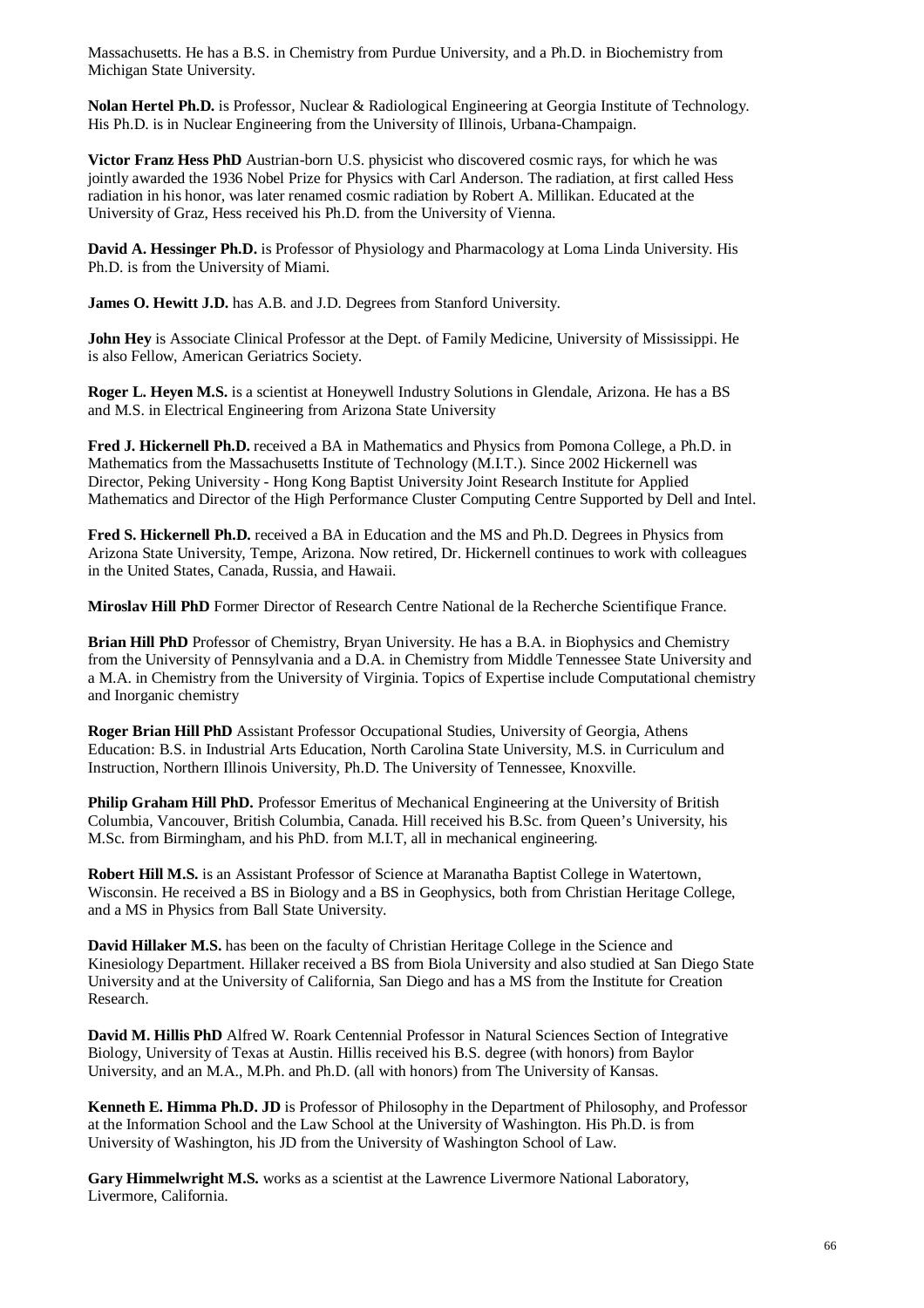**Hilton F. Hinderliter Ph.D.** is Professor in the Science, Technology, and Society Program at Penn State University. His Ph.D. is in Physics is from Pennsylvania State University.

**Marvin H. Hinds Ph.D.** is Professor of Biology at Marion College. He received a BS in Education from Marion College, a BS in Electronics from Valpo Tech and a Ph.D. in Physiology from Texas A&M University.

**Nancy Hinkle PhD** Associate Professor of entomology at the University of Georgia, She is well known for her research on fleas and lice. She received her Ph.D. in entomology from the University of Florida, Gainesville.

**Clarence H. Hinrichs Ph.D.** a Professor of Physics at Linfield College, McMinnville, OR. His BA in Physics is from Linfield College, his Ph.D. in Physics is from Washington State University.

**Joseph Hinson Ph.D.** is Professor of Biology at Bob Jones University. His Ph.D. is in Biology.

**Edwin Daniel Hirleman Ph.D.** Was Chair and Professor of Engineering at University of Arizona, now is Professor and Head, School of Mechanical Engineering, Purdue University. He has a B.S. in Mechanical Engineering, graduating in three with Highest Distinction (4.00 GPA), a M.S.M.E., and a Ph.D., all from Purdue University.

**Roland F. Hirsch Ph.D**. A Research Scientist at the U. S. Department of Energy. He served on the faculty of Seton Hall University from 1965 to 1988. where he was chair of the Chemistry Department, Associate Dean of the College of Arts and Sciences. He has a BA from Oberlin College and a MS and Ph.D. in Analytical Chemistry from the University of Michigan.

**Adina Ho M.S.** enrolled in the University of Washington at the age of fourteen and received two BS by the age of nineteen (in chemistry and music). She then obtained four different graduate degrees in genetics and psychology and is currently a psychologist in Massachusetts. **Mae-Wan Ho Ph.D.** in Biochemistry from Hong Kong University.

**Samuel Ho Ph.D.** entered the University of Washington (Seattle) at the age of ten, completed his Mathematics Degree at thirteen and earned a Ph.D. in Computer Science at the age of twenty-two. Ho is currently a Senior Engineer in computer research for a major computer firm located in the Boston, Massachusetts area.

**Sean Ho M.S.** enrolled in the University of Washington at the age of thirteen, and by the age of twenty earned both a BS and a MS in Mathematics, then completed his Ph.D. in Computer Science at the University of North Carolina.

**Susanna Ho Ph.D., M.D.** entered the University of Washington at the age of fourteen and earned two BS by the age of eighteen (in chemistry and biochemistry). By the age of twenty-six, she earned an M.D. and a Ph.D. in Molecular Genetics from Harvard Medical School.

**William Ho M.D.** his medical qualification included a M.B. and B.S., the British equivalent to the American M.D. Fleeing the communist revolution in China in the late 1940s, he settled in Hong Kong, where he received his medical qualification, and then emigrated to the United States in 1964.

**Andrew J. Hodge B.S., M.B. (M.D.) FRACS** is Head of the Cardio-thoracic Surgical Service at the Fremantle Hospital in Western Australia. Dr. Hodge is a specialist in coronary bypasses, valve replacements, and lung cancer.

**Dewey Hodges Ph.D.** is Professor of Aerospace Engineering and Mechanics at Georgia Institute of Technology, Atlanta Georgia. He is also Director of the Symbolic Computation Laboratory. His M.S. is and Ph.D. are in Aeronautical and Astronautical Engineering from Stanford University.

**Dorothy Hodgkin PhD** Professor Emeritus at Oxford University. For her work with vitamin B-12, she was awarded the Nobel Prize in chemistry in 1964.

**Margaret Hodson MD** Professor of Respiratory Medicine and Head of the Department of Cystic Fibrosis at the National Heart & Lung Institute, Imperial College School of Medicine, London. She has a MSc, a MD, a MB, a FRCP and a DA.

**William A. Hoesch M.S.** was a petroleum geologists for 7 years. He has a BA in Geology from the University of Colorado and a MS in Geology from the Institute for Creation Research Graduate School and is currently Research Geologist for the Institute for Creation Research.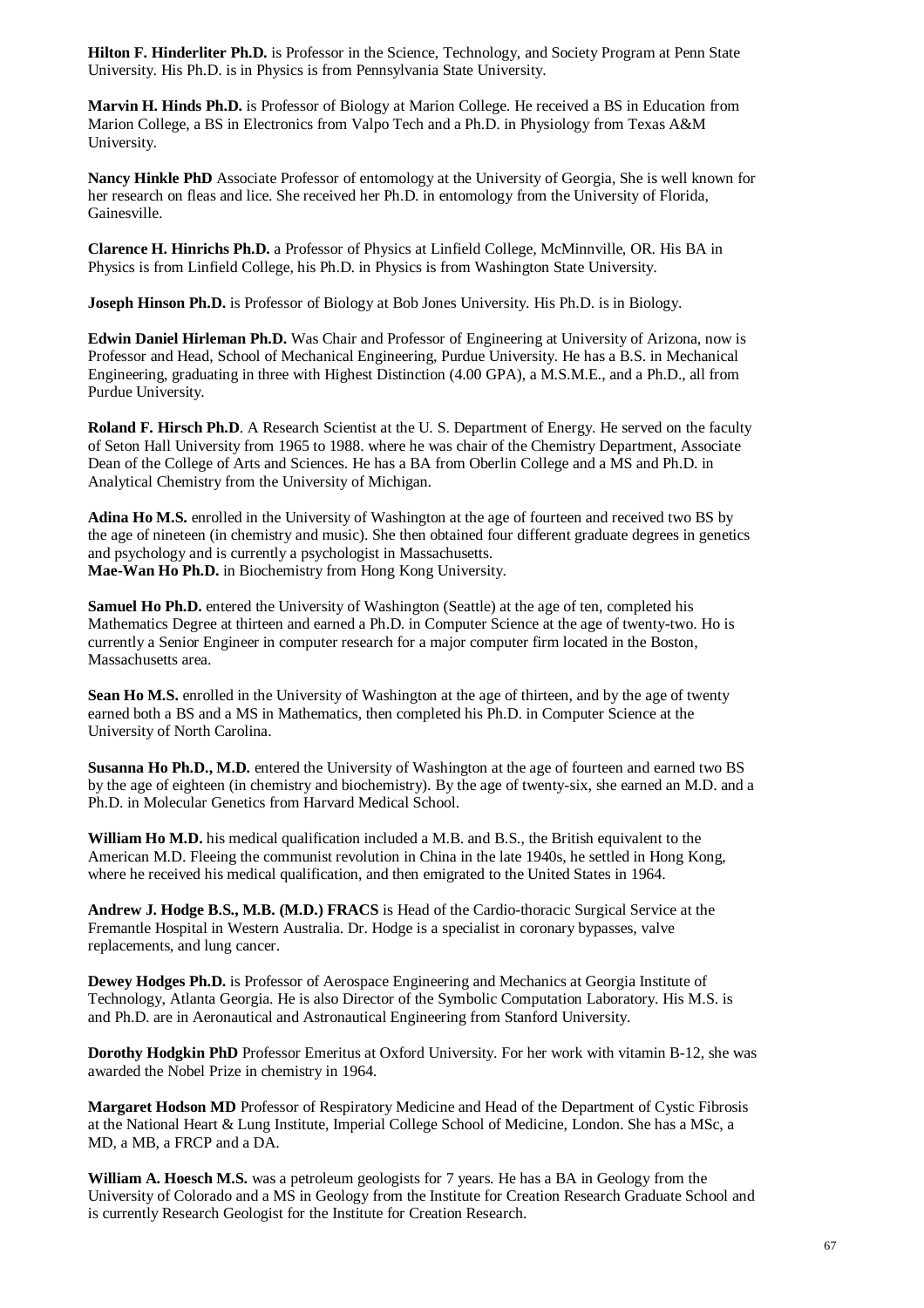**John G. Hoey Ph.D.** has a Ph.D. in Molecular and Cellular Biology from City University of New York Graduate School.

**Phillip Herbert Hoff Ph.D.** is Professor of Electrical Engineering at California State University, Chico, California. His Ph.D. is from UC Berkeley. His publications include *Consumer Electronics for Engineers* (Cambridge University Press).

John Lee Hoffer MD professor of anesthesiology Texas A&M University Health Science Center, Graduate School of Biomedical Sciences. His M.D. is from the University of North Carolina Medical School at Chapel Hill, NC.

**Donald D. Hoffman Ph.D.** is Professor of Cognitive Science at the University of California, Irvine, with joint appointments in Philosophy, Logic and Philosophy of Science, and Information and Computer Science. He received his B.A. from UCLA in Quantitative Psychology and his PhD from MIT in Computational Psychology. He has published more than 60 professional articles and is author of the book *Visual Intelligence: How We Create What We See*, 2000. His research received an Early Career Award from the American Psychological Association, and the Troland Research Award from the U.S. National Academy of Sciences.

**Edward J. Hoffman Ph.D.** is a Professor of Pharmacology and Radiological Sciences at the University of California, Los Angeles (UCLA), where he is Director of the Biomedical Physics Graduate Program in the School of Medicine. He received his Ph.D. in Nuclear Chemistry from Washington University, St. Louis. Following two years as a Postdoctoral Fellow in nuclear physics, he received an NIH Fellowship to refocus his research efforts on the field of medical physics.

**Lynn Hofland B.S.E.E.** is an Senior Environmental Scientist in the area of life science research at NASA Ames Research Center, Mountain View, California. He developed the hardware and software for the Li/SO2 Cell Life Test for the Galileo Mission to Jupiter Probe. He has a BS in Electrical Engineering from Montana State University.

**Forrest Douglas Holcombe PhD** Senior scientist, McWane & Co., Inc., Arlington, Virginia, Education: BS, and Ph.D., Ohio State University, MBA, University West Florida.

**Mary Jean Carey Holland PhD**. microbiologist Merck & Co., Rahway, N.J., research Assistant Professor NYU Medical Center. Education: A.B. cum laude, Vassar College, and a M.S., and PhD from New York University.

**Jay L. Hollman M.D.** is Adjunct Clinical Professor of Medicine Louisiana State University Medical School and an Intervention Cardiologist with Ochsner Clinic. His M.D. is from Oregon Health Science Center Medical School.

**Kelly J. Hollowell J.D. Ph.D.**, Molecular and Cellular Pharmacologist and Patent Attorney. She received a BS in Biology and Math from the University of South Florida at New College, a Ph.D. in Molecular and Cellular Pharmacology (DNA Technology and Analysis) from the University of Miami School of Medicine, and a Jurist Doctorate from Regent University School of Law.

**Søren Holm MD** Professor in Denmark

**Bruce Holman, III Ph.D.** He has a PhD in Organic Chemistry from Northwestern University

**Ivan G. Holmes Ph.D.** received his Ph.D. in Analytical & Nuclear Chemistry from Oregon State University, and is Professor of Chemistry/Geochemistry at La Sierra University.

**John K. Holmes M.A.** is Academic Dean of Stony Brook School, Stony Brook, New York. His MA is in Mathematics and Physics from the University of Cambridge, England.

**Frederic Lawrence Holmes PhD** professor of history of science Massachusetts Institute of Technology, Cambridge, Education: Massachusetts Institute of Technology, B.S., Harvard University, M.A. and Ph.D.

**Edmond W. Holroyd III Ph.D.** is a Physical Scientist for the U.S. Government Bureau of Reclamation in the Remote Sensing and Geographic Information Group, Denver, Colorado. He received a BS in Astrophysics from the University of Rochester and a Ph.D. in Atmospheric Science from the State University of New York at Albany.

**Jim Holt** is the Republican State Representative from Springdale, Arkansas. His major in college was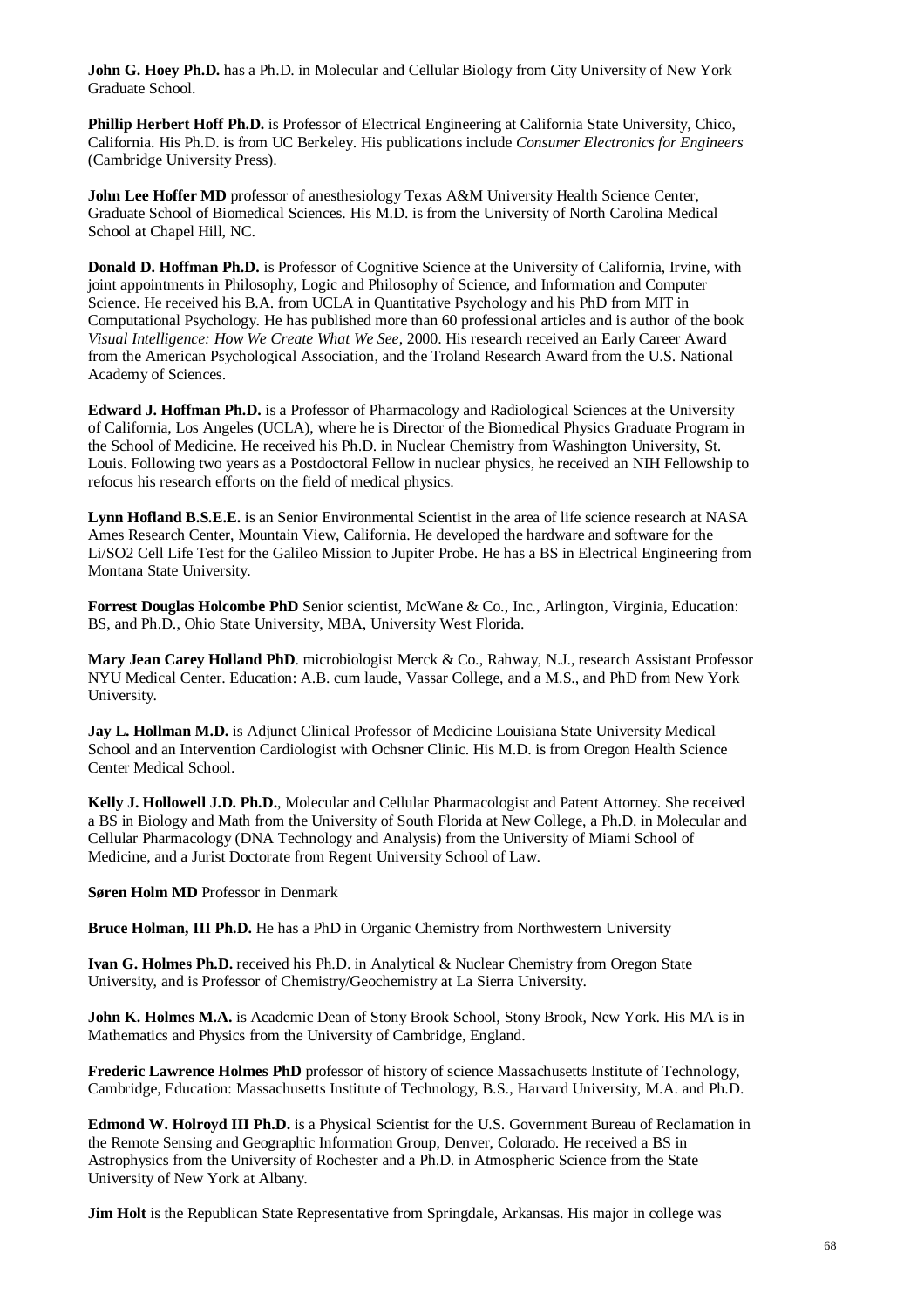science and premed.

**Roy D. Holt M.S.** is a physicist employed at Sandia National Laboratories in Albuquerque, New Mexico. He holds a MS in Physics from the University of Missouri at Kansas City.

Peter William Holyland Ph.D. His Ph.D. in Geology from University of Queensland, Australia.

**Josef Holzschuh PhD** an Australian geophysicist. His BS is in geology and geophysics from the University of Sydney and his Ph.D. is in geophysics from the University of Western Australia

**Liang Hong PhD** is Associate Professor, Department of Dental Public and Behavioral Science at the University of Missouri—Kansas City.

**Gary Hook Ph.D**. He has a PhD in Environmental Science from Uniformed Services University of the Health Sciences

**Martijn Hooimeijer, Jr.** is a Ph.D. student/researcher and works at Delft University of Technology, Hydraulic Engineering Section, Department of Civil Engineering, Stevinweg, Delft, Netherlands.

**Arlie J. Hoover Ph.D.** is Professor of History at Abilene Christian University, and has a MA and Ph.D. from the University of Texas.

**Timothy R. Hoover PhD** Associate Professor of Microbiology, Associate Head of Microbiology, and Undergraduate Coordinator, Microbiology Department, College of Arts and Sciences, University of Georgia. Postdoctoral Researcher, University of California; Research Assistant, University of Wisconsin. B.A., Susquehanna University, Biology, Ph.D., University of Wisconsin-Madison, Biochemistry Postdoctoral Fellow, University of California, Berkeley.

**Marko Horb Ph.D.** is a Researcher in the Department of Biology and Biochemistry at the University of Bath. He has a Ph.D. in Cell & Developmental Biology from the State University of New York.

**Mark F. Horstemeyer Ph.D.** is Professor of Mechanical Engineering at Mississippi State university and formerly with Sandia National Laboratories, Livermore, California. He received his BS from West virignia State University, MS from Ohio State University and his PhD from Georgia Instutute Institute of Technology.

**Robert W. Hosken Ph.D.** is Senior Lecturer in the Centre for Advancement of Food Technology and Nutrition at the University of Newcastle, Australia. He holds a BS in Biochemistry from the University of Western Australia, a M.Sc. in Biochemistry from Monash University, a Ph.D. in Biochemistry from the University of Newcastle and a MBA from the University of Newcastle. He has over 100 scientific publications.

**Mark Hottel** a principal at a Christian school and also teaches Mathematics and Science. He has a MS Degree from the University of Wisconsin.

**Barton Houseman Ph.D.** is Emeritus Professor of Chemistry at Goucher College. His B.A. is from Calvin College, his Ph.D. from Wayne State University in Detroit, both in Chemistry.

**Willie Walter Houston, Jr.** Associate Professor, Acting Chairman biology, Central State University, Wilberforce, Ohio, Education: B.S., Morehouse College, M.S., Atlanta University, Ph.D.

**Ronald Edward Houser J.D.** has a MS Degree, a Doctorate of Veterinary Medicine, and a degree in law from ?

**Per Houmann DDS** is now in private practice, has his DDS from Loma Linda University School of Dentistry.

**G. Turner Howard. MD** a surgeon and medical researcher, has published numerous scientific papers. His MD is from Harvard University Medical School.

**William A. Howard Ph.D.** Assistant Professor of Chemistry at the University of Alaska, Fairbanks. He has a B.S. in Geology from Tulane University, a Ph.D. in Inorganic Chemistry from Columbia University, and a Postdoctoral Research from the University of California, Berkeley

**Frederick R. Howe Th.D.** has a BA, a MS in Theology and a Doctorate in Theology. Dr. Howe is Professor Emeritus of Theology at Dallas Theological Seminary.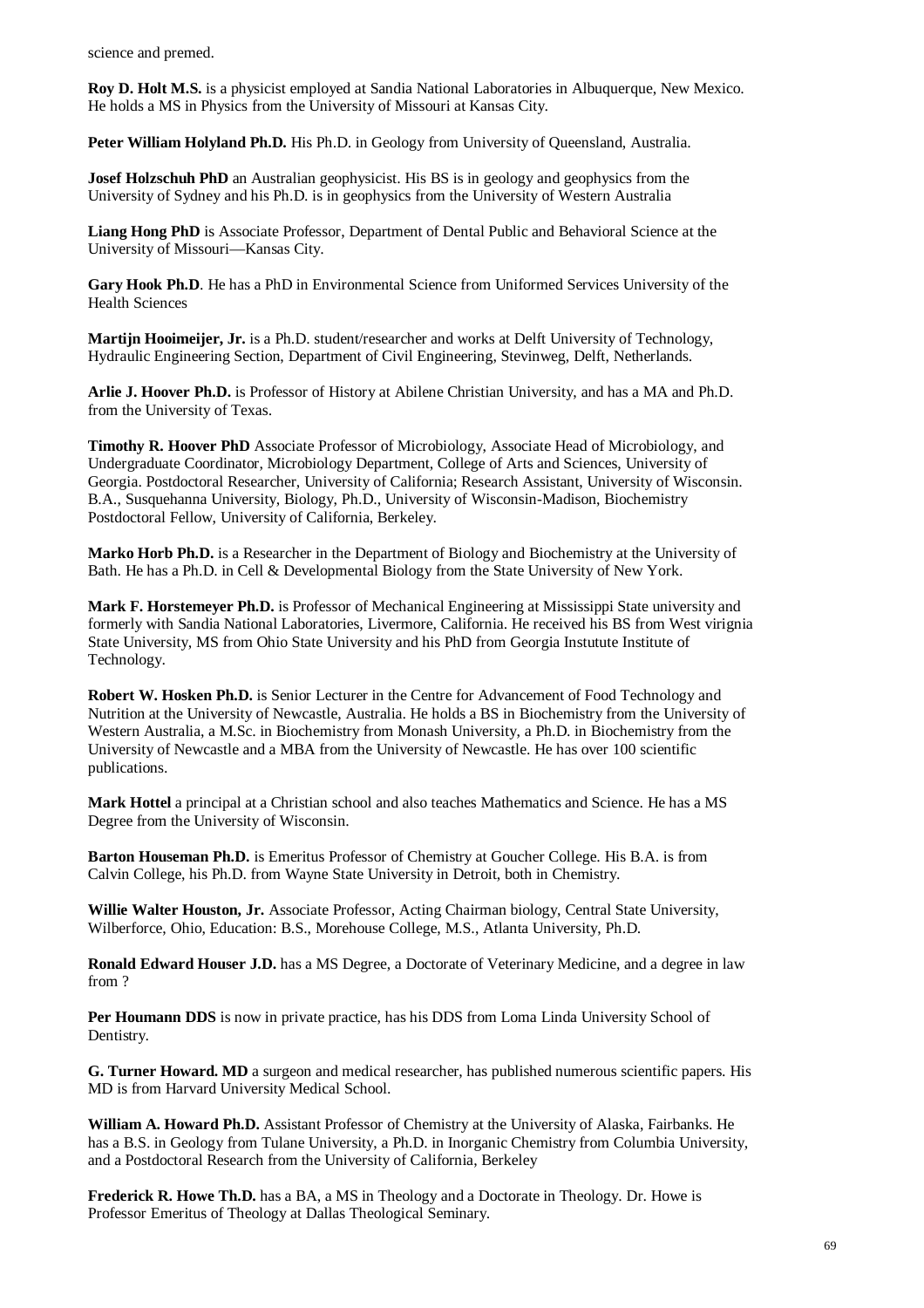**George F. Howe Ph.D.** is Professor Emeritus and Chairman in the Division of Natural Sciences and Mathematics at the Master's College, Newhall, California. He holds a BS in Botany with high honors from Wheaton College, Illinois, a MS and Ph.D. degrees in Botany from Ohio State University, where he specialized in plant physiology, and did his post-doc at Cornell University and Washington State University.

**L. Daniel Howell Ph.D.** is Professor of Biology at Liberty University. His post doctoral research was at Duke University and McGill University. He has a B.S. from Old Dominion University and a Ph.D. in Biochemistry from Virginia Tech.

**Frank Mobley Howell PhD** Professor of Sociology, Anthropology and Social Work, Mississippi State University. Education: BA, Georgia College, MA, and PhD Mississippi State University.

**Charles D. Howes Ph.D.** Professor of Biology and Chemistry at Ashland Community College, Kentucky. His Ph.D. is from the University of Massachusetts.

**John Howitt MD**. received his M.B. in and his M.D. both at the U. of Toronto. He specialized in psychiatry and retired as superintendent of Ontario Hospital in Port Arthur. In addition to membership in various medical societies he was a Fellow of the Royal College of Physicians and of the American Psychiatric Association. He published several momographs on creationism.

**Fred Hoyle PhD** Professor emeritus of Astronomy and Experimental Philosophy at Cambridge University. In 1967 he founded, and was the first director of, The Cambridge Institute of Theoretical Astronomy. Among his many honors include he was knighted in 1972. He has published widely in the professional literature as well as in books and monographs.

**Thomas P. Hoyle Jr. Ph.D.** is Lieutenant Colonel in U.S. Air Force. He has a BA is from Baptist Bible College, a M.Div from Northwest Baptist Seminary, Tacoma, WA, and a Ph.D. from California Graduate School of Theology in Christian Apologetics.

**Curtis Hrischuk Ph.D**. an electrical engineer for IBM in Canada. He has a PhD in electrical Engineering from Carleton University.

**Robert Alan Hromas MD** Associate Professor, Department of Medicine, Division of Hematology/Oncology, Indiana University School of Medicine, Indianapolis, Education: BS, Wheaton (Illinois) College, MS, Oral Roberts University, MD, University of Texas, Houston.

**Chien-an Andy Hu PhD** Professor of Biochemistry, Department of Biochmistry and Molecular Biology, University of New Mexico School of Medicine, Albuquerque, NM. His B.S., Microbiology from Soochow University, Taiwan, his M.S., is in Molecular Genetics, from Ohio State University, and his PhD is from The Ohio State University in Molecular Genetics. His Postdoctoral Fellowship was at Johns Hopkins Medical Institutes, Baltimore in Human Molecular Genetics

**Wayne W. Huang Ph.D.** is Senior Lecturer in Information Systems in the school of Information Systems, Technology and Management at the University of New South Wales, Australia and Associate Professor in Information Systems at Ohio University. He holds a B.E. in Mechanics from Huazhong University of Science and Technology, a M.B.A. from Xian Jiaotong University, a M.Sc. in Information Systems from the National University of Singapore, and a Ph.D. in Information Systems in a joint Ph.D. program from the University of Georgia and the National University of Singapore.

**Joel D. Hubbard** is Associate Professor, Department of Laboratory Science and Primary Care at Texas Tech University Health Sciences Center.

**Randy Hubbard Ph.D.** is Professor of Biology/Chemistry at Liberty University. He has a B.S., M.S. in chemistry and Ph.D. in biology, all from Iowa State University.

**James W. Hugg PhD**. Research scientist General Electric and for the MRI medical industry. He has a a PhD from Standfoed University in Nuclear Physics.

**Neil Huber Ph.D.** teaches physical anthropology at Wisconsin State University. He has a Dr. rer. nat. (Ph.D. Anthropology) from Tuebingen University.

**Jerzy Z. Hubert Ph.D.** is a member of the Department of Physics, Academy of Mining and Metallurgy, Poland, and Associate Professor in the Department of Structural Research, the Henryk Niewodniczanski Institute of Nuclear Physics, Poland.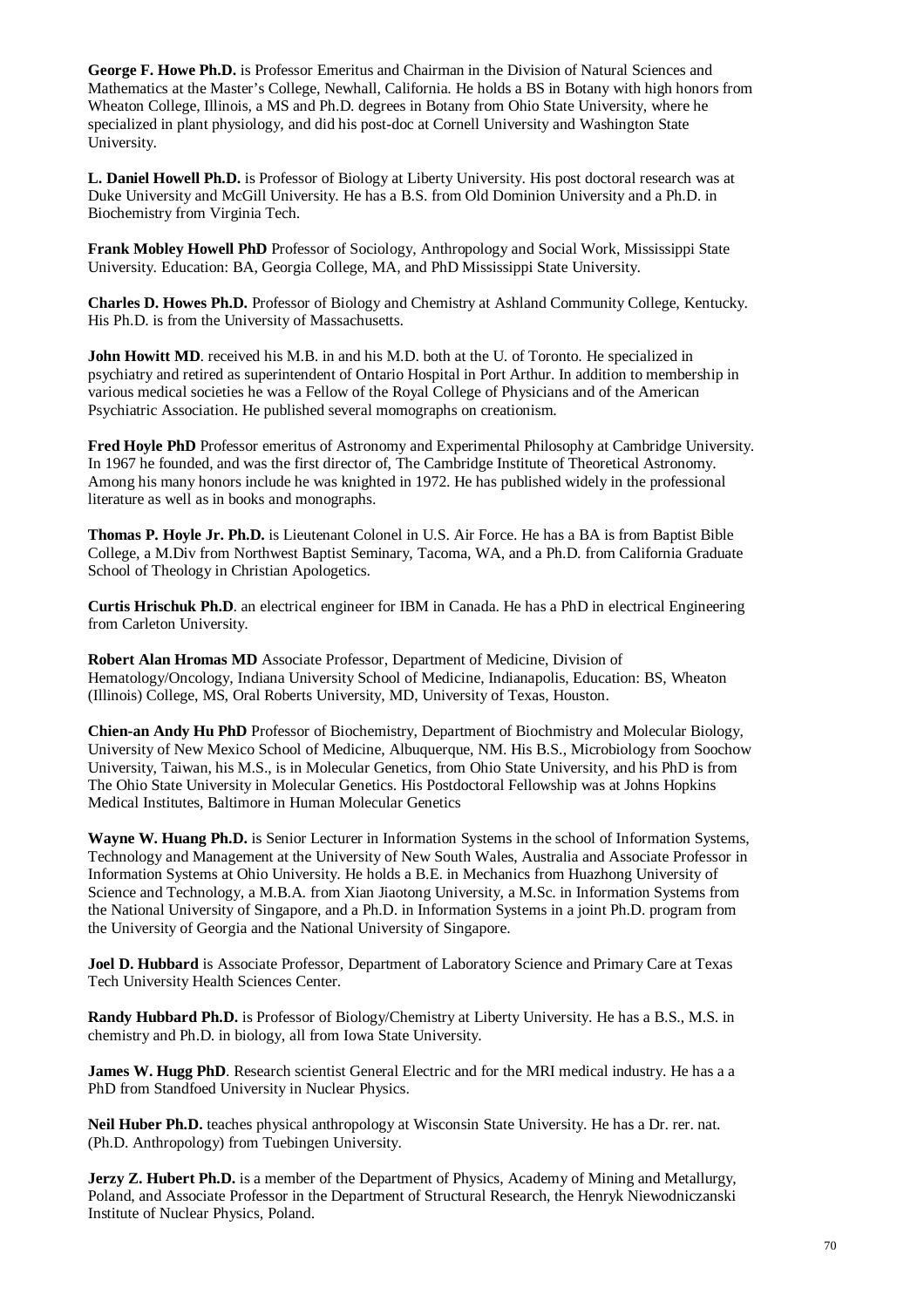**John L. Huenergardt Ph.D.** Philosophy, Indiana University.

**Margaret Ann Hughes PhD** Research scientist, The Wound Healing Institute, Department of Dermatology, Churchill Hospital, Headington, Oxford, England. Clinical scientist, Department of Dermatology, Oxford Radcliffe Hospital, Oxford, England, postdoctorate, Inorganic Chemical Laboratory, Oxford, England, She has a BSc, University College, Aberystwyth, Wales,and a Ph.D., University Wales Institute Science and Technology, U.K.,

**Doug Hufstedler Ph.D.** a research scientist for Livestock Management Consultants. His PhD is in Animal Nutrition from Texas A&M University.

**James A. Huggins Ph.D.** is Professor and Chair of the Department of Biology at Union University. He has a MS in Biology from Arkansas University and a Ph.D. in biology from the University of Memphis.

**W. William (Billy) Hughes III Ph.D.** Associate Clinical Professor, Pathology Department, Loma Linda University School of Allied Health; and Associate Dean, School of Medicine.

**Paul G. Humber M.Div.** is Executive Director of Skilton House Ministries and has served on the faculty of the University of Phoenix (Philadelphia campus), Rutgers University. Humber has an A.B., a MS in Education from the University of Pennsylvania, and a M.Div. from Westminster Seminary. He taught Mathematics on the faculties of the University of Phoenix, the Haverford School (24 years), Rutgers University (Camden), Abington High School, and the University of Pennsylvania (Dept. of Human Resources). He has also authored a number of publications including books.

**Jesse D. Humberd Ph.D.** holds degrees from Bryan College, Wittenberg University, Grace Theological Seminary and a MA and Ph.D. in Mathematics and Science Education from Ohio State University. Dr. Humberd is Professor Emeritus in the Natural Science Division at Grace College in Winona Lake, Indiana.

**Chris C. Hummer Ph.D.** Professor of Anthropology at Eastern University in St. Davids, Pennsylvania. He has a B.S. and MA from St. Joseph's University, a M.Div. at Episcopal Theological Seminary, and a Ph.D. in anthropology from Temple University.

**Colin Humphreys Ph.D.** is Professor of Materials Science at Cambridge University. He has over 450 scientific publications.

**David Humphreys PhD** Emeritus Professor of Chemistry at McMaster University, Hamilton, Ontario, Canada and adjunct Professor of science and religion in the Divinity College at McMaster. He received his B.Sc. and M.Sc. from the University of London, England, and his Ph.D. from McMaster.

**Russell Humphreys Ph.D.** is Associate Professor of Astro/Geophysics at the Institute for Creation Research. He formerly was physicist at the Sandia National Laboratories, Albuquerque, New Mexico since 1979 until his retirement in 2002. Humphreys has a BS in Physics from Duke University, Durham, North Carolina and a Ph.D. in Physics from Louisiana State University.

**Charles E. Hunt PhD** Professor of Electrical & Computer Engineering, Professor of Design University of California, Davis and Visiting Professor of Physics University of Barcelona (Spain)

**Cornelius G. Hunter Ph.D.**, a Molecular Biophysics Research Scientist, has a Ph.D. in biophysics from the University of Illinois.

**Max J. Hunter** holds an Associateship and a Fellowship Diploma in Geology from the Royal Melbourne Institute of Technology of Australia. He is currently a contract field geologist and Laboratory Assistant in Charters Towers, Central Queensland.

**Joseph Hurt B.S.** is the Founder of the 'Gallery of Creation' Museum in Stone Mountain, Georgia (east of Atlanta). He graduated from the University of Georgia with a BS in Earth Sciences.

**Scott M. Huse Ph.D.** is a computer scientist for the United States Air Force. He has a BS, a MS, a M.R.E., a doctorate in Theology, and a Ph.D.

**Aaron Hutchison, PhD** Professor of chemistry at Cedarville University in Cederville, Ohio. He has a B.A. in chemistry from Cedarville College and a PhD from the University of Kentucky in chemistry.

**Ian H. Hutchinson Ph.D.** is Professor of Nuclear Engineering and head of the Alcator Project at MIT, the largest-university-based fusion research team in the nation. Dr. Hutchinson is a graduate of King's College,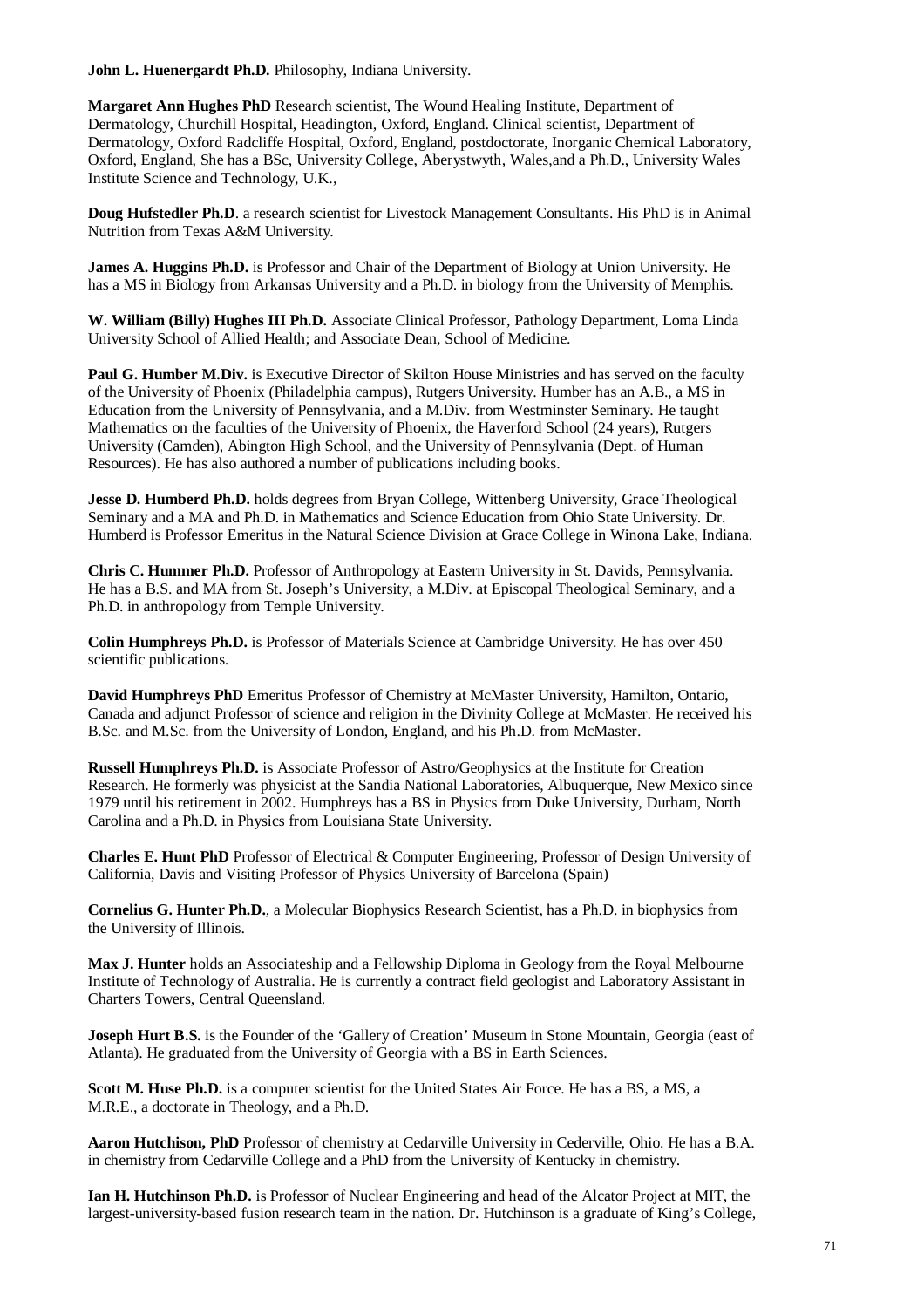Cambridge, and the Australian National University.

**Martha Hutchens PhD** is a research scientist, currently a postdoc at Vanderbilt University Medical Center. She has a BS from Michigan State University in biology and a PhD in immunology from the University of Michigan.

**Wolfgang Hutter Ph.D.** has a Ph.D. in Chemistry from the University of Ulm in Germany.

**Hyung-Sik Hwang .** is Professor of Neurosurgery, Department of Neurosurgery, College of Medicine, Hallym University, Seoul Korea. His Doctorate in Medicine is from?

**Chon-Ho Hyon Ph.D.** has a Ph.D. in Electrical Engineering from the University of New Mexico. He formerly held an administrative position with Korea's Agency for Defense Development. He is now on staff of the Korea Research Institute of Ships and Ocean Engineering, Taejon.

**Murat Ibatullin MD** professor in the department of Neurosurgery at Kazan State Medical University in Russia. His doctorial dissertation was on brain tumors.

**Rodney Ice Ph.D.** is Principle Research Scientist, Nuclear & Radiological Engineering at the Georgia Institute of Technology. His Ph.D. is in Radiological Science from Purdue University.

**Richard W. Ikenberry Ph.D.** is Professor of Biology at University of Nebraska, Carry. He has a B.S. and Ph.D. in Microbiology from Iowa State University.

**Byoung-Moo Im Ph.D.** is Professor at Junbook University. He received his Ph.D. in Veterinary Science from Seoul National University.

**Brett A. Inder PhD** Professor department of econometrics and statistics Monash University, Australia. His BS is with first class honors and PhD from Monash University, both in economics. He has published widely in his field and served as a referee for 10 international journals.

**Thomas Ingebritsen Ph.D.** Associate Professor of Genetics, Development, and Cell Biology at Iowa State University. He received a B.S. from Oregon State University, a Ph.D. from Indiana University School of Medicine.

**Randall Scott Ingermanson** PhD, senior staff scientist, Integration Partners, Inc., San Diego. He has a BS from Pacific Union College, in Angwin, California, majored in math and physics and a M.A. in physics from University of California at Berkeley, specializing in elementary particle theory and a PhD from Ohio State University, Columbus,OH. He did a postdoc at Maxwell Technologies, Inc., San Diego, CA,

**Muzaffar Iqbal Ph.D.** has a Ph.D. in Chemistry from the University of Saskatchewan, and is at the Alberta based Center for Theology and the Natural Sciences.

**T. Rick Irvin Ph.D.** is Executive Director of the National Environmental Management and Education Center which serves as the national academic, professional education, and credentialing center for the Environmental Industry Associations. Dr. Irvin received his B.S. degree *summa cum laude* from the University of Georgia and Ph.D. in toxicology from MIT. He served on the faculty of Texas A&M University from 1982 to 1990 and Louisiana State University from 1990 to 1995. The author of academic, industry, and government publications, he has served as Principal Investigator on over two million dollars of government, industry, and private funded research in the areas of environmental toxicology, chemical carcinogenesis and developmental toxicology programs for undergraduate, graduate, and industry. He also serves as Executive Editor of the text series Advances in Environmental Science and Advances in Environmental Management published by St. Lucie Press.

**Al Isaak Ph.D.** Professor of Biology at Bob Jones University. His MS and Ph.D. are in Entomology from Kansas State University.

**Hiroshi Ishii M.D., Ph.D.** has a M.D., Ph.D. in Behavioral Neurology from Tohoku University it Japan.

**J. Ishizaki Ph.D.** is Associate Professor of Neuropsychology at Kobe Gakuin University in Japan. He has a M.D. and Ph.D. in Medicine.

**Yuri N. Ivanov Ph.D.** is on the faculty of Novosibirsk State University in Russia. He is a Research Scientist at the Institute for Cytology and Genetics, Siberian Division of Russian Academia Sciences, Russia.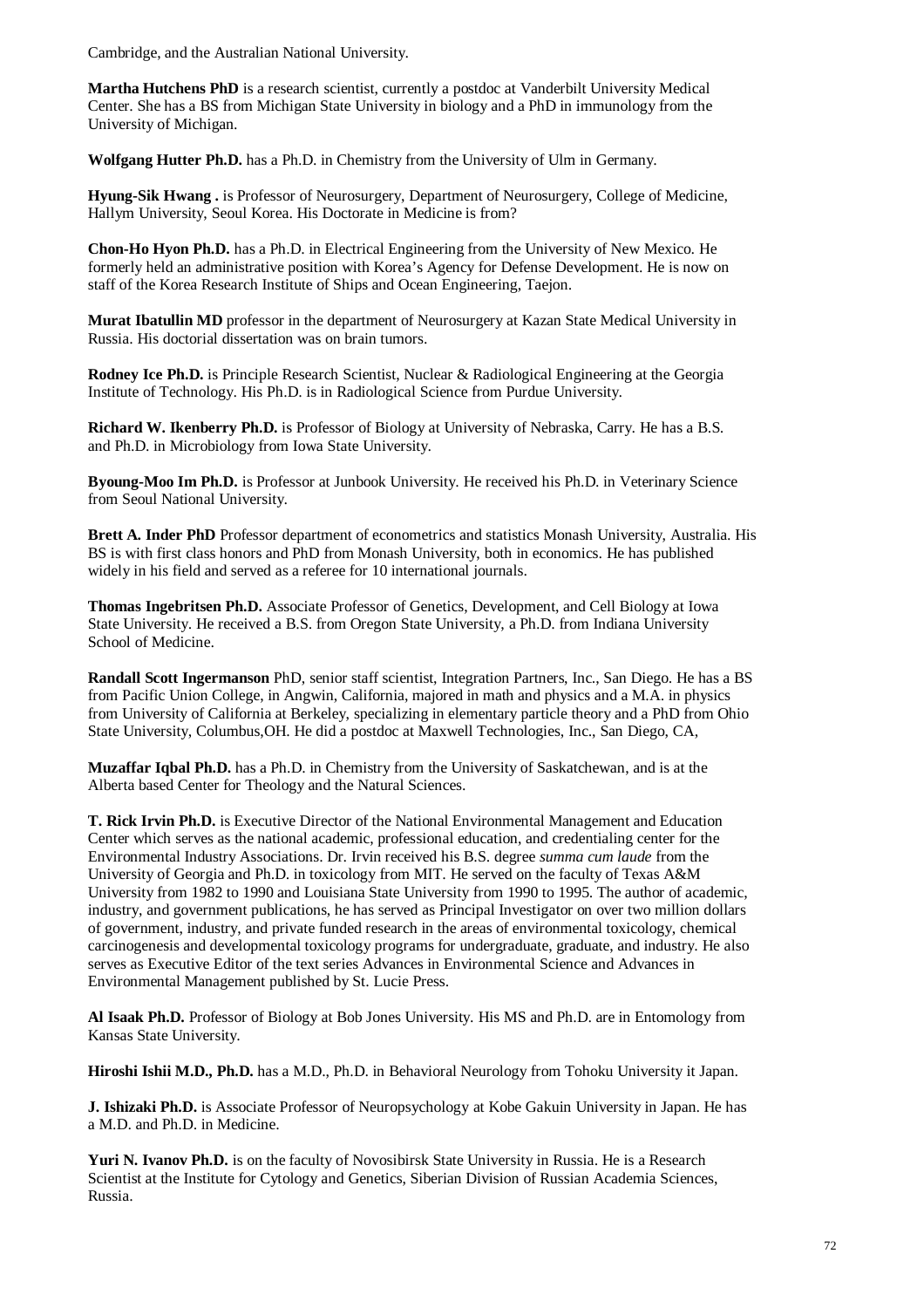**Andrey A. Ivenov Ph.D.** has a MS and a Ph.D. in Physics and is currently working at the Russian National Laboratory for Ecology and Occupational Health Research.

**David Ives Ph.D.** is Emeritus Professor of Biochemistry at Ohio State University. His Ph.D. is in Physiological Chemistry from the University of Minnesota, Minneapolis.

**Peter C. Iwen Ph.D.** is Professor of Pathology and Microbiology at University of Nebraska Medical Center. He has a B.S. from North Dakota State University, and a M.S. and Ph.D. from the University of Nebraska Medical Center. He has published wildly in the refereeded literature.

**Andrew Conway Ivy PhD** Professor emeritus and former head of the department of physiology and pharmacology at Northwestern University Medical School. He has a PhD, an MD and a DSc. He has published over 1,320 scientific articles.

**Charles Jackson EdD**. Professor of science. He has a BS in biology a MEd in science education and a MS in environmental biology, all from George Mason University and a EdD in science education from the University of Virginia. He has taught at public schools through university for 26 years.

**Gaines Bradford Jackson Dr. PH**. Professor, Engineering Science & Science, Research biologist II, Oklahoma State Department of Health Water Quality Service, Oklahoma City, Education: BS, West Texas State University, 1965; MS, University of Texas, D.PH, Columbia Pacific University.

**Glenn C. Jackson Ed.D.** has been Assistant Professor of Education since 1996 at Carson-Newman College, Dandridge, Tennessee. He holds a BS in biology and a MS in Environmental Biology, both from George Mason University, and a MEd and Ed.D. in science education from the University of Virginia. A member of Mansa he was a science teacher for 26 years.

**Don Jacobson Ph.D.** is a Medical Physicist with Siemens Medical Solutions. His Ph.D. is in Physics.

**Paul James-Griffiths B.A.** has a BA in Ancient History with classical studies from the University of Leicester, and a P.G.C.E. from the University of London.

**Evan Jamieson Ph.D.** is a Research Chemist for Alcoa World, Alumina, Australia. Jamieson holds a BApp Sc (PGD) in Applied Chemistry from Curtin University and a Ph.D. in Hydrometallurgy and a P.Grad.Dip. from Murdoch University.

**Ken-Sik Jang Ph.D.** is with the Korea Advanced Institute of Science and Technology. He has a Ph.D. in Mechanical Engineering from the University of California, Berkeley.

**David Jansson Sc.D.** has a BS, MS from MIT and a Sc.D. in Instrumentation and Automatic Control from MIT. He serves as a professor at MIT and was founder and director of the Institute for Innovation and Design at Texas A&M University. His many publications include a textbook titled *Innovative Conceptual Design* published by Cambridge University Press.

**Amiel Jarstfer Ph.D.** is Professor of Biology and Biology Department Chair at LeTourneau University, Longview, Texas. His BS in Biology is from Friends University in Wichita, Kansas and his Ph.D. is in Plant Pathology from the University of Florida.

**Charlene Drew Jarvis PhD** president of Southeastern University in Washington, D.C. Jarvis earned her B.A. from Oberlin College and a MS and Ph.D. in neuropsychology from the University of Maryland.

**Paula Jasper PhD** is a research scientist at Motorola Life Sciences. She has a PhD from WashingtonUniversity in St Lewis in Molecular Biology.

**George T. Javor Ph.D.** is Professor of Biochemistry, School of Medicine, Department of Biochemistry at Loma Linda University. He holds a BS in Chemistry from Brown University, a Ph.D. in Biochemistry from Columbia University, New York, and completed postdoctoral studies at Rockefeller University. He has 40 scientific publications.

**Richard Andrus Jaynes PhD** geneticist, Connecticut Agricultural Experiment Station, New Haven Education: Wesleyan University, Middletown, CT. He has a BA, M.S., and Ph.D.in genetics from Yale University.

**Gintautas Bronius Jazbutis Ph.D.** is a research scientist with Structural Dynamics Research Corporation in Seattle Washington. He has a Ph.D. in Mechanical Engineering from Georgia Institute of Technology.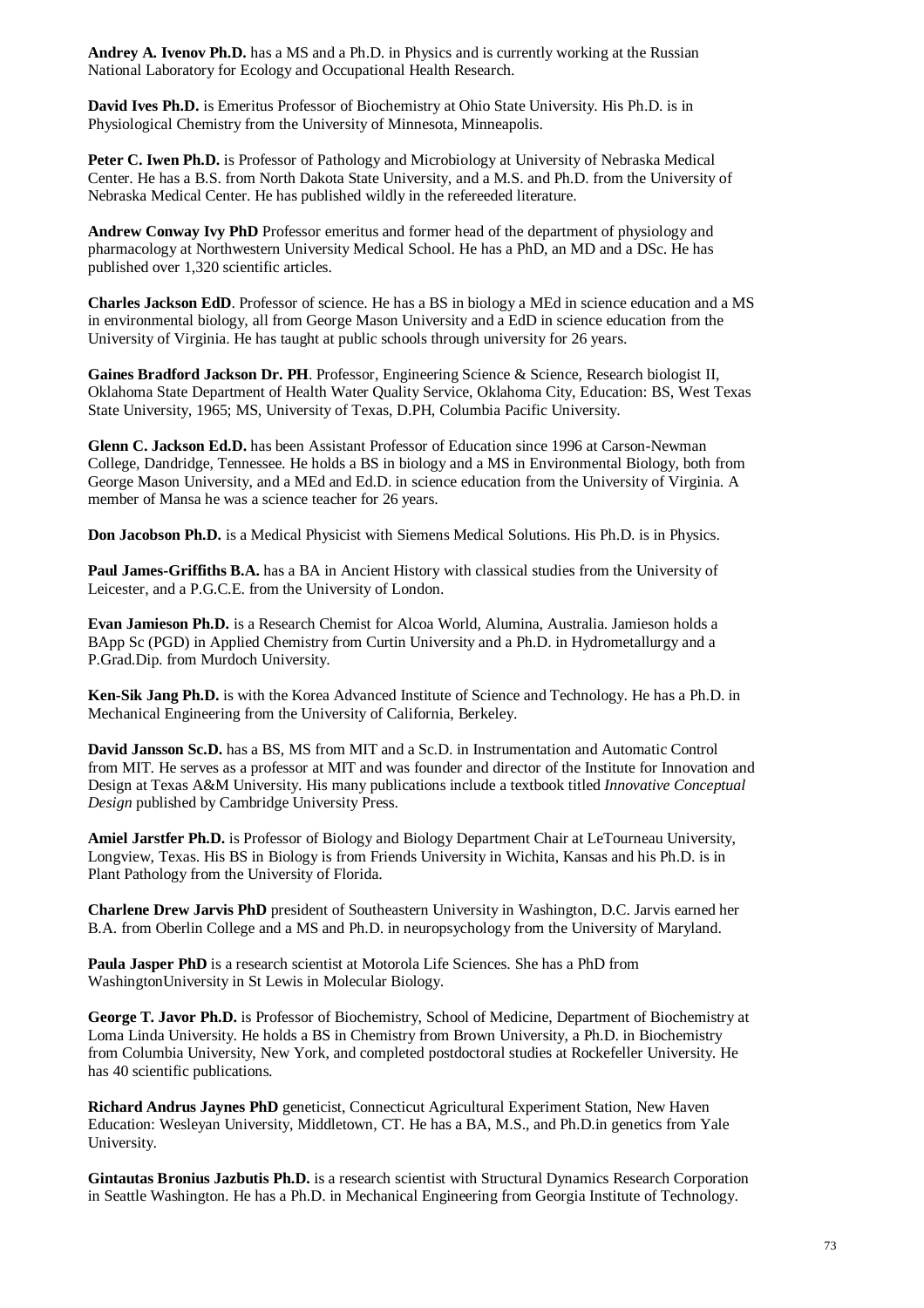**Jeanson, Nathaniel T. PhD** is a research scientist in the area of cell biology at Harvard University. He has a BS in molecular biology from the University of Winconsin and a PhD from Harvard University Medical School in the same area. His research is in the Cancer area and he most recently worked in the stem cell laboratory at Harvard.

**Malcolm Jeeves, PhD**. Research professor at the University of St. Andrews and president of the Royal Society of Edinburg.

**David Lyle Jeffrey PhD** Provost and Distinguished Professor of Literature and Humanities, Baylor Univeristy. He holds a B.A. from Wheaton College and an M.A. and Ph.D. from Princeton.

**Tony Jelsma Ph.D.** is a Professor of Biology at Dordt College in Sioux Center, IN. He has a Ph.D. in Biochemistry from McMaster University and he did his postdoc in England and Montreal.

**Robert Jenkins Ph.D.** Professor of Biology at Ithaca College. He has a BS from SUNY, a MS from University of Illinois, and a Ph.D. from University of Toledo, all in Biology.

**Stephen P. Jenkins Ph.D.** Professor of Biology at Grove City College. His BS is from Covenant College and his PhD from The University of Georgia, all in biology.

**Vernon Jenkins M.S.** has a B.Sc.(Hons) in Mining Engineering and a MS, both from the University of Wales. He is now Senior Lecturer in the Department of Mathematics and Computer Science at the University of Glamorgan.

**Matthew A. Jenks PhD** Professor of Horticultural Science at Purdue University. He has a B.S. from Michigan State University, a M.S. University of Florida and a Ph.D. from Purdue University, all in Horticultural Science. He has also published widely in the peer reviewed literature.

**Karen E. Jensen Ph.D.** is a staff scientist in the Paleobotany Department of the Earth History Research Center. She received a BA in Biology from the University of California, a MA in Biology from the University of California, and a Ph.D. in Biology/Paleobotany from Loma Linda University.

**Robert Jensen MS** is an engineering business analyst, entomologist, and photographer. He is an entomologist by training, receiving a MS in entomology. He has worked for Boeing since 1980.

**Lyle H. Jensen Ph.D.** is Professor Emeritus at the University of Washington Medical School department of biostructure and a fellow of AAAS. His Ph.D. is in Physical Chemistry.

**Lyle H. Jenson, PhD** emeritus professor of Washington University Medical School, department of biostructure. He has a PhD in crystallography.

**David Jeremiah D.D.** was President of Christian Heritage College. He has a BS, a MS in Theology, and a Doctorate in Divinity.

**Pierre G. Jerlstrom Ph.D.** has a Ph.D. in Molecular Biology from Griffith University, Australia and was a research scientist since 1990. He is now chief coordinator of the *Journal of Creation* editorial staff at *Creation Ministries International* and a consultant in foreign literature.

**Tammy Jernigan, Ph.D**.Chief of the Astronaut Office Mission Development Branch for NASA. She earned a B.S. (with honors) in physics from Stanford, an M.S. in engineering science from Stanford, an M.S. in astronomy from the University of California-Berkeley, and a Ph.D. in space physics and astronomy from Rice University.

**Ferenc Jeszenszky Ph.D.** member of the Hungarian Academy of Sciences. His Ph.D. is in Physics.

**Antonio Alcides Jimenez PhD** Certified animal scientist. Director nutrition Leslie Salt Co., San Francisco; Education: B.S., University of Arkansas, and a M.S. and Ph.D. from Purdue University in animal science.

**Conrad E. Johanson PhD** Professor of Clinical Neurosciences and Physiology; Director of Neurosurgery Research, Brown University Medical School , Rhode Island. Ph.D., University of Kansas Medical School.

**Warren H. Johns M.S.** is a research scientist. He has a MS in Geology and is a Librarian at Andrews University, Berrien Springs, Michigan. Johns is also a graduate student in paleontology, Michigan State University, East Lansing, Michigan.

**Warren LeRoi Johns J.D.** has practiced law in California, Maryland, and the District of Columbia.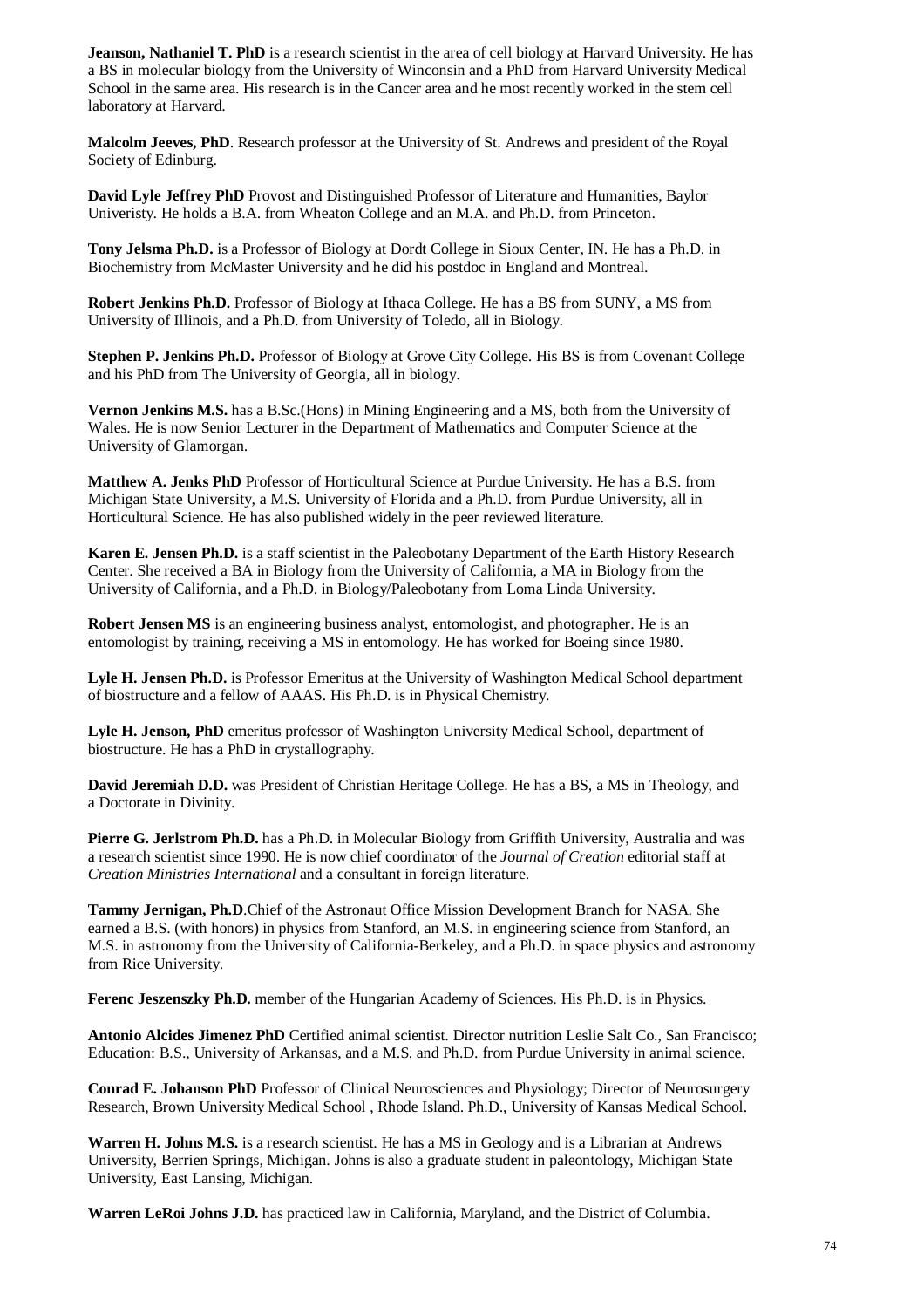Johns is a graduate of the University of Southern California's Law Center. He has a BA, a MA, and a J.D.

**Annabel M. Johnson, Ph.D**. is a researcher, consultant, conference speaker and author of over 100 publications based in Lindale, Texas. She has a B.S. from Ambassador University in Family Studies, a M.S. from Texas Woman's University in Family Studies and a Ph.D. from Texas Tech University in Administration and Family Studies

**Byron R. Johnson Ph.D.** Director & Distinguished Sr. Fellow, Center for Research on Religion & Urban Civil Society at Baylor University, Waco, TX; Adjunct Fellow, Center for Civic Innovation.

**Bradley R. Johnson Ph.D.** has a Ph.D. in Materials Science from the University of Illinois at Urbana-Champaign.

**Ch. D. S. Johnson Ph.D.** Teaches at Andrews University, Michigan.

**David Johnson Ph.D.** is Associate Professor of Pharmacology & Toxicology at Duquesne University. His BA in Biology is from Hofstra University, his MS and Ph.D. in Pharmacology are both from Massachusetts College of Pharmacy. His post doctorate is from Harvard.

**Donald E. Johnson Ph.D**. He has a PhD in Computer & Information Sciences from the University of Minnesota and a Ph.D. Chemistry Michigan State University

**Fred Johnson Ph.D.** is a Scientist/Project Leader in Clinical Research at Inspire Pharmaceuticals, Inc. His Ph.D. is in Pathology from Vanderbilt University.

**Gary L. Johnson Ph.D.** is Associate Professor of Electrical Engineering at Kansas State University. His BS and MS are from Kansas State University and his Ph.D. is from Oklahoma State University (Stillwater), all in Electrical Engineering.

**Glenn R. Johnson M.D.** is Adjunct Professor of Medicine at the University of North Dakota School of Medicine.

**James J. Scofield Johnson**, is a barrister and judge, and adjunct professor at two colleges, including an inter-disciplinary course on creation evidences, ecology and regulatory conservation of birds.

**James J. S. Johnson PhD** is professor at Letourneau University. He has a PhD from Cambridge University in environmental biology.

**Jerry D. Johnson Ph.D.** is a Senior Toxicologist at the Battelle Institute. His Ph.D. is in Pharmacology & Toxicology from Purdue University.

**John N. Johnson Ph.D.** is a scientist at Boeing developing computer algorithms for navigation. His Ph.D. is in Applied Mathematics.

**Lance B. Johnson O.D.** is an Optometrist in Davis, CA.

**Phillip E. Johnson J.D.** is a graduate of Harvard and received his J.D. from the University of Chicago. He is Jefferson Peyser Professor of Law Emeritus, University of California Law School, Berkeley and Advisor to the Discovery Institute's Center for the Renewal of Science and Culture.

**Richard Johnson Ph.D.** is Professor of Chemistry at LeTourneau University. His BS is in Chemical Engineering from the University of Minnesota, is Ph.D. is in Physical Chemistry from Texas A and M University.

**Richard Johnson Ph.D.** is a research scientist at a UK research lab. His Ph.D. is in Mathematics.

**Robert Bowie Johnson, Jr.** is a graduate of the United States Military Academy at West Point with a degree in general science.

**Rodney W. Johnson Ph.D.** is Director of Civil Space Programs, SRS Technologies, Washington Operations, Arlington, Virginia. His Ph.D. is in Geophysics/Engineering Science from Purdue University.

**Ronald E. Johnson Ph.D.** Vice President of Accelerated Christian Education, Lewisville, Texas. His Ph.D. is in ...

**Thomas H. Johnson Ph.D.** has a Ph.D. in Mathematics from the University of Maryland.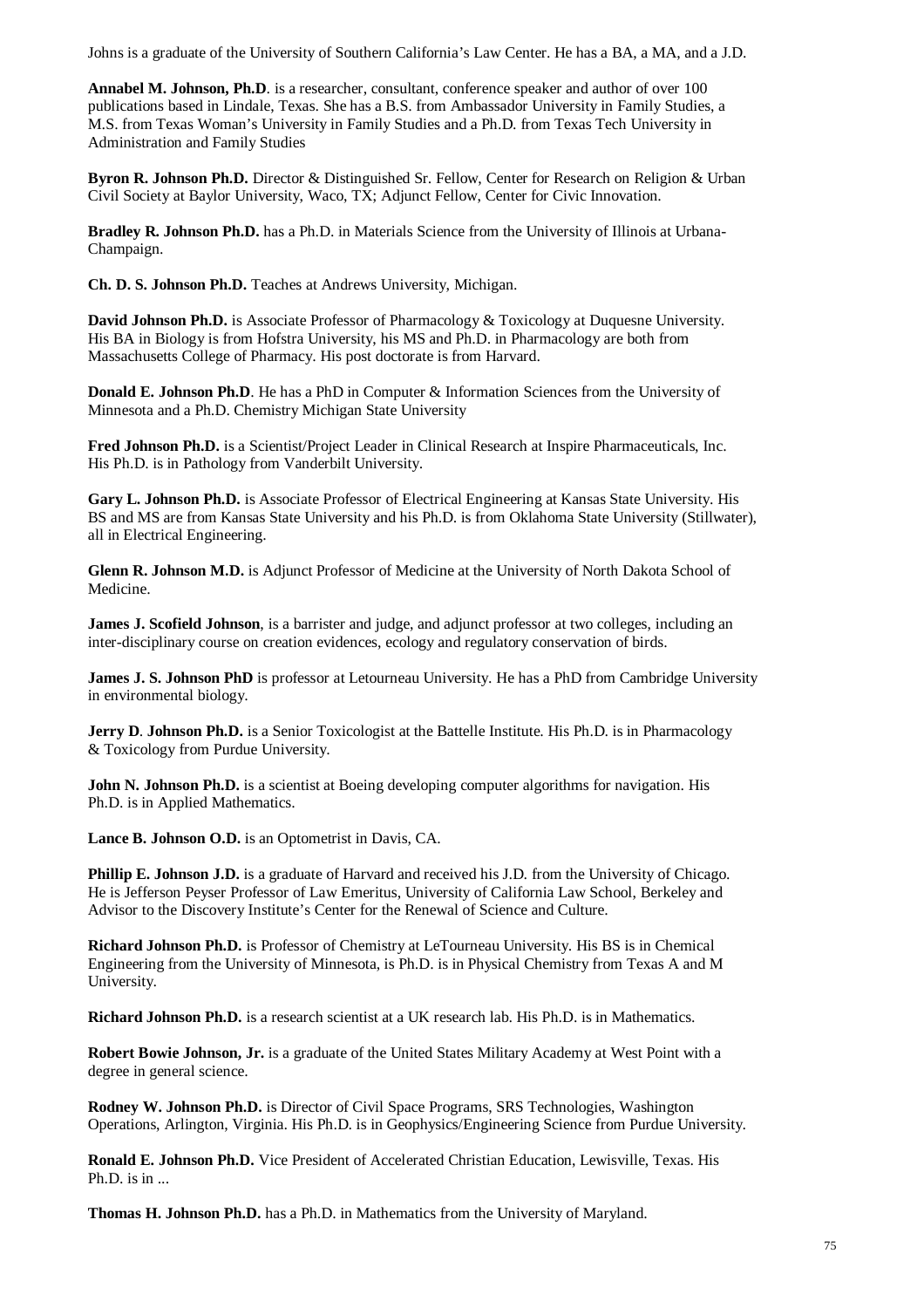**Timothy Johnson MD** Holds joint appointments at Harvard University and Massachusetts General Hospital in Boston. He is also Medical Correspondent for ABC News and founding editor of Harvard Medical School Health Letter. He studied at the University of Chicago, graduated summa cum laude from Albany Medical College, and holds a Master's degree in public health from Harvard University.

**William L. Johnson EdD**. Has a BS in Integrated Science, a MED in Administration from Texas Christian University and a EdD in research and statistics from Texas Tech University.

**David Johnston PhD** is research assistant professor, Department of Mechanical Engineering at Wright State University.

**Lawrence H. Johnston Ph.D.** is Emeritus Professor of Physics at the University of Idaho. Before that he taught at Department of Physics at the University of Minnesota. His BA and Ph.D. are from UC Berkeley in Nuclear Physics. His major professor was Luis Alvarez; his thesis was on use of Photon-Photon scattering to measure the nuclear force profile.

**Richard Johnson PhD** a research scientist with the British government he has a PhD in mathematics.

**William L. Johnson, Ed.D**., NCC, LMFT is Executive Vice President at Texas-based Digital Documentation Systems, Inc. Having consulted for government and industry, he has spoken at over 50 conferences and has authored over 200 publications. He has a B.S. from University of North Texas in Integrated Science a M.Ed. from Texas Christian University in Administration and an Ed.D from Texas Tech University in Research/Statistics and Administration

**Erkki Jokisalo Ph.D.** his a Ph.D. in Pharmacy from Southern Oregon University.

**Arthur J. Jones Ph.D.** a Zoologist, has B.Sc. (Hons), M.Ed., C. Biol, M. Biol, and a Ph.D. in Biology (study of origins via development biology) from the University of Birmingham. Dr. Jones is currently a Science and Education Research Consultant for curriculum development.

**D. Gareth Jones D.Sc.** Chairman & Head, Department of Anatomy & Structural Biology, University of Otago, Dunedin, New Zealand. His D.Sc. is from the University of Western Australia in Anatomy.

**David Jones** is Professor of Biochemistry & Chair of Chemistry at Grove City College. His MS is from University of Oklahoma, his Ph.D. from Cornell University, both in Biochemistry. His post doctorate is from UCLA.

**David Gareth Jones PhD** Professor of Anatomy and Structural Biology at the University of Otago, New Zealand.

**Elizabeth Jones MB**, **BS MRCP**, **DCH** Community Pediatrician from Newcastle on Tyne and qualified 1971 Guys Hospital, London University. She has a Bachelor of Medicine, and Bachelor of Surgery. Member of the Royal College of Physicians of UK, Diploma in Child Health.

**J. B. Jones Ph.D.** is a Wellington, New Zealand Author.

**J. Y. Jones MD** is an ophthalmologist (eye physician and surgeon). He has a BS in chemistry from North Georgia College and State University and his MD from the Medical College of Georgia and did his ophthalmology residency at Walter Reed Army Center. He has authored several books supporting creation.

**Nigel Jones M.S., FRCS** is a Consultant Vascular and Thyroid Surgery Surgeon, Freeman Hospital, Newcastle upon Tyne. He qualified from Guys Hospital in London. His Bachelor of Medicine, Bachelor of Surgery, and Master of Surgery are from London University. His postgraduate degree based on a 2 1/2 years of research. His thesis title: The Role of Platelets in Peripheral Vascular Disease.

**Raymond Jones Ph.D.** retired in 1998 from Australia's highly respected government scientific body, CSIRO, as a scientist after thirty-eight years of service. He was also formerly Officer-in-Charge of the CSIRO Davies Laboratory, Townsville, and Regional Research Leader.

**Robert Jones Ph.D.** is Associate Professor of Mechanical Engineering at the University of Texas-Pan America. His MS and Ph.D. are in Mechanical Engineering (Mechanics of Polymeric Materials) from Texas A & M University.

**Robert L. Jones MD** is Associate Professor, Department of Ophthalmology at the University of California in Irvine.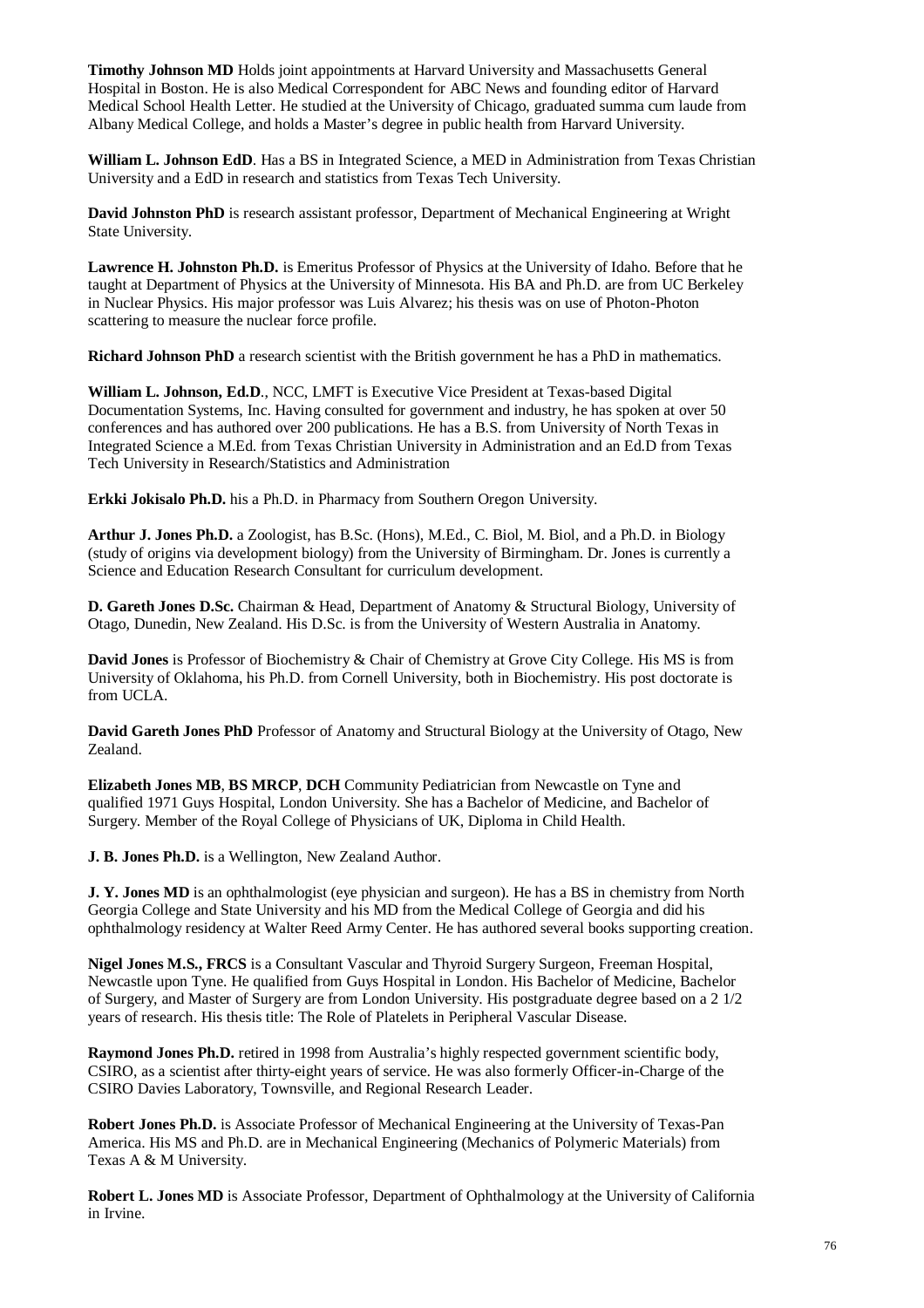**Ross Jones Ph.D.** received his Ph.D. in Linguistics at Monash University and is working with SIM International in West Africa.

**Taylor B. Jones Ph.D.** is Chairperson in the Department of Biological and Physical Sciences and the Department of Mathematics, and Professor of Chemistry, at the Master's College. He has a BS from Clemson University and a Ph.D. from the University of Texas, Austin.

**William Jordan PhD** is professor and chair of Mechanical Engineering at Baylor University. He has a BS and MS from Colorado school of Mines, an MA from Denver Seminary and a PhD from Texas A7M University in mechanical engineering.

**Howard Jordi PhD** His PhD is in biochemistry from Northern Illinois University.

**Greg S. Jorgensen M.S.** owns a consulting engineering firm in Canada involved with computer control systems. He has a MS in Engineering from the University of Manitoba.

**Callie Joubert Ph.D.** Professor at the South American Theological Seminary. He has a PhD from the University of KwaZulu- Natal in South Africa, a D. Phil from the University of Johannesburg and a Bachlors of Philosophy and Masters of Philosophy, both from the University of Stellenbosch and a BA from The University of South Africa, the largest university in South Africa. His areas of interest include creation theology, theological anthropology, moral theology, apologetics, psychology and education.

**Douglas Sumio Jue Ph.D.** Professor Triune Biblical University, Keiso, Washington; his MS in Science Education is from the University of Washington, and his Ph.D. is in pharmaceuticals.

**Elizabeth B. Juergensmeyer Ph.D.** is Professor, Department of Biology, Judson College, Elgin, Illinois. Her Ph.D. is in Cell Biology from the University of Illinois, Urbana.

**Pierre Y. Julien Ph.D.** is Professor in the Engineering Department and on the staff of the Engineering Research Center, Colorado State University, Fort Collins, Colorado. He received his Ph.D. from Laval University.

Matti Junnila DVM Ph.D. has a DVM and Ph.D. in Veterinary Pathology from the University of Helsinki.

**Paul A. Jutzkiewicz M.S.** graduated with Honors in Psychology from the University of Newcastle-upon-Tyne, specializing in animal behavior. He received a Postgraduate Certificate of Education from the University of London and a MS in Environmental Resources from the University of Solford. He was a science teacher at the former St. Vincent School in Gospot, England.

**Robert Kaita Ph.D.**. principal research physicist at Princeton University's Plasma Physics Laboratory, and teaches in Princeton's Department of Astrophysical Sciences. He invented In-situ Determination of Energy Species Yields of Intense Particle Beams; diagnostics for thermonuclear fusion plasmas. Cons. International Thermonuclear Experimental Reactor, Garching, Federal Republic of Germany, co-Principal investigator Princeton Beta Experiment-Modification, co-Principal investigator of Current Drive Experiment-Upgrade, head of plasma diagnostics for National Spherical Torus Experiment. He has a Ph.D. in Physics from Rutgers University.

**Robert O. Kalbach Ph.D.** is Associate Professor of Chemistry, Finger Lakes College, Canandaigua, NY, State University of New York. His BS and MS are from Pennsylvania State University. His Ph.D. in Physical Chemistry is from the University of South Florida.

**Nikolai Kalchurinsky Ph.D.** has a Ph.D. in Psychology.

**Joanna Kalliteraki PhD** immunology dept., Laikon Hospital, 1998; researcher, University Athens, Greece, 1995; biologist, Asklipion Hospital, Athens. Education: BSc, Athens, 1990; Ph.D., Pharm. Medical School, Athens.

**Mark A. Kalthoff Ph.D.** Associate Professor of History, Hillsdale College, Michigan. His Ph.D. is in History and Philosophy of Science from Indiana University. His BS is in History, Biology, and Mathematics from Hillsdale College.

**Gennady A. Kalyabin D.Sc.** has a D.Sc. in Mathematics and is on the faculty of Samara State Aerospace University, Russia.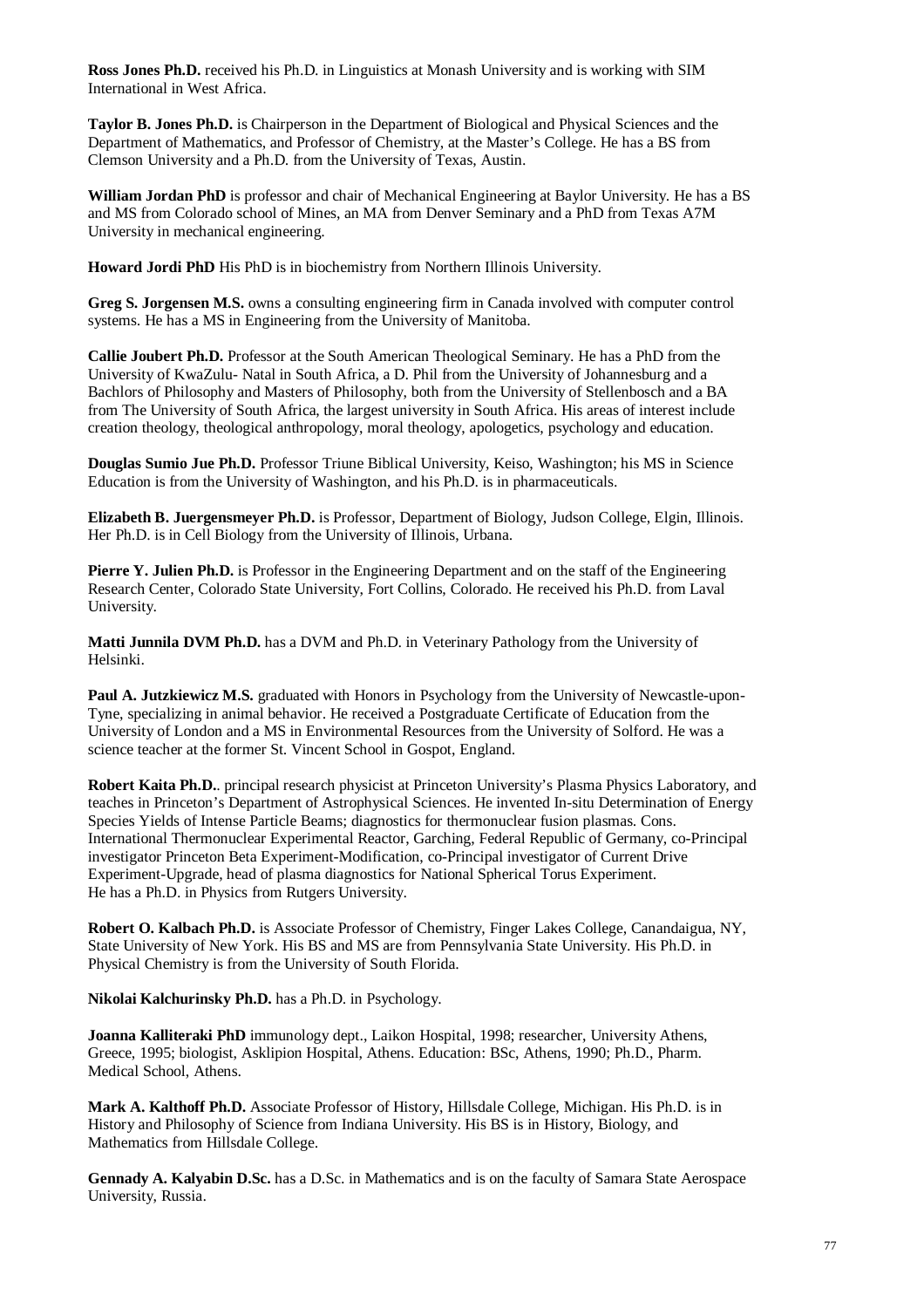**Ingolf Kanestrøm PhD** Professor Emeritus, Department of Geoscience University of Oslo (Norway)

**Donald A. Kangas PhD** Professor of Zoology at Truman State University. His BS is from the University of Maryland, his PhD from the University of Missouri-Columbia.

**Olin Carroll Karkalits PhD.** is Professor of Chemical Engineering and Dean, College of Engineering and Technology, McNeese State University, Lake Charles, Louisiana. He also was a research scientist and former professor at the University of Michigan. He has a B.S. from Rice University and a MS and PhD from the University of Michigan, all in chemistry.

**William S. Karkow M.D. FACS** is a Professor of Anatomy and Physiology at the University of Dubuque, IA. He was formerly associate director of the Vascular Laboratory at Good Samaritan Hospital, Cincinnati, OH. His BA in Chemistry and MD are from the University of Illinois

**Edwin A. Karlow Ph.D.** is Professor and Chair of the Department of Physics at La Sierra University, Riverside, CA. His Ph.D. is in Condensed Matter Physics from Washington State University.

**Valery Karpounin Ph.D.** is Professor and Head of the Department of Social Sciences at the Leningrad State Conservatorium and teaches at the St. Petersburg State University Conservatory, USSR. His Ph.D. is in Mathematical Sciences, Logic and Formal Logic.

**Olaf Karthaus PhD** is Associate Professor of Chemistry at the Chitose Institute of Science and Technology in Japan. He has a BS in chemistry and a doctorate in chemistry and pharmacy from Johannes Gutenberg University, Mainz Germany. He has published widely in the area of polymer chemistry. **Gary Kastello Ph.D.** has a Ph.D. in Biology from the University of Wisconsin-Milwaukee.

**Haralabos Leonidas Katsoulas PhD** supervisor Researcher Lab. Applied Geochemistry, University patraspracticals-cell biology I and II, Education: BSc, University Patras, Greece, 1994; MSc, University Patras, Greece; Ph.D., University Patras, Greece.

**Reuben Luther Katter B.S.** has a BS from the University of Minnesota and has spent the major part of his life in college administration.

**David A. Kaufmann Ph.D.** after 28 years of service, Dr. Kaufmann retired from the Department of Exercise Science at the University of Florida, Gainesville. He holds a BS in Mathematics and Physical Education from Slippery Rock State University, a MA in Physical Education from the University of Iowa and a Ph.D. in Human Anatomy from the University of Iowa. He did his postdoctoral research at the Laboratorium fur Biomechanik, Eidgenoisch Technisehe Hochschule, Zurich. He was also named teacher of the year and has run in 41 marathons.

**Michael Newton Keas PhD** Associate Professor of Natural Science, Oklahoma Baptist University, 2000, and a co-designer of its planetarium. Postdoctoral Research Assistant, University of Oklahoma Libraries, History of Science Collections. He earned a B.S., biology at Christian Heritage College, El Cajon, California, an M.A. and a Ph.D. in History of Science from the University of Oklahoma He was as a Fulbright scholar in East Germany.

**James P. Keener Ph.D.** is a Distinguished Professor of Mathematics and Adjunct Professor of Bioengineering at the University of Utah. He teaches Cell Physiology, Biofluids, and Physiology. His Ph.D. is from the California Institute of Technology in Mathematical Modeling of Cardiac Arrhythmias. Author: *Principles of Applied Mathematics*, 2000; *Mathematical Physiology*, 1998 (Winner of the 1998 Association of American Publishers "Best New Title in Mathematics"). He has written more than 70 research papers.

**James E. Keesling Ph.D.** Professor of Mathematics, University of Florida. His MS and Ph.D. are from the University of Miami in Mathematics.

**Jimmy Ted Keeton PhD** Professor in the meat science section in the Department of Animal Science, College of Agriculture and Life Sciences, at Texas A&M University. He has a B.S., University of Tennessee, Animal Husbandry/Agricultural Education, M.S., University of Tennessee, Animal Products (Food Science), Ph.D., University of Tennessee, Animal Products (Food Science). Post Doctoral, North Carolina State University, Food Science (Meat Chemistry).

**Esref Edip Keha Ph.D.** is a Professor of Biochemistry, Faculty of Medicine, Karadeniz Technical University, Turkey.

**Douglas Keil Ph.D.** is a scientist at the Lam Research Corporation. His Ph.D. is in Plasma Physics from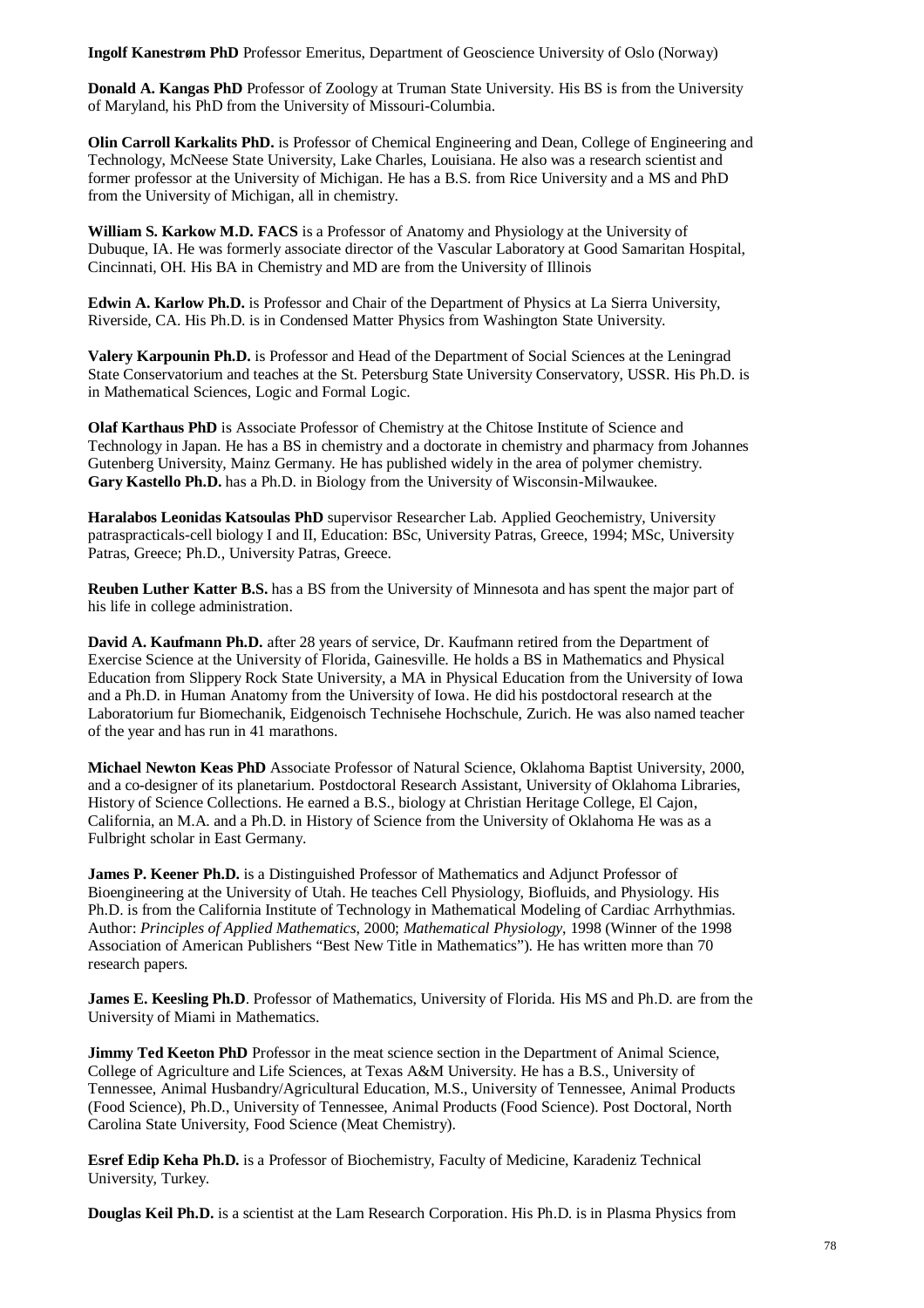the University of Wisconsin (Madison).

**Jamison C. Keister Ph.D.** is Professor of Physics, Covenant College, Lookout Mountain, Tennessee.

**William J. Keith Ph.D. FRSC** Professor Emeriti of English, University College, University of Toronto, Ontario, Canada. His MA and Ph.D., both in English, are from University of Toronto.

**Micheal Kelleher Ph.D.** in Biophysical Chemistry from the University of Ibadan.

**David Keller Ph.D.** Assistant professor of Chemistry, University of New Mexico. His Ph.D. is from the University of California Berkeley is in biophysical chemistry, and his BS from Pacific Lutheran University in Chemistry.

**Ned Keller PhD** is Associate Professor of Science at Cornerstone University. His BA, BS and PhD are all from the University of Kansas in biology.

**Rebecca W. Keller Ph.D.** is a Research Professor, Department of Chemistry at the University of New Mexico. Her Ph.D. is from the University of New Mexico in biophysical chemistry and her BS from New Mexico Institute of Mining and Technology in chemistry.

**Robert W. Kelley Ph.D.** has a Ph.D. in Entomology from Clemson University and has published widely in the scientific literature.

**Douglas F. Kelly Ph.D.** is Jordan Professor of Systematic Theology at the Reformed Theological Seminary in Charlotte, North Carolina. He has a BA from the University of North Carolina, Chapel Hill, a, B.D. from Union Theological Seminary, and a Ph.D from the University of Edinburgh. He has bublished numerous books.

**Howard Atwood Kelly MD, FACS** Professor emeritus of Obstetrics at Johns Hopkins Univesity. Kelly received his MD from the University of Pennsylvania

**David C. Kem M.D.** is Professor of Medicine and Chief of the Endocrinology, Metabolism, and Hypertension section. He has a lifetime appointment as George Lynn Cross Research Professor at the University of Oklahoma College of Medicine.

**Kevin L. Kendig Ph.D** is a research scientists for the U.S. Air Force Research Laboratory in Dayton, OH. He has a Ph.D. in Materials Science and Engineering from the University of Michigan.

**D. James Kennedy Ph.D.** has a BA from the University of Tampa, a Bachelor of Divinity Degree (cum laude) from Columbia Theological Seminary, a MA (summa cum laude) from the Chicago Graduate School of Theology, a Doctor of Divinity Degree from Trinity College and Evangelical Divinity School and a Ph.D. from New York University. Dr. Kennedy was Senior Minister at the Coral Ridge Presbyterian Church until his recent death.

**Mary Elaine Kennedy Ph.D.** is Research Scientist and on the Editorial Board of the Geoscience Research Institute. She received her BS in Geology from Phillips University, a MS in Geology from Loma Linda University and a Ph.D. in Geology from the University of Southern California.

**Roger H. Kennett Ph.D.** a professor of biology at Wheaton College. His Ph.D. in Biochemical Sciences is from Princeton University and his BS in Biology is from Eastern College.

**Lee Gregory Kent Ph.D.** is a chemist with Nardin Laboratory, Greenville, South Carolina and a pioneer in the field of nuclear quadrupole resonance (NQR) research.

**Michael Kent Ph.D.** is a Research Scientist at the Sandia National Labs. His Ph.D. is in Materials Science from the University of Minnesota and engaged in post doctoral research at the Curie Institute in Paris.

**Dean H. Kenyon Ph.D.** received his Ph.D. in Biophysics from Stanford. He was appointed to the Department of Biological Sciences, San Francisco State University in 1966 and has been Professor Emeritus since 2001.

**W. H. Kersey Ph.D.** is Associate Professor of Chemistry, Department of Biochemistry & Air Pollution Research Center, University of California, Riverside. He has published in the leading journals in his field including *The Journal of Biological Chemistry*.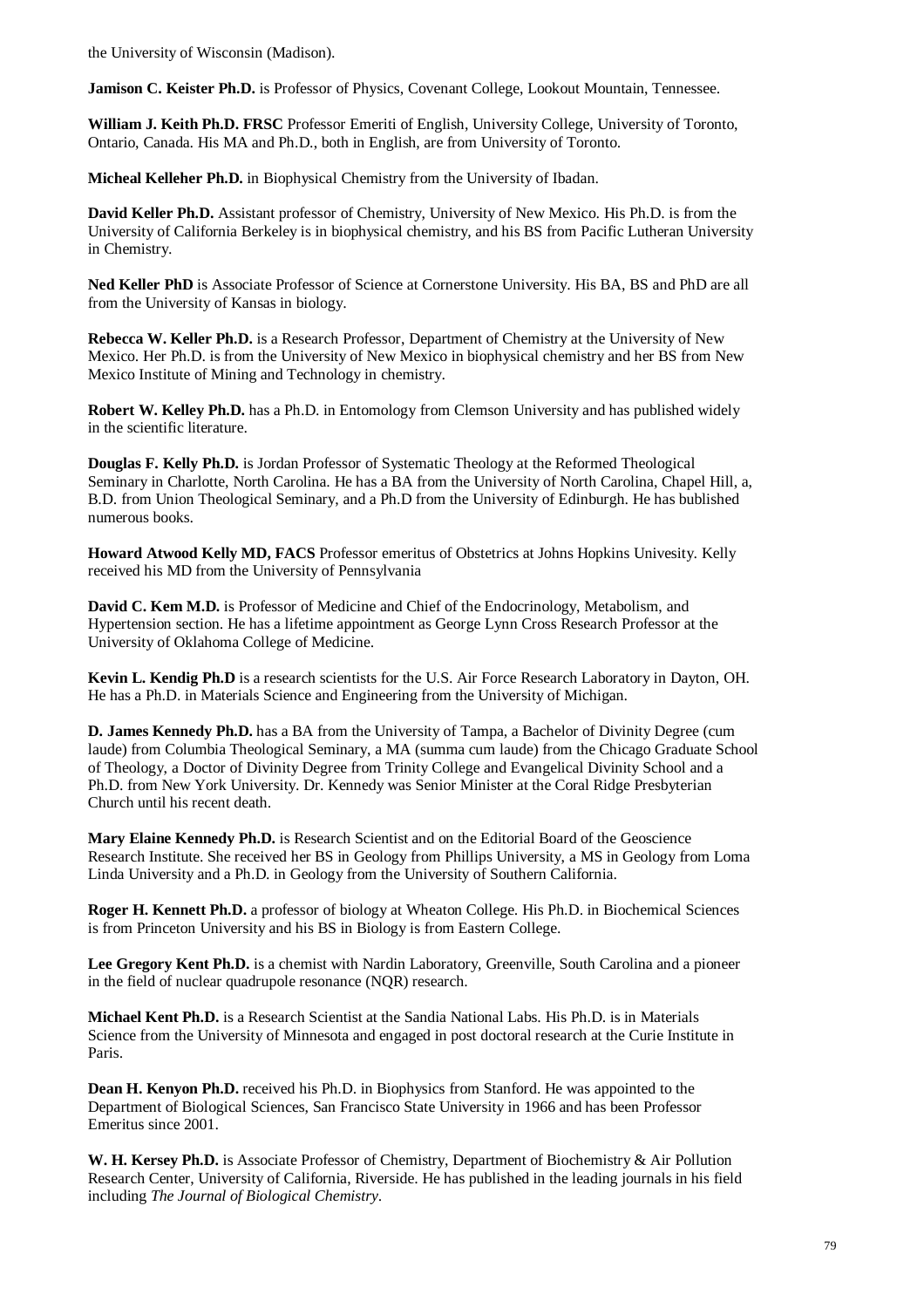**Edward Luther Kessel PhD** emeritus Professor biology and Chairman department of biology University of San Francisco. Education: B.S., MS and PhD University California-Berkeley.

**Edward Luther Kessel PhD** former chairman of the Department and now professor emeritus of biology at the University of San Francisco, and Associate Curator of Insects. His M.Sc. and PhD are from the University of California in zoology and entomology.

**Monty C. Kester Ed.D.** holds a BA in Mathematics with Physics from McMurry College, a MS in Mathematics from Oklahoma State University, and a Ed.D with an emphasis in Mathematics and Statistics from Ohio State University. He teaches at Liberty University, Lynchburg, Virginia.

**Thomas Donnell Sporer Key PhD** professor emeritus biology dept., Oglethorpe University, and Ball State University. Education: BA, MA, Southern Methodist University, EdD, Ball State University, ThD and Ph.D., Antioch Seminary, DSc, Immanuel College. He is currently teaching Biology in Hartford City, Indiana.

**Rob Keys PhD** is Assistant Professor of Science at Cornerstone University. His BA is in biology from Cornerstone University, his MEd is in environmental Science from Gannon University, and his PhD is in science Education from Western Michigan University.

**Rashad Khalifa Ph.D.** was a research scientist at University of Arizona, science advisor to governments, and senior chemist in Arizona's state office of chemistry before his untimely death. He published more than 20 scientific papers. His M.A. is from the University of Arizona, his Ph.D. in plant biochemistry from the University of California.

**Vadim Tarasovich Khmurchik PhD** Senior Research scientist, Perm State Tech. University, Institute Ecology and Genetics of Microorganisms, Russian Academy Sciences. Education: Graduate, Perm State University, Ph.D., Russian Academy Sciences, Perm.

**Gabriel Shukri Khodr PhD** Associate Professor emeritus, University of Texas, San Antonio, postgraduate fellow, University San Diego,. Education: MD, American University of Beirut.

**Victor Khomenko Ph.D.** Research fellow, Computing Science, University of Newcastle upon Tyne. He has MS with distinction in Applied Mathematics from Kiev Taras Shevchenko University, and a Ph.D. in Computing Science from University of Newcastle upon Tyne.

**Alexander Khomenkov M.S.** has a MS in Biology from Moscow State University.

**Gi-Tai Kim PhD** is a Professor of Biology.

**Harriet Kim Ph.D.** is a Professor in Department of Food and Nutrition, College of Human Ecology, Seoul National University. Dr. Kim received a Ph.D. in Biochemistry from the University of Wisconsin.

**Jong-Bai Kim Ph.D.** is a Professor of Biochemistry at Kunkuk University. Dr. Kim received a Ph.D. in Biochemistry in Israel.

**Joung-il Kim Ph.D.** is a Professor of Mechanical Engineering at Josun University. Dr. Kim received a Ph.D. in Mechanical Engineering.

**Jung-Han Kim Ph.D.** is a Professor at Yonse University and former research scientist at Stanford Research Institute. Dr. Kim received a Ph.D. in Organic Chemistry/Biochemistry from the University of Houston.

**Jung-Wook Kim Ph.D.** is Dean of the graduate school and a Professor of Environmental Science at Seoul National University.

**Kyoung-Rae Kim Ph.D.** is a Professor of Pharmaceutics at Sungkunkwan University, received a Ph.D. in Analytical Chemistry from the University of Houston.

**Kyoung-Tai Kim Ph.D.** Associate Professor, Department of Life Science, Division of Molecular and Life Sciences, POSTECH, Korea. His B.S. in Agricultural Chemistry is from Seoul National University. His M.S. in Biology from Korea Advanced Institute of Science and Technology and his PhD is in Neurophysiology from the University of Massachusetts, Amherst. He was a Postdoctoral Fellow, Laboratory Molecular Neurobiology, Cornell University Medical College, Visiting Scientist, Department of Physiol. & Biophysics., University of Washington.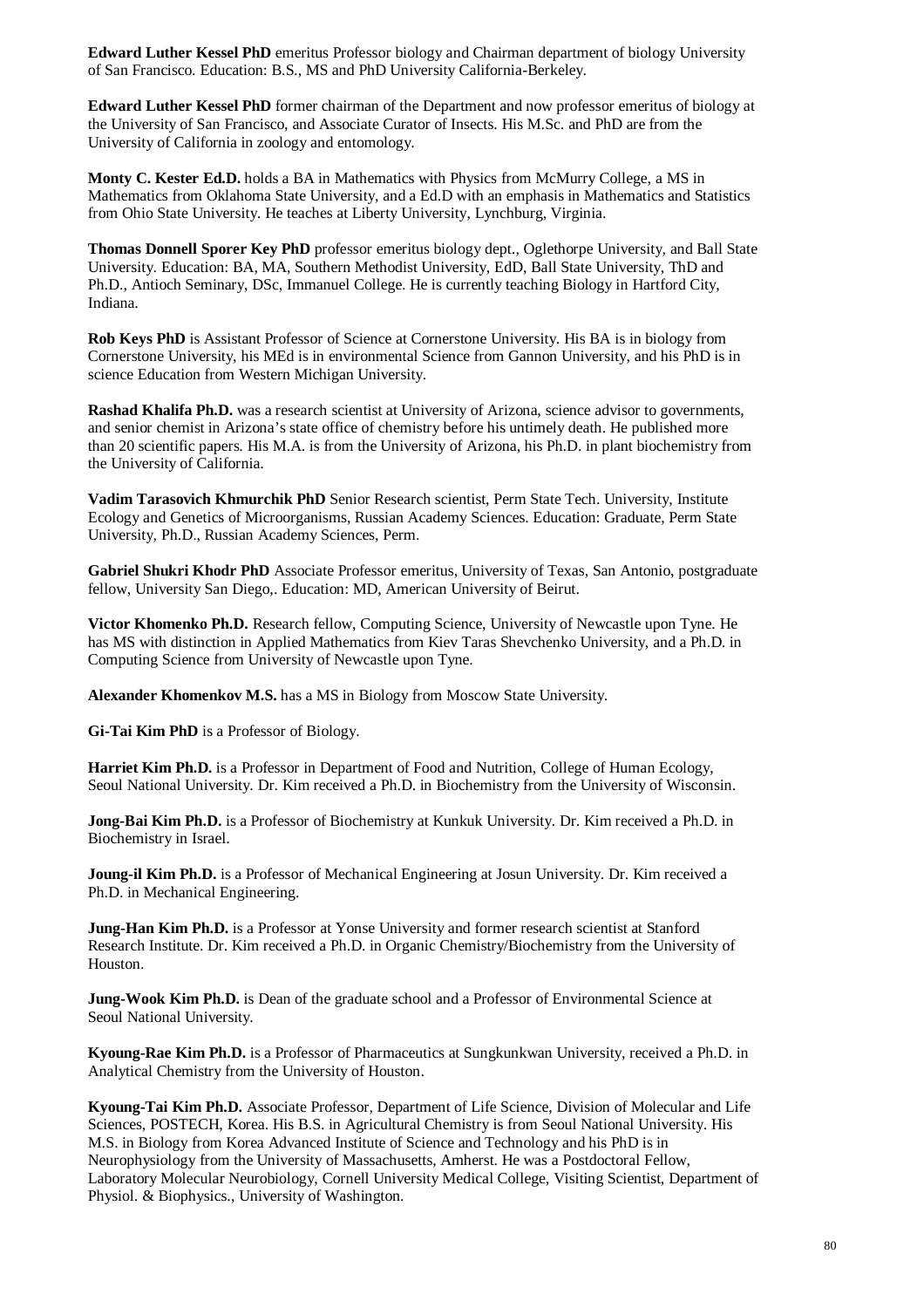Luke Kim PhD is a post doctoral researcher at a major cancer research institute. His PhD is in cancer biology from a major research university.

**Sun Uk Kim Ph.D.** is a scientist at the U.S. patient and trademark office. His PhD is in biochemical engineering from the University of Delaware.

**Young-Gil Kim Ph.D.** is former President and Professor of the Korea Advanced Institute of Science and Technology. He received his Ph.D. in Materials Science from the Rensselaer Polytechnical Institute, and founded Handong Global University. He also received a Ph.D. in Materials Science Rensselaer Polytechnical Institute.

**Young In Kim** is a Professor in Engineering.

**Kimberly Kinateder PhD** is associate professor of mathematics and statistics at Wright State University. Her PhD is from Michigan State University in probability and Statistics.

**Richard J. Kinch Ph.D.** is a computer consultant for True Tex Software. His BS is from Cornell, his MS the University of Illinois, and his Ph.D. in Computer Science from Cornell University.

**Paula Kinchelope PhD** is a researcher in the fields of cell and molecular biology and microbiology at Emory University in Atlanta, Georgia, USA.

**Thomas Kindell Ph.D.** is a noted Biostatistician. His Ph.D. is from ?

**Bretta King PhD** is Assistant Professor of Chemistry at Spelman College. Her Ph.D. is in Physical Chemistry from Howard University.

**John B. King, Jr. Ph.D.**, now a free-lance writer, holds a Ph.D. in Engineering. King is also a graduate of Westminster Theological Seminary West.

**R. Barry King** is Professor of Environmental Safety & Health at Albuquerque Technical Vocational Institute.

**Michael Kinnaird Ph.D.** is Director of Research and Development for Chemtek Chemical Manufacturing. He has a Ph.D. in Organic Chemistry from the University of North Carolina (Chapel Hill).

**Scott S. Kinnes PhD** is Professor of Biology at Azusa Pacific University.

**George Kinoti PhD** Professor of Zoology at The University of Nairobi. Executive director, African Institute for Scientific Research and Development.

**Perry William Kirklin PhD** Associate Professor of chemistry, Cheyney University of Pennsylvania, adjunct Professor, Education: He has a BS from Westminster College, New Wilmington, Pennsylvania, and a PhD in chemistry from University of Minnesota, Minneapolis, MN.

**F. Kiss PhD** is a biology professor from Budapest.

**Ryan Lucas Kitner Ph.D.** is a research scientist in genetics and genetic engineering. His Ph.D. is in Genetics from Clemson University.

**Joe Klenck PhD** holds a Masters and Doctorate degree from Harvard University and a Bachelors Degree from Northwestern University, all in anthropology.

**Joanna R. Klein Ph.D.** is Assistant Professor of Science at Northwestern College, St. Paul, MN. Her Ph.D. and B.S. are from the University of Iowa.

**Meredith G. Kline Ph.D.** Professor emeritus of Old Testament at Gordon-Conwell Theological Seminary. He has a B.D and a Th.M. from Westminster Theology Seminary and a Ph.D. from Dropsie University in Assyriology and Egyptology.

**Dionne Klingensmith PhD** is associate Professor of Kinesiology at Cornerstone University. She has a BA in health and physical education and a MS and PhD in Kinesiology from the University of Arkansas

**M. Joseph Klingensmith Ph.D.** is Professor Emeritus, College of Science, on the faculty of Rochester Institute of Technology. He received his BS in Botany from Wheaton College, then his MS in Microbiology and Botany from Florida State University, and his Ph.D. in Botany from the University of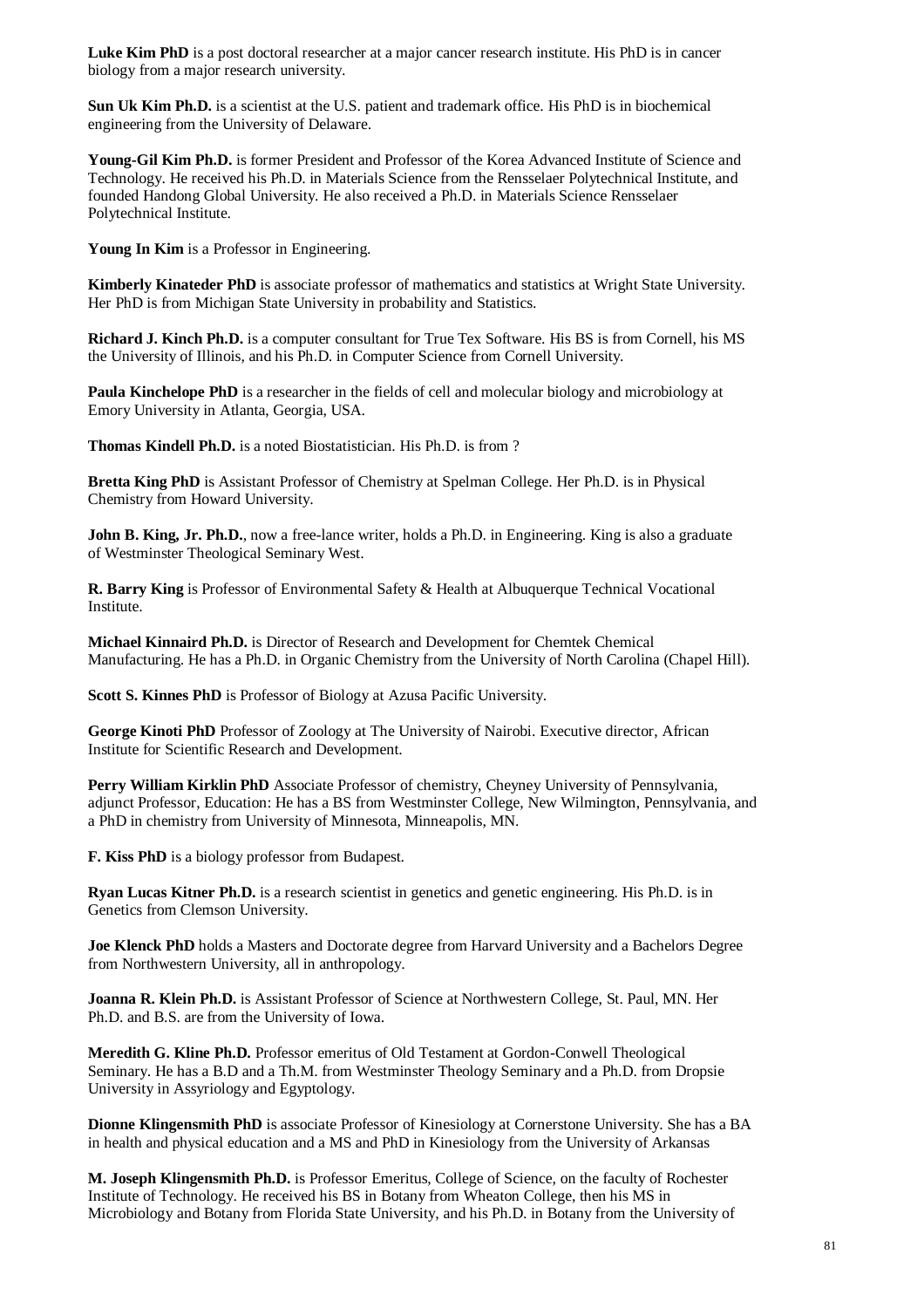Michigan.

**Roger Klockziem PhD** Professor of science at Wisconsin Lutheran College. He has a BS from Lutheran College, a MAT from Washington State University and a PhD from the University of Minnesota, all in science.

**John W. Klotz Ph.D.** is emeritus professor and chairman of the Division of Natural Science, Concordia Senior College, Ft. Wayne, IN. He has a MDiv from Concordia Seminary and a Ph.D. in biology from the University of Pittsburgh.

**Nancy Flanagan Knapp PhD** Associate Professor, Dept. of Educational Psychology, University of Georgia. She has a B.A. in English with Honors, Beloit College a M.A. in Teaching, Beloit College, and a Ph.D. in Educational Psychology from Michigan State University.

**Irving William Knobloch PhD** Professor emeritus of Natural Science at Michigan State University. His MA is from the University of Buffalo and his PhD from Iowa Stat University both in biology.

**David A. Knoll Ph.D.** a Research Consultant, received his Ph.D. in Biochemistry from the University of North Carolina.

**Alan C. Knowles** is an instructor in anatomy and physiology at Pensacola Christian College.

**Donald Ervin Knuth PhD** Professor Emeritus, Stanford University. Education: BS, MS, Case Institute Technology, 1960; Ph.D., California Institute Technology, DSc (Honorary), Case Western Res. University, DSc (Honorary), University of Pennsylvania, DSc (Honorary), Brown University.

**Donald H. Kobe Ph.D.** is Professor of Physics at North Texas State University, Denton, Texas. He received his Ph.D. in Physics from the Univ. of Minnesota.

**Stephen J. Koepp Ph.D.** is Professor of Biology, Montclair State University. He has a BA from Messiah College and a MS and Ph.D. from North Texas State University where he specialized in electron microscopy.

**Robert E. Kofahl Ph.D.** is a research scientist in high temperature electrochemistry, was a faculty member of Highland College in Pasadena, California, and then became its president. His Ph.D. is in chemistry from California Institute of Technology.

**Robert Kohl PhD**. is professor of geology at South Dakota State University. His MS and Ph.D. are from Utah State University.

**Tyler A. Kokjohn. PhD** is Professor of microbiology, Midwestern University, Glendale, AZ. His PhD is from Loyola University

**Susanne Kolare PhD, DDS**, Professor Cell Biology and Histology in the Department of Neuroscience on the Faculty of Medicine at the Karolinska Institute in Sweden. She holds a DDS from the Faculty of Odontology and a Ph.D. in Immunology from the Faculty of Medicine at the Karolinska Institute. Published 22 over research papers and abstracts.

**Natasha Kolosov M.S.** has a MS in Molecular Biology from Novosibirsk State University, Russia.

**Diane M. Komp M.D.** is Professor Emeritus of Pediatric Oncology at Yale University School of Medicine.

**Vladimir Kondalenko Ph.D.** has a Ph.D. in Cytology/Cell Pathology. He is with the Institute for Carcinogenesis Research, Russian National Cancer Research Center, Moscow, Russia.

**Felix Konotey-Ahulu M.D.**, a world authority on sickle-cell disease, is a visiting professor at Howard University College of Medicine in Washington and honorary consultant to its Center for Sickle Cell Disease. He is with Cromwell Hospital, London, United Kingdom and Health Research Unit. His M.D. is from London University, and his D.Sc. with honors is from Cape Coast University. He has written a text on sickle-cell disease published by Macmillan.

**Charles Koons Ph.D.** is a petroleum scientist for industry. His Ph.D. is in Organic Chemistry from the University of Minnesota.

**Robert Charles Koons Ph.D.** is Professor of Philosophy at the University of Texas, Austin. His B.A.,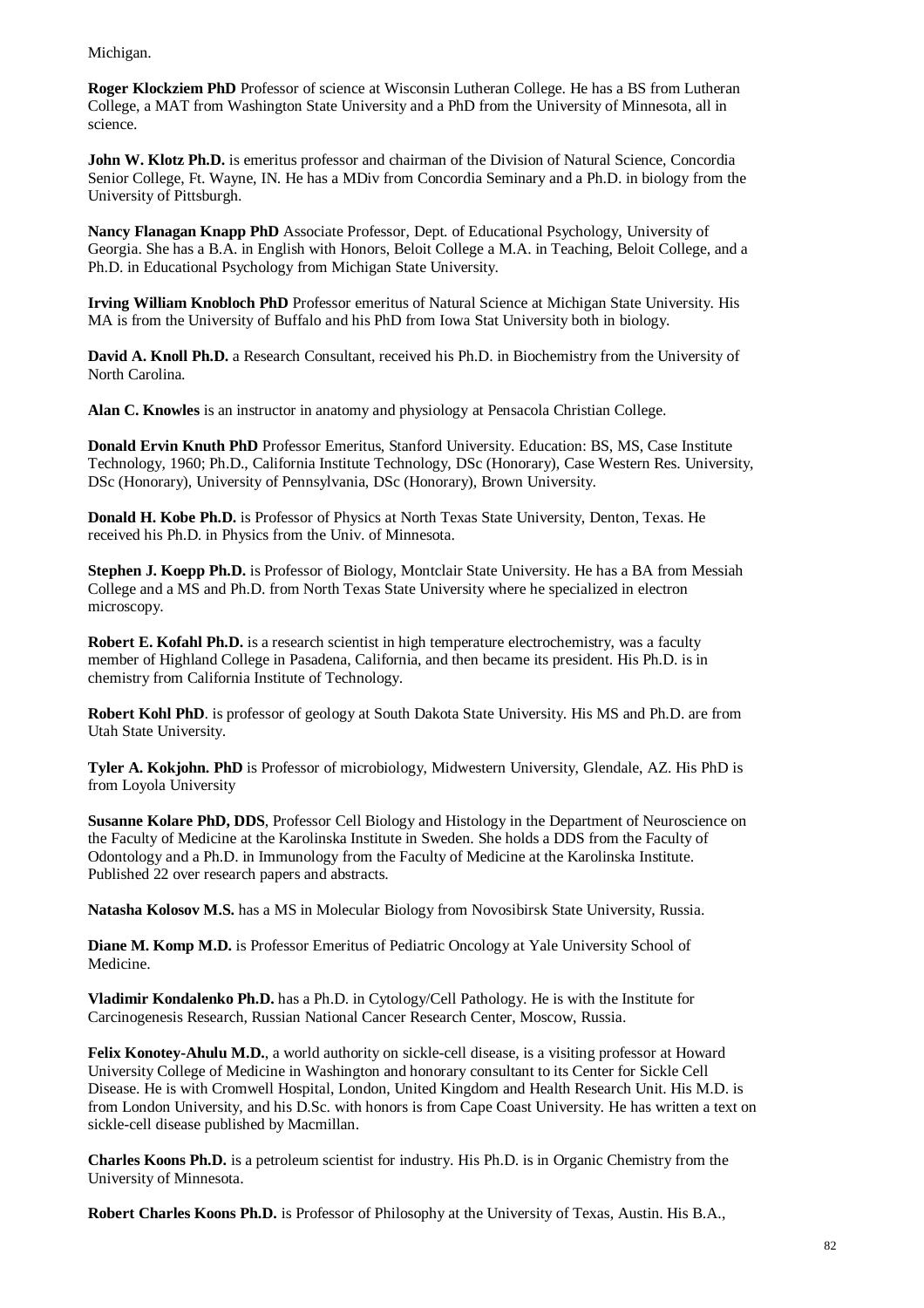Philosophy, Michigan State University. Summa cum laude, B.A., Philosophy and Theology, Oxford University. First Class Honors, Ph.D. Philosophy is from the University of California, Los Angeles.

**Robert F. Koontz Ph.D, MD, Sc.D.** His undergraduate degree is from Dartmouth and his MD is from Cornell Medical College, and he holds a Doctorate in Entomology from Oregon State University.

**C. Everett Koop M.D.** was former Surgeon General and was Surgeon-in-chief of the Children's Hospital of Philadelphia during a distinguished thirty-five year career. He was also Professor of Pediatric Surgery at the University of Pennsylvania School of Medicine. His MD is from Cornell University.

**Robert W. Kopitzke PhD** Professor of Chemistry Winona State University.

**Lois E. Koppleman** is a Pathologist/Biologist.

**Peter Korevaar PhD** is a research scientist at IBM in Mannheim, Germany. His PhD is in astrophysics from the University of Utrecht, the Netherlands. His postdoc was done at the University of Heidelberg.

**Konstantinos Aristomenis Kormas PhD** investigator Woods Hole Oceanographic Institution, researcher, University of Athens, Education: BSc, University Athens, Greece, 1994; Ph.D., University Athens, Greece

**Michael Korn Ph.D.** is Professor of Physics at LeTourneau University. His Ph.D. is in Chemistry from the University of Freiburg, Germany in Polymer Chemistry. He was previously Assistant Professor of Chemistry at Texas State University Department of Chemistry and Biochemistry. He has authored a textbook in his area.

**Leonid Ivanovitch Korochkin PhD** Professor of Genetics at Yale University. Head of the Molecular Biology Development laboratory of the Russian Academy of Sciences. Education: MD, Medical Institute, Tomsk, Russia, Kand., Medical Institute, Tomsk, Russia, Dr. Medical Science, Medical Institute, Tomsk, Russia.

**Edmund Carl Kornfeld PhD** a research scientist at Lilly Research Laboratories. His AB is from Temple University, and his PhD is from Harvard University, both in organic chemistry.

**Leonid I. Korochkin M.D.** is now Professor of Genetics at Yale University. He has three earned doctorates, one in Genetics, one in Molecular Biology, and one in Neurobiology. He was Head of the Molecular Biology Laboratory of the U.S.S.R. Academy of Sciences.

**Dan Korow DVM** Practiced veterinary medicine for seven years. His BS in biology is from the University of Akron, his DVM is from Ohio State University. He is now a scientist with Alpha Omega Institute.

**Dmitry Kouznetsov M.D., Ph.D., D.Sc.** is a member of the Comparative Biochemistry Group, Delifson Division Laboratories, Incorporated, Central Narcological Hospital, Moscow and is presently Head of the Laboratory of Biochemistry at the Laser Invest Incorporated research pharmaceutical/cosmetological company. He received his M.D. from the I.M. Sechenov School of Medicine, a Ph.D. in Biochemistry, Moscow M. V. Lomonosov State University in 1981, and a D.Sc. in Molecular Biology from the U.S.S.R. Academy of Medical Sciences Institute for Nutrition Research in 1989.

**Carl A. Koval Ph.D.** is Professor of Chemistry and Biochemistry University of Colorado. His BS summa cum laud, is from Juniata College, Huntington, P and his Ph.D. is in chemistry is from California Institute of Technology.

**Christa R. Koval Ph.D.** has a Ph.D. in Chemistry from the University of Colorado at Boulder.

**Grant Krafft PhD** co-founder, Chairman and Chief Science Officer of Acumen Pharmaceuticals, responsible for Acumen's research and development programs and scientific strategies. Dr. Krafft is the author and co-inventor of Acumen's patent portfolio covering Alzheimer's disease mechanisms, therapeutics and diagnostics. Director of research development at Evanston Northwestern Healthcare Research Institute in Evanston, Illinois, and Professor of neurology at Northwestern University Medical School in Chicago. He obtained his B.S. with honors in Chemistry at Valparaiso University, and a Ph.D. in Organic Chemistry at the University of Illinois, Urbana-Champaign. He was an NIH post-doctoral Fellow in the Chemistry Department at the University of Wisconsin, Madison. Dr. Krafft is an author of more than 75 scientific papers and a co-inventor of more than 20 issued and pending patents. He has been the principal investigator on more than a dozen NIH, NSF, ACS and Alzheimer's Association Grants and received the Alzheimer's Association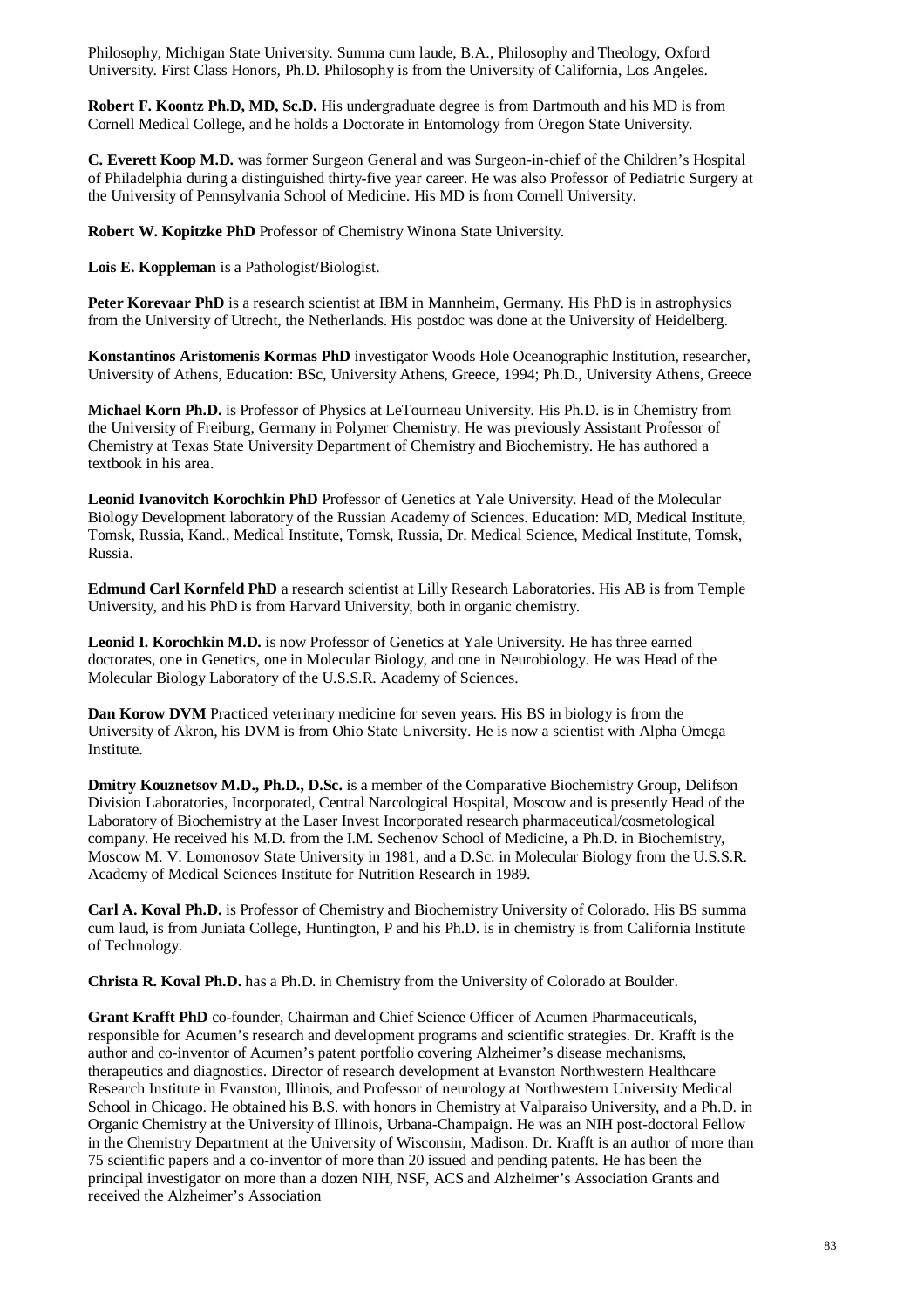**John K. G. Kramer Ph.D.** is a research scientist with Agriculture and Agri-Food Canada, Associate Editor of the Journal LIPIDS and Adjunct Professor, Dept. of Human Biology & Nutrition Sciences University of Guelph (Canada). He received a BS in Chemistry and a MS in Biochemistry, both from the University of Manitoba, and a Ph.D. in Biochemistry/Organic Chemistry from the University of Minnesota. Post-doctoral studies as a Hormel Fellow at the Hormel Institute (three years); Post-doctoral studies as an NRC Fellow at the University of Ottawa, Canada. . He is a member of Agriculture Canada in Ottawa and, as a Research Scientist, received the Government of Canada Merit Award, the CSP Canola Research Award, and the Dutton Research Award.

**Richard Douglas Kramer PhD** scientist Teledyne Solutions, Inc, Huntsville in engineering and management and professor at University Alabama-Huntsville. He is responsible for propulsion systems engineering support to the National Missile Defense Ground Based Interceptor Program and aerospace engineer NASA, Marshall Space Flight Center, Huntsville, Senior systems engineer. He has a BS in Aerospace Engineering, Auburn University, a M.S., University Alabama, a; M.S. in Industrial Engineering, University Alabama-Huntsville, and a Ph.D. in Mech. Engineering.

**Martin Krause** research scientist in astronomy at University of Cambridge

**Peter Kreeft, PhD** is professor of philosophy at Boston College in Chestnut Hill, MA. He has a BA from Calvin College, a MA and PhD from Fordham University and did his post doc at Yale University, all n philosophy. He has published 43 books and hundreds of articles.

**Marlin Books Kreider PhD** is a physiologist with the environmental Protection Agency. He has a M.Sc and a PhD in physiology from the University of Maryland. He has also taught at Eastern Nazarene College.

**Mark Krejchi Ph.D**. professor of Polymer Science & Engineering (Post-docs, Stanford & Caltech) University of Massachusetts.

Jack W. Kriege Ph.D. has a Ph.D. in Educational Administration from Claremont Graduate School in California. He is now the Registrar for the Institute for Creation Research Graduate School. He has over 150 referred scientific papers, 2 books and 11 book chapters.

**Bruce Krogh Ph.D.** is Professor of Electrical & Computer Engineering at Carnegie Mellon University. He has a Ph.D. in Molecular & Cell Biology from the University of California, Berkeley.

**LeRoy C. Kroll Ph.D.** is Professor of Chemistry, Biochemistry Department at Taylor University in Upland, Indiana. His BA is from Lafayette College, his Ph.D. in Organic Chemistry is from Michigan State University under Nobel Robert Grubbs.

**David W. Krueger M.S.** has a MS in Agroecology.

**Johan Kruger Ph.D.** has a Ph.D. in Zoology. He now is Director of the Answers in Genesis in South Africa near Cape Town.

**Kent B. Krugh M.S.** a clinical radiologist, he received his MS in Radiological Sciences from the University of Cincinnati.

**Johan Kruger PhD** a zoologist from Cape Town, South Africa.

**Dalibor Krupa PhD** research professor at the Institute of Physics of the Slovak Academy of Sciences in Bratislava, Slovakia. He earned his M.S. in physics from the Comenius University in Bratislava and his Ph.D. in theoretical particle physics from Oxford University, Great Britain.

**Kerry K. Kuehn PhD** Assistant Professor of Physics Wisconsin Lutheran College. His B.S. is from Cornell University and his M.S. and Ph.D. from UC-Santa Barbara, all in physics.

**Daniel Kuebler Ph.D.** is Assistant Professor of Biology at Franciscan University of Steubenville. His Ph.D. is in Molecular and Cell Biology from the University of California, Berkeley.

**Wolfgang Kuhn Ph.D.** is Professor of Biology and Chair in the Biology Department at the University of Saarbrucken, Saarbrucken Germany.

**Yuri Kulakov Ph.D.** is a Professor of Physics on the faculty of Novosibirsk State University.

**Paul Kuld Ph.D.** is Associate Professor of Biological Science at Biola University. His BA, MA, and Ph.D. are all from California State University, all in biology.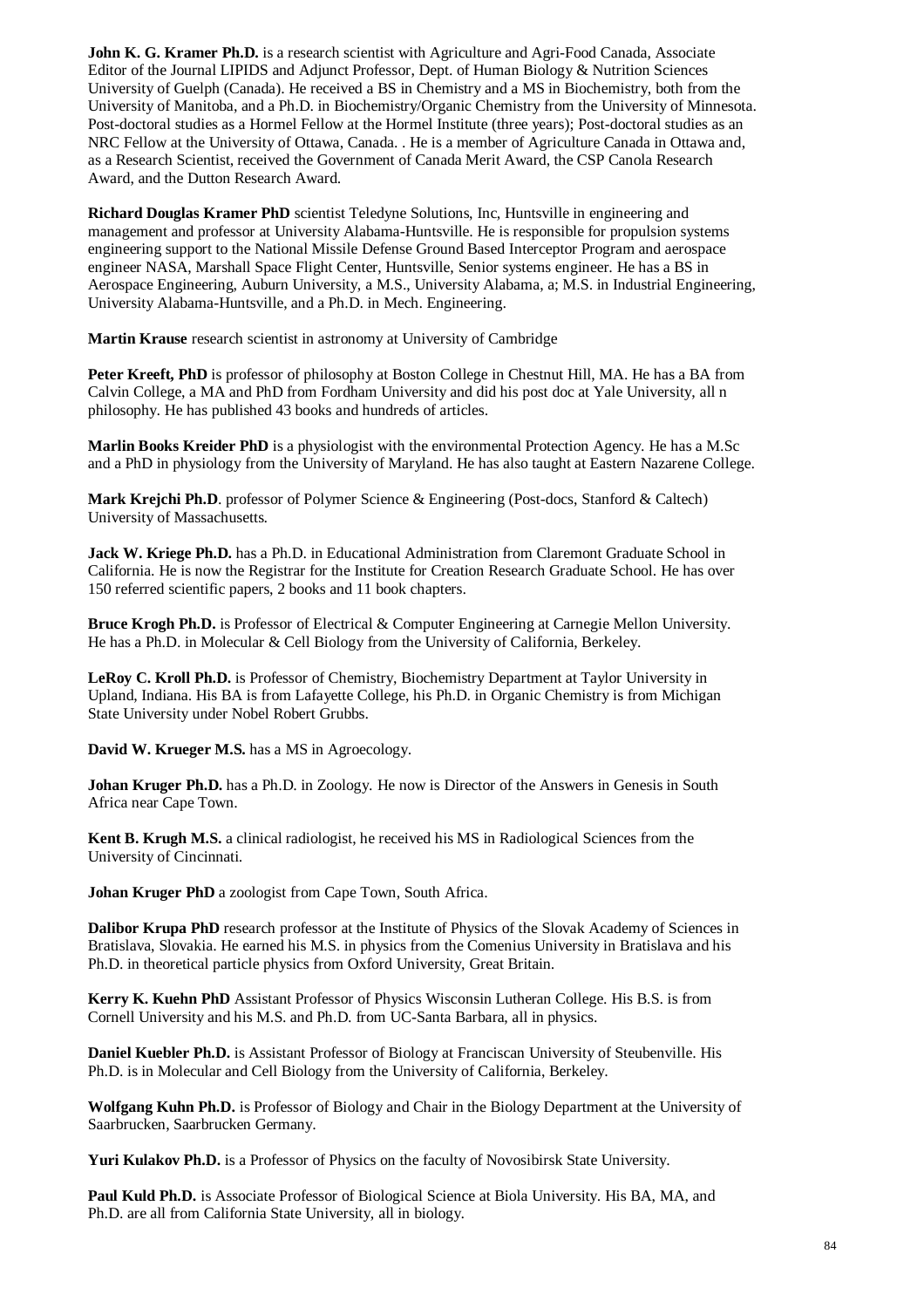**Andrew S. Kulikovsky M.A.** is a professional software engineer with SAAB Systems, Australia in Adelaide SA, Australia. He has a Bachelor of Applied Science (Hons) Degree in Applied Science (Computer and Information Science) from the University of South Australia and a MA Degree in Theology from first Pacific International University, Springfield, Missouri.

**David Kumar Ed.D.** is Full Professor of Education at Florida Atlantic University. His Ed.D. is from Vanderbilt University.

**Joseph A. Kunicki Ph.D.** is Associate Professor of Mathematics at the University of Findlay. His BA and MA in Math are from Youngstown State University, and his Ph.D in Math is from Ohio State University. He has authored many scientific articles in his field.

**Orhan Kural PhD** is Professor of Geology Technical University of Istanbul (Turkey)

**Heather Grace Kuruvilla G. Ph.D.** is Assistant Professor of Biology at Cedarville University. Her BS is biology is from Houghton College and her Ph.D. is in Biological Sciences (cell biology) from State University of New York (Buffalo).

**Donald E. Knuth PhD** is a giant in the field of computers, the creator of TeX, which has revolutionized the way we communicate scientific results, and a devout Lutheran. He is listed in the Guinness Book of World records.

**Jin-Hyouk Kwon Ph.D.** is a Professor of Physics.

**Myung-Sang Kwon Ph.D.** is Professor in the Department of Immunopharmacology college of veterinary medicine, Kangwon National University, Korea. He has a DVM and a Ph.D. in Immunology.

**Martin LaBar Ph.D.** is Professor of Biology and Chair Division of Science at Southern Wesleyan University. His Ph.D. is in Genetics and Zoology from the University of Wisconsin (Madison).

**John R. de Laeter PhD.** Professor Emeritus of physics at Curtin University in Australia and Vice-Chancellor of Research and Development. His BS is in physics, and BED in education both with first class honors a PhD in Physics and a DSc in physics, all form the university of Western Australia. He has published over 200 scientific papers.

**Tim F. LaHaye D.Min.** earned his Doctorate of Ministries at Western Baptist Seminary, Portland, Oregon. He is a well-known author and pastor.

**Robert L. Laing B.S.E.E.** received a BS in Electrical Engineering from the University of Michigan. He is Founder, President, and General Director of Clean-flo Laboratories, Incorporated.

**Alexander V. Lalomov Ph.D.** received a MS in Geochemistry from Leningrad State University and his Ph.D. in Submarine Geology from VNIIOceangeologiya (USSR National Research Institute of Ocean Geology), Saint Petersburg, Leningrad, Russia. He is now the Director of the ARCTUR Research Geological Laboratory in Moscow, Russia and is publisher and senior editor of the Russian language journal *Sotvorenie* (Creation).

**Tom Lamb Ph.D.** Professor of Biology. His MS is in Biology from the University of West Florida, his Ph.D. in Zoology is from Clemson University.

**Grant R. Lambert Ph.D.** is a Biochemist in Australia. His Ph.D. is in Biochemistry.

**Kendall Raye Lamkey PhD** Professor of Agronomy, Iowa State University, Ames, Pioneer Distinguished Chair in Maize Breeding and director of the Raymond F. Baker Center for Plant Breeding at Iowa State University. Lamkey received his B.S. in agronomy and his M.S. in plant breeding both from the University of Illinois. and his Ph.D. in plant breeding from Iowa State University. Currently, Lamkey is a technical editor for the journal *Crop Science*, and associate editor for the *Journal of Heredity*.

**Walter Edward Lammerts PhD** Professor emeritus of Horticulture University of California, Los Angeles. His B.Sc and PhD are both in genetics from the University of California, Berkeley.

**Ann Lamont M.Ed.St.** has a B.Sc. and a M.Ed.St. She has been a Mathematics teacher and Science for many years and is an Education researcher.

**Jeffrey E. Lander Ph.D.** has a Ph.D. in Biomechanics from the University of Oregon.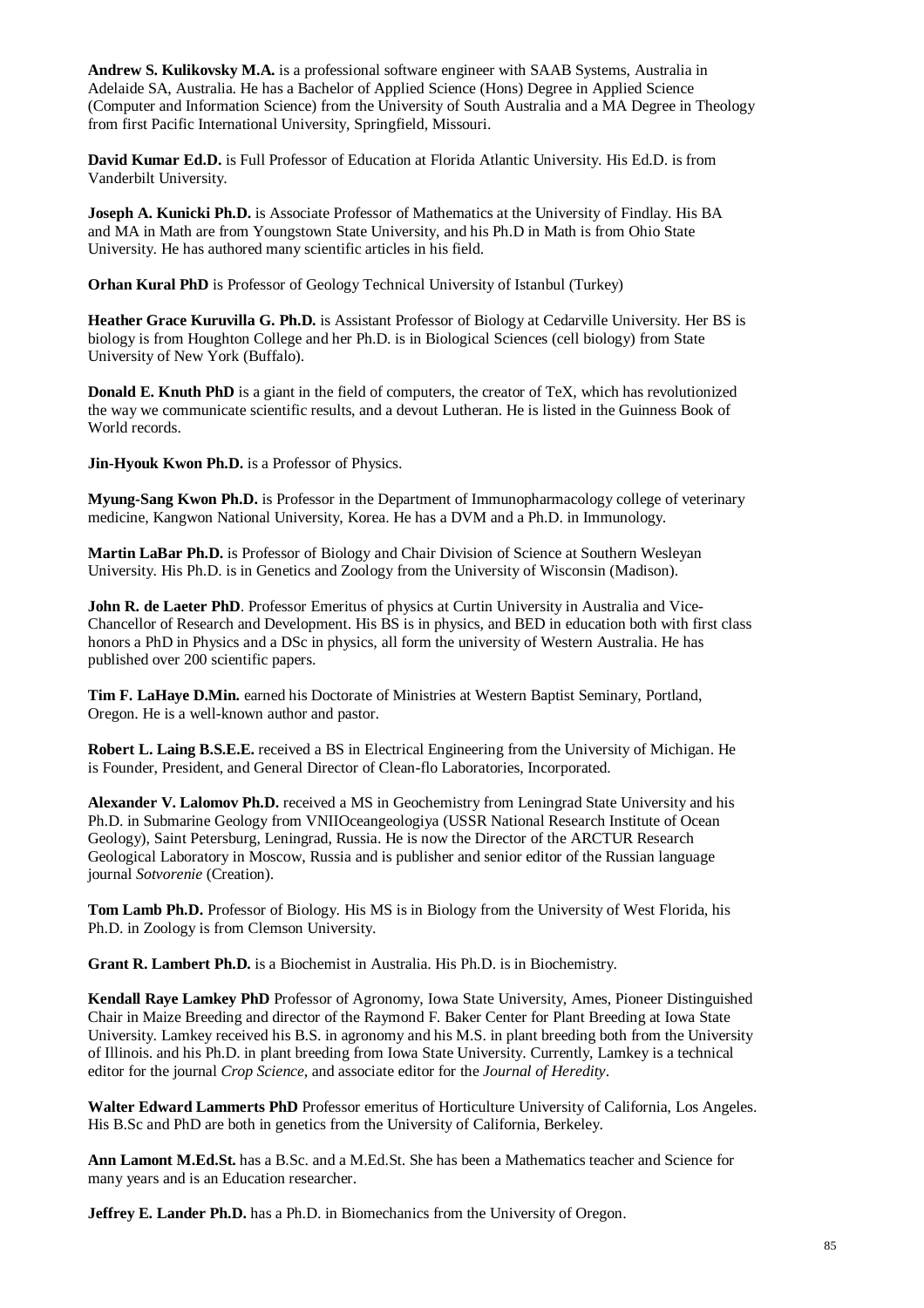**Cindy Lane M.S.** is Adjunct Professor of Biology at Liberty University. She has a B.S. from University of Maryland and a M.S. from Longwood University.

**David H. Lane M.S.** has a MS (Hons) in Entomology from Victoria University, Wellington (New Zealand) and a Dip. Tchg.

**Richard A. Lane M.D.** is Associate Professor, Health Sciences & Kinesiology Department, Liberty University. His M.D. is from the University of Maryland.

**Kendall Raye Lamkey PhD** Professor of Agronomy, Iowa State University, Ames the Pioneer Distinguished Chair in Maize Breeding and director of the Raymond F. Baker Center for Plant Breeding at Iowa State University. Lamkey received his B.S. in agronomy and his M.S. in plant breeding both from the University of Illinois. and his Ph.D. in plant breeding from Iowa State University. Currently, Lamkey is a technical editor for the journal *Crop Science*, and associate editor for the *Journal of Heredity*

**Bohumir Alfons Lang PhD** Professor, Palacky University, Olomouc, Education: PhD and MD, both from Palacky University, Olomouc, Czech Republic

**Ivan M. Lang Ph.D.** has a Ph.D. in Physiology and Biophysics from Temple University.

**Daniel A. Langer M.D.** Professor at the University of Colorado Health Sciences Center School of Medicine.

**Andrew Lansdown Dip.Ed.** has a two B.A.'s, one with honors and a Dip.Ed. As a teacher and writer he is well known for his articles on social and spiritual issues, his poetry and fiction.

**Joel Lantz Ph.D.** is Research Scientist and Writer for Life Systems Instruments. His BS in Chemistry is from Lebanon Valley College, his Ph.D. in Chemistry is from the University of Rhode Island.

**Rick Lapworth** is working on his Ph.D. in Science Education at Florida International University, and is on the Miami-Dade School Board.

**Teresa Larranaga Ph.D.** is Director Pharmacy at Presbyterian Hospital, Albuquerque, NM. His Ph.D. is in Pharmacology from the University of New Mexico.

**Kirk Larsen Ph.D.** Assistant Professor of biology at Luther College. His Ph.D. is in Zoology from Miami University, Ohio.

**Ronald Larson Ph.D.** is Professor and Chair of Chemical Engineering at the University of Michigan. His BS, MS, and Ph.D. are all from the University of Minnesota.

Per A. Larssen PhD. senior scientist in the aerospace industry in the area of materials science. He has a MS in mathematics, a MS in Chemistry, and a PhD in structural chemistry and a post doc at Oslo University in the structural of complex molecules

**Joseph M. Lary Ph.D.** is a Epidemiologist and Research Biologist at the Centers for Disease Control and Prevention. His BS in Physics and Mathematics, MS in Developmental Biology, and Ph.D. in Developmental Biology, all from the University of Alabama. His dissertation was titled *Developmental Interactions between Selected Teratogens and T-locus Alleles in the Mouse*.

**George H. Latta D.D.S.** is Professor at the University of Tennessee, College of Dentistry in Memphis, Tennessee and Chair of Department Restorative Dentistry (Prostodontics); Associate for the Center for Health Services Research, University of Tennessee.

**Mark J. Lattery Ph.D.** is Associate Professor of Physics from the University of Wisconsin-Oshkosh. His BS in Physics is from Bethel College, his MA and Ph.D. is from the University of Minnesota, both in Physics. He was also a Visiting Research Fellow at Cornell. He has published widely in the peer reviewed literature.

**Robert Lattimer Ph.D.** has a B.S. in chemistry from the University of Missouri, and a Ph.D. in chemistry from the University of Kansas (Lawrence), and is a senior research scientist for B.F. Goodrich. His post doctorate was from the University of Michigan.

**Benjamin H. S. Lau Ph.D.** is Professor of Microbiology at Loma Linda University. His MD is from Loma Linda University SM and Ph.D. is from the University of Kentucky.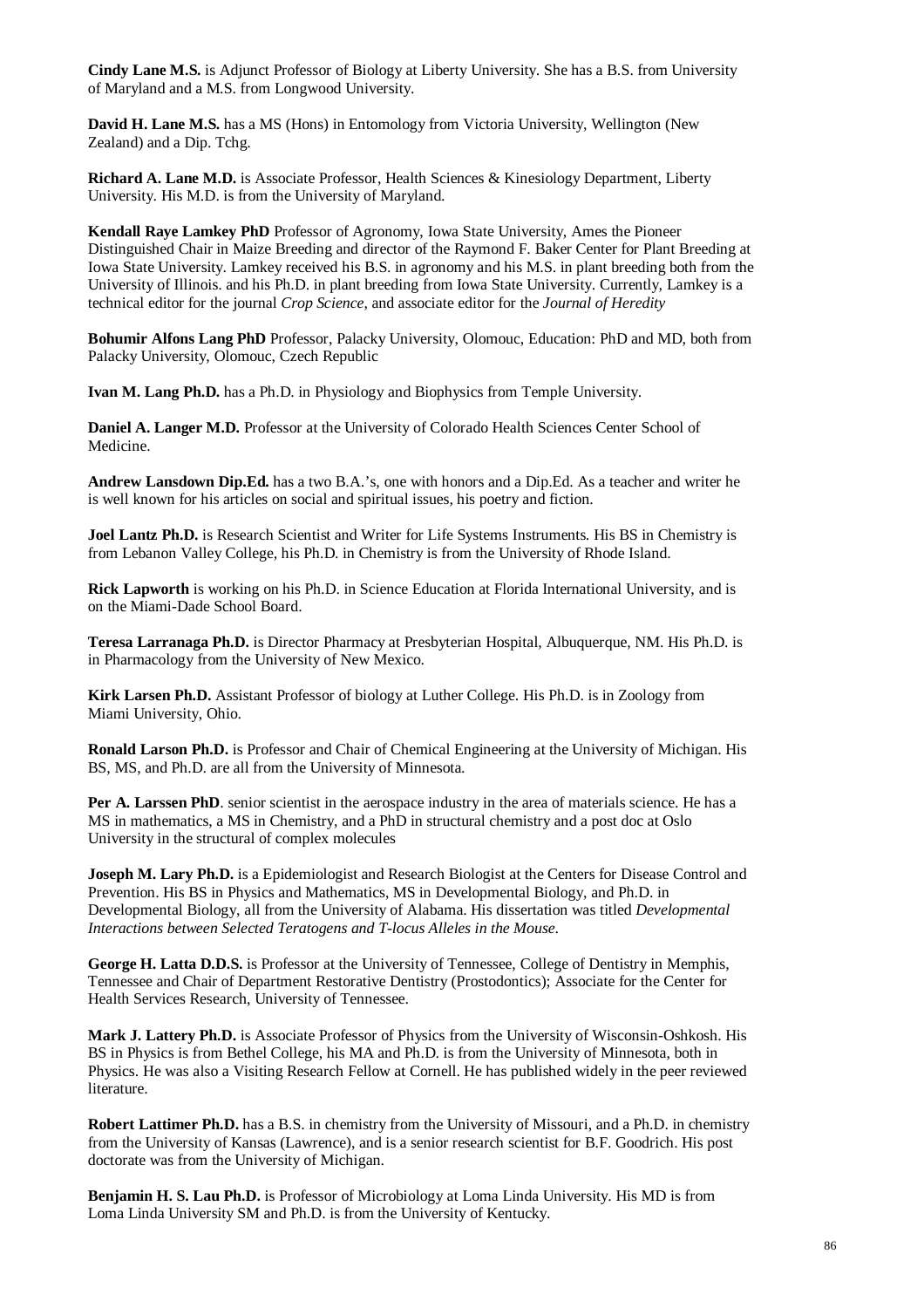**Douglas Lauffenberger Ph.D.** in Cell and Structural Biology, from the University of Illinois.

**Max Augustus Lauffer Ph.D.** Professor of biological sciences at the University of Pittsburgh. He also was a research professor at Princeton University and an editor of *The Biophysical Journal*. He has a BS and MS from Pennsylvania State University, and a Ph.D. in Biochemistry/Physical Chemistry from the University of Minnesota.

**M. Harold Laughlin Ph.D.** is Professor & Chair, Department of Biomedical Science at the University of Missouri, Columbia. His Ph.D. in Biomedical Science is from the University of Iowa.

**Kim Laurell DDS, MDC** Assistant Professor of Prosthetic Dentistry at The Ohio State University.

**Fin Laursen M.A.** has a MA in Counselor Education and has been a public school educator for thirty-two years in a variety of capacities including high school principal and superintendent. He is also executive Director of Christian Educators Association International, and an expert on legal rights in the classroom.

**Louis Lavallee M.S., Div.** Administrator and Environmental Engineer for the Mississippi Department of Natural Resources, Chief of the Storm Water Division, State of Mississippi Department of Environmental Quality, Office of Pollution Control in Jackson, Mississippi. Has a M.S. from Harvard in Environmental Science and a M.Div. from the Reformed Theological Seminary in Jackson, Mississippi.

**Michael J. Lawrence Ph.D.** is director of the International Institute of Forecasters, serves as associate editor for the International Journal of Forecasting, Managerial and Decision Economics, and is Emeritus Professor of Information Systems, School of Information Systems, Faculty of Commerce and Economics at the University of New South Wales, Australia. He holds a B.E. with first class honors and a B.Sc. from the University of Sydney, and a M.S. and Ph.D. in Engineering (Operations Research), both from the University of California, Berkeley.

**Steven Layfield B.A.,** received a BA with honors in Physics and Music from the University of Keele-Staffs and is now Head of the department of Science at Emmanuel College in Gateshead, Britain.

**George Lebo Ph.D.** is Associate Professor of Astronomy at the University of Florida. His DA is from Wheaton, MS from the University of Illinois, Ph.D. at the University of Florida.

**Peter Leithart PhD** Senior Fellow of Natural Philosophy at Saint Andrews College, Moscow, IA. He has a BA in religion from Hillsdale College, Hillsdale, MI, a MA and a ThM in religion from Westminster, and a PhD in philosophy from Cambridge University. He is the auther of over 30 books on philosophy and religion.

**Enho (Eun-Ho) Lee Ph.D.** has a Ph.D. in Biology, Austria and is a Professor at Yon sei University.

**Francis Nigel Lee Ph.D.** is Chairman of the Department of Systematic Theology in the Queensland Presbyterian Theological Hall, Brisbane, Australia. Dr. Lee has an L.L.B., a Ph.D., and a Th.D.

**Frank Lee Ph.D.** has a Ph.D. in ? from ? and was a professor at Bob Jones University.

**H. B. Lee Ph.D.** is Professor in the Medical School at Hanyang University, Korea.

**J.B. Lee** is Assistant Professor of Electrical Engineering at the University of Texas, Dallas

**Jung-wook Lee Ph.D.** received a Ph.D. in Environmental Science from the University of Texas and is now Professor at Seoul National University, Korea.

**K. H. Lee** is on staff of the Korea Research Institute of Ships and Ocean Engineering, Taejon.

**Lawrence J. Lee B.A.** an avid archeologist, received a BA in Anthropology from the University of Nebraska. He is Assistant Editor for the *Plains Anthropologist*, consultant for Archeological Specialty Services and is presently employed by the University of Nebraska and the United States Department of the Interior doing archaeological research.

**Robert E. Lee** is Assistant Editor of the *Anthropological Journal of Canada*.

**W. K. Lee Ph.D.** is Professor in the Earth Science Department at Kongju University in Korea.

**Woong-Sang Lee Ph.D.** is a scientist and Biology Professor at Myungjae University in Korea, which has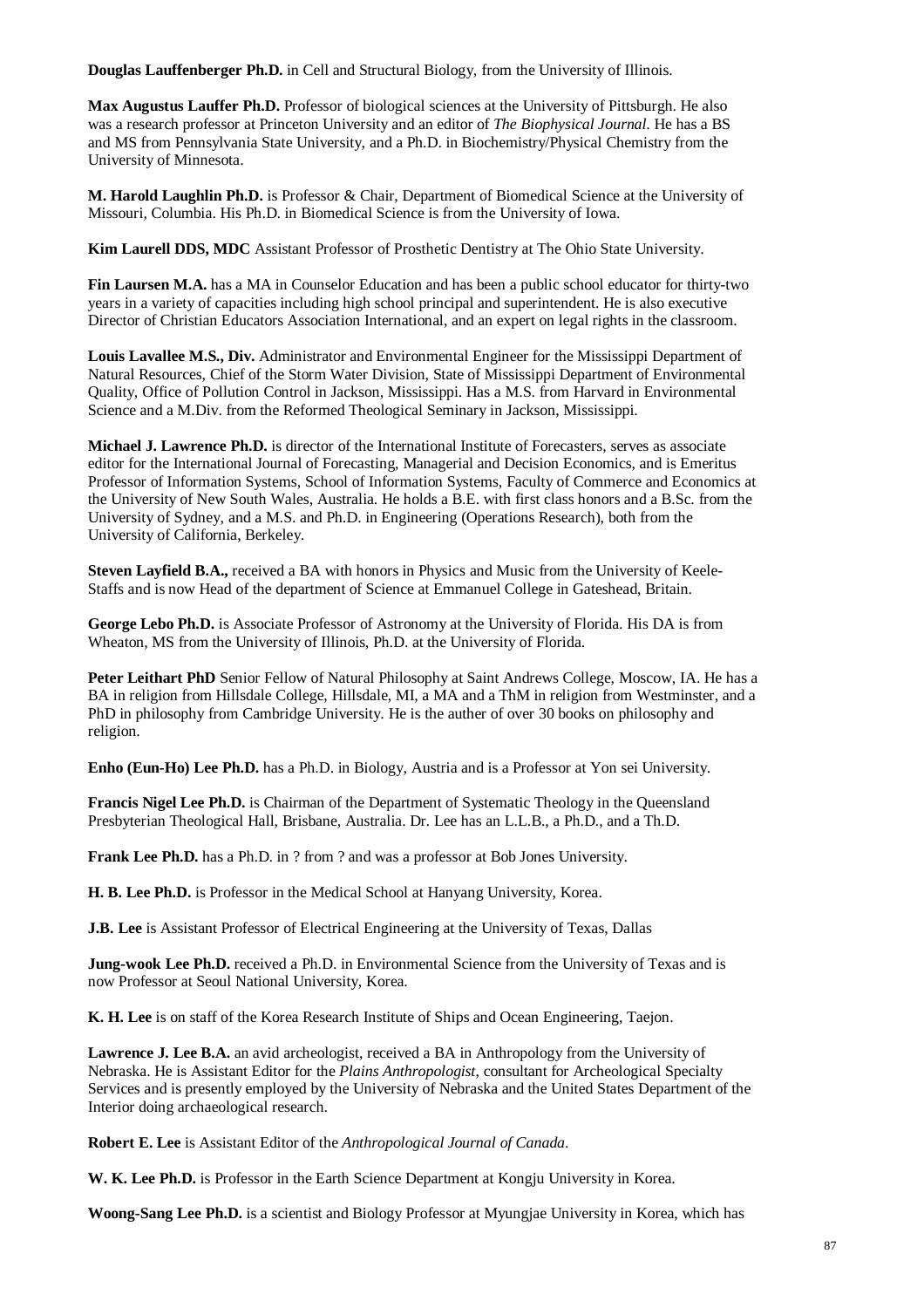a Center for Creation Research.

**Jonathan Leech Ph.D.** Professor of Mathematics, Department of Mathematics & Computer Science, Westmont College, Santa Barbara, CA. He also taught Mathematics at Grace College, Winona Lake, Indiana. He has a Ph.D. in Mathematics from the University of California at Los Angeles.

John Lang Leedy Ph.D. Professor Emeritus of Botany at Wheaton College. His B.S. is in general science, his MA in paleontology, and his Ph.D. in Botany.

**Raul Leguizamon** is Professor of Medicine (Pathology) at Autonomous University of Guadalajara in Mexico.

**Egbert Giles Leigh, Jr. PhD** Staff scientist, biologist, Smithsonian Tropical Research Institute, Balboa, Canal Zone, Republic of Panama, formerly Princeton University, Princeton, NJ, Assistant Professor of biology., Education: Princeton University, B.A., Yale University, Ph.D.

**Matti Leisola Ph.D.** is Professor of Bioprocess Engineering and head of the Department of Chemical Technology at Helsinki University of Technology, Finland. His M.S., Lic.Sc. and D.Sc. (Ph.D.) are all from Helsinki University of Technology and his Habilitation is from Swiss Federal Institute of Technology (ETH), all in biotechnology. His work is primarily in enzyme technology and he has supervised over 100 masters and 15 doctoral theses.

**Jérôme Jean Louis Marie Lejeune PhD MD** The father of modern genetics. Professor fundamental genetics, Faculty Medicine, Necker-Enfantsmalades, Paris. Education: The University of Paris (M.D., 1951; Ph.D., 1960). In 1959, Lejeune identified the human chromosomal abnormality linked to Down syndrome, or trisomy 21.

**Magda Narciso Leite PhD** is Professor, College of Pharmacy and Biochemistry at the Universidade Federal de Juiz de For a in Brazil.

**T. H. Leith Ph.D.** teaches at York University, Toronto, specializing in the history of science. He studied at the University of Toronto (BA with honors in Physics and Geology); Boston University (MS in Geophysics, Ph.D. in the Philosophy of Science); and at the Massachusetts Institute of Technology.

**Bruno Lemaire PhD** Professor, Decision Science & Information Systems He has a Ph.D. in Mathematics from HEC Paris (France)

**Roger Lenard Ph.D.** is a physicist at the Sandia National Laboratories in New Mexico. His BS is in physics, his MS in chemistry and his PhD in Physics.

**E. Stan Lennard M.D., Sc.D.** is a Clinical Associate Professor of Surgery, Division of Nephrology, at the University of Washington Medical School. His BS is in Biology from Southern Methodist University in Dallas, his Sc.D. is in Immunology from the University of Cincinnati, and his MD is from the University of Texas Southwestern Medical School in Dallas.

**John Carson Lennox**, **PhD** Research Fellow in Mathematics University of Oxford, England. Fellow in Mathematics and the Philosophy of Science at Green College, University of Oxford, He has a MA and PhD from Cambridge and a DSc from University of Cardiff, Wales. In addition to around 70 papers and two books in mathematical publications, he is the author of a number of books on the relations of science with religion, the most recent of which is: *Hat die Wissenschaft Gott begraben* (*Has Science Buried God*?), Brockhaus, 2002.

**Ricardo Leon M.D.** is Dean of School of Medicine at Autonomous University of Guadalajara, Mexico.

**Bryan Leonard MA** is a High School Biology Teacher and Ph.D. candidate in science education with a research interest in the area of evolution education in high school biology classes. His BS is in Biology Education, his MS in Microbiology. Mr. Leonard has years of laboratory research experience and was a co-author of many peer reviewed publications.

**Atomic Chaun Tse Leow Ph.D.** is Head of the Biotechnology Specialist Unit at Singapore's Temasek School of Applied Science. He has a B.Agr.Sc. with honors, a Ph.D. in Toxicology from La Trobe University in Australia, and Dip.Ed. and a Dip.C.S. (summa cum laude) Christian Studies, from the Biblical Graduate School of Theology, where he is also pursuing a M.Div. Well known through consultancies, media appearances and speaking engagements, he has written 25 scientific papers on agrotechnology and toxicology, and *A Guide to Hydroponics*. He has received numerous awards, local and international.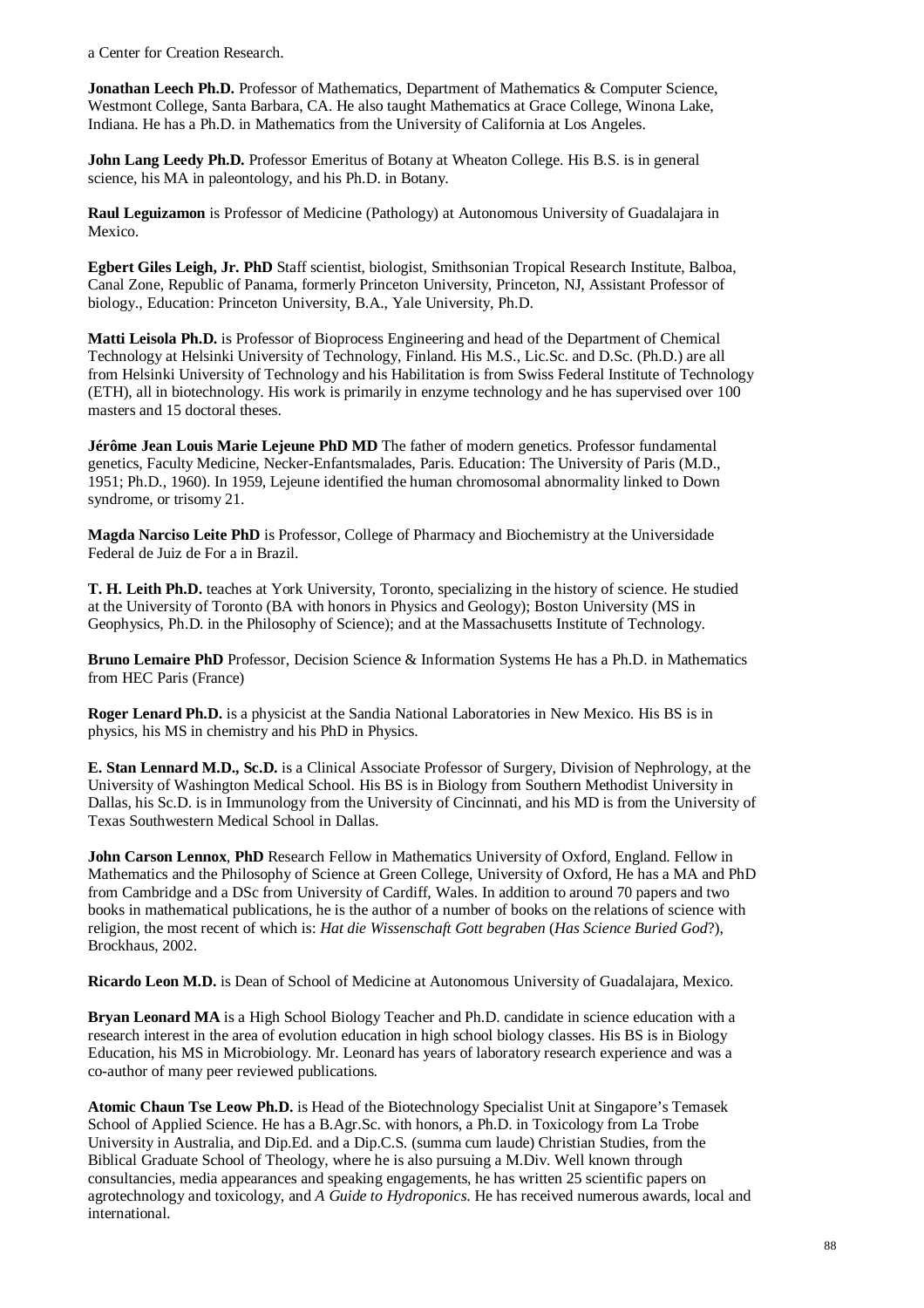**James M. Lepkowski PhD** research professor at the Institute for Social Research and an Associate Professor of biostatistics at the University of Michigan. He is also a research professor in the Joint Program in Survey Methodology at the University of Maryland. He received a BS in mathematics from Illinois State University, an MPH in Biostatistics, and Ph.D. in Biostatistics, both from the University of Michigan

**John G. Leslie Ph.D., M.D.**, a biochemist and research scientist, obtained his BS in Biology from American University, Washington DC and his Ph.D. in Experimental Pathology from the University of Utah, before working as Senior Research Officer/Tudor in the Department of Biochemistry at Monash University in Melbourne, Australia. He has since obtained a Medical Degree from Oral Roberts University in Tulsa, Oklahoma and a third doctorate in Archaeology and Biblical History from Trinity Southwest University in Albuquerque, NM. His Residency Training in Pediatrics and Internal Medicine was at the University of Oklahoma, in Tulsa.

**Thomas M. Lessl PhD** Associate Professor, Department of Speech Communication, University of Georgia, Athens, GA. His Ph.D. is from University of Texas, Austin.

**Lane P. Lester Ph.D.** is Professor of Biology at Emmanuel College in Franklin Springs, Georgia. His B.S.E. is in Biology from the University of Florida, and his MS in Ecology and Ph.D. in Genetics are both from Purdue University. He is the author or co-auther of 5 books.

**Benjamin Shuet-Kin Xerjen Leung MD** Professor, Obstetrics & Gynecology Medical School, University of Minnesota, Minneapolis, Minnesota. His Primary Research Interest and Area of Expertise: Mechanism of cancer growth, metastasis and apoptosis regulated by steroid hormones and growth factors. He has a BS from Hong Kong Baptist College, cum laude in Chemistry and Zoology, a MS from Seattle Pacific University, Seattle, WA, and a Ph.D in Biochemistry, Colorado State University, Collins, CO, Postdoc, Hormone Action, Vanderbilt University, Nashville, TN. Editor: *Hormonal Regulation of Mammary Tumors*, Vols. I and II, 1982; member Editorial Board *Oncology and Biotech. News*; Contributor of over 80 articles to professional journals

**Herbert C. Leupold D.D.** has a Doctorate of Divinity and is Professor of Old Testament at the Capital University Seminary in Columbus, Ohio.

Jan Lever Ph.D. Professor emeritus on the faculty of biology at Vrije Universiteit, Amsterdam, Netherlands. His Ph.D. in Biology is from Rigksuniversitat at Utrecht, the Netherlands.

**Catherine Lewis Ph.D.** A geologist, she has her BS from Arizona State University in Geoscience and a Ph.D. in Geophysics from the Colorado School of Mines.

**Geoffrey Lewis MA, FSA, FMA, HonFMA** Director of Museum Studies, University of Leicester and past President, International Council of Museums.

**Gordon Lewis Ph.D., M.Div.** earned a M.Div. at Faith Theological Seminary and his MA and Ph.D. in Philosophy from Syracuse University. He is Senior Professor of Philosophy at Denver Seminary.

**Richard Lieber Ph.D.** Professor of Orthopedics and Bioengineering UCSD. His Ph.D. is in Biology from U.C. Davis.

**Roger Lien Ph.D.** Associate Professor and Program Coordinator of Poultry Science at Auburn University in Alabama. His BS is in Wildlife Science, his MS in Poultry Science, both from Texas A & M University. His Ph.D. is in Physiology from North Carolina State University.

**Scott H. Ligman PhD** is Professor and Chairman of Biology at Walla Walla College. His PhD in biology is from Oregon State University.

**Albert William Liley Ph.D.** is Research Professor in Physiology and of the Faculty of the Postgraduate School of Obstetrics and Gynecology at the University of Auckland, Auckland, New Zealand. He has a KCMG, MB, DSc(Hon), ChB, BMedSc, DipObst, FRSNZ, FRCOG, and FACOG

**Clifford L. Lillo B.E.E., M.A.** has a BA and MA in Electrical Engineering.

**Walter E. Lillo Ph.D.** has a Ph.D. in Electrical Engineering from Purdue University.

**Daniel Lim PhD**. Professor of Philosophy. He has a BA in Computer Science from UC Berkeley, a MS, in Computer Science, from UC Davis, a MA in the Philosophy of Religion from Biola University and a MA and PhD, both in the Philosphy of Science, from Cambridge University.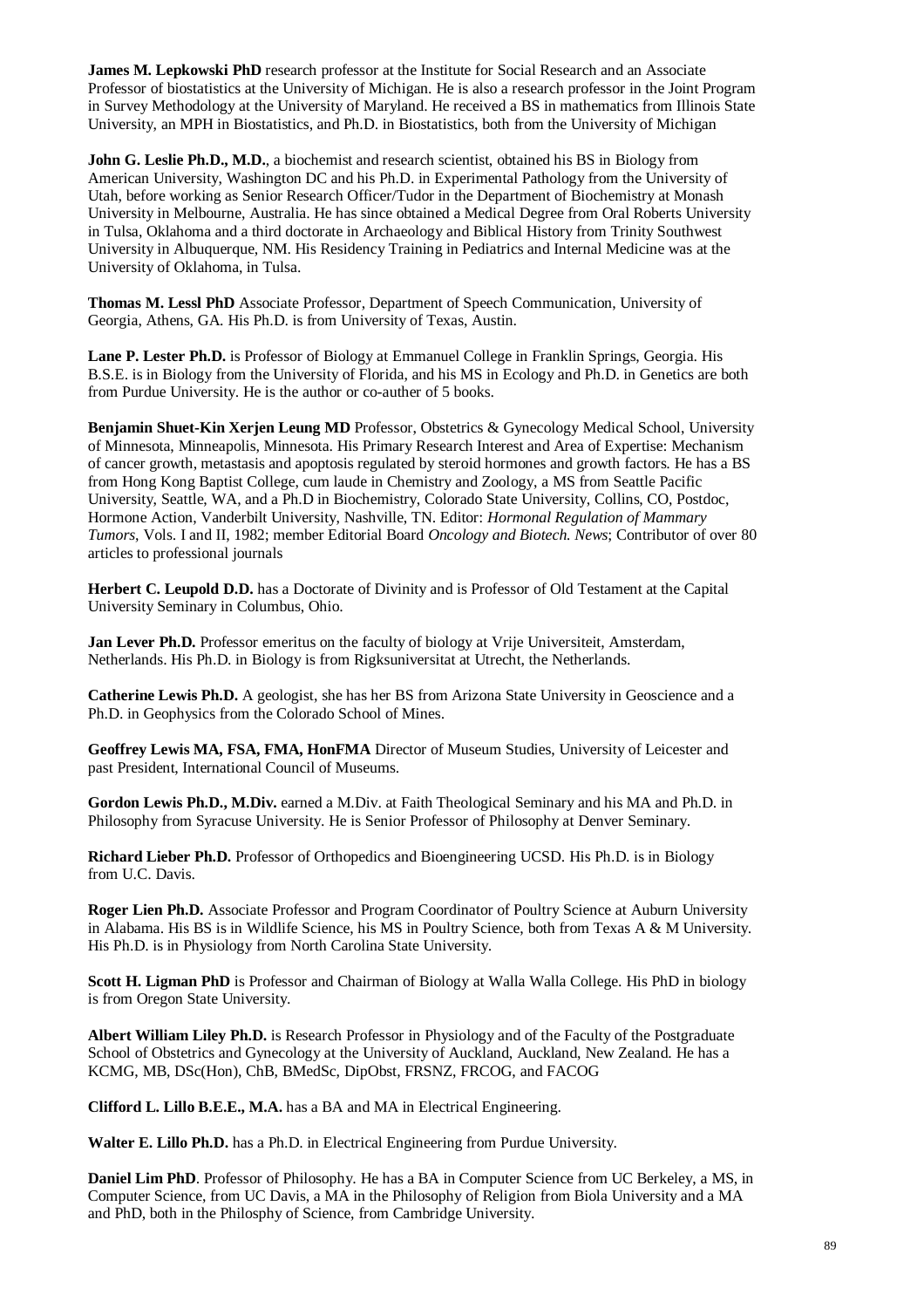**Hsin-Yi Lin PhD** Assistant Professor, Dept. of Chemical Engineering & Biotechnology National Taipei University of Technology (Taiwan).

**Wolfgang B. Lindemann, PhD, MD** an author and physican has published 90 articles and one book on the critical of evolution.

**Derek Arthur Linkens**, **PhD** Professor and Dean of the Department of Automatic Control and Systems Engineering, University of Sheffield. He received a BSc in Electrical Engineering from Imperial College, London, his MSc in Systems Engineering from the University of Surrey, and Ph.D. from the University of Sheffield and a DSc from the University of London.

**A. Lima-de-Faria PhD** Professor and head emeritus at the Institute of Molecular Genetics at the University of Lund and a leading authority of chromosome research. He has published widely in the professional literature.

**Shieu-Hong Lin Ph.D.** is Assistant Professor of Computer Science at Biola University. His Ph.D. is from Brown University.

**David F. Lindsey PhD** is Professor of Biology at Walla Walla College. His PhD is in Molecular and Developmental biology from University of Texas.

**George D. Lindsey Ed.D.** is Professor of Science at LeTourneau College in Texas. He received a BS, a MS, and a Doctorate in Science Education, all from East Texas State University, Commerce, Texas.

**Peter Line Ph.D.** is a research neuroscientist at the Brain Sciences Institute, Swinburne University of Tech in Victoria, Australia. His undergraduate major was in biophysics and instrumental science, and his MS and a Ph.D., are both in neuroscience from Melbourne University and Swinburne University of Technology, Australia.

**Sherwood Lingenfelter Ph.D.** was Dean and Professor of Anthropology at Biola University, now is provost and senior vice-president at fuller theological seminary. His Ph.D is from University of Pittsburgh.

**Derek Linkens Ph.D.** is Research Professor in Systems Engineering, University of Sheffield. He was formerly Dean of Engineering, University of Sheffield and past President, Institute of Measurement and Control automatic control and systems engineering. He has a BSc(Eng), MS, PhD, ACGI, CEng, FIEE, and FinstMC.

**D. Wayne Linn PhD** is Professor Emeritus of Biology at Southern Oregon University. He has a BA from Mankato State University, an MS, from Oregon State University and a PhD from Utah State University, all in biology.

**Alan H. Linton D.Sc, Ph.D.** is Emeritus Professor of Bacteriology and former Head of the Department of Microbiology, University of Bristol. He also is a Fellow of the Royal College in Pathology.

**William G. Lipke Ph.D.** former Professor of Biology and Genetics at Northern Arizona State University, Flagstaff, now retired is now an active Creation speaker.

**Henry S. Lipson CBE, F.Inst.P.** Was Professor Emeritus of Physicist at the University of Manchester Institute of Science and Technology, United Kingdom.

**Jason Lisle Ph.D.** is an Astrophysicist. He graduated summa cum laude in Physics and Astronomy from Ohio Wesleyan University and his MA and Ph.D. are both in astrophysics from the University of Colorado.

**Anatoliy Lisovsky B.Sc.** has a B.Sc. in Biology from the International Soloman University, Kiev and is currently a graduate student in Biotechnology at the Ukrainian Institute of Cell Biology and Genetic Engineering, Kiev.

**Theodor Liss Ph.D.** A research scientist, he has a Ph.D. in Chemistry from Massachusetts Institute of Technology.

**Jean K. Lightner DVM** a veterinary medical officer for the US department of Agriculture. She has a BS, a MS, and a DVM from Ohio State University in animal science and veterinary medicine.

**Garrick Little Ph.D.** is Senior Scientist at Li-Cor. He has a Ph.D. in Organic Chemistry from Texas A & M University.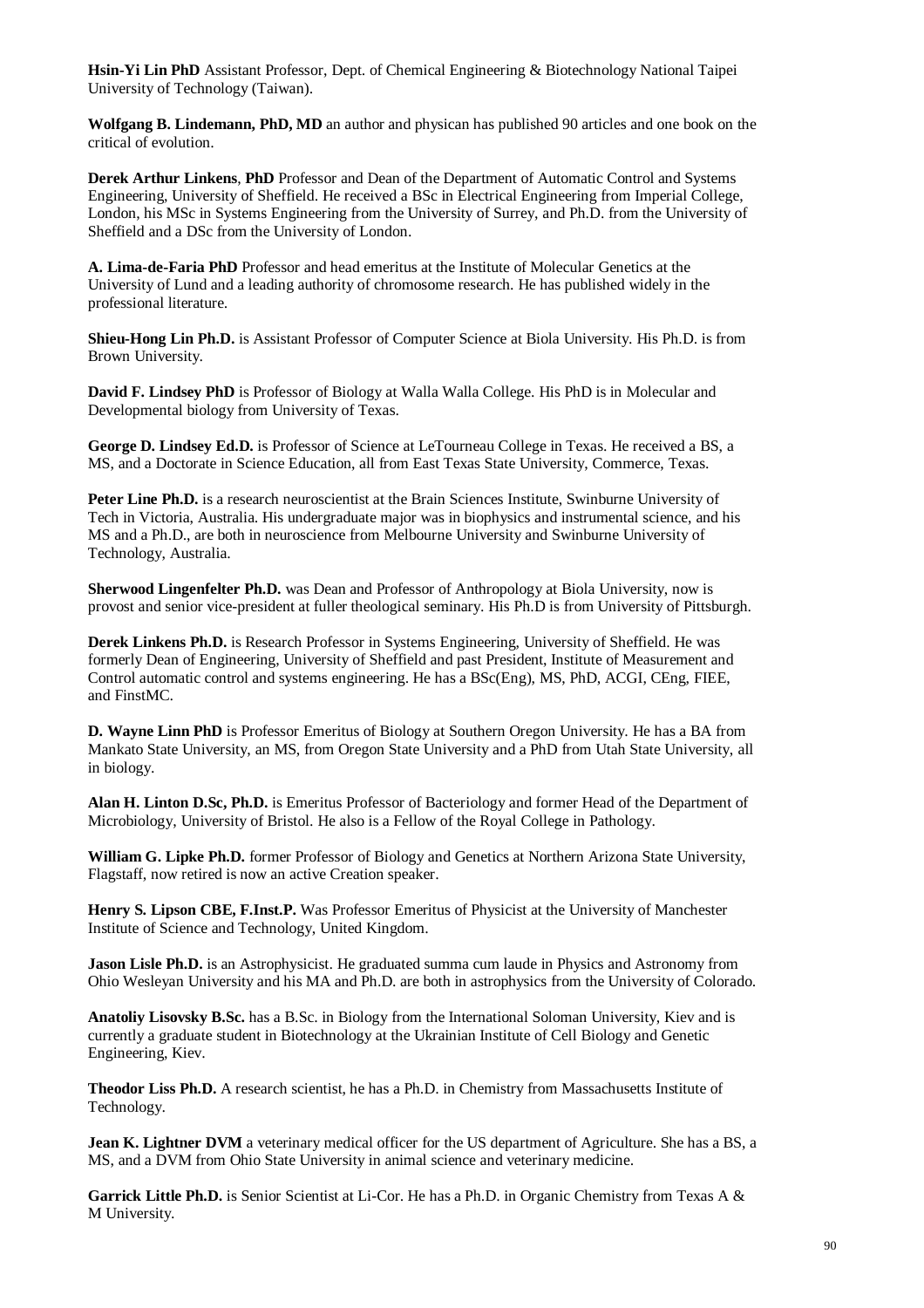**Will Little PhD** is a research scientist. He has a BSE in interdisciplinary engineering and a MS in bioengineering, both from the University of Washington, and a PhD I engineered biomaterials from the University of Zurich.

**Yingguang Liu PhD**. Associate Professor of Science at Baptist Bible college. He has a MA in Medicine from Shanghai Medical University and a PhD in biological science from Ohio University. He practiced medicine in China and did research in the area of molecular virology for 12 years, and has published widely in his field of infectious diseases.

**David Livingston, Jr. Ph.D.** has a BA in General Science from Wheaton College, a MA with honors in Old Testament Studies from Trinity Evangelical Divinity School and a Ph.D. in Archaeology and Ancient History from Andrews University. He also studied Archaeology and Hebrew at the Institute for Holy Land Studies in Jerusalem and has two years of graduate studies in Ancient History at Dropsie University in Philadelphia.

**Christian M. Loch Ph.D.** has a Ph.D. in Biochemistry and Molecular Genetics from the University of Virginia.

Gary H. Locklair Ph.D. has a BA in Chemistry, a BS in Computer Science from California State University, Sacramento, a MS in Computer Science from the University of Idaho and a Ph.D. in Computer Science from Nova Southeastern University. Dr. Locklair is Chairman and Assistant Professor of Computer Science in Computer Science Department of Concordia University, Mequon, Wisconsin.

**Robert E. Loffredo PhD** Professor Chemistry, Chair Truett-McConnell College in Cleveland, GA. He has a B.S. from the University of Illinois, a Ph.D. from the University of Colorado and complted a NIH Postdoctoral Fellowship at Purdue University.

**Justin Long Ph.D.** His Ph.D. is in chemical engineering from Iowa State University.

**C. Roger Longbotham Ph.D.** has a Ph.D. in Statistics from Florida State University.

**Wolf-Ekkehard Lönnig Ph.D.** is a research scientist in the genetics department at the Max-Planck Institute for plant breeding in Cologne, Germany. He has a Ph.D. in genetics from ?

**Mark Erik Looy Ph.D.** has a BA and a MA in History from San Diego State University plus, on a fellowship at the University of Glasgow, a Doctorate in Education. He is co-founder and Media Director for Answers in Genesis.

**Raúl Erlando López Ph.D.** has a BS in Physics, and a MS and a Ph.D. in Atmospheric Science from Colorado State University. Dr. Lopez works as a Research Meteorologist with the National Severe Storms Laboratory in Norman, Oklahoma, and has published over 45 papers in scientific and professional journals.

**Frank C. Lorey III M.A.** is a Registered Historical Archaeologist and has an MA in Archaeology.

**William Lovegrove Ph.D.** is Professor emeritus of Computer Science at Bob Jones University. His MS in Electrical Engineering and Ph.D. in Computer Engineering are both from Clemson University.

**Soren Lovtrup Ph.D.** is Professor emeritus of Zoology-Physiology at the University of Umea, Sweden. He has published widely in the professional literature in his field. One of his most well known books is *Darwinism: The Refutation of a Myth.*

**Jeff Lowe MS, MCGI** was formerly Principal Lecturer at Manchester Metropolitan University.

**Lee Lowery PhD** Eppright Univiversity Prof. of Civil Engineering Texas A&M University, College Station

**Shannon W. Lucid PhD** Chief scientist, NASA Solar System Exploration division, 2002-present. First woman to fly on the shuttle three times; mission specialist remained aloft 188 days stationed on Space Station Mir, Education: University of Oklahoma, B.S. in Chemistry, M.S. and Ph.D in Biochemistry

**Harry Lubansky Ph.D.** in Biological Chemistry from the University of Illinois (Chicago).

**Marvin L. Lubenow Ph.D.** received a MTh from Dallas Seminary, a BA from Bob Jones University, a MS in Anthropology/Paleontology in 1976 from Eastern Michigan University, and a Honorary Ph.D. in Paleoanthropology from Christian Heritage College, San Diego where he was Professor Emeritus.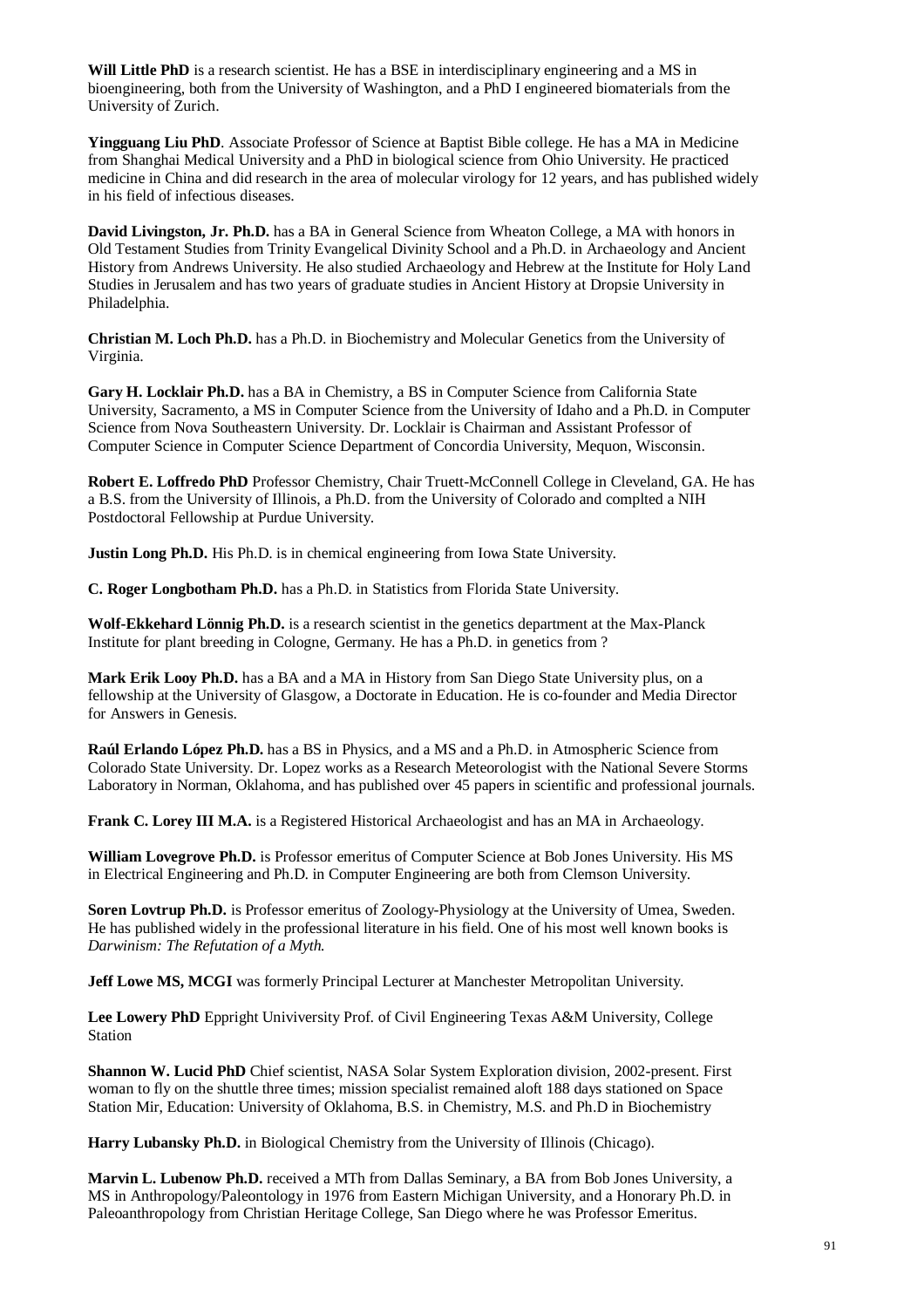**Charles W. Lucas Jr. Ph.D.** received a BS in Physics from the College of William and Mary, a MS in Solid State Physics from the University of Maryland and a Ph.D. in Theoretical Physics from the College of William and Mary. Dr. Lucas did his postdoc at Catholic University in theoretical work on mesoic atoms.

**Ken Ludema Ph.D.** is Emeritus Professor of Mechanical Engineering at the University of Michigan. His B.S. is from Calvin College, his MS is from the University of Michigan, and he has two Ph.D.'s, one from Cambridge University and another from the University of Michigan.

**Philip Lu BS** is a biotechnologist specializing in Protein purification. His BS is in microbiology from the University of Washington.

**C. Thomas Luiskutty Ph.D.** has a Ph.D. in Physics from University of Louisville.

**Richard D. Lumsden Ph.D.** is Professor Emeritus of Parasitology and Cell Biology and Dean of the Tulane University Graduate School. He has a B.S. and M.S. in Zoology from Tulane University, a traineeship in Cell Biology at Harvard, a PhD. in Biology from Rice University, and a Post-Doctoral Research Fellowship in Medical Pathology from Tulane University School of Medicine. He received over 21 Research Grants and Contracts including from the National Institutes of Health, The National Science Foundation, and the FDA, trained 30 Ph.D.s., was the winner of the highest award for his parasitology research, published some 90 peer-reviewed papers, mostly in parasitological journals, often describing new species, and presented over 100 program abstracts. He won the Henry Baldwin Ward medal, the highest award in parasitology.

**Walter Oscar Lundberg PhD** professor emeritus of agricultural biochemistry at the University of Minnesota. His PhD is from Johns Hopkins University in biochemistry. He has published widely in the scientific literature.

**Kenneth H. Luther PhD** Assistant Professor, Mathematics and Computer Science and Chair, Environmental Science Program, Valparaiso University, Valparaiso, Indiana. Education: B.S. in Mathematics from Mount Union College, M.S. in Mathematics from the University of Delaware, Ph.D. in Environmental Science from Indiana University.

**Ludmila Alekseevna Lutova PhD** Professor of biology, St. Petersburg State University, Department, chair dept. of biology, St. Petersburg State University, Education: MSc, PhD and DSc all from St. Petersburg State University.

**Richard Neal Luxton PhD** Professor, Western New England College, Springfield, Massachusetts. Education: BA, and PhD Essex University, Colchester, England.

**Eduardo F. Lütz Ph.D**. Has his PhD in Nuclear Astrophysics from the University of Rio Grande do Sul - RS now at University of Rio Grande do Sul.

**Paul Lysen B.A.** is a Statistical Analyst and an adjunct faculty at Metro State University. He has a BA from the University of Minnesota.

**Larry Lytle MD** his MD is from the Ohio State College of Medicine.

**John MacArthur Jr. D.D.** a renowned Teacher and scholar, is President of the Master's College. His BA is from Pacific College, his MDiv and DD are from Talbot Theological Seminary.

**Malcolm W. MacArthur Ph.D.** has a Ph.D. in Molecular Biophysics from the University of London.

**Stephen W. McDaniel PhD** Professor of Marketing at Texas A&M University, College Station, TX.

**Ian MacIver Ph.D.**, a Professor, Department of Tutorial Studies, Longside College, Glasgow, Scotland, U.K., and Principal of Coatbridge College of Further Education.

**Donald Mackay Ph.D.** was a British neurophysiologist and Professor of Neuroscience at Britain's Keele University. He founded the research department at Keele and published numerous books in his field. His degree was in Physics from St. Andrews University.

**John MacKay B.Sc.** has a B.Sc. in Geology from the University of Queensland. He is with Answers in Genesis, Brisbane, Australia.

**Damien F. Mackey M.A.** has a BA in Ancient History and Latin from the University of Tasmania, and a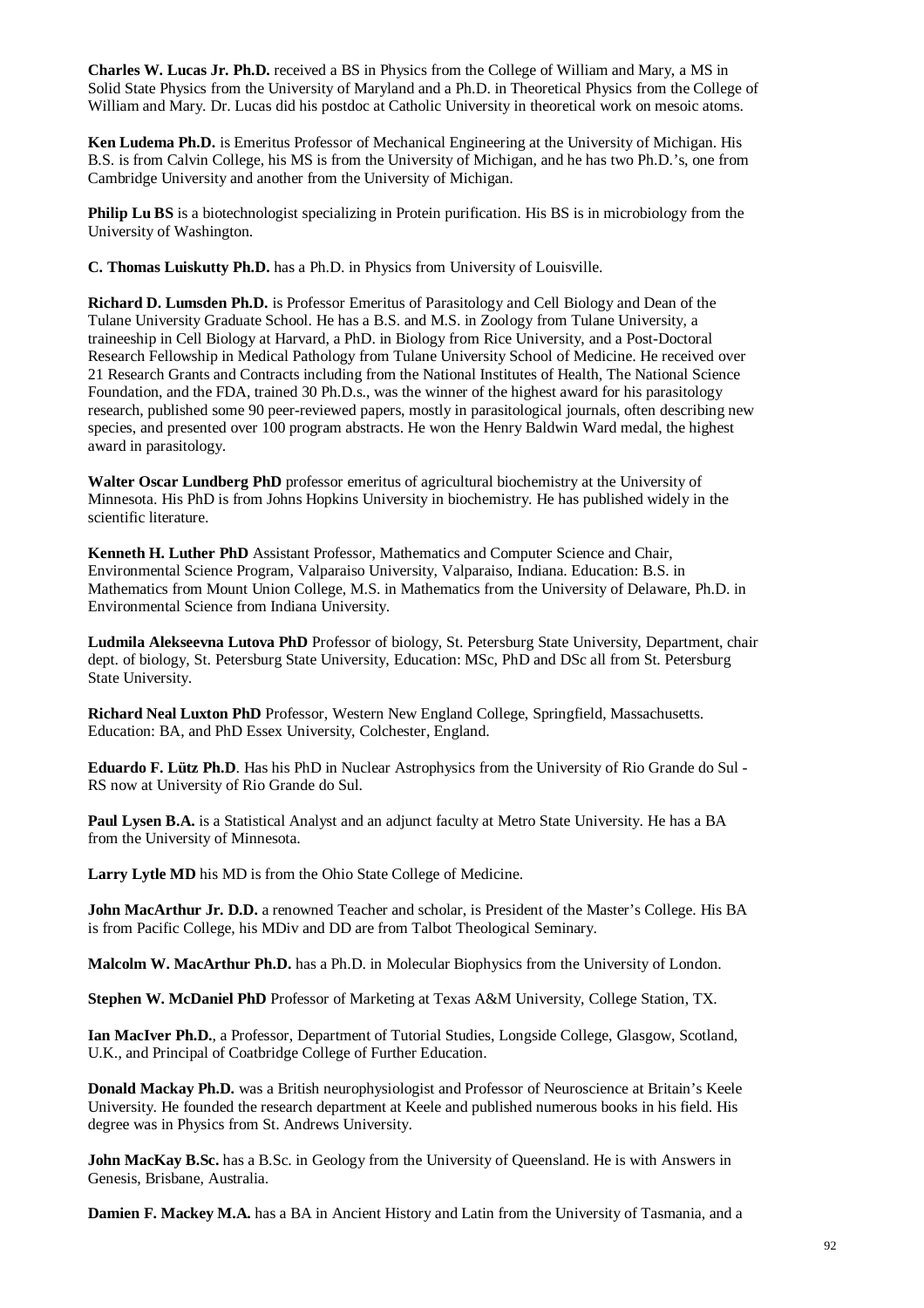Diploma in Librarianship, Hobart Tech. He also received a degree in Philosophy (cum laude) and a MA from the University of Sydney in 1994. He works as a librarian and for the government in the Department of Planning and Infrastructure.

**Christopher Macosko Ph.D.** is Distinguished Professor of Chemical Engineering and Materials at the University of Minnesota. He received a BS in Chemical Engineering from Carnegie-Mellan University, a M.Sc. in Chemical Engineering from Imperial College, London and a Ph.D. in Chemical Engineering from Princeton University.

**Jed Macosko Ph.D.** Assistant Professor of Biophysics, Department of Physics, Wake Forest University, Winston-Salem, NC. He received his BS in Chemistry from MIT and his Ph.D. from UC Berkeley for his work on influenza hemagglutinin and HIV RNA. He taught Chemistry at Wheaton College, IL, then returned to UC Berkeley for a two year NIH postdoctoral fellowship in the Molecular and Cell Biology Department. Dr. Macosko has been awarded MIT's Merck award for academic excellence, Admiral Rickover's medal of honor for exemplary research, and two of NIH's competitive research grants.

**Ian Macreadie Ph.D.** is a Principal Research Scientist at the Biomolecular Research Institute of Australia's Commonwealth Scientific and Industrial Research Organization (CSIRO), and national secretary of the Australian Society for Biochemistry and Molecular Biology. He has a B.Sc. (honors) and a Ph.D. from Monash University in genetics, and molecular biology.

## **Barney Maddox MD** Urologist

**Graham Maddox M.Sc.** is Professor of Political Science at the University of New England, Australia. He holds a BA with honors in Latin from the University of Sydney, a MA with first class honors in Classics from the University of Sydney, and a M.Sc. with distinction in Politics from the London School of Economics. He has 7 textbooks and over 50 research papers in his field.

**Paul Madtes Ph.D.** is a scientist, author, educator and Chairman of the Department of Biology at Mt. Vernon Nazarene University. He has a BA from Eastern Nazarene College, a MS and a Ph.D. from Texas A&M, and a Ph.D. from Trinity Theological Seminary.

**Gildo Magalhães PhD** is Professor of the History of Science & Technology University of São Paulo (Brazil)

**Allen Magnuson Ph.D.** is Associate Professor of Civil Engineering at Texas A & M University. He has a BS in Engineering from the University of Michigan, and a Ph.D. in Theoretical & Applied Mechanics from the University of New Hampshire.

**Eric G. Magnusson PhD** professor emeritus School of Physical, Environmental and Mathematical Sciences, University College, University of New South Wales, Canberra. His first PhD is in quantum mechanics and chemistry from University of London, his second is from the University of South Wales.

**Leonard Magruder MA** is Assistant Professor of Psychology at Suffolk County Community College, Selden, NY. He also taught at Southern Methodist University, and was Director of Research at the University of North Dakota. His B.S. in Economics/Sociology is from Clemson University, S.C., his M.A. in Psychology is from Southern Methodist University in Dallas, TX.

**Donald Mahan Ph.D.** is Professor of Animal Nutrition at Ohio State University. His BS and MS are from Purdue and his Ph.D. from the University of Illinois.

**Scott A. Mahathey B.S.** has a BS in Anthropology, Magna Cum Laude, from the University of New Mexico.

**Michael Mahoney Ph.D.** Psychologist

**Thomas C. Majerus Pharm.D**. His doctorate in Pharmacy is from the University of Minnesota.

**Jenö Major PhD** Senior researcher, National Institute Chemical Safety, Budapest. Education: MSc, and Ph.D., József Attila University science, Szeged, Hungary.

**Trevor J. Major M.Sc.** received his B.Sc. and M.Sc. in Earth Sciences from the University of Waikato in Hamilton, New Zealand. He also has a MA and is working on his Ph.D. at Ohio State University.

**Gary Maki** is Director for the Center for Advanced Microelectronics and Biomolecular Research at the University of Idaho.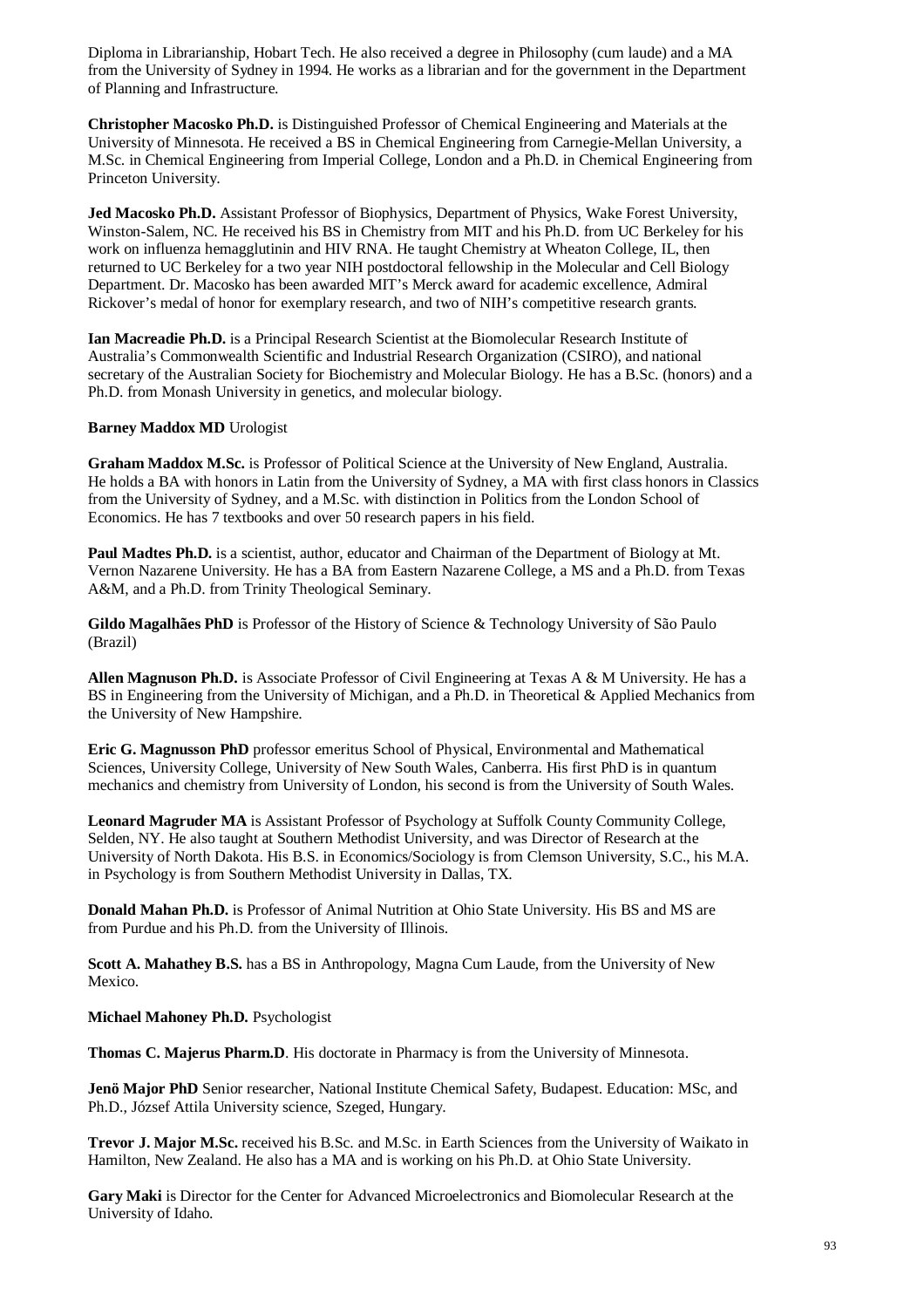**Wusi Maki** is a Research Assistant Professor, Department of Microbiology, Molecular Biology, and Biochemistry at the University of Idaho.

**David Malcolm M.E., Th.A.** , M.E. (Mech), Ph.D., is a professor of Engineering at the Computing Centre at Newcastle University, New South Wales, Australia.

**Bonnie A. Mallard PhD**. Professor of Immunology, Ontario Veterinary College, University of Guelph. B.Sc. (Agriculture) M.Sc. Ph.D.

**Bruce A. Malone B.S.** , research leader for a major chemical company, has a degree in Chemical Engineering.

**Charles Habib Malik Ph.D**., was Distinguished Professor of Moral and Political Philosophy at the Catholic University in Washington, D.C. He served in several United Nations of positions, including chair of the committee that drafted the final text of the Universal Declaration of Human Rights. He has over 50 honorary doctorates including from Yale and Princeton. He has his Ph.D. from Harvard.

**Gregory M. Mandley Ph.D.** is a educational consultant. He has a BA in Anthropology from Cal State (Los Angeles), a MA in Educational Technology from San Diego State, and a Ph.D. in Multicultural Education from San Diego State University.

**Randal L. Mandock M.S.** is a geophysicist at the Phillips Petroleum in Bartlesville, Oklahoma. He has a MS in Astro/Geophysics from the Institute for Creation Research Graduate School.

**Isaac Manly M.D.** is a surgeon and medical doctor retired from an active medical and surgical practice with Raleigh Surgical Associates in Raleigh, North Carolina. He earned his BS from the University of North Carolina and his M.D. from Harvard Medical School.

**John Mann M.B.E., Ph.D.** an entomologist, is Director of Alan Fletcher Research Station. He was awarded his M.B.E. for scientific work on controlling the spread of the prickly pear cactus in Australia.

**L. Robert B. Mann PhD** senior lecture in biochemistry at the university of Auckland, New Zealand. He hold a MS with honors from the University of Wellington and a PhD in Biochemistry from the University of California at Berkeley

**Richard Mann Ph.D.** has a Ph.D. in Physical Chemistry from Princeton University.

**Harold W. Manner Ph.D.** is Professor emeritus of Biology and Chair of Biology Department at Loyola University, Chicago, IL. He is Author of 6 textbooks including *Vertebrate Development* (1975, Kendal/Hunt, Dubuque, Iowa) and has authored over 50 scientific articles. He received his B.S. from John Carroll University and both his M.A. and Ph.D. from Northwestern University. He is listed in the American Men of Science and Who's Who in America.

**Donald H. Mansfield PhD** professor of biology at Albertson College of Idaho, Caldwell, Idaho, and curator of the Harold M. Tucker Herbarium. Education: BA, Colorado College, Colorado Springs, MS, University of British Columbia, Vancouver, PhD, Idaho State University, and postdoctoral in plant physiology, University of California, Davis.

**Neil A. Manson PhD** Assistant Professor of Philosophy at Virginia Commonwealth University in Richmond, Virginia. Manson earned his Ph.D. in philosophy from Syracuse University and afterwards held the positions of Gifford Research Fellow in Natural Theology at the University of Aberdeen, Scotland and Postdoctoral Research Associate at the Center for Philosophy of Religion at the University of Notre Dame in Indiana.

**Norman Henry March PhD** Professor emeritus of physics, University of University of Oxford former chairman. On the condensed Matter Physics Committee, Institute of Physics London, Advisory Committee on Condensed Matter International Center for Theoretical Physics, Trieste, Italy. He also has a Hon DTech from Chalmers University, Gothenburg Sweden.

**John P. Marcus PhD** Senior Research Officer at the Cooperative Research Centre for Tropical Plant Pathology, University of Queensland, Australia. His research involves the discovery and characterization of anti-microbial proteins from plant sources to enhance disease resistance in agriculturally important plants. Marcus obtained his B.A. with a Major in Chemistry at Dordt College, Sioux Center, Iowa and a Ph.D. in biological chemistry at the University of Michigan, Ann Arbor, Michigan involved research on enzymes.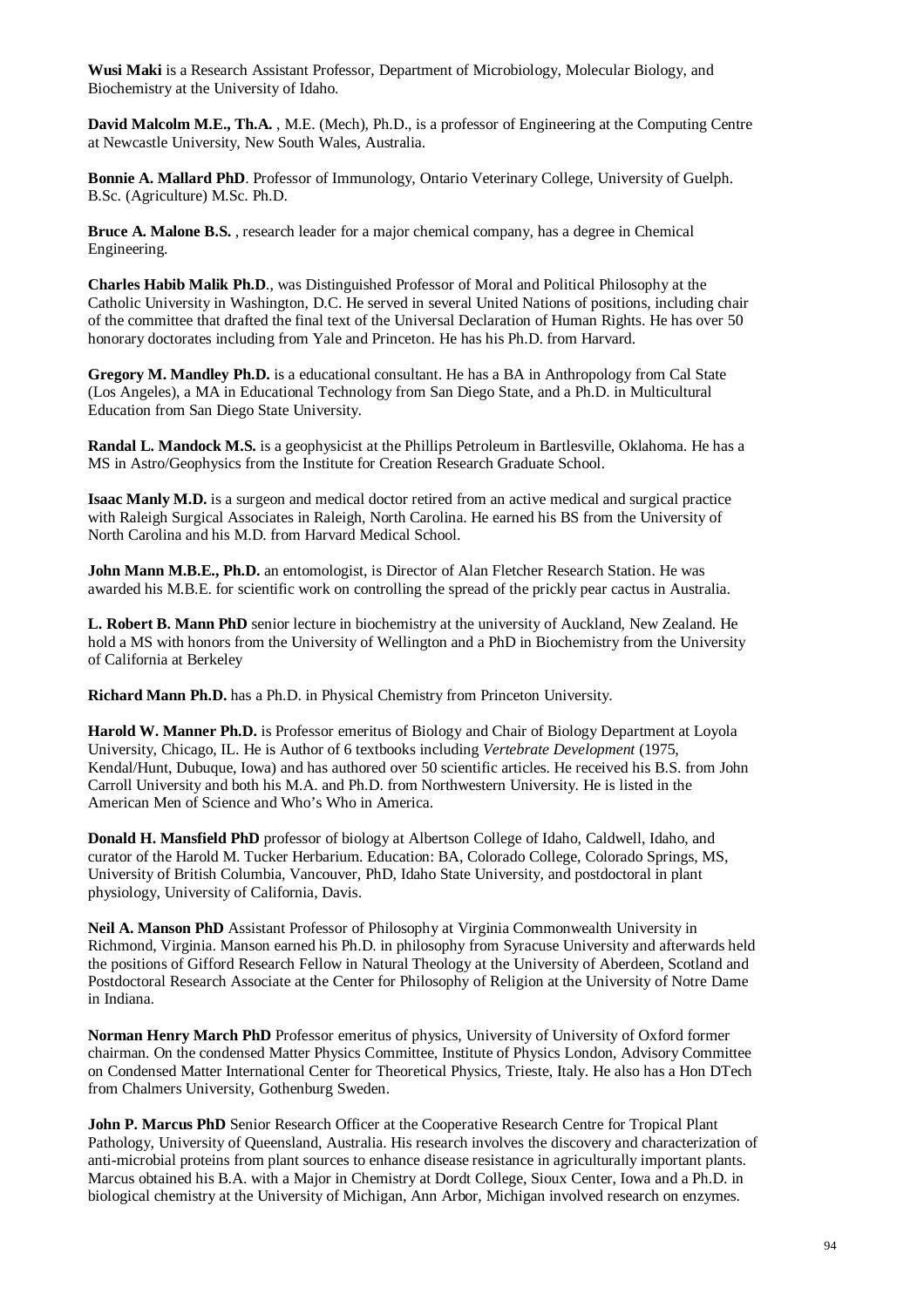**Henry Margenau PhD** Eugene Higgins Professor of Physics and Natural Philosophy Yale University. His PhD in physics is also from Yale. He has published widely in the professional literature.

**Mariclair (Marci) Reeves PhD.** A research scientist at the Biologic Institute in Seattle. WA. She received a BS from the University of Delaware in Animal Science with a concentration in Biotechnology and Biology minor.and PhD in Cell and Molecular Biology at the John A. Burns School of Medicine, of the University of Hawaii in Honolulu. She served as a post-doctoral research fellow for Dr. Marla Berry in Honolulu.

**L. Whit Marks** PhD is Emeritus Professor of Physics at the University of Central Oklahoma.

**Robert J. Marks PhD** is Distinguished Professor of Electrical Engineering at Baylor University, and formerly professor of electrical engineering and Signal and Image Processing, and Intelligent Systems at the University of Washington. His BS and MS are in electrical engineering from Rose-Hulman Institute of Technology and his PhD in electrical engineering is from Texas Tech University. He has published 120 articles and 21 book chapters in the professional literature and is the author or co-editor of 8 books in his field.

**Glenn A. Marsch** is Associate Professor of Physics at Grove City College. His B.S. is from Clemson University and Ph.D. is in Molecular Biophysics from Florida State University.

**John Harrison Marsh JD** Instructor science and technical of watershed Management Portland State University, Education: BS, Oregon State University, JD, Lewis & Clark College, certified, Lewis & Clark College.

**Patrick Marsh B.A., M.F.A.** World-renowned art director who designed *Jaws* and *King Kong* attractions at Universal Studios in Florida is now Designer for Answers in Genesis creation museum. He is a graduate from the University of California at Los Angeles (BA in Industrial Design and M.F.A. in Environmental Design.

**Frank Lewis Marsh PhD**. Professor emeritus of Biology at Andrews University, Berrien Springs, MI. He has taught at the college level for 38 years. His BA and BS degrees are from Andrews, his MS in zoology is from Northwestern University and his PhD in botany is from the University of Nebraska. His thesis was on plant ecology under the world authority on plant roots, Dr. J. E. Weaver. He has published widely in the literature.

**Gailen Daugherty Marshall, Jr. PhD, MD** Associate Professor of Medicine and Pathology, and Director of the Division of Allergy & Clinical Immunology, University of Texas Houston Medical School, Houston, TX, Education: BS, University of Houston, MS, Texas A&M University, Ph.D., MD University of Texas.

**George Marshall Ph.D.** a lecturer in Neurobiomedicine at the University of Glasgow. He obtained his BS in Biology with honors at the University of Strathclyde, a Medical Science Degree from Sheffield, and a Ph.D. in Ophthalmic Science at the University of Glasgow. He was elected to chartered biologist (C. Biol.) status in Scotland and to membership of the Institute of Biology (M.I.Biol.) in 1993. Dr. Marshall is now Sir Jules Thorn Lecturer in Ophthalmic Science (and an Eye-disease researcher).

**Graham Marshall Ph.D.** is assistant director of research at Mintek in South Africa and scientist at Global FIA Inc. His Ph.D. is in Analytical Chemistry from the University of Pratoria, South Africa.

**John B. Marshall** is Professor of Medicine at the University of Missouri School of Medicine.

**Julie Marshall Ph.D.** is Associate Professor of Chemistry, Lubbock Christian University. Her BS is from Lubbock Christian University in Education, her MS and Ph.D. are both in Chemistry from Texas Tech University.

**Gailen Marshall Jr. MD, PhD**. Assistant Professor and director Divison of Immunology University of Texas

**Patricia Marshall, PhD** ia professor in ?? She has a PhD from Stanford University

**R. Stuart Marshall, PhD** is a legislative analyst's for the state of California involved in analyzing scientific and other fovernment projects. He has a BA in economics and a PhD is from Stanford University.

**Thomas H. Marshall Ph.D.** is Adjunct Professor of Food, Agricultural and Biological Engineering at the Ohio State University. His Ph.D. is in Environmental Sciences and Engineering at Oregon Graduate Institute of Science and Technology.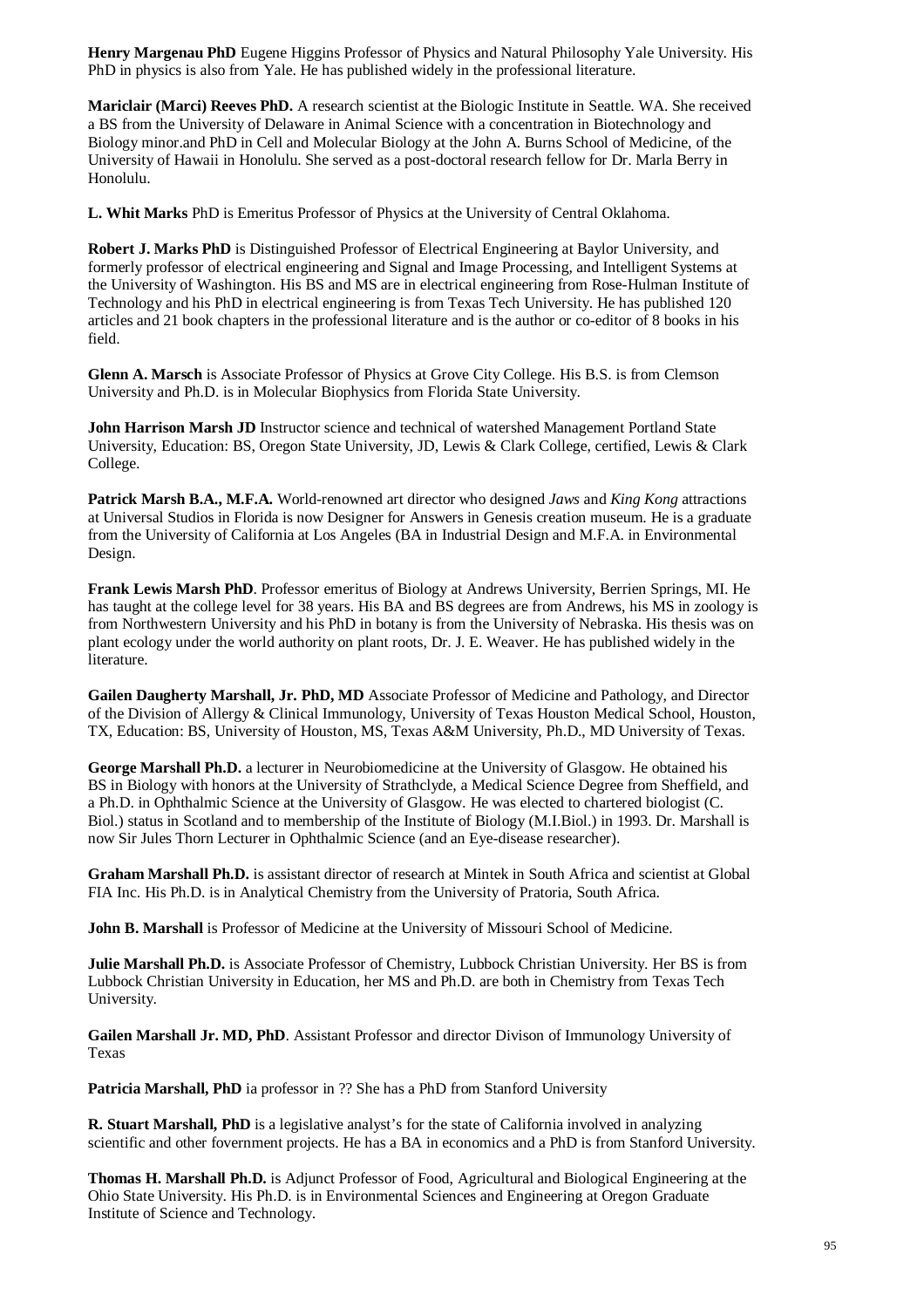**Harvey Martin Th.M., Ed.D.** is Professor of Christian Ministry at Northwestern College in St. Paul, Minnesota. He received his MA in Theology from Dallas Seminary and a Doctorate in Education from Trinity Evangelical Divinity School.

**George F. Martin PhD** professor emeritus, Anatomy and Neuroscience, The Ohio State University.

**Jobe Martin DDS, D.M.D.** a biology major at Bucknell and a graduate of the University of Pittsburgh Dental School. In 1982 he entered Dallas Theological Seminary, graduating with a Masters in Systematic Theology. Dr. Martin is now President of Bible Discipleship Ministries, Rockwall, Texas.

**Larry Dean Martin PhD** Professor and Senior Curator of Vertebrate Paleontology, Museum of Natural History; Professor of Ecology and Evolutionary Biology, University of Kansas, Lawrence, Kansas.

**Lawrence W. Martin PhD** Professor of physics at North Park University in Chicago, IL, and visiting Professor of Physics at North Carolina State University in Raleigh, NC. Martin has a BA in music and education from Virginia Polytechnic Institute, a MA in theological studies from Gordon-Conwell Theological Seminary in Massachusetts, and a MS and PhD in theoretical solid-state physics from the University of North Carolina-Chapel Hill.

**L. Kirt Martin** is Professor of Biology at Lubbock Christian University.

**Todd Martinez PhD** Associate Professor of Chemistry, School of Chemical Sciences, University of Illinois, Urbana-Champaign. Martínez was awarded the B.S. in chemistry from Calvin College and the Ph.D. in chemistry by the University of California (Los Angeles).

**Alvin Masarira PhD** Senior lecture structural Engineering at University of Cape Town, South Africa.

**Jim Mason PhD** has his BS in physics from Queens University, Ontario, Canada and his PhD in experimental Nuclear Physcs from McMaster University, Hamilton Ontarion, Canada. He was a ceintistsfro reseach.

**Perry Mason** is Professor of Mathematics and Physical Science at Lubbock Christian University. He has a Ph.D.from Louisiana State University, a M.S. from Texas Tech University and a B.S. from Harding University, all in chemistry and physical science. He did his postdoctoral study at the University of Arkansas in gas chromatography.

**Walter Eugene Massey PhD** President, Morehouse College, Atlanta, previously Senior v.p. Academy of affairs, University California System,; v.p. for Research and for Argonne National Laboratory, University of Chicago; Professor physics, University of Chicago, Professor, Dean, Brown University, Providence, Assistant Professor physics, University of Illinois, Urbana. He received a Bachelor of Science from Morehouse College and a MS and Ph.D. in Physics from Washington University.

**Bert Massie PhD**. His PhD is in physics from the University of California, Los Angeles

**Joseph Mastropaolo Ph.D.** Professor Emeritus in Exercise Physiology and Biomechanics at California State University at Long Beach He has a BS in Kinesiology from Brooklyn College, a MS in Kinesiology from the University of Illinois, and a Ph.D. in Kinesiology (Biomechanics/Physiology - Exercise Science) from the University of Iowa and has completed graduate work at the University of Chicago Medical School. Dr. Mastropaolo also studied Electrocardiography and Biophysics of Circulation at the University of Chicago Medical School. He has published 20 research articles, 12 abstracts, 3 book chapters, a monograph and 2 textbooks.

**John Mathwig PhD** Professor biology and entomology College of Lake County, Grayslake, Illinois, and Director Entomology Research Lab., Lake Villa, Illinois. Education: BS, University of Wisconsin, Ph.D., Kansas State University.

**Dennis L. Matlock Ph.D.** is Professor of Biochemistry and Molecular Biology at Harding University. He has a BS in Biochem from Harding University and a Ph.D. from St. Louis University in Biochem and Molecular Biology.

**Edward J. Matson PhD** retired research scientist at radiopharmaceutical division of Abbott . His BA was from Wheaton College, his PhD from The University of Illinois

**Lloyd J. Matthes Ed.D.** is Professor of Mathematics in the faculty department of Mathematics and Computer Science at Liberty University. He has a BS, a M.Ed. in Education from Illinois State College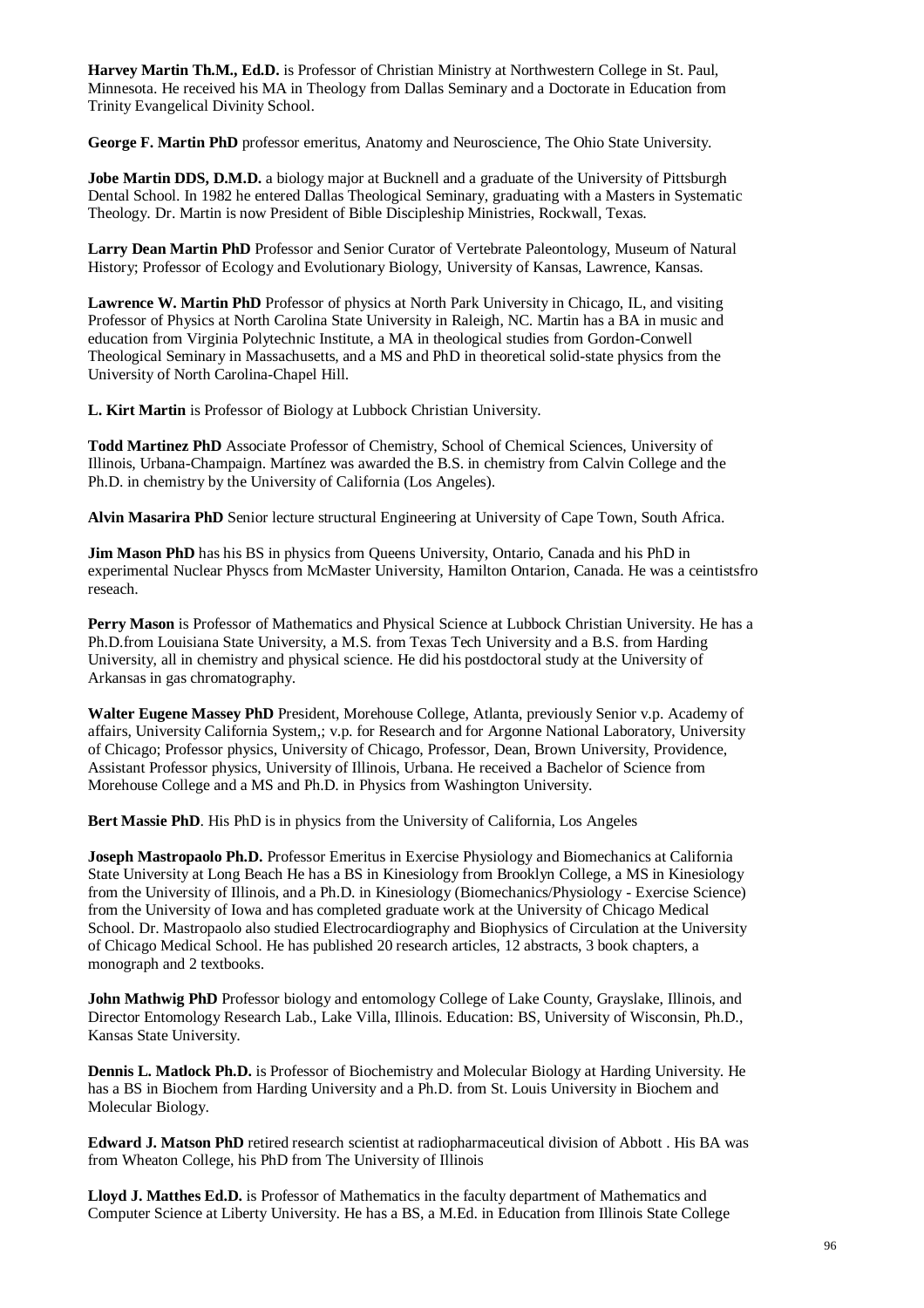and a Doctorate in Education.

**Douglas B. Matthews PhD** Research Scientist on the faculty of Nanyang Technological University in Singapore. He was formarly an Associate Professor of Neuroscience at Baylor University. His Ph.D. is in Psychology from Miami University and his B.S. is also in Psychology from Southwest Missouri State University. He has published widely in the peer revied scientific lterature.

**Ralph Matthews Ph.D.** has a Ph.D. in Radiation Chemistry and is a private scientific consultant. He has an international reputation in the field of photocatalysis.

**George T. Matzko Ph.D.** is Professor of Chemistry and Chairman, Division of Natural Science at Bob Jones University, Greenville, South Carolina. He has a MS in Chemistry from Bob Jones University and a Ph.D. in Analytical Chemistry from Clemson University.

**Elmer W. Maurer MS** is a research scientist with the U.S department of Agriculture. His Ax if from Iowa State University and his MS from the University of Pennsylvania.

**David Mbungu PhD** is Associate professor of biology at Andrews University. His BS, and MS are both in biology from Andrews University and his PhD is in Entomology from University of California Riverside.

**Donald McBride Ph.D.** is a naturopathic medicine practitioner. He received a MS from the Institute for Creation Research Graduate School and his Ph.D. from the National College of Naturopathic Medicine in Oregon.

**John McCall PhD** Professor of Veterinary Medicine, College of Veterinary Medicine, University of Georgia. He has a BS, MS and PhD University of Georgia.

**Pamela McCall B.A.** received her BA in Human Biology from Stanford University and works as a research scientist.

**John McCampbell PhD** Professor emeritus and head of the department of geology University of Southwestwestern Louisiana. Lafayette, LA.

Lester J. McCann Ph.D. was a professor of biology at the College of St. Thomas for over thirty-five years. His BS is from the College of St. Thomas, his MS from the University of Minnesota, and his Ph.D. is from the University of Utah, all in biology.

**Stephen McClain PhD** is professor of Mechanical Engineering at Baylor University. He has a BSME from The University of Memphis, a MS and PhD from Mississippi State University, all in n mechanical engineering.

**David McClellan Ph.D.** is Assistant Professor of Family & Community Medicine at the Texas A&M University College of Medicine.

**Jacquelyn McClelland PhD** Professor, Department of Nutrition Science, North Carolina State University.

**Charles A. McCombs Ph.D.** was Research Chemist at the Eastman Chemical Company in Kingsport, Tennessee. He received a Ph.D. in Organic Chemistry from the University of California at Los Angeles, He has 21 patents.

**R. Clyde McCone Ph.D.** is Professor emeritus of Anthropology and Linguistics at California State University, Long Beach. He holds a BA in Religion from Wessington Springs College, a MS in Sociology from South Dakota State College, and a Ph.D. in Anthropology and Sociology from Michigan State University.

**William Frederick McCormick PhD, MD** Deputy chief emeritus medical examiner, State of Tennessee, Professor emeritus, head forensic pathology, James H. Quillen College Medicine, East Tennessee State University. He has a BS from University Chattanooga, an MD from University of Tennessee, and a MS from University of Tennessee.

**Darlene E. McCown PhD** Professor of Human Development and Family Studies, Director of Health Services, Professor of Nursing, at Roberts Wesleyan College. Previously Associate Professor, University Rochester, N.Y., Professor, Azusa Pacific University, L.A.,; Associate Professor, Oregon Health Sciences University, Portland, She as a B.S. cum laude in Nursing from Seattle Pacific University, an M.S. in Nursing from the University of Washington, Seattle and a Ph.D. in Human Development and Family Studies from Oregon State University. She is the author of 27 research articles and book chapters in her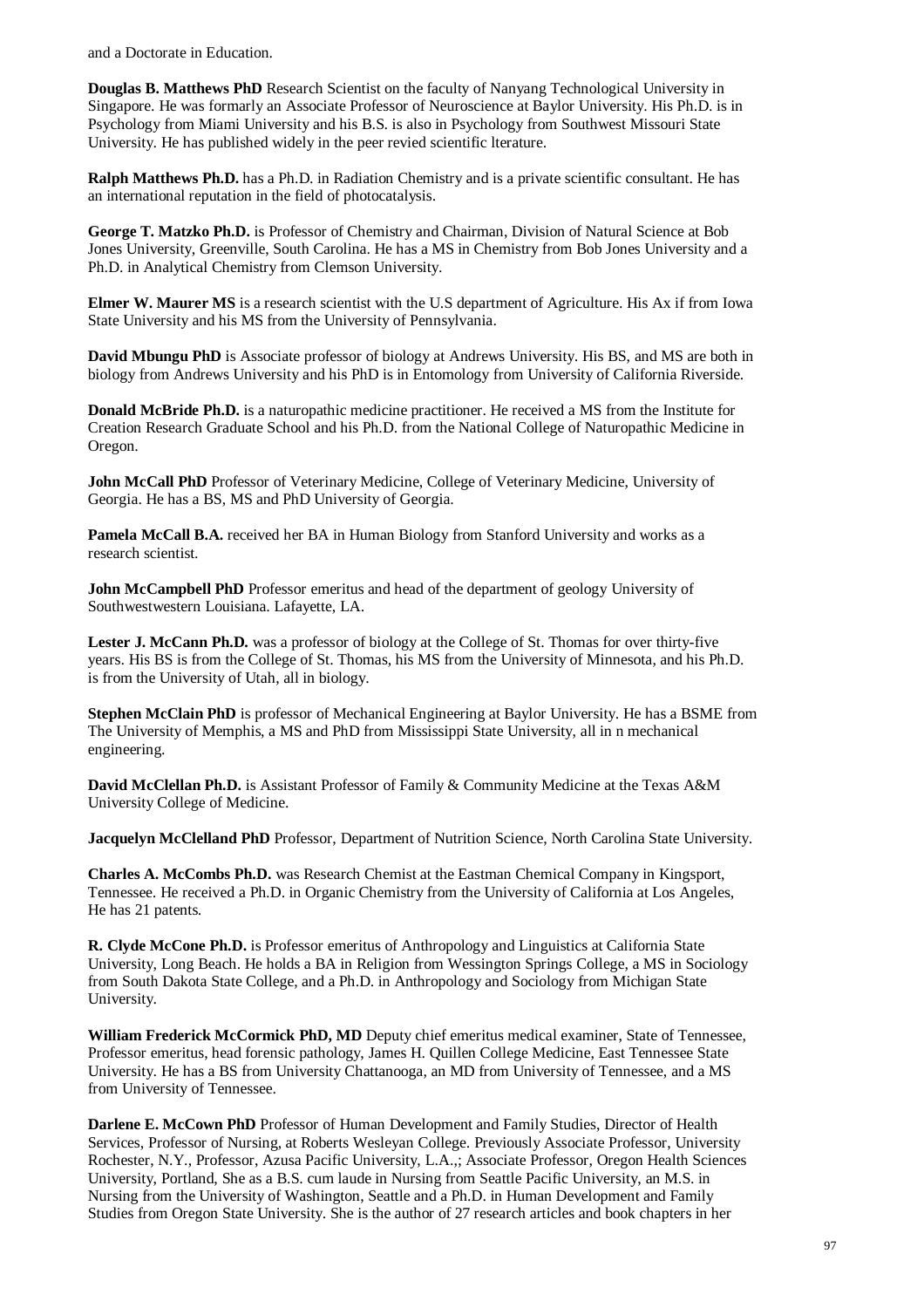field.

**Dennis L. McCoy Ph.D.** holds a BS in Ornamental Horticulture from California State Polytechnic University, Pomona, California and a MS in Agronomy from the University of Wyoming. While finishing his Ph.D. research McCoy worked as a Laboratory Technician at the U.S.D.A. Fruit and Vegetable Chemistry Lab in Pasadena, California.

**William P. McCoy Ph.D.** Professor of Chemistry at Pensacola Christian College. His Ph.D. in Chemistry is from the University of Pittsburgh.

**Carl Nimitz McDaniel PhD** Professor biology Rensselaer Poly. Institute, Troy, N.Y, postdoctoral fellow, Yale University, New Haven. Education: A.B., Oberlin College, M.A., Wesleyan University, Ph.D., all in biology.

**Edward R. McDonald Ph.D.** received a MS in Nursing and his Ph.D. in Curriculum development in higher education.

**Paul G. McDorman M.S.** has a BA, a BS and a MS in Education. He is Research Senior Chemist in Cincinnati, Ohio. McDorman is editor of *World by Design* in Columbus, Ohio and is a Director, as well as treasurer of the Creation Research Science Education Foundation.

**Charles McDowell Ph.D.** is Head of the History-Geography-Political Science Department and Professor of History at Cuyahoga Community College, Parma, Ohio. He is also a consultant-examiner for the North Central Association of Colleges. McDowell completed his undergraduate studies in geography at the University of Washington. He has a MS from Massachusetts State College and a second Master's and Ph.D. in Semitic Studies from Brandeis University.

**Ian McDowell MA** is Professor Emeritus and a Principle at Emmaus School, Epping, New South Wales, Australia.

**Josh McDowell** is a graduate of Wheaton College and magna cum laude graduate at Talbot Theological Seminary. He is a popular, well known author, international Speaker and Instructor at the Julian Center near San Diego, California.

**Anita McElroy Ph.D** Her PhD is in biology from the University of California, San Diego.

**John McEwan Ph.D.** is Senior Chemist at AccessPharmaceuticals, Australia. He majored in Chemistry at the University of Canterbury in Christchurch, New Zealand and earned a scholarship to Sydney University for his Ph.D.

**Sally McEwan M.Sc.** majored in Chemistry at the University of Sydney, has a M.Sc. in analyzing reproduction of wombats and the Tasmanian devil. McEwan then became a researcher in brain biochemistry and metabolism and now splits her work between the New South Wales National Parks and Wildlife Service and the Department of Molecular and Microbial Biosciences at the University of Sydney.

Garth McGibbon M.S. is an Assistant Professor of Biology/Chemistry at Liberty University. He has a B.S. from the University of Waterloo, and a M.S. from the University of Colorado.

**Fergus McGinley B.Sc.Hons** has a BS (Honorary) in Theoretical Physics, with several years of postgraduate research in the philosophy of science at the University of Melbourne. He is currently Senior School Coordinator and a math/physics teacher at the Torrens Valley Christian School in Adelaide.

**Charles H. McGowen M.D.** is Assistant Professor of Medicine at Northeastern Ohio Universities College of Medicine. He is a graduate of Hiram College, Ohio, Ohio State University College of Medicine, and the United States Air Force School of Aerospace Medicine.

**Davis McGuirt M.D.V.** is Professor of Biology at Liberty University. He has a B.S. from Burman University, a D.V.M. from the University of Georgia, and a M.Div from Southeastern Baptist Theological Seminary.

**Andrew C. McIntosh Ph.D.** is Professor of Thermodynamics and in Combustion Theory in the Department of Fuel and Energy at Leeds University. He holds a B.Sc. with first class honors in Applied Mathematics from the University of Wales, and has a Ph.D. in Combustion Theory from the Aerodynamics Department at Cranfield University, and a D.Sc. in Mathematics from the University of Wales.

**Jerry McKamy PhD** is Assistant Professor of Physics at Patrick Henry College. His PhD is in Nuclear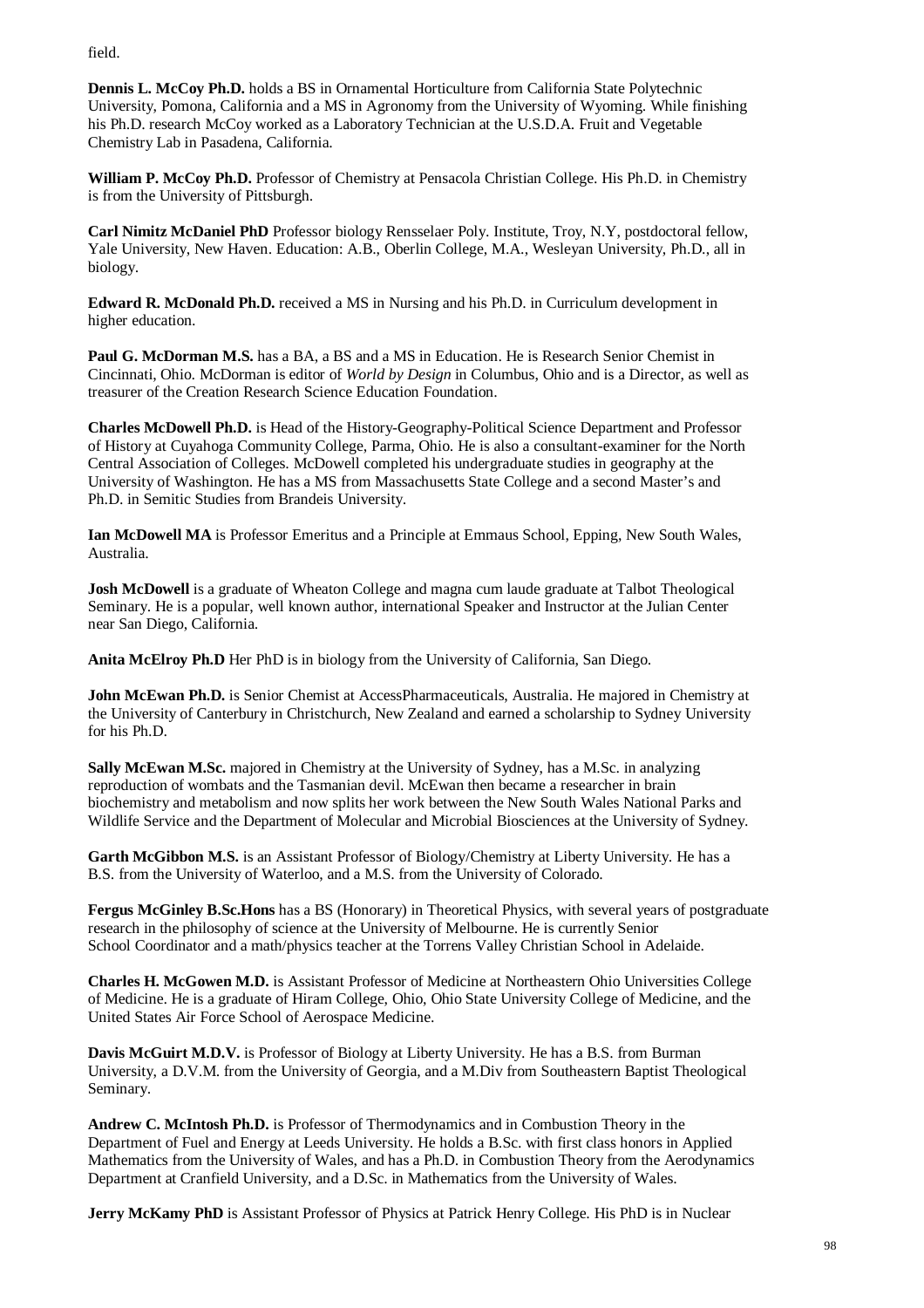Physics from Ohio State University.

**Preston McKee PhD** is Professor of Biology, Department of Biology, Division of Natural Sciences, Louisiana College. He has a B.S., in general science from the University of Iowa and a MS and PhD from the University of Arizona, both in microbiology.

**Robert Gilmore McKinnell PhD** Professor of genetics and cell biology University of Minnesota, Minneapolis and former research associate in embryology, Tulane University, New Orleans, LA, Education: University of Missouri, B.A., Drury College, B.S., University of Minnesota, Ph.D.

**Grenetta McKinstry PhD** President, Senior microbiologist Gene Amplification, Inc., Education: AB cum laude, Biology, Stillman College, M.A. (NDEA Fellow) in Microbiology, Indiana University, Ph.D., Ohio State University.

**Victor McKusick PhD** University Professor emeritus of medical genetics, Johns Hopkins Hospital, physician-in-chief, Johns Hopkins Hospital, and Chairman Dept. of Medicine, Johns Hopkins School of Medicine. Education: MD, Johns Hopkins University, DSc, N.Y. Medical College.

**Dehne McLaughlin** has degrees in both geology and environmental biology. He works as a Technical Consultant and Ethnographer in the Bureau of the Northern Land Council in Darwin, Australia and is Librarian for the Mineralogical Society of Tasmania Incorporated. McLaughlin is also the Tasmanian Green Parks Service Planning Officer.

**J. Donald McLeroy, DDS.** Dr. McLeroy received a Bachelor's of Science degree in Electrical Engineering at Texas A&M University and a DDS from the University of Texas, Dental Branch in Houston. He is now in provate practice.

**Ellen Winnie McLaughlin PhD** Professor biology Samford University, Birmingham, Alabama. Education: BS, SUNY-Albany, MA, University N.C., Ph.D., Emory University

**Robert McLaughlin Ph.D.** Professor of Physics at Pensacola Christian College. His Ph.D. is in Physics from the University of Pittsburgh.

**Glen S. McLean** Dr. McLean has been researching science subjects for over forty plus years. He has been a guest on many radio and television talk shows and has lectured at many schools and colleges. His Ph.D. is in ?

**Tom McLeish PhD** Professor of Polymer Physics and, since 1993, Head of the Polymers and Complex Fluids Group in the Department of Physics and Astronomy, Leeds University. Previously he was a Lecturer at the University of Sheffield. He has a BA and Ph.D. in theoretical physics from the University of Cambridge.

**Emerson Thomas McMullen Ph.D.** Associate Professor of History at Georgia Southern University. He received a BS in Chemical Engineering from Washington State University, a MS in Engineering Administration from Southern Methodist University and a MA and Ph.D. in the History and Philosophy of Science from Indiana University. He was previously an Assistant Professor in the Department of History of Science at the University of Oklahoma.

**Grady S. McMurty D.D.** McMurty has a BS, a MS and a DD from the School of Theology, Columbus, Georgia. He is a Lecturer and missionary in Russia.

**Ronald Erwin McNair PhD** NASA astronaut, 1978-1986. Lecturer physics, Texas Southern University, Houston, Staff physicist, Hughes Research Labs, Malibu, California. He received a BS in Physics from North Carolina A&T State University and a PhD in Physics from Massachusetts Institute of Technology

**David Ralph McQueen Ph.D.** received an AS in Natural Science from Southeastern Christian College, a BA in Geology with highest honors from the University of Tennessee, a MA and Ph.D. in Systematic Geology from the University of Michigan while a National Science Foundation Graduate Fellow. He is an Associate Professor of Geology at the Institute for Creation Research Graduate School.

**John McRay Ph.D.** is Professor Emeritus of New Testament and Archaeology at Wheaton College Graduate School, Wheaton, Illinois. His Ph.D. is in New Testament and Early Christian Literature from the University of Chicago.

J**oseph R. McShannic MD FACS** is professor of Medicine at Northeast Ohio University College of Medicine.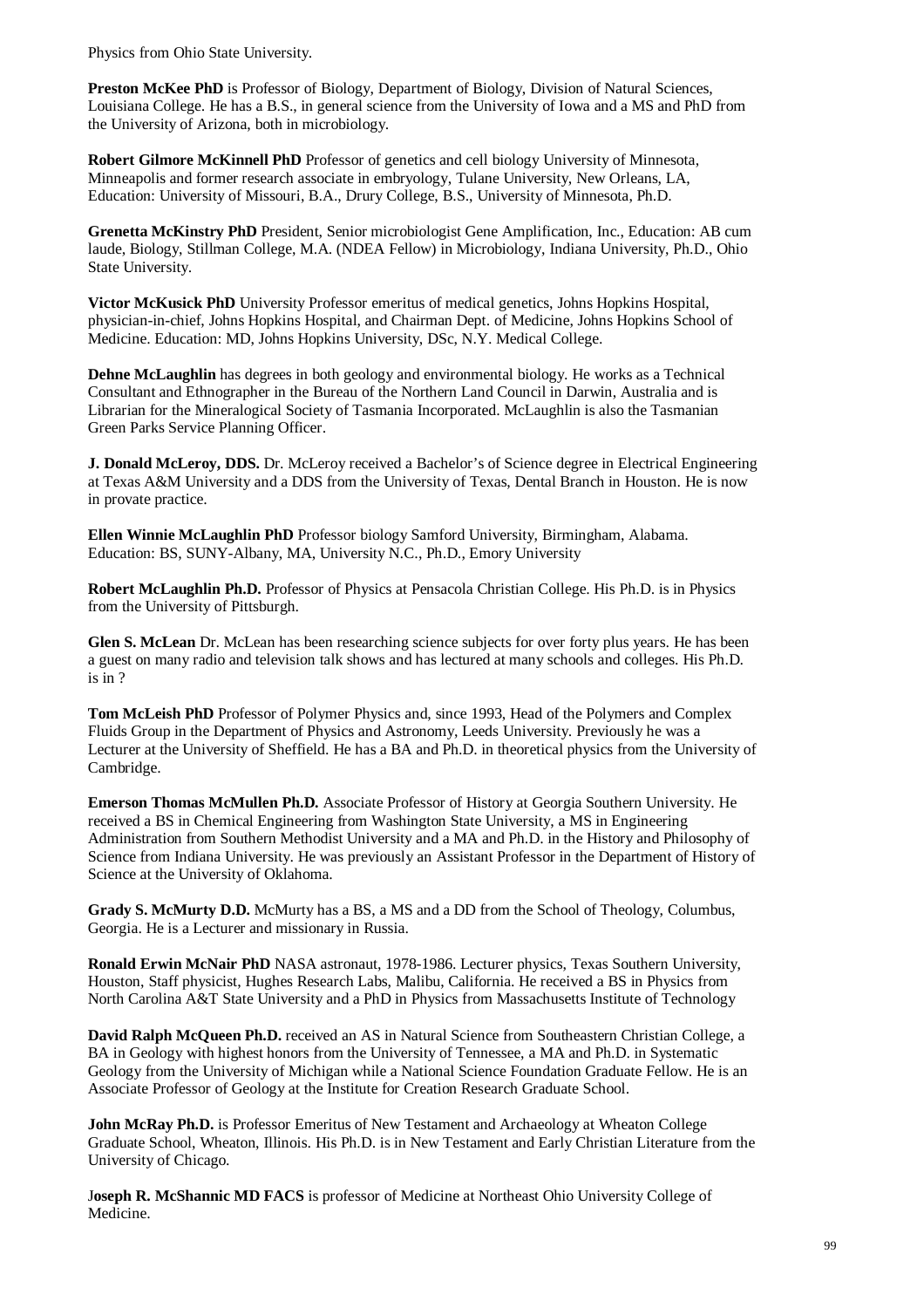**William McVaugh** is Associate Professor of Biology in the Department of Natural Science at Malone College.

**Thomas J. Meade Ph.D.** is the director of a biochemistry research laboratory at Northwestern University. He has a BS from Arizona State University, and a MS and Ph.D. from Ohio State University, all in biochemistry. He was a tenured professor of biology and senior research scientists at Caltech for much of his career and has authored over 30 peer reviewed scientific papers.

**Byron Leon Meadows PhD** a laser physicist at the National Aeronautics and Space Administration (NASA) involved in the development improvements to monitor global climate, weather, and other planetary phenomena.

**Raymond H. Medley, Jr. PhD** Professor of Mathematics, computer science, Chairman dept. Belmont College, Nashville. Education: B.S. from Peabody College M.A. and Ph.D from Evansville, Clarkson University.

**Paul Martin Mehrle, Jr. PhD** Physiologist, National Fishery Research Lab, Columbia, Mo., Education: B.A., Southwestern University, Memphis, and; M.A., PhD from the University of Missouri in physiology.

**David B. Medved Ph.D.** has a Ph.D. in Physics from the University of Pennsylvania.

**Tony Mega Ph.D.** was formerly an Associate Professor of Chemistry at Whitworth University. He has a Ph.D. in Biochemistry from Purdue University.

**Kristen van den Meiracker PhD** Chair, Department of Biology North Greenville University, South Carolina*.* He has a Ph.D.in Entomology from Clemson University and a M.Ed. in Secondary Science Education from Converse College.

**Roger D. Melquist, MS** instructor of biology and bioethics at North Central University in Minneapolis, MN where he has been teaching for over 17 tears. His BS is from Minnesota State University and his MS is from The university of South Dakota, both in biology, chemistry and earth science.

**A. James Melnick M.A.** has a MA in Soviet Studies from Harvard University. He is a civilian Soviet affairs analyst with the Department of Defense in Washington D.C.

**Robert Russell Melnick J.D.** is an Attorney in the law firm of Melnick and Schwebel, Youngstown, Ohio and is President of the Ohio Chapter of the Rutherford Institute (attorneys dedicated to defending religious liberty rights). Melnick received his J.D. from Ohio Northern University.

**James Menart Ph.D.** is Associate Professor of Mechanical Engineering at Wright State University. His Ph.D. is in Mechanical Engineering from the University of Minnesota.

**Ricardo Bravo Méndez PhD** Professor of Zoology and Ichthyology Universidad de Valparaíso (Chile)

**Aaldert Mennega Ph.D.** was Chairman and Associate Professor emeritus of Biology at Dordt College, Iowa. His BA in Biology is from Calvin College, his MA in Zoology is from Michigan State, and his Ph.D. in Veterinary Science from Michigan State in Morphology.

**David N. Menton Ph.D.** Associate Professor Emeritus of Anatomy at Washington University School of Medicine in St. Louis. Biomedical research technician at Mayo Clinic, Rochester, Minnesota in the Department of Dermatology. His Ph.D. degree in cell biology was from Brown University and his B.S. from Mankato State University. Authored over 18 technical publications in professional journals

**Angus Menuge Ph.D.** is Professor of Philosophy at Concordia University in Wisconsin. He has a class 1 BA in philosophyfrom the University of Warwick and a MA and Ph.D. in Philosophy of Psychology from the University of Wisconsin-Madison. He has published several books and numerous articles and book chapters in the peer reviewed literature.

**Margaret Young Menzel PhD** Professor biological science, Florida State University. Education: B.A. magna cum laude, Southwestern University, Ph.D. University of Virginia.

**J. Carson Meredith Ph.D.** is Assistant Professor of Chemical Engineering at the Georgia Institute of Technology. His Ph.D. is in Chemical Engineering from the University of Texas, Austin.

**Jussi Meriluoto PhD** Professor, Department of Biochemistry & Pharmacy at Abo Akademi University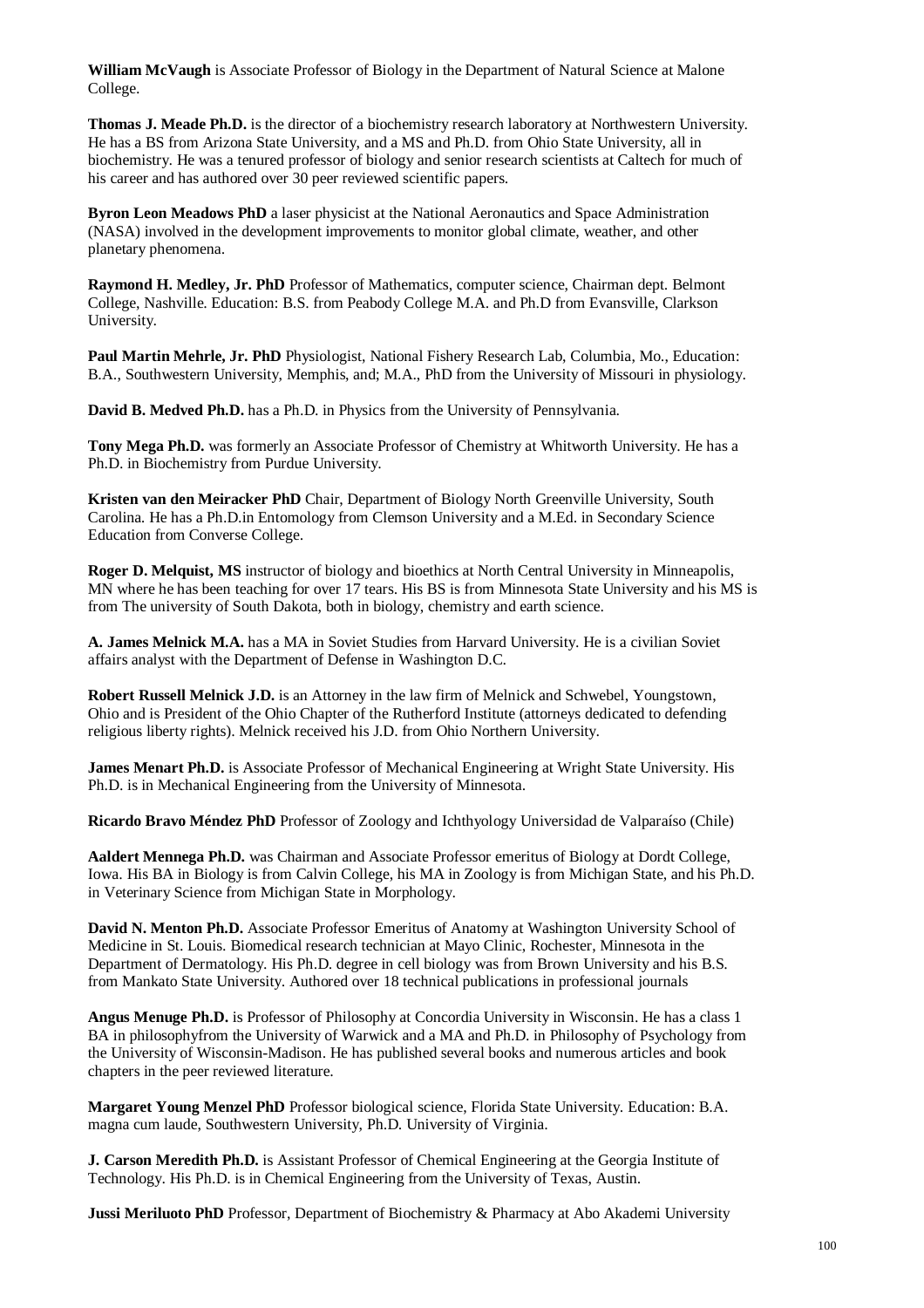(Finland)

**Alex Metherell**, Ph.D., M.D. Visiting Research University of California at Irvine. His primary research interest of muscle biophysics, specifically in the mechanism by which muscle generates force and contracts. He has a Ph.D. in Engineering from Bristol University in England and MD from the University of Miami, Florida.

**Angela Meyer Ph.D.**, a plant physiologist in Auckland, New Zealand, holds a B.Sc. in Botany from the University of Auckland, a M.S. with first class honors in Botany from the University of Auckland, and a Ph.D. in Horticultural Science from the University of Sydney. She has 11 referred papers. She and her husband, Lewis, are active members of the Auckland support group of Creation Science Foundation (New Zealand).

**John R. Meyer Ph.D.** Professor of Biology at Master's College in Los Angeles. and former Director of the Creation Research Society Van Andel Creation Research Center. He received a BS in Biology and Chemistry from Kearney State College, Kearney, Nebraska, and a Ph.D. in Zoology from the University of Iowa. Dr. Meyer served four years as a Post-doctoral Research Fellow at the University of Colorado Medical School in the Cardiovascular Pulmonary Research Lab in Denver, Colorado, and was a professor of physiology and biophysics at Louisville University.

**Kristen A. Meyer PhD** Assistant Professor of Mathematics Wisconsin Lutheran College. Her B.S., is from Wisconsin Lutheran College and her Ph.D. from Iowa State University.

**Stephen C. Meyer Ph.D.** is Associate Professor of Philosophy at Whitworth College in Spokane, Washington. Meyer received a BS in Physics and Geology from Whitworth College and a Ph.D. in the History and Philosophy of Science for a dissertation on origin-of-life biology and the methodology of the historical sciences from the University of Cambridge, including methodology of historical sciences. His Ph.D. thesis was on the origins of life problem.

**Ron Meyers MS** is a professor of biology at Cornerstone University. His BA is in chemistry from Cedarville University, his MS in Biochemistry from the Ohio State University.

**Flora Mhlanga, PhD** professor of biology at Faulkner University in Montgomery, AL. She has a BS from the University of Zimbabwe, a MS and a PhD from the University of Michigan, all in biology.

**Gillian Marie Middleton B.Sc. (Zool.), Dip.Ed.** taught science and biology at Sydney's Girls' High School and biology at Sydney Teachers' College. She has a B.Sc. in Zoology and a Diploma in Education.

**Gordon R. Middletown M.S.** is adjunct professor at Patrick Henry College. His MS is in Biophysics from Colorado State University.

**Marco Severo Milani-Comparetti PhD** Director Medical School, Institute Biology & Genetics, Ancona, and Associate Professor human genetics and bioethics, Ancona (Italy) University Medical School, Education: Ph.D., Rome University.

**Ruth C. Miles PhD** is Professor of Chemistry at Malone College.

**Jon Milhon, PhD** Professor of Biology, Biology Department, Azusa Pacific University. He has a BS in biology from PhD from Azusa Pacific University, and a PhD in pathobiology from The University of Southern California. He was also a staff scientists at the University of Wisconsin.

**John Millam Ph.D.** is Theoretical Chemist, Project Manager at Semichem, Inc. (computational chemistry). His BS is in chemistry and physics from the University of Arizona and his Ph.D. is from Rice University, both in Chemistry. He did his post doc in chemistry at Wayne State University in Detroit.

**Michael Millam Ph.D.** is Professor of Chemistry at Phoenix Community College. His BS from Washington State University and his Ph.D., from University of the Pacific, are both in Chemistry.

**Anita K. Millan. MD** A research scientist, she has an MD a MPH and an MA.

**John Bruce Millar PhD** Associate Director Research school of information sciences and engineering Australian National University. Education: B.Sc. with honors, University of Liverpool, England, Ph.D., University Keele, England.

**Aaron J. Miller Ph.D.** has a Ph.D. in Physics from Stanford University.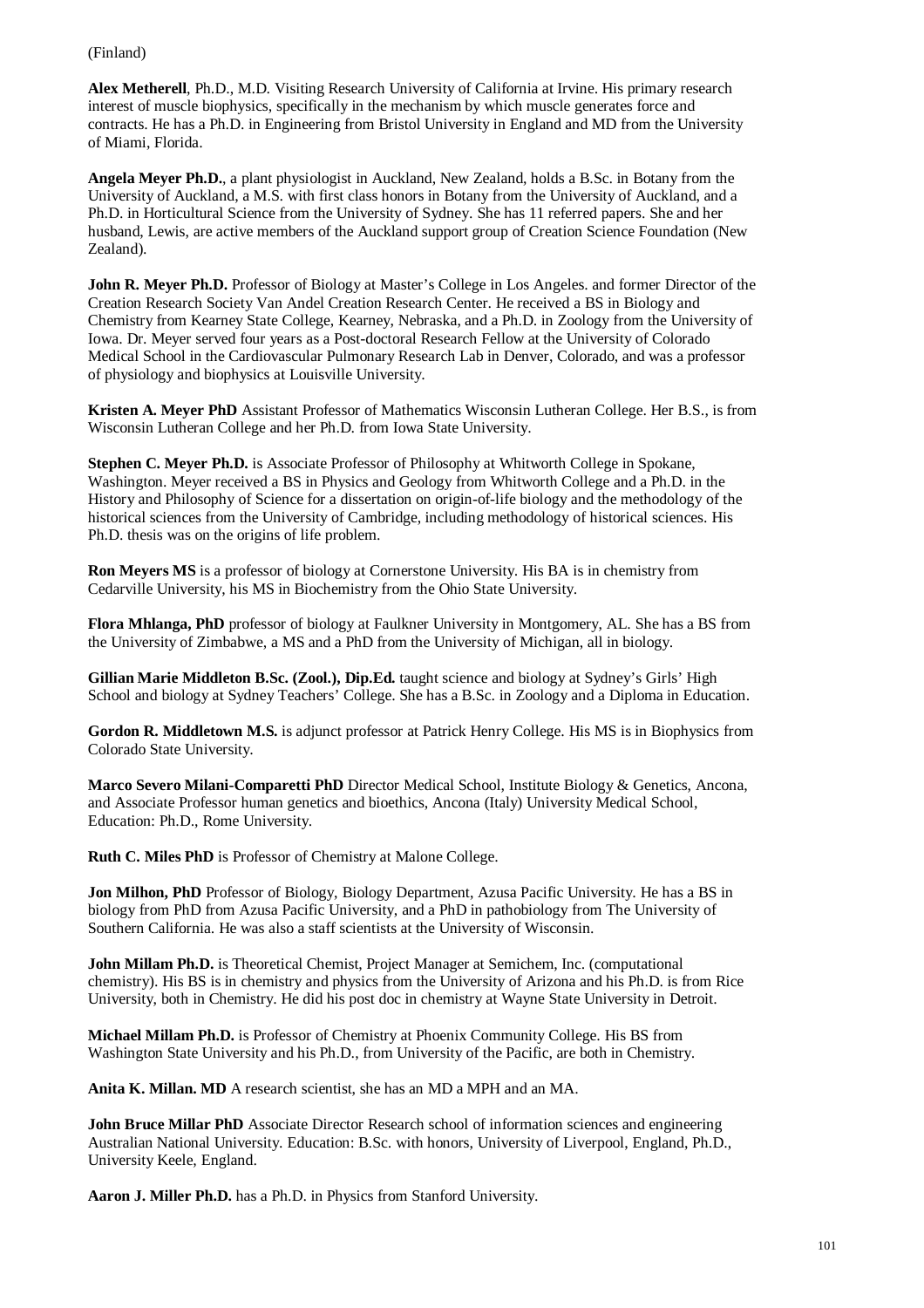**Brian J. Miller Ph.D.** is physics editor for John Wiley Publishers. He has a Ph.D. in Physics from Duke University.

**Brock C. Miller D.D.S, M.S.** has a MS in Restorative Dentistry from the University of Michigan. He is a Dentist in the United States Air Force.

**Chris Miller MS** a graduate of the US Naval Academy at Annapolis, and retired Engineering Duty Officer. He holds, two masters degrees from the Naval Postgraduate School.

**Dave Miller Ph.D.** is a graduate of Lubbock Christian University, where he earned a BA in Speech and Bible. He earned his MA in Speech Communication from Texas Tech University, his MA in Theology and M.A.R. from the Harding Graduate School of Religion. He also has a Ph.D. in Speech Communication from Southern Illinois University.

**H. Keith Miller Ph.D.** is Professor emeritus of Biology and former Chairman of Capital University, Columbus, Ohio. His BS is from Capital University in Biology, his MA in Medical Entomology and Ph.D. in Invertebrate Physiology are both from Ohio State.

**Karl V. Miller PhD** Professor of Wildlife Ecology and Management at the D. B. Warnell School of Forest Resources, University of Georgia, Education: BS in Entomology, The Pennsylvania State University, MS in Entomology, Ohio State University PhD in Forest Resources, University of Georgia.

**Lowell Miller** was Instructor in Chemistry at Grace College, Winona Lake, Indiana. He spent three years as a clinical chemist developing new tests to diagnose leukemias.

**Stan Miller PhD** professor of geological engineering at the University of Idaho. He holds a PhD in geological engineering from the University of Wyoming.

**Albert Mills Ph.D.** is a scientist at Saskatoon Embryo Transplant Center. His Ph.D. is in Reproductive Physiology from the University of Florida.

**Earl Mills Ed.D.** Wayne State University.

**Gordon Mills Ph.D.** is Emeritus Professor of Biochemistry at the University of Texas, Medical Center, Galveston. His Ph.D. is in Biochemistry from the University of Michigan.

**Thomas E. Milner Ph.D.** is Assistant Professor of Biomedical Engineering at the University of Texas, Austin. He has a BSc in Engineering Physics and a MS. in Physics, both from Colorado School of Mines. His Ph.D. in Optical Sciences is from the University of Arizona.

**Forrest M. Mims III B.A.**, a prolific science writer and author of numerous books, does research on atmospheric studies at Geronimo Creek Observatory and has designed a portable spectrometer for measuring atmospheric ozone. He has a BA from Texas A&M.

**Sung-Ki Min Ph.D.**, division head of a research firm, received his Ph.D. in Mechanical Engineering from Catholic University.

**Scott Minnich Ph.D.** Professor in the Microbiology, Molecular Biology and Biochemistry Department at the University of Idaho. He was previously an assistant professor at Tulane University. His BS is from Washington State University, his MS from the University of Idaho, and his Ph.D. is from Iowa State University, all in Bacteriology. He has published widely in the peer reviewed literature.

**Paul Missel Ph.D.** Department of Physics, Harvard-MIT Program in Health Sciences and Technology. He has a Ph.D. in Physics from Massachusetts Institute of Technology.

**Colin W. Mitchell Ph.D.** Lecture in Geography at Reading University and is a former international consultant in the development of arid lands based in the United Kingdom. He studied at Harvard University, has a MA with honors in Geography from Oxford University, a Master of Civic Design Degree from the University of Liverpool, and a Ph.D. in Desert Terrain Geography from Cambridge University. He is the author of 2 scientific books, 6 book chapters and about 50 scientific papers.

**Mark Mitchell PhD** is Assistant Professor of Philosophy at Patrick Henry College. His PhD is from Georgetown University in Philosophy.

**Tommy Mitchell MD** is a writer and lecturer. He has a BA with highest honors from the University of Tennessee with a major in cell biology and a minor in biochemistry and an MD from Vanderbilt University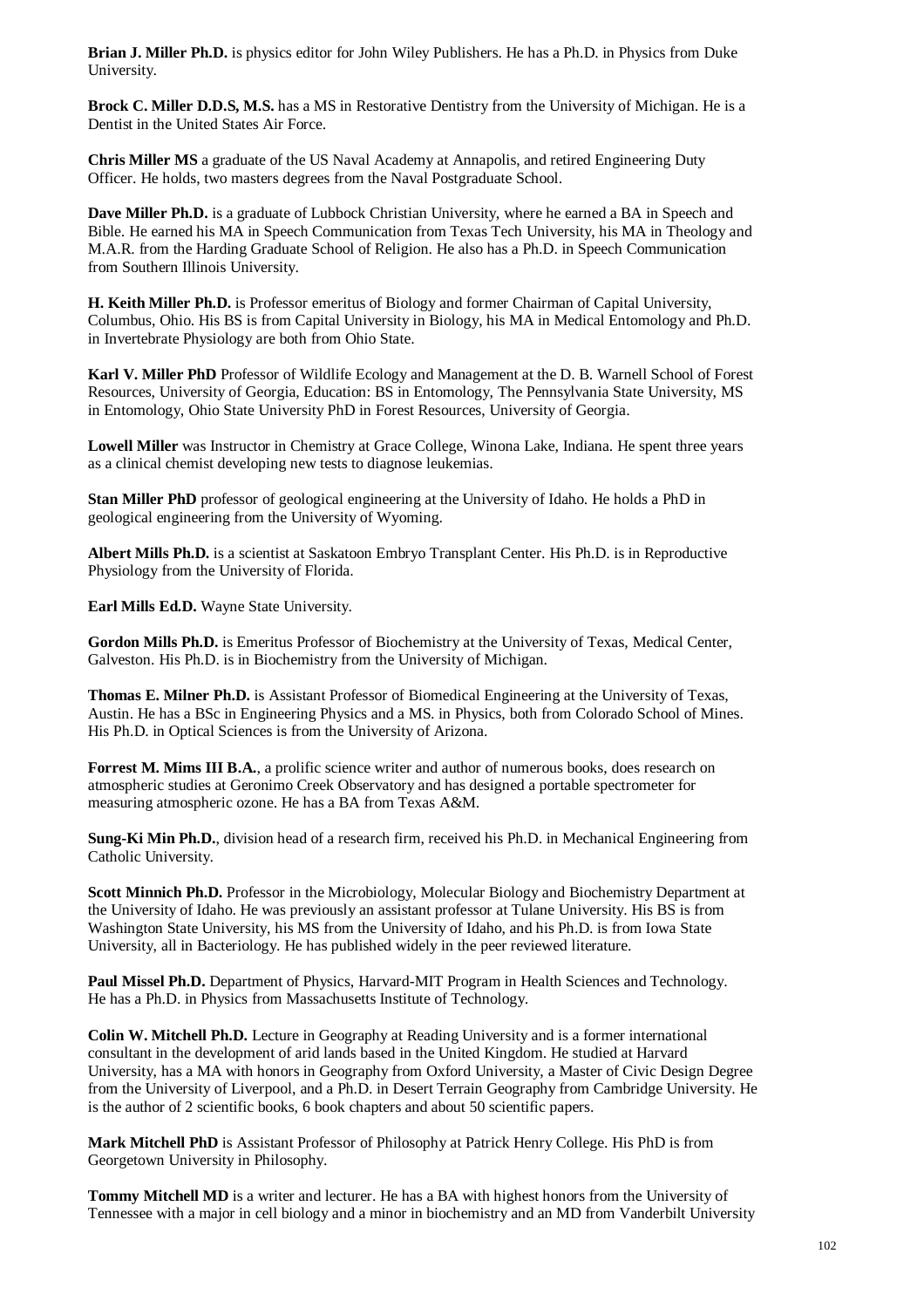school of Medicine. He is board certified in internal medicine.

**Jim Mitroka Ph.D.** Research Scientist, Bristol-Myers Squibb, and adjunct professor at the Kings College and Rutgers University.

**Timothy A. Mixon MD** is an Assistant Professor of Medicine at Texas A & M University.

**Russell Lowell Mixter Ph.D.** served as Professor of Zoology at Wheaton College for 40 years. He received a BA from Wheaton College, a MS from Michigan State University and a Ph.D. from the University of Illinois, all in zoology.

**Eugeniusz Moczydlowski PhD** biologist and president of the Polish Creation Society.

**Arlo Moehlenpah D.Sc.** is retired now from a productive career in science education, industrial research, and teaching. He received a BS in Chemical Engineering from Washington University, a MA in Chemical Engineering from the University of Minnesota, and a D.Sc. in Chemistry from Washington University.

**Donald R. Moeller M.D., D.D.S., M.A., B.A.** received a BA in Biology from the San Jose State University with distinction, a MA in Biological Sciences from Hampton University, a D.D.S. from the University of California at San Francisco, and a M.D. from the University of Alabama. His Oral and Maxillofacial surgery residency was done at Walter Reed Army Medical Center in Washington D.C., and his transitional internship at the Medical Center in Columbus, Georgia. He is currently engaged in full time practice of maxillofacial surgery and has taught biological sciences since 1996 at Beacon College in Columbus, Georgia.

**Gina Mohammed, PhD,** a research scientist in the area of plant physiology, has published widely in the professional peer reviewed scientific literature, both journals and books. She has a BS in biology with honors from the University of Toronto and a PhD in plant physiology from Simon Fraser University. She has authored dozens of scientific papers in her field.

## **Moises PhD**

**Mats Molen M.S.** has two BS degrees in biology, earth sciences (primarily Quaternary geological process), chemistry, physics, and mathematics, University of Umea, Sweden, and a MS. He teaches natural science and is the former editor of *Genesis*, the journal of the Biblical Creation Society of Sweden.

**Lennart Möller Ph.D.** is a Professor of Environmental Medicine and Toxicology at the University of Stockholm's Karolinska Institute, Stockholm, Sweden.

**Terrence R. Mondy M.S.**, Author and high school science teacher, has a MS from Purdue University.

**Ernst U. Monse Ph.D.** is Professor of Chemistry at Rutgers University, Wheaton, New Jersey. He received his MS from Mainz, Germany and a Ph.D. from the Max-Planck Institute, Germany.

**Francis Monseth Th.D.** received his Doctorate in Theology from Concordia Seminary, St. Louis, MO. He served on the faculty of Free Lutheran Seminary in Minneapolis since 1971 and has been dean since 1981.

**Bill Monsma Ph.D.** is Professor of Physics at Augsberg College. His Ph.D. in Physics is from the University of Colorado.

**David Monson Ph.D.** His Ph.D. is in Analytical Chemistry from Indiana University.

**John Warwick Montgomery Ph.D.** holds eight earned degrees in philosophy, theology, and law and is distinguished Professor of Theology and Law at the Faith Evangelical Lutheran Seminary in Tacoma, Washington. He commenced a double major in philosophy and classics at Cornell University, Ithaca, New York. His eight degrees include the A.B. with distinction in Philosophy from Cornell University, the B.L.S. and a MA from the University of California, Berkeley, a M.Div. and an S.T.M. from Wittenberg University, Springfield, Ohio; a M.Phil. Law from the University of Essex, England, a Ph.D. from the University of Chicago and a Doctorate in Theology from the University of Strasbourg, France.

**Rivelino Verdier D. Montenegro Ph.D**. is a physicist at the Max Planck Institute in Berlin, Germany.

**J.D. Moolenburgh Ph.D.** His Ph.D. is in Epidemiology from the University of Rotterdam, The Netherlands.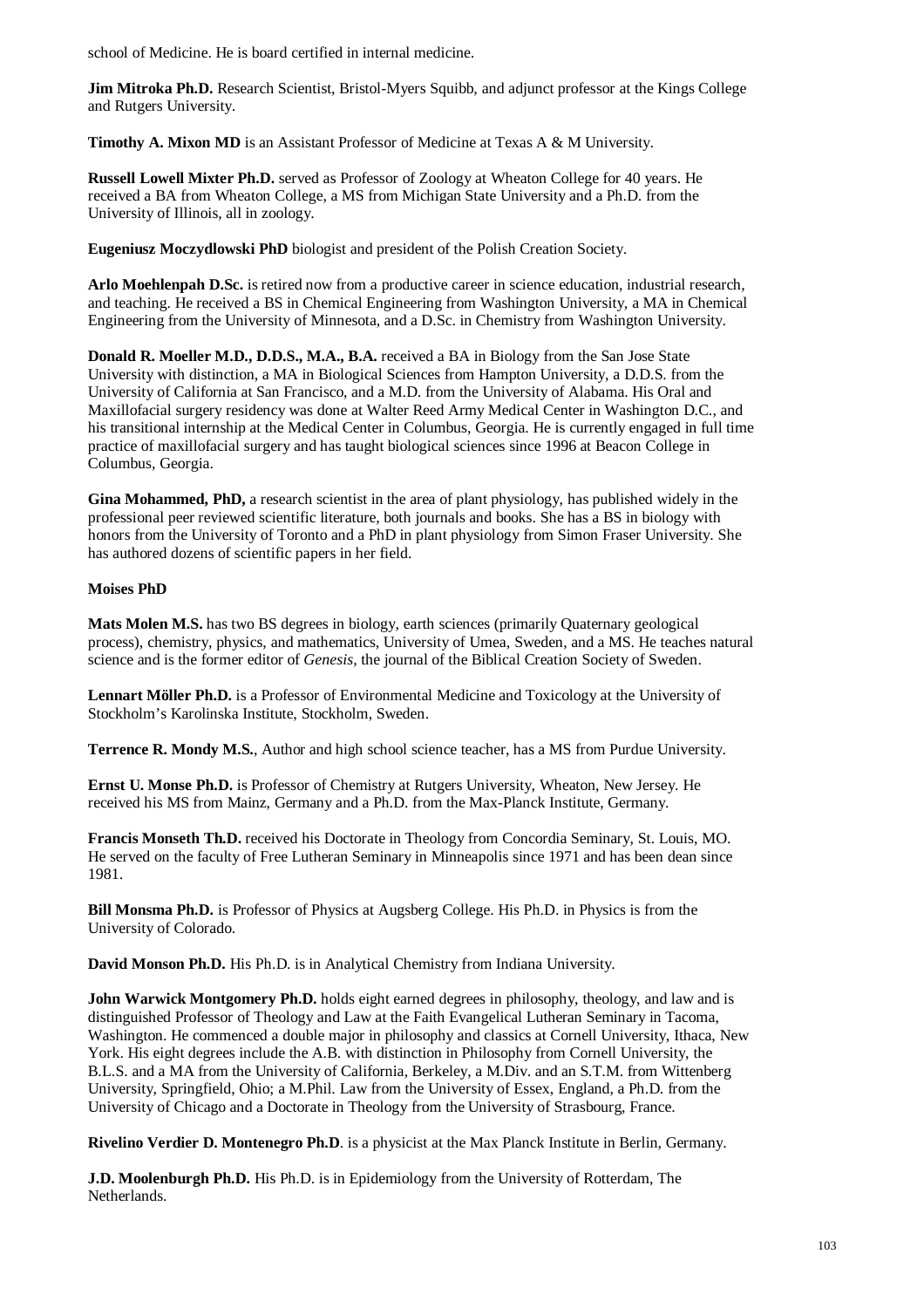**Han-Kyu Moon Ph.D.** received a Ph.D. in Mechanics from Brown University.

**Hong Mo Moon PhD** President, Alpha Omega Lab., Inc., Parsippany, N.J., postdoctoral fellow, Yale University, New Haven, Visiting Professor Seoul National University, Adjunct Professor Cornell University Medical College, N.Y.C., Education: BS, SungKyun Kwan University, Seoul, PhD Korea, University. CK??

**Jerry P. Moore M.D.** is Associate Pathologist in the Department of Pathology at Methodist Hospital in Lubbock, Texas. He was appointed Associate Clinical Professor in Pathology at Texas Tech University, School of Medicine, Lubbock, Texas.

**John N. Moore Ed.D.** is Professor Emeritus of Natural Science at Michigan State University. Moore received an A.B. from Denison University, Granville, Ohio, a MS in Botany and Plant Pathology and a Doctorate in Science Education, all from Michigan State, East Lansing, Michigan.

**Murray E. Moore Ph.D.** in Mechanical Engineering from Texas A&M University.

**Ralph Moore** is the "elder statesman of American rose breeding, and one of the leading plant breeders in the world today. He has breed virtually every miniature rose on the market" (hundreds).

**Russell D. Moore Ph.D.** is Dean of the School of Theology & Senior Vice President for Academic Administration at the Southern Baptist theological Seminary. He is also a widely published author. He has a B.S., from University of Southern Mississippi, a M.Div.from New Orleans Baptist Theological Seminary, and a Ph.D., from The Southern Baptist Theological Seminary.

**Dan Moran Ph.D.** Senior developmental scientist at Scientific Labs, Waunakee, WI. He has a PhD in molecular and cellular biology and a MS in microbiology from Ohio University in Athens, OH.

**Ewan Robert James More B.S., P.G.C.S.E.** graduated in Biology from Paisley University. Since then he has entered the teaching profession, training at Jordanhill Teacher Training College (graduating PGCSE in Biology and Chemistry), Scotland.

**Terry Morin PhD** professor of chemical engineering at the University of Idaho. He has his PhD in chemical engineering from Michigan State University.

**Frank H. Moore MD** is now an emergency room physician. His BS is in general science from Oregon State University and his MD is in medicine from Oregon Medical School.

**George Moreland Ph.D.** is Professor Emeritus at Houghton College. He has a BS from Greenville, MS from the University of Michigan, and Ph.D. in Parasitology from Cornell University.

**J. P. Moreland Ph.D.** is Professor of Philosophy at Biola University, , La Mirada, CA. He holds a BS (with honors), in Physical Chemistry from the University of Missouri, a Th.M. in Theology from Dallas Seminary and two M.A.'s from the University of California at Riverside in philosophy, and a Ph.D. in Philosophy from the University of Southern California.

**Robert Loren Morlan PhD** professor emeritus of political science University of Redlands, Redlands, CA He was a Fulbright Lecturer at the University of Amsterdam Smith-Mundt and Professor at the College of Europe. Education: BA Denison University, MA and PhD University of Minnesota.

**Henry M. Morris Ph.D.** received a BS in Civil Engineering with distinction from Rice University, Houston, Texas, a MS and Ph.D. in Hydraulics Engineering from the University of Minnesota. He was head of the department of Civil Engineering at Virginia Polytechnic and State University from 1957 to 1970. Dr. Morris is Co-founder and President Emeritus of the Institute for Creation Research.

**Henry M. Morris III M.B.A., D.Min** is Executive Vice-President for Strategic Ministries at the Institute for Creation Research. He received a Masters in Business Administration from Pepperdine University and has had upper-level experience in the business world, including CEO of a large computer firm. Morris received a Doctorate of Ministries in Apologetics from Luther Rice Seminary.

**John D. Morris Ph.D.** received a BS in Civil Engineering from Virginia Tech, Blacksburg, Virginia, a MS in Geological Engineering, and a Ph.D. in Geological Engineering, both from the University of Oklahoma. Dr. Morris was a Professor of Geological Engineering at the University of Oklahoma and is now President of the Institute for Creation Research.

**Len Morris Ph.D.** is a Physiologist.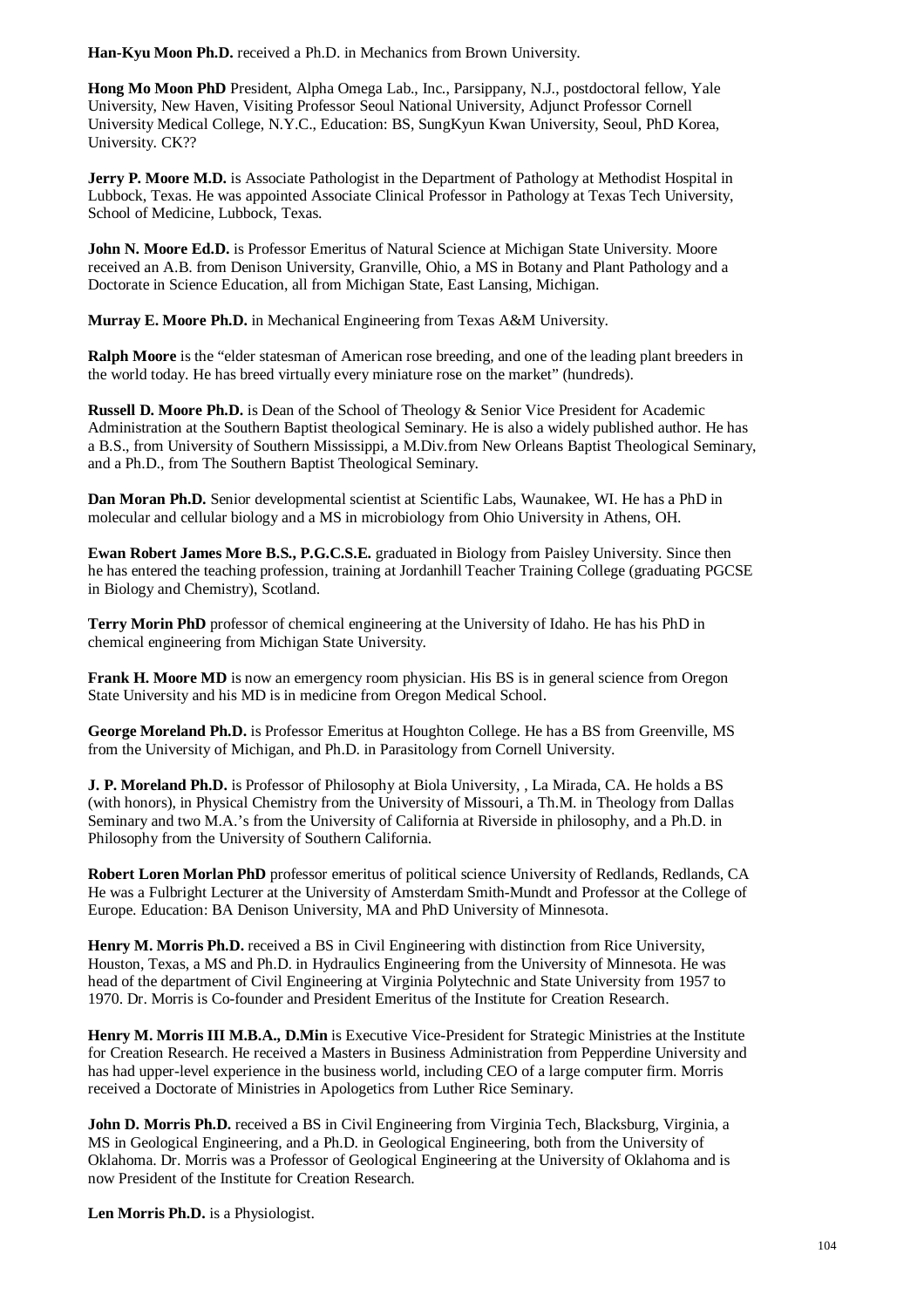**Trevor Morris Ph.D.** was formerly principle Scientific Officer in charge of the Division of Radiation Science and Acoustics, National Physical Laboratories. His Ph.D. is from?

**Terry Morrison Ph.D.** An author and public speaker with AiG, he has a Ph.D. in Chemistry from Syracuse University.

**Scot W. Morrow, PhD** Associate professor of biochemistry at Wofford College. He has a BS with honors in chemistry from Philadelphia College of Pharmacy and Science, a MS in analytical chemistry from St. Joseph's College and a PhD in biochemistry from the University of North Carolina at Chapel Hill.

**Terry Mortenson Ph.D.** has a BA in Mathematics from the University of Minnesota, a M.Div. in Systematic Theology from Trinity Evangelical Divinity School in Deerfield, Illinois, and a Ph.D. in the History of Geology/Science from Coventry University in England. Dr. Mortenson is now an international speaker, writer and researcher.

**Graham Mortimer Ph.D.** is a Geochemist at Australian National University and Head of Division of Radiometric Dating. His B.Sc. and Ph.S. are both in geology-geochemistry from the University of Adelaide, Australia.

**Jean Sloan Morton Ph.D.** holds five degrees from three institutions, George Washington University, American University, and District of Columbia Teachers College. She received her Ph.D. in Cellular Studies from George Washington University. She has taught biology at American University and George Washington University, and has served as a consultant in microbiology.

**Hennie Mouton Ph.D.** is a research scientist, specializing in orbital mechanics & simulations, Centunon, Africa. He has two BS degrees, in astronomy and a PhD in engineering from South African Universities.

**John B. Mulder, DVM** is a university professor, (now retired) research scientist, and veterinarian. He has a MS, MEd and DVM from????

**Donald R. Mull Ph.D.** has a Ph.D. in Physiology from the University of Pittsburgh.

**John Mullen Ph.D.** His B.Sc is from the U.S. Naval Academy, MA in Philosophy from Texas A & M University, and Ph.D. in Philosophy from Notre Dame in Indiana. He is an assistant professor at Valparaiso University.

**Stanley A. Mumma Ph.D.** is Professor of Architectural Engineering at Pennsylvania State University, University Park, Pennsylvania. He holds a BS in Mechanical Engineering from the University of Cincinnati and a MS and Ph.D. in Mechanical Engineering from the University of Illinois and is Director for the Building Thermal Mechanical Systems Laboratory at Pennsylvania State University, specializing in the Optimization of Building Mechanical Components, the applications of solar and alternate energy and new mechanical technologies research. Dr. Mumma has published over 80 technical papers and articles.

**Ralph O. Muncaster MS** has Engineering and advanced degrees from the University of Colorado.

**Thomas Mundie** is Professor of Life Science at the United States Military Academy at West Point.

**Andrew A. Mundt PhD** Assistant Professor of Chemistry Wisconsin Lutheran College. His B.S., is from University of Wisconsin and his Ph.D. is from Washington State University.

**Norma Frances Munson PhD** Researcher in the area of Nutrition, Arthritis, Alzheimer's, Hypoglycemia & MS. Education: BA, from Concordia College, MA from University of Missouri., Ph.D. from Pennsylvania State University, postgraduate, Indiana University, and postgraduate, Western Michigan University,

**Rosa Maria Moñoz** is Head of Biopharmacy Department at Autonomous University of Guadalajara in Mexico.

**Carlos M. Murillo** is Professor of Medicine (Neurosurgery) at Autonomous University of Guadalajara, Mexico.

**C. Steven Murphree** is Professor of Biology at Belmont University.

**Terrance Murphy Ph.D.** is Professor of Chemistry at Weill Cornell University Medical College in Qatar. His Ph.D. is from the University of Washington in Organic Chemistry.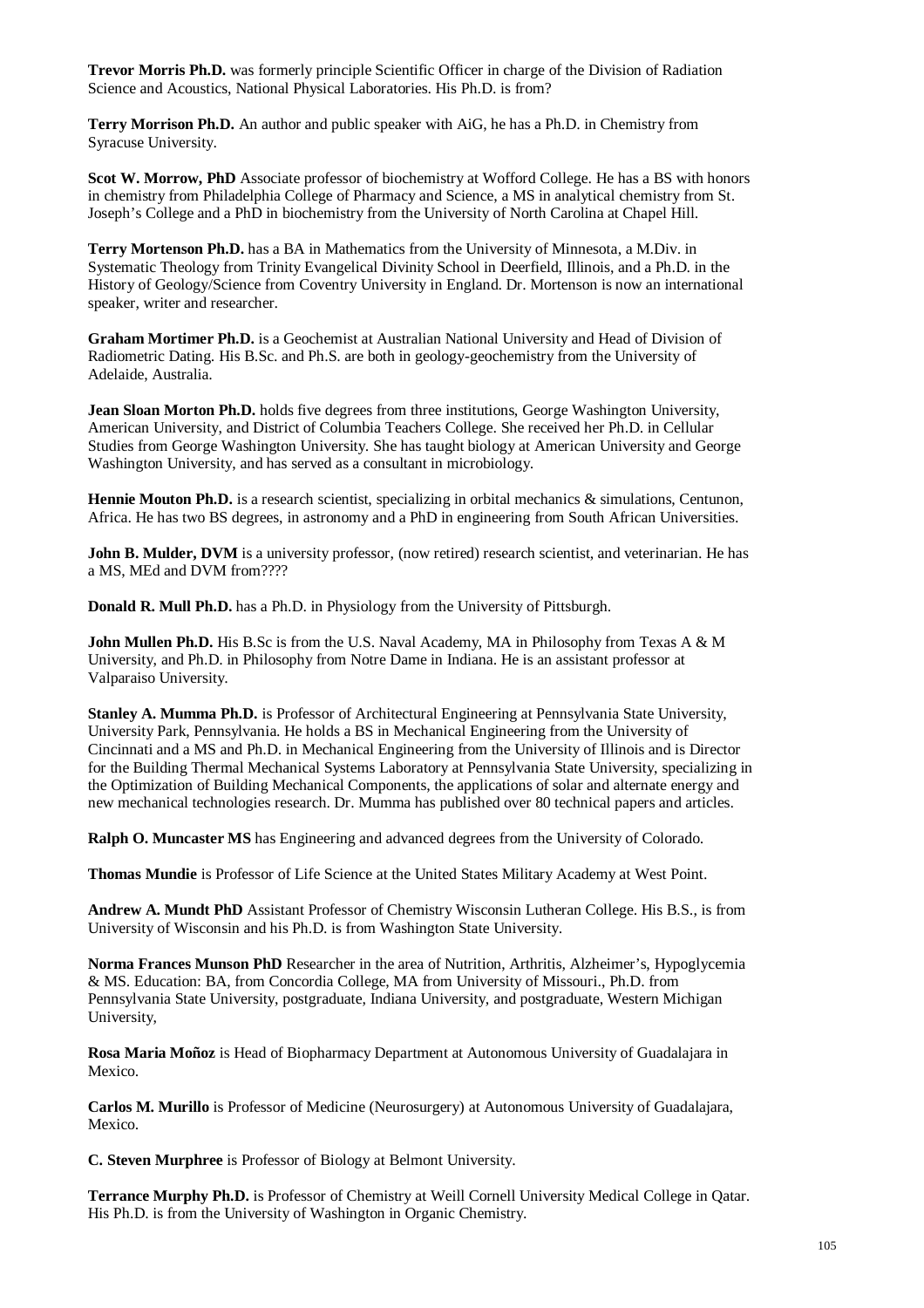**Arlton C. Murray D.Sc.** is a paleontologist and worked twenty seven years with the Smithsonian Institution as a field collector and preparator of vertebrate fossils. He also worked for the William Penn Museum in Harrisburg, Pennsylvania and the National Park Service in Washington D.C.

**Hendrik Roelof Murris Ph.D.** has doctorate degrees in marine ecology and oceanography (Netherlands Institute for Sea Research) and Terrestrial animal ecology and Plant Systematics (the Free University of Amsterdam). Dr. Murris presently teaches biology at Pieter Nieuwland College in Amsterdam.

**Marline Murray PhD** is Assistant professor of biology at Andrews University. His BS in biology from Oakwood College a MS and PhD in biology from Wayne State University in Detroit.

**Ellen Myers M.A.** has a MA in Russian Intellectual History from the Wichita State University. She is a creationist author and teacher.

**Rolf Myhrman Ph.D.** is Professor of Chemistry at Judson College.

**Samuel Milton Nabrit PhD** Professor of biology emeritus chairman of the biology department and Dean of the graduate school of arts and sciences at Atlanta University, and as president of Texas Southern University. Education: BS, Morehouse College, MS, and PhD Brown University.

**Joseph Vincent Nabholz PhD**. Senior biologist, EPA, Washington Reviewer NSF and Standards Methods Committee. Education: BS, Christian Brothers University, Memphis, MS, and PhD University Georgia all in biology.

**Luke Peter Naeher PhD** Assistant Professor, Department of Environmental Health Science, The University of Georgia, Athens, GA, Doctoral Research Fellow, Department of Epidemiology and Public Health, Yale School of Medicine, New Haven, CT, Education: B.S., Biology, Cornell University, College of Agriculture and Life Sciences Ithaca, NY, January M.S., Marine Environmental Sciences, State University of New York at Stony Brook, Marine Sciences Research Center Stony Brook, NY, Harvard University, School of Public Health Boston, MA, Ph.D., Epidemiology and Public Health, Yale University, Graduate School of Arts and Sciences New Haven, CT .

**Ed Nafziger M.Ed.**, a teacher, holds a MS in Education, and degrees in Zoology and Education Psychology, and has done field studies in geology and paleontology.

**Ruth E. Nalliah Ph.D.** is Associate Professor of Chemistry at Huntington University. She received a BA in Chemistry from Bluffton College and a Ph.D. in Experimental Physical Chemistry from the University of Toledo.

**Kenneth A. Nash M.S.** is a Meteorologist with the United States Air Force, Scott Air Force Base, Illinois. He has a MS Degree in meteorology from ?

**Patricia L. Gathaman Nason Ph.D.** has a BA from Sam Houston State University, a MS in Education from Texas A&M University, and a Ph.D. in Science Education (Curriculum and Instruction) from Texas A&M University. Dr. Nason is Chairman of the Science Education Department at the Institute for Creation Research Graduate School. Dr. Nason is now completing a second Ph.D. in Biology in the field of Biological Education.

**Ernest Gordon Neal PhD** Somerset Trust for Nature Conservation. Neal is most well known for his work with badgers, earning him the nickname "the Badger Man". He has a M.S. and Ph.D. in biology from University of London.

**Glen R. Needham Ph.D.** is Associate Professor of Entomology at Ohio State University. He has a MS and Ph.D. from Oklahoma State University in Entomology, and now has over 70 publications.

**Edward Neeland Ph.D**. Associate Professor of Chemistry at British Columbia University, Okanagan Campus, Kelowna, B.C. Canada. His B.Sc. (Honors) is from the University of Waterloo: Double major in Biology and Chemistry, M.Sc. is from the University of Waterloo: Synthesis of Furanold Compounds (Synthetic Organic Chemistry), Ph.D. is from the University of British Columbia: Synthesis of Macrolide Antibiotics (Synthetic Organic Chemistry), Postdoc. in Botany from the University of British Columbia in the use of new compounds from Canola Oils (Synthetic Organic Chemistry).

**Sandra L. Nehlsen-Cannarella Ph.D.** is Professor of Microbiology and Surgery and Research Professor of Pathology at Loma Linda University. Her Ph.D. is from the National Institute for Medical Research, London.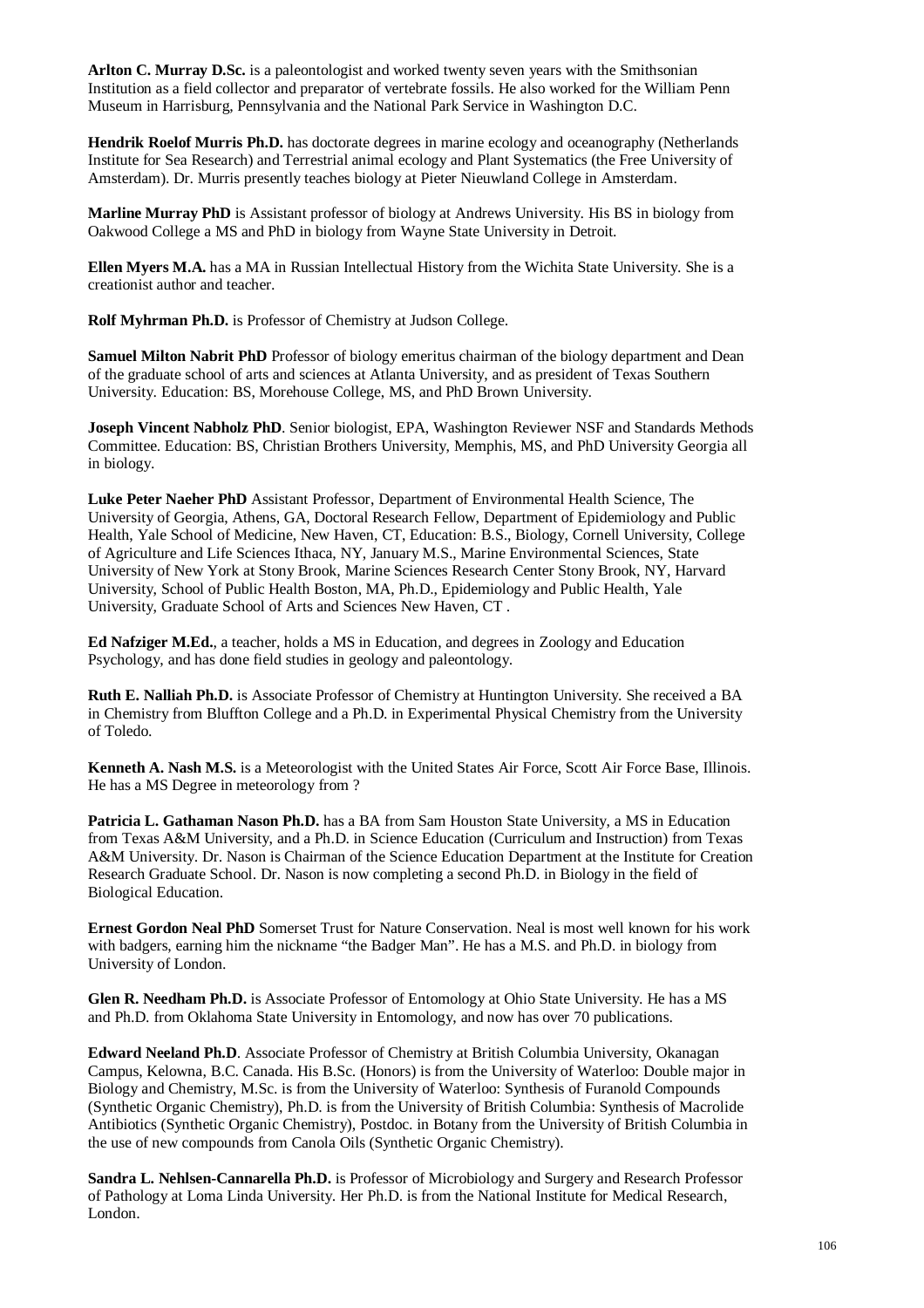**Maurice Nelles Ph.D.** a research scientist, has a Ph.D. in Engineering Physics from Harvard.

**B. K. Nelson** is a retired Research Toxicologist at the Centers for Disease Control and Prevention.

**David P. Nelson B.A.**, a former design engineer, is now an instructor of Mathematics and Physics and Director of the Messianic Jewish Center.

**Harrison Allen Nelson PhD** Senior scientist, The Upjohn Co., Kalamazoo, Michigan, Education: postgraduate, Brown University, Providence, University of R.I.; postgraduate, Rice University, Houston.

**Paul A. Nelson Ph.D.** has a Ph.D. in Philosophy of Biology from the University of Chicago and is currently doing post-doctoral work at the same university in evolutionary and developmental biology. His BS is in biology from the university of Pittsburgh.

**Thomas Charles Nelson PhD** Biologist, Michigan Conservation Dept., Munising, Michigan, Education: B.S., University of Wisconsin, M.S., PhD Michigan State University.

**Suzanne Nelson, M.D., M.P.H**., an Assistant Professor of pediatrics at Northwestern University.

**Bijan Nemati Ph.D.** has a Ph.D. in High Energy Physics from the University of Washington. He is Senior Engineer at NASA in the Jet Propulsion Lab.

**James R. Nester PhD** is Professor of Biology at Walla Walla College. His PhD in biology is from the University of Colorado.

**Bryan D Ness PhD** is Professor of Biology at Pacific Union College. His BS and MS in Biology are from Walla Walla College and his PhD is from is from Washington State University.

**David Ness Ph.D.** has a Ph.D. in Anthropology from Temple University.

**George Ness DDS** is professor of Oral and Maxillofacial Surgery at The Ohio State University.

**Paul Nesselroade Ph.D.** was Associate Professor of Psychology at Simpson College, and now is a Full Professor of Psychology at Asbury University. His BS is in Chemistry from Asbury, his MA and Ph.D. in Experimental Psychology are from the University of Louisville.

**Berney R. Neufeld** Ph.D. was Assistant Professor of Biology at Loma Linda University in the Department of Microbiology.

**Richard J. Neves** is Professor of Fisheries, Department of Fisheries and Wildlife Sciences at Virginia Tech.

**Norman C. Nevin M.B., B.Ch., BAO, M.D.** is Professor of Medical Genetics at Queen's University, Belfast, Northern Ireland and is Chairman of the Gene Therapy Advisory Committee. He trained in population genetics at Oxford University . He has over 300 peer reviewed publications on genetics.

**Byron Newberry PhD** is professor of Mechanical Engineering at Baylor University. His BS is in from The University of Alabama, his MS from Iowa State University, both in aerospace engineering, and his PhD is in engineering mechanics from Iowa State University

**Robert Chapman Newman Ph.D.** has earned a BS (summa cum laude) in Physics from Duke University, a Ph.D. in Astrophysics from Cornell University, a M.Div. from Faith Theological Seminary, and a S.T.M. from the Biblical School of Theology Theological Seminary, and Th.M. from Westminster Seminary. Dr. Newman has been Professor at the Biblical Theological Seminary since 1977 and, since 1980, Director of the Interdisciplinary Biblical Research Institute.

**David L. Newquist Ph.D.** Chairman, Physics Department, Tunghai University, Taiwan.

**Robert Newton M.S.** is an astrophysicist doing research for his doctorate. He graduated summa cum laude (first class honors) with a double major in Physics and Astronomy, and a minor in Mathematics. Newton has also completed a M.S. in Astrophysics.

**John Nicholls** was a lecturer in Microbiology, at the former Mid-Essex Technical College, Chelmsford, England.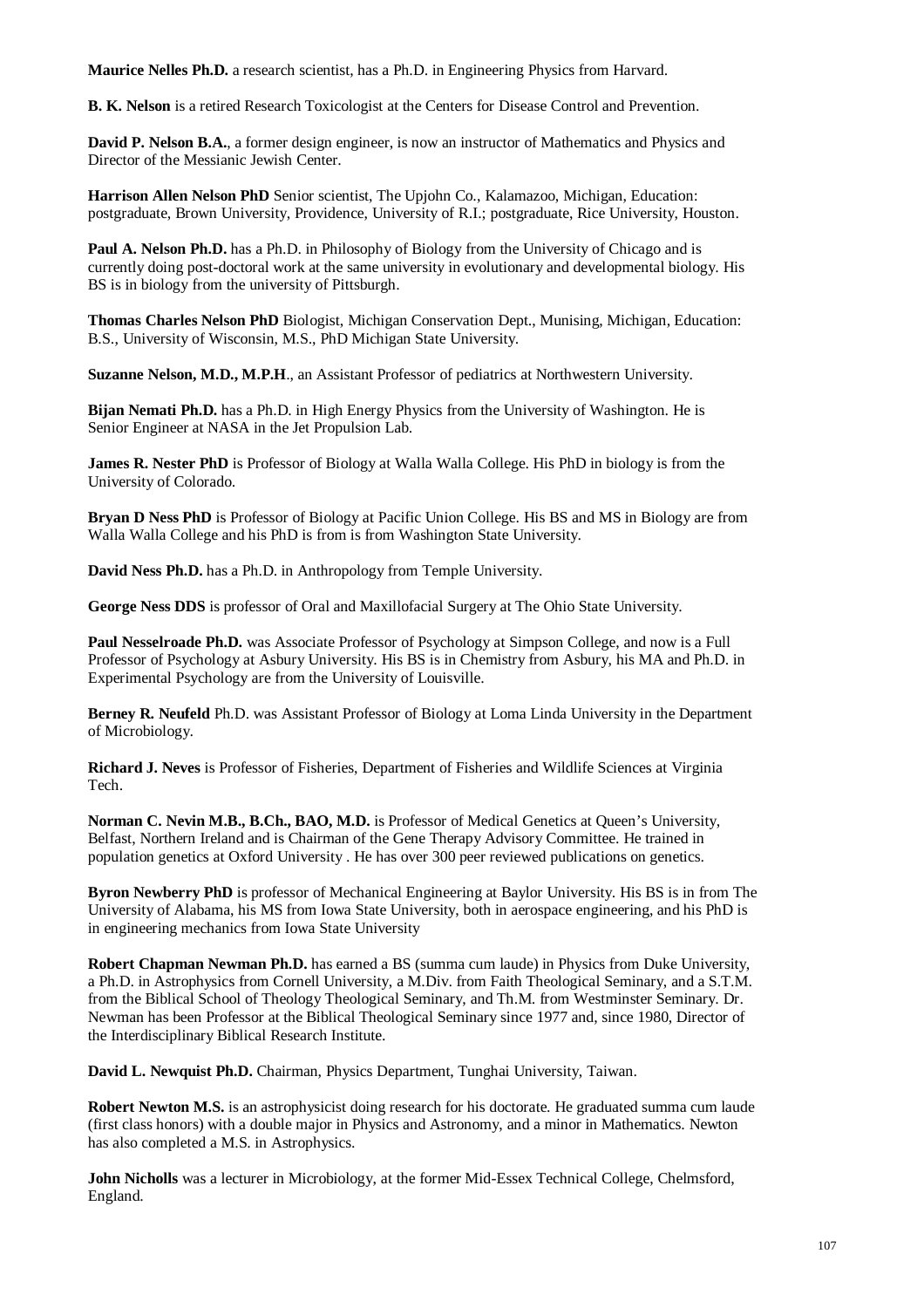**John Nichols Ph.D.** is Associate Professor of Mathematics at Oklahoma Baptist University. His BS is from Union University, MS from the University of Kentucky, and Ph.D. in Mathematics is from the University of Tennessee.

## **Terrence Nichols PhD**

**Jay Nicholson Ph.D.** is an Entomologist and Science Teacher.

**Kevin E. Nick Ph.D.** is Assistant Professor of Geology at Loma Linda University. His Ph.D. is from the University of Oklahoma.

**Niels Christian Nielsen PhD** Assistant Professor to Professor agronomy, Purdue University, West Lafayette, Indiana, postdoctoral Associate Genetics Institute, University Copenhagen, Education: BS, University of Wisconsin, Ph.D., Vanderbilt University.

**Richard Niessen Ph.D.** received a BA, and a Th.B. with honors. He earned his MA (cum laude) and Ph.D. from Trinity Evangelical Divinity School. He is now Professor of Apologetics and Bible at Christian Heritage College, El Cajon, California.

**Nikolai D. Nikandrow Ph.D.** is President of the Russian Academy of Science. His Ph.D. is from ?

**M.M. Ninan** is Former President of Hindustan Academy of Science, Bangalore University in India.

**Robert Nisbet Ph.D.** is a Research Associate in Biology at the University of California at Santa Barbara. His Ph.D. is from ?

**John Nisha PhD.** is a research scientist in the area of combustion science for MEFOS, Lulea Sweden. He has a BS in chemical engineering and a MS in mechanical engineering, both from Oregon State University, Corvallis Oregon and a PhD in engineering materials from Lulea University, Lulea Sweden.

**Arthur Nitz Ph.D.** is Professor of Exercise Physiology at the University of Kentucky. His BA is in Biology from Wheaton College, his MS in Physical Therapy from Baylor University, his Ph.D. is in Anatomy & Neurobiology from the College of Medicine at the University of Kentucky.

**Hee-Choon No** is a Professor of Nuclear Engineering.

**Alastair M. Noble Ph.D** His PhD is in Chemistry from University of Glasgow, Scotland.

**Sarah Marie Noble PhD** Assistant Professor of Biology University of Mobil, Mobil, AL. She has a A.A. from Anne Arundel Community College, a B.S. from Northern Arizona University, a M.S. from University of Tennessee and a PhD from the University of Alabama., all in biology.

**David A. Noebel Ph.D.** Dr. Noebel is the Founder and President of Summit Ministries. His Ph.D. is from ?

**Mark A. Noll Ph.D.** is Professor of Christian Thought at Wheaton College. He has a BA in English from Wheaton, a MA in Comparative Literature from the University of Iowa, and a Ph.D. in American Religious History from Vanderbilt University.

**Patricia Noller Ph.D.** is Professor of Psychology at the University of Queensland and Director of the University of Queensland Family Center. She holds a BA with first class honors in Psychology and a Ph.D. in Psychology, both from the University of Queensland. She has 10 books and over 80 articles and chapters in her field.

**Warren Nord Ph.D.** is Professor of Philosophy at the University of North Carolina, Chapel Hill. He did his undergraduate work at the University of Minnesota, and his Ph.D. from the University of North Carolina at Chapel Hill—both in philosophy. He has written more than 30 book chapters and articles in peer reviewed journals.

**Charles Edward Norman Ph.D.** has a Ph.D. in Electrical Engineering from Carleton University in Canada.

**Eric J. Norman Ph.D.** has a BS in Physics from the University of Missouri at Rolla, a BA in Chemistry from Southern Illinois University at Edwardsville, a MS in Biochemistry and a Ph.D. in Biochemistry from Texas A&M University. He currently directs a research laboratory in Cincinnati, Ohio.

**Trevor Norman B.S.** is at the School of Mathematical Sciences, Flinders University of South Australia.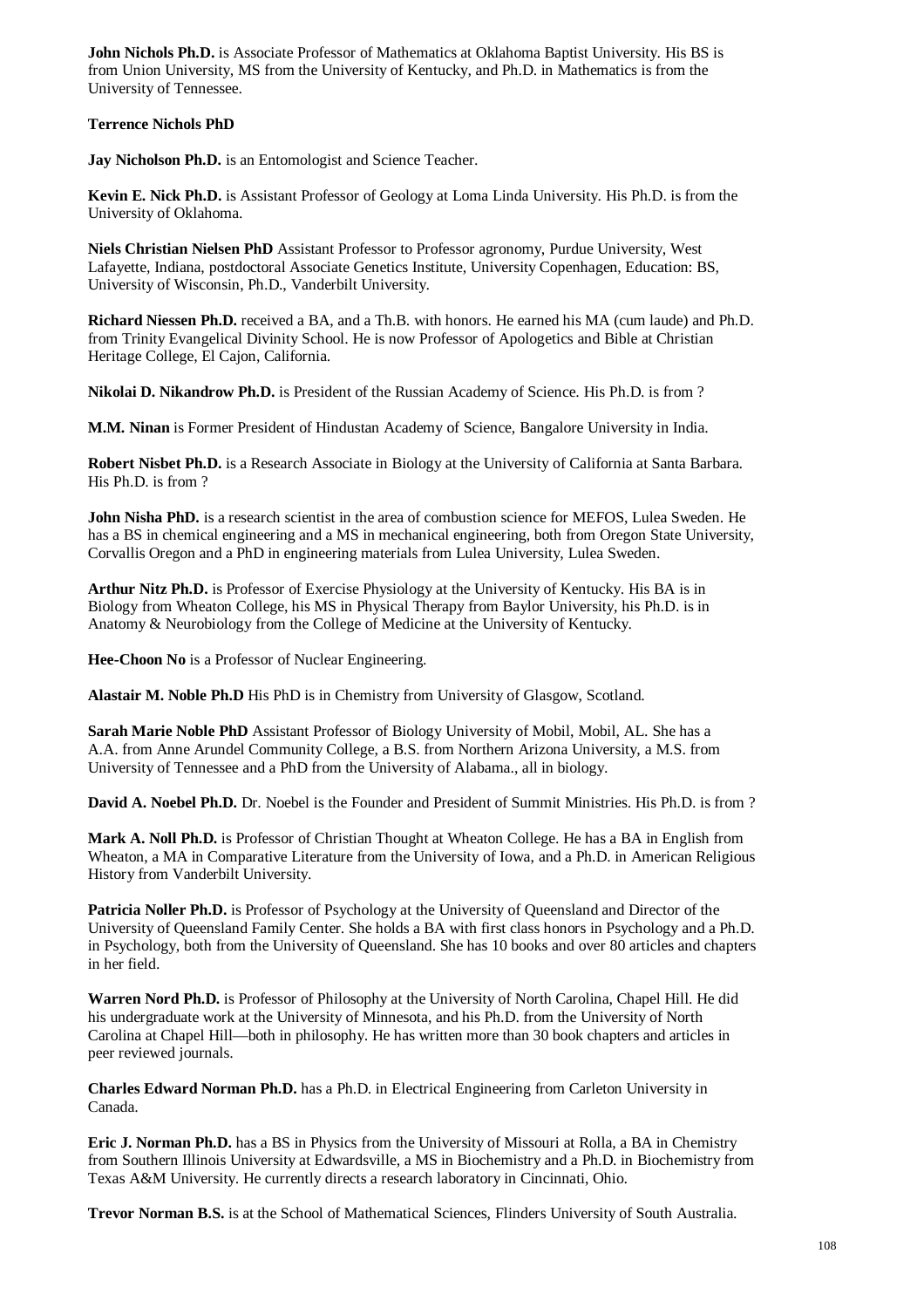He has majors in both Mathematics and Computer Science, and lectures in statistics and data analysis in the School of Information Science and Technology at Flinders University. He is Manager for all computer systems in the same university department.

**Dan Norow DVM** is a veterinarian now involved in full time creation research, speaking, and writing.

**A.D. Norris** an Examiner in Chemistry, a scientific translator, and an author.

**Bernard E. Northrup Th.D.** is a professor and Biblical Translation Consultant with Bibles International. He currently teaches Old Testament at Shasta Bible College in Redding, California. He has a Doctorate in Theology from ?

**Scott Northrup Ph.D.** is Chair and Professor of Chemistry at Tennessee Tech University. His Ph.D. in Chemistry is from the University of Colorado.

**William Notz** Ph.D. is Professor of Statistics at Ohio State University. His Ph.D. is in Mathematical Statistics from Cornell University.

**Omer Faruk Noyan Ph.D.** is an Assistant Professor at Celal Bayar University in Turkey.

**Hugh Nutley Ph.D.** is Professor Emeritus of Physics and Engineering at Seattle Pacific University. His B.S. in Engineering Physics, his MS is in Chemical Engineering, and his Ph.D. is in Physics, all from MIT.

**Dave I. Nutting M.S.** has a MS in Mathematics from Colorado State University and a MS in Geology from the Institute for Creation Research Graduate School.

**Mary Jo Nutting M.S.** has a BS in Biology from Colorado State University and a MS in Biology (Science Education) from the Institute for Creation Research Graduate School.

**Flemming Nyboe Ph.D.** He has a PhD in Electrical Engineering from the Technical University of Denmark.

**Wesley Nyborg** is Emeritus Professor of Physics at the University of Vermont. He has a BA in Math and Physics from Luther College, a MS and Ph.D. both in Physics from Penn State.

**Roger Oakland**, is a former evolutionist and Biology instructor at a Canadian university, and now speaks internationally on the subject of evolution-creation.

**Michael J. Oard M.S.** is a Meteorologist for the US National Weather Service. He received a BS in Atmospheric Sciences from the University of Washington, and a M.S. in Atmospheric Science from the University of Washington.

**Donna O'Daniel M.A.** has a MA in Biological Sciences from the University of Texas, Austin. She is a wildlife biologist for the Johnston Atoll National Wildlife Refuge and ornithologist with the United States Fish and Wildlife Service.

**Thomas Coughlin O'Brien PhD** Strategist DuPont Co., Wilmington, Delaware and staff scientist U.S. House of Reps. Science and Tech. Co., Washington, 1979-80; Technical analyst National Bureau. Standards, Gaithersburg, Maryland, AB in Biology, MS, Ph.D. in Microbiology, Catholic University of America.

**Fred W. Oberst, PhD**, an organic chemistry Ph. D. from the State University of Iowa, has spent most of his career as a research scientist in the field of biochemistry, pharmacology and toxicology. He has published widely in the peer reviewed literature.

**David Oderberg D.Phil.** is Professor of Philosophy in the Department of Philosophy at the University of Reading, Reading, United Kingdom. His BA and LLB are from Melbourne and his doctorate is from Oxford University, all in Philosophy. He has authored 3 books, edited 4 books, and published 30 articles.

**Christopher O'Brien PhD** is an Adjunct Professor of Anthropology at California State University, Chico and Adjunct Faculty at Lassen Community College, Susanville. His day job is as the Forest Archaeologist for Lassen National Forest in northern California. He received his BS in Anthropology from the University of California-Davis and a MA and PhD in Anthropology from the University of Wisconsin-Madison.

**Robert Oehrig Ph.D.** has a degree in Biology, a M.A. in Communication, and a Ph.D. in Missiology. He is Executive Director of Daystar.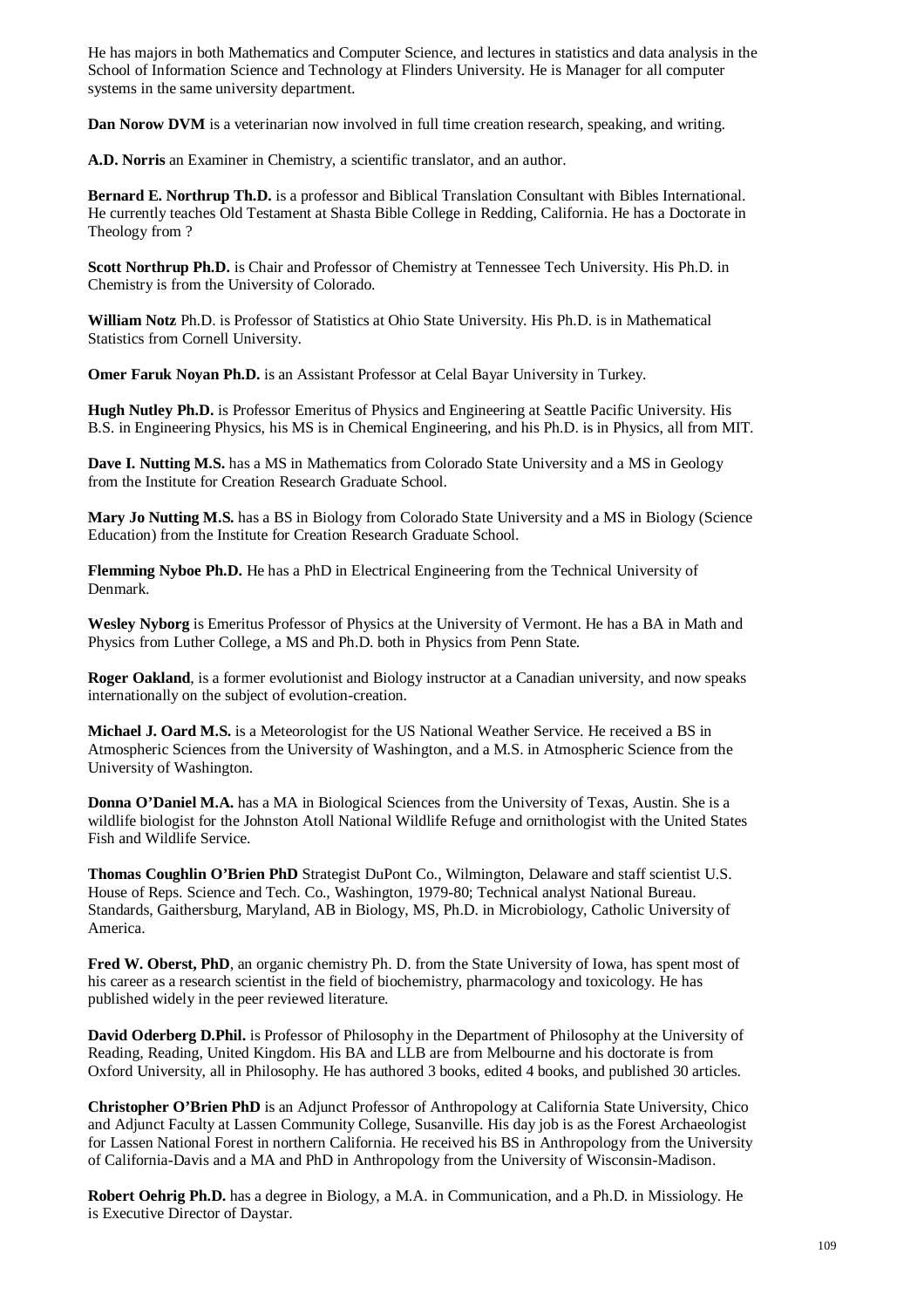**Bernd Oelschlägel Ph.D.** is a Research Scientist. His Ph.D. in Quantum Physics is from the University of Augsburg.

**Martin Offield Ph.D.** is Professor of Biology/Chemistry at Liberty University. He has a B.S. from Liberty University and a Ph.D. from Vanderbilt University.

**Peter Øhrstrøm Ph.D.** is an Associate Professor in the Department of Communication at the University Centre of Aalborg University in Denmark. He has a M.Sc. in Mathematics and Physics, a B.A., Ph.D. in the History of Ideas (title of dissertation: *Betwixt Past and Future*), and D.Sc. in History of Science (title of dissertation: *The Concept of Time in the Exact Sciences—with special reference to its role in Logic*) all from Aarhus University.

**Adnan Oktar** is a world renown author and scholar from Istanbul, Turkey. He was educated at Mimar Sinan University's Academy of Fine Arts.

**Marvin Olasky Ph.D.** is Professor of Journalism University of Texas. His B.A. (cum laude) is in American Studies from Yale, his M.A. and Ph.D. in American Culture are from the University of Michigan. He has authored 24 books.

**Paul Oles** is an Astronomer and Assistant Director for Omnimax Planetarium and Observatory at the Carnegie Science Center in Pittsburgh, Pennsylvania. His B.S. is in meteorology.

**Matusalém Alves de Oliveira Ph.D.** Professor of Religion Sciences, Faculty of Theology and Human Sciences at State University of Paraiba, PB,

**Doug Oliver Ph.D.** is Professor of Biology and Chemistry at Liberty University. He has a B.S. and M.S. from the University of Toronto, and a Ph.D. in ecology from the University of Georgia. He has also taught biology at Flordia A&M University.

**Richard Oliver Ph.D.** is with the Mt. Hermon Conference Center. He received a BS in Biology from the University of California, Fullerton, a MS and a Ph.D. in Biology from the University of California, Irvine.

**Vladislov Olkhovsky D.Sc.** Professor Olkhovsky is with the Institute for Nuclear Research, National Ukrainian Academy of Science (NASU). He has a D.Sc. in Physics and Mathematics.

**John W. Oller Jr. Ph.D.** is Professor of Linguistic Anthropology and Head of the Department of Communicative Disorders, University of Southwestern Louisiana in Lafayette, Louisiana. Oller has a BA in Spanish and French with a minor in Education from California State University, Fresno, a MA and Ph.D. in General Linguistics from the University of Rochester, New York. He is the author of 13 books and over 200 peer reviewed articles in his field.

**Roger L. Olsen Ph.D.** is project Geochemist for D'Appolonia Waste Management Services of Engelwood, Colorado. He received a B.S. in Chemistry and Ph.D. in Geochemistry from the Colorado School of Mines. Olsen is Vice President of Camp Dresser McKee, Incorporated, Consulting Engineers, Denver, Colorado.

**Don Olson Ph.D.** a Shell Oil Company scientist. He has a BS in Chemistry from Gonzaga University, and his Ph.D. in Analytical Chemistry from Purdue University, and a post doc at UCLA.

**Dónal O'Mathúna Ph.D.** is professor of bioethics and chemistry at Mount Carmel College, Columbus, Ohio. He has a Ph.D. in Pharmacology from Ohio State University.

**Nancy L. O'Sullivan PhD** Professor department of Anatomy and Cell Biology Wayne State University School of Medicine, Detroit, MI. She has her BS in biology and her PhD in immunology and Microbiology from Wayne State University. She has published widely in the peer reviewed professional literature.

**Pauli J. Jala PhD** teaches bioinformatics at an European polytechnic Institute. His PhD is in cell biology on actin phylogenetics.

**Jude Nnaemeka Okoyeh PhD** Senior Lecturer, University of Zaria, Education: BS, University Ibadan, Nigeria, MS, University Ibadan, Nigeria, Ph.D., Ahmadu Bello University, Zaria, Nigeria.

**Marvin Olasky** Professor, Journalism Dept., University of Texas at Austin. Olasky teaches journalism history, sports writing and journalism and religion. Marvin Olasky received his B.A. (cum laude) from Yale University and a M.A. and Ph.D. in American Culture from the University of Michigan at Ann Arbor.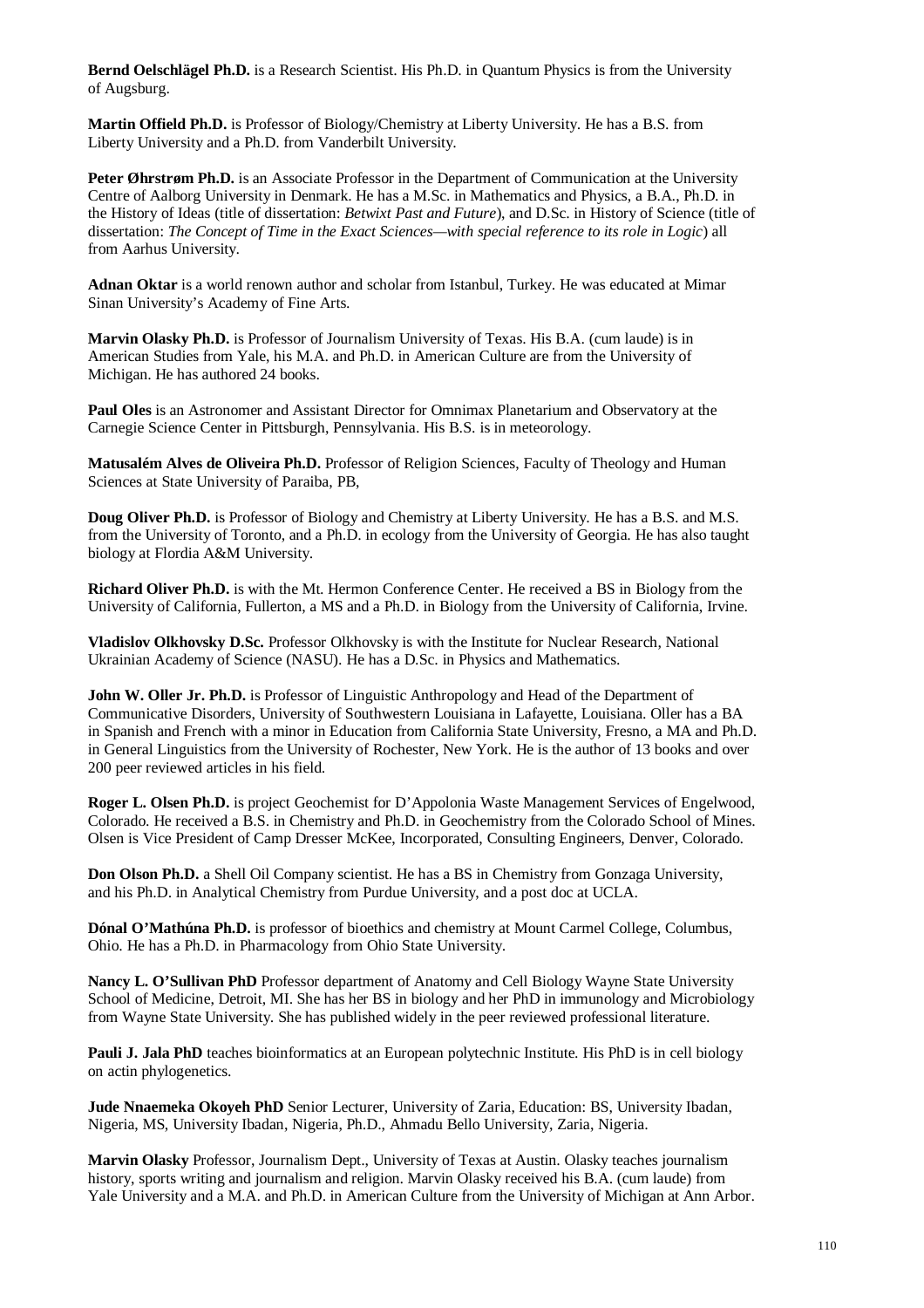**John William Oller, Jr. PhD** Hawthorne/Regents Endowed Professor of Communicative Disorders, Head of Department of Communicative Disorders, and Director, Doris B. Hawthorne Center for Special Education and Communicative Disorders, at the University of Louisiana. Oller is the principal author of the *Applied Language and Speech Sciences* Ph.D. Program at the University of Louisiana at Lafayette featuring theoretical semiotics as its cornerstone. Previously taught at University of California, Los Angeles, and the University of New Mexico, Albuquerque,. Education: B. A., California State University; Fresno, California; majors in Spanish and French, minor in education, (Magna Cum Laude, Phi Beta Kappa); General Secondary Teaching Credential, California State University; Fresno, California, M.A. and PhD, University of Rochester; Rochester, New York; General Linguistics, (NDEA Fellowship).

**Kenneth Harry Olsen MA** Founder, president, Digital Equipment Corporation. Olsen and his Digital Equipment Corporation developed the first successful minicomputer. He was described by Fortune magazine in 1986 as the most successful entrepreneur in the history of American business, invented vital computer components and co founded Digital Equipment Corporation, developer of the minicomputer. Earned a BA and MA from Massachusetts Institute of Technology in electrical engineering

**Roger L. Olsen PhD** vice-president and senior geochemist for Camp Dresser & McKee, Inc., Denver, Colorado. He received a B.S. in mineral engineering chemistry and a Ph.D. in geochemistry from the Colorado School of Mines.

**Jack Omdahl Ph.D.** Professor of Biochemistry, Health Science Center, at the University of New Mexico. His Ph.D in Biochemistry is from the University of New Mexico, Albuquerque, NM. His research was on Cytochrome P450.

**John L. Omdahl Ph.D.** received his BS in Chemistry from Colorado State University and a Ph.D. in Physiology and Biophysics from the University of Kentucky. He was awarded an NIH postdoctoral fellowship to study biochemistry at the University of New Mexico School of Medicine in 1972 and is currently a full professor of biochemistry and molecular biology there.

**Fatih, Oncul PhD**. Professor at Montclair State University.

**K. Mosto Onuoha** is Shell Professor of Geology and Deputy Vice-Chancellor, University of Nigeria. Fellow, Nigerian Academy of Science.

**T.V. Oommen Ph.D.** a research scientist at ABB Power T/D Technical Institute. **Pieter G.W.J. van Oordt** is a retired Professor of ? from the University of Utrecht, Netherlands. He has degrees in ?

**Marie Oosterwyck Ph.D.** is a retired professor. She has a M.A. in Biochemistry and a Ph.D. in Physicochemistry from Louvain University.

**Jonathan C. O'Quinn DPM** is a physician. He has a BS in Zoology and M.S. in Physiology with a minor in Biochemistry are both from North Carolina State, and a Doctor of Podiatric Medicine from Ohio College of Podiatric Medicine, Cleveland, OH. His Podiatric Surgical Residence and Internship was at the Cleveland Clinic.

**Loyd Y. Quinn PhD** professor of bacteriology at Iowa State University. He has his BS, MA and PhD from Purdue University, all in bacteriology

**Mary Orchard B.S.** is a now graduate student at the University of Southern Colorado. She has a BS in Biology.

**Marie-Claire van Oosterwyck-Gastuche PhD** has a MA in biology and a PhD in physiochemistry and has published 70 papers in the peer reviewed scientific literature.

**Elizabeth Anne Ormerod PhD** professor of Mathematics, department of mathematics at Australian National University. Her BS in pure mathematics from the University of New South Wales and a PhD in pure mathematics from the Australian National University.

**Peter Øhrstrøm PhD** Dr.scient Professor in Denmark

**Rebecca Orr Ph.D.** a research scientist, has her Ph.D. in Cell Biology from the University of Texas (Southwestern).

**Robert D. Orr M.D** Professor of Family Medicine University of Vermont College of Medicine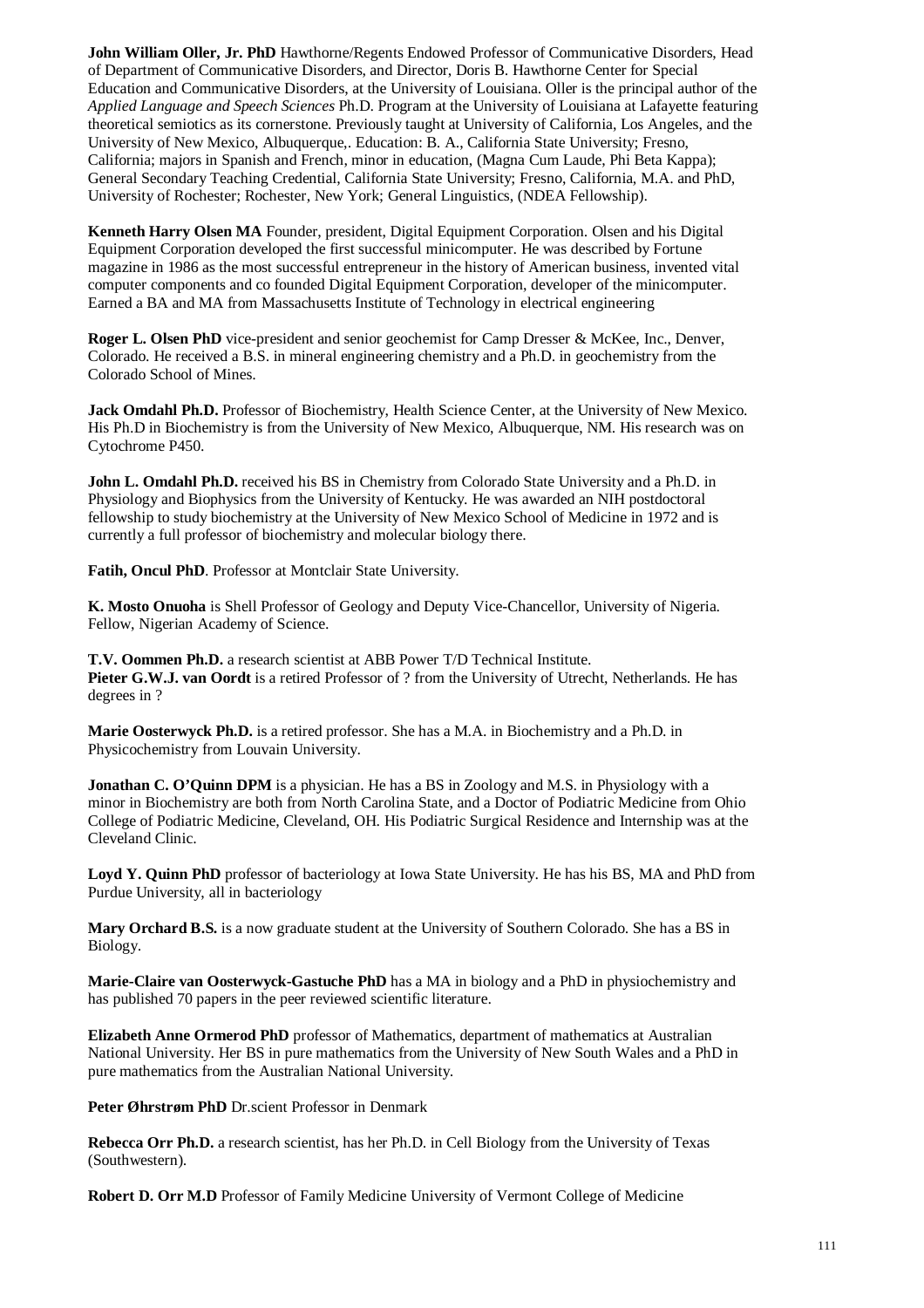**Michael T. Orsillo M.A.** received a BS in Civil Engineering from the University of the Pacific, Stockton, California, a MA in Theology from Oral Roberts University in Tulsa, Oklahoma. Orsillo is Executive Director of Engineering Ministries International (a fellowship of two thousand engineers and architects providing technical design assistance to those in need).

**Heidi K. Ortmeyer Ph.D.** has a BA in Psychology and a BS in Food Science, both from Southern Illinois University, and a Ph.D. in Physiology from the University of Maryland at Baltimore where she is now teaching in the School of Medicine as an Assistant Professor and doing scientific research.

**Chris D. Osborne Ph.D.** Osborne has his MS in Biology and a Ph.D. ( 4.0 HPA) in Biology/Botany from Loma Linda University, Loma Linda, California, in 1989. Dr. Osborne is an Assistant Professor of Biology and an ecological consultant.

**John M. Osgood M.B.** Dr. Osgood is a medical practitioner in Brisbane, Australia. He has a Bachelor of Medicine and Bachelor of Surgery from the University of Sydney.

**Alexander Osmolov PhD.** is a Deputy Minister of Education in Russia. His Ph.D. is in ? from ?

**Ossi Turunen**, **PhD**, Senior Lecturer Aalto University, School of Chemical Technology Department of Biotechnology and Chemical Technology, Aalto Finland

**Erik Osterlund** is an entomologists and Editor of the Swedish beekeeping journal *Bitidningen*.

**Onesimus Otieno, Ph.D** Professor of biology at Oakwood University. B.S., University of Eastern Africa, M.A. and M.S., Ohio University, Ph.D., Oklahoma State University.

**Lambert Otten Ph.D.** P. Eng. is Director of the School of Engineering and Professor of Biological and Environmental Engineering at the University of Guelph, Canada. His BS., MS, and Ph.D. are all in Biological and Environmental Engineering from the University of Waterloo.

**Willem Johannes Ouweneel PhD** geneticist on the faculty at Heverlee, Belgium and the Evangelical Hogeschool Amersfoort, Netherlands. He also teaches theology, philosophy, psychology and ethics at Christian University of Potchefstroom, Za and is a lecturer in philosophy and theology at the Evangelist Hogeschool in Amersfoort (NL) and as Professor for philosophy and theology to the European School for Evangelical Theology in Heverlee/Leuven (Belgium). He has doctorates in three different specialist areas (A PhD from Utrecht; Dr. phil. Amsterdam, and a Dr. theology from Bloemfontein, South Africa. He has written over 114 books, over 30 in German, and write chapters in 39 other books plus many hundreds of articles including a classic and widely cited paper on developmental anomalies in fruit flies ("Developmental genetics of homoeosis," *Advances in Genetics*, 16 [1976], 179-248).

**William M. Overn Ph.D.** a scientist with 3M, and also serves as President of Industrial Enterprises Incorporated. He has a BEE, a MS, and a Ph.D. from the University of Minnesota.

Lawrence Overzet Ph.D. is Professor of Engineering & Computer Science at the University of Texas (Dallas). His Ph.D. is from the University of Illinois. His research is in the plasma area.

**Richard S. Owen M.B.A.** is President of Lamons Metal Gasket Corporation in Houston, Texas. He has a BEE from Georgia Tech and a MBA from the University of Texas, Austin.

**Nikita Ovsyanikov PhD** a senior research scientist for the Pacific Institute of Geography, Russian Academy of Sciences. He holds a M.S. (with excellence) at Moscow State University and a Ph.D. in zoology from the Severtzov's Institute of Animal Evolutionary Morphology and Ecology, Academy of Sciences of the USSR.

**Fábio Juliano Pacheco Ph.D**. professor of Cellular and Molecular Biology at Adventist University of São Paulo, Campus I. He has a PhD in Cellular and Molecular Biology from Federal University of São Paulo.

**Andrew Page Ph.D.** is a Senior Lecturer in Biology at Scheffield Polytechnic College, and an author. He has a B.Sc., a Ph.D., C.Biol and a M.Biol, Eng.

**Donald N. Page** PhD Professor of Physics at the University of Alberta in Edmonton Alberta, Canada, and a cosmology researcher in the Cosmology Program of the Canadian Institute for Advanced Research. His Ph.D. thesis, "Accretion into and Emission from Black Holes", was supervised by Kip S. Thorne and Stephen Hawking. He then moved to the University of Cambridge, England, where he held a NATO Postdoctoral Fellowship in Science, worked as a research Assistant under Professor Hawking, and received an M.A.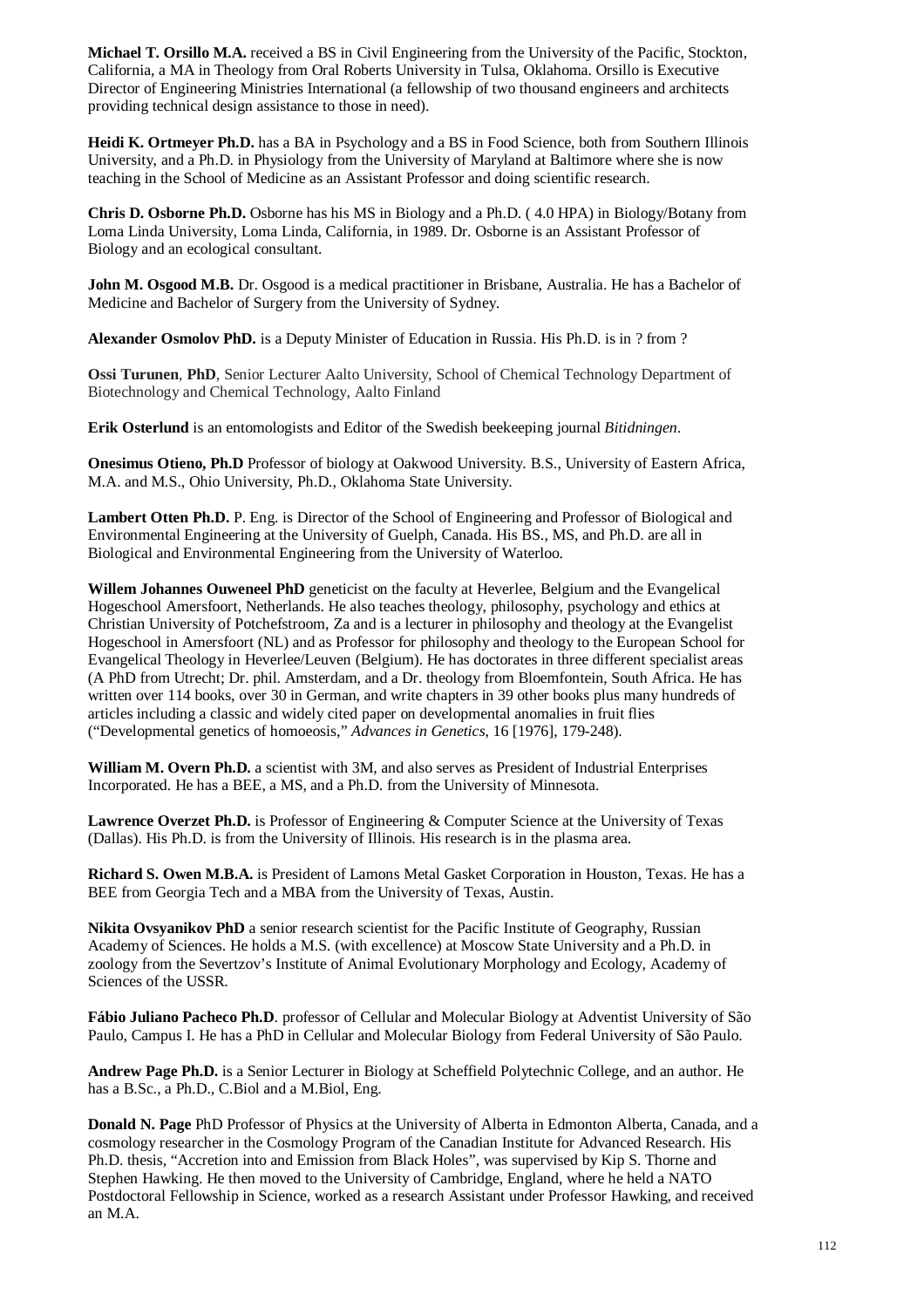**Philip R. Page Ph.D.** is Research Scientist at Los Alamos National Laboratory. His Ph.D. is in Theoretical Particle Physics from the University of Oxford (advisor Frank Close). His B.Sc. (Honors) and M.Sc. with distinction in Theoretical Physics at the University of Cape Town, South Africa.

**Robert Morris Page D.Sc**. Scientist at the Naval Research Laboratory, now retired. He holds 37 patents. He has a M.Sc. from George Washington University in Physics and a D.Sc. from Hamline University.

**Thomas David Parks PhD** formerly chairman, Department of Chemistry at the Stanford Research Institute, and now in research. He has a PhD from the University of Illinois in chemistry.

**Clifford A. Paiva M.S.** Paiva received a MS in Astro/Geophysics from the Institute for Creation Research Graduate School and is currently employed as a research physical scientist at the Air Force Astronautics Laboratory and the Naval Surface Warfare Center in Virginia. His work includes project manager of the Strategic Defense-related Kinetic Energy Weapon Evaluation Study.

**Manfredo Pansa Ph.D.** He has a PhD in Computer Science University of Turin (Italy)

**Chrystal L. Ho Pao PhD** Assistant Professor of Biology (Trinity International University She has a Ph.D. in Molecular Genetics from Harvard University.

**Mieczyslaw Pajewski Ph.D.** is Founder of the Polish Creation Society which began in 1993.

**Mehmet Pakdemirli PhD** is Professor of Mechanical Engineering at Celal Bayar University in Turkey.

**Josef Paldus PhD** Fellow of the Royal Society of Canada, Professor of Applied Mathematics, University of Waterloo, Waterloo, Ontario, Canada. He has a BS and MS in Mathematics and Physics, Charles University, Prague, and a Ph.D. from Czechoslovak Academy of Sciences and post-doctoral studies in Chemistry at the Division of Pure Physics (since renamed Herzberg Institute for Astrophysics), National Research Council, Ottawa. Dr. Paldus has written more than 250 papers, primarily for the Journal of Chemical Physics, and chapters in a number of monographs.

**Emil Palecek** is Professor of Molecular Biology, Masaryk University; Leading Scientist at the Institute of Biophysics, Academy of Science, Czech Republic.

**Charles K. Pallaghy Ph.D.** is a botanist in the School of Botany, La Trobe University, Australia.

**Sami Palonen Ph.D.** has a Ph.D. in Analytical Chemistry from the University of Helsinki, Finland.

**Siddarth Pandey Ph.D.** is Assistant Professor of Chemistry at the New Mexico Institute of Mining and Technology. His MS is from the Indian Institute of Technology, Kanpar, India, and his Ph.D. is in Chemistry from the University of North Texas. His postdoc was at State University of Buffalo. He has written or co-written over 50 research publications.

**Chrystal L. Ho Pao, PhD** Assistant Professor of biology at Trinity International University. She has her PhD in molecular genetics from Harvard.

**Michael Pape Ph.D.** is a Biochemistry Researcher at the University of Michigan.

**Annika Parantainen Ph.D.** has a Ph.D. in Biology from the University of Turku, Finland.

**Chang Sung Park M.S.** received a MS from the Institute for Creation Research Graduate School in Science Education, and currently works for Bukee Trading Incorporated in Seoul, Korea.

**Dong Hwa Park PhD** Associate Research Professor of neurobiology Cornell University Medical College. Research on neurotransmitter synthesizing enzymes, purification, characterization, production of antibodies to above enzymes, immunochemistry and molecular biol. studies. Education: BS in Chemistry, Seoul National University, MS and PhD in Biochemistry, Brigham Young University. National Vitamin Foundation postdoctoral Fellow Columbia University-St. Luke's Hospital Center, N.Y.

**Dong-won Park Ph.D.** is Professor in the Department of Geography at Seoul National University, Seoul, Korea. He has a Ph.D. in Geology.

**Hee-Joo N. Park Ph.D.** received a Ph.D. from the University of Melbourne, in Victoria, Australia in 1997 and is now with the History Department, Hallym University, South Korea and with Seoul National University, Korea.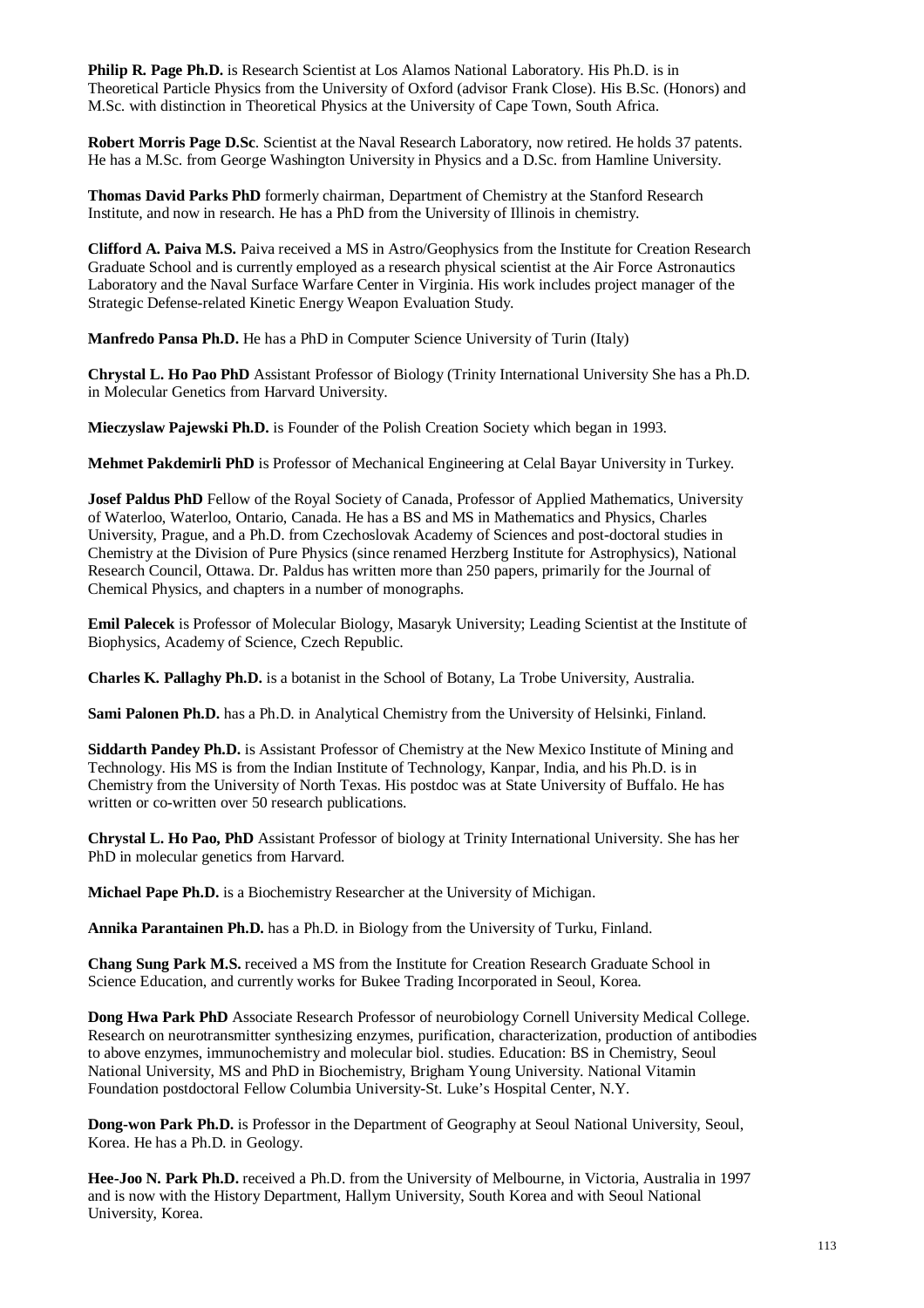**Hwa-Su Park Ph.D.** is Professor at Kugmin University. He received a MS Degree in Metallurgy from Columbia University and a Ph.D. from Seoul National University.

**Yongsoon Park Ph.D.** is a Senior Research Scientist at St. Luke's Hospital, Kansas City. He has a Ph.D. in Nutritional Biochemistry from Washington State University.

**Gary E. Parker M.S., Ed.D.** Professor of Natural Science at Clearwater Christian College, Clearwater, Florida. He received a BA in Biology/Chemistry from Wabash College, Crawfordville, Indiana and a MS in Biology and a Doctorate in Biology and Geology with a cognate in Physiology and Paleontology from Ball State University, Muncie, Indiana.

**Janet Parker Ph.D.** is Professor of Medical Physiology at Texas A&M University, Health Science Center. Her BS in Biology/Chemistry is from North Texas State University, Ph.D. is from Michigan State University, and Postdoc is from Texas Health Science Center.

**Lynne Parker Ph.D.** is Associate Professor of Computer Science at Distributed Intelligence Lab, University of Tennessee. She received her Ph.D. degree in computer science in 1994 from the Massachusetts Institute of Technology (MIT), for her research on cooperative control algorithms for multirobot systems in MIT's Artificial Intelligence Laboratory, with a minor in brain and cognitive science. She received her M.S. in computer science from The University of Tennessee-Knoxville, and her B.S. in computer science from Tennessee Technological University, with a minor in mathematics. She has published over 100 articles in the areas of human-robot cooperation, sensor networks, robotic learning, intelligent agent architectures, and robot navigation and five edited books on the topic of distributed robotics.

**Robert Hallett Parker PhD** President, Chairman of the board, Coastal Ecosystems Management, Inc., Ft. Worth,; Associate Professor biology and geology dept., Texas Christian University, Ft. Worth, Education: BS, University of New Mexico, MS, University of New Mexico, Ph.D., University of Copenhagen.

**Darrel R. Parnell Ph.D.** has a Ph.D. in University Level Science Education from Kansas State University.

**Robert Parr PhD** professor of sociology at Cederville University. He has a MA from Michigan State University and a MSW and PhD from Ohio State University.

**Gary Partlow PhD** Associate Professor, Department of Biomedical Sciences, University of Guelph, Guelph, Ontario, Canada. Specialty: Anatomy of domestic animals, Neuroanatomy of mammals. Research: Morphology of reproductive centers in the hypothalamus, including neurogenesis. Education: BS University of Guelph, MS and PhD from University of Western Ontario.

**Mihalis Paspatis PhD** Research biologist. Institute Marine Biology of Crete. He has a BS, MS University Athens, Ph.D., University Crete, Heraclion, Greece.

**Nola Passmore PhD** Professor University of Southern Queensland, Australia,. Education: BA (Honors), Ph.D. in Psychology from the University of Queensland, Australia.

**Philip Passon Ph.D.** is a Biochemist in the Chicago area. He was a past president of Midwest Creation Fellowship.

**John Patrick PhD** Associate Professor in Clinical Nutrition in the Department of Biochemistry and Pediatrics the University of Ottawa. BS and MD University of London. **Get vita**

**Rayford Powell Patrick PhD** Research scientist, USAF School Aerospace Medicine, Brooks AFB, Texas. Project engineer nuclear hardness and survivability Air Force Weapons Laboratory, USAF, Education: BS, Mississippi State University, MS, Air Force Institute Tech., Ph.D., Purdue University.

**Donald W. Patten M.A.** received a BA in Geography and a MA in Geography from the University of Washington. He is the Founder and owner of Pacific Meridian Publishing Company and owner of a Microfilm business in Seattle, Washington.

**Gary Patterson Ph.D.** is Professor of Chemical Physics and Polymer Science at Carnegie Mellon University, Pittsburgh, Pennsylvania. He received a BS in Chemistry from Harvey Mudd College and a Ph.D. in Physical Chemistry from Stanford University.

**Stuart Patterson PhD**, Ermitus Academic Dean and Professor of Chemistry at Furman University.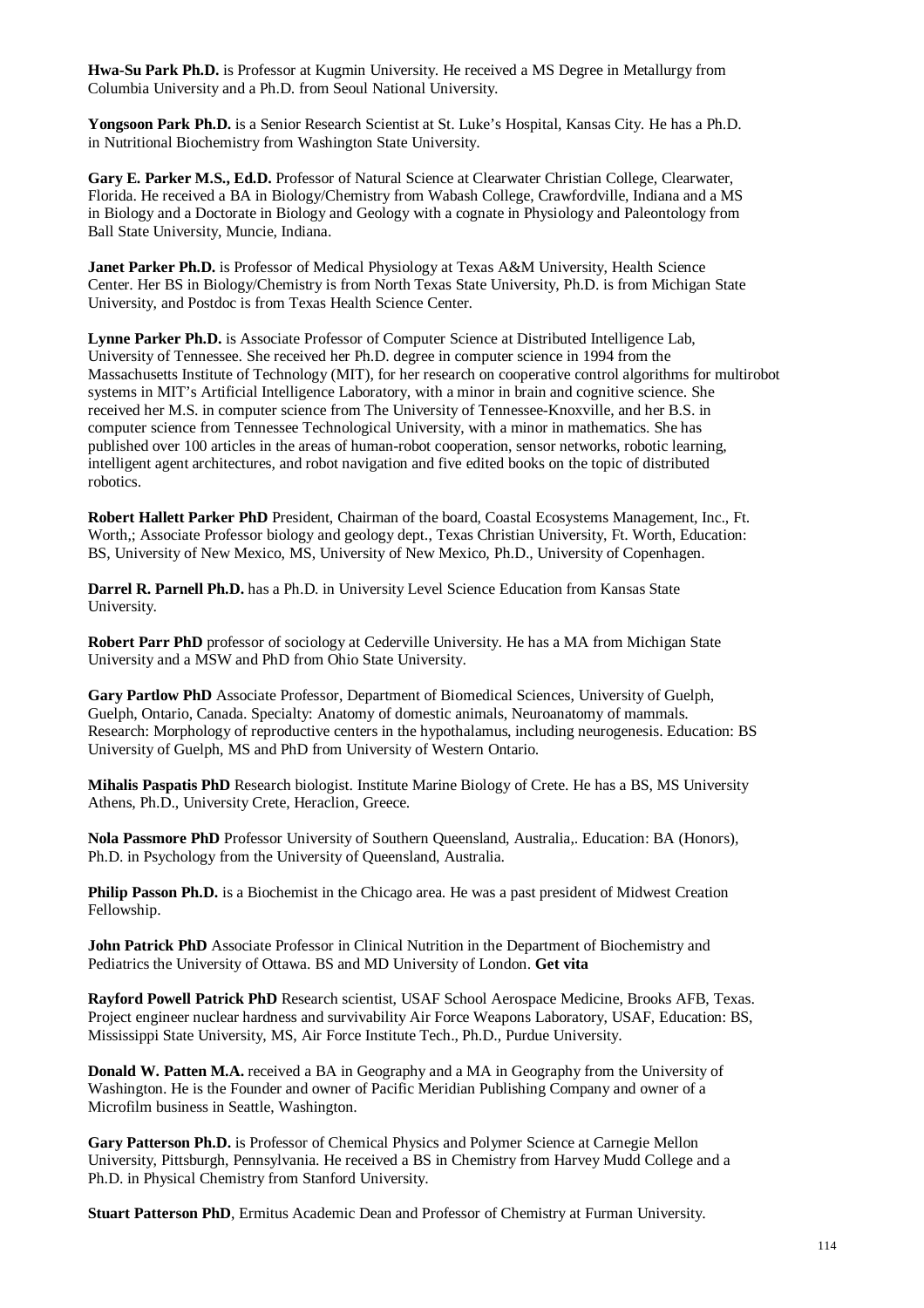**Rosalyn Victoria Mitchell Patterson** Professor biology Spelman College, NIH postdoctoral fellow in cytology at NIH and Bureau Biologics, FDA, Bethesda, Maryland, Past Associate Professor biology Georgia State University, and Professor, Chairman department of biology, Atlanta University, Education: B.A., Spelman College, M.S., Atlanta University, Ph.D. Emory University.

**John Patrick PhD** Associate Professor in Clinical Nutrition in the Department of Biochemistry and Pediatrics the University of Ottawa. BS and MD University of London. **Get vita**

**Rayford Powell Patrick PhD** Research scientist, USAF School Aerospace Medicine, Brooks AFB, Texas. Project engineer nuclear hardness and survivability Air Force Weapons Laboratory, USAF, Education: BS, Mississippi State University, MS, Air Force Institute Tech., Ph.D., Purdue University.

**Stanley Paul PhD**.Associate Professor of Physics, Louisiana College, Pineville, LA. He has a M.Sc. from Bharathiar University, India, a M.Tech, from Anna University, India, and a Ph.D.from Nanyang Technological University, Singapore and did Post-Doctoral Research at Arkansas State University.

**Márcia Oliveira de Paula Ph.D.** a professor of Microbiology at Adventist University of São Paulo.

**Wellington Paul PhD** has a PhD in biochemistry from USC.

**Jon Paulien Ph.D.** is Professor of New Testament Interpretation at Andrews University. His Ph.D. in Theology is from Andrews University.

**Harry Payne D.Ed.** is Dean of Students and Professor of Mathematics at Florida College in Tampa, Florida. He holds a M.S. in Science Education from Harvard and a Doctorate in Math Education from the University of South Florida.

**Rafe Payne Ph.D.** is a Professor and Chair in the Department of Biological Sciences Department at Biola University. His Ph.D. is in Biology from the University of Nebraska.

**Robert W. Peach M.B.A.** received a BS from Massachusetts Institute of Technology and a MS in Business Administration from the University of Chicago. He was a member of the United States delegation to the International Standards Organization, where he was conveyor of the working group charged with preparation of an international standard covering Generic Quality Assurance Systems.

Arthur Robert Peacocke PhD Dean and fellow in biochemistry, Cambridge University, Cambridge, England.

**Roy E. Peacock Ph.D.** is now Chair and Professor of Aerospace Sciences at the University of Pisa. His career has been divided between academic and industrial posts in the United Kingdom, Europe, and the United States. His Ph.D. is from the University of Cambridge. He is the author of numerous scientific papers

**Russel Peak Ph.D.** is Senior Researcher of Engineering Information Systems at the Georgia Institute of Technology. His Ph.D. is in Mechanical Engineering from Georgia Institute of Technology.

**George E. Pearce M.S.** has a MS in Education from Simon Fraser University. He is a teacher and President of the Creation Science Association of Canada.

**Nancy Randolf Pearcy M.A.** has a BA from Iowa State University and a MA in Biblical Studies from Covenant Theological Seminary in St. Louis, Missouri. She is Fellow and policy director of the Wilberforce Forum, Washington, D.C.

**J. H. John Peet Ph.D.**, a Fellow of the Royal Society of Chemistry, served in higher education for twentytwo years with two years service as International Development Manager for science education projects. Peet serves as editor of the journal *Origins*. He holds a B.Sc. with honors in Chemistry, a M.Sc. in Chemistry from the University of Nottingham. and a Ph.D. in Photo-Chemistry from Wolverhampton Polytechnic.

**Brenda Peirson PhD** is Associate Professor of Biochemistry, Department of Chemistry, Division of Natural Sciences, Louisiana College, Pineville, LA. She has a B.S. from Bradley University, and a Ph.D., from Miami University, both in chemistry.

**S. William Pelletier** Ph.D. is Emeritus Distinguished Professor of Chemistry at the University of Georgia. He was head of the Chemistry Department at the University of Georgia, and was Provost for the eight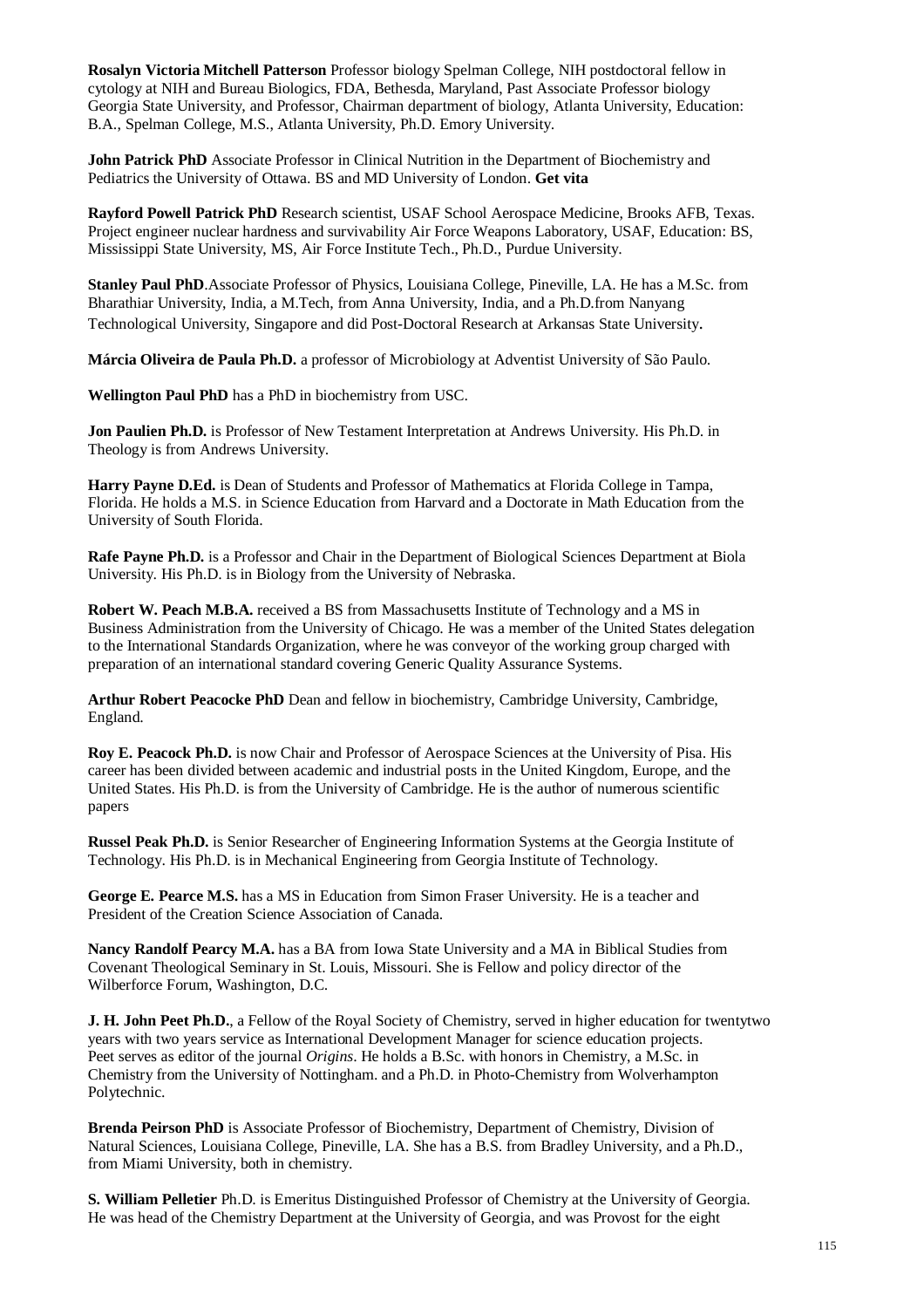years. His Ph.D. is in Organic Chemistry from Cornell University.

**Edward Thomas Peltzer, III** PhD Senior Research Specialist, Monterey Bay Aquarium Research Institute, Moss Landing, CA. He as a B.S. in Chemistry from Bucknell University, and Ph.D. in oceanography from Scripps Institution of Oceanography.

**John Maxwell Pemberton PhD** Associate Professor University of Queensland, St. Lucia. He isolation and charaterisation of first plasmids encoding the degradation of a man-made molecule-2, 4-D, first genetic map of a photosynthetic bactorium; demonstration of conjugal transfer of photosynthesis genes; discovery of genes which directly regulate photosynthesis. Postdoctoral research molecular biologist dept. molecular biology and virology, University of California-Berkeley, research fellow School of Biological Sciences, Flinders University Education: B.S in agricultural Science, Melbourne University, Ph.D., Monash University

**Richard Ronald Pemper PhD** Senior scientist, Baker Atlas, Houston, and Assistant Professor, Houston Baptist University, He has a BS, from Bob Jones University, a MS from the University of Texas El Paso, and a Ph.D. from the University Notre Dame.

**Barny Pendragon PhD** a professor, has a BS and MS from Manchester Univerity, a Ph.D. from Justus Liebig University, Giessen, Germany, and a D.Sc from the college of medicine of Zurich University in Switerland. He has published almost 100 scientific publications

**David Pennington M.D.** until he retired recently was Melbourne University's Vice-Chancellor and is Chairman of the Drug Advisory Council. As a plastic surgeon, he was the first to successfully reattach a human ear (in 1979) and is in the fore-front of developing the TRAM flap.

**David Penny Th.M.** is a graduate of Massachusetts Institute of Technology in the field of Mechanical Engineering and holds the Th.M. from Dallas Theological Seminary.

**Ron Perdue M.A., M.Div.** is a Teacher with the Martyn International Academy, Istanbul, Turkey. He has a MA and a M.Div.

**Matthew Perri, III PhD** Professor and Associate Department Head for Community Practice, Clinical and Administrative Pharmacy, University of Georgia College of Pharmacy, Athens, GA, He has a B.S. Pharmacy from Temple University, and a Ph.D. in Pharmacy from the University of South Carolina.

**A. Cordell Perkes Ph.D.** has a Ph.D. in Science Education from Ohio State University.

**James Perloff B.S.** is a free-lance writer residing in Massachusetts. He has a BS in Nursing from Boston University and was a contributing editor to *The New American* for several years.

**Steve Perry M.S.** is a professor of Biology/Chemistry at Liberty University. He has a B.S. from Walsh University and a M.S. from the University of Akron.

**Marlin Ray Perryman PhD**. President, The Perryman Group Institute, and Distinguished Professor of Economic Theory and Method, International Institute for Advanced Studies. Baylor University, Waco, Texas. B.S. in Mathematics, Baylor University, Ph.D. in Economics, Rice University.

**Marvin A. Peters Ph.D.** is Professor of Physiology and Pharmacology at Loma Linda University. His Ph.D. is from the University of Iowa.

**Dennis Petersen M.A.** after earning his BS in Environmental Resources from California State University, Sacramento and working as a contract exhibit preparator in historical museums, he received a MA from the State University of New York in Museum Administration. Peterson is Founder of the Creation Resource Foundation.

**Andrew J. Peterson Ph.D.** received a BA from Western Washington University, Bellingham, Washington, a M.A. from the University of California, Berkeley, California, and a Ph.D. in Educational Psychology from the University of Pittsburgh, Pittsburgh, Pennsylvania. Dr. Peterson currently has a private practice in San Diego, California and is Assistant Professor of Science Education at the Institute for Creation Research Graduate School.

**Chris J. Peterson PhD**. Assistant Professor, Department of Plant Biology, Plant Sciences, University of Georgia and visiting Instructor, Department of Ecology & Evol. Biology, Princeton University, Postdoctoral Research Fellow, Department of Ecology & Evolutionary Biology, Princeton University. He has a B.A. in Biology and Environmental Science, Taylor University, Upland, Indiana, and a Ph.D. in Ecology, Rutgers University, New Brunswick, New Jersey.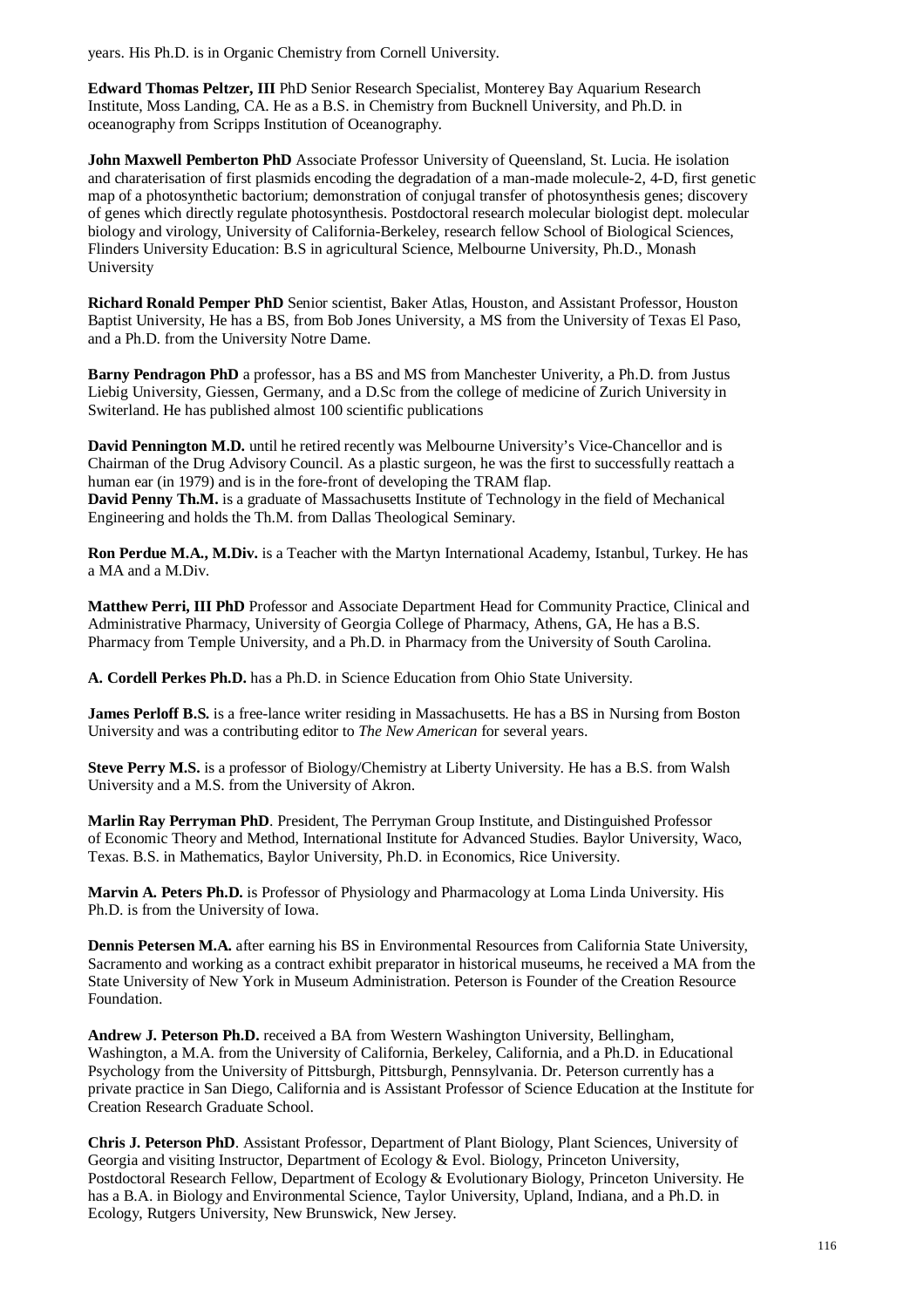**Todd Peterson Ph.D.** is currently a scientist with the federal government, formerly a professor at the University of California. His Ph.D. is in Plant Physiology from the University of Rhode Island.

**Ross Pettigrew MD** is senior lecture at the University of Otago School of Medicine. He has published the results of his research in the professional literature.

**Oleg V. Petrenko Ph.D.** is a research scientist in the area of condensed matter superconductivity and magnetism and a professor, department of physics, University of Warwick. His Ph.D. is in Physics from the Kaptza Institute.

**Drazen Petrinec MD FACS** is professor of medicine at Northeast Ohio University College of Medicine.

**Miroljub Petrovic B.S.** is President and Director of the Center for Natural Studies of Belgrade, Yugoslavia. He has a BS in Geology and post graduate studies at the Faculty for Mining and Geology in Belgrade, Department of Paleontology, Yugoslavia.

**William Daniel Phillips PhD** spent his entire professional career at the National Institute of Standards and Technology (NIST), of the U.S. Department of Commerce. For his work with the cooling of matter, Phillips was awarded the 1997 Nobel Prize in Physics along with Steven Chu and Claude Cohen-Tannoudji. His Ph.D.is in physics is from the Massachusetts Institute of Technology (Cambridge, U.S.A.)

**Jimmy F. Phelps Ph.D.** is former Associate Superintendent of Schools for Santee, California. His Ph.D. is from U.S. International University.

**Johnson C. Philip Ph.D.** is a physicist and has done research in physics. He is founder of the Creation Research and Apologetics Society of India.

**Dave Philips M.S.** earned a B.A. and MS in Physical Anthropology/Paleoanthropology, both from California State University, Northridge, and is now completing his Ph.D. in Paleontology. He is currently a Professor in Physical Sciences at the Master's College and is also a researcher in the paleontology laboratory at the La Brea Tar Pits.

**Douglas W. Phillips J.D.**, an Attorney with the Home School Legal Defense Association, is a graduate of William & Mary College and George Mason Law School. Phillips is also Adjunct Professor of Apologetics at the Institute for Creation Research Graduate School, President of the Vision Forum Incorporated, and Director of Family Vision Publishers. Phillips received a BA from Rutgers and a M.B.A. in 1991.

**Perry G. Phillips Ph.D.** has taught science and Bible for many years at the college level. He has a Ph.D. in Astrophysics from Cornell University and a M.Div. from the Biblical Theological Seminary in Hatfield, Pennsylvania.

**Preson P. Phillips Jr. Ph.D.** is an Organic Chemist and Professor at Tennessee Temple University, Chattanooga, Tennessee. He has a BS and MS from Duke University and a Ph.D. from Bob Jones University.

**Terry Phipps Ph.D.** is Professor of Biology at Cedarville University. He received his BS in Science from Cedarville, M.S. from Wright State University, and Ph.D. in Biology from Ohio State University.

**Rosalind Picard Sc.D.** is Associate Professor of Computer Science at M.I.T. She has a Sc.D. in Electrical Engineering & Computer Science from Massachusetts Institute of Technology.

**Mathew Piercy B.S., M.B.** is currently working as an intern doctor in a hospital in Victoria, Australia. He has a BS and a Bachelor of Medicine Degree.

**Andrew D. J. Pinder**, Ph.D. MSc EurErg MErgS. Health and safety specialist. Ergonomics Section, Health and Safety Laboratory, Sheffield, UK.

**Michael Pitman M.A.** is a former natural science and chemistry professor at Cambridge University. He has a BA in Science from the Open University and a MA in Classics form Oxford University. He is now analyst /programmer for Philips Electronics.

**Tom F. Pittman Ph.D.** is a computer scientist active in the development of computer standards in the IEEE Computer Society, having served as Chairman of the Computer Standards Committee. He has a BA in Mathematics from the University of California at Berkeley and a Ph.D. in Information Science from the University of California at Santa Cruz.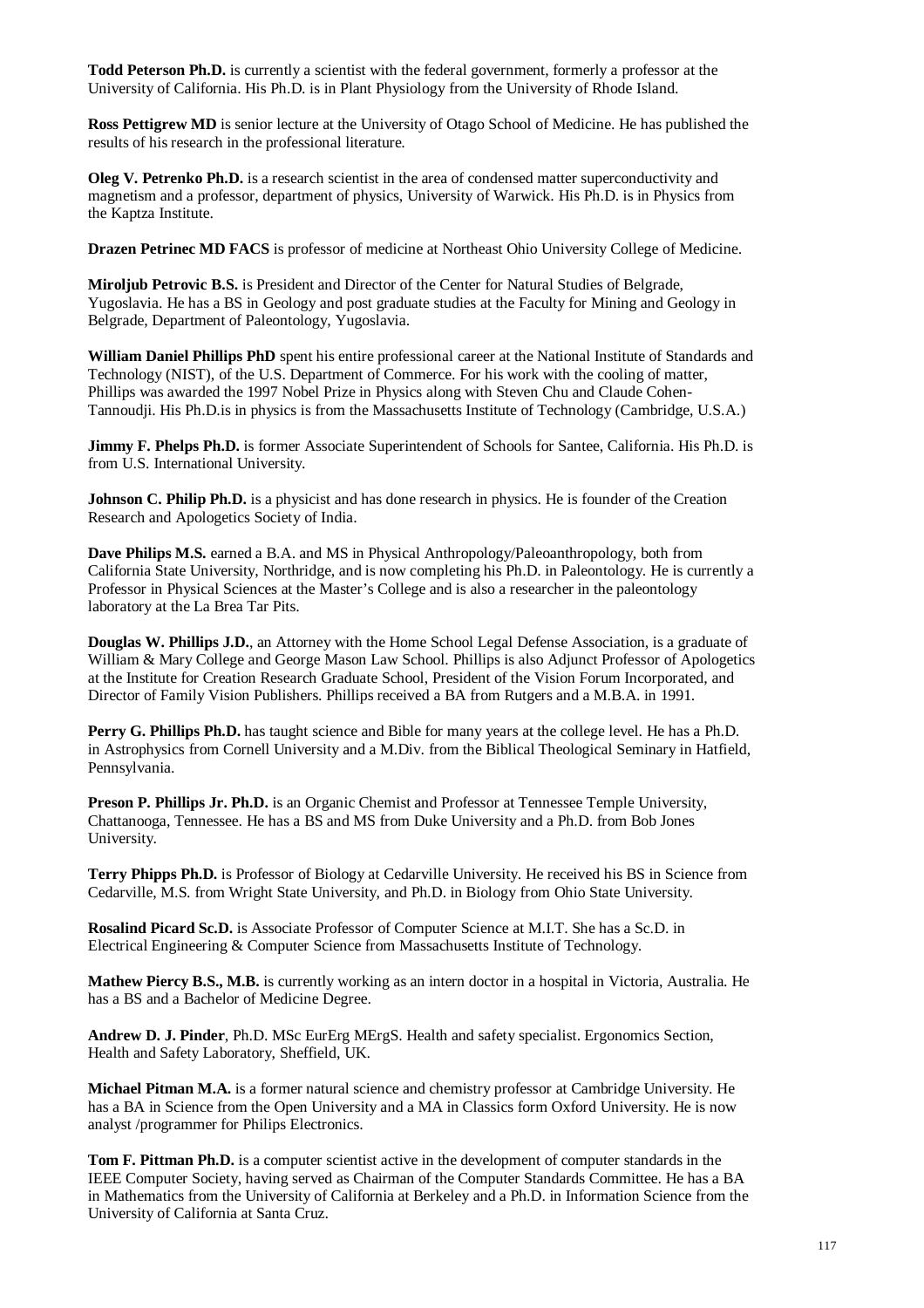**David A. Plaisted Ph.D.** is Professor at the University of North Carolina. He has a Ph.D. in Computer Science from Stanford University.

**Alvin Plantinga Ph.D.** is Professor of Philosophy at the University of Notre Dame. His AB is from Calvin College, his M.A. from the University of Michigan and his Ph.D. is from Yale University.

**Alvin Plantinga PhD** John. A. O'Brien Professor of Philosophy at Notre Dame University. He has taught at both Yale University and Wayne State University and served as a visiting Professor at the University of Illinois, Harvard University, the University of Chicago, the University of Michigan, Boston University, Indiana University, the University of California at Los Angeles, Syracuse University, Oxford University and the University of Arizon). Dr. Plantinga received his M.A. from the University of Michigan and his Ph.D. from Yale University.

**Janis Plostnieks PhD** Retired Director, Science and Technology, Johnson & Johnson, New Brunswick, New Jersey and Executive Director development research McNeil Pharmaceutical Co., Spring House, Pennsylvania. He has a B.A., from Western Reserve University, and a M.S., and PhD Yale University.

**Harry L. Poe BA** is Associate Professor of Christian Studies at Union University, Tennessee and is Vice-President of Academic Resources and Information Service. His BA is from the University of South Carolina, his Ph.D. from Southern Baptist University.

**Martin Poenie Ph.D.** is Associate Professor of Molecular Cell and Developmental Biology at the University of Texas, Austin. His Ph.D. in Cell Biology is from Stanford.

**David Pogge**, an Electrical Engineer, has worked on the China Lake Navy Base for thirty years. He founded Science Against Evolution Incorporated, a California based Public Benefit Corporation with a monthly newsletter *Disclosure*.

**Jules H. Poirier** is a retired aerospace design electronics engineer who has made extensive studies on the monarch butterfly. A specialist in the design of navigational equipment, Poirier studied electrical engineering, physics, and mathematics at the University of California, Berkeley.

**John C. Polkinghorne Sc.D.** spent most of his career as a theoretical elementary particle physicist and from 1968 to 1979 was a Professor of Mathematical Physics at Cambridge University. He was President of Queen's College of Cambridge University since 1989 until his retirement in 1996. He received a MA in Mathematics, a Ph.D. in Theoretical Physics, and a Sc.D. in Theoretical Physics all from Trinity College, Cambridge.

**William Grosvenor Pollard PhD** professor of physics at the University of Tennessee, and until he retired was the director of Oak Ridge Institute of Nuclear Science Formerly Professor of physics, Columbia University, research scientist on The Manhattan Project. He has a PhD in physics.

**Margaret Mary Poloma PhD** University of Akron, Akron, OH, Professor of sociology, Ph.D. from Case Western Reserve University.

**Alexander Poltorak PhD** assistant professor of biomathematics at Cornell University. He has a PhD from Kuban State University in Russia. He has two books and several papers published in his field.

**Valeri Polyakov Ph.D.** was a Russian cosmonaut and Vice-President of the Russian Academy of Education. His Ph.D. in astronautics medicine is from Moscow Medical Institute.

**Olga Polykovskaya-Lutsenko** Dr. Polykovskaya-Lutsenko was formerly Chief Specialist at the Ministry of Education, Russia. Her Ph.D. is from Moscow State University.

**Jeane Louise B. Pond Ph.D.** received her BS from the University of Minnesota and a MS from Oregon State University. Her doctorate research, which focused on the membrane lipids of a hyperthermophilic bacterium, was followed by postdoctoral work in molecular biology at the University of Florida.

**Jean de Pontcharra**, **PhD** a physicist and director of the renowned research group CEA-LETI (Commissariat à l'Energie Atomique, Laboratoire d'Electronique et de Technologie de l'Informatique). He has a PhD from the University of Grenoble, France.

**Nikolai Popov Ph.D.** is Associate Professor of Science, Institute of Metal Science, Bulgaria. He has a Ph.D. in Mathematics from the department of Mathematics and Computer Science at Leiden University, the Netherlands.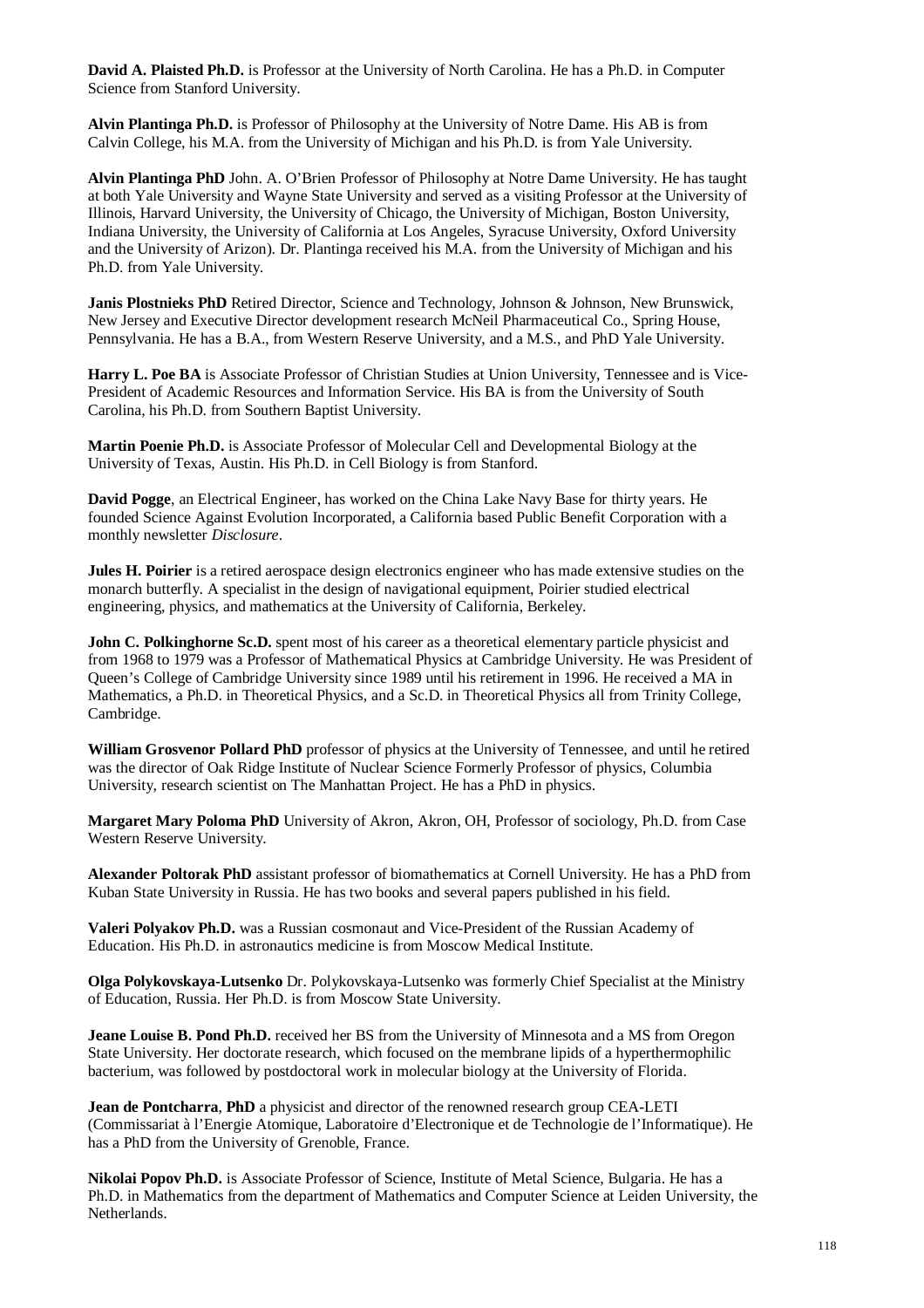**Carl Poppe Ph.D.** is Senior Fellow at the Lawrence Livermore Laboratories. His Ph.D. in Physics is from the University of Wisconsin.

**Kenneth Poppe Ph.D.** is an educator and research scientist in the area of DNA and stream ecology

**Russell Porcella Ph.D.** is Assistant Professor of Biology at Bryan College, Dayton, Tennessee. He holds the MS and Ph.D. from the University of Tennessee.

**Donald Henry Porter PhD** professor of mathematics and Physics at Marion College. His B.Sc. is from Marion College and his PhD from University of Indiana, both in physics. He is a specialists in contrast transformation.

**Mark C. Porter Ph.D**. a membrane scientist, is vice president of research and development for Nuclepore Corporation of Pleasanton, CA. His Ph.D. is in chemical engineering from MIT. He has published several major texts in his area including editing *Handbook of Industrial Membrane Technology*. Park Ridge: Noyes, 1990.

**Richard William Porter D.Sc.** is Professor emeritus of Orthopedic Surgery at the University of Aberdeen. He has a D.Sc. from Edinburgh University for research on spinal stenosis, and was awarded the Syne Professorship for work on congenital talipes (formerly called the 'club foot'). He retired in 1997 as Director of Education and Training for the Royal College of Surgeons of Edinburgh, though he still continues his research and writing. He has published several major textbooks and over 100 papers in peer reviewed scientific journals. His text on spine surgery is used throughtout the world. He was also the subject of three television programs including the BBC documentary *Your Life in their Hands*.

**Robert M. Porter** is on staff/faculty at the University of Dundee in the Anatomy and Physiology Department teaching biology, specializing in keratin biology and molecular biology. His ? is from ?

**C. Diane Powell M.A.** has a BA and MA in Experimental Psychology/Human Factors from Wichita State University.

**Edgar Powell BSc, MS, PGCE, DipRSA, Comp.Science** is head of ICT/Computing at Chislehurst and Sidcup School.

**James Powell. MS** Department of physics, University of Texas, San Antonio, Texas.. He has a MS in systems engineering from the US Naval Postgraduate School, Monterey, CA and is working on a MS in phyics.

**William J. Powers Ph.D.** in Physics is from the University of California, San Diego.

**Vern Poythress Ph.D.** has a Ph.D. in Mathematics from Harvard University, a Th.D. in New Testament from the University of Stellenbosch, a M.L.H. from Cambridge, and a BS from Cal Tech.

**Igor Pozdnyakov Ph.D.** is a Russian Biologist Professor at Saint Petersburg State University, St. Petersburg, Russia. He has a Ph.D. from ?

**Ernest Prabhakar Ph.D.** in Experimental Particle Physics is from the California Institute of Technology.

**Cheryl Elisabeth Praeger PhD** Professor of Mathematics in the Pure Mathematics Section in the Department of Mathematics and Statistics, University of Western Australia, Research Fellow, Department of Mathematics, Institute of Advanced Studies, Australian National University. She holds a B.Sc. with first class honors in Mathematics from the University of Queensland, a M.Sc. and PhD. in Mathematics from the University of Oxford and a D.Sc. from the University of Western Australia and a DSc, Prince of Songkla University, Thailand. Dr. Praeger is joint editor-in-chief of the *Journal of Algebraic Combinations* and is currently a member of the editorial boards of seven other professional journals in the area of mathematics. She has published over 180 research papers in her field.

**Tony Prato** is Professor of Ecological Economics, College of Agriculture, at the University of Missouri. He has a Ph.D. in Agricultural Economics and a M.A. in Applied Statistics, both from from the University of California Berkeley, a M.S. in Agricultural Economics from Purdue University, and a B.S. in Agriculture (with honors) from the University of Connecticut.

**W. Steven Pray PhD, D.Ph**. Bernard Professor, College of Pharmacy, Southwestern Oklahoma State University, Weatherford, OK 73096.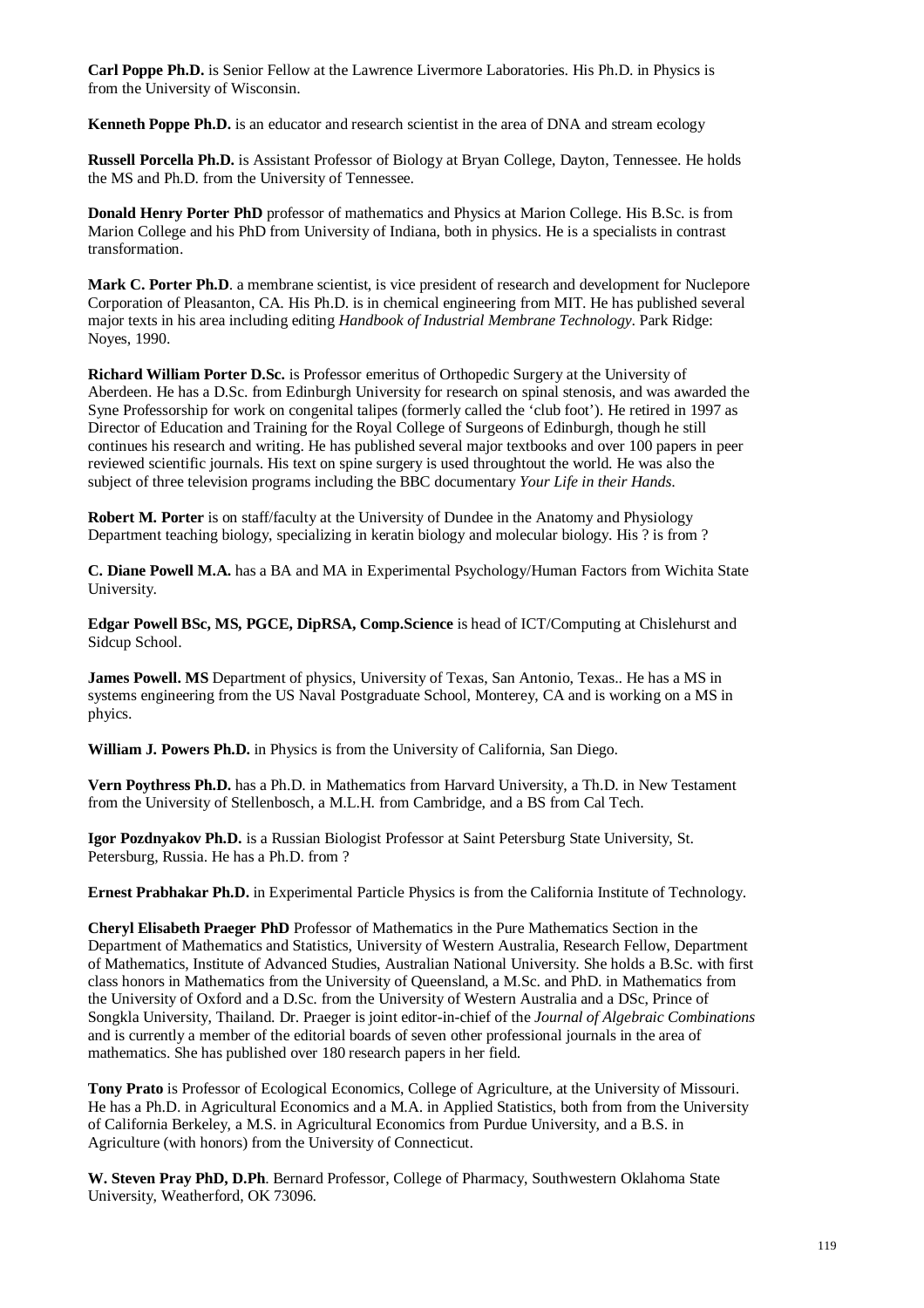**David Prentice Ph.D.** is a Professor of Life Sciences at Indiana State University. His Ph.D. is from the University of Kansas. He teaches genetics, embryology, history of biology, and human biology.

**Robert D. Preus Ph.D.** was Professor of Theology, Concordia Seminary, St. Louis, Missouri. His Ph.D. is in ?

**Mark L. Psiaki PhD** Professor of Mechanical and Aerospace Engineering Cornell University. He has a PhD from Princeton

**George Price. PhD**. A research scientist on the Manhattan Project and a professor at The University of Minnesota until his untimely death He has a PhD in Chemistry from the University of Chicago and has published in *Nature*, *Science* and other major scientific journals. He is considered one of the leading evolutionary theorists. but had to carefully word his articles so as not to reveal his creationism and yet publish.

**J. Randall Price Ph.D.** received his Master of Theology Degree in Old Testament and Semitic Languages from Dallas Theological Seminary and his Ph.D. in Middle Eastern Studies and Archaeology from the University of Texas at Austin. He has also done graduate study in archaeology at Hebrew University in Jerusalem and has participated in field excavation at Tel Yin'am in the Galilee as well as Qumran. Dr. Price is an adjunct Professor at the Intonational School of Theology and is a certified Tour Guide to the State of Israel.

**Martin Price Ph.D.** received a BS in Chemistry from Ohio University and a Ph.D. in Biochemistry from Indiana University. He is now Executive Director of Educational Concerns for Hunger Organization (ECHO) and Director for Educational Concerns for Hunger, Ft. Myers, Florida.

**Karl C. Priest M.A.** has a BS in Math and a MA in Education Administration. He is a math teacher in Kanawha County, West Virginia.

**T. Dean Pringle** PhD Associate Professor, Animal & Dairy Science, University of Georgia, Athens. B.S., MS University of Florida; Ph.D., University of Nebraska-Lincoln in animal and dairy science.

**Mark Pritt Ph.D.** has a Ph.D. in Mathematics from Yale University.

**Robert Emery Prud'homme PhD** Full Professor Chemical engineering, University of Montreal. His Ph.D. is in Chemical Engineering from Princeton University.

**Spike Psarris B.Sc.** now works in the private commercial sector, and previously worked as an engineer in the U.S. military space program. He has a B.Sc. in Electrical Engineering from the University of Massachusetts and has completed graduate work in Physics.

**Carlos E. Puente PhD** Professor in Hydrology and Theoretical Dynamics, Department of Land, Air and Water Resources, University of California, Davis. Dr. Puente received his B.S., Math and Civil Engineering, University of Los Andes, Bogota, Columbia; M.S. in Operations Research and Civil Engineering, Massachusetts Institute of Technology; and his Ph.D. in Civil Engineering, Massachusetts Institute of Technology. He has published over 40 journal papers.

**Stuart Pullen MEE**, a researcher with 15 patents in the integrated circuit field. He has a BS in Biochemistry and a MEE in Electrical Engineering, both from North Carolina State University.

**Pattle P. T. Pun Ph.D.** is Professor of Biology at Wheaton College, Wheaton, Illinois. He received a BS in Chemistry from San Diego State University, a MA from State University, New York, Buffalo, a Ph.D. in Biology from S.U.N.Y., Buffalo, and a MA in Theology from Wheaton College.

**Everet W. Purcell M.S.** a retired Aerospace Engineer, has a MS in Mathematics and a MS in Aerospace Engineering, both from the University of Nebraska USC. Purcell is Chairman of the Board for the Creation Science Association of Orange County, California.

**William P. Purcell Ph.D.** received a Ph.D. in Physical Chemistry from Princeton.

**Georgia E. Purdom Ph.D.** is Assistant Professor of Biology at Mount Vernon Nazarene University. She received a BA with highest honors from Cedarville University and a Ph.D. in Molecular Genetics from Ohio State University. Dr. Purdom's graduate work focused on genetic factors important for bone remodeling. She has published widely in the professional literature and is currently actively involved in Science Education Research.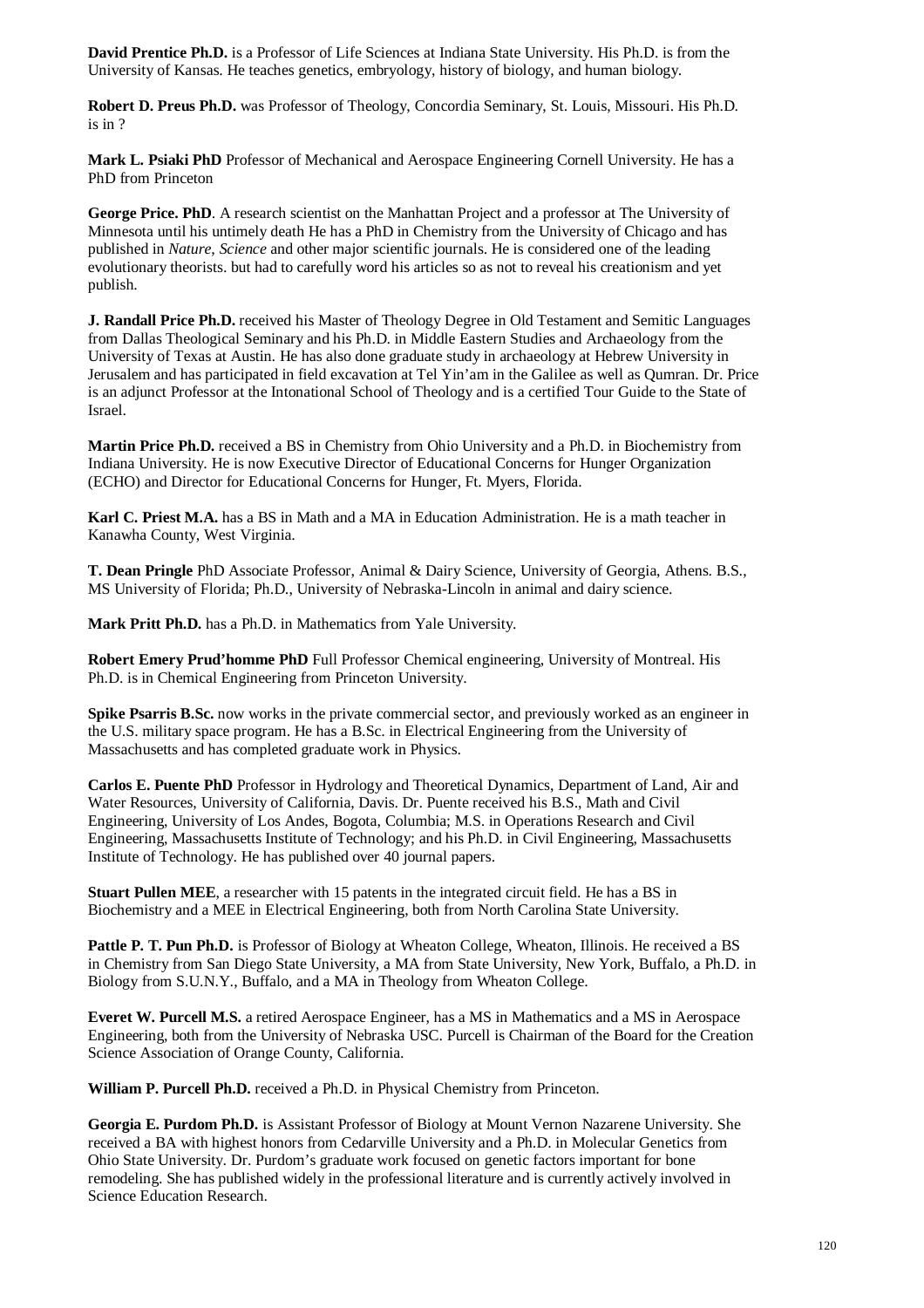**Christian W. Puritz Ph.D**. He has a PhD in Mathematics from the University of Glasgow (UK).

**P. Lawrence Pusey Ph.D.** is a Research Plant Pathologist for the USDA-ARS Southeastern Fruit and Tree Nut Research Laboratory in Bryon, Georgia.

**Martin Quack PhD** Professor of Physical Chemistry, ETH Zurich, Switzerland. Hinshelwood Lecturer, Oxford University, England. contributor over 250 articles to professional journals.

**Cosmas Edward Quinn** for thirty years Quinn taught biology at Manhattan College, becoming full professor in 1983

**Loyd Yost Quinn Ph.D.** is with the Department of Bacteriology at Iowa State University, Ames, Iowa. He has a Ph.D. in Bacteriology from ?

**Vernon A. Raaflaub M.S.** is an instructor at a college in Camrose, Alberta, Canada. He holds an advanced degree in geology.

**Pierre Rabischong MD** is Full Professor of Anatomy at the Faculty of Medicine of Montpelier and director of the Biomechanic Research unit of the National Institute for Health and Medical Research

**Alan Radcliffe-Smith B.S.** is a research botanist at Kew Herbarium and has a BS in Botany.

**Farid Abou Rahme Ph.D.** is an independent consultant and regularly lectures on engineering in universities. He has a Ph.D. in Civil Engineering from Sheffield University, UK.

**Samuel P. Raia J.D., LL.M.**, an attorney, received J.D. and LL.M. Degrees from the University of Houston Law Center at Southern Methodist University Law School.

**Don Ranney MD** is professor of neuroanatomy at the University of Waterloo, Waterloo Canada He was awarded a fellowship at the Royal College of Surgeons and established the school of anatomy at the University of Waterloo. He is widely published and has a textbook on his speciality published by Williams and Williams, Baltimore, MD which is now undergoing revision.

**John Rajca M.S.** received a B.S. in Biology from Christian Heritage College and a MS in Biology and Paleontology from the Institute for Creation Research Graduate School. He is Museum Director and Curator at the Institute for Creation Research Museum of Creation and Earth History.

**Victor Rambo MD** Professor Emeritus, Christian Medical College, Ludhiana, India, intern, Pennsylvania Hospital, Philadelphia, Author: (with Arin Chatterjee) *The Curable Blind-Guide for Establishing and Maintaining Mobile Eye Hospitals*, 1974, also numerous articles in field. Life and work subject of book *Apostle of Sight, The Story of Victor Rambo, Surgeon to India's Blind* (Dorothy Clarke Wilson).

**Francisco Ramirez M.S.** has a BS and MS in Physics from the University of Texas, El Paso.

**Oscar Ramirez MD FACS** earned his medical degree at San Marcos University and now practices medicine in Miami, Florida. He is a Fellow of the American College of Surgeons.

**Dave Rampersad, PhD** professor and dean of the college of arts and science at Faulkner University in Montgomery, AL. He has a BS from the Abilene Christianity University, a PhD from the University of West Indies and was a post doc at the University of California, Irving.

**Don Ranney PhD** Emeritus Professor of Anatomy and Kinesiology University of Waterloo, Canada

**Gandikota Venkata Rao PhD** Chairman of the Department of Earth and Atmospheric Sciences, St. Louis University, postdoctoral, Canadian Atmospheric Environmental Service, Toronto, Ontario, Canada, scientist, National Hurricane Research Laboratory, Coral Gables, Florida.

**Gandikota Venkata Rao PhD** Chairman of the Department of Earth and Atmospheric Sciences, St. Louis University, postdoctoral, Canadian Atmospheric Environmental Service, Toronto, Ontario, Canada, scientist, National Hurricane Research Laboratory, Coral Gables, Florida.

**Fazale (Fuz) Rana PhD.** attended West Virginia State College, then Ohio University, where he earned a Ph.D. in Chemistry. His post-doctoral work was at the Universities of Virginia and Georgia. He was a Presidential Scholar, was elected into two honors societies, and won the Donald Clippinger Research Award twice at Ohio University. Dr. Rana worked for seven years on product development for Procter & Gamble before joining Reasons To Believe. He has published over 15 articles in peer-reviewed scientific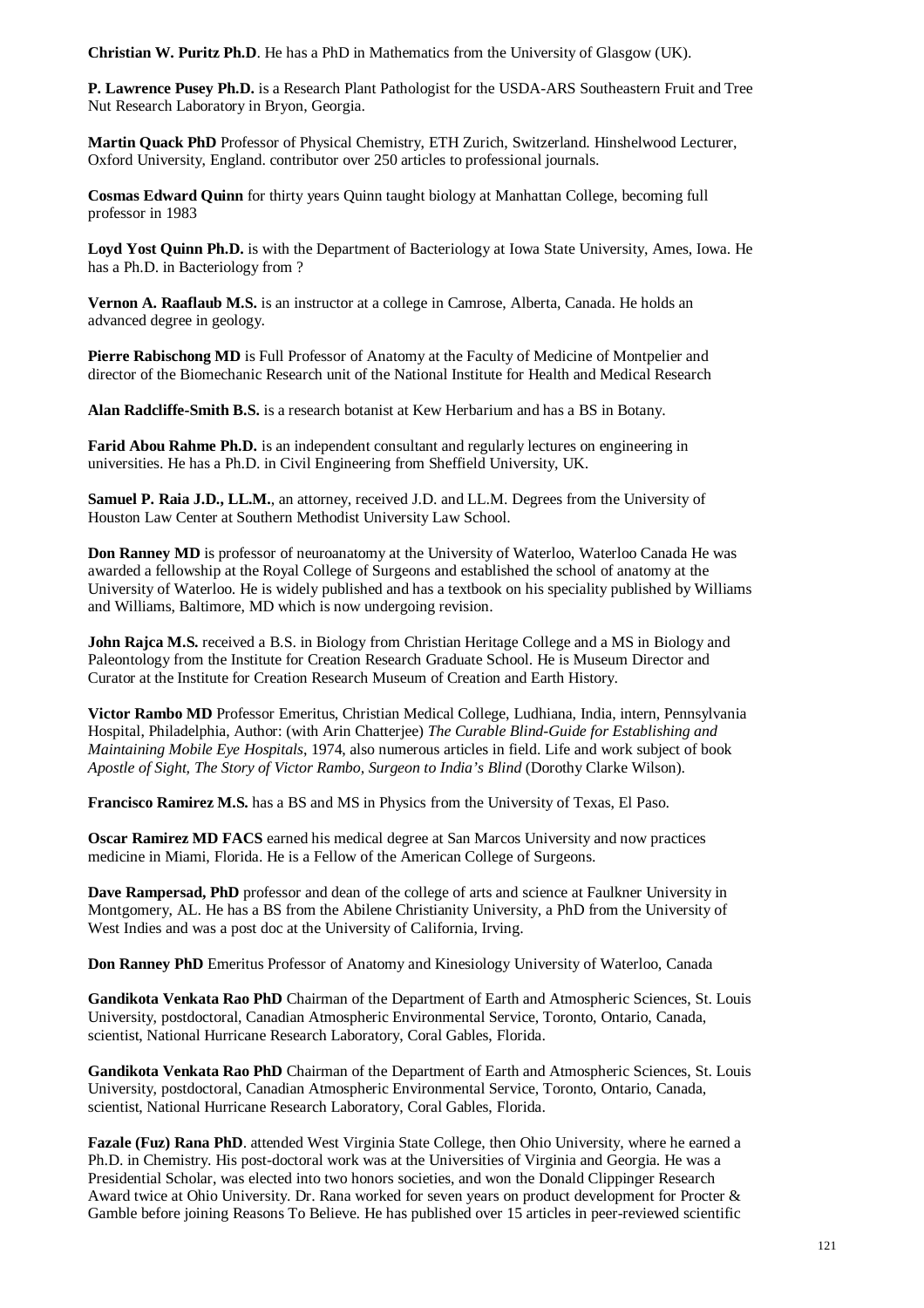journals and delivered over 20 presentations at international scientific meetings. Dr. Rana co-authored a chapter on anti-microbial peptides for Biological and Synthetic Membranes.

**John Robert Rankin PhD** senior lecturer in the Department of Computer Science and Computer Engineering, La Trobe University, Australia. He has a B.S. (hons) with first class honors in applied mathematics from Monash University and a Ph.D. in mathematical physics from the University of Adelaide, Australia. Post-graduate diploma of computer science from the University of Adelaide. Author: *Computer Graphics Software Construction*, 1989.

Luke Randall Ph.D. is a government research scientist at Veterinary Laboratories Agency, Department of Bacteriological Disease, in Waybridge, Surrey. He has a Certificate in Biology (an Honors equivalent to M.I.Biology.) in Applied Biology specializing in Microbiology, a M.Sc. in Immunology and a Ph.D. in Molecular Microbiology from the University of London. He has published numerous articles in the professional literature.

**Paul Randolph Ph.D.** in Mathematical Statistics from the University of Minnesota.

**Alexandrine Randriamahefa, Ph.D** Professor of biology at Oakwood University.. B.S., M.S., Madagascar University, Ph.D., Loma Linda University.

**Margene Griggs Ranieri Ph.D.**, a Botanist on the Biology Faculty at Bob Jones University. She has a B.S. from University of California at Davis, a M.A. from California State University in Chico, and a Ph.D. from University of Florida, all in Biology.

**James E Rankin PhD**. His PhD is in general Relativity from Yeshiva University Israel.

**John R. Rankin Ph.D.** is Senior Lecturer in the Department of Computer Science and Computer Engineering at La Trobe University, Australia. He holds a B.Sc. (Hons) with first class honors in Applied Mathematics from Monash University, a Ph.D. in Mathematical Physics from the University of Adelaide, and a postgraduate Diploma of Computer Science from the University of Adelaide.

**Gandikota Venkata Rao PhD** Chairman of the Department of Earth and Atmospheric Sciences, St. Louis University, postdoctoral, Canadian Atmospheric Environmental Service, Toronto, Ontario, Canada, scientist, National Hurricane Research Laboratory, Coral Gables, Florida.

**Arthur G. Raske Ph.D.** He is Professor of Biology, Northwest Bible College. He has a B.S. and a M.S. from the University of Minnesota, St. Paul in Forestry, and a Ph.D. in Entomology from University of California-Berkeley.

**Y. Raslan** is on the staff of the Engineering Research Center, Colorado State University, Fort Collins, Colorado.

**Delvin Lee Ratzsch Ph.D.** Professor of Philosophy in Logic and science at Calvin College, Grand Rapids, Michigan, specializing in the philosophy of science. He received a BA from Western Washington State University, a MA from the University of Massachusetts, Amherst, and a Ph.D. in Philosophy from the University of Massachusetts

**Durwood B. Ray. PhD.** Professor of Biology at Grove City College. His BA is from The University of Texas and his PhD from The University of Pittsburgh, all in biology.

**Paul J. Ray Ph.D.** received a BA in Anthropology from the University of Illinois, Champagne, Illinois, a M.A. in Old Testament Studies from Andrews University, a MA in Archaeology and History of Antiquity, and a Ph.D. from Andrews University, Berrien Springs, Michigan.

**John G. Read** is a technical staff member in the aerospace industry and is a graduate of Northwestern University. He is Senior Engineer at the Hughes Aircraft Company in southern California.

**Joan M. Redd PhD** is Professor of Biology at Walla Walla College. Her PhD in biology is from the University of Denver.

**Thomasina Atwater Redd PhD** Professor and chair of Natural Sciences Division at Alderson-Broaddus College in Phillipi, West Virginia. Dr. Redd received a BS in biology from West Virginia University, a MS and a Ph.D. in microbiology from West Virginia University.

**David Reed Ph.D.** His Ph.D. is in Entomology from University of California (Riverside).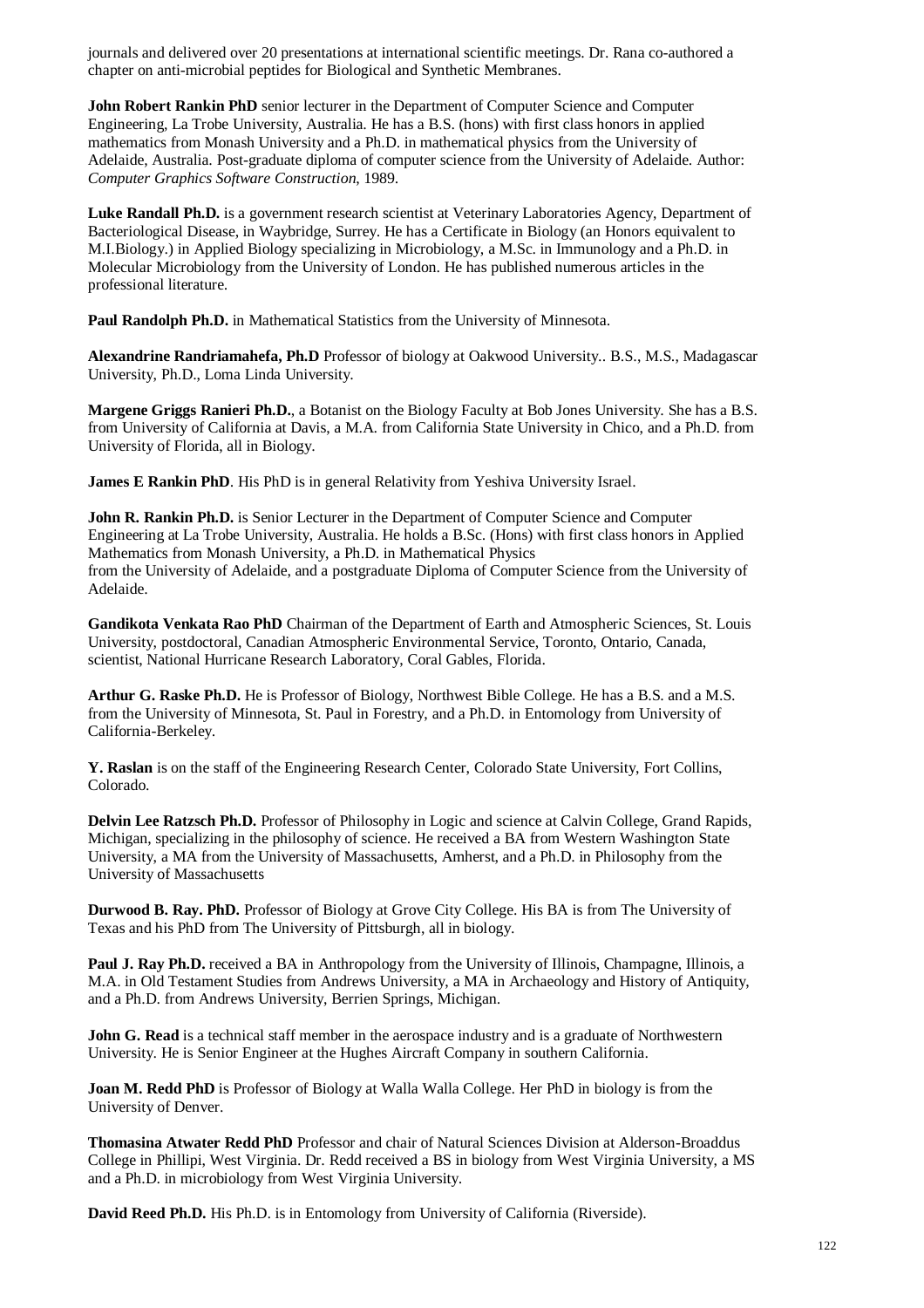**John K. Reed Ph.D.** is Principal Environmental Engineer, Westinghouse Savannah River Company (1999 to present). He earned a BS in Geology from Furman University, a MS in Geology from the University of Georgia, and a Ph.D. in Geology from the University of South Carolina.

**William Robert Reed PhD** Professor of Economics, Department of Economics, University of Oklahoma His research work has appeared in numerous professional journals, including *Economic Inquiry*; *Economics and Politics*; *Journal of Human Resources*; *Journal of Labor Economics*; *Journal of Law, Economics, and Organization*; *Journal of Political Economy*; *Journal of Population Economics*; *Journal of Urban Economics*; *Public Choice*; *Social Science Quarterly*; and the *Southern Economic Journal*. B.A., Temple University (Graduated Summa Cum Laude); Ph.D., Northwestern University.

**Ron Reese PhD** was a research scientist at the Institute for Defense Analyses in Alexandria working as the Project Leader for Live Fire Testing of Sea Systems, supporting the Office of the Secretary of Defense. He also served in the Navy for twenty years as a commander in the Engineering Duty community, specializing in the design and construction of ships. His BS is from the Naval Academy at Annapolis and he has three degrees from M.I.T.; a MS in Mechanical Engineering, a Naval Engineering MS, and a Ph.D in Ocean Engineering.

**Colin R. Reeves Ph.D** Professor of Operations Research at the School of Mathematical and Information Sciences at Coventry University. Professor Reeves' main research interests are neural networks to pattern recognition problems, and heuristic methods for combinatorial optimization. His PhD is in Evolutionary algorithms.

**Carolyn Reeves EdD** now a writer and science consultant, is a retired 30 year tenure as a science teacher. Her doctorate is in science education from the University of Mississippi.

**Mariclair (Marci) Reeves PhD.** A research scientist at the Biologic Institute in Seattle. WA. She received a BS from the University of Delaware in Animal Science with a concentration in Biotechnology and Biology minor.and PhD in Cell and Molecular Biology at the John A. Burns School of Medicine, of the University of Hawaii in Honolulu. She served as a post-doctoral research fellow for Dr. Marla Berry in Honolulu.

**Alfred Rehwinkel LLD** is Professor at Concordia College, in Alberta, then later in St. Louis, MO. He taught science, geography, German, Church history and ethics. He studied geology at the University of Alberta and taught physical geography at Concordia College in Edmonton, Alberta. He has a MA and a LLD from the University of Alberta. He was founder and first president of the Zoology Society of Edmonton, Alberta, Canada.

**Norm Reichenbach Ph.D.** is Professor of Biology/Chemistry from Liberty University. He has a B.S., M.S., and Ph.D. all from from Ohio State University.

**Rod Reid M.S.** is a Biology Professor at a Michigan college. He has a MS in Biology.

**Patricia Hofer Reiff PhD** Professor in the Department of Physics and Astronomy and Director of the Rice Space Institute at Rice University. She has a BS from Oklahoma State University, and a MS and PhD Rice University in Space Physics.

**Michael J. Reiss Ph.D**. Professor of Science Education and Head of the School of Mathematics, Science & Technology, Institute of Education, University of London. He has a BA, MA and PhD University Cambridge, England, and a MBA from Open University.

**Jim Reitman MD** His BA is in Premed from Pomona College (Phi Beta Kappa). His MD is from the University of Chicago, his MA is from Dallas Theological Seminary. He is Assistant Professor of Medicine School of Medicine University of Health Sciences, Bethesda, MD.

**Walter J. ReMine M.S.** his graduate training and professional life have been in the fields of pattern recognition, signal processing, biomedical engineering and radio communications. He works in St. Paul, Minnesota for the 3-M Company in the imaging area.

**Krister Renard** teaches Mathematics, Physics and Philosophy in Sweden, and has taught Mathematics at the Royal Institute of Technology and Electronics at the Merchant Marine Academy in Stockholm. He has been teaching and lecturing since 1978 in schools, universities and other institutions.

**John Tyndale Rendle-Short Ph.D.** was founding Professor and Head of the Department of Child Health in the University of Queensland, Brisbane, a post he held for twenty-four years. In 1981 he was made a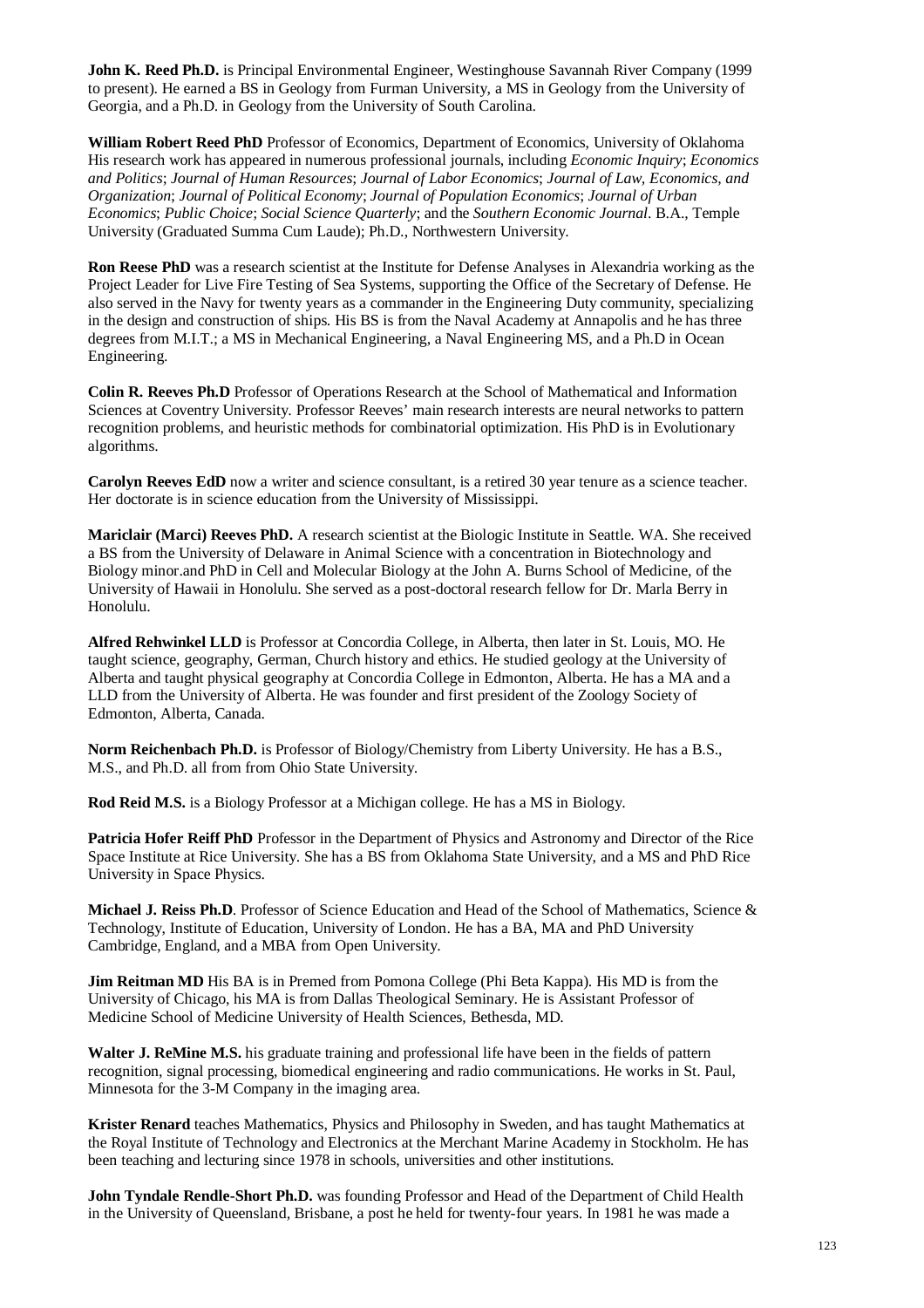member of the Order of Australia for services in Medicine and infantile autism. He was educated at Cambridge.

**Alan Kim Reyburn PhD** General Manager, Advanced Control and Optimization Division, Aspen Technologies in Tulsa, OK. Education: SB, MIT, MS and Ph.D., Oklahoma State University.

**Anthony Reynolds Ph.D**. He has a PhD in the Philosophy of Science (thesis on the Argument for Design) University of London (UK)

**Daniel W. Reynolds, Ph.D** Research Investigator II GlaxoSmithKline, RTP, NC). Drug degradation studies, methods development, synthesis/isolation of impurities, troubleshooting, kinetics. He has a B.S. in Chemistry from the University of Texas, San Antonio, a M.A. in Synthetic Organic Chemistry from the University of Texas, Austin, and a Ph.D. in Physical Organic Chemistry from the University of Texas, Austin. He was a postdoctoral fellow at the Southwest Texas State University, San Marcos and has published 8 scientific papers.

**A. Estes Reynolds PhD** A Outreach Coordinator for the Department of Food Science and Technology and the Food Process Research and Development Laboratory at the University of Georgia, Athens (UGA), a Professor on the University of Georgia faculty. Reynolds received his B.S. in animal science and his Ph.D. in food science from the University of Georgia.

**Temple Allison Reynolds, Jr. MS** Executive Director, Utah Department of Natural Resources, Salt Lake City. Education: B.S., Pennsylvania State University, M.S., Utah State University.

**Daniel W. Reynolds Ph.D.** Dr. Reynolds was a developmental scientist for six years and has been a research investigator for the past six years.

**John Mark Reynolds Ph.D.** is an Assistant Professor of Philosophy at Biola University and Founder and Director of the Torrey Honors Institute at Biola University. He received a BA in Religion and Philosophy from Robert Wesleyan College and a Ph.D. in Ancient Philosophy and Philosophy of Religion from the University of Rochester, on a full academic scholarship. He also completed a two-year postdoctoral fellowship in the philosophy of science at Biola University.

**Michael C. Reynolds Ph.D.** is Assistant Professor of Mechanical Engineering at the University of Arkansas-Fort Smith. He has a a B.S. from Marquette University, and a M.S. and Ph.D. from Purdue University.

**Earl Chester Rex MS** is professor of physics at Pepperdine University. His AS is from Notre Dame University and his MS is from the University of Washington.

**Ramona Gail Rice PhD** Chair, Division of National Sciences and Mathematics, Georgia Military College, Milledgeville, Georgia,. formerly Research Assistant Professor, scientist, Florida International University, Miami, BS in Chemistry, Biology, and Mathematics from Ouachita Baptist University in Arkadelphia, Arkansas,; MS and Ph.D. from the Department of Botany and Bacteriology at the University of Arkansas at Fayetteville. She held a post-Doctoral Fellowship in Biochemistry at Utah State University, investigating the uptake of iron by microbes.

**Jay Wesley Richards Ph.D.** has a Ph.D. with honors in Philosophy and Theology from Princeton Theological Seminary. He is Director of Program Development at the Discovery Institute's Center for the Renewal of Science and Culture.

**Lawrence O. Richards Ph.D.** a graduate of the University of Michigan and Dallas Theological Seminary, also holds a Doctorate in Social Psychology from Northwestern University. He is a leader in children's education having written over one hundred books.

**Nancy Richardson Ph.D.** is Professor of Biology/Chemistry at Liberty University. She has a A.A.A. from Wenatchee Valley College, a B.S. from Bob Jones University, a M.S. from Texas A & M, and a Ph.D. from the University of Georgia.

**Charmaine C. Richman Ph.D.** is currently in the field of technology transfer. She has a PhD in human anatomy from Loma Linda University, Loma Linda CA.

**Terry Rickard Ph.D.** His Ph.D. in Engineering Physics is from the University of California (San Diego).

**Henry Richter PhD** former research scientist at the Jet Propulsion Labatory at NASA. He has a BS and a PhD from MIT where he studied chemistry, physics and electrical engineering.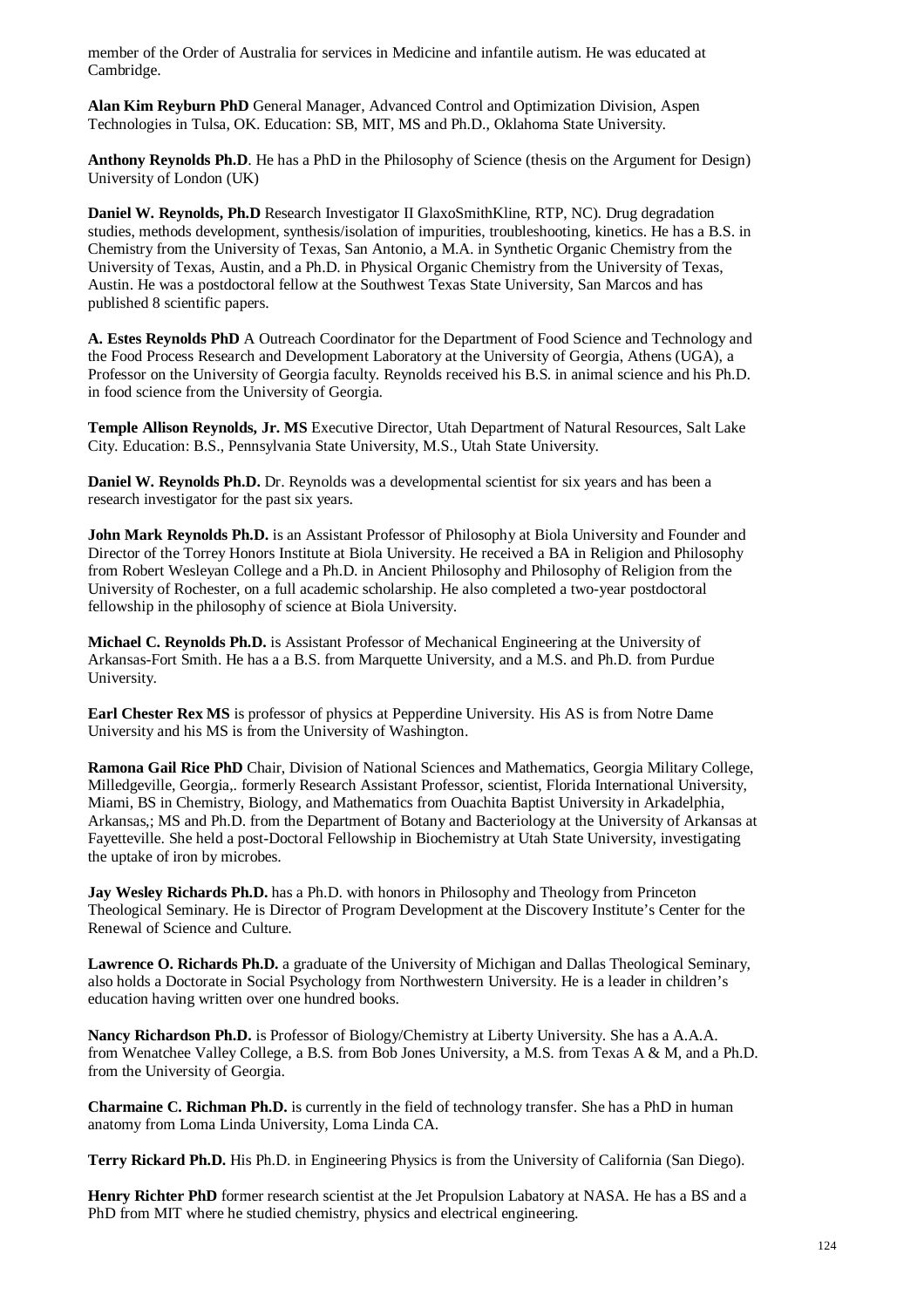**John P. Rickert Ph.D.** has a Ph.D. in Mathematics from Vanderbilt University.

**Sally Ride PhD** First US woman in space, aboard space shuttle *Challenger*. Professor Physics, University California San Diego, La Jolla, She has a BS in Physics and a BA in English, and MS and PhD in Physics from Stanford University, California.

**Michael Riddle M.S.** is Adjunct Professor in Science Education at the Institute for Creation Research Graduate School. He received a B.S. in Mathematics from Southern Colorado University and a MS in Education from Pepperdine University.

**William P. Riemen Ph.D.** is in the Department of Math in the Division of Science and Mathematics, Jarvis Christian College, Hawkins, Texas. His Ph.D. is in Mathematics.

**Donald W. Rigby Ph.D.** is Professor of Biology and Department Chairman at Walla Walla College, Washington. His Ph.D. is in ? from ?

**Andrew Rigg Adv.Dip.Min.**, founder and team leader of the Association of Christian Astronomers International and a member of the Answers in Genesis Support Group in Western Australia, is a freelance journalist and astronomer.

**Carl Daniel Riggs PhD** Professor emeritus of Biology and Vice President of Academic Affairs, University of South Florida. Education: BS, MS and PhD in Zoology, University of Michigan. He has published 39 research papers and presented 93 papers at meetings.

**W. Marshall Ringsdorf Jr.**was a member of the Creation Health Foundation Board of Advisors. He is coauthor of *Psychodietetics* and author of numerous articles on nutrition.

**Karen Rispin MS** is Assistant Professor of biology at Le Tourneau University. Her MS is in Biology from the University of Texas, and BS in Biology from Penn State University.

**Richard M. Ritland Ph.D**., Biology Professor at Andrews University, Michigan. Dr. Ritland graduated from Harvard with a Ph.D. in Paleontology and a MS in Zoology from Oregon State University.

**Mark Ritter M.S.** holds a BS and a MS from Cal Poly Pomona with an emphasis in chemistry. He has taught various courses in science including chemistry and astronomy.

**Thomas Ralph Rizzo PhD** Professor of Chemistry, École Polytechnique Fédérale de Lausanne, Lausanne, Switzerland. Director, Institute of Molecular and Biological Chemistry, École Polytechnique Fédérale de Lausanne, Camille and Henry Dreyfus Distinguished New Faculty award Dreyfus Foundation; Alfred P. Sloan Research Fellow.

**Benjamin Borja Roa, Ph.D**. Assistant Professor, Department of Molecular and Human Genetics, Baylor College of Medicine, Houston, Texas; Director, Baylor DNA Diagnostic Laboratory. Postdoctoral fellow, Muscular Dystrophy Association, Education: BS, University Philippines, Ph.D., Northwestern University, Postdoctorate, Baylor College of Medicine.

**Hee-Chun Ro Ph.D.** is a Professor at the Korea Advanced Institute of Science and Technology. He received his Ph.D. in Nuclear Engineering from Massachusetts Institute of Technology.

**Jung-Ku Ro Ph.D.** is a Branch Head of KCR. He received his Ph.D. in Life Science from the University of Washington.

**James Roach Ph.D.** is Professor of Physics at Bob Jones University. His BS in Physics is from Canisius College, and a MS and Ph.D., both in Electrical Engineering, from Syracuse University.

**John W. Robbins Ph.D.** has a MA and a Ph.D. and is a graduate in Political Theory and Philosophy from Johns Hopkins University, Baltimore, Maryland. He is Editor of the *Trinity Review* and is an Administrative Assistant in the U.S. Congress, Washington.

**Lanny Arnold Robbins PhD** Research Fellow at Dow Chemical, Midland, Michigan. He received his B.S., M.S., and Ph.D. in Chemical Engineering from Iowa State University

**Eliot Roberts Ph.D.** a soil scientist. His Ph.D. in Soil Chemistry is from Rutgers University.

**Ken Roberts PhD** is an Associate Professor in the School of Molecular Biosciences at Washington State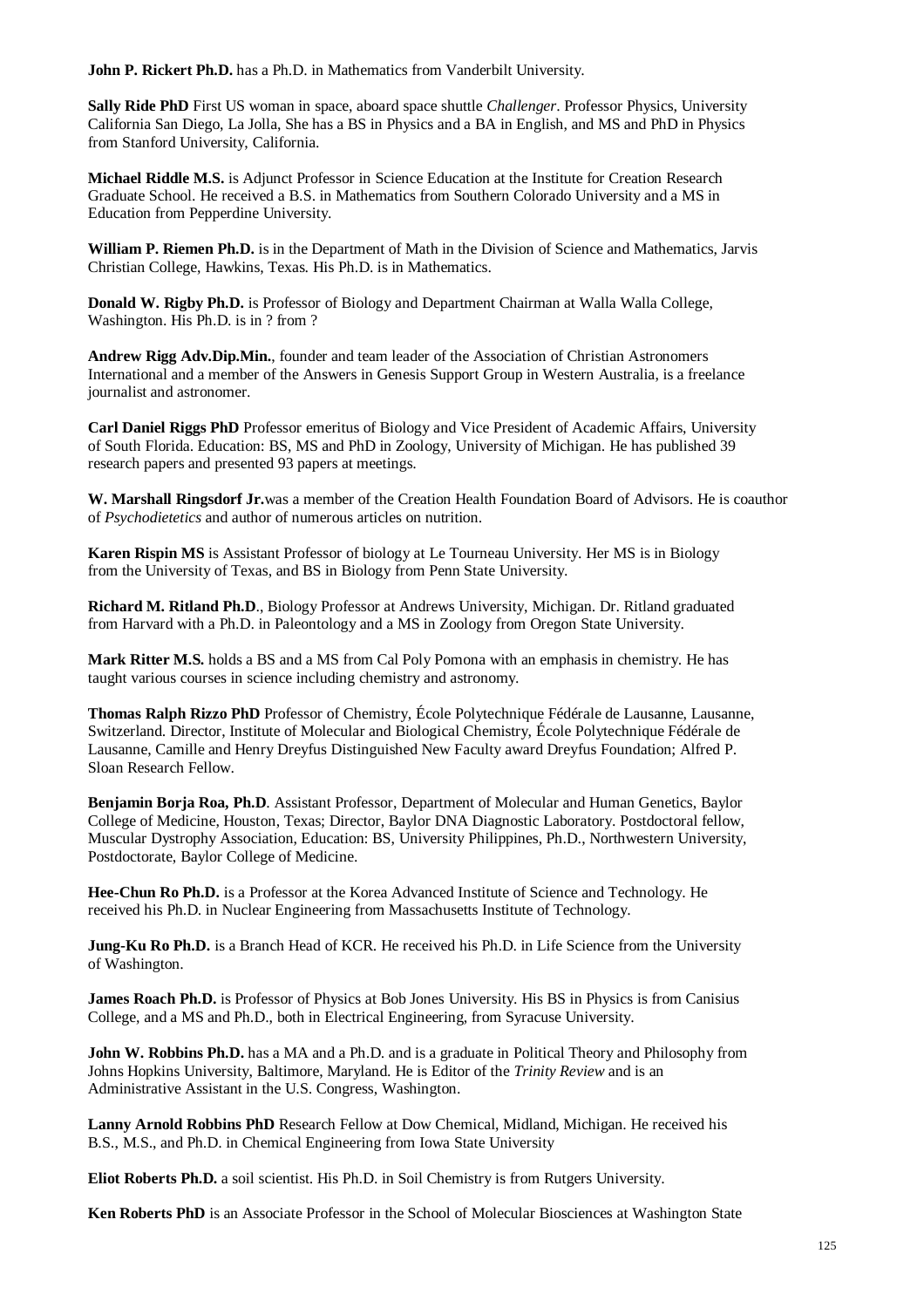University and Director of the WWAMI Medical Education Program and an Assistant Dean for WWAMI Pre-Clinical Program at the University of Washington School of Medicine. Dr. Roberts received his PhD in biochemistry from the Washington University and did his postdoctoral work in the Division of Reproductive Biology at Johns Hopkins University. He spent 14 years on the faculty at the University of Minnesota Medical School in the departments of Urologic Surgery and Integrative Biology & Physiology.

**Joan Beltz Roberts PhD** professor departmeny of biology Andrews University in Michigan. She has a PhD in zoology from Oregon State University.

**Rick Roberts Ph.D.** A scientist at Pfizer, his Ph.D. is in Molecular Biology.

**Donald S. Robertson Ph.D.** is Head of Genetics at Ohio State University's Department of Biochemistry. He has a BA from Stanford University and a Ph.D. from the California Institute of Technology.

**Stanley (Stan) L. Robertson Ph.D.** his Ph.D. is from Oklahoma University in Astrophysists. He has taught physics, astronomy, and physical geology at the college level and a research scientist working in areas that range from reptilian termoregulation to x-ray astronomy. He is now a consultant and has published widely in the professional literature.

**D. Ashley Robinson B.S.** received a BS from the University of Alabama at Birmingham. He is a Scientific Advisory Team Member of the National Institutes of Health Project and was Editor of the Baraminology 1999 Study Group.

**Mark A. Robinson Ph.D.** in Environmental Science is from Lacrosse University.

**Nigel Robinson Ph.D.** currently teaching chemistry, has a BSc and a PhD, and is completing post-doctoral research at the University of Leicester.

**Nigel Robinson, Ph.D.** Professor molecular genetics, University Newcastle (England) Medical School. Post-doctoral research, University of Leicester (Chemistry); 1995; Royal Society University Research Fellow, 1987 - 1995, Universities of Durham and Newcastle; Postdoctoral Research Fellow, Genetics Group, Los Alamos National Laboratory, New Mexico, USA, BS Class I (Hon.) Life Sciences, Ph.D. Protein biochemistry, both from University of Liverpool. Contributor 26 articles to professional journals., 10 chapters to books.

**Steven J. Robinson M.A.**, co-editor of the *Journal of the Ancient Chronology Forum*, has a MA from Cambridge University, England.

**John Roche PhD** professor history of science and history of physics at Linacre College, Oxford and teaches courses in applied physics and applied mathematics at Oxford Brookes University. Has a M.Sc., M.A., PhD.in the history of science from Oxford.

**David J. Rodabaugh Ph.D.** is Professor of Mathematics at the Illinois Institute of Technology and at Vanderbilt University. He received a BS and a MS in Math, both from the University of Chicago, and a Ph.D. in Mathematics from the Illinois Institute of Technology. He has also worked as a NASA consulant.

**Stephen Rodabaugh Ph.D.** is Professor of Mathematics and Statistics at Youngstown State University. He has a Ph.D. from the University of Missouri.

**Thomas R. Rodgers D.Min.** is an author, educator, seminary founder, and widely considered the leading innovator in Theological Distance Education. A retired Bible college and seminary president, and a leading Old Testament scholar, received a Th.G. from Baptist Bible College, a BA from the University of Detroit, a Masters in Theology from Trinity Theological Seminary, and a Doctorate in Ministry from Luther Rice Seminary.

**John S. Roden PhD** Associate Professor of Biology Southern Oregon University.

**Miguel A. Rodriguez** is Undergraduate Lab. Coordinator for Biochemistry at the University of Ottawa, Canada.

**Jung-Goo Roe** Ph.D. his Ph.D. is in Biology.

**Kevin J. Roesselet PhD** Associate Professor of Chemistry Wisconsin Lutheran College His B.S. is from St. Olaf College and his Ph.D. from the University of Minnesota.

**E. Byron Rogers** is Professor of Chemistry; Department of Mathematical and Physical Sciences at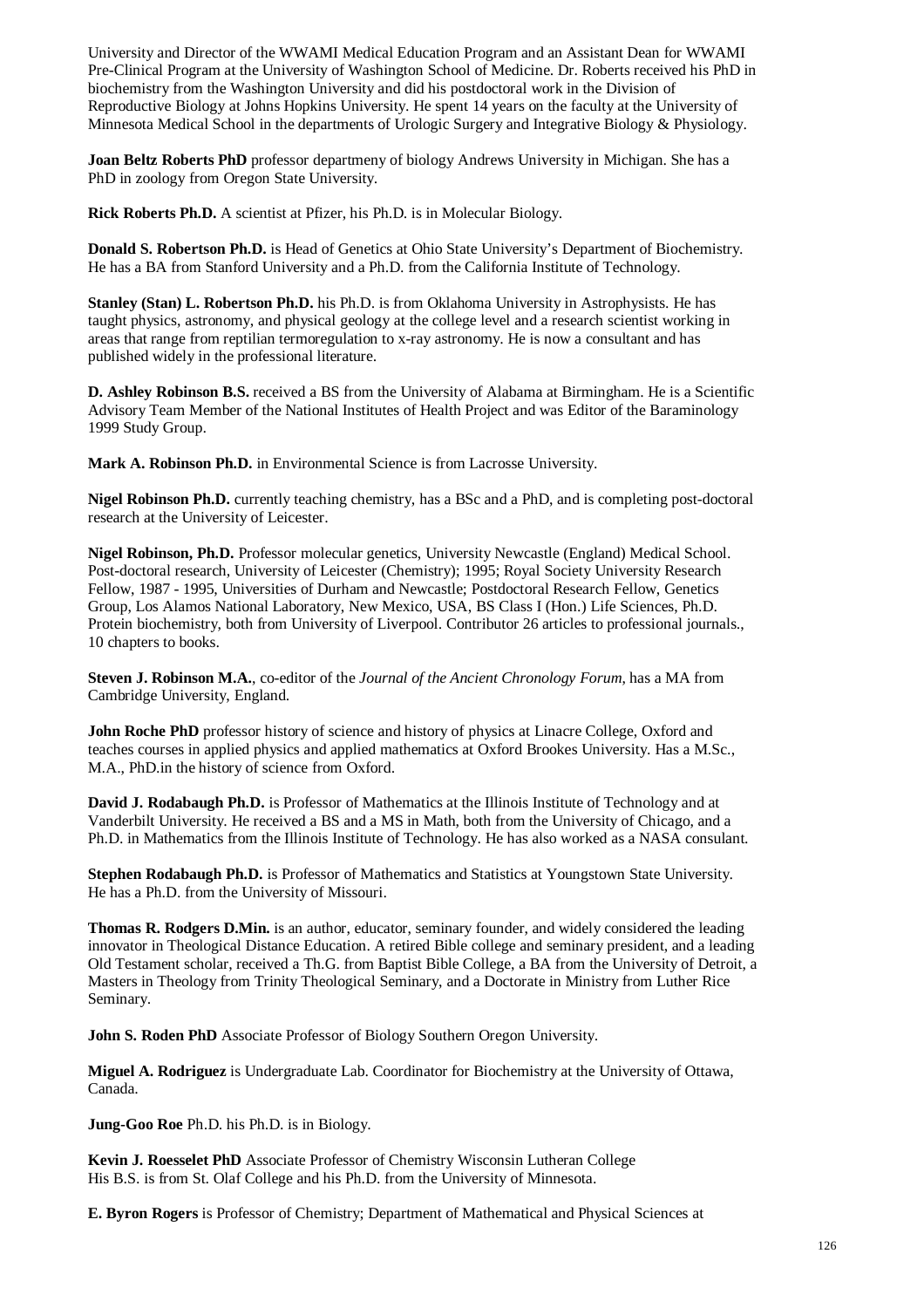Lubbock Christian University.

**Quinton R. Rogers Ph.D.** is Distinguished Professor of Physiological Chemistry in the Department of Molecular Biosciences at the University of California (Davis), School of Veterinary Medicine. He received his BS in Ag Chem at the University of Idaho and his MS and Ph.D. in Biochemistry from the University of Wisconsin.

**Rod Rogers Ph.D.** has his Ph.D. in Agronomy/Plant Breeding from Iowa State University.

**David H. Rogstad**, **Ph.D** Physicist at the Jet Propulsion Laboratory. He earned his Ph.D. in physics from the California Institute of Technology (Caltech) and conducted research there on galaxies for over ten years, interrupted by a two-year stint in Holland doing related research in radio astronomy. published over twenty scientific papers on various aspects of aperture synthesis and interferometric techniques, as well as reports on experiments in radio astronomy and related fields. Dave is cowriting a book on an antenna array technique developed by his JPL team for the Galileo program.

**Bernard E. Rollin PhD** University Distinguished Professor Colorado State University, Fort Collins, Colorado, Professor of Philosophy, Agriculture and Biomedical Sciences and Director of Bioethical Planning. His Ph.D. is from Columbia University. Author: *Natural and Conventional Meaning*, 1976; *Animal Rights and Human Morality*, 1981; *The Unheeded Cry: Animal Consciousness, Animal Pain and Scientific Change*, 1988; *Farm Animal Welfare*, 1995; *The Frankenstein Syndrome*: *Ethical and Social Issues in the Genetic Engineering of Animals*, 1995; ed, *The Experimental Animal in Biomedical Research*, 1995.He has published over 200 papers, and lectured more than 700 times in more than a dozen countries. Rollin taught the world's first course in veterinary medical ethics, and is a principal architect of the United States federal laws for the protection of animals used in research.

**Russell B. Rolta Ph.D.** a Certified Health Physicist for Laboratory Services, Jackson, Michigan. He has a BS, MS, and Ph.D ABD. all in Physics from Michigan State University.

**Daniel Romo** is Professor of Chemistry at Texas A&M University. His BA is from Texas A and M and his Ph.D. is from Colorado State University. His postdoc is from Harvard.

**Roscoe Root MS** professor emeritus at Lansing Community College, Lansing MI. He has a MS in microbiology from The University of Chicago.

**Paul Roschke** is Associate Professor and Florence Wiley Professor in the Department of Civil Engineering at Texas A&M University.

**David Rosevear Ph.D.** professor emeritus, senior lecturer in chemistry at Portsmouth University. He received a B.Sc. with honors and has a Ph.D. in Organometallic Chemistry from the University of Bristol and has been Senior Lecturer at Portsmouth Polytechnic for twenty years. He is now Director and on the council of the Creation Science Movement in England and President of Creation Science Ministries in England.

**Hugh Norman Ross Ph.D.** is an astrophysicist, a well-known lecturer and President/Director of Reasons to Believe. He received a BS in Physics from the University of British of Columbia, and a MS and Ph.D. in Astronomy from the University of Toronto. His post-doctoral fellow research was on quasars, galaxies, and in radio astronomy at the California Institute of Technology.

**Marcus Ross Ph.D.** is Assistant Professor of Geology at Liberty University. His has a BS in Earth Science from Penn State, MS in Paleontology from the South Dakota School of Mines and Technology, and a Ph.D. in Geoscience from the University of Rhode Island.

**Ariel A. Roth Ph.D.** Professor of biology at Loma Linda university. He holds a BA in Biology from Pacific Union College, a MS, and Ph.D. in zoology/biology from the University of Michigan. Dr. Roth has taken additional training in Geology, Mathematics and Radiation Biology at the University of California. He was former Director (1980-1994) of the Geoscience Research Institute.

**Jerry D. Roth**, a retired electrical technician, worked for Honeywell Incorporated for thirty-one years as an investigative analyst of vendor component defects. He attended William Hood Dunwoody Industrial Institute and graduated in Electronics. His geology background includes courses at the University of Minnesota in Physical Geology, Historical Geology, Geology in National Parks and Isotope Geology (radiometric dating). He is President of the Twin-Cities Creation Science Association.

**Ivan E. Rouse Ph.D.** is Engineering Coordinator, Chair and Professor of Physics at La Sierra University. His Ph.D. in Physics is from Washington State University.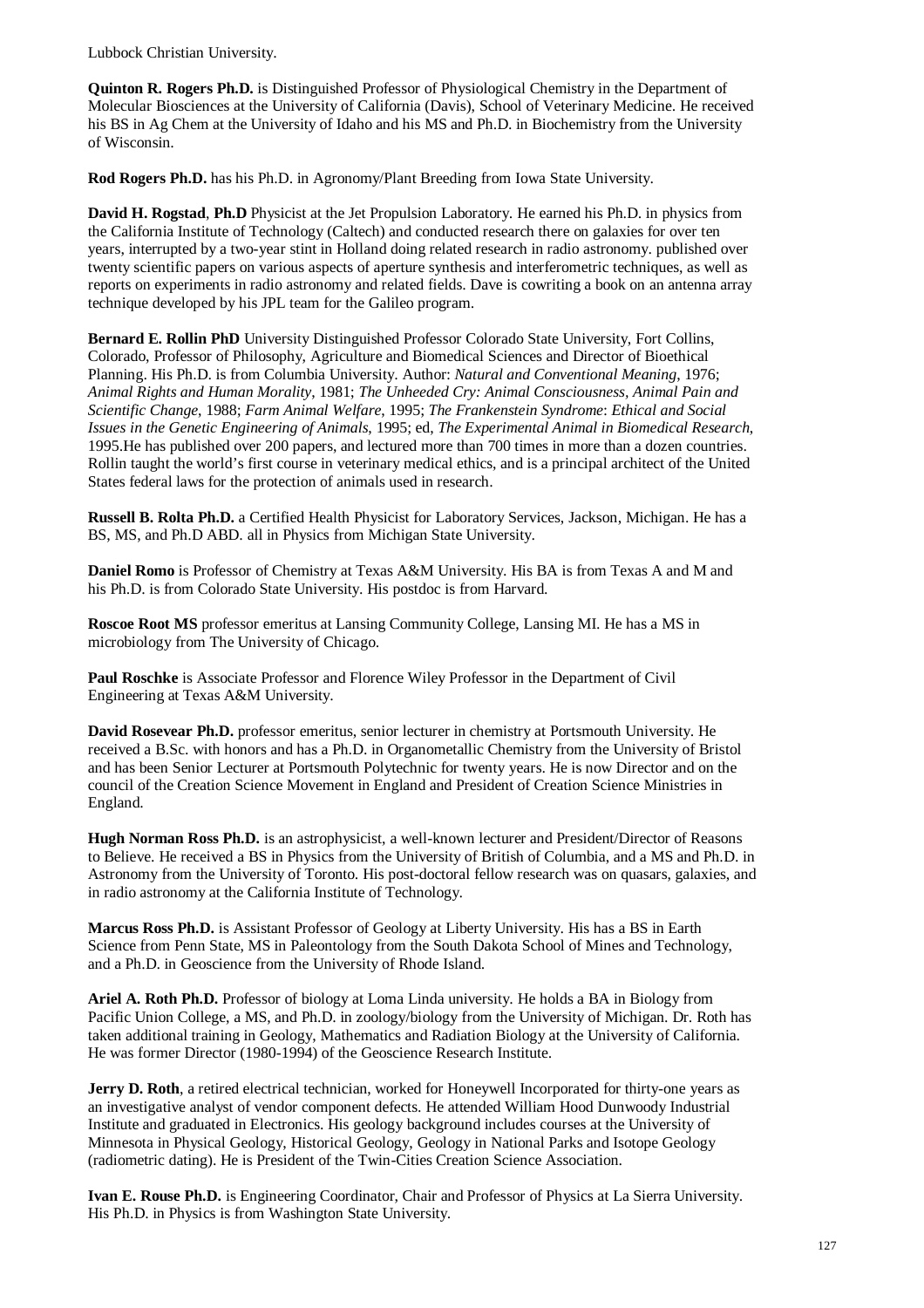**Cecil Allen Roy A.A.** received a degree in Civil Engineering Technology from Walla Wall College. He is a tour guide, rock hound, and amateur geologist.

**Fernando R. Ruiz MD**. Now a clinical psychiatrist for Wake County Mental Health in Raleigh NC. He studied medicine at the Universidad de Concepción and graduated from the Universidad de Chile's medical school. He then was on the staff at the Universidad de Chile Psychiatric Department. He later relocated to the United States where he completed five additional years of study in psychiatry at Duke Medical Center in Durham, N.C.

**Timothy L. Ruchti Ph.D.** works for Instrumentation Metrics Incorporated. His Ph.D. is in Electrical Engineering.

## **Brian R. Rucker Ph.D.**

**Irving Warren Ruderman PhD** Chairman, chief Executive officer, Inrad, Inc., Northvale, N.J., Research scientist, Columbia University. Education: Ph.D., Columbia University.

**Scott H. Rugg M.S.** received a BS in Geology from San Diego State University and a MS in Geology from the Institute for Creation Research Graduate School, San Diego, California. He works for a geoscience engineering consulting firm, Ruggs & Associates, as a staff geologist in San Diego, California.

**Robert S. Rumely PhD** Professor, University of Georgia, postdoctoral Visiting Fellow, Harvard University, Cambridge, Instructor, Massachusetts Institute Technology, Cambridge. Education: BA, Grinnell College, Ph.D., Princeton University.

**Nicolaas Adrianus Rupke Ph.D.** a Dutch geologist and Senior Fellow of Science (since 1989) at the Institute of Advanced Studies, Australian National University, Canberra, Australia. Rupke received a BA in Geology/Biology from the University of Gronigen. He completed undergraduate study with the European geologist Professor Ph. H. Kuonen in Gronigen, Netherlands, and a MA in Geology/History of Science and a Ph.D. in Geology/Geophysics, both from Princeton University.

**Craig Rusbult PhD** part-time teaching in the Chemistry Dept at UW-Madison, full-time developing a science education website for the American Scientific Affiliation. Education: BA in Chemistry, Univ of California, Irvine; MS in Chemistry, University of Washington, Seattle; MA in History of Science, University of Wisconsin, Madison; Ph.D. in Curriculum & Instruction, University of Wisconsin, Madison.

**David W. Rusch** is Sr. Research Scientist, Laboratory for Atmospheric and Space Physics at the University of Colorado.

**David E. Rush M.S.** received a BS in Chemical Engineering from the Colorado School of Mines in Goldon, Colorado and received a MS in Physics/Geophysics from the Institute for Creation Research Graduate School, Santee, California. He is currently a public school science teacher in southern California.

**Bruce Russell PhD** Associate Professor, School of Civil & Environmental Engineering, Oklahoma State University, Stillwater, Oklahoma. Dr. Russell received his BSCE and MCE from Rice University and his Ph.D. from The University of Texas at Austin.

**Colin Archibald Russell**, **DSc**, Emeritus Professor of History of Science at the Open University, Kingston Technical College, Surrey, England, Contributor to professional journals, including *Annals of Science, Journal of the Chemical Society, British Journal for the History of Science, Science and Christian Belief, Chemistry in Britain, Ambix,* and *Nature.*

**Craig Russell Ph.D.** a Research Scientist and Professor of Biology at University of Western Australia. His Ph.D. is in soil and science and plant nutrition from the University of Western Australia. He has also worked at the University of Guelph in Canada and Michigan State University.

**Donald W. Russell M.D** Assistant Clinical Professor University of North Carolina School of Medicine.

**Jeffrey Burton Russell PhD** Professor of History, Emeritus, at the University of California, Santa Barbara. Previously, he has taught History and Religious Studies at New Mexico (Assistant Professor of History, 1960-1961), Harvard (Junior Fellow, Society of Fellows, 1961-1962), University of California, Riverside (Assistant Professor of History to Professor of History, Associate Dean of the Graduate Division, 1962- 1975), and Notre Dame (Director of the Medieval Institute, Grace Professor of Medieval Studies, Professor Belgium, Emory University, Ph.D.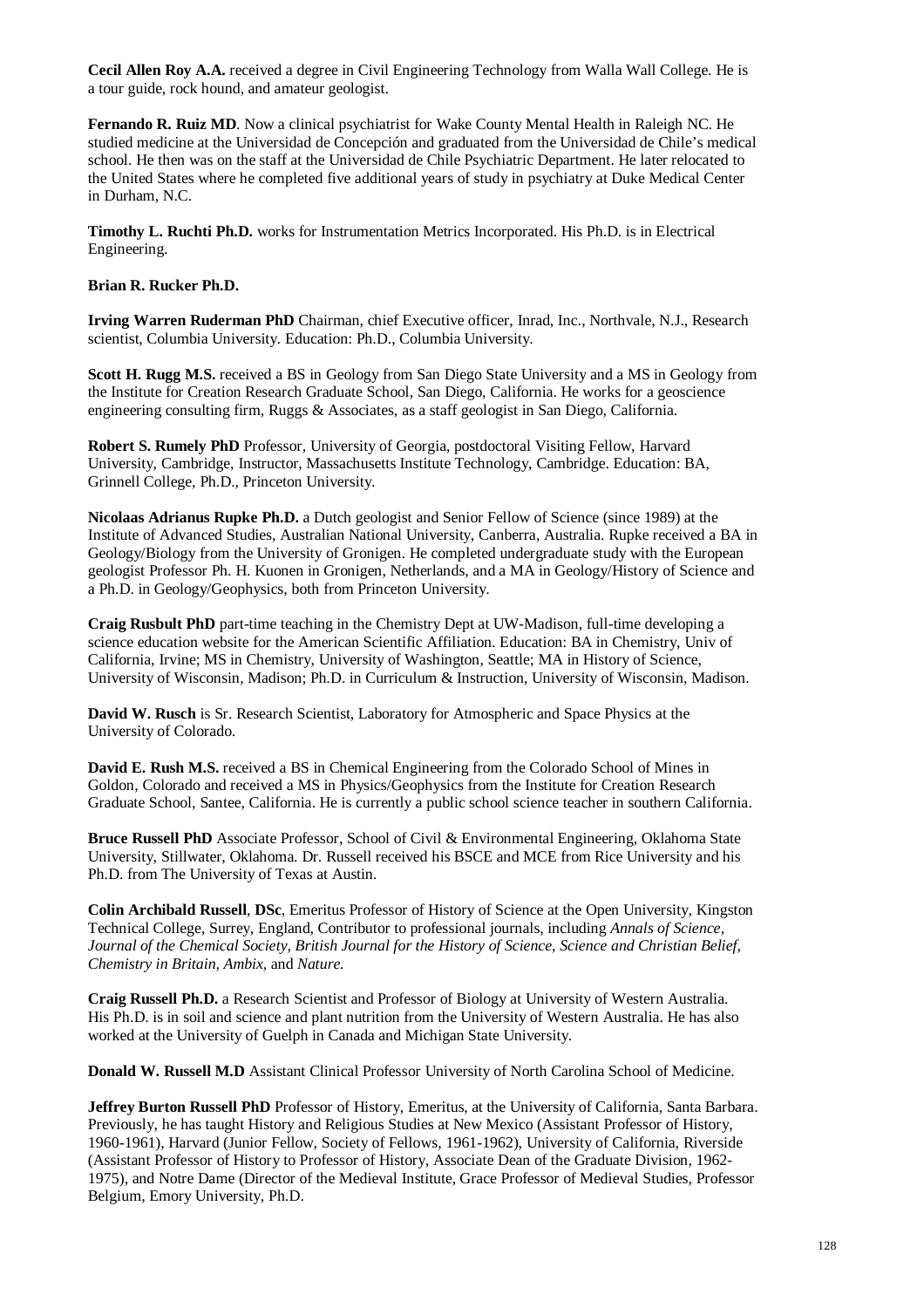**Scott Russell PhD** Associate Professor of Poultry Processing and Products Microbiology, Department of Poultry Science, University of Georgia. Primary Research Interests: Education: B.S. The University of Georgia (Microbiology); M.S. The University of Georgia (Poultry Science); Ph.D. The University of Georgia (Poultry Science).

**James P. Russum Ph.D.** has a Ph.D. in Chemical Engineering from Georgia Institute of Technology.

**Rodney M. Rutland PhD** is the department head and Associate Professor of Kinesiology at Anderson University.

**Andrew Ruys Ph.D.** is a research fellow in mechanical and mechatronic engineering at the University of Sydney, Australia. He holds a B.E. with first class honors in ceramic engineering, Dip.BS, Moore College, Sydney and a Ph.D. in Materials Science and Engineering from the University of New South Wales. Ruys is the founding editor of International Ceramic Monographs and serves on the editorial board of *Interceram-International Ceramic Review* (Germany). He has published 34 scientific papers and 6 book chapters.

**Theodore W. Rybka Ph.D.** has a BA in Mathematics and a BS in Physics, both from the University of British Columbia, a MS in Nuclear Physics from the University of Saskatchewan, and a Ph.D. in Solid-State Physics from the University of Oklahoma. Dr. Rybka also studied Nuclear Physics at the University of Southern California. He has spent most of his career in the field of aerospace science, and currently works for General Dynamics in San Diego, California.

Lee C. Ryker, Ph.D. is a teacher and research scientist. He has his BS from Franklin College in Indiana, a MS from the University of Michigan, a MS from University of Oregon and a Ph.D. and a post doc from Oregon State University, all in biology. His research has been published in publications that include *Scientific American*.

**Jun-Ichi Ryu Ph.D.** is Associate Professor of Microbiology at Loma Linda University. His Ph.D. is from Tokyo Metropolitan University.

**Lennart Saari Dr.Sc.** a Biologist, Chair of the A Rooha Finland National Committee. He teaches ornithology and is Adjunct Professor of Wildlife Biology at the University of Helsinki.

**David A. Sabatini PhD** Charles L. Blackburn Presidential Professor, School of Civil Engineering and Environmental Science, University of Oklahoma, Associate Director of the Institute for Applied Surfactant Research, and Director of the Environmental and Ground Water Institute at the University of Oklahoma. Dr. Sabatini received his B.S. from the University of Illinois-Urbana, his M.S. at Memphis University, and his Ph.D. at Iowa State University.

**Jeffrey Sabburg Ph.D**. He has a PhD in Physics from Queensland University of Technology (Australia)

**David Sack M.S.** is Professor of Mathematics, Engineering Sciences Division, Lincoln Land Community College in Decatur, Illinois. He received his BS in Secondary Education from Concordia College, River Forest, Illinois, a MS in Computer Science from the University of Illinois, Springfield, and a MS in Mathematics from Indiana University.

**Victoriano Saenz** is Professor of Medicine at Autonomous University of Guadalajara, Mexico.

**Eduardo Sahagun** is Professor of Botany from Autonomous University of Guadalajara, Mexico.

**John H. Sailhamer Ph.D.**, a Theologian, was Professor of Old Testament at Western Seminary in Portland, Oregon, and is now Scholar in residence at Northwestern College, St. Paul, Minnesota. He receive his Ph.D. from the University of California, Los Angeles.

**Phil Saint B.S.**, an author and artist, was educated at Wheaton College in Wheaton, Illinois graduating with a BS in Anthropology with high honors.

**Theodore Saito** is Project Manager at University of California Lawrence Livermore Laboratories. He has a B.S. in Engineering and Basic Science from the U.S. Air Force Academy in Colorado, a M.S. in Physics from the Massachusetts Institute of Technology, and a Ph.D. in Physics from Pennsylvania State University.

**Thomas Saleska Ph.D.** is Professor of Biology at Concordia University, Wisconsin. His BS is from Concordia University, Riverforrest, his MS from the University of Houston, and his Ph.D. is from the University of Wisconsin.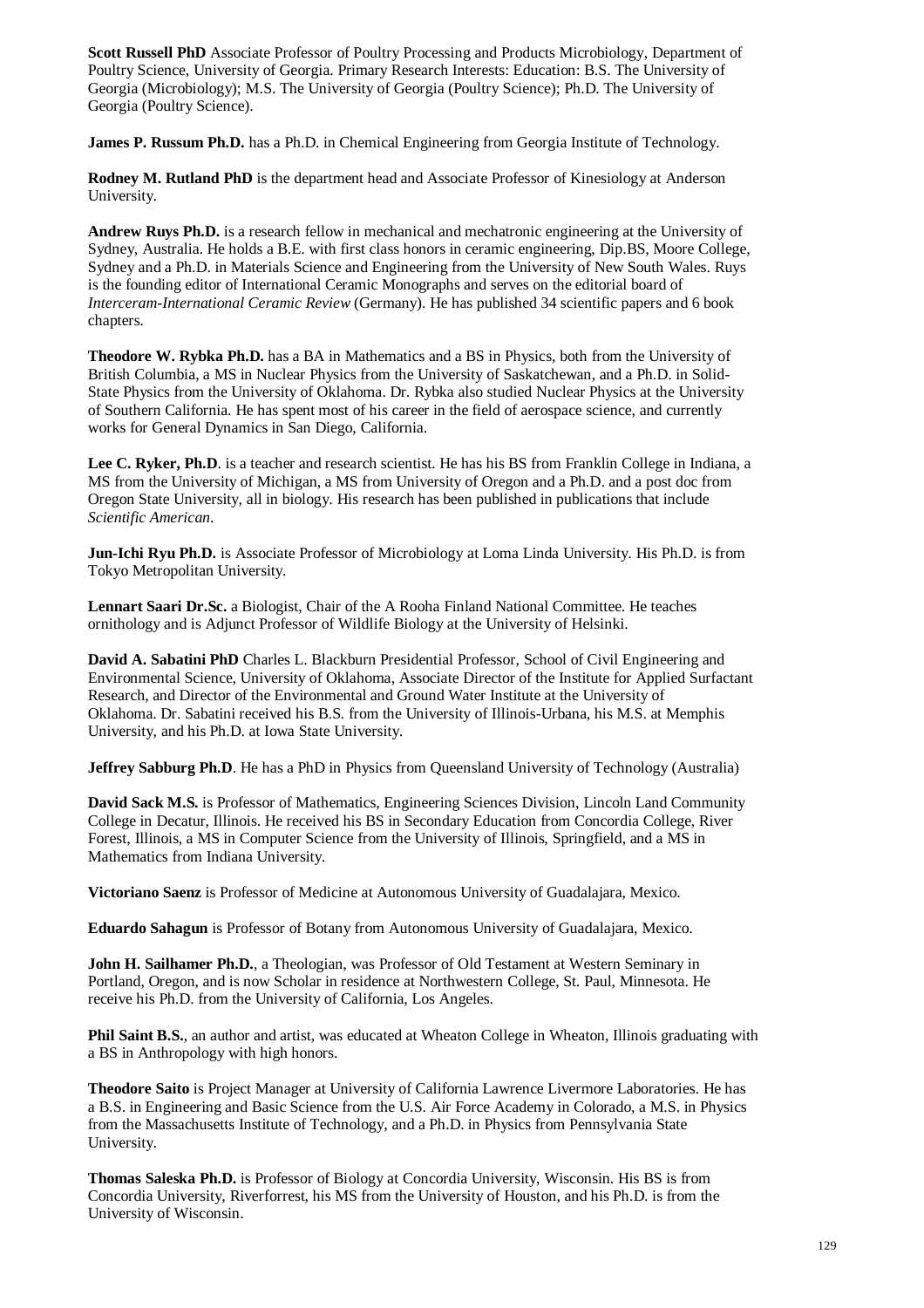**Frank Salisbury Ph.D.** is Professor Emeritus of Plant Science at Utah State University. He has a BS and MS in botany and biochemistry from Utah State University and a Ph.D. from California Institute of Technology in plant physiology and geochemistry. He was a professor at Colorado State University for 11 years and left to become chair, department of plant science at Utah State. He has authored or coauthored 14 books, including a basic text in plant physiology.

**Susan Salladay R.N, PhD** is professor of nursing at Cedarville University. Her PhD is from Boston University

**Guenter E. Salter Ph.D.** is retired Dean Emeritus of the College of Arts and Science, Bob Jones University. He has a BA from Wayne State University, a MA and a Ph.D. in Modern Languages and Philosophy, Vanderbilt University.

**Stanley Salthe Ph.D.** is Emeritus Professor Biological Sciences at Brooklyn College of the City University of New York. His Ph.D. is in Zoology from Columbia University. He wrote a major textbook on evolutionary Biology published by Holt, Rinehart and Winston.

**Ronald G. Samec**, **Ph.D.** Chair, Science Education, Physics and Astronomy, Bob Jones University Professor of Physics and Engineering, Formerly Department of Physics and Astronomy, Butler University, Indianapolis, IN; Planetarium, Public Observatory Director, Butler University, Indianapolis, IN; Graduate Teaching Assistant, Clemson University, Clemson, SC; Taught Astronomy labs (aided in revising manual), College Physics Course, Planetarium instructor, A3-P Spitz Planetarium.B.A. in Astronomy, University of South Florida; M.S. Science Education, Physics Concentration, The University of South Florida; Ph.D. Physics, Clemson University. He has over 100 professional publications and 20 NASA/NSF grants.

**Philip J. Sampson PhD** is an author and research fellow at a British think Tank. His PhD is in the social sciences from the University of Southampton in England.

**Allan Sandage PhD** has been on the staff of the Mt. Wilson and Palomar Observatories since 1952, now the Observatories of the Carnegie Institution of Washington, where he began as a graduate student assistant to Edwin P. Hubble. His research has been in stellar astronomy and observational cosmology. Educated at the University of Illinois and the California Institute of Technology, where he earned his doctorate under Walter Baade, he has published widely in the scientific literature including in the leading scientific journals. Sandage is credited with the discovery of quasars, small blue cosmic objects that may be places where stars are born.

**Matthew H. Sanders M.S.** received a MS in Biology from the Institute for Creation Research Graduate School.

**Roger W. Sanders Ph.D.** received a BA in Biology from the College of the Ozarks, Point Lookout, a M.S. in Botany from the University of Michigan, Ann Arbor and a Ph.D. in Botany (Systematics) from the University of Texas, Austin. His postdoctorate was done at Ohio State University. He has many scientific publications, including in *Science*.

**William Sandine Ph.D.** Emeritus Professor of Microbiology, Oregon State University. In 1994 he was appointed distinguished professor. In 1981 he was awarded an American Society of Microbiology Achievement Award. His BS and Ph.D. are in Microbiology from Oregon State University.

**John Sanford Ph.D.** a Geneticist, Associate Professor Cornell University. His Ph.D. is in Plant Breeding/Plant Genetics from the University of Wisconsin in Madison. Dr. Sanford has over seventy publications and holds 27 patents.

**Julie Sanford M.En.S.** is instructor of Science at Cornerstone University. She has a BA from Grand Rapids Baptist College and a M.En. S, from Miami University in Ohio.

**Charles G. Sanny** is Vice Chair and Professor of Biochemistry at Oklahoma State University Center for Health Sciences. He has a BS in chemistry from Oklahoma Baptist University and a PhD in Biochemistry from Oklahoma State University.

**Ruben Aguilar dos Santos Ph.D**. Archaeology and Ancient History – University of São Paulo - SP Now at Adventist University of São Paulo – Campus I

**Yusdi Santoso, PhD** has a degree in Computer engineering from Nanyang Technological University in Singapore, and PhD from the Department of Physics at Oxford University, focusing on the study of DNA polymerase. He is now involved in research for a private company.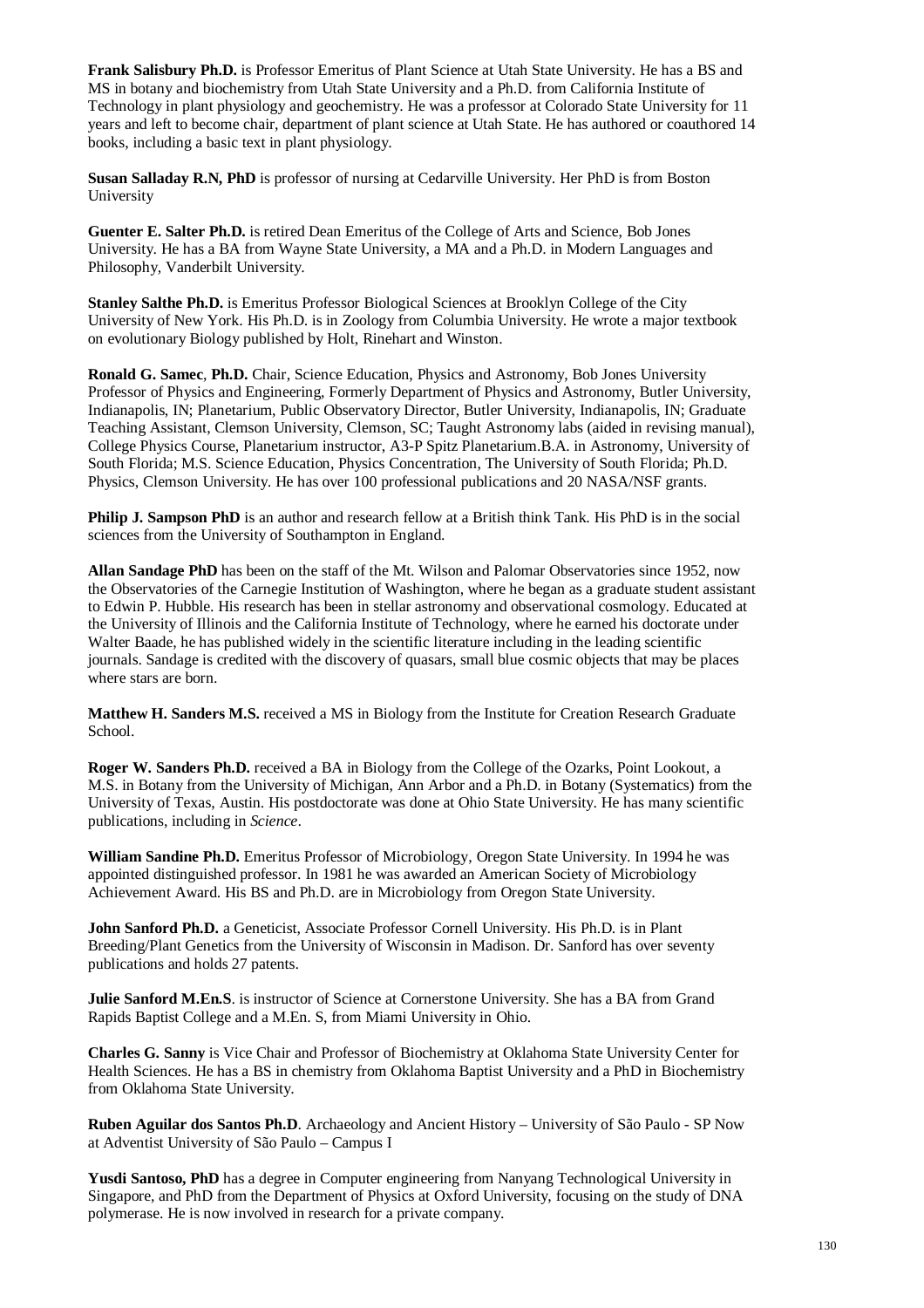**Fernando Saravi** a Professor, Department of Morphology and Physiology at Medical Sciences School, Universidad Nacional de Cuyo.

**Jonathan D. Sarfati Ph.D.** obtained his B.Sc.(Hons) and Ph.D. in Physical Chemistry from Victoria University, Wellington, New Zealand. He was for many years a research scientist for Industry.

**James Lewis Sartin, Jr. PhD** Professor of Physiology in the Department of Physiology and Pharmacology and the Department of Animal Health Research, Alabama Agricultural Experiment Station. He received his BA in Psychology from Auburn University in MS in Zoology from Auburn University and a Ph.D. in Physiology from Oklahoma State University, Stillwater. He was a Teaching Associate at Oklahoma State before beginning postdoctoral training at Temple University, Dr. Sartin spent an additional year on the faculty as a staff biologist at Temple University before joining the faculty at Auburn (Alabama) University.

**Philip William Sary** fisheries biologist, Code Fisheries, Lincoln, instructor Chapman College, Vallejo, California, B.S. California State University-Hayward, M.Div., Golden Gate Baptist Theological Seminary.

**Eugene A. Sattler M.A.** is a retired teacher and principal and has lectured extensively on creation over thirty years. He holds a BS and a MA from Concordia Teachers College, River Forest, Illinois, and has done graduate study in geology, geography and anthropology at Michigan State University. He serves on the Board of Directors of the Genesis Institute and the Chronology-History Research Institute.

**Gene Sattler Ph.D.** is professor of biology and chemistry at Liberty University. He has a B.S. from Toledo University, a M.S. from Ohio State University, and a Ph.D. from the University of Maryland.

**Paul W. Sattler Ph.D.** is Chair of the Department of Biology and Chemistry at Liberty University. He received his B.S. from the University of Toledo, M.S. from Miami University of Ohio, and his Ph.D. from Texas Tech University, all in biology.

**Paula Renee Scarbrough MD** fellow in Medical genetics University of Alabama, Birmingham, clinical instructor, fellow Medical genetics, staff clinical geneticist, Laboratory Medical Genetics, staff University of Alabama Hospitals and Clinics, Birmingham; B.S. in Biology, Spring Hill College, M.D., University of Alabama. Recipient Toolen award Spring Hill College, President's scholar in biology Spring Hill College.

**Jacques Sauvagnat Ph.D.** is a research scientist at the Geoscience Research Institute, and now pursuing research on the Barremian obstracodes of southeastern France. His Ph.D. in Paleontology is from the University of Geneva.

**Phillip Savage Ph.D.** is Professor of Chemical Engineering at the University of Michigan. His BS is in Chemical Engineering from Pennsylvania State University. His M.Ch.E. and Ph.D. are both from the University of Delaware in Chemical Engineering.

**Craig Savige M.A.**, a qualified electrical engineer, worked for six years as an engineer with the State Electricity Commission of Victoria, Australia, six years as an electrical engineer and has been working as an Engineering Officer with the RAAF since 1998. Savige also has a degree in Theology.

**Dale Schaefer Ph.D.** is Professor, Materials Science & Engineering at the University of Cincinnati. His Ph.D. is in Physical Chemistry from MIT.

**G. Bradley Schaefer** is Professor of Pediatrics at the University of Nebraska Medical Center. He is also Professor of Chemistry at the University of California Berkeley.

**Henry Frederick Schaefer, III PhD** Graham Perdue Professor of Chemistry and Director of the Center for Computational Quantum Chemistry at the University of Georgia, Athens. He has been nominated for the Nobel Prize and was recently named the third-most cited chemist in the world. Previous posts: from Assistant Professor to Professor chemistry, University of Californiat at Berkeley, 1969-87. Appointed Professeur d'Echange University Paris, 1977, Gastprofessor Eidgenossische Technische Hochshule, Zurich, 1994, 95, 97, 2000, 02, 04; Wilfred T. Doherty Professor, dir. Inst. Theoretical Chemistry, University of Texas, Austin, 1979-80; Lecturer in field. Education: BS, MIT and Ph.D., Stanford University, Doctorate, University of Plovdiv, Bulgaria, 1998; Doctorate, University of Sofia, Bulgaria, 1999; Doctorate, Beijing Inst. Tech., 1999; Doctorate, Huntington College, Indiana, 2002. He is the editor-in-chief of *Molecular Physics* and President of the World Association of Theoretically Oriented Chemists.

**Bruce C. Schanberg D.Ed.**, a science educator, he has a MS in Electrical Engineering and a D.Ed in Science education from Colorado State University.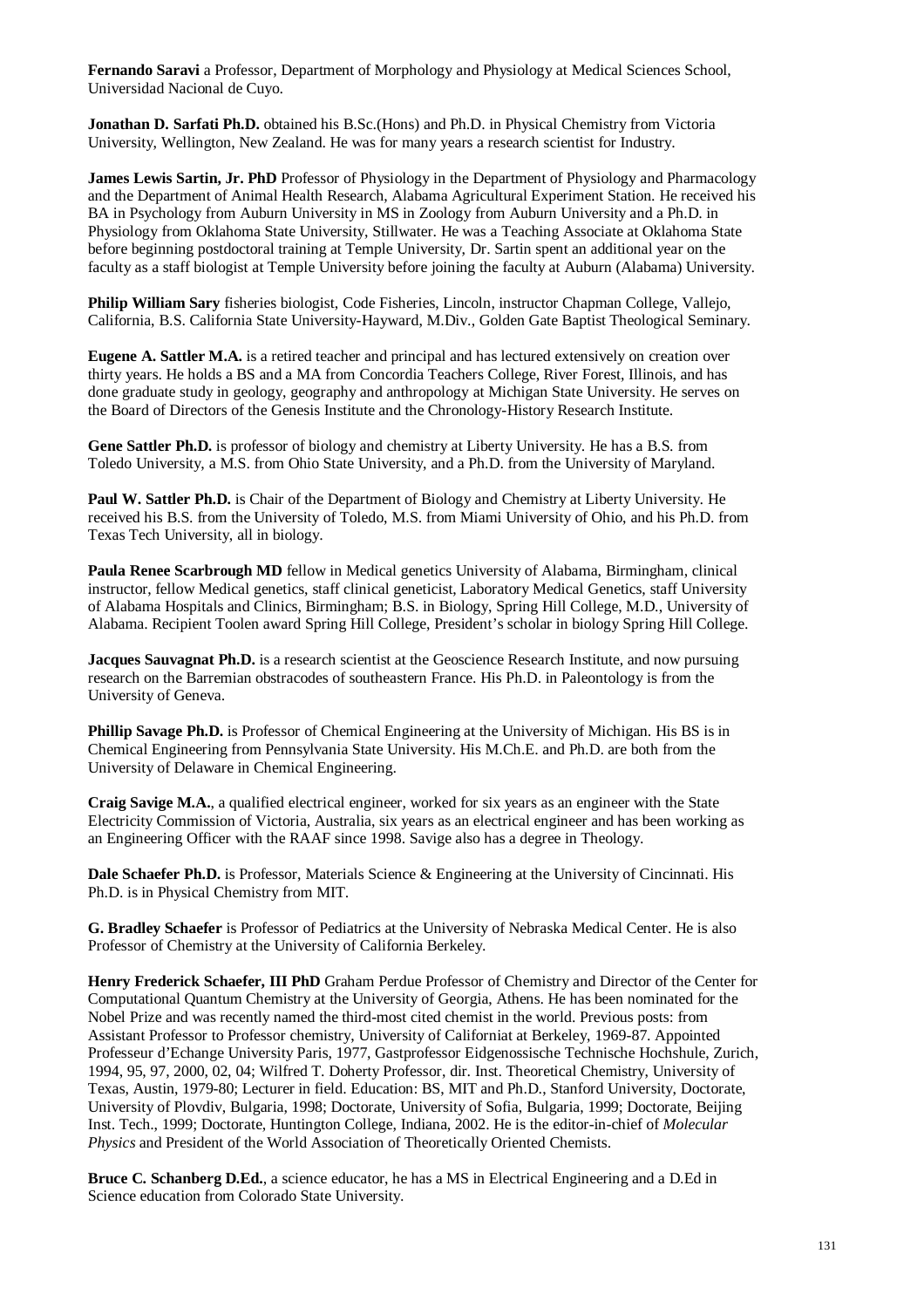**Arthur L. Schawlow PhD** a co-inventor of the laser, winner of the Nobel Prize in Physics in 1981 for work in laser spectroscopy, and recipient of the National Medal of Science in 1991, made fundamental contributions to the fields of laser and maser spectroscopy. In this field of spectroscopy, spectra that have been amplified by either a laser or a maser are examined in order to discover properties of a targeted material. Schawlow is also remembered as an important professor, Lecturer, and highly visible member of the scientific community.

**Timothy W. Schenz PhD** is a physical chemists and has a PhD in physical Chemistry.

**Sigrid Hartwig-Scherer PhD** Ph.D. in physical anthropology. Since 1999 independent activity as accredited Christian Beraterin of the Ignis-Akademie für Christliche Psychologie /Ignis academy for Christian psychology. Hartwig-Scherer earned the Ph.D. in physical anthropology at the University of Zurich, studying under R. D. Martin. Her doctoral work was in the field of skeletal ontogeny and hominoid phylogeny. She was research Fellow at the Institute for Anthropology and Human Genetics at Ludwig-Maximilian University in Munich (1993-2001). Her articles have been published the *American Journal of Physical Anthropology* and the *Journal of Human Evolution*, and she is the author of Ramapithecus-Vorfahr des Menschen? [Ramapithecus-Progenitor of Humans?] (Pascal Verlag). She lectures widely as a member of American and German anthropological and primatological societies. Her current research deals with comparative pre- and postnatal skeletal developments in primates.

**Siegfried Scherer PhD** Professor of Microbial Ecology and Director of the Unit of Microbiology at the Technische Universität München, located in Freising-Weihenstephan. The Unit of Microbiology is one of six units forming the Zentalinstitut für Ernährungs- und Lebensmittelforschung (ZIEL). Study of biology, chemistry and physics, Universität of Konstanz, Staatsexamen in chemistry and physics (similar to B.Sc.), Diplom in biology (equivalent to M.Sc.), Ph.D. in biology, Universität Konstanz, (Professor Dr. P. Böger): "Interaction of photosynthesis and respiration in cyanobacteria", 1983; Post doctorate at Universität Konstanz, Research Fellow of the Deutsche Forschungsgemeinschaft at Universität Konstanz; Research in molecular ecology of cyanobacteria and protein evolution, 1989-1990; Habilitation at the Fakultät für Biologie der Universität Konstanz: "Plant physiology" and "Microbial ecology", February 1991; Professor of Microbial Ecology, Technische Universität München and Director of the Institute of Microbiology at FML, April 1991 to present.

**Joachim Scheven Ph.D.** holds a teaching post in Biology in Germany and is curator of the German Museum Lebendige Vorwelt. He has studied zoology, botany, biology, and geology, and received a Ph.D. from the University of Munich with a thesis in entomology. His post-doctoral studies were in parasitology, tropical medicine, and he has done extensive post-doctoral research in paleontology.

**Thomas Schirrmacher Ph.D.** is Director of the German Center for World Mission in Erftstadt, West Germany. He is Professor of Ethics and World Missions at several American seminaries and Rector of Martin Bucer Seminary in Bonn, Germany. He has a doctorate in Theology (Dr.Theol.) from the Netherlands, a Ph.D. in Cultural Anthropology, a Th.D. in Ethics, and received an honorary doctorate (DD) in 1997.

**Robert E. Schlegel PhD** Professor of Industrial Engineering, School of Industrial Engineering, University of Oklahoma. Associate Director for Research, Center for the Study of Wireless Electromagnetic Compatibility, University of Oklahoma, Norman, OK. He received his B.S. in Industrial Engineering With Distinction, University of Oklahoma, and a Ph.D. in Industrial Engineering from the University of Oklahoma, Norman.

**Laura Schlessinger PhD** Professor of biology, department biological science University of Southern California and Pepperdine University, now an author and radio commentator. She has a BS in biological science from the State University of New York and a MS, M. Ph. and PhD in physiology from Columbia University, New York.

**Jeffrey P. Schloss**, **Ph.D**. Professor of Biology, Westmont College, Santa Barbara, CA: Biology Department: Chair. He received his undergraduate training in philosophy at University of the Pacific and in biology at Wheaton College, Wheaton, Illinois and post baccalaureate training in ecology and evolutionary biology at University of Virginia, University of Michigan, and Washington University, Division of Biology and Biomedical Sciences at St. Louis, Missouri, where he received a Ph.D. in Ecology & Evolutionary Biology. He has taught at the University of Michigan, Wheaton College, Jaguar Creek Rainforest Research Station. He has been a Danforth Fellow, a AAAS Fellow in Science Communication and a Fellow of the Discovery Institute..

**Al Schlundt PhD** professor of physical and natural science at Faulkner University in Montgomery, AL. He has a BA from the University of California, Davis, a MS form the University of Florida, and a PhD from the Utah State University, all in natural science.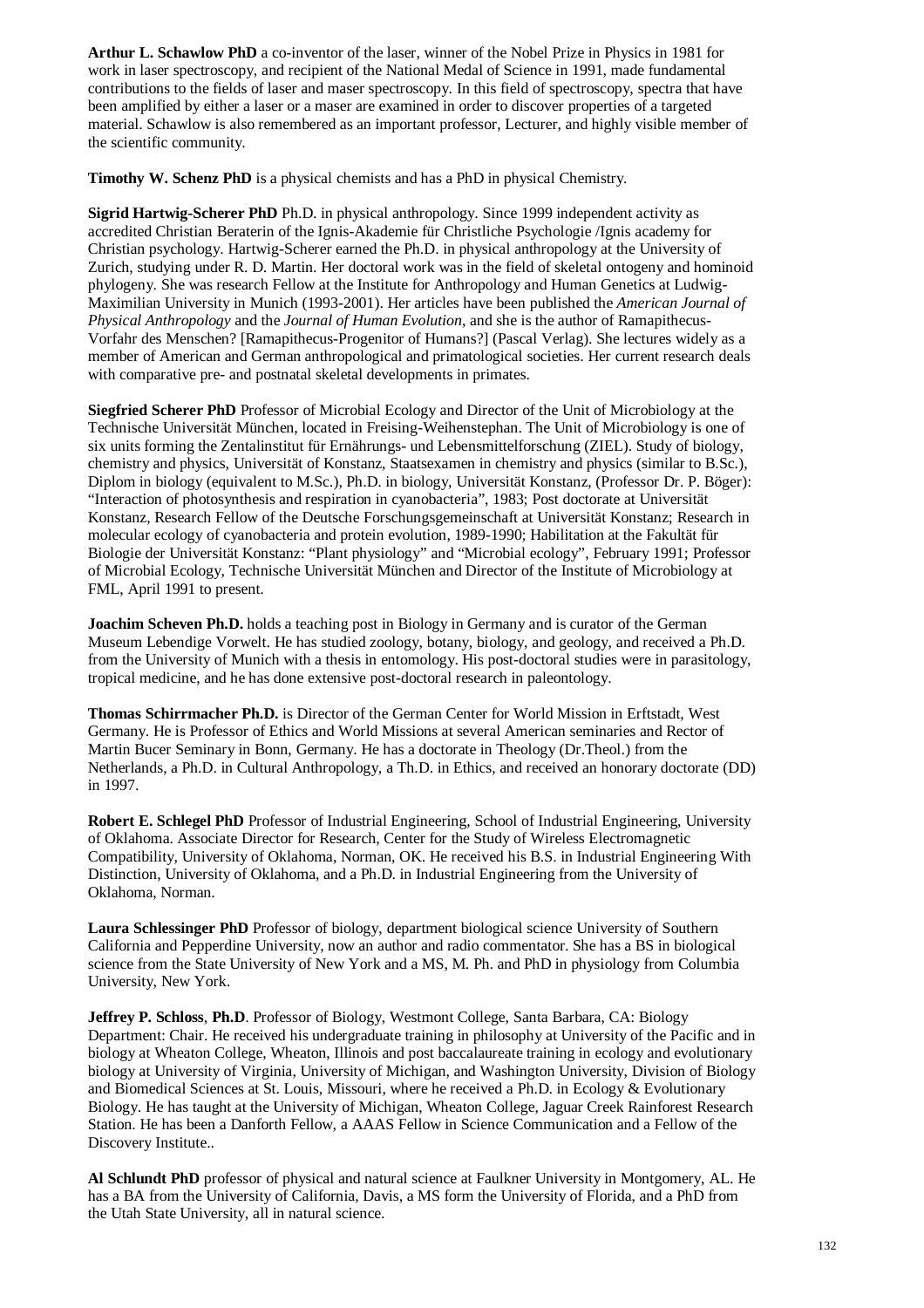**Duane Arthur Schmidt** DDS. is the Chief Executive Officer of a large dental practice in Iowa and is active in creation research.

**Londa Schmidt, Ph.D**. Professor of biology at Oakwood University. B.A., Andrews University, M.S., Loma Linda University, Ph.D., University of Edinburgh (Scotland).

**Norman Schmidt Ph.D.** is Associate Professor of Chemistry at Georgia Southern University. His Ph.D. is in Chemistry from the University of South Carolina.

**Eduard F. Schmitter Ph.D.** has a Ph.D. in Astronomy from the University of Wisconsin.

**Andrew Schmitz Ph.D.** a research scientist has a Ph.D. in Inorganic Chemistry is from the University of Iowa.

**Hermann Schneider Ph.D.** was with Institute for Hochenergiephysik der University, Heidelberg, Germany.

**Daniel L. Schobert B.A.** has a BA in Communications from Michigan State University and since 1972 has been in radio broadcasting. He is founder of the *Creation Report*, a weekly radio broadcast.

**Gary L. Schoepflin M.S.** has a MS in Physics and is Associate Professor of Physics at Walla Walla College, College Place, Washington.

**Bruce Schrier PhD** a research scientist in molecular genetics at the National Institutes of Health in Bethesda Maryland. He earned his MD from Case Western Reserve University Medical School and his PhD in biochemical pharmacology at Tufts University, Boston, MA.

**Christopher Scurlock Ph.D**. He has a PhD in Chemistry from Arizona State University

**Granville Sewell PhD** Professor of Mathematics The University of Texas at El Paso

**James Shaw PhD** professor emertis at the Harvard School of Dential Medicine and director of a Harvard research labatory. He has a PhD in biological chemistry from The University of Wisconsin. He bacame a Christian after he became a Harvard faculity member.

**Haim Shore PhD** Professor of Quality and Reliability Engineering at Ben-Gurion University of the Negev (Israel) His Ph.D. is in Statistics

**Jeffery G. Schragin MD, MPH** is a clinical epidemiologist involved in cancer research. His MD is from the University of Missouri-Columbia, and his MPH in epidemiology is from the University of Pittsburgh.

**Helmut Ernst Schrank ME** is a retired electronics engineer and private consultant. He has made significant contributions to antenna design and practice. He has a MS in Electrical Engineering.

**Fred Schroeder Ph.D.** is a Marine Geologist. His Ph.D. is in Marine Geology is from Columbia University.

**Gerald L. Schroeder Ph.D.** is a nuclear physicist, oceanographer and Jewish Hebrew Scholar at the Weizmann Institute of Science in Israel. He had undergraduate and graduate studies at M.I.T. Schroeder has a BS, a MS in Physics, and a doctorate in Physics from MIT.

**Lawson Schroeder D.D.S.** is Assistant Professor at the University of Tennessee College of Dentistry in Memphis, Tennessee. His DDS is from the University of Tennessee.

**W. Christopher Schroeder PhD** Associate Professor of Mathematics Morehead State University.

**Rachel Schuler M.S.** received her MS in Biology from the Institute for Creation Research Graduate School in 1997.

**Dean Schulz Ph.D.** a computer scientist, has a Ph.D. in Computer Science is from Colorado State University.

**Haller Elinar S. Schünemann Ph.D.** Professor at Adventist University of São Paulo – Campus. His PhD is in Social Sciences and Religion from Methodist University Piracicaba – SP.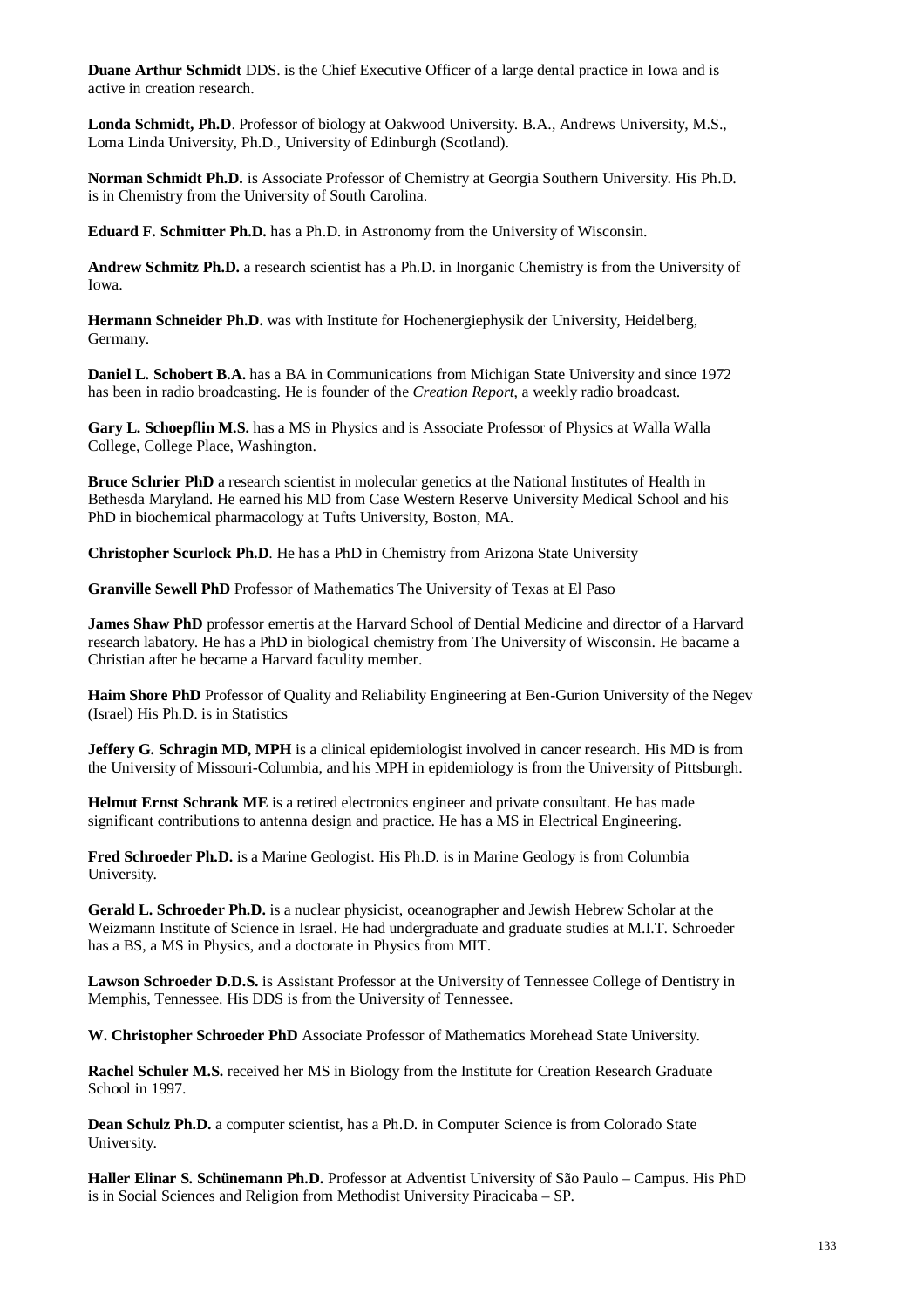**Marcel Paul Schutzenberger, MD** medical doctor, biologist and mathematician, criticizes Darwinism using information theory, of which he is one of the founders.

**Christian Schwab PhD** is senior research scientist and Professor of Chemistry at University of

**Ernest R. Schwab Ph.D.** is Associate Professor of Biology, La Sierra University. His Ph.D. is from Loma Linda University.

**Linda S. Schwab Ph.D.** is Professor of Chemistry at Wells College. following employment as an Associate in the Center for Brain Research at the University of Rochester School of Medicine and Dentistry, and a Teaching Fellow at Northeastern Seminary. B.A. in Chemistry, Summa cum Laude, Phi Beta Kappa, Wells College, M.S., Ph.D. in Organic Chemistry, University of Rochester, M. Div., Northeastern Seminary. She has published 18 papers in her area.

**Jeffrey M. Schwartz Ph.D.** is Research Professor of Psychiatry at the University of California, Los Angeles School of Medicine.

**C. Theodore Schwarze PhD** Professor Emeritus of Civil Engineering at New York University.

**Mary Higby Schweitzer Ph.D.** Professor of Molecular Paleontology at North Carolina State University. She has a BS from Utah State University in Biology. Her Ph.D. is in Paleontology from Montana State University under Jack Horner. She has published widely, including in *Science* and was named by *Discover* Magazine, "one of the worlds best known paleontologists" (May, 2006, p. 40). Her work is widely used to lend doubt of the claim that the dinosaurs were wiped out 65 million years ago, although she is very critical of the use of her science discoveries to support theological claims.

**John C. Scott PhD**. is an historian. He has published widely in scholarly journals. His PhD is from the University of Toledo in history.

**T. Gordon Scott, PhD**. Professor of Chemistry at Winston-Salem State University. He has a BS from The University of Pennsylvania, studied at Cambridge University for two yeard, and earned his PhD from the University of Illinois in biological chemistry.

**Robert Scovner MD** is a physician and adjunct professor in Frederick, MD. He has a BA in biology from Lafayette College, and a MD from NY Medical College.

**Dan Scott Ph.D.** Adjunct professor at Wright State University. His Ph.D. in Biology is from Ohio State University.

**Benjamin Scripture PhD** has a BA in Zoology from University of California, Berkely and a M.Div in theology from Grace Seminary in Warsaw, IN, and a PhD in microbiology and biochemistry from The University of Notre Dame. He also has several publications in peer reviewed scientific publications.

**Jonathan B. Scripture Ph.D.** He was a research scientist at Case Western Reserve Medical School for five years. and now is a professor at Grace College in Winona Lake, Indiana. He received a BA in Zoology from the University of California at Berkeley, a Master of Divinity from Grace Theological Seminary at Winona Lake, Indiana, and a Ph.D. in Biochemistry from the University of Notre Dame, South Bend, Indiana.

**Marlan O. Scully PhD** Burgess Distinguished Professor, Director of the Institute for Quantum Studies, Texas A&M University. After receiving his MS and Ph.D. in Physics from Yale University, he began his teaching career at Yale. Subsequently, he was an Associate Professor of physics at MIT, then a Professor of Physics and Optical Sciences at the University of Arizona.

**Raymond Seaman M. Ph.D.** is a science education teacher instructor at New York University. Seaman has a M.Ed., and a Ph.D. from New York University.

**Jack Wood Sears Ph.D.** is Chairman, Department of Biology, Harding College, Searcy, Arkansas; Retired. His Ph.D. in Genetics is from the University of Texas.

**William L. Seaver Ph.D.** is in the Department of Statistics at the University of Tennessee, Knoxville, and has a Ph.D. from Texas A&M University.

**Joe Sebeny M.S.** is an aerospace engineer with over twenty-three years of experience in the defense industry. He works for the Raytheon Missile Systems Company, Arizona. Sebeny earned two BS Degrees from the Massachusetts Institute of Technology, one in Physics, the other in Astronautical and Aeronautical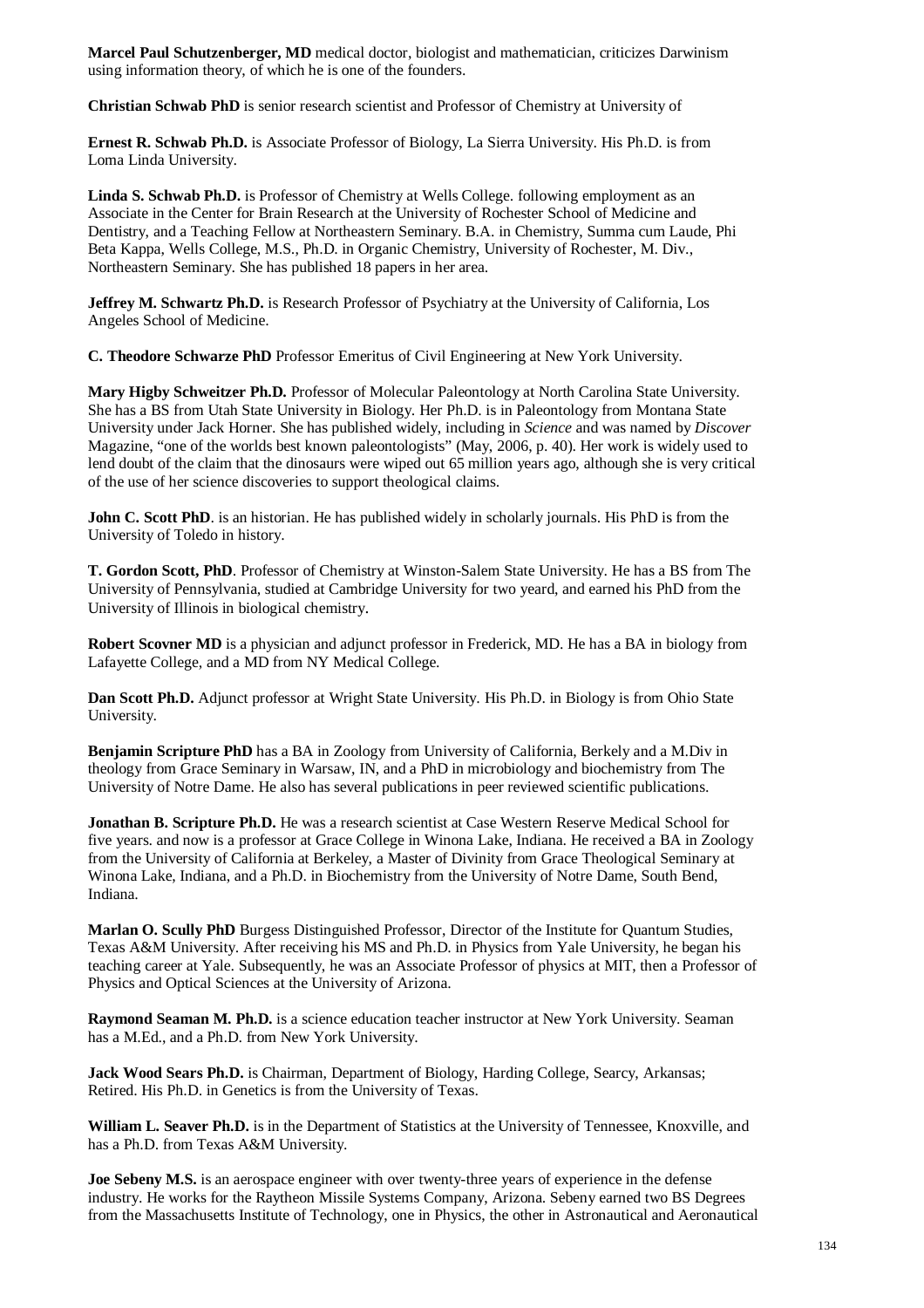Engineering at the age of nineteen. After this he received a M.S. in Electrical Engineering from the University of New Hampshire.

**Ralph W. Seelke Ph.D.** is Professor and Chair of the Department of Biology and Earth Sciences at University of Wisconsin. In 2004 he was a Visiting Scholar in the department of Microbiology and Immunology at Stanford University Medical school doing research on an experimental evolution project. His BS is from Clemson University and his Ph.D. is from the University of Minnesota and the Mayo Graduate School of Medicine in Microbiology. Hid did postgraduate work at Mayo. He is the co-author of 8 publications in the peer reviewed scientific journals.

**Gerald E**. **Seguin Ph.D.** Professor of Electrical and Computer Engineering at Royal Military College in Kingston, Ontario, Canada.

**Kostantine Seleznev** a Russian biologist at St. Petersburg State University.

**Thomas Seiler PhD**, a physicist from Germany with a degree in physics from the Albert-Ludwig-University, Freibirg and a Ph.D. in physics from the University of Munich

**Alexander Semyonov MD** Laboratory physician, Moscow Research Institute Pediatrics and Pediatric Surgery, Senior research worker, Consultant Laboratory Immunology, Moscow Research Institute Pediatrics and Pediatric Surgery.

**Periannan Senapathy PhD** is a research scientists at Genome International Corporation in Madison Wisconsin an formerly a professor at the University of Wisconsin-Madison. He has a PhD in molecular biology and has published widely in the scientific literature.

**Giuseppe Sermonti Ph.D.**, an Italian geneticist and microbiologist, has served as Professor of Genetics at the University of Palermo and at the University of Parugia and was editor-in-chief of the *Rivista di Biolgia/Biology Forum* (Genoa), one of the oldest extant biology journals in the world. He has a Ph.D. in Agronomy and Biology.

**Barry Setterfield Ph.D (Hon).** was formerly at Flinders University of South Australia's School of Mathematical Sciences, and previously was a lecturer for the Astronomical Society of South Australia, Adelaide, Australia. Setterfield has authored a number of technical articles on the velocity of light and a technical monograph. He is an in-demand international speaker and lecturer.

**Helen Setterfield B.A.** has worked in the educational system at the county level. She is a retired teacher and is active in creation science and in writing and editing for several years. She received a BA in Sociology from the University of California, Hayward.

**Curt Sewell MS** is a retired licensed professional electronics circuit design engineer with Lawrence Livermore Laboratories in California and was involved with the Manhattan Project during World War II.

**E. Granville Sewell Ph.D.** is Professor of Mathematics at the University of Texas (El Paso). His BS is from Harding College, MS from University of Texas at Austin, his Ph.D. in Math from Purdue University.

**Stephen Sewell Ph.D.** is Assistant Professor of Family Medicine at Texas A&M.

**Rowan Seymour Ph.D.** Computer Science Queen's University, Belfast (Northern Ireland).

**David G. Shackelford Ph.D.** has a B.S.C. from the University of Arkansas and a M.Div. and Ph.D. from the Mid-America Baptist Theological Seminary, Memphis, Tennessee, the latter majoring in New Testament and Greek and minoring in Theology, Old Testament and Hebrew. Dr. Shackelford is Associate Professor of New Testament and Greek at the Mid-America Baptist Theological Seminary, Northeast Branch, Schenectady, Albany area, New York.

**Saami Shaibani D.Phil.** is Visiting Professor in the Department of Physics at Lynchburg College, Lynchburg, Virginia and a consultant for the Federal Bureau of Investigation and teacher of the physics of medicine to physicians and surgeons. His BA with honors and MA are both in the physical science areas, a D.Phil. are all from Oxford University, United Kingdom.

**Ahiezer Shaki Ph.D.** was with the Department of Life Science, Bar-llan University, Ramat Gan, Israel.

**Douglas B. Sharp B.S.** is a computer scientist, author and founder of the Revolution Against Evolution website. He has taught on the creation/evolution issue for over thirty years. Sharp received a BS in Physical Science from Michigan State University.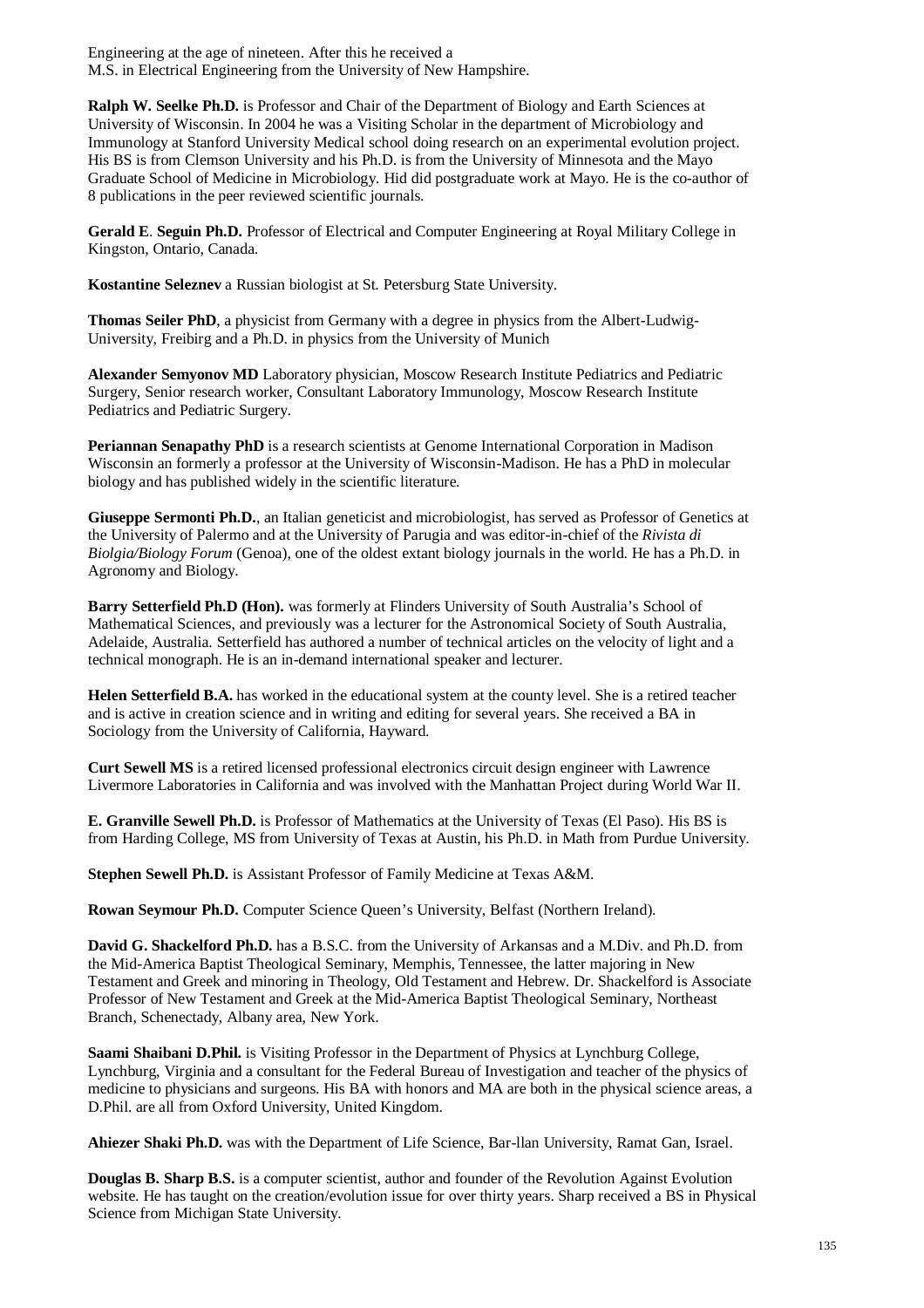**G. Thomas Sharp Ph.D.** is Founder and President of Creation Truth Foundation, Incorporated (founded in 1989). He received a B.S. in Social Studies and Science from Purdue University in 1964, a MS from the University of Oklahoma, and a Ph.D. with emphasis in religion and science from South Florida Bible College and Seminary. Dr. Sharp is working on a second doctorate (D.min.) at the American Bible College and Seminary with an emphasis in Creation Studies.

**R. Daniel Shaw Ph.D.** is Professor at the School of World Mission, Fuller Theological Seminary, Pasadena, California. He pursued a double major in Anthropology and Oriental Studies and earned a BA from the University of Arizona, a MA in Anthropology from the University of Arizona, and a Ph.D. from the University of Papua, New Guinea.

**Kevin R. Shaw PhD.** Assistant Professor of Biology at Grove City College. His BS is from Grove City College and his PhD from Texas A&M University, all in biology.

**Daniel Shayesteh PhD.** Author and public speaker, studied at the University of Tehran and earned his PhD in International Studies and was a professor of business at the University of Technology at Sydney. He has published much about Islam and science

**William Shea Ph.D., M.D.** Research Associate Director of the Biblical Research Institute, Silver spring, Maryland, Editorial Consultant for the Geoscience Research Institute. He received a Ph.D. from the University of Michigan and a M.D. from Loma Linda University.

**Gregory Shearer Ph.D.** is a Postdoc Internal Medicine Researcher at U.C.Davis. His Ph.D. is in Physiology from the University of California (Davis).

**Lewis Ross Shelton, III PhD** Associate Professor wildlife biology and Director W.E. Walker Wildlife Conservation Foundation; President Wildlife Management and Sporting Properties, Inc. Education: B.S. in Business, Mississippi State University, M.B.A., M.S. in Wildlife Biology, Ph.D. in Wildlife Biology, Colorado State University.

**Robert B. Sheldon Ph.D.** has a Ph.D. in Physics from the University of Maryland, College Park.

**Richard Sherlock Ph.D.** is Professor of Philosophy at Utah State University. His Ph.D. in Philosophy is from Harvard University.

**Brian David Sherman PhD** is a research scientist specializing in infectious diseases and community acquired infectious diseases. His PhD is in pharmacology from UCLA where he also did his residency in infectious diseases.

**Frank J. Sherwin M.A.** received his BA in Biology from Western State College in Colorado and a MA in Zoology with a specialty in parasitology and was active in research in his field at the University of Northern Colorado. Sherwin is a frequent speaker on creation/evolution issues around the country and an experienced biology instructor at college level. He is now Assistant Professor at the Institute for Creation Research Graduate School where he writes creation based curriculum.

**Pingnan Shi Ph.D.** has a Ph.D. in Electrical Engineering (Artificial Neural Networks) from the University of British Columbia.

**Lin Shieu-Hong, PhD** is an assistant professor of math at Biola University. He has a BS and MS in math from National Tiwan University and a PhD in math from Brown University.

**Dong-ha Shin Ph.D.** was a Professor at the University of Michigan, and now a professor in Seoul, South Korea. He has a Ph.D. in Physics from the University of Michigan.

**Hyun-kil Shin Ph.D.** was a Professor at Kunkuk University and is now with the Department of Neurology at Soonchunhyang Chunan Hospital, Bongmyungdong, Chungnam City, Korea. Shin has a Ph.D. in Food Chemistry.

**Don Shipley, DDS**. Chair of the Division of Allied Health, Assistant Professor, Louisiana College, Pineville, LA. He graduated from Baylor University with a B.S., and then continued with post graduate studies in biology before entering dental school. He graduated from Baylor College of Dentistry in Dallas with a Doctor of Dental Surgery degree.

**Mark Shlapobersky Ph.D**. Virology Bar-Ilan University (Israel)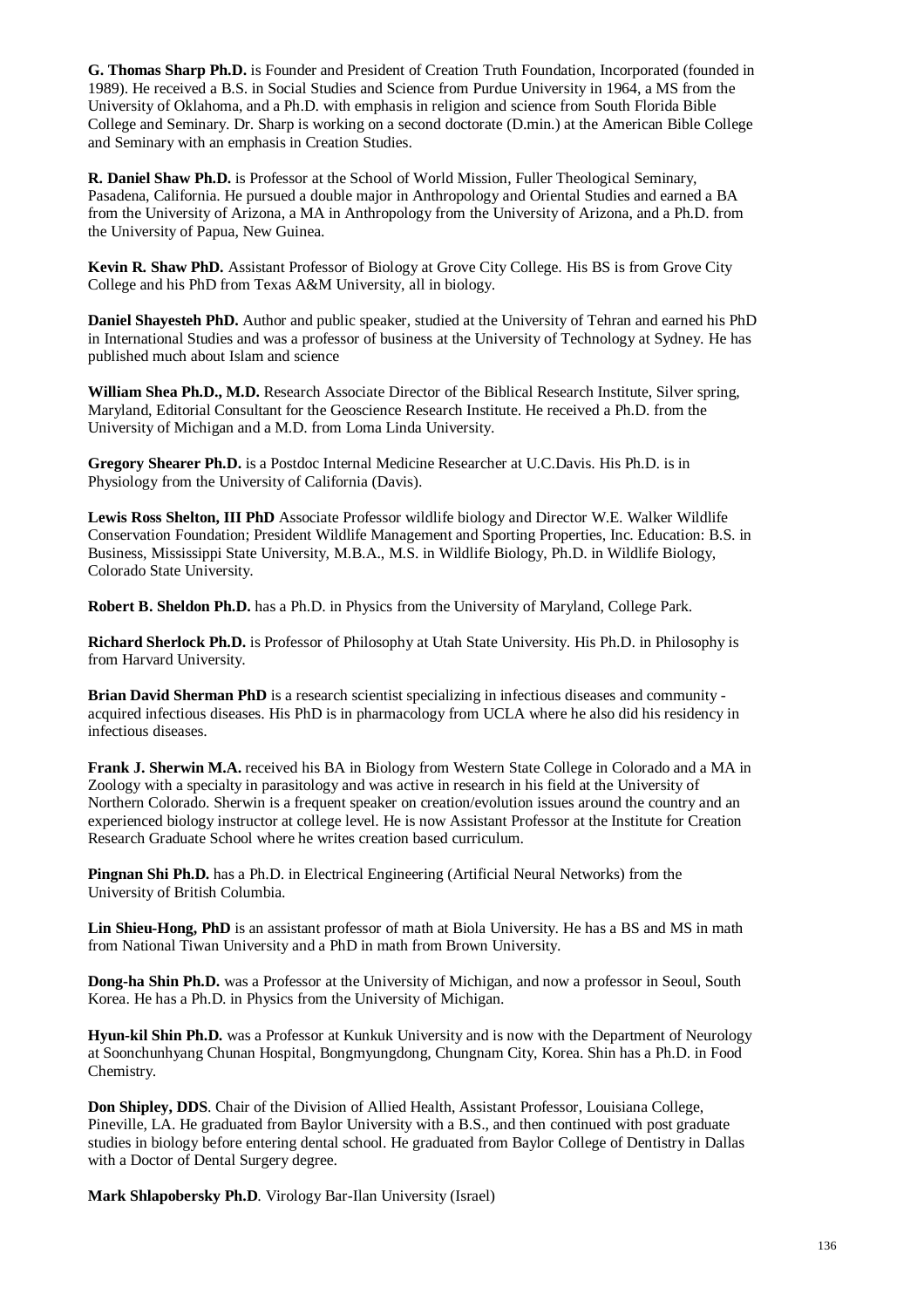**Don Shockey D.O.** is a retired optometrist, ark researcher, and President of the Executive Committee and Project Director of FIBER (the Foundation for International Biblical Exploration and Research).

**Stan Sholar PhD** He has a B.S. and MS in Electrical Engineering) and a Ph.D. in Control Systems Engineering. He was a Control Systems Analyst for the space program.

**David Shormann Ph.D.** a limnologists, he has a BS in aerospace engineering, an MA in marine chemistry from the University of Texas and a PhD in Limnology from Texas A&M University. He has done extensive field work in limnology and published a field guide.

**David K. Shortess Ph.D.** is a Professor emeritus of Biology at New Mexico Institute of Mining and Technology. His Ph.D. is from Pennsylvania State University in Biology.

**William P. Shulaw DVM** is a Professor at the Veterinary Preventive Medicine, Ohio State University. His DVM is from Ohio State University.

**Mikhail Shulgin Ph.D.** is a a professor of theoretical physics at Moscow Institute of Steel and Alloys. He graduated from Moscow Institute of Steel and Alloys and received a Ph.D. in Physical Chemistry from this institute. Shulgin is now the general director of the Micronickel Limited firm, which produces various units and parts for chemical metallurgical and automobile industries with corrosion and wear-resistant surface coatings.

**Evan Shute M.D.** writer, researcher and a physiologist, he matriculated at the University of Toronto at the age of 14, and completed both his B.S. and M.D. at the University of Toronto.

**Huang Shyhnchange Ph.D.** his Ph.D. in Chemistry is from the University of Florida.

**Horace D. Skipper, PhD** Professor of Crop and Soil Environmental Science, Clemson University, Clemson, SC. He has a BS from North Carolina State University in plant protection, a MS in weed science, and PhD, in soil biochemistry, both from Oregon State University in microbiology. He has 24 scientific publications in peer reviewed journals.

**Theodore J. Siek Ph.D.** is a former director at Analytic Biochemistries Inc., Southampton, PA, a forensic and clinical testing lab. His MS is in organic chemistry from Washington State University, and his Ph.D. in Biochemistry is from Oregon State University. He is a board certified expert in toxicology as it pertains to forensic science—criminal and civil legal issues coming before our public courts. Dr. Siek holds a PhD in biochemistry from Oregon State U, an MS from Washington State U, and an undergraduate degree from Pacific Lutheran College, Tacoma, WA. He has held positions as Assistant Professor of Food Science (OSU), Toxicologist for the Connecticut Dept. of Health, Chief Toxicologist for Northern Virginia, Technical Director of Poison lab, Denver, CO, Associate Director of National Medical Services, and Director of Analytic Bio-Chemistries for 24 years. He was also Toxicology Director for Bucks County Crime Lab (Pennsylvania) and the Technical Director of SECON of New England. Dr. Siek is currently a consultant for two Pittsburgh area clinical laboratories.

**Betsy (Elizabeth) Siewert, PhD** Has 15 years in Molecular Biology researcher in CU-Boulder and the University of Wisconsin, on the cell cycle using yeast as the genetic organism. She now works in bioinformatics. She has a B.S., Math, University of Wisconsin, Madison, a M.S. in Applied Math, University of Colorado, Boulder, and a PhD in Biostatistics from the University of Colorado.

**Wellington dos Santos Silva Ph.D**. Human Genetics University of Brasilia Now at Adventist College of Bahia

**Bruce M. Simat Ph.D.** is Associate Professor of Biology at Northwestern College in St Paul, MN. His Ph.D. is in physiologyfrom the University of Minnesota, his M.S. and BA are from the University of Minnesota-Duluth, School of Medicine.

**Brian Sindel PhD** Associate Professor in Weed Science, Agronomy & Soil Science, School of Rural Science and Agriculture, University of New England, Armidale, NSW. He has a B.S.in Agriculture(Hons), Sydney University DipEd(Dist), Sydney Institute of Education and a Ph.D. from Sydney University.

**Roger G. Sigler II M.S.** is an oil geologist, received a BS in geology with honors from the University of Pennsylvania and a MS in Geology from the Institute for Creation Research Graduate School.

**Charles Signorino PhD** Professor emeritus of Organic Chemistry Eastern Baptist College in St Davids, PA.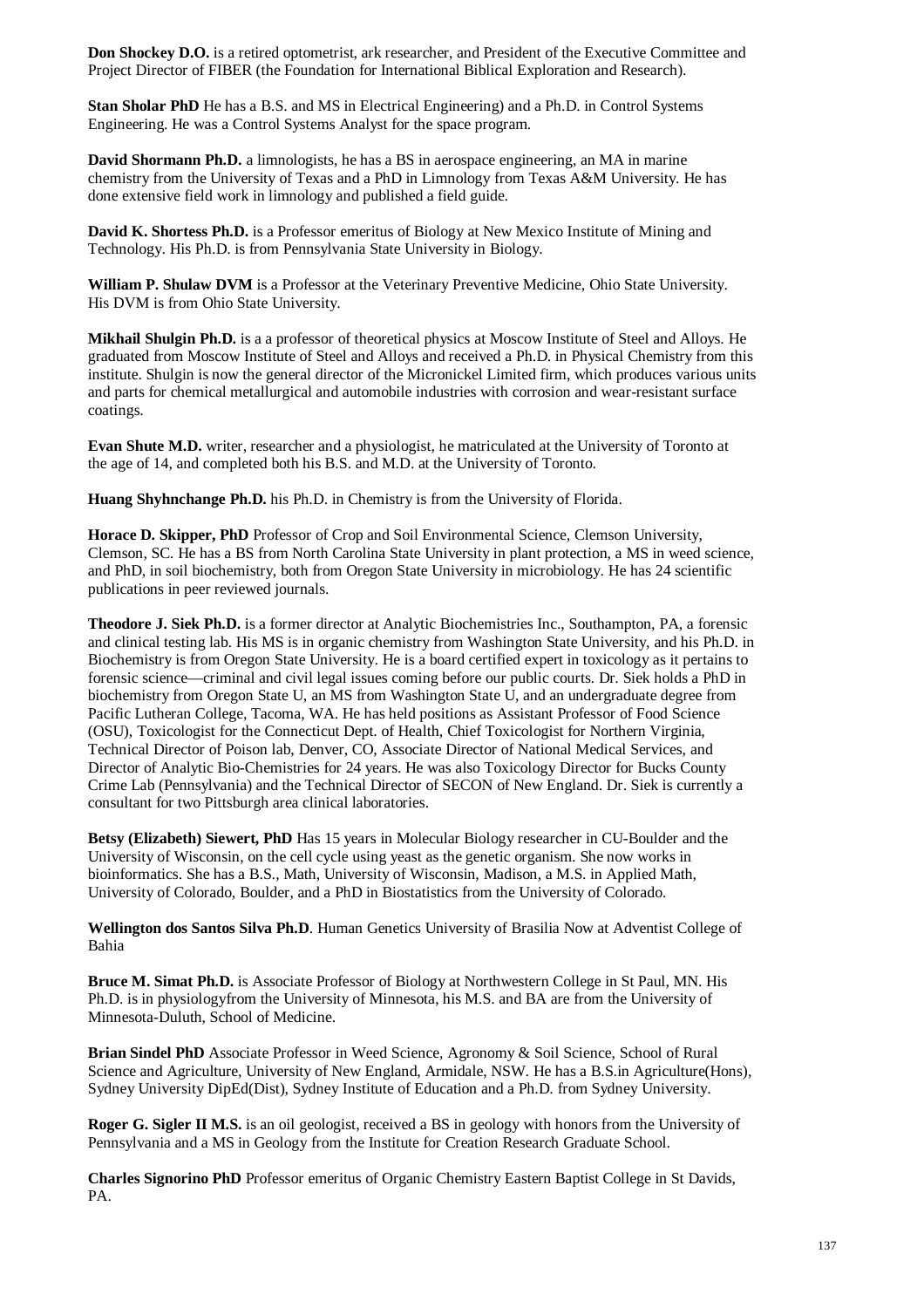**Fred Sigworth Ph.D.** is Professor of Cellular & Molecular Physiology at Yale University School of Medicine. His BS is from Cal Tech, and his PhD is in from Yale, both in cell biology

**Arnold Sikkema Ph.D.** is Associate Professor of Physics at Dordt College. His BS is in physics from the University of Waterloo, and his PhD in Physics is from the University of British Columbia.

Peter Silley Ph.D. Professor of Applied Microbiology, school of Life Sciences, University of Bradford and director of Microbiology Consultants, Lymington, UK. His BS is in bacteriology from the University of Birmingham, and his has a Ph.D. in Microbial Biochemistry from the University of Newcastle upon Tyne. He has published widely in the professional literature.

**Dale Silver B.S.** has a BS in Systems Engineering with Electrical option from Wright State University in Dayton and is active in giving creation presentations.

**Emil Silvestru Ph.D.** is a Rumanian Geologist and world authority on cave geology. He has a M.S. in Geology and Ph.D. in geology and geophysics from the Babes-Bolyai State University in Cluj, Transylvania, Rumania. Silvestru now works in Waterloo, Ontario, Canada as a research scientist.

**John Silvius Ph.D.** is Professor of Biology at Cedarville University. He earned his B.A. from Malone College and his Ph.D. in Plant Physiology from West Virginia University. Silvius also serves as Adjunct Professor at AuSaable Institute of Environmental Studies in Mancelona, Michigan.

**Brad Semel MS** Biologist, Illinois Department of Natural Resources. His BS and MS are both from Cornell University in botany. He has published over 70 articles in his field in the scholarly literature.

**Rodrigo Pereira da Silva Ph.D.** Professor of religion at Adventist University of São Paulo, Campus I. His PhD is in Theology from Catholic School of Theology, São Paulo

**Bruce Simat Ph.D.** Associate Professor of Biology at Northwestern College, St. Paul, MN. His Ph.D. is from the Department of Physiology at the University of Minnesota; his dissertation research on how thyroid and growth hormones influence the regulation of messenger RNA production in the liver. His postdoctoral research was on the flexibility of therapeutic drugs that were molecularly modified to reduce their toxic side effects, but retain their therapeutic value. After earning his doctorate, he worked for Sanofi Diagnostics in Minneapolis, MN, and Abbott Laboratories in Chicago, IL, developing novel biomolecules for diagnostic blood tests. He has ten scientific papers.

**Jerry M. Simmons Ph.D.** received a B.S. in Chemistry and Technology from the New Mexico Institute of Mining, a M.S. in Teaching and Technology from the New Mexico Institute of Mining, and a Ph.D. in Multicultural Teacher and Childhood Education (Science Teaching Emphasis) from the University of New Mexico. He has been professor at Southwestern Indian Polytechnic Institute, curriculum reviewer for the University of New Mexico, clinical supervisor and instructor, College of Education, University of New Mexico, and instructor, Department of Physics, University of New Mexico. Dr. Simmons received the Science Teacher of the Year Award, Northwest Regional Science and Engineering Fair.

**Robert L. Simonds Th.D.** is President and Founder of the National Association of Christian Educators and Citizens for Excellence in Education. He has been a public school teacher, principal, and a Professor at Orange Coast Community College and UCLA, Costa Mesa, California since 1961. Dr. Simonds has a BS in Theology, a MA, and a Doctorate in Theology.

**Robert Simpkin PhD** Professor Department of Biology North Greenville University, South Carolina. He has a M.S. and a PhD. in Zoology from the University of Maryland.

**Roger Simpson Ph.D.** is Professor of Aerospace and Ocean Engineering, Virginia Polytechnic Institute and State University, Blacksburg, VA. He has a BME from the University of Virginia, a MSME and PhD from Stanford University.

**Andrew Sims MD** is Emeritus Professor of Psychiatry at the University of Leeds and past President, Royal College of Psychiatrists.

**Brian Sindel Ph.D.** is Senior Lecturer in Weed Science, School of Rural Science and Natural Resources, University of New England, Australia. He holds a B.S.in Agricultural science with honors, a Dip.Ed. and a Ph.D. in Wood Science from the University of Sydney. Dr. Sindel specializes in weed ecology, population dynamics and management. He has published 6 books and 14 journal articles in his field.

**Chong Singsit Ph.D.** is a Research scientist (Transgenic Cotton Breeder) for DowAgroScience Trait Development. He has a Ph.D. in Botany (Genetics/Molecular Breeding) from Virginia Polytechnic and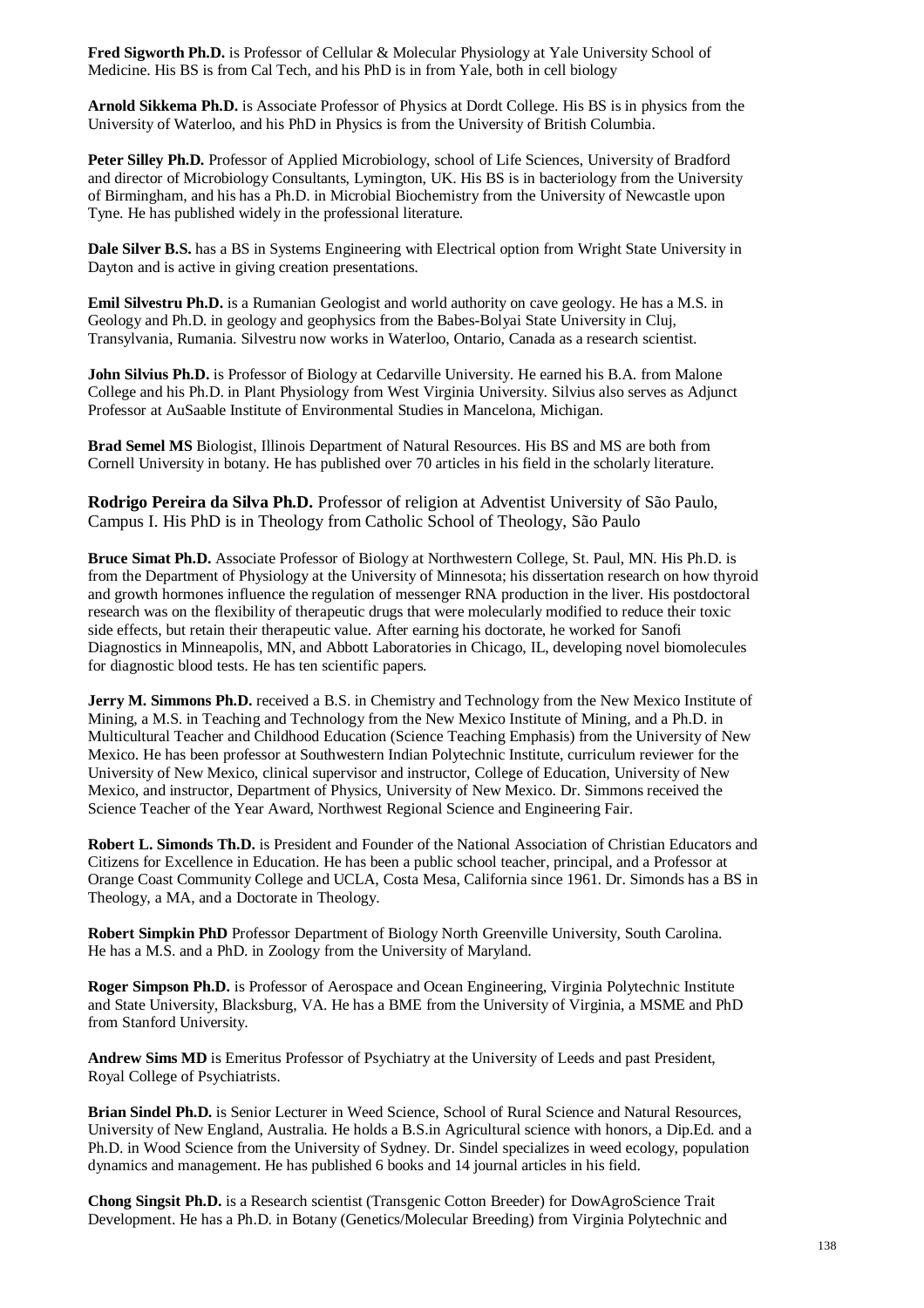State University.

**Jody F. Sjogren M.S., CMI** has an undergraduate degree in Zoology from Colorado State University and a MS in Medical Illustration from the Medical College of Georgia. She is a certified Medical Illustrator and Founder of the Intelligent Design Network in Kansas City.

**Philip S. Skell PhD** Evan Pugh Emeritus Professor, Penn State University Member, U.S. National Academy of Sciences. Philip S. Skell called "the father of carbene chemistry," is widely known for the "Skell Rule," which was first applied to carbenes, the "fleeting species" of carbon. The rule, which predicts the most probable pathway through which certain chemical compounds will be formed, found use throughout the pharmaceutical and chemical industries. His B.A., M.S. and Ph.D. are from Duke University, his B.S. in Chemistry-Biology is from CCNY, and his MS in Chemistry is from Columbia University.

**Frederick Norman Skiff PhD** Professor, Department of Physics and Astronomy, University of Iowa, Iowa City, IA. Focus on laser spectroscopy; plasma physics. His BS in Engineering Physics is from Cornell University, M.A. and PhD in Physics from Princeton University.

**Evangelos Skoumbourdis Ph.D.** is a Professor of Mathematics at Liberty University. She has a BS, an MS and a PhD in Math.

**Carolyn Skurla PhD** is professor of Mechanical Engineering at Baylor University. She had a PhD in mechanical engineering from Colorado State University.

**Thomas Paul Slavens PhD** professor University of Michigan, School of Information and Library Studies, visiting scholar, Oxford University, Education: Phillips University, B.A., Union Theological Seminary, New York, NY, M.Div., University of Minnesota, M.A., University of Michigan, Ph.D.

**Richard D. Slemons DVM, Ph.D.** is Associate Professor, Department of Veterinary Preventative Medicine at The Ohio State University. His DVM is from Colorado State University, his Ph.D. in Veterinary Science (Virology) is from the University of Wisconsin, Madison.

**Harold S. Slusher D.Sc.** is Professor and Research Geophysicist at the University of Texas, El Paso. He received a BS in Mathematics from the University of Tennessee, a MS in Geophysics from the University of Oklahoma with additional graduate study at New Mexico State University, an honorary D.Sc. from Indiana Christian University, and a Ph.D. in Geophysics from Columbia Pacific University.

**Robert E. Smart B.A.** has a BA from the University of Toronto, a Certificate from Toronto Teacher's College, and a Certificate in Bible from England. He is Vice-President and Audio-Visual Resource Centre Manager for the Creation Science Association of Ontario, Canada.

**Donald F. Smee Ph.D.** Research Professor of Microbiology at Utah State University Institute of Anti-viral Research. He has a MS in biology, a MS in microbiology and a minor in biochemistry, and a PhD in microbiology all from Utah State University. He has published widely in the professional literature.

**Daniel W. Smith D.V.M.** is a Veterinarian and creation speaker, received a Doctorate of Veterinary Medicine from Iowa State University educated under creationists Dr. Swenson and Dr. Quin at Iowa State University and was influenced by their stand for creationism.

**Darwin W. Smith PhD** Emeritus Professor, Chemistry, University of Georgia. He has a Ph.D. from California Institute of Technology, was a Postdoctoral Fellow at Oxford University, UK.

**E. Norbert Smith Ph.D.** a field research scientist, received a BS in Biology from South-Western Oklahoma State University, a M.S. in Biology from Baylor University, and a Ph.D. in Zoology from Texas Tech University. He has published his research widely in the peer reviewed journals. One area of his research on which he recently published a book involves study of the cardiovascular response in wild animals to fear and the relation to sudden infant death and sudden death in adults.

**Gerald D. Smith Ph.D.** is professor of Physics and Chemistry at Huntington University. He received a Bachelor of Science degree in Chemistry at Huntington College and a Ph.D. in Radiation Physics from Purdue University.

**James W. Smith PhD** Edgar L. Rhodes Professor, Animal and Dairy Science, University of Georgia. He has a B.S., Pennsylvania State University; M.S., Pennsylvania State University; Ph.D., University of Maryland.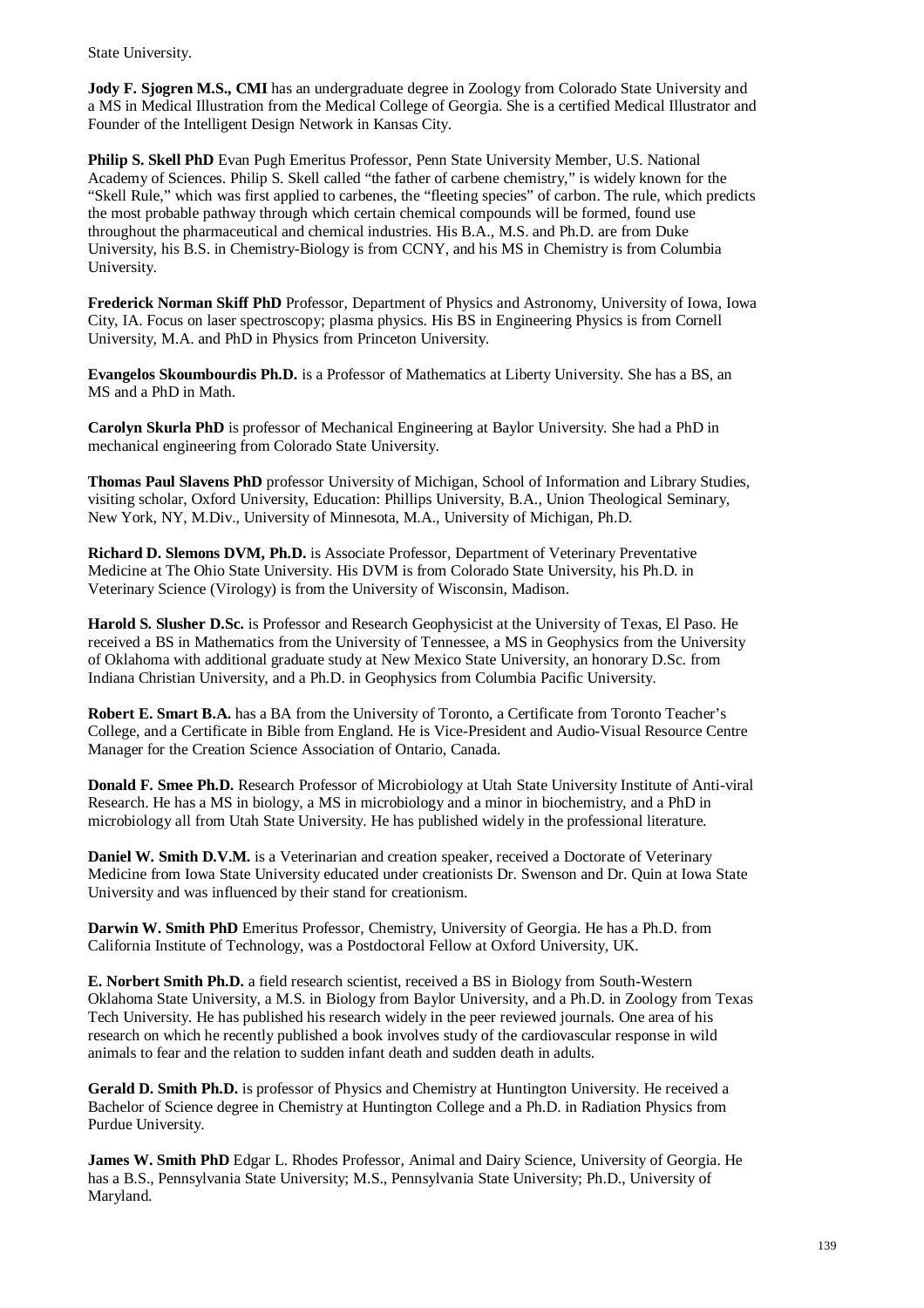**Ken Smith Ph.D.** is Professor of Mathematics at Central Michigan University. His Ph.D. is in Combinatorics from Colorado State University.

**Kirk Smith Ph.D.** His Ph.D. is in Entomology from the University of California, Davis.

**Mark Smith B.Sc. (Hons)** Smith holds a B.Sc.(Hons) in Biochemistry and is employed as a research assistant in the Department of Biochemistry at the University of Sydney in New South Wales, Australia.

**Merlin Grant Smith PhD** Professor emeritus of mathematics and Astronomy at Greenville College. He has a AM and a PhD from the University of Illinois in Astronomy.

**Robert William Smith Ph.D.** is Professor of Chemistry at the University of Nebraska, Omaha. His BA is from Willamette College, his PhD from Oregon State University.

**Stan G. Smith M.S.** is a Mathematics/Physics Instructor at South Plains College In Lubbock, Texas. He has a MS in Physics from ?

**Terrence L. Smith Ph.D.** was Senior Research Associate/Scientist in the Department of Microbiology and the Burnsides Research Laboratory in the Department of Food Service at the University of Illinois, Urbana.

**Wolfgang Smith Ph.D.** is Professor Emeritus of Mathematics at Oregon State University. His Ph.D. in Mathematics is from Columbia University, his MS from Purdue, and BS from Cornell.

**Andrew A. Snelling Ph.D.** project geologist, Denison Australia Pty Ltd., Darwin, Australia, field geologist, CRA Exploration Ltd., Darwin, Australia. He completed a BS in Applied Geology with first class honors at the University of New South Wales in Sydney, and received his Ph.D. in Geology from the University of Sydney. Dr. Snelling is now Professor of Geology at the Institute for Creation Research Graduate School.

**David W. Snoke Ph.D.** Associate Professor in the Department of Physics and Astronomy at the University of Pittsburgh, Pittsburgh, Pennsylvania. He received a BS in Physics (magna cum laude) from Cornell University in 1983 and a Ph.D. in Physics from the University of Illinois, Urbana-Champaign in 1990. He has published two books with Cambridge University Press.

**Mike Snow PhD**. Research scientist Medical Research Council, London

**Gregory A. Snyder Ph.D.** has a Ph.D. in Geochemistry from Colorado School of Mines.

**Robin M. Snyder PhD** professor of computer science at Savanna State University, Savanna, GA. She has a BS in physics and a PhD in computer science.

**Keith Snyder PhD**. is Professor and Chair of Biology at Southern Adventist University. His BS and MS are both in biology from Andrews University and his PhD is in zoology from Washington State University.

**Gregory M. Sobko Ph.D.** is an Adjunct Faculty of the National University Department of Mathematics, La Jolla, California. He has a Ph.D.from Moscow State University, Russia.

**Vij Sodera, MD, FRCS** a physician, graduated from Sheffield University Medical School in Chemistry; Fellow of the Royal College of Surgeons of Edinburgh.

**Arnold W. Sondergren PhD** chair and professor, department of biology, Grove City College. He has a BA, and MS from the University of Main and a PhD from the University of Minnesota.

**Man-Suk Song Ph.D.** is Professor in the Department of Computer Science at Yonsei University and is President of the Korean Association of Creation Research. He received his Ph.D. in Computer Science from the University of Michigan.

**John Soper Ph.D.** is a Toxicologist at the Maryland State Medical Examiner's Office, Baltimore, Maryland. He received his Ph.D. in Biochemistry.

**Herbert C. Sorensen Ph.D.** is a Biochemist; President of Columbia Laboratories Incorporated; Research Fellow in the area of dendrochronology at the Geoscience Research Institute, Berrien Springs, Michigan. His Ph.D. is in biochemistry and biophysics from the University of California, Davis

**Ian A. Southwell Ph.D.** is an organic chemist and Principle Research Scientist at NSW Agriculture, Australia. He is Honorary Secretary on the Committee of the Northern River Section NSW Branch of the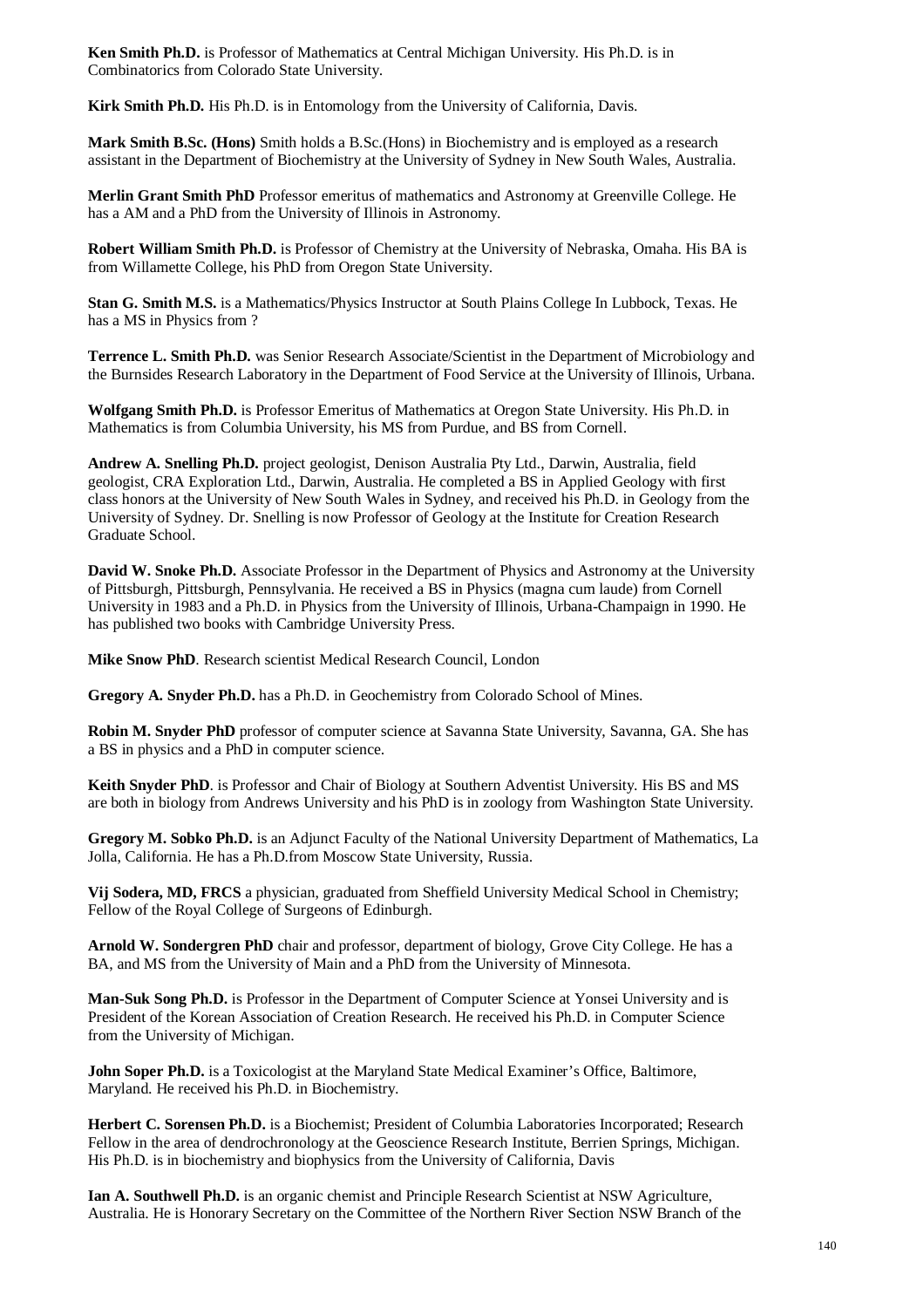Royal Australian Chemical Institute.

**Nahor Neves de Souza Jr. Ph.D**. is a professor of geology at the Adventist University of São Paulo – Campus II. His PhD is in Geology from University of São Paulo..

**Yoedono Sovyanhadi, Ph.D**. Associate Professor of biology at Oakwood University. M.S., University of Philippines, Ph.D., Loma Linda University.

**William Spear, Jr. D.V.M.** , a veterinarian, received a BS in Pre-Medicine, a MA in Christian Apologetics from Denver Seminary, and a Doctorate in Veterinary Medicine (Biology) from Colorado State University.

**Patricia L. Speck D.V.M.** , professor emeritus at the Kings College, and a veterinarian in private practice, holds a BS in science from Heidelberg University and a Doctorate in Veterinary Medicine from the University of California at Davis.

**Dale Spence Ph.D.** is Emeritus Professor of Kinesiology at Rice University.

**Lutz Sperling Dr. Ing**, Is full professor of Technical Mechanics and Oscillation at the Otto-von-Guericke University in Magdeburg. He received both his Dr. Ing and his Habilitation in Germany.

**Teddy H. Spence D.D.S., Ph.D., N.D. D.Sc.** is a Dentist in Virginia Beach, Virginia who serves as a CCNH Adjunct Faculty.

Lee A Spencer PhD. is Associate Professor of Biology at Southern Adventist University. His BS is in Paleobiology from University of California Riverside, his MS in Geology and his PhD in biology, both from Loma Linda University.

**Richard Spencer PhD** is a Professor at the University of California, Davis, Solid-State Circuits Research Laboratory. He has a BS in electrical engineering from San Jose State University, and a MSEE and PhD in electrical engineering from Stanford University. He has published widely in the peer reviewed professional literature.

**Terry W. Spencer Ph.D** His PhD is in geophysics from California Institute of Technology.

**Wayne R. Spencer M.S.** received a BS and a MS in Physics from Wichita State University, Kansas. He is active in creation circles and currently works in computer technical support.

**Lee M. Spetner Ph.D.** received his Ph.D. in Physics from the Massachusetts Institute of Technology. And was a scientist at the Applied Physics Laboratory at the Johns Hopkins University. Prior to his retirement, Dr. Spetner also engaged in private consulting, previously working as Operations Manager for Elbit Limited in Israel.

**Brian Milton Spicer**, **PhD** Professor Emeritus of Physics at the University of Melbourne, Australia. He has a BSc and MSc with first class honours, sharing both the Dixson and Professor Kernot Research Scholarships. He was awarded the degrees of PhD and Doctor of Science from the University of Melbourne, where he was chair of Physics, specializing in nuclear physics. He published 123 papers in is field.

**Ronald Terry Spohn Ph.D.** is Professor of Biology in the Department of Biology and Chemistry and Dean of the College of Arts and Sciences at Liberty University, Lynchburg, Virginia. He has a BS and MS from Miami University and a Ph.D. in Biology from Texas Tech University.

**Jerry Ronald Sprague MS** geneticist, College of Forest Resources North Carolina State University, Raleigh. Education: BS, North Carolina State University, MS, North Carolina State University.

**R. C. Sproul** has earned degrees in theology from the Free University of Amsterdam, Geneva College and Grove City College. He is the John Dyer Trimble, Sr., Chair of Systematic Theology at Reformed Theological Seminary in Orlando, but is better known nationally as the principal theologian and chairman of Ligonier Ministries and the 'Daily Renewing Your Mind' radio broadcast at Gordon-Conwell Theological Seminary.

**Thomas M. Stackhouse Ph.D.** has a Ph.D. in Biochemistry from the University of California, Davis.

**Gorden R. Stairs PhD** professor emeritus, department of entomology Ohio State University. He has published widely in the peer reviewed professional literature.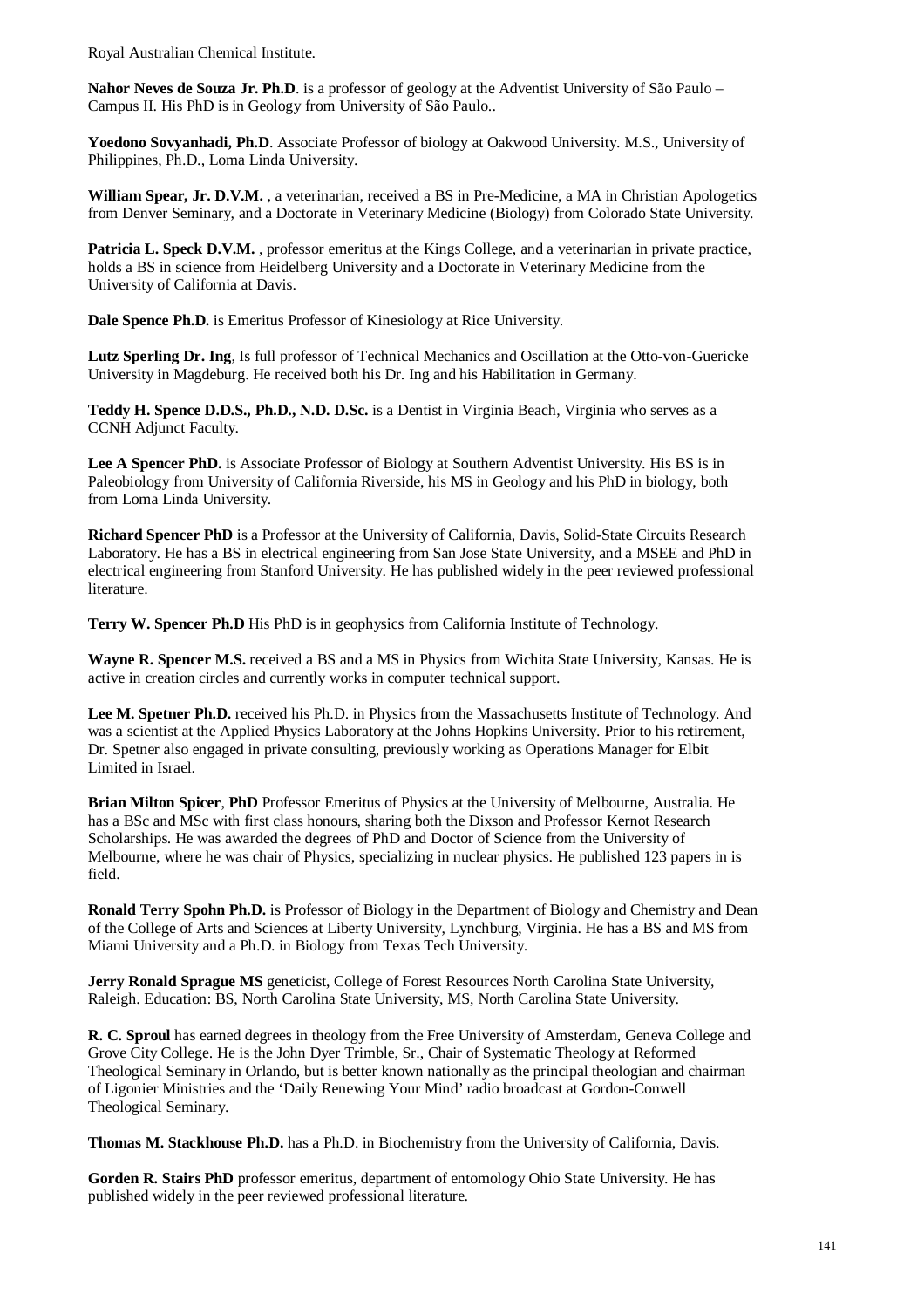**Harold Lenn Stalford PhD** Professor/Director, Aerospace and Mechanical Engineering, University of Oklahoma. He was previously a Professor at Virginia Polytechnic Institute, Blacksburg. Stafford earned a BS in mechanical engineering from Oklahoma State University, Stillwater and a MS and Ph.D. degrees in mechanical engineering from the University of California, Berkeley.

**James S. Stambaugh M.L.S.** has both a MS in Library Science from Ball State University and a M.Div. from Grace Seminary in Bible/Theology. He was Librarian for the Institute for Creation Research, and is now Library Director and Instructor in Theology and Apologetics at Michigan Theological Seminary.

**Charles W. Stammers Ph.D.** a professor at Bath University, United Kingdom, since 1973. He has a BA, a MIMechE Degree, and a Ph.D. in Mechanical Engineering from Southampton, UK.

**John Stamper Ph.D.** is Research Physicist on the Nike team at the US Naval Research Laboratory. His many publication include several in *Science* and other major scientific journals.

**George Stanciu Ph.D.** has a Ph.D. in theoretical physics from the University of Michigan.

**Timothy G. Standish Ph.D.** is a research scientist at Loma Linda University. He was formerly Associate Professor of Biology and taught Genetics at Andrews University. Standish received a BS in Zoology and a MS in Biology, both from Andrews University, and a Ph.D. in Environmental Biology and Public Policy from George Mason University.

**Walt Stangl Ph.D.** is Associate Professor of Mathematics at Biola University. He has a BA, M, and PhD from Lehigh University, all in math and a M. Div from Denver Seminary.

**Russell Stannard**, **PhD** Emeritus Professor of Physics, He has a BS from The Open University. (Special Physics) and a Ph.D in cosmic ray physics both at University College London (UCL).

**Mary Stanton Ed.D.** is an archaeologist, historian and educator. She has a Doctorate in Education from ?

**James Stark Ed.D.** is Assistant Professor of Science Education at Christian Heritage College. He received a BS from San Diego State University, a MS from the University of Southern California, University Park, and a Doctorate in Education from the United States International University in San Diego, California.

**William G. Stark A.S., Ed.D.** has a Doctorate in Science Education.

**Walter L. Starkey PhD** is Professor Emeritus of Mechanical Engineering at the Ohio State University. He received his ME and Ph.D. in Mechanical Engineering from Ohio State.

**James Holt Starling PhD** Chairman department of biology, and Professor Washington and Lee University, Education: B.A., MA University of Alabama, Ph.D. from Duke University.

**Albert J. Starshak Ph.D.** Professor Emeritus, Department of Chemistry, Case Western University, Cleveland, OH. He has a Ph.D. in Physical Chemistry from the Illinois Institute of Technology.

**Christos Stathopoulos PhD** Assistant Professor, Department of Biology and Biochemistry, University of Houston, TX. Previous posts: Postdoctoral Research Associate, Department of Biology, Infectious Diseases Division, Washington University, MO, He has a BS in biology from the University of Athens, and a Ph.D., from the University of Texas.

**Allan K. Steele B.A.** has a BA with honors and a University Medal in Pure Mathematics from the University of Sydney. He has been a researcher in Pure Mathematics and Computer Science for over a decade, in the areas of Computer Algebra and Cryptography.

**David Steen PhD** is professor of biology at Andrews University. His BS, in biology is from Southern Missionary College, and his MS and PhD are in Biology from Loma Linda University.

**Paul M. Steidl M.S.** has a BS in physics from the University of Washington and a MS in Astronomy.

**Duane A. Steiner Ph.D.** is a researcher at the Naval Air Warfare Center-Weapons Division in California. He has a BA and a Ph.D. in Physics both from Pennsylvania State University.

**Marjorie K. Steiner BA** is a professinal biologist. She has a BS in biology from Lafayette College. **Loren C. Steinhauer Ph.D.** holds a BS, a MS, and a Ph.D. in Aeronautics and Astronautics from the University of Washington. He is a theorist for Mathematical Sciences Northwest, Seattle, Washington.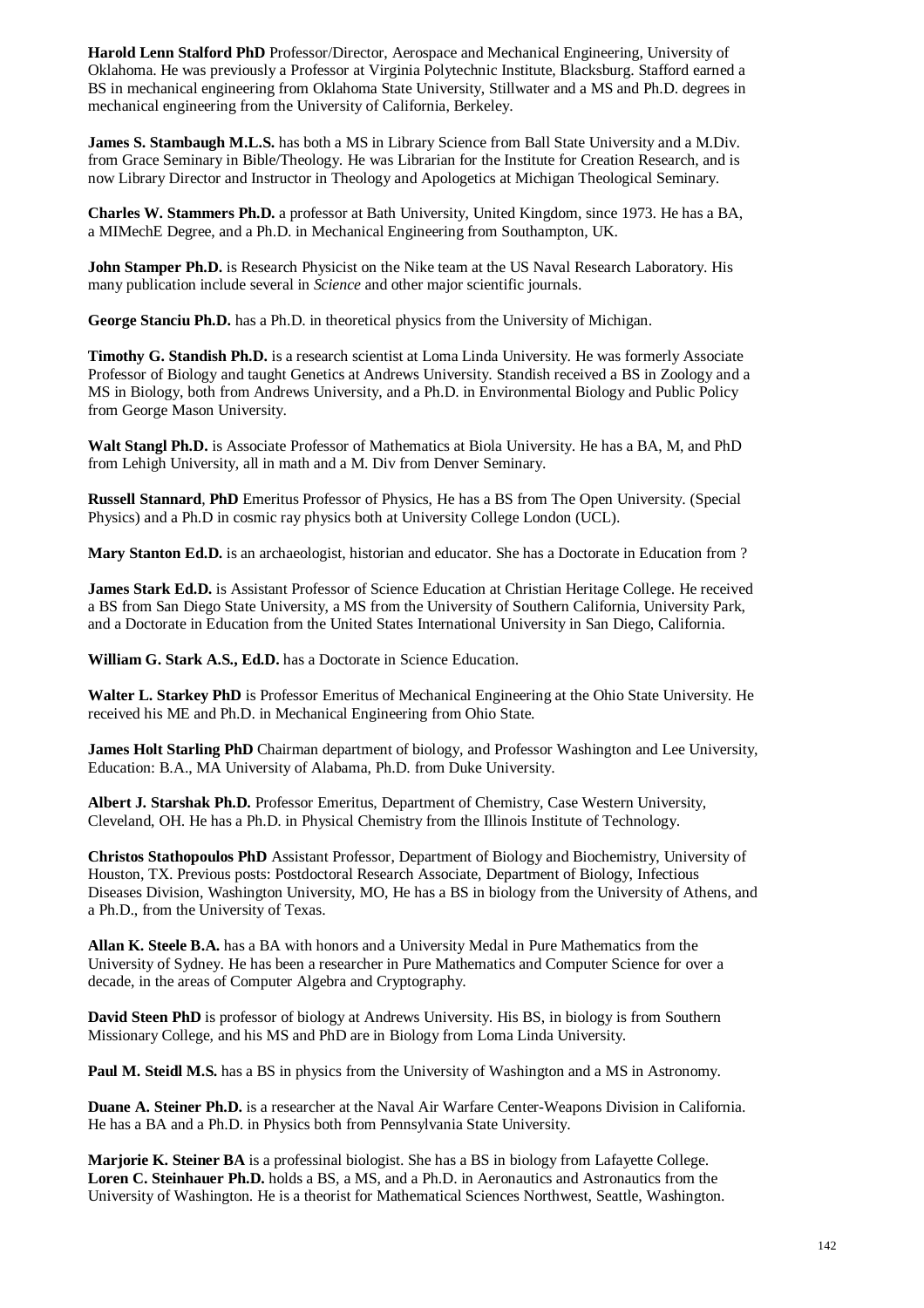**Andrew Steinmann, PhD** a chemical enfineer, has a BS in chemical engineering from the University of Cincinnati, a M. Div. from Concordia Theology Seminary and a Ph.D. from the University of Michigan in Near Eastern Studies. He is now a professor of Hebrew at Concordia University.

**Robert J. Stening PhD** is Associate Professor of Physics at the University of New South Wales. He has a BS with honors in physics from the University of Sydney and a PhD in physics from the University of Queensland. He has published over 70 papers in peer reviewed journals in his field.

**Karl Stephan Ph.D.** is Associate Professor of Engineering, Department of Engineering Technology at Texas State University (San Marcos). His BA is from California Institute of Technology, M.Eng from Cornell, and his Ph.D. from University of Texas, Austin.

**Karl David Stephan PhD** Associate Professor, Department of Technology, Southwest Texas State University, San Marcos, Texas. He received the B. S. and MS in Engineering from the California Institute of Technology and a PhD in electrical engineering from the University of Texas at Austin.

**Richard Sternberg Ph.D.** is Staff Scientist Research Associate of Invertebrate Zoology, National Museum of Natural History, Smithsonian Institute. His Ph.D. in Molecular Evolution is from the Department of Biological Sciences at Florida International University, Miami. His Second Ph.D. is in Systems Sciences (Theoretical Biology) from the Department of Systems Science and Industrial Engineering from Binghamton University, Binghamton, New York. His research is on the Function of repetitive DNA elements in the genome and development, Analyses of macroevolutionary transitions for the National Center for Biotechnology Information-GenBank; National Museum of National History, Smithsonian Institution, Washington, DC.

**Geoff Stevens B.S.** has a BS in Physics from Kutztown University in Pennsylvania. He is also currently pursuing a Master's in Theology. Stevens was in college ministry (including a pastorate) for nine years.

**Alex G. Stewart M.B., CHB** is with the Department of Health Care Education at the University of Liverpool in the United Kingdom and Wirrel Health Authority, Birkenhead.

**Mark Stewart A.D.** received an Associates Degree in Higher Accounting and Business Administration from Miami-Jacobs College, Dayton, Ohio. He is employed by New Sabina Industries as a Plant Operator and is an author and creation researcher.

**William E. Stillman Ph.D.** Professor of math at Widner University, Chester PA, former Professor of Engineering Science and Mechanical Engineering at the University of Tennessee. His BS is from Drexel University, his MS is from the University of Pennsylvania, his PhD is from Ohio State University in Engineering Mechanics.

**Alma Von Stockhausen Ph.D.** is a Professor of Philosophy at the University of Freidburg, Switzerland. She has a Ph.D. in Philosophy from Freidberg and is Founder and Professor of the Gustav Siewerth Akademie, Bierbronnen. She is widely published, both articles and books.

**Claude Germain Stoll MD** Chairman Regional Center of Human Genetics, and Professor human genetics. Education: Student College Fabert Metz, France, M.D., Medical School, Strasbourg, France.

**Mitchel Stokes PhD** Professor of philosophy at Saint Andrews College, Moscow, IA. He has a BS in mechanical engineering form the University of Florida, a MS in mechanical engineering from the University of South Central Florida, a MA in religion from Yale University, a MA and Ph.D in philosophy from the University of Notre Dame.

**Steven E. Stoller MD.** has degrees in zoology, medicine, and theology. He writes on science and faith issues and has practiced medicine since 1974.

**Brian Stone Ph.D.** is Professor and Head of the Department of Mechanical Engineering at the University of Western Australia, a position he has held since 1981. He received his Ph.D. in Mechanical Engineering from the University of Bristol.

**David H. Stone Ph.D.** is Associate Professor of Electrical and Computer Engineering at Michigan State University. He received a BS and MS in Physics from Michigan State University, a MS in Business Administration from the University of Phoenix, and a Ph.D. in Mechanical Engineering from Michigan State University.

**Don Stoner B.S.** a research scientist, received a BS in Physics and has been involved in the development of optical discs and precision motion chip testers. He has several U.S. patents.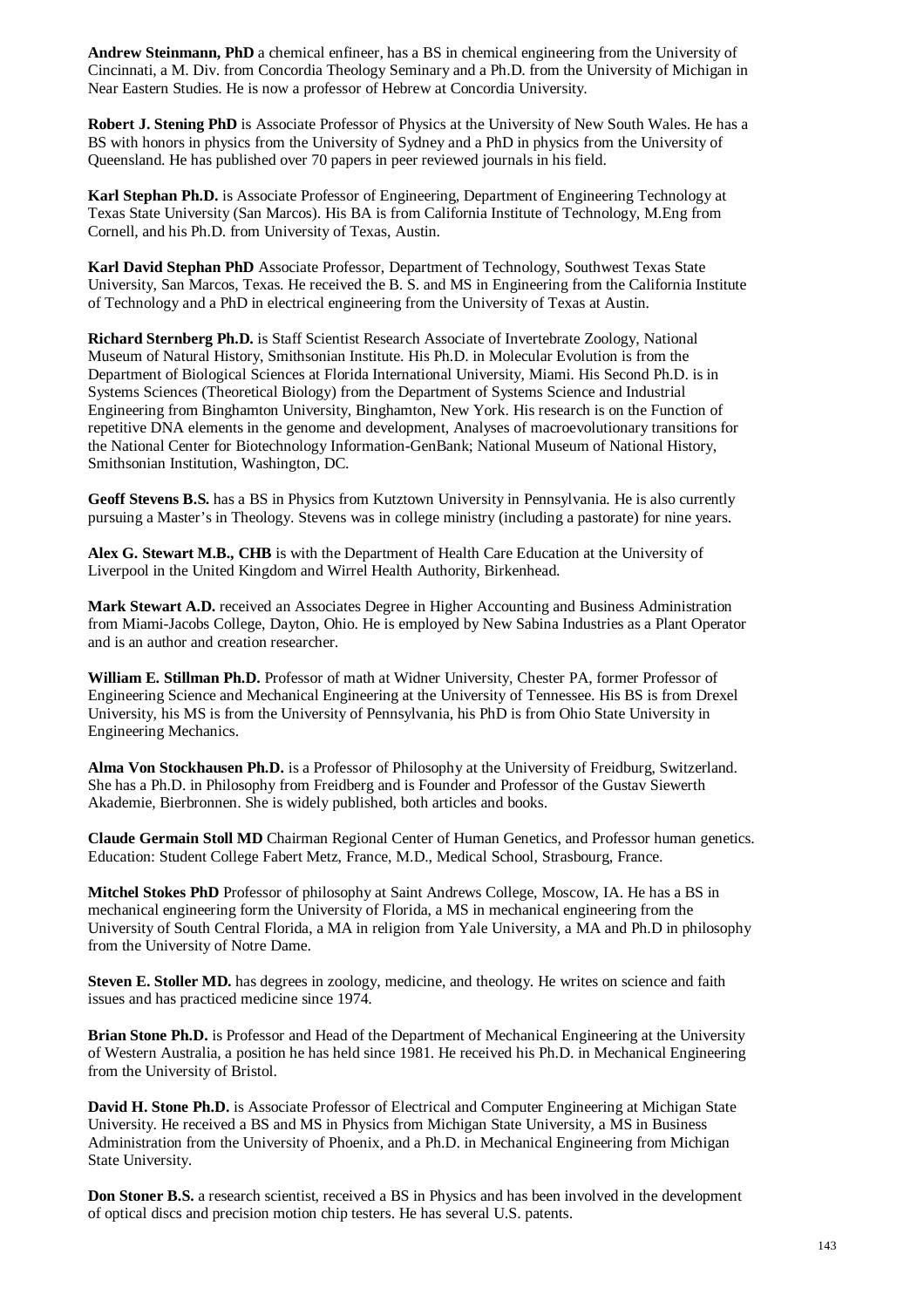**John Stout PhD** is Professor of Biology at Andrews University. His BA, in biology is from Columbia Union College and his PhD is in Biology from University of Maryland.

**John F. Stout Ph.D.** is Assistant Professor of Biology at Walla Walla College, Washington. His Ph.D. in Zoology/Biology is from the University of Michigan.

**Maya Petrova Stoyneva PhD** Senior Assistant in biology, Sofia University, Education: MS and Ph.D., from Sofia University, both in biology.

**Joseph A. Strada Ph.D.** is principal director of Low-Earth Orbiting Systems for the Aerospace Corporation in Northern Virginia. He has a B.Sc. in mathematics from Villanova University, a M.Sc. and Ph.D. in Aeronautical Engineering and math from the Naval Postgraduate School.

**John Strange MD** Assistant Professor Department of Biology North Greenville University, South Carolina. He has an M.D. from the University of Mississippi Medical School

**Rick Strange B.S.** received a BS in Chemical Engineering from Case Western Reserve University.

**Michael G. Strauss Ph.D.** Associate Professor of Physics at the University of Oklahoma. He graduated summa cum laude from Biola University in science and theology, has a Ph.D. from UCLA in physics, was a member of the High Energy Physics experimental group at Stanford Linear Accelerator Center. His post doc was done at The University of Massachusetts.

**James E. Strickling M.S.** has a BS in Electrical Engineering and works in the field of statistics at Western Electric. James is also a cum laude graduate in Interdisciplinary Studies (natural sciences, ancient history, philosophy) from the University of North Carolina, Greensboro. He is a former N.A.S.A. contractor and taught mathematics for fifteen years at Georgia State University

**Wayne Stringer MS** is a Biology, Microbiology, Anatomy and Physiology Professor.

**Thorsten Strom M.S.** received a MS from the Institute for Creation Research Graduate School. He is a practicing gemologist, and a high school science teacher.

**Ben J. Stuart Ph.D.** has a Ph.D. in Chemical and Biochemical Engineering from Rutgers University.

**Mary Ann Stuart M.S.** received a BS and a MS from ICR graduate student in Biology-Paleontology.

**Jon Stucky Ph.D.** Associate Professor of Botany at North Carolina State University.He has a PhD from Texas Tech State University. He has published widely in the peer reviewed literature.

**John C. Studenroth Ph.D.** received a BS with highest honors in Botany, a MS in Plant Pathology from the University of Maine, a Ph.D. in Plant Pathology both from Cornell University, a MA, a M.Div. in Theology from Biblical Theological Seminary, and a Doctorate in Biblical Studies from Dropsie College.

**Esther Fai-Wan Su Ph.D.** received a BA in Chemistry from Hope College, and a MS and Ph.D. in Biochemistry from the University of Michigan.

**Stephen Y. H. Su PhD** Professor computer science SUNY-Binghamton, Assistant Professor University of California-Berkeley. Education: BS in Elec. Engineering, Taiwan University, MS and PhD in Computer Engineering, University of Wisconsin.

**Roland Sübmuth PhD**. Professor of Microbiology and Molecular Biology at the University of Hohenheim. He has his PhD from the university of Tübingen. And his Habilitation for biology at the University of Hohenheim. He has published over 100 papers in the area of the natural sciences.

**Chebium B. Subramanyam PhD** professor of biology at Florida A&M University. He has a MA from Madras Christian College, a MS from the University of Madras, and a PhD from Mississippi State University, all in biology.

**Teruo Sugihara PhD** Research Assistant, Rutgers University. AB in Biology from Lafayette College, and a Ph.D. in Ecology, Rutgers University.

**Dennis Sullivan M.D.** Associate Professor of Biology at Cedarville University. He received his BS in Chemistry from Youngstown State University and an M.D. from Case Western Reserve University, Cleveland, Ohio. He was also honored as Diplomat by the American board of Surgery in 1985 and as a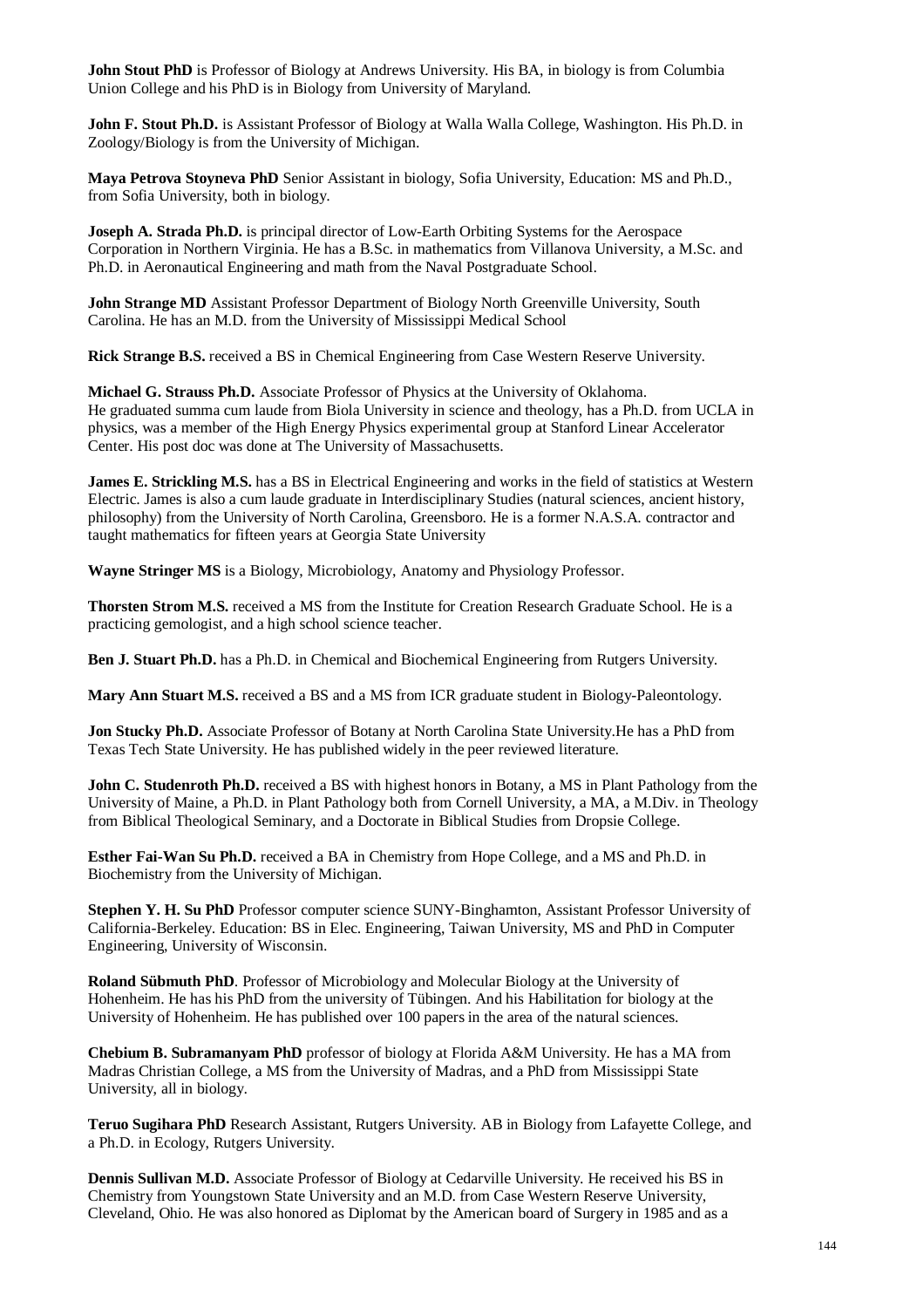Fellow by the American College of Surgeons.

**Alexander Sunayev** is a biologist with the Moscow State University department of Biology and a member of the Moscow Creation Science Fellowship.

**Byoung-Sun Sur M.S.** received a MS in Biology and is a research scientist with the Korea Advanced Institute of Science and Technology.

**John Suppe PhD** Department of Geology, Princeton University. He received his Ph.D. from Yale University, and was elected to the National Academy of Science in 1995. His area of specialty is geological deformations, such as earthquakes.

**Marc Surtess Ph.D.** a research scientist, has a Ph.D. in Hormonal Control of Seasonal Breading and a BSc in Applied Biology.

**Eric Svendsen Ph.D.** is Founder and Director of New Testament Research. His Ph.D. is in New Testament Theology, Greenwich School of Theology/North-West University, Potchefstroom, South Africa.

**Dean Svoboda Ph.D.** has a Ph.D. in Electrical Engineering from Ohio State University. **Chris Swanson Ph.D.** is a Tutor at Gutenberg College. He has a Ph.D. in Physics from the University of Oregon.

**James Swanson** is Professor of Biological Sciences at Old Dominion University.

**Lindy Lu Swanson M.S.** teaches at Multnomah Bible College. She received a MS in Biology from the Institute for Creation Research Graduate School.

**Mark Swanson Ph.D.** in Biochemistry is from the University of Illinois.

**Nancy L. Swanson Ph.D.** has a Ph.D. in Physics from Florida State University.

**Ralph James Swanson Ph.D.** is Professor of Biological Sciences at Old Dominion University, Norfolk, Virginia. He received a MS in Chemistry from Western Reserve University and has a Ph.D. in Reproductive Physiology with a special interest in Endocrinology from.

**Richard A. Swenson MD** Following fifteen years as a professor at the University of Wisconsin Medical School Dr. Swenson now researches and writes full-time. His B.S. is in physics Phi Beta Kappa from Denison University and his M.D. from the University of Illinois

**Dale Swartzendruber PhD** professor emeritus of soil science Purdue University. He has both a MS and a PhD from Iowa State University in soil science.

**Ann Sweeney** MS is a lecturer in Mathematics at Chichester College of Technology in England. After reading for a degree in Mathematics and Science at the University of Aberdeen, she received her Postgraduate Certificate and Diploma in Education from Aberdeen College of Education.

**Keith H. Swenson M.D.** is Clinical Professor of Dermatology at the University of Illinois Medical School and a practicing physician in Portland, Oregon working at the Providence Medical Group. He has a BS in zoology from the University of Idaho, and an MD from Washington University School of Medicine, and a specialist in Dermatology. Swenson serves as President of Design Science Association, a Portland-based creation science organization, for which he leads study tours to Mount St. Helens.

**Melvin Swenson DVM** is Professor of Physiology, College of Veterinary Medicine at Iowa State University. His DVM is from Kansas State University. He was editor of *Duke's Physiology*.

**David L**. **Swift Ph.D.** is a Professor at John Hopkins University, Baltimore, Maryland. His Ph.D. in Chemical Engineering is from John Hopkins University, and his Post.Doc in Chemical Engineering is from London University.

**Dennis L. Swift Th.D.** received a BA from Point Loma Nazarene University, a MA in Philosophy from Point Loma Nazarene University, a Master of Divinity from Nazarene Theological Seminary, and Doctorate in Theology from the University of South Africa. In addition, he has completed archaeology and pre-Columbian Indian studies at the University of New Mexico and Western New Mexico University. Swift is Founder of the Dinosaur Institute and has been actively engaged in ancient Indian archaeological and Biblical research in U.S. southwest, Mexico, Peru, Bolivia, Egypt and Turkmanistan.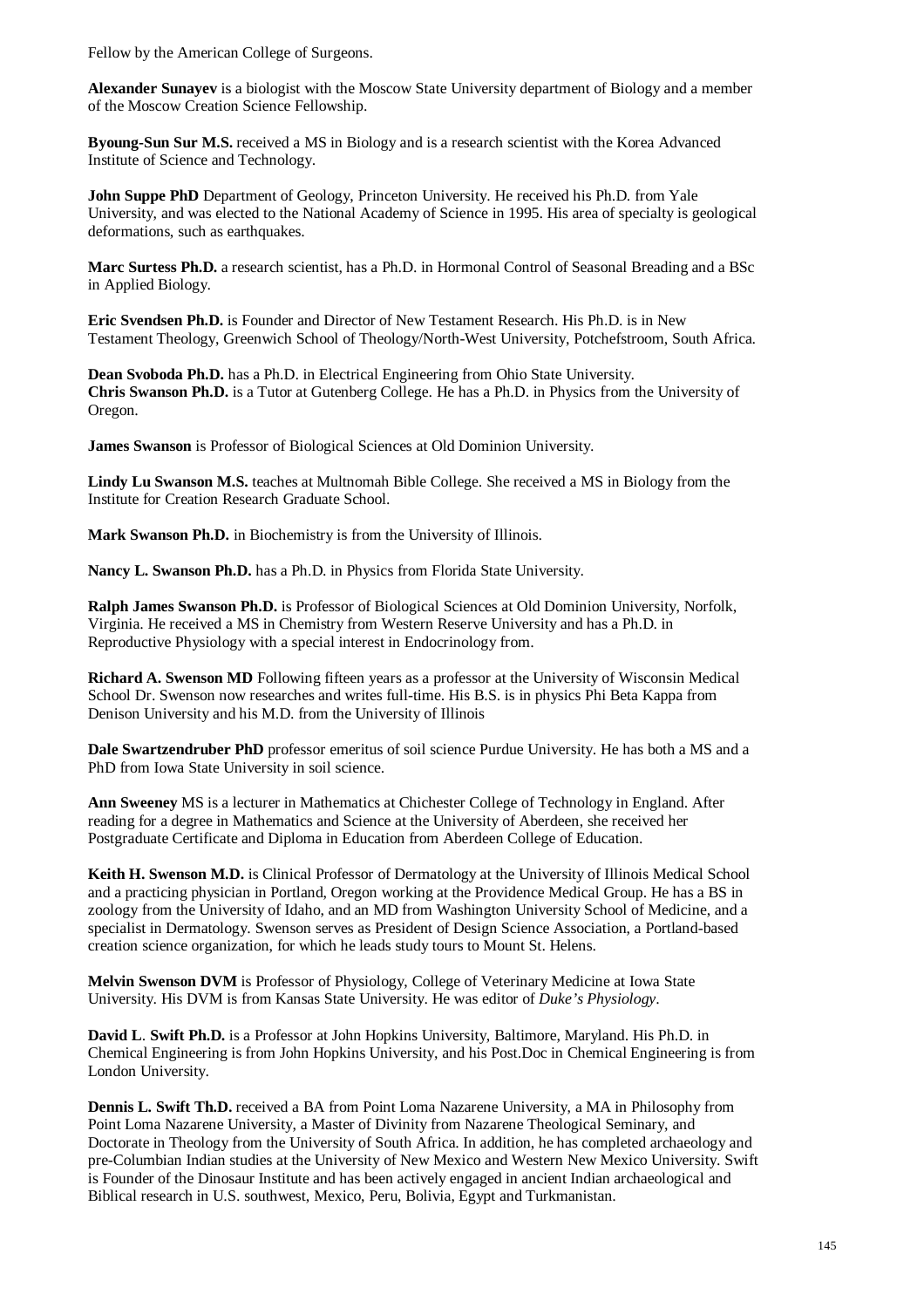**Brad Swiger PhD** Assistant Professor of Biology at the University of Mobile, Mobile, AL. He has a B.S. and Ph.D. from the University of South Alabama in biology.

**Thomas Lee Swihart PhD** Assistant Professor of physics and astronomy, University of Mississippi, Oxford, MS.

**Rick Swindell M.Div., Ph.D.** received a Ph.D. in Plant Breeding and Genetics from the University of Missouri, Columbia. After a post doctoral work in plant breeding at Centro Internacional de Agricultura Tropical (CIAT) in Cali, Columbia, South America, he obtained a Master of Divinity at Liberty University, Lynchburg, Virginia.

**Jonathan Swinglr PhD** is professor and senior research fellow at the University of Southampton

**Bela Szilagyi Ph.D.** research scientist at the Albert University Institute in Potsdam Germany. He has a Ph.D. in Physics from the University of Pittsburgh.

**Serguei E. Tabolitch** is a Russian scientist and geochemist who graduated from Moscow State University in 1983. He works at the Scientific Research Laboratory of Geological Problems, ARCTUR Company, in Moscow, Russia.

**Randall L. Tackett PhD** Professor and Graduate Coordinator, College of Pharmacy, Department of Clinical and Administrative Pharmacy, University of Georgia, Athens, Head Dept. of Pharmacology, University of Georgia, Athens. Education**:** BS, Jacksonville University, MS, Auburn University, and Ph.D., University of Georgia.

**Tetsuichi Takagi** is Senior Research Scientist at Geological Survey of Japan.

**Hiroko Takahashi** has an advanced degree in Pharmacology and resides in Japan.

**Keyoshi Takahashi MD, Ph.D.** is Professor department of Pathology, Okayama University Medical School, Okayama, Japan. He has a Ph.D. in Botany and has published in Nature

**Urias Echterhoff Takatohi Ph.D**. Professor at Adventist University of São Paulo – Campus I. His PhD is in Physics from the University of São Paulo USP

**Charles Taliaferro Ph.D.** He is Professor of Philosophy at St. Olaf College, Minnesota. His Ph.D. is in Philosophy from Brown University.

**Alfred Tang PhD** Visiting Scholar The Chinese University of Hong Kong, China. His Ph.D. Physics, University of Wisconsin, Madison.

**Lyubka P. Tantcheva Ph.D.** received a MS. in Pharmacology and a PhD in Biochemical Toxicology. from the Medical Academy, Sofia, Bulgaria. She was a research fellow at the Institute of physiology, the Bulgarian Academy of Sciences.

**Michael Tarburton Ph.D.** Professor of Science at Pacific Adventist University. His Ph.D. is in Zoology from Massey University in Palmerston North, New Zealand.

**James G. Tarrant Ph.D.** has a Ph.D. in Organic Chemistry from the University of Texas in Austin.

**Dominique Tassot PhD** Director of *Centre d'Etude et de Prospective sur la Science*, an organization consisting of 700 French scientists all whom oppose neo-Darwinism on scientific grounds. He has his PhD from the Sorbonne in philosophy.

**Greg Tate Ph.D.** He has a PhD in Plant Pathology from the University of California, Davis

**Charles V. Taylor Ph.D. M.A., PGCE, FIL, Cert. Theology LRAM** is in semi-retirement in Gasford, New South Wales, having served most recently on the staff of Garden City School of Ministries and on the Board of the Creation Science Foundation. He has qualifications in languages, theology and music (BA Degree), a MA in Applied Linguistics, and a Ph.D. in Central African Languages. He is a Fellow of the Institute of Linguistics.

**Ian T. Taylor B.S., AIM** is a Canadian-based writer and researcher and university graduate in Metallurgy from London University, England, having spent twenty years as a metallurgist researcher in industrial laboratories in North America. He has debated the creation/evolution issue in universities and has appeared on national television in interviews and debates.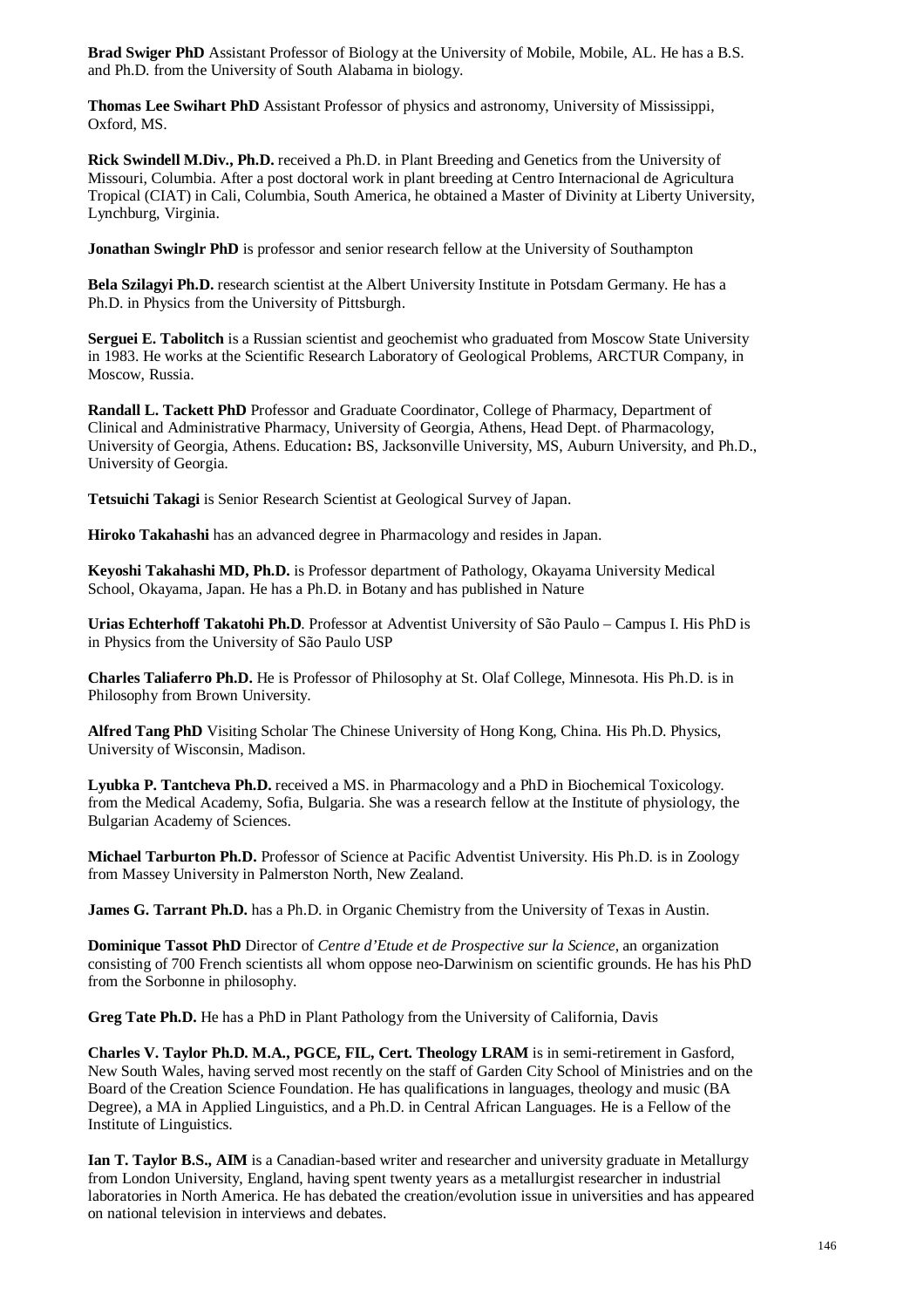**Joe Taylor** is the Founder of the Mt. Blanco Fossil Museum (in 1998) near Lubbock, Texas. He is a dinosaur excavator and has a back ground in graphic arts and design.

**Paul F. Taylor M.S.** is a self-employed IT Consultant in the United Kingdom. He has a BS in Chemistry from Nottingham University and a MS in Science Education from Cardiff University.

**Paul Stanley Taylor M.S.** has a BS and a MS. He has been a writer, film director, researcher and photographer for over twenty-five years.

**Richard N. Taylor** is Professor of Information and Computer Science at the University of California, Irvine. He has a BS with honors in applied math and a PhD from the University of Colorado, Denver. He has 32 peer reviewed publications.

**Stephen Taylor Ph.D. MIEE, M.Eng. ACGI, B.Sc** is a Senior Lecturer (Professor) of Electrical Engineering at Liverpool University, United Kingdom. He is currently Chairman of the United Kingdom Dielectrics Club and formerly a member of the Program Committee of IEEE Semiconductor Interface Specialist Conference. He holds a B.Sc. in Electrical Engineering and Electronics from the Imperial College of Science and Technology, University of London, UK and a MEng and a Ph.D.in Electrical Engineering from the University of Liverpool. Taylor is a reviewer for *IEE Electronic Letters, Solid State Electronics,* Journal of Applied Physics, and *Applied Physics Letters*. Originator of the world's smallest mass spectrometer.

**Walter Kingsley Taylor PhD** Associate chair and professor of biology, Dept. of Biology, University Central Florida, Orlando. He has a M.S. Zoology, Louisiana Polytechnic Institute, Ruston, LA, Ph.D. Zoology, Arizona State University, Tempe, AZ , Dissertation: Breeding Biology of the Verdin, Auriparus flaviceps (Sundevall) 228 pp.

**Wesley M. Taylor PhD** Former Chairman of the Division of Primate of Medicine and Surgery at the New England Regional Primate Research Center, Harvard Medical School.

**William N. Taylor MD** Associate Professor of exceptional and physical education, Physician crew chief for United States Olympic Committee Drug Education Program, Assistant Professor of sports medicine for United States Sports Academy.

**Daniel Tedder Ph.D.** is Associate Professor, Chemical Engineering at Georgia Institute of Technology. His Ph.D. is in Chemical Engineering from the University of Wisconsin.

**Raymond C. Telfair II M.A.** is a conservation scientist with the Wildlife Habitat Assessment Project, Wildlife Division, of the Texas Parks and Wildlife Department. He hold an MA with a major in Biology from North Texas State University, Denton, Texas.

**Kenneth Lloyd Tanaka PhD** A geologist employed by the U S. Geological Survey. He has had scores of research articles and geologic maps (such as that of Mars) published in scientific journals including *Science*. His BA and MS are from Cal Tech, his PhD from the University of California, Santa Barbara, all in geology.

**Robert W. Teel Ph.D.** is Professor of Physiology at Loma Linda University. His Ph.D. is from Loma Linda University.

**Stephen C. Tentarelli Ph.D**. He has a PhD in Mechanical Engineering from Lehigh University.

**Marco Terreros Ph.D.** Professor of Systematic Theology at Columbia Adventist University, Medellin, Columbia.

**Carl H. Teztloff B.S.** is retired treasurer for the Bible Science Association and member of the Board of Directors. He has a BS in Mechanical Engineering from the University of Minnesota Institute of Technology.

**Larry G. Thaete PhD** research scientist at NorthShore University Health System and Northwestern University School of Medicine in Chicago. He has a PhD in Molecular and Cellular Biology from the MedicalUniersit of South Carolina. Post Doctoral: Lung Cancer Cell Biology Research, University of Colorado, Boulder. Authored over 30 peer-reviewed scientific papers and has made numerous scientific presentations at national and international professional meetings. Currently principal investigator on a grant from the National Institutes of Health and has received over \$1,500,000 in sponsored funds.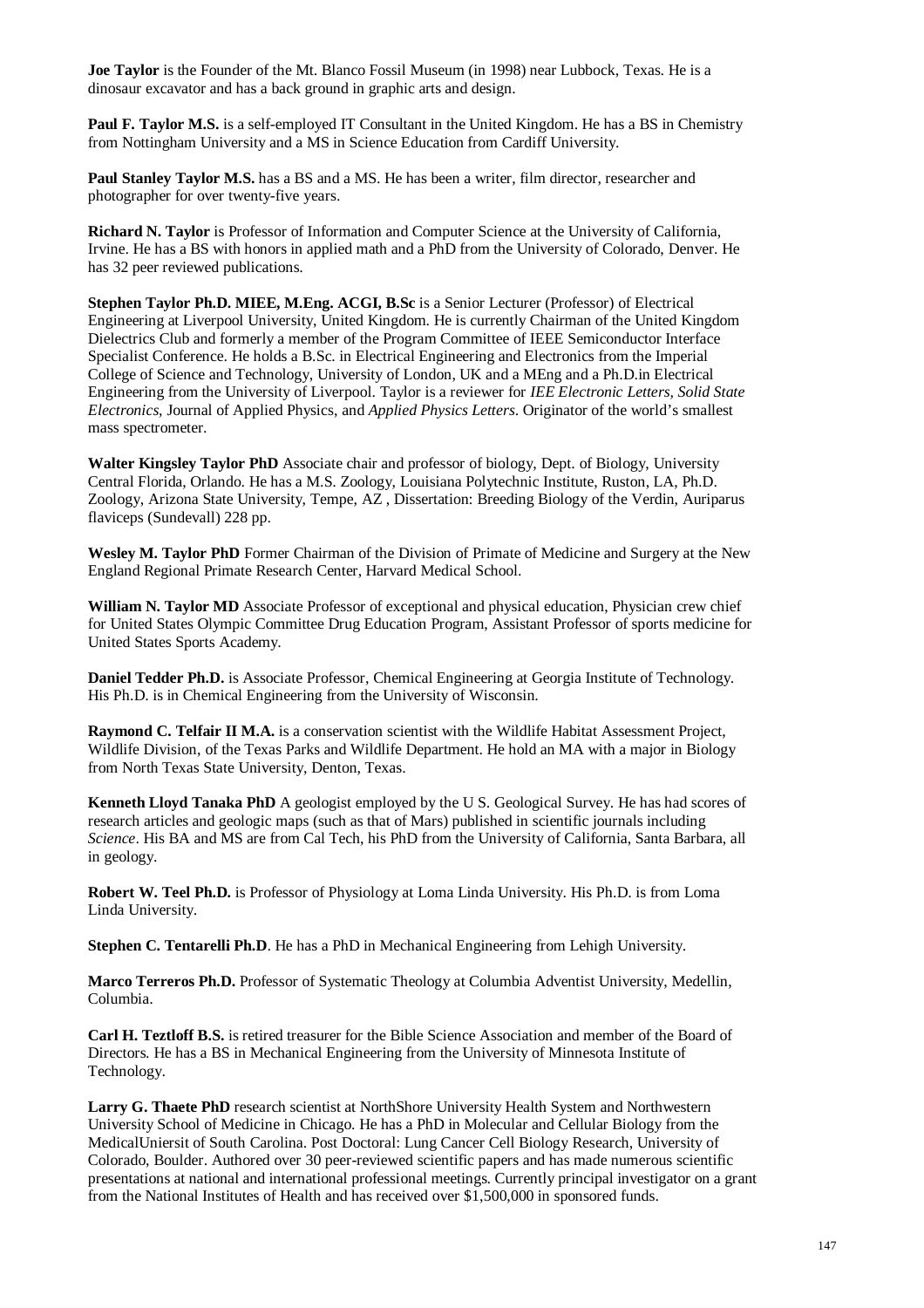**Carole Thaxton**, **MA**. Co-author of KONOS Curriculum Unit Studies, She received her BA in biology and education and her MA in counseling from Syracuse University.

**Charles B. Thaxton**, **Ph.D** visiting faculty position at Charles University, Prague, Czech Republic. He received his Ph.D. in Physical Chemistry from Iowa State University and was a Postdoctoral Fellow at Harvard University for two years where he studied the history and philosophy of science. He also had a Postdoctoral appointment in Molecular Biology in the biological laboratories at Brandeis University for three years.

**Lydia G. Thebeau Ph.D.** is professor of biology at Missouri Baptist University. She has a BA in biology from Hannibal-LaGrange College and a Ph.D. in Cell and Molecular Biology from Saint Louis University School of Medicine.

**Christopher L. Thomas Ph.D.** His Ph.D. is in Analytical Chemistry is from the University of South Carolina.

**Pavithran Thomas Ph.D.** His Ph.D. is in Mechanical Engineering from Ohio State University.

**Bert Thompson PhD** former professor in the College of Veterinary Medicine at Texas A&M, where he also served as Coordinator of the Cooperative Education Program in Biomedical Science. B.S. in biology from Abilene Christian University; He has a M.S. and Ph.D. in microbiology from Texas A&M University.

**James R. Thompson** is Noah Harding Professor of Statistics at Rice University. He has a BS in Engineering from Vanderbilt and an MA and PhD in math, both from Princeton University.

**J. J. Thomson** awarded the Nobel Prize in physics in 1906 for his theoretical and experimental research on the behavior of electricity in gases.

**Ker C. Thomson DSc.** Former Professor of geophysics at Baylor University and Professor of science at Bryan College. He has a B.A. in physics and geology from the University of British Columbia, Canada; and a DSc. in geophysics from the Colorado School of Mines.

**Richard Thompson Ph.D.** His Ph.D. is in Computer Science is from the University of Connecticut.

**Steven Thompson Ph.D**. is Senior Lecturer in Biblical Studies, Faculty of Theology, Avondale College, Australia. His Ph.D. is in Biblical Studies from the University of St. Andrews.

**W. R. Thompson, PhD.** Director of the Commonwealth Institute of Biological Control of Canada. His PhD is in biology.

**William J. Thompson M.S.** received a BS in Physics with honors from Clark University and a MS in Astrogeophysics from the University of Colorado, Boulder.

**Ker C. Thomson D.Sc.** is Professor emeritus of Geophysics at Baylor University, Waco, Texas and had a distinguished career in the field of geophysics and seismology. He received his BA in Physics and Geology from the University of British Columbia, a Ph.D., and D.Sc. in Geophysics from the Colorado School of Mines, and post doctorate at the Massachusetts Institute of Technology.

**Asa C. Thoresen PhD** professor departmeny of biology Andrews University in Michigan. He has a PhD in zoology from the University of Oregon.

**Michael Thorne Ph.D.** is a research scientist in the nuclear industry. His Ph.D. is in Nuclear Physics from the University of Sheffield.

**Steinar Thorvaldsen PhD** Associate professor, Dr.scient. in Norway

**Lloy Duane Thurman Ph.D.** is Professor Emeritus of Biology at Oral Roberts University, Tulsa, Oklahoma. He received a BS in Agriculture Education, a MS in Agronomy and Botany, both from the University of Nebraska, Lincoln. Thurman received his Ph.D. in Botany from the University of California, Berkeley.

**Hans Thulesius, PhD; MD** research scientist and Docent (like a professor) at a hospital in Växsjö. His Ph.D. and M D are both from the University of Lund in biomedical science.

**Dan Tidwell MA** is a geologist and President of the Greater Houston Creation Association.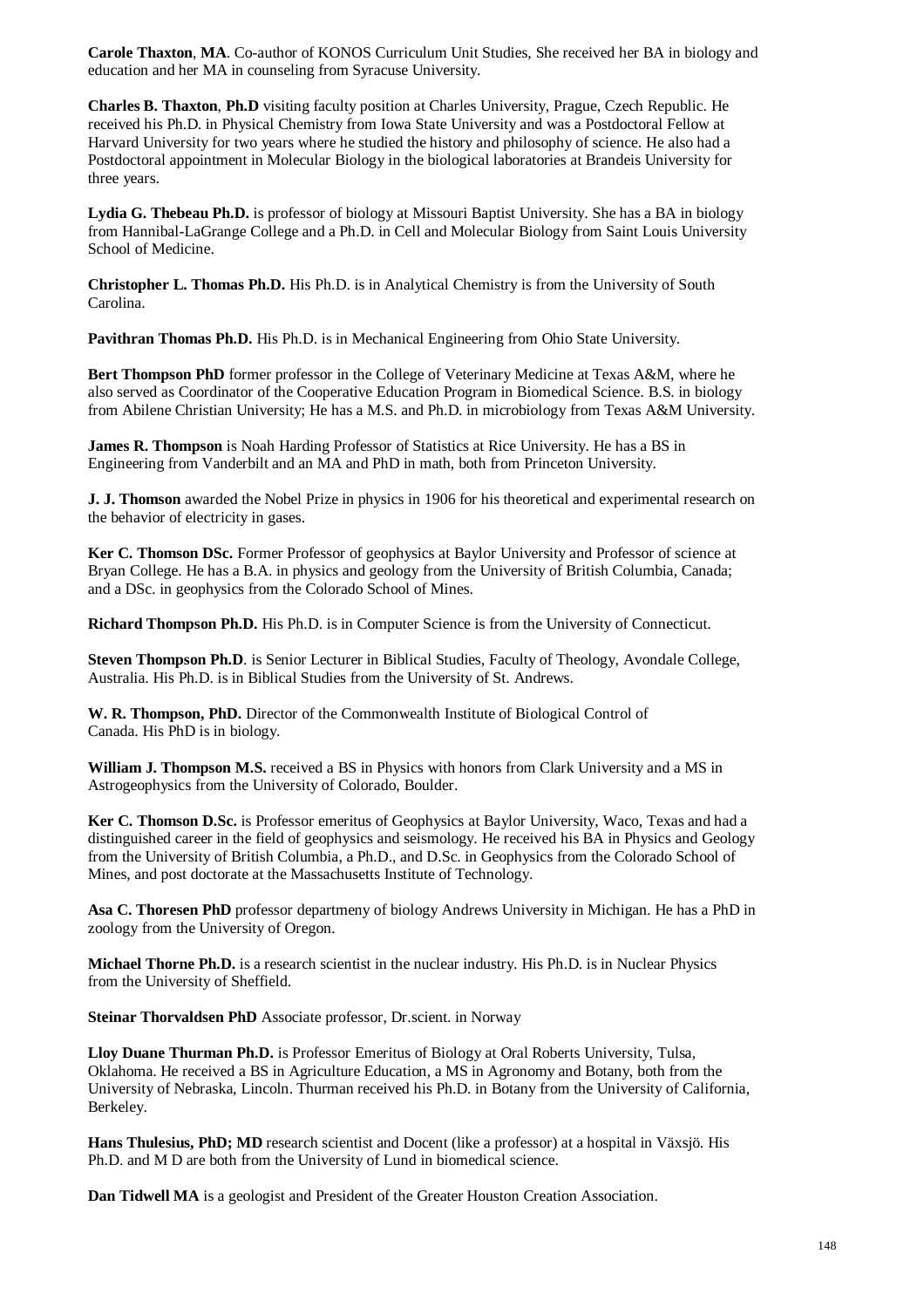**Glenn Tinder PhD** Professor Emeritus of Political Science at the University of Massachusetts, Boston. He earned his Ph.D. from the University of California at Berkley.

**Robert Tinnia Ph.D.** He has a PhD in Biology from Portland State University.

**Frank J. Tipler Ph.D.** is professor of mathematical physics at Tulane University, New Orleans. His BA is from M.I.T and his PhD from the University of Maryland, both in physics. He has published widely in the professional literature.

**Laurence Tisdall M.S.** is President and Founder of the Creation Science Association of Quebec. He received a BS in General Agriculture and a MS in Botany (Micropropagation and Biotechnology) both from Macdonald College of McGill University. He has lectured extensively across North America with many radio and television interviews, as well as over a dozen debates at the University of Quebec.

**Jane M. Titrud B.A.** is a biologist and worked as junior scientist in the Department of Soil Science at the University of Minnesota. She holds a BA in Biology from the University of Minnesota.

**Michael Todhunter Ph.D.** He currently owns a quality and statistics consulting and training business in Loveland, Ohio. His Ph.D. is in Forest Genetics from Purdue University and he has managed a large forest tree-breeding program in the south for several years. He has published widely in his field.

**Mark Toleman Ph.D.** is a Research fellow, Department of Cellular and Molecular Medicine specializing in the genetics of antibiotic resistance. His Ph.D. is in molecular microbiology from Bristol University, UK.

**Trevor Tolley B.S.** is a teacher in a Christian high school currently working on his MS in Science Education at Ohio State University. He has a BS in Mathematics and Physics Education.

**Jeffrey Tomkins PhD** is head of The Clemson Environmental Genomics Laboratory, a large sequence lab at Clemson University, and assistant professor of genomics at Clemson. His B.S. is in Agricultural Science from Washington State University, his M.S. is in Plant Science from the University of Idaho, and his PhD is from Clemson University in genetics. He has about a dozed peer reviewed publications in his scientific field including in *Science, Cell Biology, Genome, and Genome Research.*

**David Tonge Ph.D.** Professor in the Department of Mathematics and Computer Science at the Polytechnic of Wales, near Cardiff and Senior Lecturer in Physiology, Sensory Functions Research Group. He obtaining a B.S. with first class honors in Mathematics at Imperial College, London, and a Ph.D. from the University of London.

**Lyudmila Tonkonog Ph.D.** is a research scientist and has a PhD in Chemistry/Biochemistry.

**Larry E. Toothake PhD** David Ross Boyd Professor of Psychology, University of Oklahoma. Toothake earned a BS at the University of Nebraska, and a MS and Ph.D from the University of Wisconsin.

**Olivia Torres Ph.D** Professor of Genetics Autonomous University of Guadalajara, Mexico

**Tibor Tóth Ph.D.** is Professor of Applied Information Science at the University of Miskolc in Hungary. His M.Sc. and Ph.D. are both in Mechanical Engineering.

**James Tour Ph.D.** Chao Professor of Chemistry, Director Carbon Nanotechnology Laboratory, Professor of Computer Science, and Professor of Mechanical Engineering and Materials Science, Rice University, Smalley Institute for Nanoscale Science and Technology, Houston, Texas. He has over 300 scientific publications and over 30 patents. His field is organic chemistry, nanotechnology, materials science, and polymer chemistry. He has a BS in Chemistry from Syracuse University, a Ph.D. in Organic Chemistry from Purdue University, was a Postdoctoral Fellow in Organometallic Chemistry, University of Wisconsin, and a National Institutes of Health Postdoctoral Fellow in Organic Chemistry Stanford University.

**Wally Tow, MD**. Professor emeritus of National University of Singapore. He earned his MD degree from King Edward College of Medicine, and graduated at the top of his class.

**Charles Townes Ph.D.** is Professor of Physics at MIT. He has a BS in Physics from Furman University, a MA in Physics from Duke University, and a Ph.D. from Cal Tech. He was awarded the Nobel Prize in Physics in 1964. Townes is generally considered the American inventor of the maser (an acronym for microwave amplification by the stimulated emission of radiation), an honor he shares with two Russian scientists, Aleksandr Prokhorov and Nikolai Basov.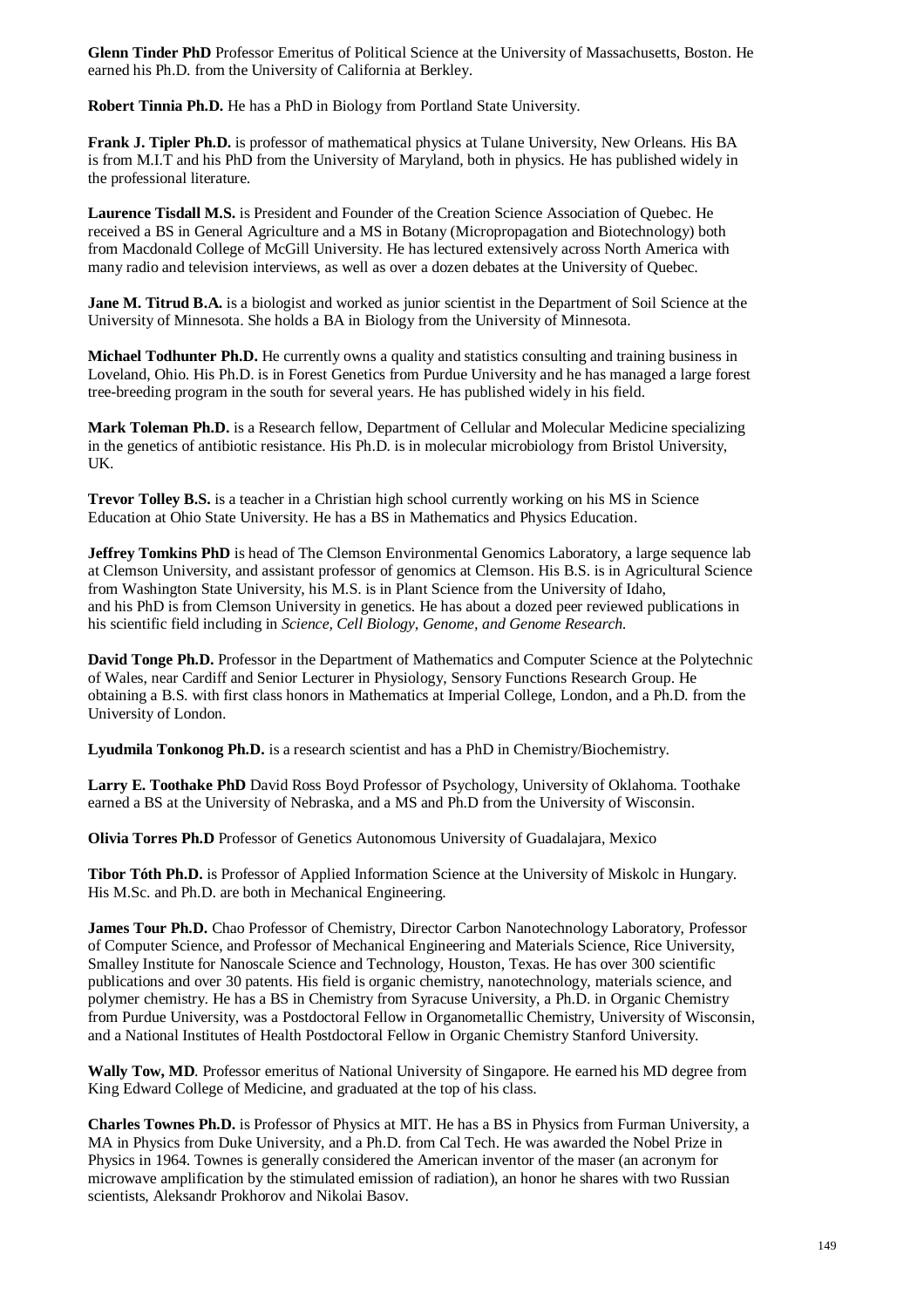**Francis Mark Townsend PhD** Boyd Professor Emeritus, Chemical Engineering, University of Oklahoma. His BS. MS and PhD are all in chemistry.

**James W. Treece M.A.** is Associate Professor of Sociology at Liberty University and holds a MA.

**Kenneth van Treuren PhD** is professor of Mechanical Engineering at Baylor University. He has a BS in aeronautical engineering from U.S. Air Force Academy, a MS in engineering from Princeton University and a PhD in engineering science from Oxford University.

**Frederick Trexler PhD** professor of physics and geology at Spring Arbor University. He has a BS from Houghton College in geology and physics and a PhD from Penn State University in geology and physics.

**J. Howard Trull PhD** chairman of the department of natural science and professor of biology at Freed-Hardeman College, Henderson, TN. His PhD is from the University of Mississippi in biology.

**Neville Anthony Trimm PhD** is Associate Professor of Biology at Southern Adventist University. His BS is in biology from Andrews University and his MS and PhD are both in biology from Loma Linda University.

**Bruce Triplehorn Ph.D.** he has a PhD in Biology from Ohio State Univesity.

**Terrence L. Trivette PhD** is Professor of Biology at Pacific Union College. His BA is from Southern Adventist University, and his PhD is from the University of Oregon, both in biology.

**Moshe Trop Ph.D.** with the Research and Development Authority and Department of Life Science, Barllan University, Ramat Gan, Israel.

**Ide Trotter Ph.D.** Professor of Chemistry at Dallas Baptist University and a former research scientist at Exxon. His Ph.D. is in Chemical Engineering from Princeton University.

**Royal J. Truman Ph.D.** received a BA in Chemistry and a BA in Computer Science from the State University of New York, a MS in Business Administration from the University of Michigan, Ann Arbor, and a Ph.D. in Organic Chemistry from Michigan State University. His specialty is in Organic Chemistry, Statistical Analysis and Modeling. He builds chemical information systems and models technical data using statistical and probabilistic methodologies at BASF IT Services AG in Ludwigshafen, Germany. Dr. Truman is currently enrolled in a postgraduate program in bioinformatics at the Universities of Mannheim and Heidelberg, Germany. He is fluent in several languages.

**Sinaseli Tshibwabwa Ph.D.** has a Doctorate in Fish Morphology from a university in France and is responsible for discovering seven new species of fish in the Congo. He is a specialist in cladistics and is with Namur, Belgium, Facultes universitaires Notre-Dame de la Paix and is a world authority on a particular type of African fish.

**Seiko Tsukioka MS** is an instructor of polymer science and engineering in the College of Engineering, Yamagata University.

**Ossi Turunen, PhD**, Senior Lecturer Aalto University, School of Chemical Technology Department of Biotechnology and Chemical Technology, Aalto Finland

**Timothy Tufts Ph.D**. is a chemist for Ashland Chemical. He has a BS in Chemistry from Bob Jones University, and a PhD from University of Tennessee-Knoxville also in Chemistry.

**James Tumlin M.D.** is Associate Professor of Medicine at the University of South Florida. His M.D. is from Emory University.

**Emanuel Tundrea PhD** is a professor at University of Oradea, Romania. He has a PhD in modeling software from Institut Universitaire de Technologie de Nice et de Cote d'Azur

**John P. Turnbull PhD** is a researcher with the University Hospitals in the Department of Neurology, Cleveland, Ohio. He has a MS and PhD Degree in electrical engineering from Case Western Reserve University in Cleveland.

**John Turner M.A.** was a member of the Biology Department at King's College, New York. He has a MA in Genetics.

Paul C. Tychsen Ph.D. Professor emeritus of Geology at Wisconsin State University. He has authored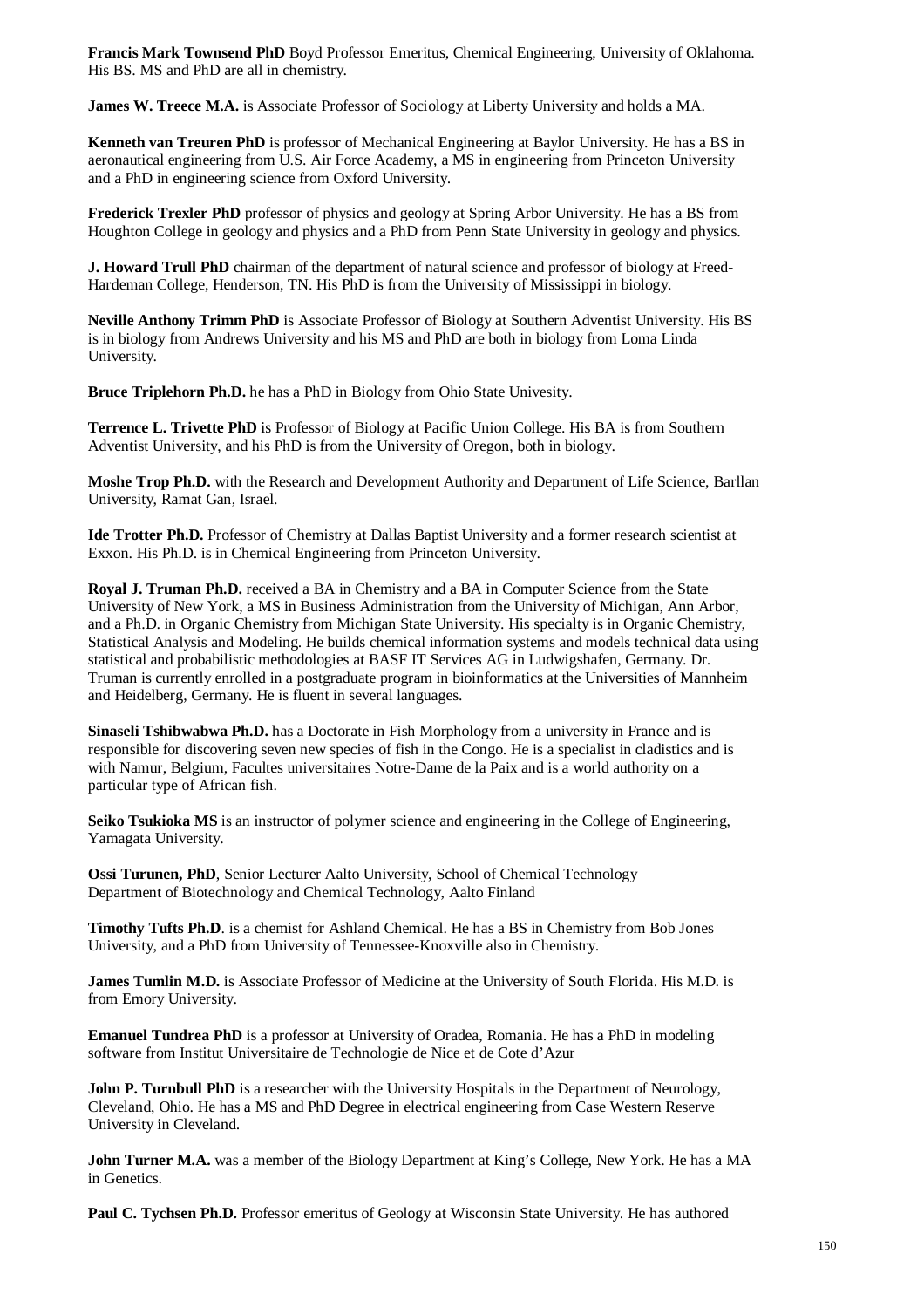**Peder A. Tyvand PhD** Professor in Norway

**David J. Tyler Ph.D, MSc, BSc, FTI, MInstP**. Reader in the Department of Clothing Design and Technology at Manchester Metropolitan University, United Kingdom. He received a B.Sc. in Physics from the University of Southampton, a M.S. in Physics from the University of Loughborough, and a Ph.D. in Management Science from the University of Manchester. He has authored over 50 research papers in his field.

**Alan Twietmeyer PhD** is Professor of Kinesiology at Cornerstone University. His BS in biology is from Bemidji State College, his MA and PhD are from the University of Iowa in kinesiology.

**Stanley V. Udd Th.D.** received a Diploma from Grace College of the Bible, a BS from the University of Nebraska, Lincoln, a MA from Northeast Missouri State University, a Master of Divinity Degree, a Master of Theology, and a Doctorate in Theology from Grace Theological Seminary.

**David W. Unfred M.S.** is with Lubbock Laboratories in Lubbock, Texas. He has a MBA and a MS.

**J. Timothy Unruh M.S.** is an Astronomer and an architect. He has a MS from Stanford University, and lectures, researches, and writes on astronomy. He is with Back Yard Astronomers in Rocklin, California. **Lasse Uotila M.D., Ph.D.** research scientist, has a M.D., Ph.D. in Medicinal Biochemistry from the University of Helsinki in Finland.

**Thane H. Ury Ph.D.** Professor of philosophy Bethel College, Mishawaka, Indiana. He has a Master of Divinity and did his doctoral studies in Systematic Theology at Andrews University.

**Masami Usami M.D.** is a Japanese Professor and President of the Creation Science Association of Japan. He is a leader in the creation science field in Japan and a proficient and admired surgeon.

**Jiøi Vácha PhD** is Professor Emeritus of Pathological Physiology at the Institute of Pathophysiology, Masaryk University, Czech Republic.

**Jairam Vanamala** is Postdoctoral Research Associate, Faculty of Nutrition at Faculty of Nutrition, TAMU, College Station.

**Mark Van Bebber M.Div.** has a BA and a Master of Divinity and has served part-time on the faculty of Arizona College of the Bible.

**J. (Koos) van Delden MS** is a Mathematician, teacher, and one of the founders and a full-time Director of the Evangelical College in Amersfoort, Netherlands. He was a television producer with the Evangelical Broadcasting Company and a Treasurer of the Foundation for the Advancement of Studies Faithful to the Bible (FASFB).

**Evert van der Heide Ph.D.** is Senior Research Chemist at the Shell Research and Technology Centre, Amsterdam. He has a MS in organic chemistry (specializing in homogeneous catalysis and biology), from the State University of Utrecht, Netherlands, and a Ph.D. in Chemical Engineering (specializing in heterogeneous catalysis) from the Technical University of Delft, Netherlands.

**Robert VanderVennen Ph.D.** Professor of Chemistry at Belhaven College in Mississippi and at Trinity Christian College. His Ph.D. is in Physical Chemistry from Michigan State University.

**Brandon van der Ventel PhD** Associate Professor of Physics at Stellenbosch University in South Africa. He has published 19 scientific papers and a major interest isin mathematical biology. He has a PhD from Stellenbosch University in physics.

**David Van Dyke Ph.D.** Analytical Chemist at the University of Illinois (Urbana). His Ph.D. in Chemistry is from the University of Pennsylvania.

**C. Gerald Van Dyke Ph.D**. Professor of Botany at North Carolina State University Department of Botany, Raleigh, NC. He has a BS in Botany Eastern Illinois University and a MS and Ph.D., University of Illinois in Plant Pathology

**Herman J. Van Eck Ph.D.** Research scientist at Wageningen University, the Netherlands. His Ph.D. is in Laboratory of Plant Breeding from Wageningen Agricultural University.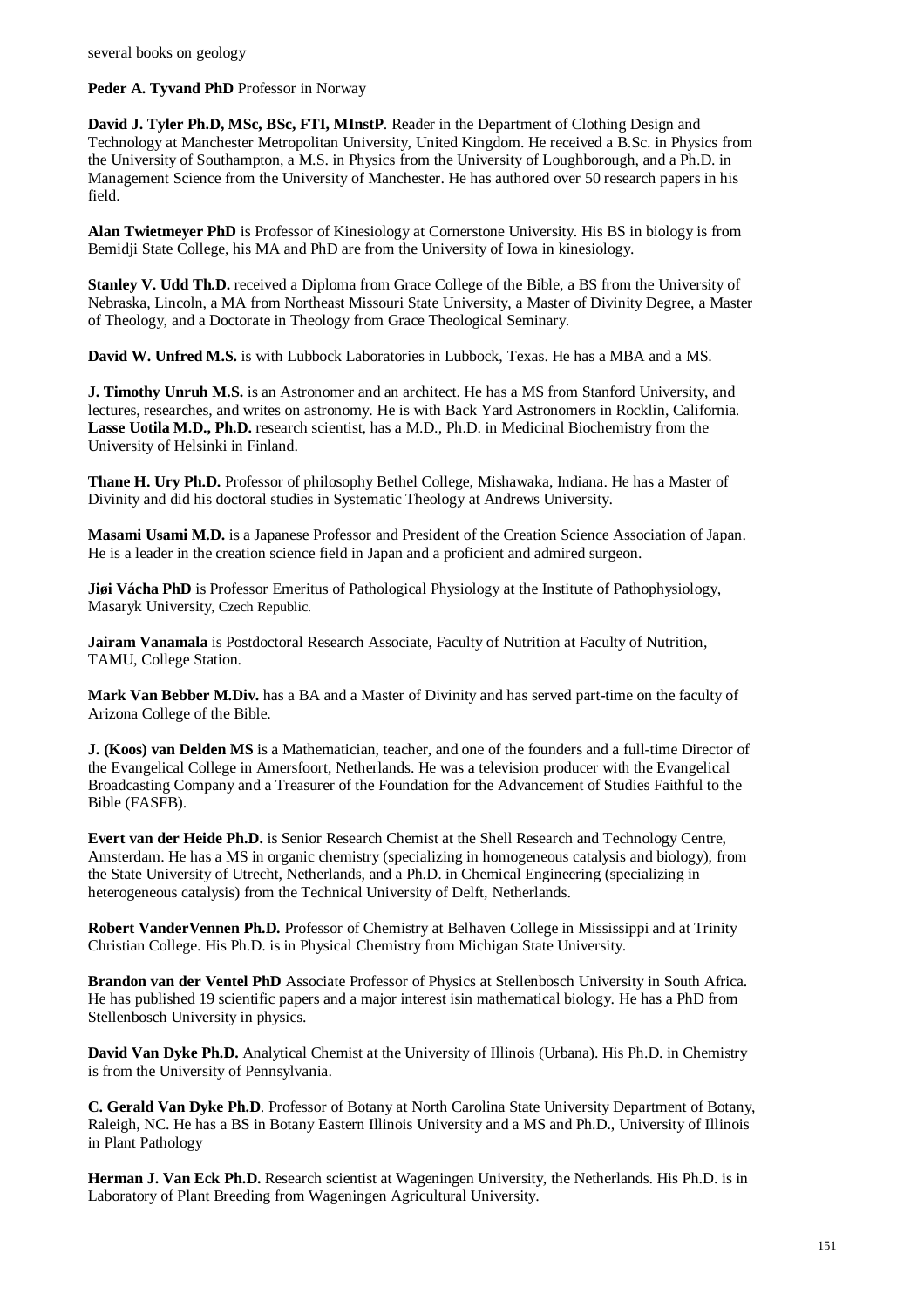**James R. Van Hise PhD** chairman department of Physics Tri-State University, Angola, Indiana and former research scientist Oakridge National Laboratory. He has a PhD in physical Chemistry from the University of Illinois.

**Harold Van Kley Ph.D.** is Professor Emeritus faculty at Trinity Christian College, Illinois, Adjunct Professor in the Chemistry Department at St. Xavier University, and Advisor to the Central Association of Advisors to the Health Professions (CAAHP) as well as a Pre-Med Advisor.

**Robin E. Vance PhD** is Professor of Biology at Pacific Union College. His BS, MS and PhD are all in biology from Loma Linda University.

**Fred Van Dyke PhD** Professor of Biology and Chair of the Biology Department, Wheaton College (Illinois). Ph.D., Environmental and Forest Biology, College of Environmental Science and Forestry, State University of New York-Syracuse, M.S., Wildlife Ecology, The University of Wisconsin-Madison, and B.S., Wildlife-fishery Resources, University of Idaho.

**Elaine Vanterpool, Ph.D**. Associate Professor of biology at Oakwood University. B.S., Oakwood College, Ph.D., Loma Linda University.

**Larry Vardiman Ph.D.** is Professor of Meteorology and Acting Head of Astro/Geophysics Department and Head of Physical Sciences at the Institute for Creation Research Graduate School. He received a BS in Physics from the University of Missouri, a BS in Meteorology from St. Louis University, a MS and a Ph.D. in Atmospheric Science from Colorado State University. Appointment to Air Force Geophysics Laboratory in Boston, Massachusetts, Research Assistant, Cloud Physics Research Center, University of Missouri, Rolla, Missouri.

**Michael Ray Vaughan PhD** Research Associate, Wisconsin Coop Wildlife Research Unit, Madison, He has a B.S. from North Carolina State University, Raleigh, and M.S., from Oregon State University, and a Ph.D. from the University of Wisconsin.

**Thottathel Varughese Ph.D.** is a Mathematician and Computer Scientist as well as Associate Professor of Computer Science at the Costa Mesa Campus in the School of Management and Technology, National University, California and is on the Adjunct Faculty of the Institute for Creation Research Graduate School. He received a B.S. from Kerala University, India, a B.S. from Kerala University, India, a B.Ed. from Kerala University, a M.S. from Kerala University, a MA in Mathematics from Indiana University in 1971, and a Ph.D. in Mathematics from Indiana University.

**Jeffrey L. Vaughn Ph.D.** has a Ph.D. in Engineering from University of California, Irvine.

**Walter J. Veith Ph.D.** is Professor of Zoology and chair Department of Zoology at the University of the Western Cape (Republic of South Africa). He holds a B.S. (Hons) cum laude, a M.S. in Zoology from the University of Stellenbosch, and a Ph.D. in Zoology from the University of Cape Town.

**Magnus Verbrugge M.D. F.R.C.S.** is Fellow of the Royal College of Surgeons of Canada and a retired urologist. He was Vice-President of the Human Dooyeweerd Foundation in Victoria, British Columbia, Canada.

**John Verderame B.S., ThM** worked for a professional optics firm He has a BS in Biology and a Master of Theology in Pastoral Ministries.

**Charles N. Verheyden MD, PhD** is Professor of Surgery at Texas A&M College of Medicine. He has a BA from the University of Texas at Austin, TX and a MD, PhD from the University of Texas Medical Branch, Galveston, TX.

**Etienne Y. Vernaz PhD** Professor & Director of Research Director CEA (French Atomic Energy Agency) in France.

**Mike Viccary PhD** teaches science at a Christian school in London. He has a BS with honors in materials science and a PhD in electron microscopy from Bradford University and a post doc from the University of Leiden in the Netherlands.

**Gijsbertus Vierbergen**, a taxonomic entomologist specializing in mites, thrips and ants, resides in the Netherlands.

**Ruy Carlos de Camargo Vieira Ph.D**. Engineering Fluid Mechanics from University of São Paulo. Now with the Brazilian Creation Society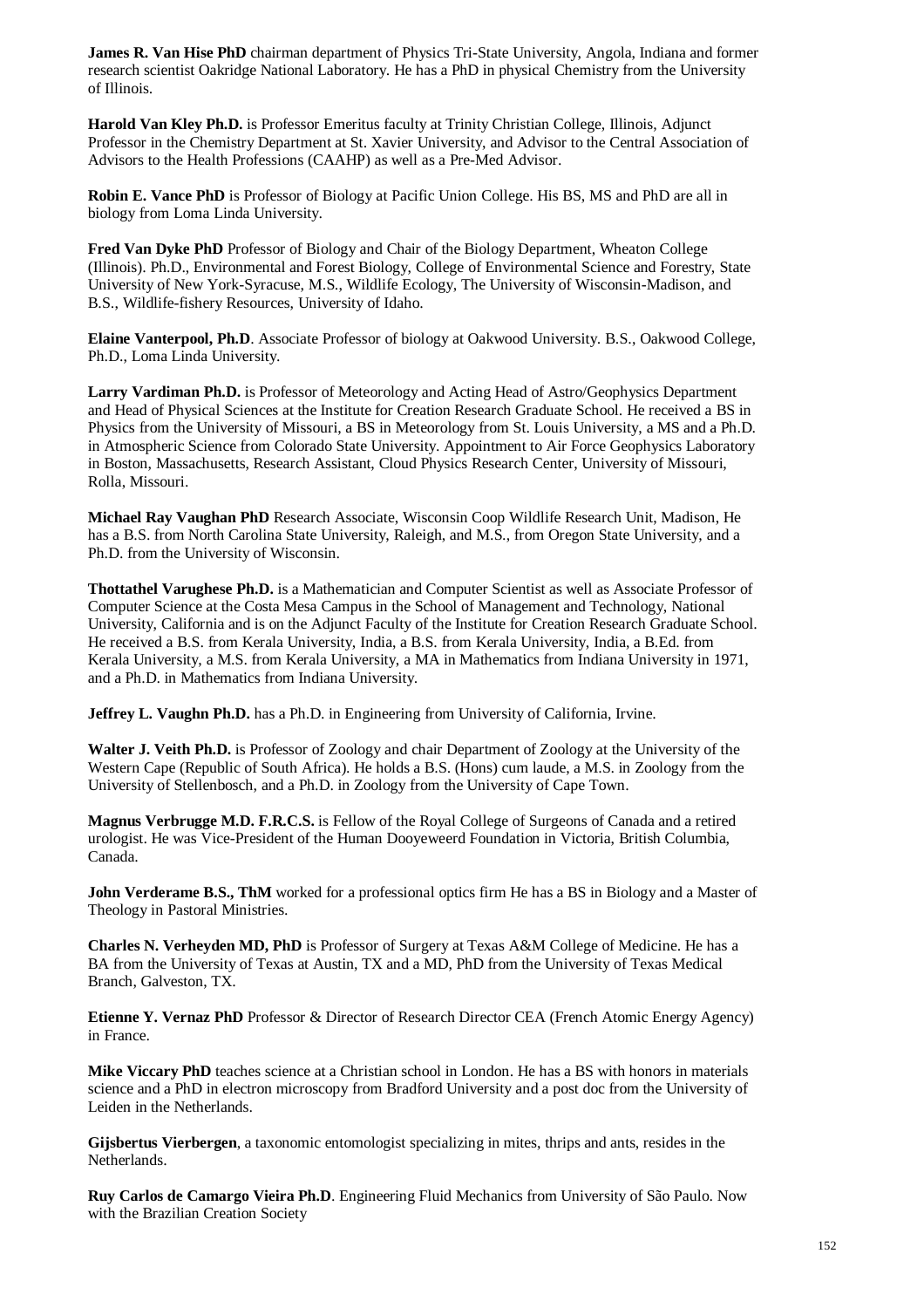**Vincente Villa Ph.D.** is Lillian Nelson Pratt chair Emeritus Professor of Biology at Southwestern University.

**Lloyd Drexell Vincent PhD** President, Angelo State University, San Angelo, Texas, Professor, Director physics dept., Sam Houston State University, physics consultant Columbia University Teachers College, He has a B.S. and MA and PhD from University of Texas, Austin, and did his postdoctoral at Harvard University.

**Barbu-Vladimir Vladescu PhD** Chief dept., Pernod-Ricard Research Center., Creteil, France, Assistant Lecturer, Bucharest Medical School, Education: MS, University Bucharest, Romania, Ph.D., Romanian Academy.

**Suzanne Sawyer Vincent Ph.D.** professor of biology at Oral Roberts University, has a BA in biology from the University of California, a MA from San Francisco State University in biology, and a Ph.D. in Physiology and Biophysics from the University of Washington. She was formerly in the Department of Physical Therapy, Texas Tech University Health Sciences Center, Lubbock, Texas.

**Vladimir L. Voeikov Ph.D.** is Professor and chair of Bioorganic Chemistry, Moscow State University and Member of Russian Academy of Natural Sciences. He has published widely in the professional literature.

**Brian Vogt Ph.D.** is Professor of Chemistry at Bob Jones University. His Ph.D. is in Pharmaceutical Sciences from the University of Florida.

**Øyvind A. Voie Ph.D.** is a research scientist in Biology at the University of Oslo, and Norwegian Defense Research Establishment, Division for Protection and Material Science. His PhD is in biology.

**Gerard Voland PhD** professor and chair of engineering at Purdue University, Wayne campus. He has a BS and MA in physics from UCLA and a PhD in Engineering Design from Tufts University. Aside from several major textbooks, he has published almost 50 peer reviewed professional publications.

**Kui Shin Voo Ph.D.** obtained his Ph.D. in Genetics and Botany (minor) from North Carolina State University and did post-doc at the Wells Center for Pediatric Research at IUPUI (Indiana University Purdue University at Indianapolis.

**Wernher von Braun PhD** German-born American space scientist, the "father of space travel," developed the first practical space rockets and launch vehicles.

**P. V. Vorpahl D.V.M.** has a Doctorate in Veterinary Medicine.

**Robert G. Vos Ph.D.** has a Ph.D. in Civil/Structural Engineering from Rice University.

**Frank Vosler BS** is a retired Aerospace Engineer. He has been active in the creation movement since 1965 and is one of the founder of CRSEF (the Creation Research Science Education Foundation).

**Charles Henry Voss, Jr., Ph.D.** Professor Emeritus of Electrical & Computer Engineering, Louisiana State University, Baton Rouge, LA. He has a MS and PhD in electrical engineering from Louisiana State University.

**Henry D. Voss Ph.D.** is a faculty, Department of Physics, Taylor University, Upland, Indiana. He received a B.S in Electrical Engineering from Illinois Institute of Technology, a MS in Electrical Engineering, and a Ph.D. Space Physics and Electrical Engineering both from the University of Illinois.

**František Vyskočil, RNDr, D.Sc**. Professor of Physiology and Neurobiology at Charles University, and one of the world's leading Neurosciencetists. graduated with honours from the Faculty of Science of Charles University in Prague and obtained the Candidate of Sciences (Ph.D. equivalent), Doctor of Science, associate professor and professor. He worked as a Senior Fogarty Visiting Scholar and Visiting Professor in the Department of Physiology, University of California, San Francisco, USA (with Zach Hall) and Laboratory of Membrane Biophysics of the Sechenov Institute of Evolutionary Physiology, St. Petersburg (with Lev Magazanik). He now works for the Department of Neurobiology of the Faculty of Science of Charles University in Prague and the Institute of Physiology of the Academy of Sciences of the Czech Republic. He is a member of The Physiological Society of Cambridge and London and a founding member of The Learned Society of the Czech Republic. He has worked at a number of overseas universities as visiting and regular professor (University of California, San Francisco USA, Kazan State Medical University and others). He has also published widely in the professional peer reviewed scientific literature.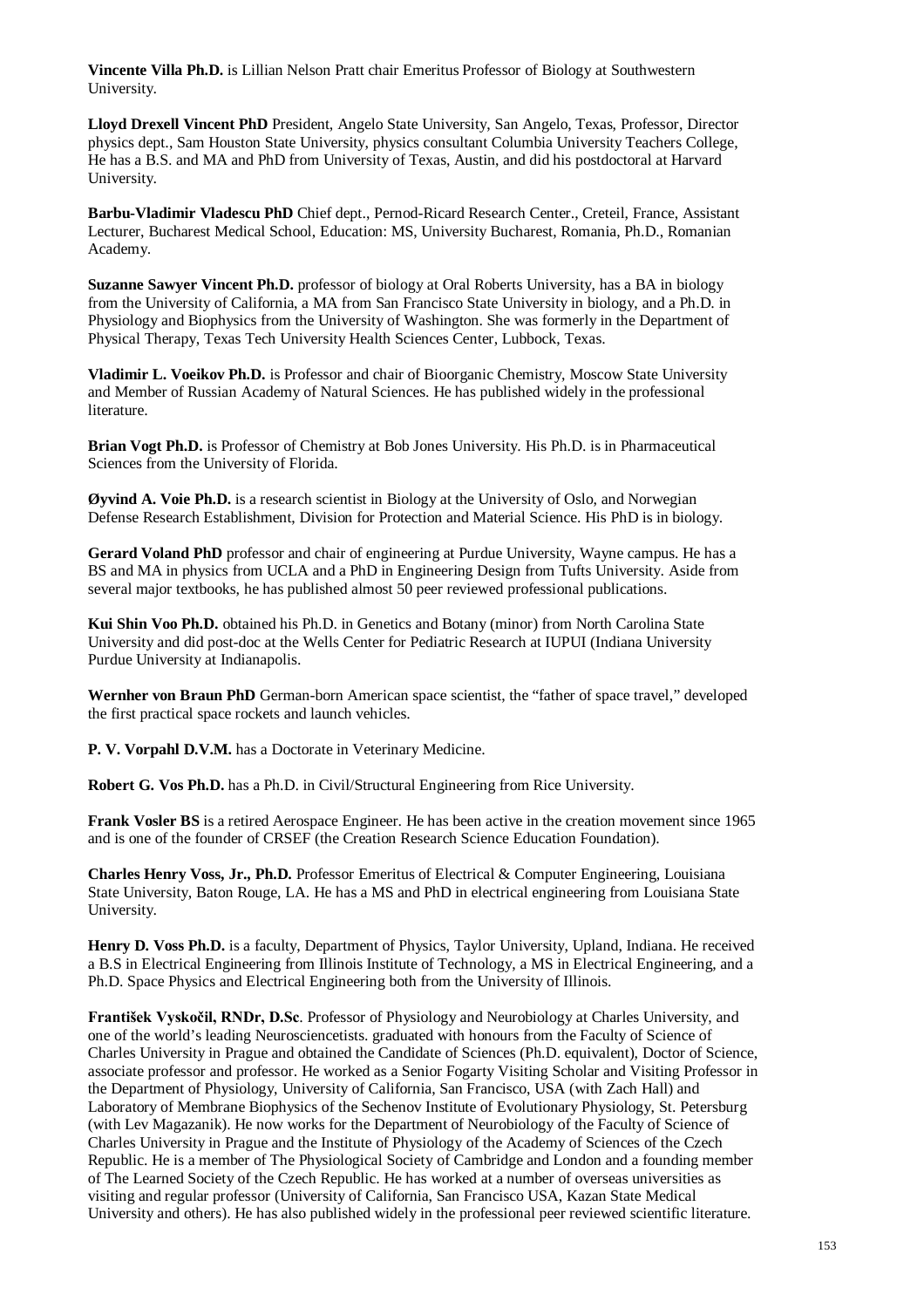**William E. Wade**, **PhD** Professor, Department of Clinical and Administrative Pharmacy, University of Georgia College of Pharmacy, Athens, Georgia. He has a B.S. and PhD in Pharmacy, University of Georgia College of Pharmacy, Athens, Georgia.

**Margil Wadley Ph.D.** His Ph.D. is in Inorganic Chemistry from Purdue University.

**Carston Wagner Ph.D.** is Professor and Director of the Chemical Biology Initiative Department of Medicinal Chemistry at the University of Minnesota. He has a BS from the University of North Carolina, And a Ph.D. from Duke University, and was a NIH Postdoctoral Fellow, Department of Chemistry, Pennsylvania State University.

**Curt Wagner Ph.D.** is Professor emeritus of Physics at Southwest Minnesota State University, Marshall, Minnesota. He received a BA summa cum laude in Physics from the University of Wisconsin, Madison, a MS in Physics and Astronomy and a Ph.D. in Theoretical Physics, both from the University of Illinois, Urbana.

**Pallacken Abdul Wahid PhD** is Dean and professor of Agricultural Chemistry and Botany at Kerala Agricultural University. He received his B.S and M.S degrees in agriculture from Kerala University and his PhD in chemistry at Utkal University, Orissa, India. His thesis was in the area of pesticide pollution. He has published over 80 research papers in scientific journals and five books.

**Miryam Wahrman PhD** professor of biology at William Patterson University in New Jersey. Her BA is from Hunter College, City University of New York; her PhD is from Cornell Universityand her post doc at Cornell University in cell biology.

**Milton Wainwright Ph.D.** Professor of Molecular Biology at the University of Sheffield, Sheffield England. He has published widely in the professional literature.

**William Waisgerber M.S.** is a retired consulting geologist and lecturer on creationist geoscience. He is owner of William Waisgerber and Associates, Consulting geologists. He is a licensed geologist in California and Oregon and practicing engineering geologist in both states.

**Jack Walker CPAg.** is a Certified Professional Agronominalist and Product Development Agronomist for Novartis Seeds Incorporated in Ohio.

**Harrell Lynn Walker PhD** Professor botany, Louisiana Technical University, Ruston. He has 11 patents related to biological control of weeds with plant pathogens, manipulation of microorganisms for control of plant diseases. He has a BS, from Louisiana Tech. University, a MS from University Kentucky, and a Ph.D. from the University Kentucky.

**Laurence Colton Walker PhD** Professor emeritus forestry at the University of Georgia School of Forestry. He has a B.S from Penn State University a MS from Yale University and a PhD from the State University of New York, all in Forestry.

**Tasman (Tas) Bruce Walker Ph.D.** Mechanical engineer and geologist. He has a B.Sc (Hons) in Geology (Earth Science) and a PhD in Mechanical Engineering, both from the University of Queensland. He has been involved in the planning, design and operation of power stations for over thirty years with the electric industry in Queensland, Australia. Dr. Walker now works full-time researching and speaking for **Creation**

## **Ministries International** in Australia.

**Linda K. Walkup Ph.D.** has a BA in Biochemistry and Biology from Rice University and a Ph.D. in Molecular Genetics from the University of New Mexico Medical School.

**John Frank Walkup PhD** Emeritus Professor of Electrical Engineering at Texas Tech University, where he taught and directed the research of the Optical Systems Laboratory. He received a B.A. in engineering science, B.S. in electrical engineering from Dartmouth College, and a M.S., in Engineering, and Ph.D. in electrical engineering from Stanford University

**Robert E. Walsh B.S.** has been past editor for the International Conference on Creation Proceedings and an Advisor for the Creation Research Science Education Foundation. He has a BS in Mathematics/Physics.

**Jeremy Lee Walter Ph.D.** is Head of Engineering Analysis and Design Department in the Energy Science and Power Systems Division at the Applied Research Laboratory (ARL), Pennsylvania State University. A National Science Fellowship awardee, he received a BS in Mechanical Engineering with highest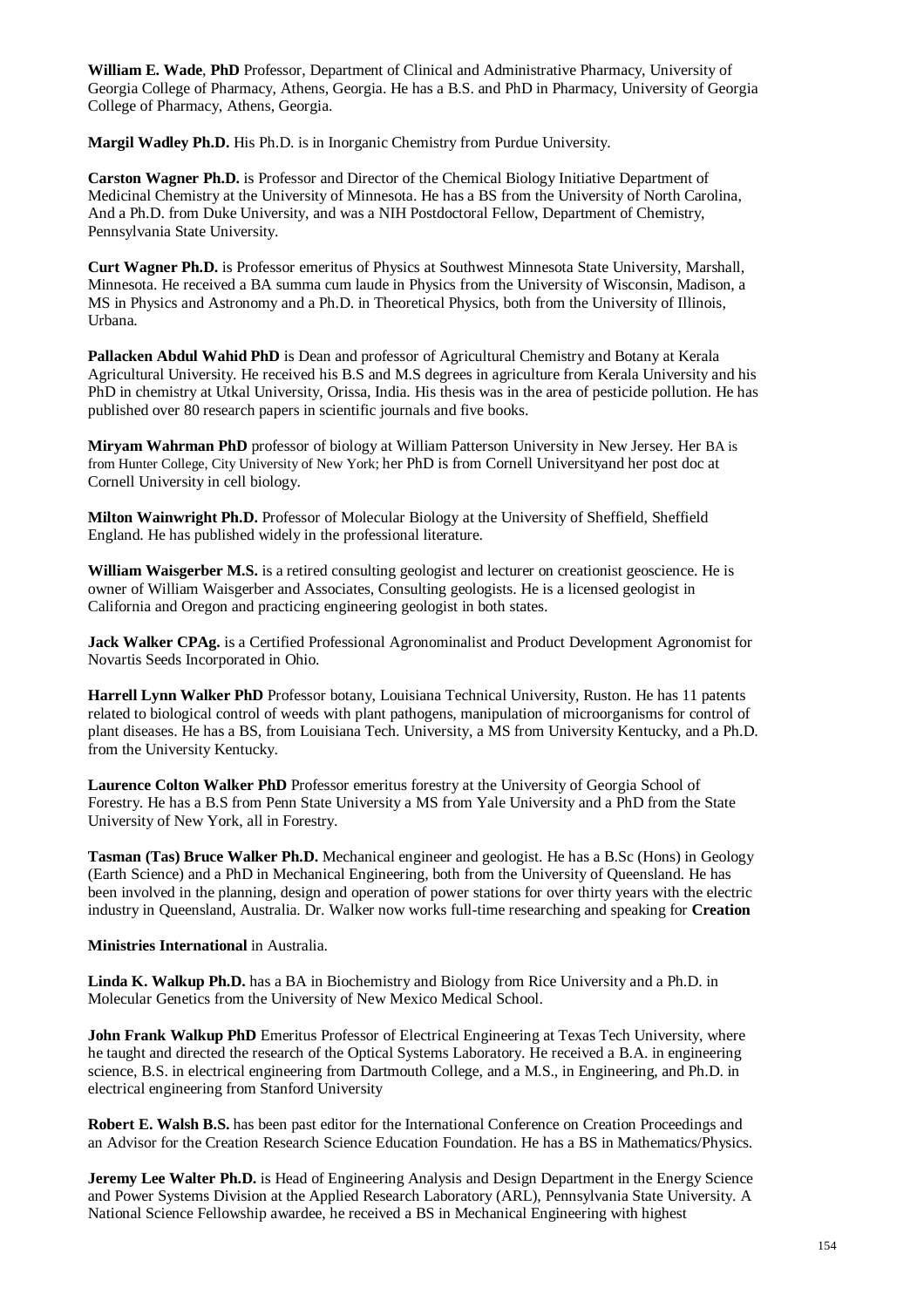distinction from Pennsylvania State University, a MS and Ph.D. in Mechanical Engineering from Penn State University. He also has 7 patents.

**Bruce K. Waltke Ph.D.** Professor of Old Testament at Regent College. He has a ABA from Houghton College, a Th M and a Th.D. from Dallas Theological Seminary, and a Ph.D. from Harvard, and has published widely in the professional literature.

**David Walton B.Sc.**, **Ph.D.** Visiting Lecturer, Department of Computer Science, University of Durham; Information Systems Consultant.

**John C. Walton B.S.**, **Ph.D.**, **D.Sc.** is Professor of Reactive Chemistry at the University of St. Andrews. His B.S. is from the University of Sheffield, his Ph.D from the University of St. Andrews, and his D.Sc. from the University of Sheffield.

**Robert P. Waltzer Ph.D.** is Associate Professor of Biology at Belhaven College, Jackson, MS. His BA is from the University of Delaware, his Ph.D. in biology is from Ohio State University.

**Ge Wang PhD** is Professor of Radiology and Biomedical Engineering at the University of Iowa.

**Tianyou Wang PhD** is a Research Scientist at the University of Iowa's Center for Advanced Studies in Measurement and Assessment.

**Ting Wang M.Div.** Lecturer on Biblical Hebrew at Stanford University, California. His Ph.D. is from Westminster Theological Seminary, California, Escondido, and his B.A. is in Biblical Studies from Hebrew Union College, Jewish Institute of Religion, Cincinnati, Ohio.

**James Wanliss PhD** Associate Professor of Physics Embry-Riddle University.

**Keith H. Wanser Ph.D.** Professor of Physics, California State University Fullerton, in Laguna Hills, California. His research and over 50 publications are on fibre-optic sensing techniques, experimental and theoretical condensed matter physics, and basic theories of matter. He has a BA, California State University, Fullerton, a MA and a Ph.D. both in Physics from the University of California, Irvine.

**Frederic R. Ward PhD** is a teacher, writer and researcher. His PhD is in history from University of California, Riverside

**Mark Wardell PhD.** biologist.

**Victor Warkulwiz, PhD** Professor of Physics at Magdalen College in the UK. He has a PhD in physics from Temple University. He also has a MDiv and a MA in theology.

**Guylyn R. Warren PhD** Professor chemistry, Montana State University, Bozeman. He has a B.S., and Ph.D. in Genetics, both from Montana State University. NIH postdoctoral fellow Palo Alto Medical Research Foundation California.

**Wade Warren PhD** C.J. Cavanaugh Chair in Biology Louisiana College.

**Robert L. Waters** is a Lecturer, College of Computing at Georgia Institute of Technology.

**Graeme Watmuff** is a geologist and consultant to the mining industry in Adelaide.

**John Allen Watson B.S.** is a retired hydrologist/geologist who worked for the Texas Natural Resource Conservation Commission. He received a BS in Geology from the University of Texas, Austin.

**Roland Watson** graduated in Astronomy from Glasgow University and is now a software engineer in the Telecommunications industry in Edinburgh, Scotland.

**Stanley A. Watson Ph.D.** Research scientist at Ohio State University Agricultural Research & Development Center. He has both his MS in Botany and his Ph.D. in Agronomy from the University of Illinois

**W. Todd Watson Ph.D.** is Assistant Professor of Urban and Community Forestry at Texas A & M. He has a BS in Horticulture, and a PhD in plant pathology, both from Texas A & M University.

**Bruce Watts B.S., M.B.** is a medical doctor with a BS and a Bachelor of Medicine from the University of Sydney. He works in general practice at Woolgoolga on the New South Wales North Coast, Australia.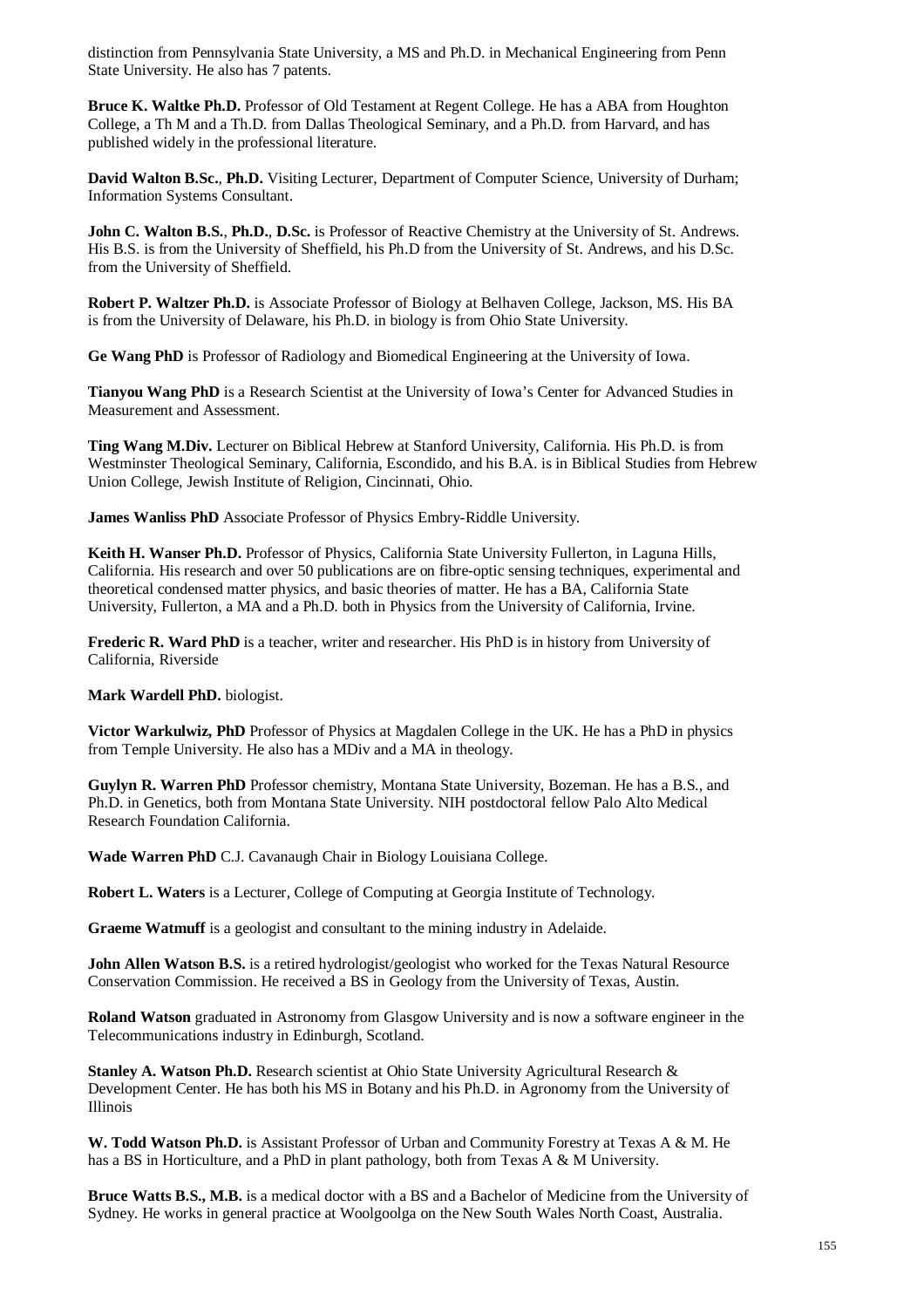**David C. Watts**, **Ph.D**., Professor of Dental Biomaterials Science and Head, Unit of Biomaterials Science, Associate Dean for Graduate and Postgraduate Studies, Unit of Biomaterials Science, University of Manchester, England. Research Professor in Biomaterials and Biomechanics: Oregon. Health Sciences University, Portland, OR, USA. He has a B.S. (Honors), in Chemistry and Physics, and a Ph.D. in Polymer Science, School of Dentistry, University of Manchester, England.

**Fraser Norman Watts PhD** Starbridge Lecturer in Theology and Natural Science, in the University of Cambridge. His interests are in religious, philosophical and psychological aspects of genetics

**Vivienne Watts Ph.D.** is Senior Lecturer in Education, Central Queensland University, Australia. She is a Registered Nurse and holds a BS in Health Science, a MA in Religion from Andrews University, and a Ph.D. in Education from the Queensland University in Technology. She is the author of 2 books and several research articles in her field.

**Karl A. Weber Ph.D.** a research scientist in Ohio, has a Ph.D. in Physical and Theoretical Organic Chemistry from Cornell University.

**Mark D. Webber PhD**. Professor of Biology at Grove City College. His BA is from The University of South Florida, his MA from Oral Roberts University, and a PhD from Oklahoma State University and a PhD from The University of Georgia, all in biology.

**Clyde L. Webster Jr. Ph.D.** is a geochemist and Senior Research Scientist with the Geoscience Research Institute in Loma Linda, California. He is Professor of Chemistry and on the Associate Geology Faculty at the Loma Linda University Graduate School.

**Woody Weed Ph.D.** is Mechanical Engineer, Science & Technology Division at Sandia National Labs.

**Noel K. Weeks Ph.D.** is Senior Lecturer in Ancient History at the University of Sydney. He received a BS Honors Degree in Zoology from the University of New England, Armidale, Australia, a BA in Divinity and a MA in Theology from Westminster Theological Seminary and a Ph.D. in Mediterranean Studies from Brandeis University, Massachusetts.

Gerald Wegner Ph.D. He has a Ph.D. in Entomology from Loyola University. He is a research scientist in Ohio.

**R. Jean Wehling B.S.** received a BS in Electrical Engineering from the University of Oklahoma and moved to Minnesota in 1962 where he is now employed by the United Power Association of Elk River. He is a registered P.E.

**Richard Weikart Ph.D.** is an Associate Professor of Modern European History in the Department of History at California State University, Stanislaus, Turlock, California, who has been doing research for a number of years on the history of Darwinism. His Ph.D. is in Modern European History from the University of Iowa.

**Jeffery Weiland MD** is a professor at the Ohio State University College of Medicine.

**Michael Alan Weiner PhD** holds a MS in medical botany and medical anthropology and a Ph.D. in nutritional ethnomedicine from the University of California, Berkeley. He has written a number of books on herbal medicine and under the pseudonym Michael Savage and has written four *New York Times* best sellers. His nationally syndicated radio show, *The Savage Nation*, reaches more than ten million listeners on 410 stations throughout the United States, ranking third in number of stations syndicated nationwide and third in nationwide audience behind Rush Limbaugh and Sean Hannity.

**A. Kurt Weiss PhD** Professor emeritus of Physiology at Oklahoma City University School of Medicine. He has a AS from Oklahoma Baptist University in biology, and a MS from the University of Tennessee, and a PhD from the University of Rochester, both in physiology.

**John Weldon Ph.D.** hold five graduate degrees including three Masters Degrees and two Ph.D.'s, one in Comparative Religion and the other in Contemporary Religious Movements. He is the senior researcher for the Ankerberg Theological Research Institute.

**Michael Windheuser PhD** has a PhD from the University of Kansas in Microbiology.

**George C. Wells PhD** is Professor of Computer Science Rhodes University (South Africa)

**Jonathan Wells Ph.D.** He received a Ph.D. in Religious Studies from Yale University where he did his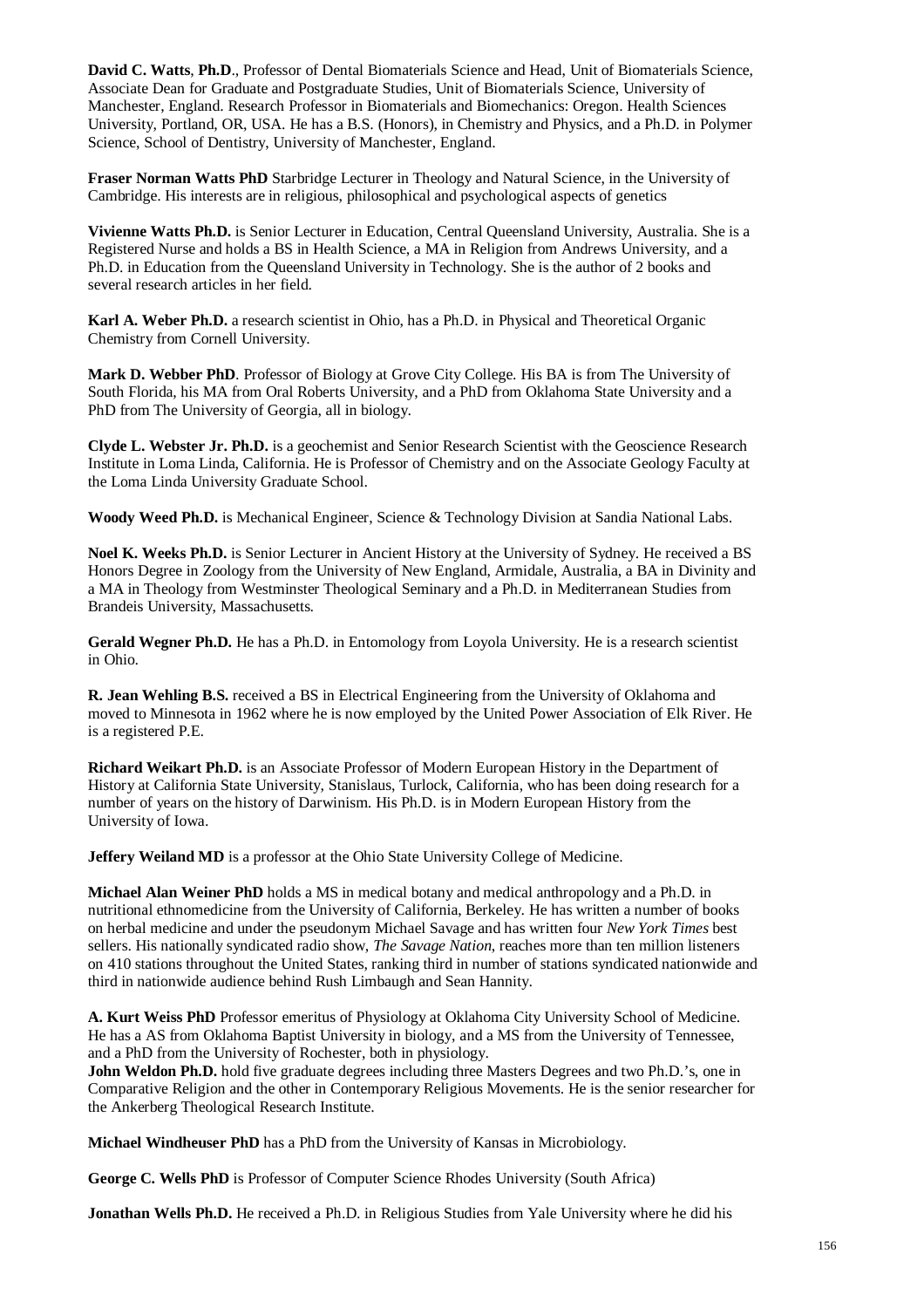thesis on *Charles Hodge's Critique of Darwinism*. His post-doctoral research was at the University of California, Department of Molecular and Cell Biology. He also received a Ph.D. in Developmental Biology from the University of California and also has taught biology at California State University at Hayward.

**Richard Wells** is a retired Raytheon rocket scientist. He had led teams designing and producing complex aerospace equipment.

**Tim Wells BS, PhD** is a Senior Lecturer in Neuroscience at the University of Cardiff. He has a BS and a Ph.D. in neuroscience.

**Kjell Erik Wennberg Ph.D.** He has a PhD in Petroleum Engineering from Norwegian University of Science & Technology.

**Robert Wentworth Ph.D.** is Health and Safety Training Coordinator at the University of Georgia. His Ph.D. is in Toxicology is from the University of Georgia.

**Wesley Wentworth M.S.** is with IVP (Korea Intervarsity Press) in Seoul, Korea. He has a MS in Civil Engineering from the Virginia Polytechnic Institute.

**John G. West Jr. Ph.D.** is Assistant Professor of Political Science at Seattle Pacific University and Senior Fellow of the Discovery Institute and Associate Director of the Discovery Institute's Center for the Renewal of Science and Culture. He received his Ph.D. in Government from Claremont Graduate School.

**Jon K. West Ph.D.** is Manager of Advanced Materials Chemical Processes at the General Electric Company, and Associate in Engineering in the Department of Materials Science and Engineering, University of Florida.

**V. Luther Westberg B.S.** Westberg was President of the Westberg Manufacturing Company, Sonoma, California, a company concerned with scientific and technical instrumentation. He holds a BS in Electrical Engineering.

**Paula Weston** is a journalist who has worked for a large newspaper group in Brisbane, Australia since 1987. She currently works as media officer for a local government authority in Southeast Queensland.

**Mark E. Whalon Ph.D.** is a Scientist at Michigan State University Center for Integrated Plant Systems.

**R. P. Wharton Ph.D.** His Ph.D. is in Electrical Engineering from the Georgia Institute of Technology.

**Elden Whipple** is Affiliate Professor of Earth & Space Sciences at the University of Washington.

**Rita Kirk Whillock PhD** Professor and Chair of the Division of Corporate Communications and Public Affairs at Southern Methodist University. She has a BSE, from the University of Arkansas, MS of Communications, and a Ph.D. both from the University of Missouri.

**John C. Whitcomb Jr. Th.D.** is a Theology Consultant in Orange Park, Florida and has lectured in Canada, Latin America, Western Europe, Central African Republic, the far East, and in most states of the U.S. He has a BA from Princeton in Ancient and European History cum laude (with honors), a B.D. in History, a MA in Theology, and a PhD in Theology, all from Grace Theological Seminary.

**Howard Martin Whitcraft Ph.D.** has a Ph.D. in Mathematics from the University of St. Louis.

**A. J. "Monty" White Ph.D. BSc, C Chem, M.R.S.C.** Dean emeritus of Students at the University of Cardiff in the United Kingdom. He received a B.S. with honors in Chemistry, and a Ph.D. in Chemistry/Gas Kinetics from the University of Wales in Aberystwyth and completed a two-year Post-Doctoral Fellowship at the University College of Wales, Aberystwyth.

**Alan White PhD** is a research scientist for Eastman Chemical. He has 41 patents and 18 peer reviewed science publications. His BS is from the University of Tennessee, Knoxville in Chemistry and his PhD is from Harvard University in organic chemistry.

**Earl Lee White PhD** chemist, National Institute Environmental Health Sciences University N.C., Chapel Hill, former toxicologist, University Mississippi Medical Center, Jackson. He has a MS from Jackson State University, and a PhD from University of Pittsburgh.

**John Michael White PhD** Robert A. Welch Professor of Chemistry, University of Texas at Austin. He has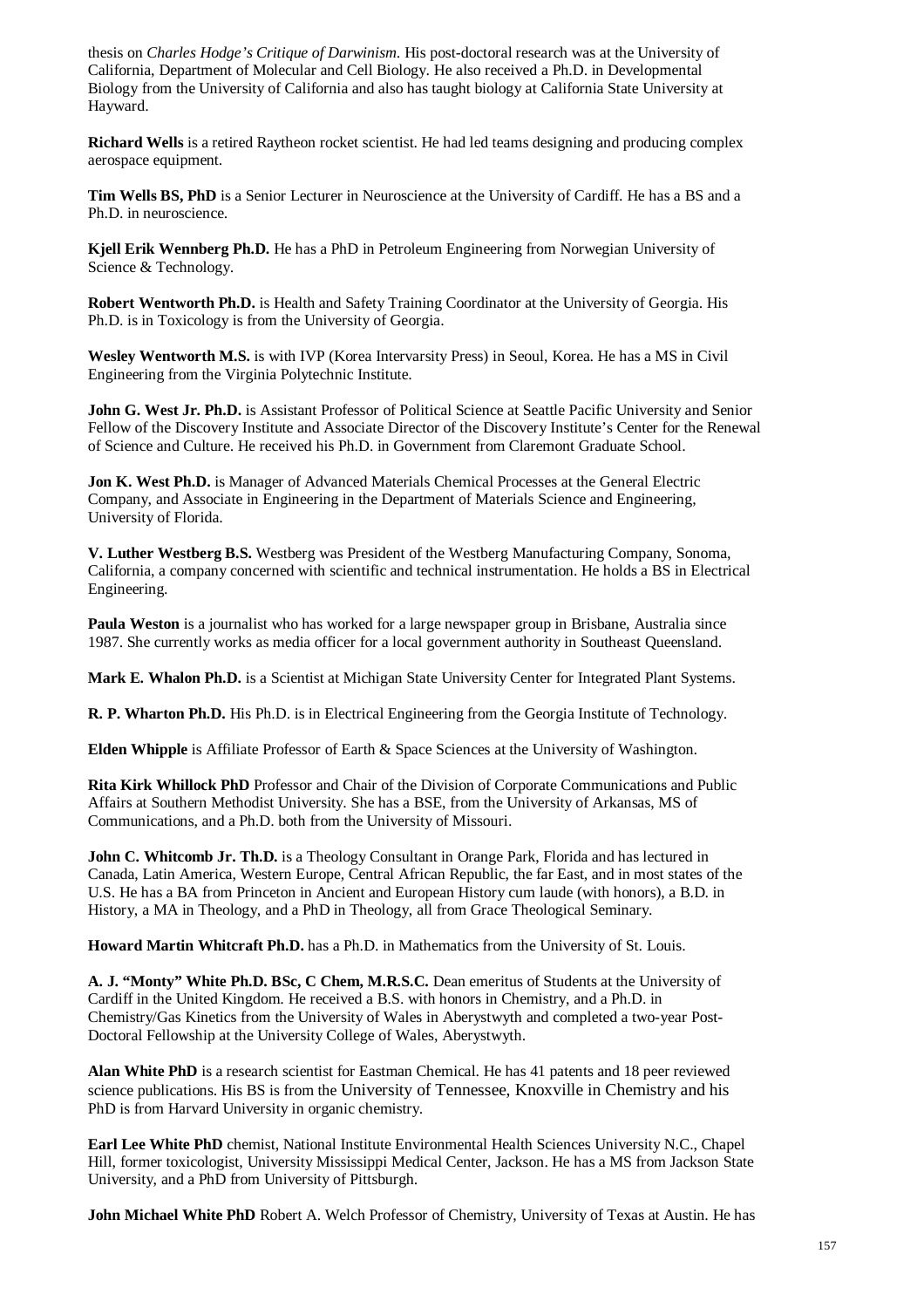a BS, and PhD in chemistry.

**Mark White PhD.** is Professor of Chemical Engineering at Georgia Institute of Technology. His Ph.D. is in Chemical Engineering from Rice University.

**Raleight R. White, IV MD** is Professor of Surgery at Texas A&M University, College of Medicine. He has a BA from Southern Methodist University and a MD from the University of Pennsylvania School of Medicine.

**Robert Stephen White**. **PhD** Professor of Geophysics, University of Cambridge.

**John W. Whitehead** holds a major in Social Work and a minor in Sociology and is a graduate of the University of Arkansas School of Law. Whitehead is an attorney specializing in constitutional law and is the Founder and President of the Rutherford Institute, a civil liberties organization working to preserve constitutional freedoms. He is well known for his *Freedom Under Fire* radio program.

**Bill Whitehouse PhD**. is a science writer and researcher. He has his BS with honors is from Harvard and his PhD is from The University of Toronto.

**Robert L. Whitelaw D.Eng. M.S.** is a nuclear consultant and Professor Emeritus of Mechanical and Nuclear Engineering at Virginia Polytechnic Institute and State University. He holds a MS with honors from the University of Toronto in Engineering Physics with further graduate studies at N.G.T.E., England and at Oak Ridge, Tennessee.

**John H. Whitmore M.S.** serves as Assistant Professor of Geology at Ceadervill University. He earned his BS in Geology from Kent State University his MS in Geology from the Institute for Creation Research Graduate School, San Diego, and his Ph.D. in Biology with a Paleontology emphasis from Loma Linda University in California.

**Barry L. Whitney Ph.D.** is Professor of Philosophy of Religion at the University of Windsor, Ontario. His Ph.D. in Philosophy of Religion is from McMaster University, Canada.

**Mark S. Whorton Ph.D.** is a scientist for NASA's Marshall Space Flight Center. His Ph.D. is in Aerospace Engineering from Georgia Institute of Technology.

**Harry V. Wiant, Jr. Ph.D.** is Professor of Forestry in the Division of Forestry at West Virginia University, Morgantown, West Virginia. He is President of the Society of American Foresters.

**Robert C. Wicklein EdD** Graduate Coordinator, Department of Occupational Studies, College of Education, University of Georgia, Athens, GA. Professor, Department of Occupational Studies, College of Education, University of Georgia, Athens, GA. He has a Ed.D. from Virginia Polytechnic Institute and State University.

**Mark Wickstrom PhD** Acting Director, Associate Professor; Academic Advisor, Undergraduate Program, Toxicology Centre, University of Saskatchewan, Saskatoon, SK. He has a B.S. Biola University, M.S. and D.V.M. from the University of Washington, and a Ph.D. from University of Illinois.

**Carl Wieland M.D. M.B., B.S.** graduated with a Bachelor's in Medicine and Surgery from the University of Adelaid. Wieland has lectured widely in the field of creation science to lay, professional, and academic audiences.

**Leslie J. Wiemerslage PhD** Emeritus Professor Southwestern Illinois College. He has a Ph.D. in Cell Biology from the University of Pennsylvania

**Roger C. Wiens Ph.D.** is a Research Scientist. His PhD is in Physics with a minor in Geology from the University of Minnesota. He has published 20 scientific research papers.

**John L. Wiester** is an Instructor at Biola University. He has a B.A. in Geology from Westmont College, Santa Barbara, California, and a B.S. in Geology and M.B.A, both from Stanford University.

**Benjamin Wiker Ph.D**. teaches theology and science at the Franciscan University of Steubenville, Ohio. He has a Ph.D. in Theological Ethics from Vanderbilt University.

**David Wilcox Ph.D.** is Professor of Biology at Eastern College. He has a BS from Eastern College in biology and a Ph.D. from Penn State University in population genetics.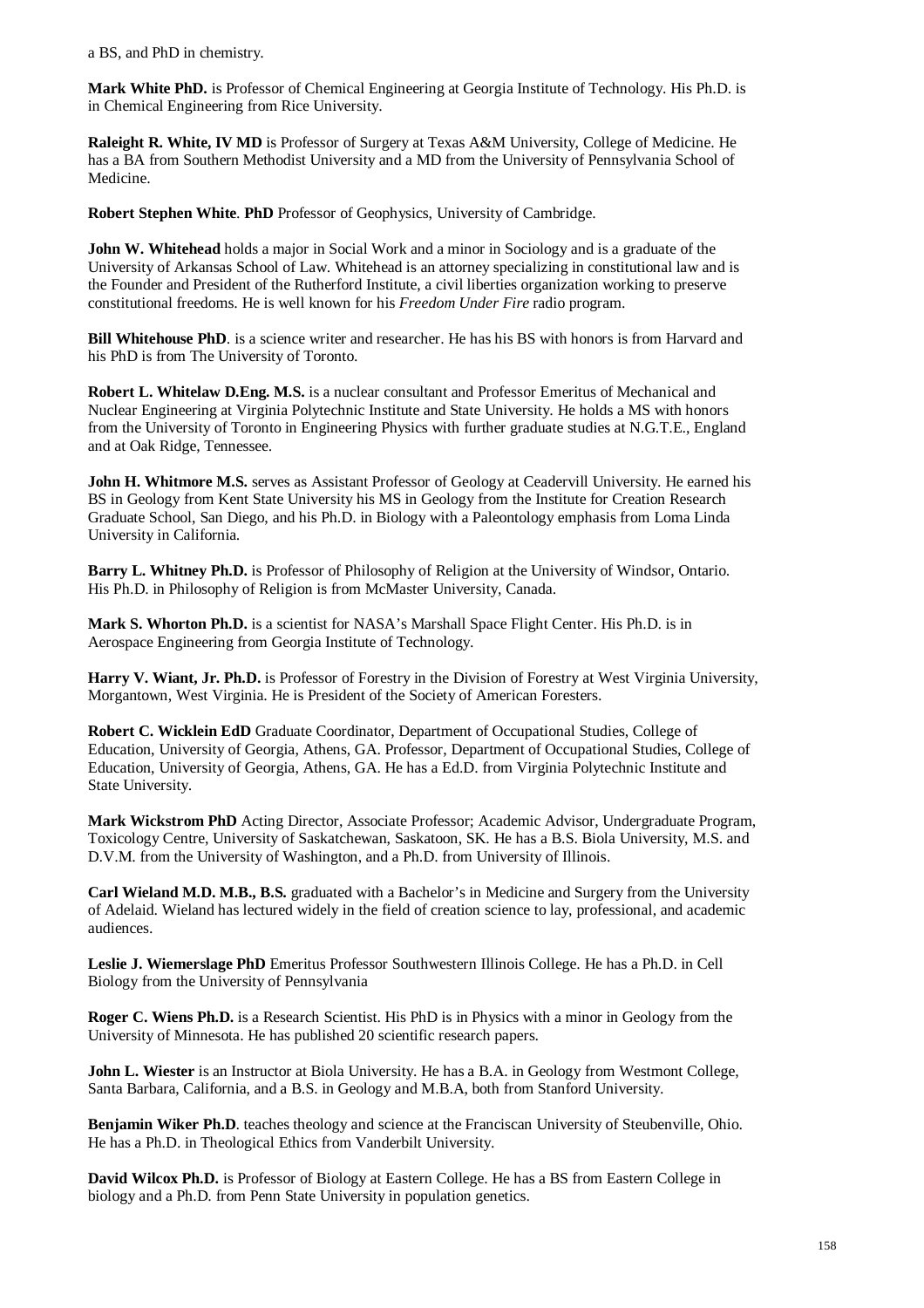**Floyd L. Wilcox Ph.D.** is Professor of Science, Central Wesleyan College, South Carolina. His Ph.D. is in physical chemistry from SUNY in Binghampton, NY.

**R. Bruce Wilcox Ph.D.** is Professor of Biochemistry at Loma Linda University. His Ph.D. is from the University of Utah.

**William Douglas Wilder BS** is a field biologist. He received a BS in Biology from Anderson University, Anderson, Indiana.

**A. E. Wilder-Smith Ph.D.** is Professor at University of Illinois Medical School Center (Visiting Full Professor of Pharmacology, 1959-1961), University of Geneva School of Medicine, University of Bergen (Norway) School of Medicine, Hacettepe University (Ankara, Turkey) Medical School. His Ph.D. in Physical Organic Chemistry is from university of Reading, England, his D.Sc. in Pharmacological Sciences from Eidgenossische Technische Hochschule (Swiss Federal Institute of Technology) in Zurich, and D.Sc. in Pharmacological Sciences from University of Geneva, and F.R.I.C. (Fellow of the Royal Institute of Chemistry).

**Oliver H.G. Wilder-Smith MD, Ph.D.** Professor of the Pain Centre Department of Anesthesiology Medical Centre, University of Berne, Nijmegen, Netherlands. His research includes neuroscience, neuroanaesthesia, nociception, and pain. He is co-founder, Pro-Universitate; Director, Millstatt Forum, Switzerland. He has a (Bern/CH) MBChB (Liverpool/UK), MD (Frankfurt/D, DA(Frankfurt/D) Ph.D. (Nijmegen).

**Jay Lambert Wile PhD** Senior Programmer/Analyst for Pathologists Associated, Indiana's premier medical laboratory. He was did his a Postdoc and then was an Assistant Professor of Chemistry in the Department of Chemistry, Indiana University, Bloomington, Indiana. He then was an Assistant Professor of Chemistry, Ball State University, Muncie, IN. He received a BS (Magna cum laude) in Chemistry and a Ph.D. in Nuclear Chemistry from the University of Rochester, Rochester, New York. He has published 25 research articles in nuclear physics. He is also Director of Apology Educational Ministries and currently a private education consultant.

**Robert Wilfong PhD** is a retired research scientist at Du Pont Corporation. He was involved in numerous major developments in the ares of polymers. He has a BS, MS and PhD from The University of Wisconsin, all in chemistry.

**David Wilkinson Ph.D.** is a Professor at St. Johns College in Durham England. Wilkinson received his Ph.D. in Theoretical Astrophysics from the University of Durham and his MA in Theology from the University of Cambridge.

**Gregg Wilkerson Ph.D.** is a geologist with the U.S. government. He has a BA in Geology from the University of California, Santa Barbara and a Ph.D. in Geology from the University of Texas (El Paso). He is a Certified DOI Mineral Examiner and a Registered California Geologist.

**T. Joe Willey PhD**. professor department of neurophysiology, Loma Linda University School of Medicine. He has a PhD in Physiology from the University of California, Berkeley.

**Alton Williams PhD** Professor of Physics at Alabama A&M University, later an astrophysicist at NASA. He has published widely in the peer reviewed scientific literature.

**Alexander R. Williams M.Sc.(Hons), ThL.MAI Biol., B.S., Th.C., Dip.C.S.** is an honorary botanist at the Western Australian Herbarium in Perth and a consultant in statistics. He received a BS in Botany from the University of New England, Armidale, Australia, a MS in Plant Ecology from the University of New England and a Hons. M.Sc. in Radioecology with a major emphasis on computer simulation from Macquarie University in Sydney.

**Anthony Williams, PhD** is a research scientist for the U.S. Navy. He has a PhD in biochemistry and biophysics from the University of North Carolina.

**Christopher Williams Ph.D.** His Ph.D. in Biochemistry is from Ohio State University.

**Emmett L. Williams Ph.D.** a retired physical science educator, received a BS in Metallurgical Engineering from Virginia Polytechnical Institute and a MS in Metallurgical Engineering from Virginia Tech as a Ph.D. in Materials Engineering from Clemson University.

**Jacob Adelayo Ayelanimi Williams PhD** Assistant Director coffee research program, tech. consultant on coffee Standards Orgn. Nigeria, Chairman of the Board of Governors, Ibadan Grammar School. He has a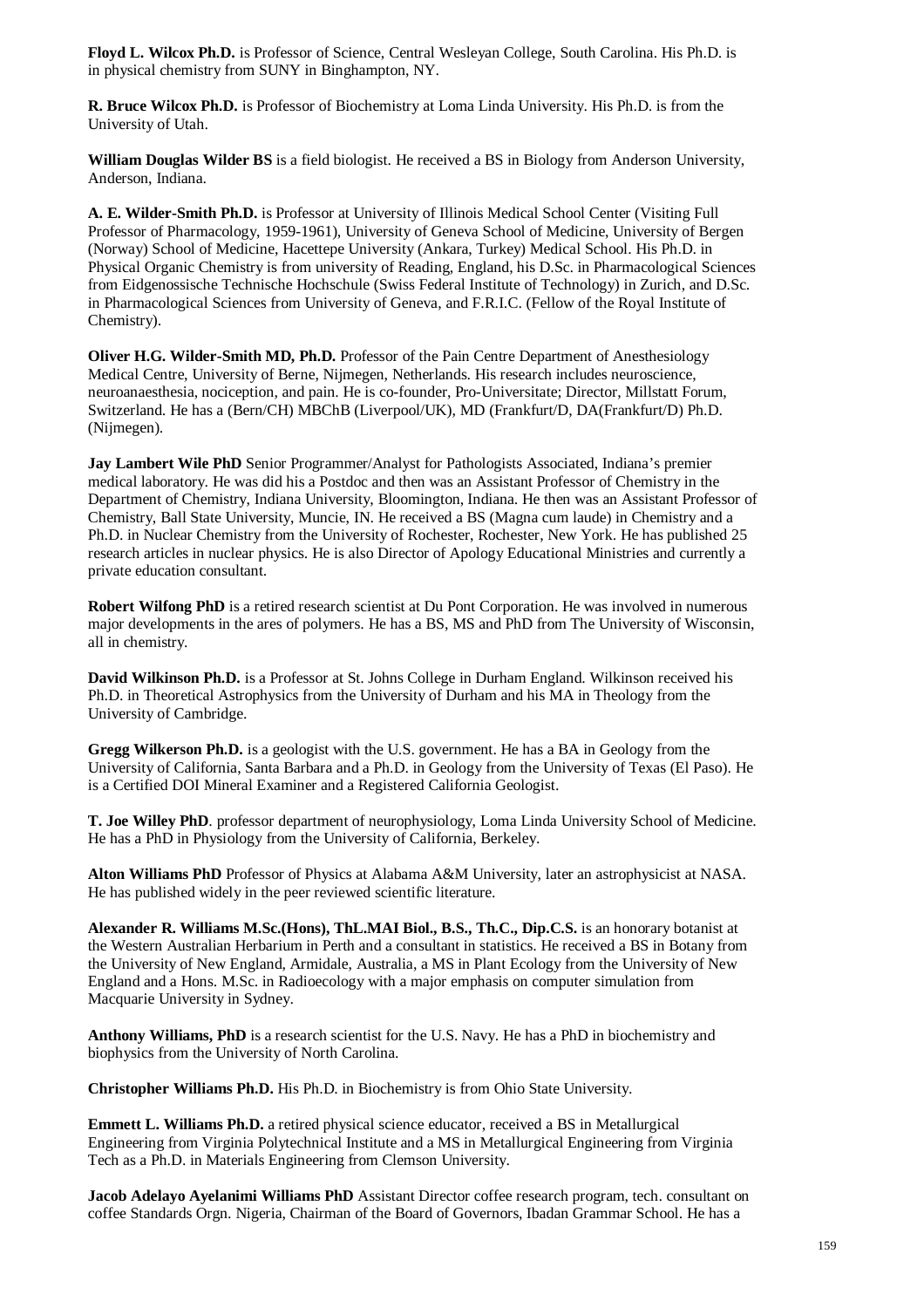B.S. with honors from University London, a M.Sc.Hort., and a PhD in genetics from University of California, Davis.

**Leah Ann Williams PhD** Associate Professor, chairperson department of biology Pennsylvania State University, He has a B.A., MA and from PhD West Virginia University, all in biology.

**Norman Dale Williams PhD** School leader, USDA Agricultural School Service, Fargo, N.D., Adjunct Professor N.D. State University, Fargo. He ha a BS, MA and PhD from the University of Nebraska.

**Peter J. Williams Ph.D. MA** is senior lecturer in History and Philosophy department at the University of Aberdeen, Scotland. He received a Master of Philosophy in Hebrew Studies, a MA in Classics and Hebrew (Cantab.), and a Ph.D. on the Syriac (Peshitta) translation of the Old Testament from Cambridge. Dr. Williams is also on staff of the University of Cambridge, carrying out post-doctoral research on weapons in Ancient Hebrew.

**Sarah M. Williams Ph.D.** has a Ph.D. in Environmental Engineering (emphasis in microbiology) from Stanford University.

**Charles D. Willis M.D.** earned a BA with a major in Religion with honors, attended Medical School, and is a graduate of Yosemite Mountain School.

**Tom Willis M.A.** is a Senior Systems Engineer in the data processing industry, and a proprietor of an irrigation business. He received a BS in Physics and a MA in Statistics and Numerical Analysis from the University of Missouri, Columbia.

**Irwin A. Wills Ph.D.** holds a Ph.D. from the University of Iowa and is Chairman of the Division of Natural Science and Professor of Biology at John Brown University.

**Frederick A. Wilson M.S.** retired as a public school science teacher after thirty-three years of service. He directs science workshops for parents and teachers throughout the United States. He has a BS in Biology, a BS in Physical Education, and a MS in Science Education.

**Clifford A. Wilson Ph.D.** is Professor emeritus of Psycho-Linguistics at Monash University in Australia. As an archaeologist he has field excavation experience in Palestinian archaeology and was former Director of the Australian Institute of Archaeology. He has a BA and a MA from Sydney University, majoring in Archaeology and a Ph.D. from the University of South Carolina, majoring in psycho-linguistics.

**Gordon L. Wilson Ph.D.** Senior Fellow of Natural History at New Saint Andrews College, Moscow, ID. He holds a BS in secondary education and biology, a MS in entomology, both from the University of Idaho, and a Ph.D. in Environmental Science and Public Policy from George Mason University.

**Jim Wilson M.S.** is on the staff of the School of Agriculture, University of Western Sydney, Hawkesbury, New South Wales, Australia. He has a MS in Agriculture from Perdue University, Lafayette, Indiana, and a diploma from the New South Wales Baptist Theological College.

**Robb Wilson PhD** Lecture and director of physical chemistry labs at University of Texas at Austin. He has a BS in chemistry from University of Texas at Austin and a MS and PhD from the University of Michigan, both in chemistry.

**Paul Wilt B.S.** taught Physics and Computer Science at Bob Jones University. He has a BS in Mathematics.

**Itienne Windisch Ph.D.** has a Ph.D. in Engineering from McGill University in Montreal, Canada.

**Alber McCombs Winchester PhD** Former chairman and professor emeritus of Biology at Setson University. He has a MA and a PhD from the University of Texas, both in biology. He has also taught at Harvard and the University of Chicago.

**Charles McCombes PhD** Senior Research Chemist for Eastman Chemical Company. He has a BS in chemistry from California State University, Long Beach, CA and a PhD in organic chemistry from UCLA Westwood, CA

**Luman R. Wing PhD** is Associate Professor of Biology at Azusa Pacific University.

**Niko Winkler PhD** is a research scientists and has a MS in biology and a PhD in microbiology.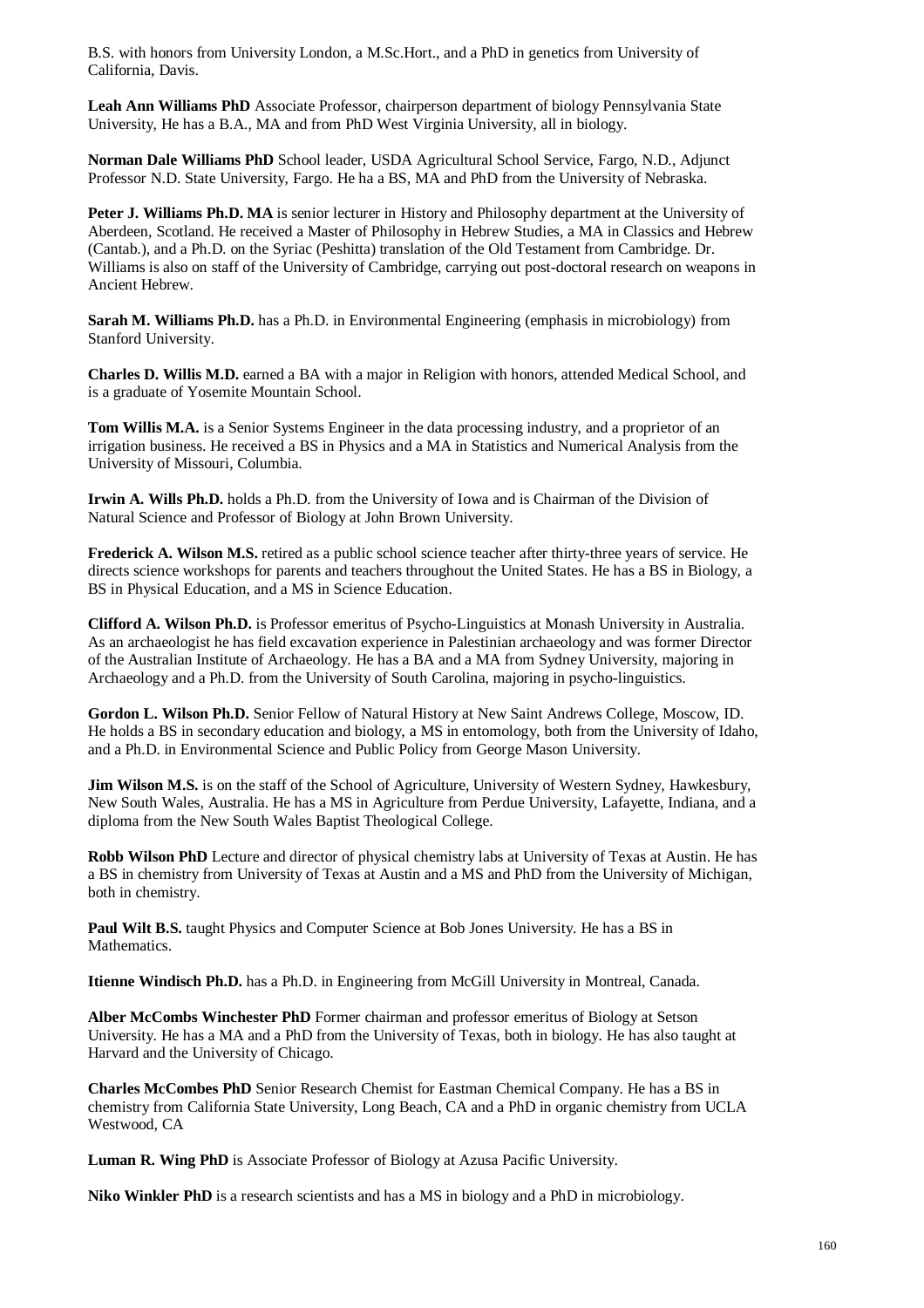**Malcolm Duncan Winter MD** a research scientist and medical practitioner. He has a BA in zoology from Wheaton College, a MS in medicine from the University of Minn, and a MD from Northwestern University.

**David A. Wise M.Ed.** is a database software trainer and support technician for an IT firm.

**Kurt R. Wise PhD** Professor of Science, Department of Mathematics and Natural Science, and Director of the Creation Research Center at Truett-McConnell College in Cleveland, GA. Dr. Wise has the M.A. and Ph.D. in paleontology from Harvard University, studying under Stephen J. Gould, as well as a B.S. from the Department of Geophysical Sciences at the University of Chicago, studying under David M. Raup. He was awarded the distinction in teaching at Harvard.

**David Wismer Ph.D.** served formerly as Professor of Systems Engineering at the University of Southern California (UCLA) before starting his own software company. He is the Institute for Creation Research board chairman.

**Mark E. Wisniewski M.A.** is a popular high school science teacher in Cleveland, Ohio. He has a MA in Education.

**Carl E. Wistrom B.S.** has a BS in Meteorology from the City College of New York. He is a retired meteorologist for the National Weather Service.

**Christelle Withers-Mayne B.Psych. Ph.D.** works as a psychologist in Goondiwindi, Australia and is researching cognitive behavioral therapy at the Emmanuel College of Christian Studies.

**Robert G. Witty PhD** is an author, educator and considered the Father of Theological Distance Education. He is the Founder of Luther Rice Seminary, he has a B.D. from Asbury Theological Seminary, a Th.M. and Th.D. both from Burton College and Seminary, and a Ph.D. from the University of Florida.

**David P. Woetzel B.S.** has a BS in Physics/Engineering. He is Chief Executive Officer and President of a technology firm in Concord, New Hampshire.

**Steve Wolfe, M.A**. Professor of Geography at Chemeketa Community College, Salem, OR. He teaches all of the geography courses offered on campus, including geomorphology, climatology, meteorology, and natural hazards. He has a B.S. in Geography from Oregon State University, and an M.A. in Geography from University of Missouri-Columbia.

**J. Mitch Wolff Ph.D.** is Professor of Mechanical Engineering at Wright State University. He has a BSMS, MSME, and a PhD all in mechanical engineering from Purdue University.

**Robert Wolfgramm Ph.D.** is Lecturer in Sociology at Monash University, Australia. He holds a BA in Political Studies and Applied Sociology from the Caulfield Institute of Technology, a MA in Sociology from the Chisholm Institute of Technology, and a Ph.D. in Sociology from LaTrobe University.

**Glen W. Wolfrom Ph.D.** Senior Research Scientist for Boehringer Ingelheim Vetmedica, Inc. He received a BS in Animal Science from Western Illinois University, a MS in Animal Industries from Southern Illinois University, and a Ph.D. in Animal Science from the University of Missouri.

**Robert Wolsieffer Ph.D.** is Professor of Biochemistry at Bob Jones University. His BA is in Chemistry, and his MS and Ph.D. are both in Dental Science from Indiana University.

**Ricky Ngok-Shun Wong PhD** Research Associate, Chinese University Hong Kong, staff molecular biologist, Bissendorf Biosciences, Inc., Richardson, Texas. He has a BS and MPhil from Chinese University Hong Kong, and a Ph.D. from University Oklahoma, Oklahoma City, OK.

**Bryant G. Wood Ph.D.** is an internationally recognized archaeologist and Director of Associates for Biblical Research. He has a MA in Biblical History, a MS in Mechanical Engineering, and a Ph.D. in Archaeology from the University of Toronto.

**Todd Charles Wood Ph.D.** is Assistant Professor of the Center for Origins Research and Education at Bryan College in Dayton, Tennessee. He has been intensely involved in Baraminology research since 1996 and helped to start the Baraminology Study Group. Wood has a BS in Biology and a Ph.D. in Biochemistry from the University of Virginia and a post doc at Clemson University. Topics of expertise include Bioinformatics and Genomics, both areas he has published in peer reviewed articles in.

**Dorothy Woodland Ph.D.** Professor Emeritus of Chemistry at Wellesley College in Massachusetts. Her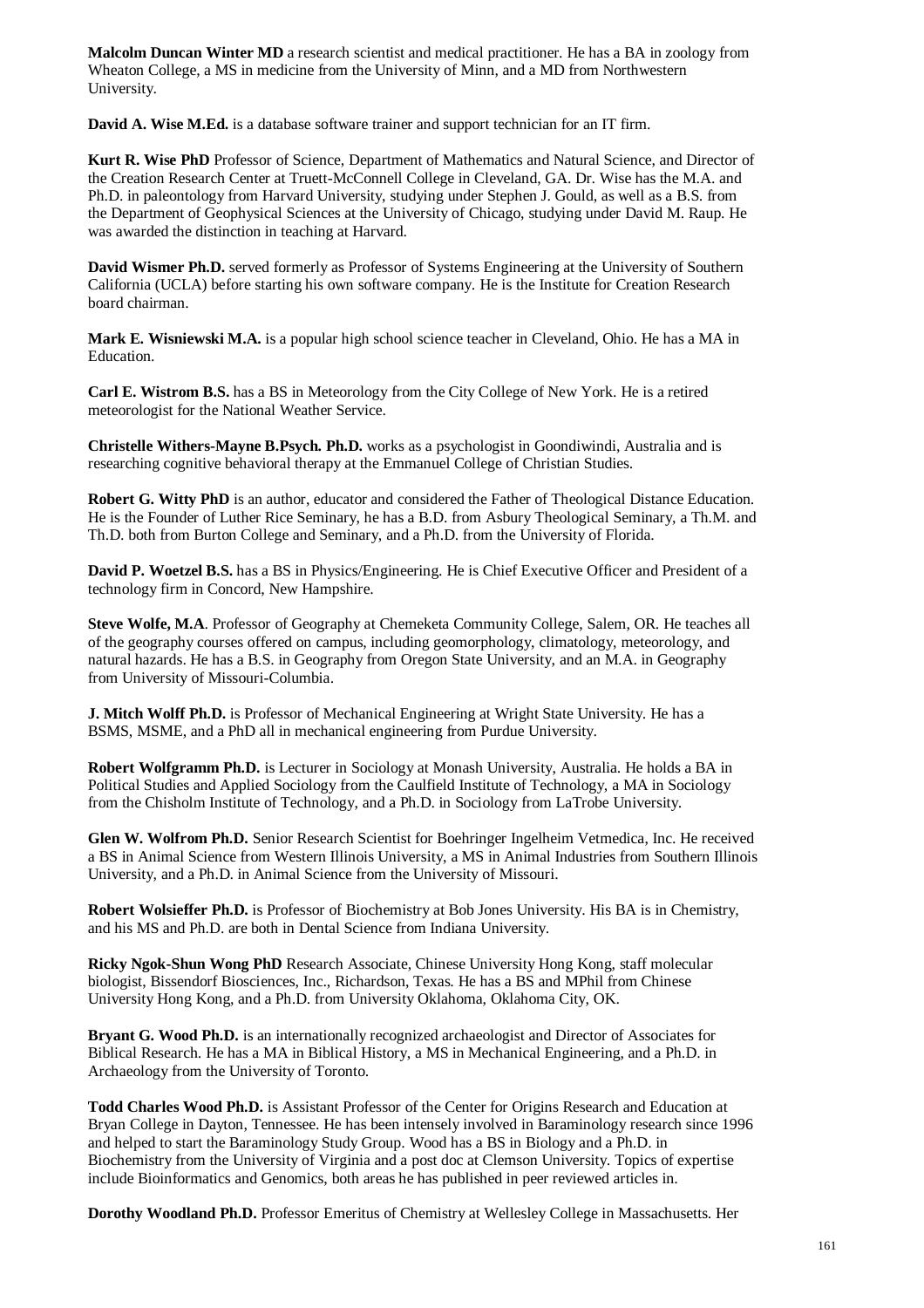PhD is from Ohio State University in Chemistry.

**Dennis Woodland PhD** is Professor of Botany at Andrews University. His BA is in Zoology his MS in biology, both from Walla Walla College, and his PhD is in Biology from Iowa State University.

**John Woodmorappe M.S.** is a science teacher by profession, scientist and research fellow at a university in the U.S. He has a BA in Biology, a BS in Geology, and a MS in Geology, all from Midwestern universities.

**Glyn Wooldridge PhD** is a Professor of mathematics at Liberty University. He has a PhD from the University of Texas at Austin.

**Andrew J. Woods M.S.** has a MS in Physics and was a physicist from San Diego, California.

**Steven E. Woodworth PhD.** Professor of history, department of history, Texas Christian University, Fort Worth, TX. He has a BA from Southern Illinois University with high houors, and a PhD from Rice University in Houstin, TX. He has authored 30 books on American history by major university and popular presses plus 26 scholarly articles.

**Thomas Woodward Ph.D.** is a Professor of Missions, Bible and Theology at Trinity College, Florida. He has a Ph.D. in the Philosophy of Science (Communication) from the University of South Florida. Woodward is Director of the C.S. Lewis Society.

**Barry Woolley M.S.** is a research mechanical engineer whose interest lies in the area of plate equations of motions and the interaction of sound structures. He has a MS in ... at ...

**Bill J. Worraker Ph.D** is Senior Software Development Engineer at Hyprotech in the United Kingdom. He has a B.S. (Hons) in Physics and a Ph.D. in Engineering Mathematics, both from the University of Bristol, U.K.

**John William Worraker Ph.D.** is Senior Software Development Engineer for Hyprotech UK. His Ph.D. is in Applied Mathematics from the University of Bristol.

**Kortright Worrell** teaches courses and oversees curriculum. He resides in the Caribbean island St. John.

**Larry L. Wright PhD** Associate Professor Florida A&M University, Tallahassee, FL. He has a B.S., MS and PhD from Florida State University.

**Lesley Wright PhD** is professor of Mechanical Engineering at Baylor University. He has a BS from Arkansas State University, a MS and PhD from Texas A&M University.

**Lynne C. Wright PhD** Program Manager, systems analyst Analytic Services, Inc., Arlington, Virginia. She has a B.S., MA and PhD from University Alabama.

**Richard T. Wright Ph.D.** is Professor of Biology at Gordon College in Wenham, Massachusetts and is a widely sought lecturer on biology and ecology. He received an A.B. in Natural Science from Rutgers University, an MA and a Ph.D. in Biology from Harvard University.

**Shawn Wright Ph.D.** is Assistant Professor of Horticulture and Crop Science at Ohio State University. He has a Ph.D. in Crop Science from North Carolina State University.

**Verna Wright MD** Professor Emeritus rheumatology, at the University Leeds, research assistant, General Infirmary, Leeds, England, and research Fellow at Johns Hopkins Hospital, Baltimore.

**Donald Wunsch PhD** Distinguished Professor of Computer Science at Missouri University of Science and technology.

**Aimee Wyrick MS** is an Assistant Professor of Biology at Pacific Union College. Her BS is from Pacific Union College, her MS from Loma Linda University and her second MS is from the University of Montana.

**Randy L. Wysong D.V.M.** is a practicing veterinarian and was instructor of physiology and human anatomy in the Science Department at Lansing Community College. He is a graduate of Michigan State University where he received both his BS and his Doctorate in Veterinary Medicine. He has taught originoflife seminars at the college level.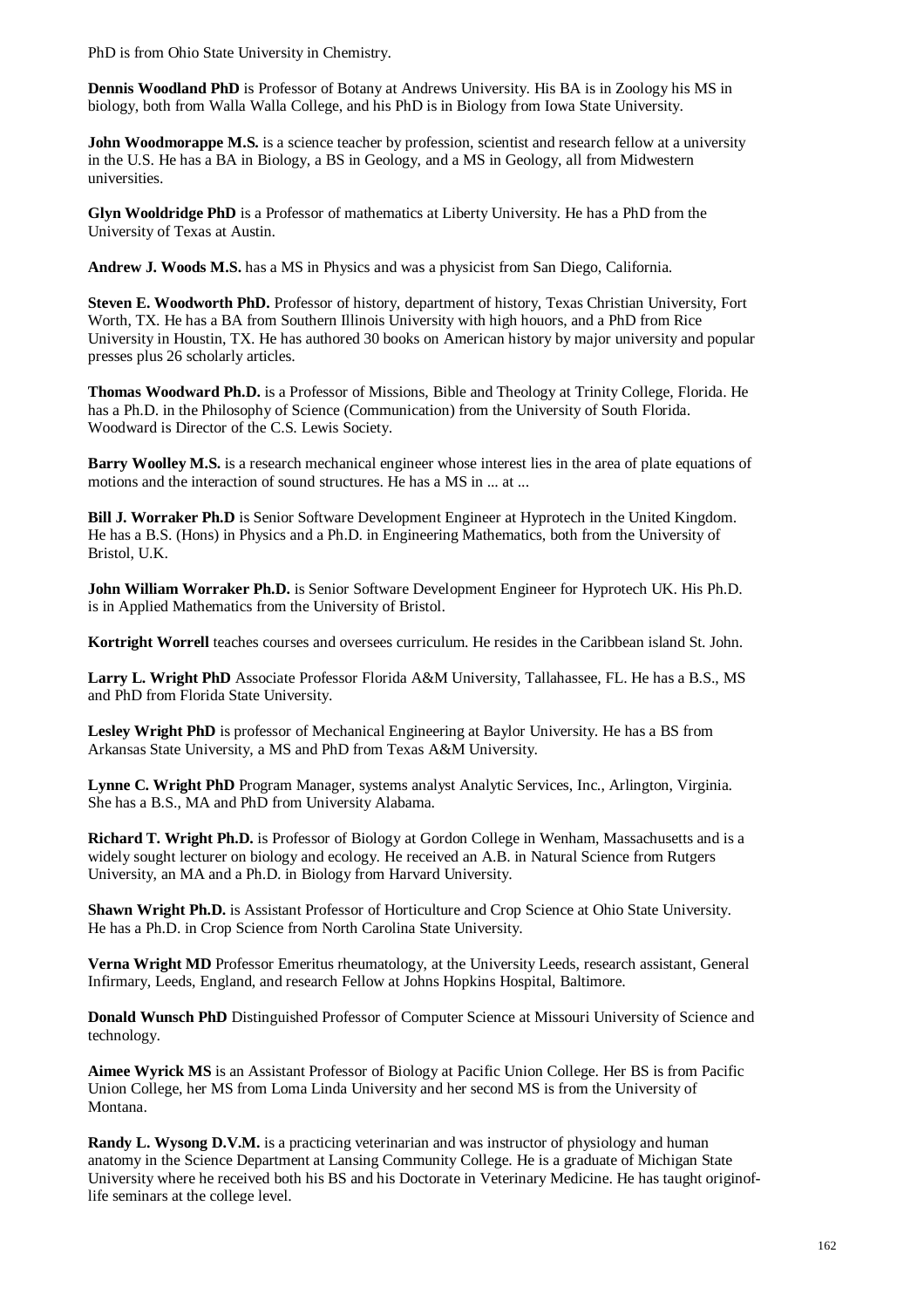**Edwin Masao Yamauchi PhD** Director graduate studies, Miami University, Oxford, Ohio, Professor emeritus Department history, Miami University, Oxford, Ohio. He has a BA from Shelton College, and a MA, and PhD from Brandeis University, both in ancient history and archeology. He has published widely on biblical archeology and has authored and edited numerous books including *Greece and Babylon, Persia and the Bible*, *The Archaeology of New Testament Cities in Western Asia Minor*, *Harper's World of the New Testament*, *Gnostic Ethics and Mandaean Origins, and Pre-Christian Gnosticism*. A co-edited work, *Peoples of the Old Testament World*, and the Biblical Archaeological Society prize. He recently edited Africa and Africans in Antiquity. His writings have been translated into a dozen languages.

**Kon H. Yang Ph.D.** is Professor of Old Testament Studies at Golden Gate Baptist Theological Seminary. His M.Div. and Ph.D. are from Golden Gate Baptist College.

**Mildred Sze-ming Yang PhD** Associate Professor, Hong Kong Baptist University, scientist, Sandoz Pharmaceutical Co., Basel, Switzerland. He has a BA from the University of California, San Diego, and a Ph.D. from Washington University, St. Louis.

**Seoung-Hoon Yang Ph.D.** a Professor at Kyoungbuk University, received a Ph.D. in Physics from the Korea Advanced Institute of Science and Technology.

**Alexander Yankovsky Ph.D.** is Associate Professor of Physical Oceanography at Nova Southeastern University, in Ft. Lauderdale, Florida. His PhD is from Marine Hydrophysicial Institute, Russia.

**Pablo P. Yepes Ph.D.** is Research Associate Professor of Physics & Astronomy at Rice University. His MS, MS and Ph.D. are all from Santiago University, all in physics.

**Thomas (Tong Y.) Yi Ph.D.** is a Technical Specialist at the CNH Technology Center. He has a Ph.D. in Mechanical Engineering from the University of Arizona.

**Irfan Yilmaz Ph.D.** is Professor of Biology at Dokuz Eylul University in Turkey. His Ph.D. is in Systematic Zoology.

**Bunsam Yim PhD** is a Scientist in Indonesia.

**Dongwan Yoo PhD** Associate Professor of Virology, Ontario Veterinary College, University of Guelph. He has a DVM, and MSc (Seoul, Korea), and a Ph.D. (Ottawa). His research is on animal virology with emphasis on the molecular basis for viral pathogenesis and host cell-virus interactions.

**Ick-Dong Yoo Ph.D.** is a Geneticist with the Korea Institute of Bioscience and Biotechnology (KIST) and is on the Editorial Board of the *Journal of Antibiotics*.

**Yasuo Yoshida PhD** research scientist at the Institute of Applied Physics and Microstructure Research Center, Hamburg Germany. He has a PhD in physics from Kyushu University in Japan

**Wan-Young Yoo Ph.D.** is Division Head of KTR. He received a Ph.D. in Systems Engineering from Case Western University.

**Hansik Yoon Ph.D.** has a Ph.D. in Fiber Science from Seoul National University in Korea.

**Jong Sik Yoon PhD** Professor emeritus of genetics at Bowling Green State University and Director National Drosophila Species Resource Center. He has a B.S. from Yonsei University, Seoul, Korea, a MA. and PhD from the University of Texas-Austin in genetics.

**Sung-Hee Yoon Ph.D.** Biologist.

**John Yost MS** is a Jr. College Science Teacher.

**Frank Young Ph.D.** He has a PhD in Computer Engineering from the Air Force Institute of Technology.

**Patrick H. Young Ph.D.** is a senior research scientist and technical service manager at the DuPont Laboratories in Circleville, Ohio. He received his BS in Chemistry from the University of Rio Grande College and a Ph.D. in Analytical Chemistry with minors in Organic and Physical Chemistry from Ohio University.

**Randall W. Younker Ph.D.** Associate Professor of Old Testament and Biblical Archaeology. He is Director of the Institute of Archaeology and is an Editorial Consultant for the Geoscience Research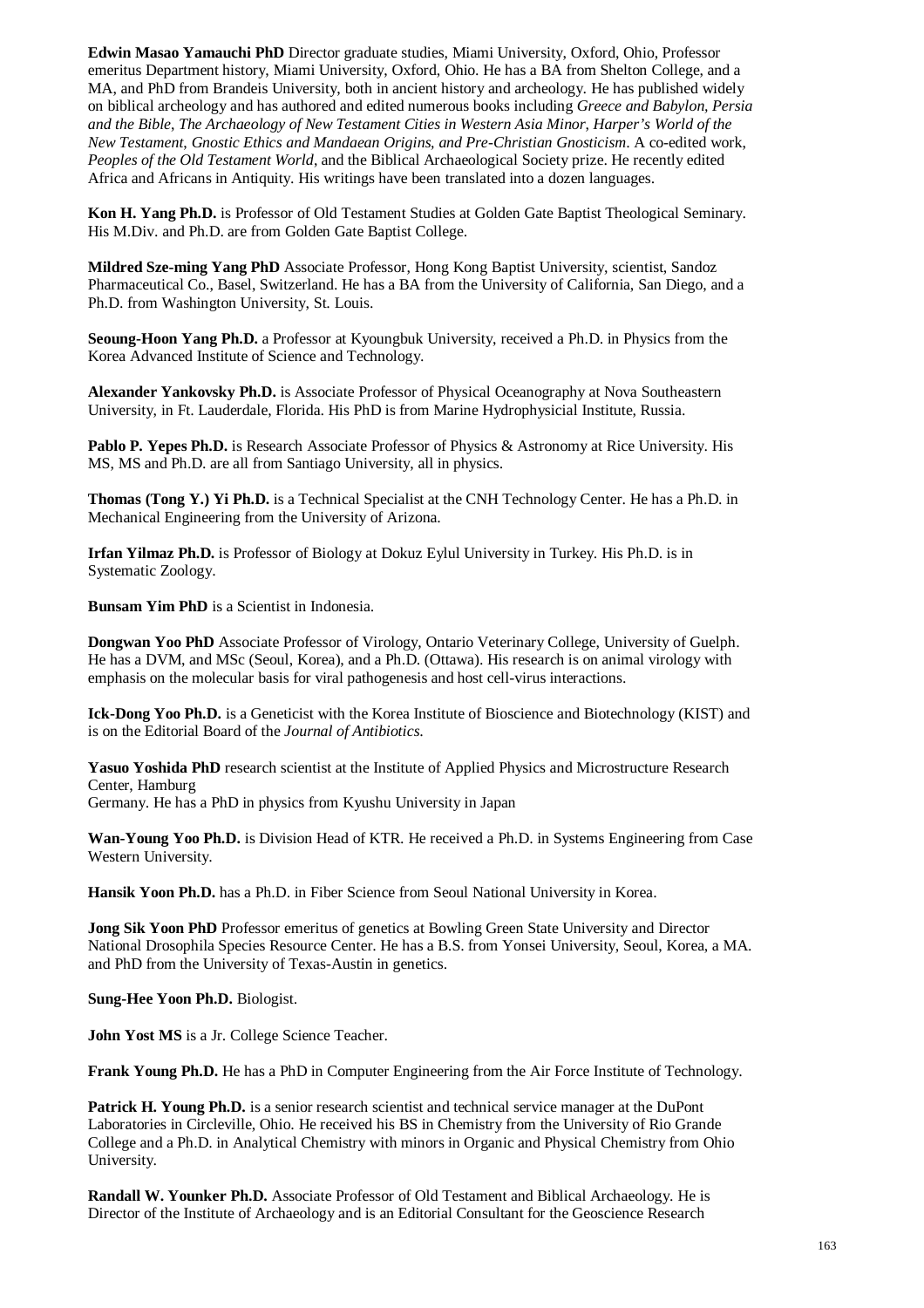Institute. He has a BA, a MA and a Ph.D.

**Chung Ping Yu Ph.D.** is a Neurosurgeon and a Fellow of the College of Surgeons of Hong Kong.

**Keun Bae Yu M.A.** a Professor at Seoul National University, has a MA in Geography and is a member of the Commission on Coastal Systems.

**Douglas C. Youvan PhD** Former Associate Professor of Chemistry at MIT. He has a Ph.D., U.C., from Berkeley.

**Jar-Fee Yung PhD** Director Cytogenetics Laboratory, Mercy Hospital, Chicago, Former Assistant Professor dept. pediatrics and genetics, University of Illinois, Chicago. He has a BA from the University of California, Berkeley, and a Ph.D from UCLA.

**Leo Zacharski M.D.** is Professor of Medicine at Dartmouth Medical School. His BA and M.D. are from Wayne State University. His MS in Medicine is from The University of Minnesota.

**David Zartman Ph.D.** is chair of Animal Sciences at Ohio State University. He has a BS in Agriculture from New Mexico State University, a MS in Genetics and Animal Breeding, and a Ph.D. in Genetics cytogenetics from Ohio State University.

**Lawrence D. Zavodney Ph.D.** Chairman of the Electrical and Mechanical Engineering Programs at Cedarville University. His Ph.D. in Mechanical Engineering is from Virginia Polytechnic Institute and State University.

**Jonathan A. Zderad PhD** is Assistant Professor of Mathematics at Northwestern College. He has a BS from Taylor University, a MAT from Miami University, Oxford OH and a PhD from The University of Northern Colorado, all in mathematics.

**V. P. Zhalko-Titarenko D.Sc.** is a Russian microbiologist and has a D.Sc. in Medical Science.

**Kim Zainea MS** is assistant Professor of Kinesiology at Cornerstone University. Her BA is from Cedarville University, her MS from the University of Dayton, and her PhD (ABD) from West Virginia University.

**Albert Van der Ziel Ph.D.** has a Ph.D. in physics from the University of Minnesota.

**Robert Zdor PhD**. is Professor of biology at Andrews University. His BS is in biology from Pacific Union College, his MS is in biology from Walla Walla College, and his PhD is in Pathology from University of Missouri.

**Eliezer Zeiger PhD**. professor of ecology and plant biology at the University of California, Los Angeles. He has authored over 100 scientific papers and a co-author of *Plant Physiology* (Sinauer).

**Zhalko-Titarenko** is curator of the Joahua C. Turner Arboretum, an affiliate of Nebraska Statewide Arboretum.

**Yuri Zharikov** is Post-Doctoral Research Fellow at Simon Fraser University in Canada. His Ph.D. is in Zoology.

**Audris Zidermanis Ph.D**. Professor of Nutrition & Molecular Biology Texas Woman's University.

**Hans Zillmer PhD** is a German engineer, author, and paleontologist.

**Robert D. Zimmer Ph.D.** has a Ph.D. in Environmental Sciences from Rutgers University.

**Lester John Zimmerman PhD** Professor of Agriculture at Goshen College. He has a MA and PhD from Purdue University in Plant Physiology.

**Dean Zimmerman PhD.** A research scientist, he has his BS in chemical engineering and a PhD in Macromolecular science, both from Case Western University in Cleveland, OH.

**Paul Albert Zimmerman** PhD former president of Concordia Lutheran College in Ann Arbor, Michigan. He has a BA from Concordia Seminary, St. Louis, a M.Div. from Concordia Seminary, St. Louis, a MA, from the University Illinois, a Ph.D., from University Illinois, a D.D. from Concordia Seminary, Springfield, Illinois, and a LLD from Concordia College, Ann Arbor, Michigan.